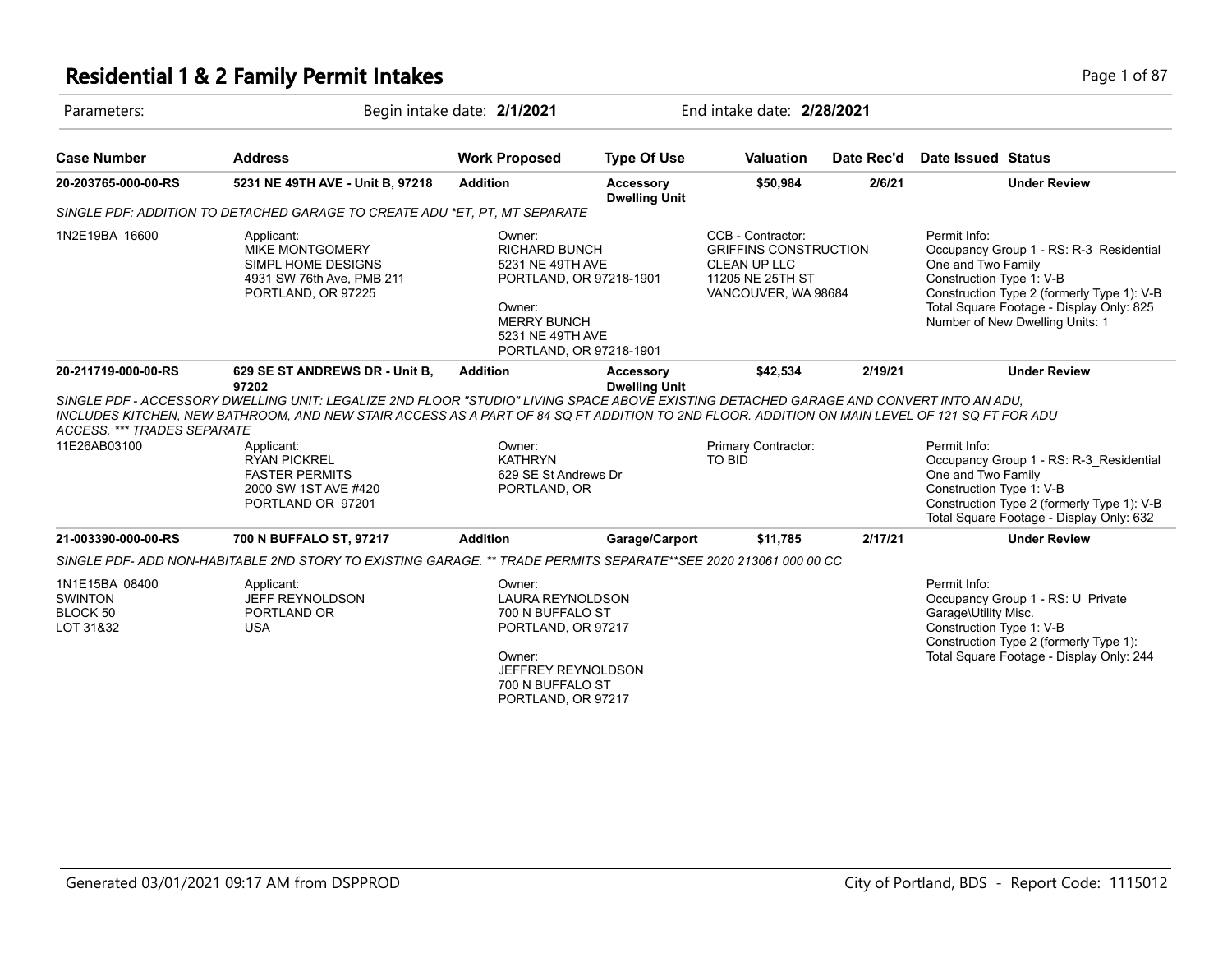#### **Residential 1 & 2 Family Permit Intakes Page 1 0 AM 2016 12 AM 2016 12 AM 2016 12 AM 2016 12 AM 2016 12 AM 2016 12 AM 2016 12 AM 2016 12 AM 2016 12 AM 2016 12 AM 2016 12 AM 2016 12 AM 2016 12 AM 2016 12 AM 2016 12 AM 20**

| <b>Case Number</b>                                                                               | <b>Address</b>                                                                                                                                                                                                                               | <b>Work Proposed</b>                                                                                                                                                  | <b>Type Of Use</b>                               | <b>Valuation</b>                                                                                           | Date Rec'd | <b>Date Issued Status</b>                                                                                                                                                                           |
|--------------------------------------------------------------------------------------------------|----------------------------------------------------------------------------------------------------------------------------------------------------------------------------------------------------------------------------------------------|-----------------------------------------------------------------------------------------------------------------------------------------------------------------------|--------------------------------------------------|------------------------------------------------------------------------------------------------------------|------------|-----------------------------------------------------------------------------------------------------------------------------------------------------------------------------------------------------|
| 21-010299-000-00-RS                                                                              | 2538 NE 21ST AVE, 97212                                                                                                                                                                                                                      | <b>Addition</b>                                                                                                                                                       | <b>Single Family</b><br><b>Dwelling</b>          | \$8,082                                                                                                    | 2/2/21     | <b>Under Review</b>                                                                                                                                                                                 |
| REMODEL BASEMENT AND ADD 4TH BATHROOM.                                                           | REMODEL EXISTING KITCHEN, BUILD NEW SMALL DECK OUTSIDE OF KITCHEN AREA, CREATE MUDROOM BY CLOSING IN EXISTING PORCH AT NE CORNER.                                                                                                            |                                                                                                                                                                       |                                                  |                                                                                                            |            |                                                                                                                                                                                                     |
| 1N1E26AD 18200<br><b>IRVINGTON</b><br>BLOCK 19<br><b>LOT 14</b>                                  | Applicant:<br><b>OMAR MARTINEZ</b><br><b>CASA BONITA LLC</b><br>1631 NE BROADWAY #721<br>PORTLAND OR 97232                                                                                                                                   | Owner:<br><b>ASHLEIGH KAYSER</b><br>2538 NE 21ST AVE<br>PORTLAND, OR 97212-4651<br>Owner:<br><b>CHRISTOPHER KAYSER</b><br>2538 NE 21ST AVE<br>PORTLAND, OR 97212-4651 |                                                  | CCB - Contractor:<br><b>CASA BONITA LLC</b><br>1631 NE BROADWAY #721<br>PORTLAND, OR 97232                 |            | Permit Info:<br>Occupancy Group 1 - RS: R-3_Residential<br>One and Two Family<br>Construction Type 1: V-B<br>Construction Type 2 (formerly Type 1):<br>Total Square Footage - Display Only: 66      |
| 21-012133-000-00-RS                                                                              | 4116 SE 27TH AVE, 97202                                                                                                                                                                                                                      | <b>Addition</b>                                                                                                                                                       | <b>Single Family</b>                             | \$55,945                                                                                                   | 2/8/21     | 2/18/21 Issued                                                                                                                                                                                      |
| BATHROOM(3rd).<br>1S1E12CC 06000<br><b>KENILWORTH</b><br>BLOCK <sub>21</sub><br>LOT <sub>2</sub> | *SINGLE PDF* NEW ADDITION AT FRONT OF DWELLING WITH BASEMENT AND REAR ADDITION WITH CRAWLSPACE. REMODEL KITCHEN AND CREATE A NEW<br>Applicant:<br>ANDREW JOHNSON<br>ANDREW JOHNSON CONSTRUCTION<br>21914 SE EDWARDS DR<br>DAMASCUS, OR 97089 | Owner:<br><b>STEPHENS</b><br>4116 SE 27TH AVE<br>PORTLAND, OR 97202<br>Owner:<br><b>OSKAR STEPHENS</b><br>4116 SE 27TH AVE<br>PORTLAND, OR 97202                      | <b>Dwelling</b><br><b>SARAH SIMPSON MUELLER-</b> | CCB - Contractor:<br>ANDREW JOHNSON<br><b>CONSTRUCTION LLC</b><br>21914 SE EDWARD DR<br>DAMASCUS, OR 97089 |            | Permit Info:<br>Occupancy Group 1 - RS: R-3_Residential<br>One and Two Family<br>Construction Type 1: V-B<br>Construction Type 2 (formerly Type 1): V-B<br>Total Square Footage - Display Only: 501 |
| 21-012607-000-00-RS                                                                              | 315 NE LAURELHURST PL, 97232                                                                                                                                                                                                                 | <b>Addition</b>                                                                                                                                                       | <b>Single Family</b><br><b>Dwelling</b>          | \$5,511                                                                                                    | 2/9/21     | 2/9/21 Under Inspection                                                                                                                                                                             |
|                                                                                                  | KITCHEN AND POWDER BATH REMODEL, 45 SF ADDITION OVER EXISTING FOOTPRINT, NO ADDED BATHROOMS.                                                                                                                                                 |                                                                                                                                                                       |                                                  |                                                                                                            |            |                                                                                                                                                                                                     |
| 1N1E36DB 08400<br><b>LAURELHURST</b><br><b>BLOCK 77</b><br>LOT 9&10                              | Applicant:<br>PETRINA CONSTRUCTION INC.<br>4505 NE TILLAMOOK ST<br>PORTLAND, OR 97213-1319                                                                                                                                                   | Owner:<br><b>ALLISON FERGUSON</b><br>315 NE LAURELHURST PL<br>PORTLAND, OR 97232<br>Owner:<br><b>JOHN FERGUSON</b><br>315 NE LAURELHURST PL<br>PORTLAND, OR 97232     |                                                  | CCB - Contractor:<br>PETRINA CONSTRUCTION INC<br>4505 NE TILLAMOOK ST<br>PORTLAND, OR 97213-1319           |            | Permit Info:<br>Occupancy Group 1 - RS: R-3_Residential<br>One and Two Family<br>Construction Type 1: V-B<br>Construction Type 2 (formerly Type 1):<br>Total Square Footage - Display Only: 45      |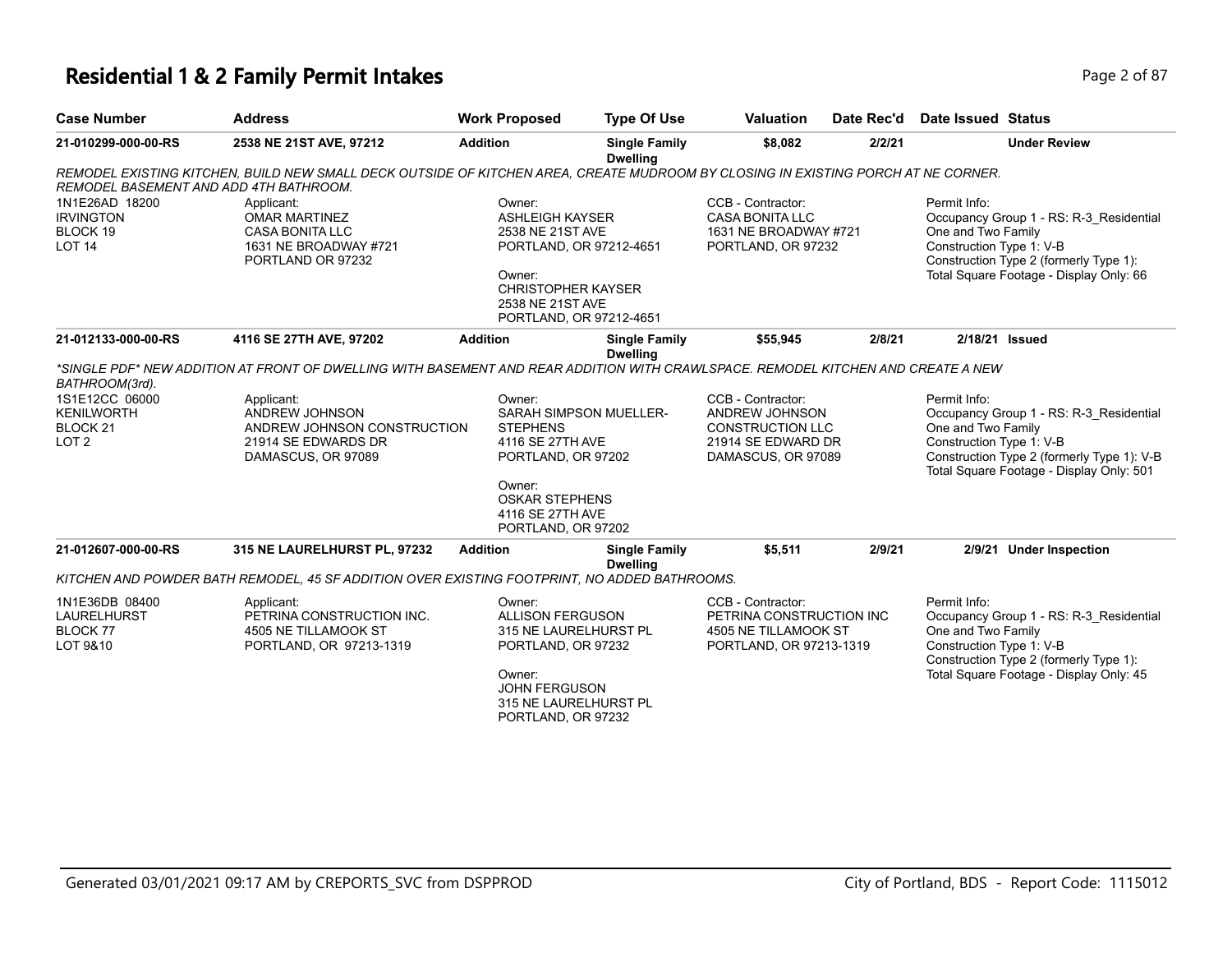## **Residential 1 & 2 Family Permit Intakes Page 1 0 AM 2014 12 AM 2014 12 AM 2014 12 AM 2014 12 AM 2014 13 AM 2016 13 AM 2016 13 AM 2016 13 AM 2016 13 AM 2016 13 AM 2016 13 AM 2016 13 AM 2016 13 AM 2016 13 AM 2016 13 AM 20**

| <b>Case Number</b>                                              | <b>Address</b>                                                                                                                                                                                                                                                                                                                               | <b>Work Proposed</b>                                                                                                                                                  | <b>Type Of Use</b>                      | <b>Valuation</b>                                                                                                                         | Date Rec'd | Date Issued Status                                                                                                                                                                               |
|-----------------------------------------------------------------|----------------------------------------------------------------------------------------------------------------------------------------------------------------------------------------------------------------------------------------------------------------------------------------------------------------------------------------------|-----------------------------------------------------------------------------------------------------------------------------------------------------------------------|-----------------------------------------|------------------------------------------------------------------------------------------------------------------------------------------|------------|--------------------------------------------------------------------------------------------------------------------------------------------------------------------------------------------------|
| 21-013409-000-00-RS                                             | 5916 SE FRANCIS ST, 97206                                                                                                                                                                                                                                                                                                                    | <b>Addition</b>                                                                                                                                                       | <b>Single Family</b><br><b>Dwelling</b> | \$54,127                                                                                                                                 | 2/10/21    | <b>Approved to Issue</b>                                                                                                                                                                         |
|                                                                 | ADDITION OF 442SQFT TO BACK OF HOUSE. 2 BEDROOMS AND A BATHROOM.                                                                                                                                                                                                                                                                             |                                                                                                                                                                       |                                         |                                                                                                                                          |            |                                                                                                                                                                                                  |
| 1S2E07DA 16700<br>MYRTLE<br>BLOCK 2<br>LOT 3                    | Applicant:<br><b>CLYDE MANCHESTER</b><br><b>HELP GROUP INC</b><br>10006 SW CANYON RD<br>PORTLAND, OR 97225                                                                                                                                                                                                                                   | Owner:<br><b>CHRISTINE GRAY</b><br>5916 SE FRANCIS ST<br>PORTLAND, OR 97206-3743                                                                                      |                                         | CCB - Contractor:<br>HELP HOME ENERGY LIFE<br>PERFORMANCE GROUP INC<br>10006 SW CANYON RD<br>PORTLAND, OR 97225                          |            | Permit Info:<br>Occupancy Group 1 - RS: R-3_Residential<br>One and Two Family<br>Construction Type 1: V-B<br>Construction Type 2 (formerly Type 1):<br>Total Square Footage - Display Only: 442  |
| 21-013783-000-00-RS                                             | <b>1305 SE MARTINS ST, 97202</b>                                                                                                                                                                                                                                                                                                             | <b>Addition</b>                                                                                                                                                       | <b>Single Family</b><br><b>Dwelling</b> | \$40,167                                                                                                                                 | 2/11/21    | <b>Approved to Issue</b>                                                                                                                                                                         |
|                                                                 | *single PDF* Kitchen remodel and addition of 328 sqft to main floor kitchen with 213 sqft basement and 199 sqft second floor. Revise electrical to code for all altered spaces. Add a<br>bathroom to second floor. Alter existing HVAC to accommodate new space.                                                                             |                                                                                                                                                                       |                                         |                                                                                                                                          |            |                                                                                                                                                                                                  |
| 1S1E14CD 04400<br>P J MARTINS TR<br>BLOCK 12<br>LOT 7&8 TL 4400 | Applicant:<br>MELISSA PELOQUIN<br>CIRCULATION CONSTRUCTION CO.<br>4148 SE TAGGART ST<br>PORTLAND, OR 97202                                                                                                                                                                                                                                   | Owner:<br><b>KAREN BARNETT</b><br>1305 SE MARTINS ST<br>PORTLAND, OR 97202<br>Owner:<br><b>ANDY BARNETT</b><br>1305 SE MARTINS ST<br>PORTLAND, OR 97202               |                                         | CCB - Contractor:<br>CIRCULATION CONSTRUCTION<br>CO<br>3439 NE SANDY BLVD #223<br>PORTLAND, OR 97232                                     |            | Permit Info:<br>Occupancy Group 1 - RS: R-3 Residential<br>One and Two Family<br>Construction Type 1: V-B<br>Construction Type 2 (formerly Type 1):<br>Total Square Footage - Display Only: 328  |
| 21-015637-000-00-RS                                             | 4466 SW GREENHILLS WAY, 97221                                                                                                                                                                                                                                                                                                                | <b>Addition</b>                                                                                                                                                       | <b>Single Family</b><br><b>Dwelling</b> | \$24                                                                                                                                     | 2/18/21    | <b>Under Review</b>                                                                                                                                                                              |
|                                                                 | NEW PILE WALL. NEW RETAINING WALL. REMOVE AND REPLACE EXISTING DRIVEWAY. EXTEND EXISTING DECK.                                                                                                                                                                                                                                               |                                                                                                                                                                       |                                         |                                                                                                                                          |            |                                                                                                                                                                                                  |
| 1S1E07AD 00400<br><b>GREEN HILLS</b><br>BLOCK 33<br>LOT 1       | Applicant:<br><b>EDUARD VALIK</b><br><b>IBUILD PDX COMPANY, LLC</b><br>8835 SW CANYON LN, STE 408<br>PORTLAND OR 97225                                                                                                                                                                                                                       | Owner:<br>ROBERT MACDONALD<br>4466 SW GREENHILLS WAY<br>PORTLAND, OR 97221<br>Owner:<br>LAUREL MACDONALD<br>4466 SW GREENHILLS WAY<br>PORTLAND, OR 97221              |                                         | CCB - Contractor:<br><b>IBUILDPDX COMPANY LLC</b><br>8835 SW CANYON LANE SUITE<br>408<br>PORTLAND, OR 97225                              |            | Permit Info:<br>Occupancy Group 1 - RS: U_Decks,<br>Patios, Porches, Carports<br>Construction Type 1: V-B<br>Construction Type 2 (formerly Type 1):<br>Total Square Footage - Display Only: 1    |
| 21-015648-000-00-RS                                             | 4545 SW GREENHILLS WAY, 97221                                                                                                                                                                                                                                                                                                                | <b>Addition</b>                                                                                                                                                       | <b>Single Family</b><br><b>Dwelling</b> | \$159,810                                                                                                                                | 2/18/21    | <b>Under Review</b>                                                                                                                                                                              |
| 1S1E07AA 03300<br><b>GREEN HILLS</b><br>BLOCK 31<br>LOT 7       | *SINGLE PDF* MRAA. FULL SECOND STORY ADDITON TO EXISTING DWELLING. RECONGIGURE THE EXISTING MAIN FLOOR AND THE EXISTING FINISHED DAYLIGHT<br>BASEMENT. CREATE TWO NEW BEDROOMS AND BATHROOMS(3rd AND 4th).<br>Applicant:<br><b>Eric Fowler</b><br>NORTHWEST HERITAGE<br>RENOVATIONS, LLC<br>17404 Bergis Farm Drive<br>Lake Oswego, OR 97034 | Owner:<br><b>JOSHUA HUSBANDS</b><br>4545 SW GREENHILLS WAY<br>PORTLAND, OR 97221<br>Owner:<br><b>KERSTIN HUSBANDS</b><br>4545 SW GREENHILLS WAY<br>PORTLAND, OR 97221 |                                         | CCB - Contractor:<br><b>ERIC FOWLER</b><br>NORTHWEST HERITAGE<br><b>RENOVATIONS LLC</b><br>17404 BERGIS FARM DR<br>LAKE OSWEGO, OR 97034 |            | Permit Info:<br>Occupancy Group 1 - RS: R-3 Residential<br>One and Two Family<br>Construction Type 1: V-B<br>Construction Type 2 (formerly Type 1):<br>Total Square Footage - Display Only: 1305 |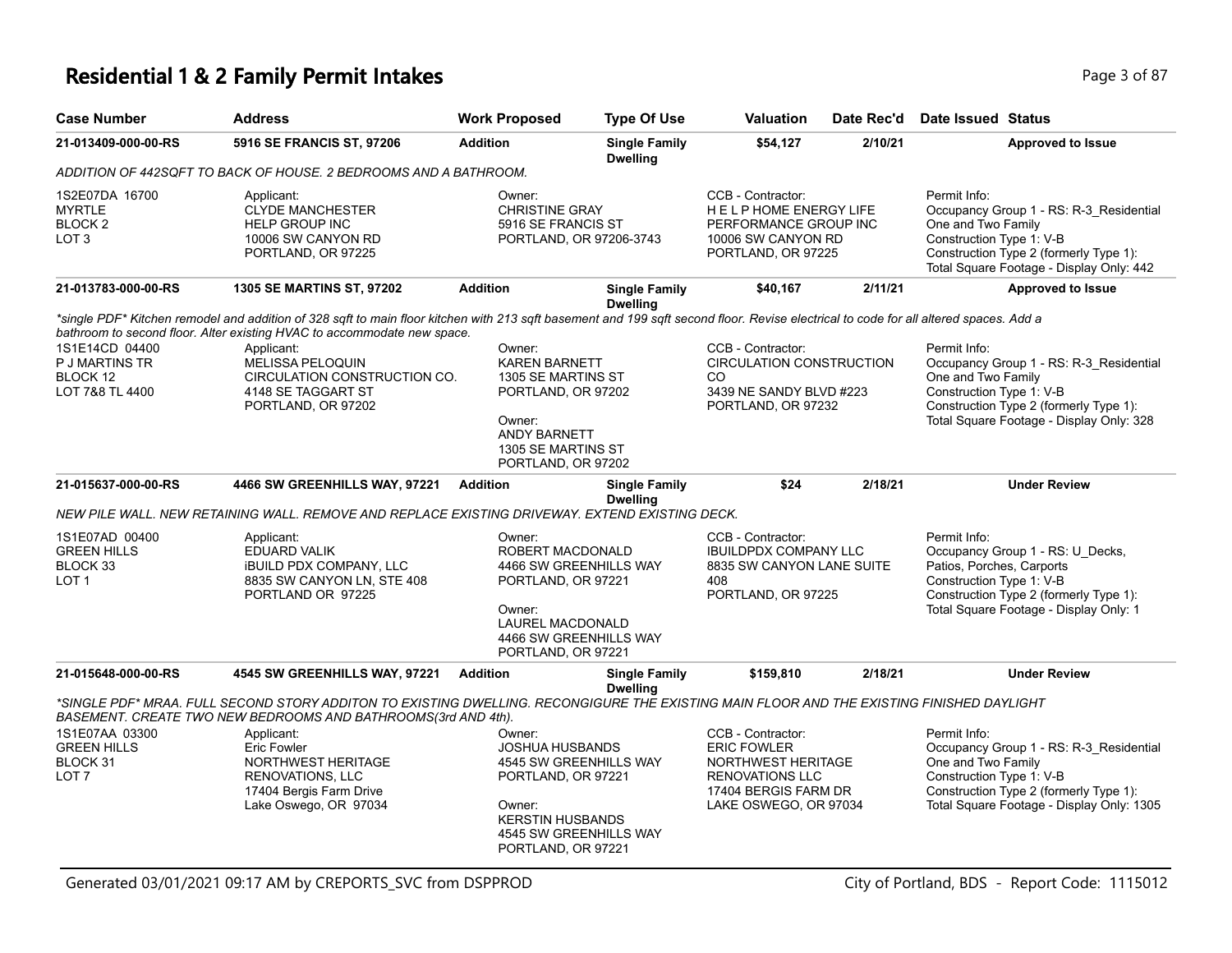## **Residential 1 & 2 Family Permit Intakes Page 1 of 87** Page 4 of 87

| <b>Case Number</b>                                                      | <b>Address</b>                                                                                                                                                                                           | <b>Work Proposed</b>                                                                                                                                     | <b>Type Of Use</b>                      | <b>Valuation</b>                                                                                                                                                                                                 | Date Rec'd | Date Issued Status                                             |                                                                                                                               |
|-------------------------------------------------------------------------|----------------------------------------------------------------------------------------------------------------------------------------------------------------------------------------------------------|----------------------------------------------------------------------------------------------------------------------------------------------------------|-----------------------------------------|------------------------------------------------------------------------------------------------------------------------------------------------------------------------------------------------------------------|------------|----------------------------------------------------------------|-------------------------------------------------------------------------------------------------------------------------------|
| 21-015957-000-00-RS                                                     | 3234 NE 50TH AVE, 97213                                                                                                                                                                                  | <b>Addition</b>                                                                                                                                          | <b>Single Family</b><br><b>Dwelling</b> | \$19,226                                                                                                                                                                                                         | 2/19/21    |                                                                | 3/1/21 Issued                                                                                                                 |
|                                                                         | 157SQFT ADDITION TO BACK OF HOUSE FOR KITCHEN AND GREAT ROOM. NEW LOGHTS AND PLUGS TO CODE. NEW HOOD VENT AND EXTEND HEAT TO ADDITION.                                                                   |                                                                                                                                                          |                                         |                                                                                                                                                                                                                  |            |                                                                |                                                                                                                               |
| 1N2E30BA 14800<br><b>ROSE CITY PK</b><br>BLOCK 150<br>LOT <sub>19</sub> | Applicant:<br><b>WILLIAM PETER SPEAR</b><br><b>EVERGREEN CRAFTSMENT</b><br>6035 SE CENTER ST<br>PORTLAND, OR 97206                                                                                       | Owner:<br><b>DEREK HANSON</b><br>3234 NE 50TH AVE<br>PORTLAND, OR 97213<br>Owner:<br><b>BRIDGET DONEGAN</b><br>3234 NE 50TH AVE<br>PORTLAND, OR 97213    |                                         | CCB - Contractor:<br><b>EVERGREEN CRAFTSMEN LLC</b><br>6035 SE CENTER ST<br>PORTLAND, OR 97206                                                                                                                   |            | Permit Info:<br>One and Two Family<br>Construction Type 1: V-B | Occupancy Group 1 - RS: R-3_Residential<br>Construction Type 2 (formerly Type 1):<br>Total Square Footage - Display Only: 157 |
| 21-016394-000-00-RS                                                     | 1507 SE LEXINGTON ST - UNIT A.<br>97202                                                                                                                                                                  | <b>Addition</b>                                                                                                                                          | <b>Single Family</b><br><b>Dwelling</b> | \$61,230                                                                                                                                                                                                         | 2/20/21    |                                                                | <b>Under Review</b>                                                                                                           |
|                                                                         | 10'X50' ADDITIONAND KITCHEN REMODEL AND BATHROOM REMODEL. WHOLE HOUSE RE-WIRE. RE-PIPE HOUSE, REROUTE SOME HVAC DUCTING.                                                                                 |                                                                                                                                                          |                                         |                                                                                                                                                                                                                  |            |                                                                |                                                                                                                               |
| 1S1E23DB 13600<br><b>MILLERS ADD</b><br>BLOCK <sub>8</sub><br>LOT 10&11 | Applicant:<br>PAUL HUCKANS<br>7205 NE MALLORY AVE<br>PORTLAND, OR 97211<br>Applicant:<br><b>ERIC LAUGHLIN</b><br>LAUGHLIN CONSTRUCTION &<br><b>REMODELING</b><br>8919 N MCKENNA AVE<br>PORTLAND OR 97203 | Owner:<br>JOHN Y JR THORNTON<br>1566 SE LINN ST<br>PORTLAND, OR 97202<br>Owner:<br><b>DANA HEPPER</b><br>1566 SE LINN ST<br>PORTLAND, OR 97202           |                                         | CCB - Contractor:<br>PAUL HUCKANS<br><b>HAVEN BUILDERS LLC</b><br>7205 NE MALLORY AV<br>PORTLAND, OR 97211                                                                                                       |            | Permit Info:<br>One and Two Family<br>Construction Type 1: V-B | Occupancy Group 1 - RS: R-3_Residential<br>Construction Type 2 (formerly Type 1):<br>Total Square Footage - Display Only: 500 |
| 21-016493-000-00-RS                                                     | 4542 NE 27TH AVE, 97211                                                                                                                                                                                  | <b>Addition</b>                                                                                                                                          | <b>Single Family</b><br><b>Dwelling</b> | \$42,249                                                                                                                                                                                                         | 2/22/21    |                                                                | <b>Under Review</b>                                                                                                           |
|                                                                         | * SINGLE PDF *NEW SINGLE FLOOR ADDITION TO THE REAR OF EXISTING DWELLING TO CREATE A NEW DINING ROOM AND BATHROOM.                                                                                       |                                                                                                                                                          |                                         |                                                                                                                                                                                                                  |            |                                                                |                                                                                                                               |
| 1N1E24BC 21100<br><b>ELBERTA</b><br>BLOCK 18<br>LOT <sub>2</sub>        | Applicant:<br><b>COREY WALL</b><br><b>WALL DESIGN BUILD INC</b><br>PO BOX 13085<br>PORTLAND OR 97213                                                                                                     | Owner:<br><b>GRACE HOLLANDSWORTH</b><br>4542 NE 27TH AVE<br>PORTLAND, OR 97211<br>Owner:<br>ERIC HOLLANDSWORTH<br>4542 NE 27TH AVE<br>PORTLAND, OR 97211 |                                         | CCB - Contractor:<br><b>WILLIAM BELDEN</b><br><b>EVERGREEN GAS INC</b><br>16385 SW LANGER DRIVE<br>SHERWOOD, OR 97140<br>CCB - Contractor:<br><b>WALL DESIGN BUILD INC</b><br>PO BOX 13085<br>PORTLAND, OR 97213 |            | Permit Info:<br>One and Two Family<br>Construction Type 1: V-B | Occupancy Group 1 - RS: R-3_Residential<br>Construction Type 2 (formerly Type 1):<br>Total Square Footage - Display Only: 345 |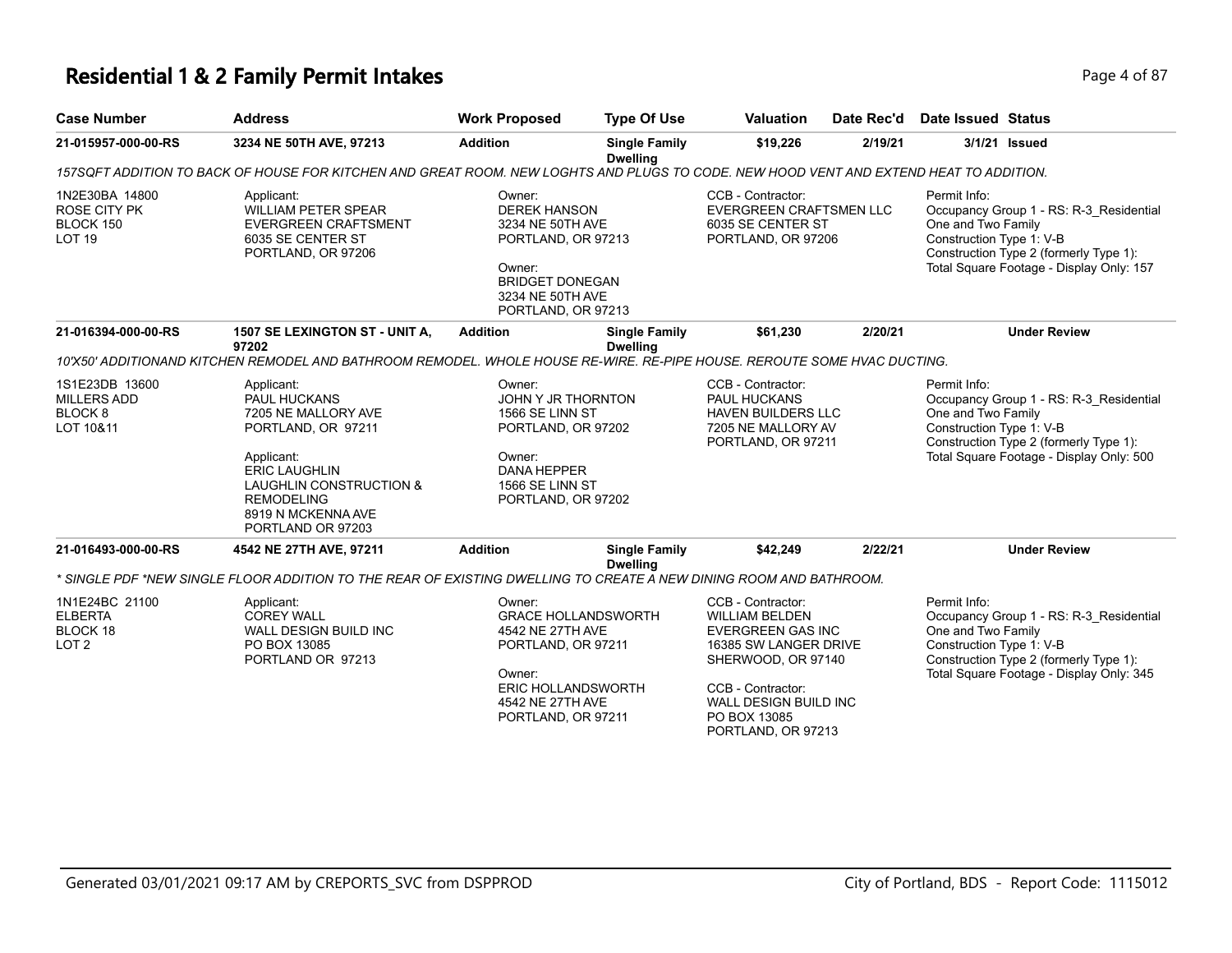#### **Residential 1 & 2 Family Permit Intakes Page 1 and 2 Family Permit Intakes Page 1 and 2 Family Page 5 of 87**

| <b>Case Number</b>                                                     | <b>Address</b>                                                                                                       | <b>Work Proposed</b>                                                                                                                                                       | <b>Type Of Use</b>                      | <b>Valuation</b>                                                                                                                   | Date Rec'd | Date Issued Status                                                                                                                                                                                   |
|------------------------------------------------------------------------|----------------------------------------------------------------------------------------------------------------------|----------------------------------------------------------------------------------------------------------------------------------------------------------------------------|-----------------------------------------|------------------------------------------------------------------------------------------------------------------------------------|------------|------------------------------------------------------------------------------------------------------------------------------------------------------------------------------------------------------|
| 21-018678-000-00-RS                                                    | 1945 SE 24TH AVE, 97214                                                                                              | <b>Addition</b>                                                                                                                                                            | <b>Single Family</b><br><b>Dwelling</b> | \$35,000                                                                                                                           | 2/26/21    | <b>Under Review</b>                                                                                                                                                                                  |
|                                                                        | Remodel existing detached garage - add utility sink and awnings. convert attached porch to mudroom at back of house. |                                                                                                                                                                            |                                         |                                                                                                                                    |            |                                                                                                                                                                                                      |
| 1S1E02DA 12700<br>COLONIAL HTS<br>BLOCK 12<br>LOT 12                   | Applicant:<br>LUC JOHNSON<br>Orange Design Industries, LLC<br>3530 N MISSISSIPPI AVE<br>Portland OR 97227-1155       | Owner:<br><b>DUSTIN NEUMAN</b><br>1945 SE 24TH AVE<br>PORTLAND, OR 97214<br>Owner:<br><b>AMY NEUMAN</b><br>1945 SE 24TH AVE<br>PORTLAND, OR 97214                          |                                         | CCB - Contractor:<br><b>KRIS WALLACE</b><br>ORANGE DESIGN INDUSTRIES<br><b>LLC</b><br>3530 N MISSISSIPPI AVE<br>PORTLAND, OR 97227 |            | Permit Info:<br>Occupancy Group 1 - RS: R-3_Residential<br>One and Two Family<br>Construction Type 1: V-B<br>Construction Type 2 (formerly Type 1):                                                  |
| 21-018916-000-00-RS                                                    | 5242 SW HUMPHREY BLVD, 97221                                                                                         | <b>Addition</b>                                                                                                                                                            | <b>Single Family</b><br><b>Dwelling</b> | \$11,144                                                                                                                           | 2/26/21    | <b>Under Review</b>                                                                                                                                                                                  |
|                                                                        | 91SQFT ADDITION FOR KITCHEN. REMODEL 2 BATHROOMS.                                                                    |                                                                                                                                                                            |                                         |                                                                                                                                    |            |                                                                                                                                                                                                      |
| 1S1E06DC 04401<br>PARTITION PLAT 2012-15<br>LOT 1                      | Applicant:<br><b>RYAN WALSH</b><br>DRW CONSTRUCTION LLC<br>3812 SE MALDEN ST<br>PORTLAND, OR 97202                   | Owner:<br><b>KELLY MONTOYA</b><br>5242 SW HUMPHREY BLVD<br>PORTLAND, OR 97221-2315<br>Owner:<br><b>ELESBAN MONTOYA</b><br>5242 SW HUMPHREY BLVD<br>PORTLAND, OR 97221-2315 |                                         | CCB - Contractor:<br><b>RYAN WALSH</b><br>DRW CONSTRUCTION LLC<br>3812 SE MALDEN ST<br>PORTLAND, OR 97202                          |            | Permit Info:<br>Occupancy Group 1 - RS: R-3_Residential<br>One and Two Family<br>Construction Type 1: V-B<br>Construction Type 2 (formerly Type 1):<br>Total Square Footage - Display Only: 91       |
| 19-186382-DFS-01-RS                                                    | 11545 SW 61ST AVE, 97219                                                                                             | <b>Addition</b><br><b>Single Family</b><br><b>Dwelling</b>                                                                                                                 |                                         | \$2,700                                                                                                                            | 2/25/21    | 2/25/21 Issued                                                                                                                                                                                       |
| PDF- DFS FOR ROOF TRUSSES                                              |                                                                                                                      |                                                                                                                                                                            |                                         |                                                                                                                                    |            |                                                                                                                                                                                                      |
| 1S1E31BC 02901<br>PASADENA<br>BLOCK 12<br>LOT 5&6&28 TL 2901           | Applicant:<br>ANGELA PAULSEN<br>11545 SW 61ST AVE<br>PORTLAND OR 97219                                               | Owner:<br><b>KRISTIAN PAULSEN</b><br>11545 SW 61ST AVE<br>PORTLAND, OR 97219<br>Owner:<br>ANGELA PAULSEN<br>11545 SW 61ST AVE<br>PORTLAND, OR 97219                        |                                         |                                                                                                                                    |            | Permit Info:<br>Occupancy Group 1 - RS: R-3_Residential<br>One and Two Family<br>Construction Type 1: V-B<br>Construction Type 2 (formerly Type 1): V-B<br>Total Square Footage - Display Only: 2500 |
| 19-208176-REV-01-RS                                                    | 11017 S TRYON AVE, 97219                                                                                             | <b>Addition</b>                                                                                                                                                            | <b>Single Family</b><br><b>Dwelling</b> | \$500                                                                                                                              | 2/16/21    | <b>Under Review</b>                                                                                                                                                                                  |
|                                                                        | SINGLE PDF - VALUE ADDED REVISION TO WALKWAY AND ADD SECOND LEVEL GAME ROOM OVER GARAGE                              |                                                                                                                                                                            |                                         |                                                                                                                                    |            |                                                                                                                                                                                                      |
| 1S1E34AA 04400<br>PALATINE HILL 3<br>BLOCK 108<br>LOT 4-8<br>LOT 13-17 | Applicant:<br><b>ANDY STEMBER</b><br><b>JAS ENGINEERING</b><br>1419 WASHINGTON ST #100<br>OREGON CITY, OR 97045      | Owner:<br>ERICA NAITO-CAMPBELL<br>11017 S TRYON AVE<br>PORTLAND, OR 97219-7829                                                                                             |                                         | CCB - Contractor:<br>LEVEL UP REMODELING INC<br>22681 S FERGUSON RD<br>BEAVERCREEK, OR 97004                                       |            | Permit Info:<br>Occupancy Group 1 - RS: R-3_Residential<br>One and Two Family<br>Construction Type 1: V-B<br>Construction Type 2 (formerly Type 1): V-B<br>Total Square Footage - Display Only: 990  |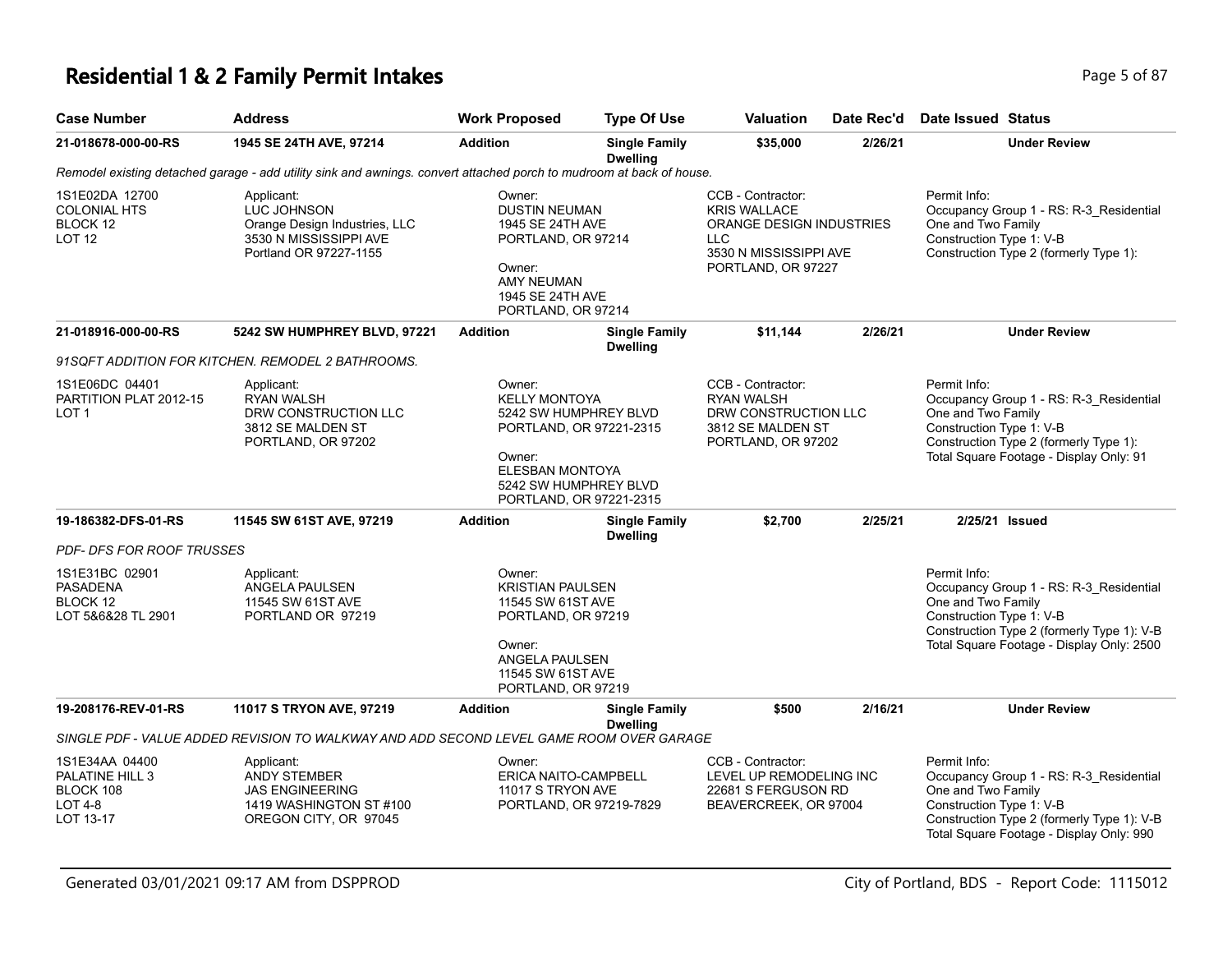## **Residential 1 & 2 Family Permit Intakes**

|  | Page 6 of 87 |  |  |  |
|--|--------------|--|--|--|
|--|--------------|--|--|--|

| <b>Case Number</b>                                                      | <b>Address</b>                                                                                                                        | <b>Work Proposed</b>                                                                                                                                          | <b>Type Of Use</b>                      | <b>Valuation</b>                                                                                                             | Date Rec'd | <b>Date Issued Status</b>                                      |                                                                                                                                    |
|-------------------------------------------------------------------------|---------------------------------------------------------------------------------------------------------------------------------------|---------------------------------------------------------------------------------------------------------------------------------------------------------------|-----------------------------------------|------------------------------------------------------------------------------------------------------------------------------|------------|----------------------------------------------------------------|------------------------------------------------------------------------------------------------------------------------------------|
| 20-141629-REV-01-RS                                                     | 3628 SE MARTINS ST, 97202                                                                                                             | <b>Addition</b>                                                                                                                                               | <b>Single Family</b><br><b>Dwelling</b> | \$6,400                                                                                                                      | 2/9/21     |                                                                | <b>Under Review</b>                                                                                                                |
|                                                                         | SINGLE PDF: VALUE ADDED REVISION TO EXTEND THE MASTER BEDROOM ON THE SE CORNER OF THE HOUSE ABOUT 2' TO THE S. TOTAL AREA ABOUT 35 FT |                                                                                                                                                               |                                         |                                                                                                                              |            |                                                                |                                                                                                                                    |
| 1S1E13DC 01200<br>ROB ROY ADD SUB<br>BLOCK <sub>3</sub><br>LOT K&L      | Applicant:<br><b>DENNIS BATKE</b><br><b>DENNIS BATKE ARCHITECT</b><br>1810 NW OVERTON STREET<br>PORTLAND OR 97209                     | Owner:<br><b>ROBERT MARSHALL</b><br>3628 SE MARTINS ST<br>PORTLAND, OR 97202<br>Owner:<br><b>ABIGAIL MARSHALL</b><br>3628 SE MARTINS ST<br>PORTLAND, OR 97202 |                                         | CCB - Contractor:<br>PRODIGY CONSTRUCTION LLC<br>3592 SE 14TH STREET<br>GRESHAM, OR 970806177                                |            | Permit Info:<br>One and Two Family<br>Construction Type 1: V-B | Occupancy Group 1 - RS: R-3 Residential<br>Construction Type 2 (formerly Type 1): V-B<br>Total Square Footage - Display Only: 2907 |
| 20-223468-000-00-RS                                                     | 3125 SE 78TH AVE, 97206                                                                                                               | <b>Addition</b>                                                                                                                                               | <b>Single Family</b><br><b>Dwelling</b> | \$24.500                                                                                                                     | 2/8/21     |                                                                | <b>Under Review</b>                                                                                                                |
|                                                                         | SINGLE PDF - MUDROOM ADDITION 9X13F. REMOVE BACK PATIO AND ROOF IN SAME LOCATION. *** TRADES SEPARATE                                 |                                                                                                                                                               |                                         |                                                                                                                              |            |                                                                |                                                                                                                                    |
| 1S2E08AD 08000<br>POWELL ST ADD<br>BLOCK <sub>9</sub><br><b>LOT 12</b>  | Applicant:<br><b>ADAM LUCAS</b><br>HARDLINE DESIGN & CONSTRUCTION.<br>INC.<br>8480 SE STRAWBERRY LN<br>MILWAUKIE, OR 97267            | Owner:<br><b>CHRISTOPHER RAY</b><br>3125 SE 78TH AVE<br>PORTLAND, OR 97206<br>Owner:<br><b>SARA RAY</b><br>3125 SE 78TH AVE<br>PORTLAND, OR 97206             |                                         | CCB - Contractor:<br><b>HARDLINE DESIGN &amp;</b><br><b>CONSTRUCTION INC</b><br>8480 SE STRAWBERRY LN<br>MILWAUKEE, OR 97267 |            | Permit Info:<br>One and Two Family<br>Construction Type 1: V-B | Occupancy Group 1 - RS: R-3 Residential<br>Construction Type 2 (formerly Type 1):<br>Total Square Footage - Display Only: 117      |
| 21-000562-000-00-RS                                                     | 9268 SW BRIER PL, 97219                                                                                                               | <b>Addition</b>                                                                                                                                               | <b>Single Family</b><br><b>Dwelling</b> | \$4,409                                                                                                                      | 2/23/21    |                                                                | <b>Under Review</b>                                                                                                                |
|                                                                         | SINGLE PDF-BUILD EXTERIOR ELEVATOR SHAFT FOR LIFT/WHEELCHAIR USE.                                                                     |                                                                                                                                                               |                                         |                                                                                                                              |            |                                                                |                                                                                                                                    |
| 1S1E27BB 04900<br><b>COLLINS VIEW TR</b><br>BLOCK 4<br>LOT <sub>8</sub> | Applicant:<br>Dave Bearson<br>DAVE BEARSON CONST<br><b>ENTERPRISES INC</b><br>1031 SE Mill Street                                     | Owner:<br><b>JANICE HARTMAN</b><br>9268 SW BRIER PL<br>PORTLAND, OR 97219<br>Owner:<br><b>DEANA REED</b><br>9268 SW BRIER PL<br>PORTLAND, OR 97219            |                                         | CCB - Contractor:<br>DAVE BEARSON CONST<br><b>ENTERPRISES INC</b><br>1031 SE MILL ST<br>PORTLAND, OR 97214-4789              |            | Permit Info:<br>One and Two Family<br>Construction Type 1: V-B | Occupancy Group 1 - RS: R-3 Residential<br>Construction Type 2 (formerly Type 1):<br>Total Square Footage - Display Only: 36       |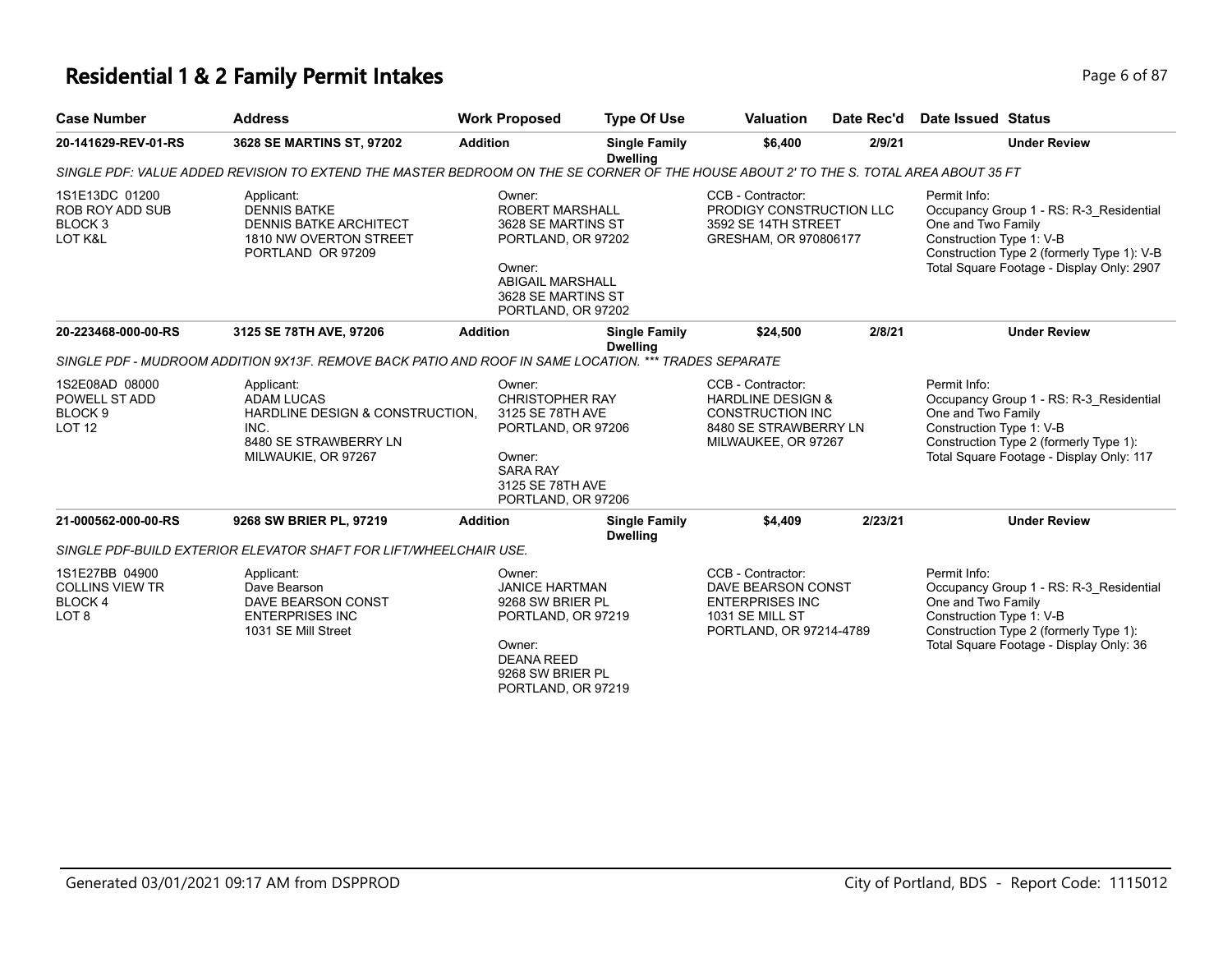## **Residential 1 & 2 Family Permit Intakes Page 7 of 87 Page 7 of 87**

|  | Page 7 o |
|--|----------|
|  |          |

| \$90,000<br>7027 NE SACRAMENTO ST, 97213<br><b>Addition</b><br><b>Single Family</b><br>2/3/21<br>21-002084-000-00-RS<br><b>Dwelling</b><br>SINGLE PDF ADDITION TO REPLACE PARTIAL GROUND FLOOR FLAT ROOF WITH SLOPED HIP ROOF. ENCLOSING 2ND FLOOR DECK TO CREATE 160 SF OF HABITABLE<br>SPACE FOR NEW BEDROOM *** ROOF TRUSSES DFS ****TRADE PERMITS OBTAINED SEPERATELY****<br>1N2E29BD 10900<br>CCB - Contractor:<br>Applicant:<br>Owner:<br><b>CREST VIEW VILLAS</b><br><b>JILL CROPP</b><br><b>TRACY FORSYTH</b><br><b>CASA BONITA LLC</b><br><b>BLOCK G</b><br>STUDIO CROPP ARCHITECTURE<br>7027 NE SACRAMENTO ST<br>1631 NE BROADWAY #721<br>LOT 4 TL 10900<br>3556 SE WOODWARD ST<br>PORTLAND, OR 97213-4756<br>PORTLAND, OR 97232<br>PORTLAND, OR 97202<br>Owner:<br><b>ERIC FORSYTH</b><br>7027 NE SACRAMENTO ST<br>PORTLAND, OR 97213-4756<br><b>Addition</b><br>\$10,000<br>2/22/21<br>21-003340-000-00-RS<br>1544 NE 46TH AVE, 97213<br><b>Single Family</b><br><b>Dwelling</b><br>SINGLE PDF ADDITION OF 22 SQ FT ON REAR OF HOUSE IN KITCHEN AREA ON 1ST FLOOR<br>1N2E30CC 09700<br>Applicant:<br>Owner:<br><b>STROUD</b><br><b>STEPHEN KORBICH</b><br>PHILIP CHADWICK<br><b>BLOCK1</b><br>KORBICH ARCHITECTS<br>1544 NE 46TH AVE<br>LOT <sub>9</sub><br>2235 NE KLICKITAT ST<br>PORTLAND, OR 97213 | <b>Date Issued Status</b>                                                                                                 |
|--------------------------------------------------------------------------------------------------------------------------------------------------------------------------------------------------------------------------------------------------------------------------------------------------------------------------------------------------------------------------------------------------------------------------------------------------------------------------------------------------------------------------------------------------------------------------------------------------------------------------------------------------------------------------------------------------------------------------------------------------------------------------------------------------------------------------------------------------------------------------------------------------------------------------------------------------------------------------------------------------------------------------------------------------------------------------------------------------------------------------------------------------------------------------------------------------------------------------------------------------------------------------------------------------------------------|---------------------------------------------------------------------------------------------------------------------------|
|                                                                                                                                                                                                                                                                                                                                                                                                                                                                                                                                                                                                                                                                                                                                                                                                                                                                                                                                                                                                                                                                                                                                                                                                                                                                                                                    | <b>Under Review</b>                                                                                                       |
|                                                                                                                                                                                                                                                                                                                                                                                                                                                                                                                                                                                                                                                                                                                                                                                                                                                                                                                                                                                                                                                                                                                                                                                                                                                                                                                    |                                                                                                                           |
|                                                                                                                                                                                                                                                                                                                                                                                                                                                                                                                                                                                                                                                                                                                                                                                                                                                                                                                                                                                                                                                                                                                                                                                                                                                                                                                    |                                                                                                                           |
|                                                                                                                                                                                                                                                                                                                                                                                                                                                                                                                                                                                                                                                                                                                                                                                                                                                                                                                                                                                                                                                                                                                                                                                                                                                                                                                    | Permit Info:                                                                                                              |
|                                                                                                                                                                                                                                                                                                                                                                                                                                                                                                                                                                                                                                                                                                                                                                                                                                                                                                                                                                                                                                                                                                                                                                                                                                                                                                                    | Occupancy Group 1 - RS: R-3_Residential                                                                                   |
|                                                                                                                                                                                                                                                                                                                                                                                                                                                                                                                                                                                                                                                                                                                                                                                                                                                                                                                                                                                                                                                                                                                                                                                                                                                                                                                    | One and Two Family<br>Construction Type 1: V-B                                                                            |
|                                                                                                                                                                                                                                                                                                                                                                                                                                                                                                                                                                                                                                                                                                                                                                                                                                                                                                                                                                                                                                                                                                                                                                                                                                                                                                                    | Construction Type 2 (formerly Type 1): V-B                                                                                |
|                                                                                                                                                                                                                                                                                                                                                                                                                                                                                                                                                                                                                                                                                                                                                                                                                                                                                                                                                                                                                                                                                                                                                                                                                                                                                                                    | Total Square Footage - Display Only: 630                                                                                  |
|                                                                                                                                                                                                                                                                                                                                                                                                                                                                                                                                                                                                                                                                                                                                                                                                                                                                                                                                                                                                                                                                                                                                                                                                                                                                                                                    |                                                                                                                           |
|                                                                                                                                                                                                                                                                                                                                                                                                                                                                                                                                                                                                                                                                                                                                                                                                                                                                                                                                                                                                                                                                                                                                                                                                                                                                                                                    |                                                                                                                           |
|                                                                                                                                                                                                                                                                                                                                                                                                                                                                                                                                                                                                                                                                                                                                                                                                                                                                                                                                                                                                                                                                                                                                                                                                                                                                                                                    |                                                                                                                           |
|                                                                                                                                                                                                                                                                                                                                                                                                                                                                                                                                                                                                                                                                                                                                                                                                                                                                                                                                                                                                                                                                                                                                                                                                                                                                                                                    | <b>Under Review</b>                                                                                                       |
|                                                                                                                                                                                                                                                                                                                                                                                                                                                                                                                                                                                                                                                                                                                                                                                                                                                                                                                                                                                                                                                                                                                                                                                                                                                                                                                    |                                                                                                                           |
|                                                                                                                                                                                                                                                                                                                                                                                                                                                                                                                                                                                                                                                                                                                                                                                                                                                                                                                                                                                                                                                                                                                                                                                                                                                                                                                    | Permit Info:                                                                                                              |
|                                                                                                                                                                                                                                                                                                                                                                                                                                                                                                                                                                                                                                                                                                                                                                                                                                                                                                                                                                                                                                                                                                                                                                                                                                                                                                                    | Occupancy Group 1 - RS: R-3 Residential                                                                                   |
|                                                                                                                                                                                                                                                                                                                                                                                                                                                                                                                                                                                                                                                                                                                                                                                                                                                                                                                                                                                                                                                                                                                                                                                                                                                                                                                    | One and Two Family                                                                                                        |
|                                                                                                                                                                                                                                                                                                                                                                                                                                                                                                                                                                                                                                                                                                                                                                                                                                                                                                                                                                                                                                                                                                                                                                                                                                                                                                                    | Construction Type 1: V-B                                                                                                  |
| PORTLAND OR 97212<br>Owner:                                                                                                                                                                                                                                                                                                                                                                                                                                                                                                                                                                                                                                                                                                                                                                                                                                                                                                                                                                                                                                                                                                                                                                                                                                                                                        | Construction Type 2 (formerly Type 1):                                                                                    |
| <b>ALICE D'AMORE</b>                                                                                                                                                                                                                                                                                                                                                                                                                                                                                                                                                                                                                                                                                                                                                                                                                                                                                                                                                                                                                                                                                                                                                                                                                                                                                               |                                                                                                                           |
| 1544 NE 46TH AVE                                                                                                                                                                                                                                                                                                                                                                                                                                                                                                                                                                                                                                                                                                                                                                                                                                                                                                                                                                                                                                                                                                                                                                                                                                                                                                   |                                                                                                                           |
| PORTLAND, OR 97213                                                                                                                                                                                                                                                                                                                                                                                                                                                                                                                                                                                                                                                                                                                                                                                                                                                                                                                                                                                                                                                                                                                                                                                                                                                                                                 |                                                                                                                           |
| 2/12/21<br>21-003678-000-00-RS<br><b>Addition</b><br>\$96,878<br>3217 SE CESAR E CHAVEZ BLVD -<br><b>Single Family</b>                                                                                                                                                                                                                                                                                                                                                                                                                                                                                                                                                                                                                                                                                                                                                                                                                                                                                                                                                                                                                                                                                                                                                                                             | <b>Under Review</b>                                                                                                       |
| <b>Dwelling</b><br><b>Unit B. 97202</b><br>SINGLE PDF - ADU: 785 SF TWO-STORY ADDITION TO EXISTING HOME FOR AN ACCESSORY DWELLING UNIT. TO INCLUDE: TWO BEDROOMS, KITCHEN, LAUNDRY,                                                                                                                                                                                                                                                                                                                                                                                                                                                                                                                                                                                                                                                                                                                                                                                                                                                                                                                                                                                                                                                                                                                                |                                                                                                                           |
| ONE BATHROOM AND ONE WATER CLOSET *** TRADES SEPARATE                                                                                                                                                                                                                                                                                                                                                                                                                                                                                                                                                                                                                                                                                                                                                                                                                                                                                                                                                                                                                                                                                                                                                                                                                                                              |                                                                                                                           |
| CCB - Contractor:<br>1S1E12AD 10100<br>Owner:<br>Applicant:                                                                                                                                                                                                                                                                                                                                                                                                                                                                                                                                                                                                                                                                                                                                                                                                                                                                                                                                                                                                                                                                                                                                                                                                                                                        | Permit Info:                                                                                                              |
| <b>JILL CROPP</b><br><b>VADA BYERS</b><br>DON RUE                                                                                                                                                                                                                                                                                                                                                                                                                                                                                                                                                                                                                                                                                                                                                                                                                                                                                                                                                                                                                                                                                                                                                                                                                                                                  | Occupancy Group 1 - RS: R-3 Residential                                                                                   |
| STUDIO CROPP ARCHITECTURE<br>15750 SW OAKHILL LN<br>JHC COMMERCIAL LLC                                                                                                                                                                                                                                                                                                                                                                                                                                                                                                                                                                                                                                                                                                                                                                                                                                                                                                                                                                                                                                                                                                                                                                                                                                             | One and Two Family                                                                                                        |
| 3556 SE WOODWARD ST<br><b>TIGARD, OR 97224</b><br>11125 SW BARBUR BLVD                                                                                                                                                                                                                                                                                                                                                                                                                                                                                                                                                                                                                                                                                                                                                                                                                                                                                                                                                                                                                                                                                                                                                                                                                                             | Construction Type 1: V-B                                                                                                  |
| PORTLAND, OR 97202<br>PORTLAND, OR 97219                                                                                                                                                                                                                                                                                                                                                                                                                                                                                                                                                                                                                                                                                                                                                                                                                                                                                                                                                                                                                                                                                                                                                                                                                                                                           | Construction Type 2 (formerly Type 1): V-B<br>Total Square Footage - Display Only: 820<br>Number of New Dwelling Units: 1 |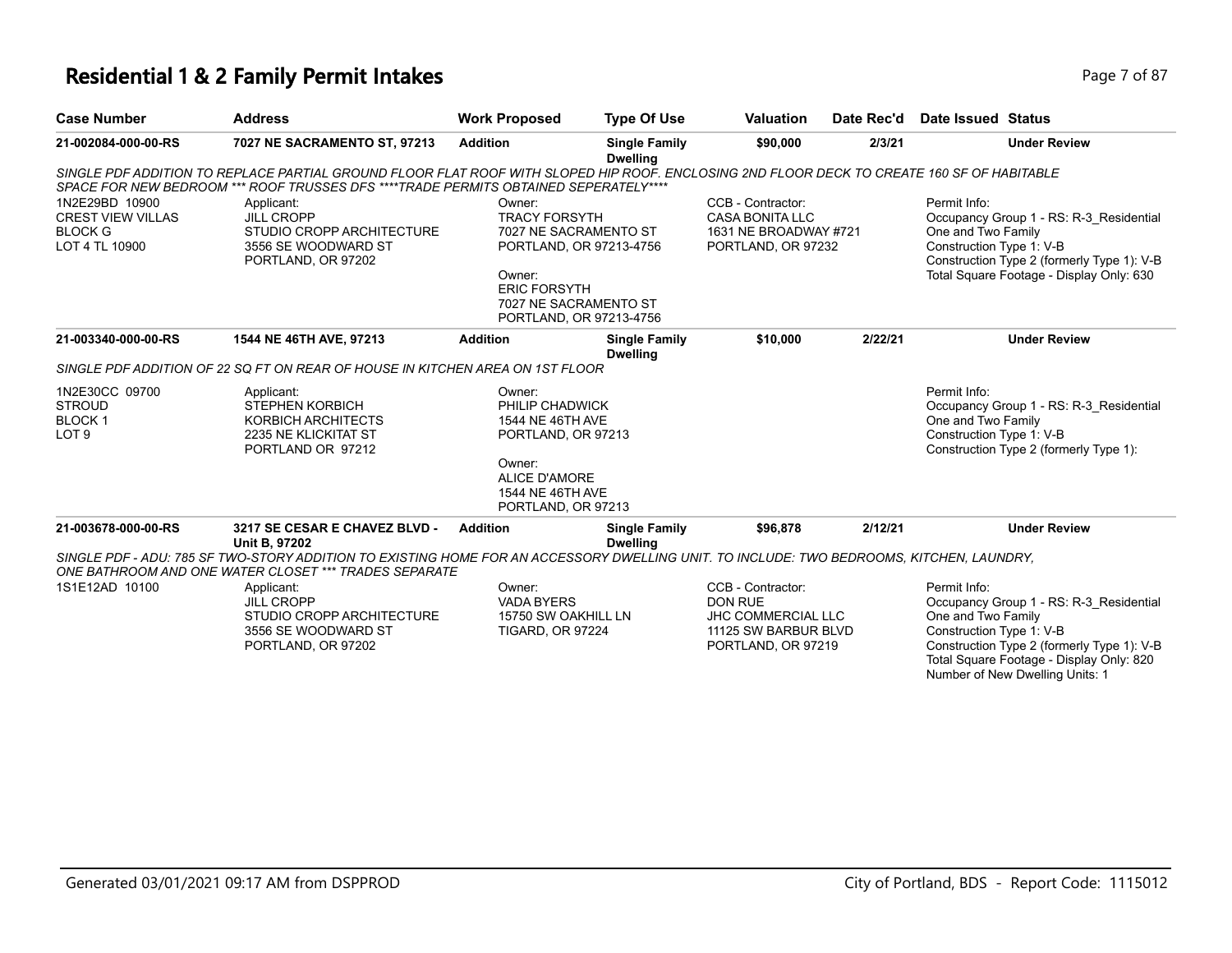# **Residential 1 & 2 Family Permit Intakes Page 1 and Security Page 8 of 87**

| <b>Case Number</b>                                                 | <b>Address</b>                                                                                                                                                                       | <b>Work Proposed</b>                                                                                                                                                          | <b>Type Of Use</b>                      | <b>Valuation</b>                                                                                                   | Date Rec'd | <b>Date Issued Status</b>                                                                                                                                                                           |
|--------------------------------------------------------------------|--------------------------------------------------------------------------------------------------------------------------------------------------------------------------------------|-------------------------------------------------------------------------------------------------------------------------------------------------------------------------------|-----------------------------------------|--------------------------------------------------------------------------------------------------------------------|------------|-----------------------------------------------------------------------------------------------------------------------------------------------------------------------------------------------------|
| 21-005469-000-00-RS                                                | 5022 NE 23RD AVE, 97211                                                                                                                                                              | <b>Addition</b>                                                                                                                                                               | <b>Single Family</b><br><b>Dwelling</b> | \$42,575                                                                                                           | 2/7/21     | <b>Under Review</b>                                                                                                                                                                                 |
|                                                                    | SINGLE PDF: DORMER ADDITION AND CONVERSION OF ATTIC TO HABITABLE SPACE INCLUDES BEDROOM/BATH AND KITCHEN REMODEL ON MAIN FLOOR:<br>BASEMENT NON HABITABLE SPACE *ET, MT, PT SEPARATE |                                                                                                                                                                               |                                         |                                                                                                                    |            |                                                                                                                                                                                                     |
| 1N1E23AA 13000<br><b>VERNON</b><br>BLOCK 33<br>LOT <sub>6</sub>    | Applicant:<br><b>ED SPENCER</b><br><b>ENDPOINT DESIGN INC</b><br>PO BOX 55333<br>PORTLAND OR 97238                                                                                   | Owner:<br><b>JAIN SEKULER</b><br>5022 NE 23RD AVE<br>PORTLAND, OR 97211<br>Owner:<br><b>ELIOT SEKULER</b><br>5022 NE 23RD AVE<br>PORTLAND, OR 97211                           |                                         | CCB - Contractor:<br>AMBIENCE CONSTRUCTION &<br><b>REMODELING LLC</b><br>PO BOX 678<br>LINCOLN CITY, OR 97367      |            | Permit Info:<br>Occupancy Group 1 - RS: R-3 Residential<br>One and Two Family<br>Construction Type 1: V-B<br>Construction Type 2 (formerly Type 1): V-B<br>Total Square Footage - Display Only: 421 |
| 21-007092-000-00-RS                                                | 11 SE 71ST AVE, 97215                                                                                                                                                                | <b>Addition</b>                                                                                                                                                               | <b>Single Family</b><br><b>Dwelling</b> | \$7,221                                                                                                            | 2/2/21     | <b>Under Review</b>                                                                                                                                                                                 |
|                                                                    | SINGLE PDF ADDITION OF 299 SF PATIO COVER OVER EXISTING CONCRETE PAD                                                                                                                 |                                                                                                                                                                               |                                         |                                                                                                                    |            |                                                                                                                                                                                                     |
| 1N2E32CA 02400<br><b>JONESMORE</b><br>BLOCK 31<br>E 1/2 OF LOT 1&2 | Applicant:<br>AIMEE CLOTT<br>ARCHADECK OF WEST PORTLAND<br>15880 SW Tualatin St<br>Sherwood, OR 97140                                                                                | Owner:<br><b>RENATA CHMIELOWSKI</b><br><b>11 SE 71ST AVE</b><br>PORTLAND, OR 97215-1407<br>Owner:<br><b>BRIAN WAKELEY</b><br><b>11 SE 71ST AVE</b><br>PORTLAND, OR 97215-1407 |                                         | CCB - Contractor:<br><b>FAHLAND INC</b><br>15880 SW TUALATIN ST<br>SHERWOOD, OR 97140                              |            | Permit Info:<br>Occupancy Group 1 - RS: U Decks,<br>Patios, Porches, Carports<br>Construction Type 1: V-B<br>Construction Type 2 (formerly Type 1):<br>Total Square Footage - Display Only: 299     |
| 21-007237-000-00-RS                                                | 1670 SW MAPLECREST DR, 97219                                                                                                                                                         | <b>Addition</b>                                                                                                                                                               | <b>Single Family</b><br><b>Dwelling</b> | \$38,495                                                                                                           | 2/1/21     | <b>Under Review</b>                                                                                                                                                                                 |
|                                                                    | SINGLE PDF ADDITION OF 400 SQ FT DECK AND STAIRS ON 2ND LEVEL WITH PATIO UNDERNEATH. WORK ON GARAGE FOUNDATION                                                                       |                                                                                                                                                                               |                                         |                                                                                                                    |            |                                                                                                                                                                                                     |
| 1S1E28CA 03300<br><b>MAPLECREST</b><br>LOT <sub>99</sub>           | Applicant:<br><b>MIKE MAHONEY</b><br><b>GREEN BRIDGE CONSTRUCTION</b><br>1406 SW Maplecrest Dr<br>Portland, OR 97219                                                                 | Owner:<br><b>KENNETH POWELL</b><br>1670 SW MAPLECREST DR<br>PORTLAND, OR 97219<br>Owner:<br><b>KAREN POWELL</b><br>1670 SW MAPLECREST DR<br>PORTLAND, OR 97219                |                                         | CCB - Contractor:<br><b>GREEN BRIDGE CONSTRUCTION</b><br><b>LLC</b><br>1406 SW MAPLECREST DR<br>PORTLAND, OR 97219 |            | Permit Info:<br>Occupancy Group 1 - RS: U Decks,<br>Patios, Porches, Carports<br>Construction Type 1: V-B<br>Construction Type 2 (formerly Type 1):<br>Total Square Footage - Display Only: 1594    |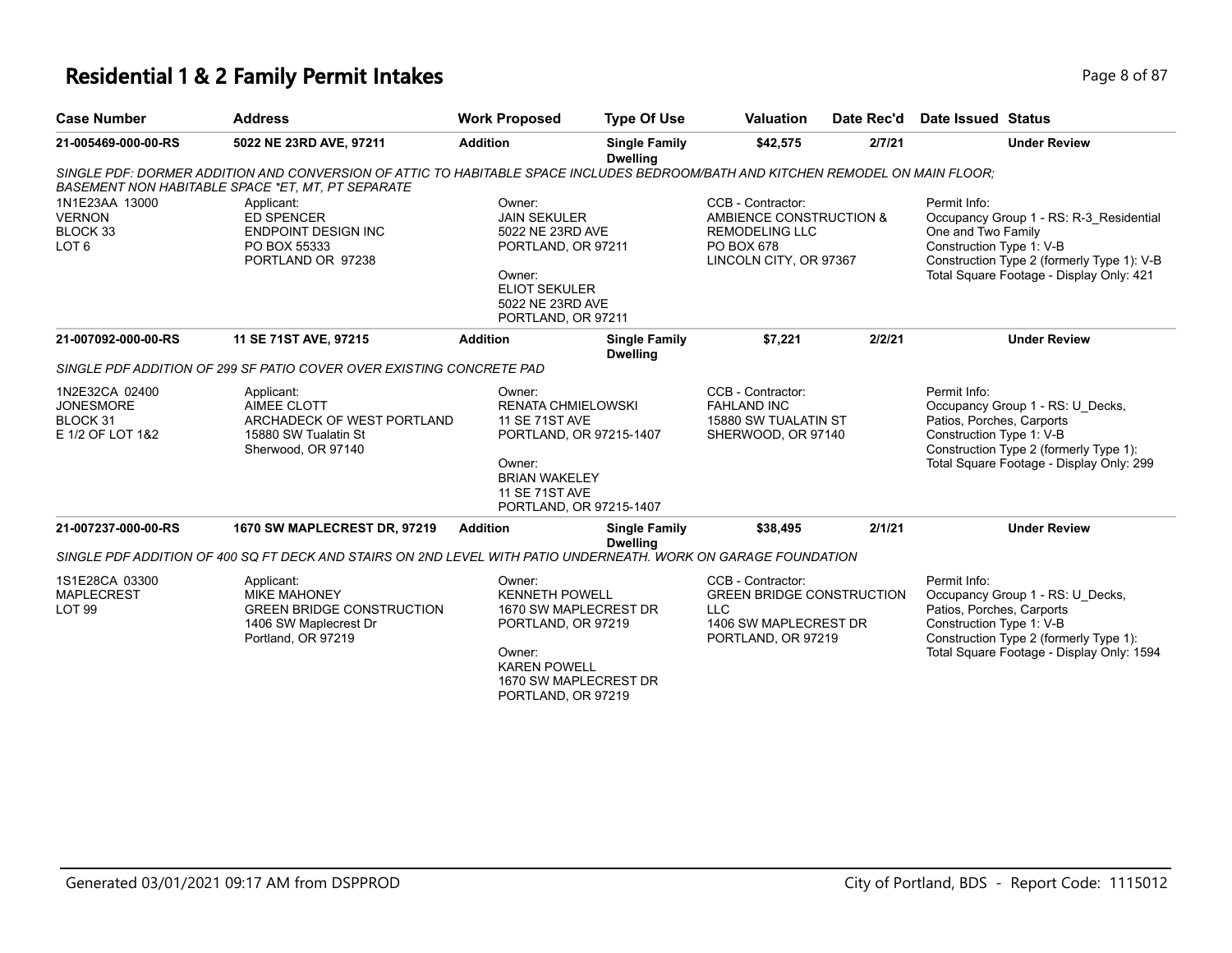#### **Residential 1 & 2 Family Permit Intakes Page 1 and Security Page 9 of 87**

| <b>Case Number</b>                                                                 | <b>Address</b>                                                                                                                           | <b>Work Proposed</b>                                                                                                                                                   | <b>Type Of Use</b>                      | <b>Valuation</b>                                                                                                | Date Rec'd | <b>Date Issued Status</b>                                             |                                                                                                                                   |
|------------------------------------------------------------------------------------|------------------------------------------------------------------------------------------------------------------------------------------|------------------------------------------------------------------------------------------------------------------------------------------------------------------------|-----------------------------------------|-----------------------------------------------------------------------------------------------------------------|------------|-----------------------------------------------------------------------|-----------------------------------------------------------------------------------------------------------------------------------|
| 21-011569-000-00-RS                                                                | 1333 S MARY FAILING DR, 97219                                                                                                            | <b>Addition</b>                                                                                                                                                        | <b>Single Family</b><br><b>Dwelling</b> | \$45,678                                                                                                        | 2/9/21     |                                                                       | <b>Under Review</b>                                                                                                               |
| LIVING ROOM AT FIRST FLOOR. *ET, PT, MT SEPARATE                                   | SINGLE PDF ADDITION FOR NEW BATHROOM AND STORAGE; 2 NEW EXTERIOR RETAINING WALLS; REMODEL BASEMENT; ADD BEAM OVER NEW LARGE WINDOW IN    |                                                                                                                                                                        |                                         |                                                                                                                 |            |                                                                       |                                                                                                                                   |
| 1S1E34DA 03900<br>STRAHORN ADD<br>LOT 7 EXC ELY 5'<br>ELY 3' OF LOT 8              | Applicant:<br><b>ARIANNE LAWRENCE</b><br><b>RENU RENOVATIONS</b><br>PORTLAND OR<br><b>USA</b>                                            | Owner:<br><b>ARYN MAYOR</b><br>1333 S MARY FAILING DR<br>PORTLAND, OR 97219-8557<br>Owner:<br><b>TRAVIS MAYOR</b><br>1333 S MARY FAILING DR<br>PORTLAND, OR 97219-8557 |                                         | CCB - Contractor:<br><b>RENU RENOVATIONS INC</b><br>PO BOX 984<br>LAKE OSWEGO, OR 97034                         |            | Permit Info:<br>One and Two Family<br>Construction Type 1: V-B        | Occupancy Group 1 - RS: R-3_Residential<br>Construction Type 2 (formerly Type 1): V-B<br>Total Square Footage - Display Only: 591 |
| 21-015210-000-00-RS                                                                | 9545 N TIOGA AVE, 97203                                                                                                                  | <b>Addition</b>                                                                                                                                                        | <b>Single Family</b><br><b>Dwelling</b> | \$40,457                                                                                                        | 2/17/21    |                                                                       | <b>Under Review</b>                                                                                                               |
|                                                                                    | SINGLE PDF - NEW 504 SF ADDITION OF PERGOLA AT REAR OF PROPERTY                                                                          |                                                                                                                                                                        |                                         |                                                                                                                 |            |                                                                       |                                                                                                                                   |
| 1N1E06CB 07602<br>PARTITION PLAT 2016-17<br>LOT <sub>2</sub>                       | Applicant:<br><b>TOM DIERINGER</b><br>STRUXURE OUTDOOR OF PORTLAND<br><b>METRO</b><br>PORTLAND OR<br><b>USA</b>                          | Owner:<br><b>LAURA FISHER</b><br>9545 N TIOGA AVE<br>PORTLAND, OR 97203<br>Owner:<br><b>DONALD FISHER</b><br>9545 N TIOGA AVE<br>PORTLAND, OR 97203                    |                                         | CCB - Contractor:<br>ALL SURFACE ROOFING &<br><b>MAINTENANCE LLC</b><br>PO BOX 23009<br><b>TIGARD, OR 97281</b> |            | Permit Info:<br>Patios, Porches, Carports<br>Construction Type 1: V-B | Occupancy Group 1 - RS: U Decks,<br>Construction Type 2 (formerly Type 1):<br>Total Square Footage - Display Only: 312            |
| 21-016912-000-00-RS                                                                | 4719 SW 47TH AVE, 97221                                                                                                                  | <b>Addition</b>                                                                                                                                                        | <b>Single Family</b>                    | \$40,000                                                                                                        | 2/23/21    |                                                                       | <b>Under Review</b>                                                                                                               |
| *ET, PT, MT SEPARATE                                                               | SINGLE PDF: NEW COVERED PORCH AT REAR OF PROPERTY AND NEW 16 SF ADDITION AT NORTH ELEVATION FOR LIVING AREA: NEW BATHROOM ON FIRST FLOOR |                                                                                                                                                                        | <b>Dwelling</b>                         |                                                                                                                 |            |                                                                       |                                                                                                                                   |
| 1S1E18AA 05700<br><b>FAIRVALE</b><br>BLOCK 6<br>S 60' OF LOT 4<br>LOT <sub>9</sub> | Applicant:<br><b>TODD ISELIN</b><br><b>ISELIN ARCHITECTS PC</b><br>1307 SEVENTH ST<br>OREGON CITY OR 97045                               | Owner:<br><b>STACEY JUNG</b><br>4719 SW 47TH AVE<br>PORTLAND, OR 97221<br>Owner:<br><b>JAMES JUNG</b><br>4719 SW 47TH AVE<br>PORTLAND, OR 97221                        |                                         | CCB - Contractor:<br><b>KK CONSTRUCTION LLC</b><br>PO BOX 330<br>ROCKAWAY BEACH, OR 97136-<br>0330              |            | Permit Info:<br>One and Two Family<br>Construction Type 1: V-B        | Occupancy Group 1 - RS: R-3_Residential<br>Construction Type 2 (formerly Type 1):                                                 |

**Total # of RS Addition permit intakes: 29 Total valuation of RS Addition permit intakes: \$1,047,631**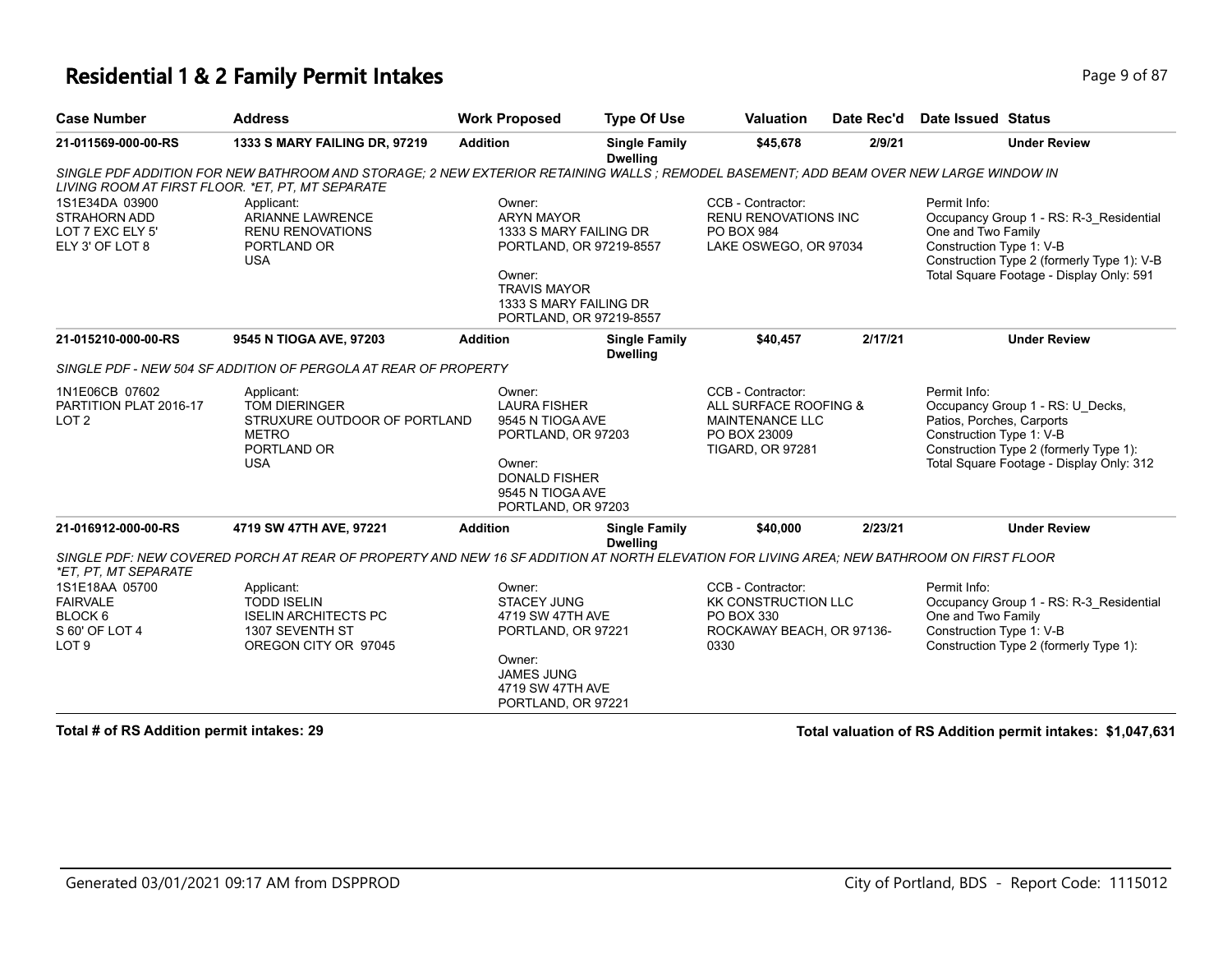#### **Residential 1 & 2 Family Permit Intakes Page 10 of 87 Page 10 of 87**

| <b>Case Number</b>                                           | <b>Address</b>                                                                                                                           | <b>Work Proposed</b>                                                                                                                            | <b>Type Of Use</b>                       | <b>Valuation</b>                                                                                                                 | Date Rec'd | Date Issued Status                                                                                                                                                                                                                 |
|--------------------------------------------------------------|------------------------------------------------------------------------------------------------------------------------------------------|-------------------------------------------------------------------------------------------------------------------------------------------------|------------------------------------------|----------------------------------------------------------------------------------------------------------------------------------|------------|------------------------------------------------------------------------------------------------------------------------------------------------------------------------------------------------------------------------------------|
| 21-004389-000-00-RS                                          | 5125 NE SKIDMORE ST - Unit B,<br>97218                                                                                                   | <b>Alteration</b>                                                                                                                               | <b>Accessory</b><br><b>Dwelling Unit</b> | \$51,433                                                                                                                         | 2/10/21    | <b>Under Review</b>                                                                                                                                                                                                                |
|                                                              | SINGLE PDF - ADU: CONVERT EXISTING DETACHED GARAGE INTO AN ACCESSORY DWELLING UNIT                                                       |                                                                                                                                                 |                                          |                                                                                                                                  |            |                                                                                                                                                                                                                                    |
| 1N2E19CA 03600                                               | Applicant:<br><b>JUDE BAAS</b><br>5125 NE Skidmore St<br>PORTLAND OR 97218                                                               | Owner:<br>PAMELA PATTON<br>5125 NE SKIDMORE ST<br>PORTLAND, OR 97218<br>Owner:<br><b>JUDE BAAS</b><br>5125 NE SKIDMORE ST<br>PORTLAND, OR 97218 |                                          |                                                                                                                                  |            | Permit Info:<br>Occupancy Group 1 - RS: R-3_Residential<br>One and Two Family<br>Construction Type 1: V-B<br>Construction Type 2 (formerly Type 1):<br>Total Square Footage - Display Only: 420                                    |
| 21-008211-000-00-RS                                          | 6647 N ASTOR ST - Unit B, 97203                                                                                                          | <b>Alteration</b>                                                                                                                               | <b>Accessory</b>                         | \$47,025                                                                                                                         | 2/9/21     | <b>Under Review</b>                                                                                                                                                                                                                |
| A NEW WINDOW ADDED. *** TRADES SEPARATE                      | SINGLE PDF - ADU: CONVERT DETACHED GARAGE ;NEW RIDGE BEAM AND STRUCTURAL IMPROVEMENTS. GARAGE DOOR TO BE REMOVED, THE WALL FILLED IN, W/ |                                                                                                                                                 | <b>Dwelling Unit</b>                     |                                                                                                                                  |            |                                                                                                                                                                                                                                    |
| 1N1E06DB 05600                                               | Applicant:<br><b>KOREY STAFFORD</b><br>Revive NW Construction, LLC<br>7980 SW O'Brien St<br>Portland OR, 97223                           | Owner:<br>AMY CHRISTNER<br>6647 N ASTOR ST<br>PORTLAND, OR 97203-1309                                                                           |                                          | CCB - Contractor:<br>ONDREJ CECH<br>7700 SE MITCHELL<br>PORTLAND, OR 97206                                                       |            | Permit Info:<br>Occupancy Group 1 - RS: R-3_Residential<br>One and Two Family<br>Construction Type 1: V-B<br>Construction Type 2 (formerly Type 1):<br>Total Square Footage - Display Only: 384<br>Number of New Dwelling Units: 1 |
| 21-008953-000-00-RS                                          | 6221 SE KNIGHT ST - Unit B,<br>97206                                                                                                     | <b>Alteration</b>                                                                                                                               | <b>Accessory</b><br><b>Dwelling Unit</b> | \$70,000                                                                                                                         | 2/3/21     | <b>Under Review</b>                                                                                                                                                                                                                |
|                                                              | SINGLE PDF - ADU: CONVERT DETACHED GARAGE INTO AN ACCESSORY DWELLING UNIT W/ TWO BEDROOMS AND TWO BATHROOMS *** TRADES SEPARATE          |                                                                                                                                                 |                                          |                                                                                                                                  |            |                                                                                                                                                                                                                                    |
| 1S2E17CB 11300                                               | Applicant:<br><b>DANIEL VASQUEZ</b><br><b>RAREBIRD INC</b><br>800 NE BROADWAY ST<br>PORTLAND, OR 97232                                   | Owner:<br>PICKLEBALL RE LLC<br>800 NE BROADWAY<br>PORTLAND, OR 97232                                                                            |                                          | CCB - Contractor:<br>SIMPLE TURN INC<br>4300 SE ALDERCREST RD<br>MILWAUKIE, OR 97222                                             |            | Permit Info:<br>Occupancy Group 1 - RS: R-3_Remodel<br>Construction Type 1: V-B<br>Construction Type 2 (formerly Type 1):<br>Total Square Footage - Display Only: 949<br>Number of New Dwelling Units: 1                           |
| 21-016097-000-00-RS                                          | 10320 NE 6TH DR, 97211                                                                                                                   | <b>Alteration</b>                                                                                                                               | <b>Accessory</b><br><b>Structure</b>     | \$2,000                                                                                                                          | 2/19/21    | 2/19/21 Issued                                                                                                                                                                                                                     |
| install a 400 service on detached building                   |                                                                                                                                          |                                                                                                                                                 |                                          |                                                                                                                                  |            |                                                                                                                                                                                                                                    |
| 1N1E02CB 01700<br>PARTITION PLAT 1995-66<br>LOT <sub>2</sub> | Applicant:<br><b>JOHN MCCULLOCH</b><br>MCCULLOCH CONSTRUCTION CORP<br>1729 NE SISKIYOU ST<br>PORTLAND, OR 97212                          | Owner:<br><b>JORGE CHAVEZ</b><br>10320 NE 6TH DR<br>PORTLAND, OR 97211                                                                          |                                          | CCB - Contractor:<br><b>JOHN MCCULLOCH</b><br>MCCULLOCH CONSTRUCTION<br><b>CORP</b><br>1729 NE SISKIYOU ST<br>PORTLAND, OR 97212 |            | Permit Info:<br>Occupancy Group 1 - RS: U_Private<br>Garage\Utility Misc.<br>Construction Type 1: V-B<br>Construction Type 2 (formerly Type 1):                                                                                    |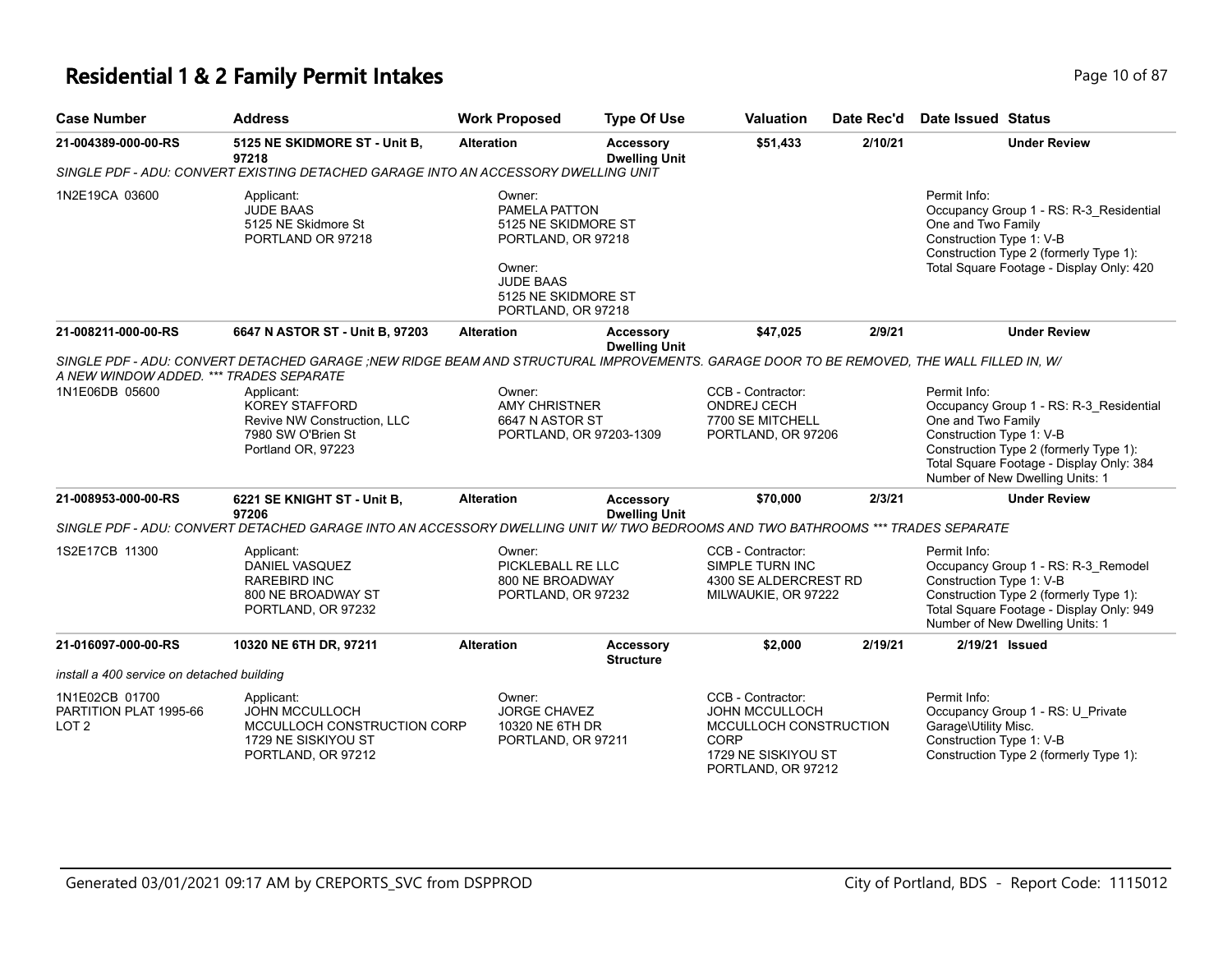## **Residential 1 & 2 Family Permit Intakes Page 11 of 87 Page 11 of 87**

| <b>Case Number</b>                                                                                                                                    | <b>Address</b>                                                                                                                                                                                                                       | <b>Work Proposed</b>                                                                                                                             | <b>Type Of Use</b>                       | Valuation                                                                                                   | Date Rec'd | Date Issued Status                                                                                                                                  |                                                                                                                           |
|-------------------------------------------------------------------------------------------------------------------------------------------------------|--------------------------------------------------------------------------------------------------------------------------------------------------------------------------------------------------------------------------------------|--------------------------------------------------------------------------------------------------------------------------------------------------|------------------------------------------|-------------------------------------------------------------------------------------------------------------|------------|-----------------------------------------------------------------------------------------------------------------------------------------------------|---------------------------------------------------------------------------------------------------------------------------|
| 21-016286-000-00-RS                                                                                                                                   | 3225 NE 45TH AVE, 97213                                                                                                                                                                                                              | <b>Alteration</b>                                                                                                                                | <b>Accessory</b><br><b>Structure</b>     | \$39,187                                                                                                    | 2/19/21    |                                                                                                                                                     | 2/19/21 Issued                                                                                                            |
|                                                                                                                                                       | GARAGE REMODEL TO CONVERT PORTION OF GARAGE TO LIVING SPACE. ADD 2 NEW DOORS. COVERT GARAGE DOORS TO 4 PANEL SLIDER. ADD 60A SERVICE<br>FOR BRANCH CIRCUITS. DEVIDE EXISTING SPACE WITH PARTITION WALL. INSULATE AND DRYWALL TO PLAN |                                                                                                                                                  |                                          |                                                                                                             |            |                                                                                                                                                     |                                                                                                                           |
| 1N2E30BB 14600<br>Applicant:<br><b>BUILDING ARTS LLC</b><br><b>BEAUMONT</b><br>BLOCK 12<br>1724 NE 53RD AVE<br>LOT <sub>3</sub><br>PORTLAND, OR 97213 |                                                                                                                                                                                                                                      | Owner:<br><b>COLLEEN FOX</b><br>3225 NE 45TH AVE<br>PORTLAND, OR 97213-1143                                                                      |                                          | CCB - Contractor:<br>RJ RAMOS ENTERPRISES INC<br>8401 SE POWELL BLVD<br>PORTLAND, OR 97266                  |            | Permit Info:<br>Occupancy Group 1 - RS: R-3_Residential<br>One and Two Family<br>Construction Type 1: V-B<br>Construction Type 2 (formerly Type 1): |                                                                                                                           |
|                                                                                                                                                       |                                                                                                                                                                                                                                      | Owner:<br><b>CHRISTOPHER FOX</b><br>3225 NE 45TH AVE<br>PORTLAND, OR 97213-1143                                                                  |                                          | CCB - Contractor:<br><b>BUILDING ARTS LLC</b><br>1724 NE 53RD AVE<br>PORTLAND, OR 97213                     |            |                                                                                                                                                     | Total Square Footage - Display Only: 320                                                                                  |
| 21-009197-000-00-RS                                                                                                                                   | 5018 NE 35TH AVE, 97211                                                                                                                                                                                                              | <b>Alteration</b>                                                                                                                                | <b>Accessory</b><br><b>Structure</b>     | \$18,000                                                                                                    | 2/1/21     |                                                                                                                                                     | <b>Under Review</b>                                                                                                       |
|                                                                                                                                                       | SINGLE PDF- CONVERT EXISTING GARAGE TO OFFICE SPACE. INSTALL FRENCH DOORS.                                                                                                                                                           |                                                                                                                                                  |                                          |                                                                                                             |            |                                                                                                                                                     |                                                                                                                           |
| 1N1E24AB 19000<br><b>WILLAMETTE ADD</b><br>BLOCK 18<br>S 1/2 OF LOT 6<br>LOT <sub>7</sub>                                                             | Applicant:<br><b>SASHA BECKWITH</b><br>SAB DESIGN & DRAFTING LLC<br>7115 SW Garden Home Rd # 28<br>Portland OR 97223                                                                                                                 | Owner:<br>5018 NE 35TH AVE<br>PORTLAND, OR 97211<br>Owner:                                                                                       | LAUREN ALAMEDA-REDDELL                   | CCB - Contractor:<br><b>PURDYS PACIFIC</b><br><b>CONSTRUCTION LLC</b><br>PO BOX 5473<br>BEAVERTON, OR 97006 |            | Permit Info:<br>Construction Type 1: V-B                                                                                                            | Occupancy Group 1 - RS: R-3_Remodel<br>Construction Type 2 (formerly Type 1):<br>Total Square Footage - Display Only: 136 |
|                                                                                                                                                       |                                                                                                                                                                                                                                      | <b>JASON WAHLBERG</b><br>5018 NE 35TH AVE<br>PORTLAND, OR 97211                                                                                  |                                          |                                                                                                             |            |                                                                                                                                                     |                                                                                                                           |
| 21-011160-000-00-RS                                                                                                                                   | 4908 NE MASON ST, 97218                                                                                                                                                                                                              | <b>Alteration</b>                                                                                                                                | <b>Accessory</b><br><b>Structure</b>     | \$2,123                                                                                                     | 2/8/21     |                                                                                                                                                     | <b>Under Review</b>                                                                                                       |
|                                                                                                                                                       | SINGLE PDF- ADD BATHROOM TO EXISTING 184SF ACCESSORY STRUCTURE. **TRADE PERMITS SEPARATE**                                                                                                                                           |                                                                                                                                                  |                                          |                                                                                                             |            |                                                                                                                                                     |                                                                                                                           |
| 1N2E19CA 08200<br><b>IRVINGTON ACREAGE TR</b><br><b>BLOCK 8 TL 8200</b>                                                                               | Applicant:<br><b>KEVIN FISCHER</b><br><b>ALICE DESIGN</b><br>4803 NE 32ND AVENUE<br>PORTLAND, OR 97211                                                                                                                               | Owner:<br>MICHAEL SHERIDAN<br>4908 NE MASON ST<br>PORTLAND, OR 97218                                                                             |                                          |                                                                                                             |            | Permit Info:<br>Construction Type 1: V-B                                                                                                            | Occupancy Group 1 - RS: R-3_Remodel<br>Construction Type 2 (formerly Type 1):<br>Total Square Footage - Display Only: 52  |
| 21-017483-000-00-RS                                                                                                                                   | 634 NE HAZELFERN PL, 97232                                                                                                                                                                                                           | <b>Alteration</b>                                                                                                                                | Decks, Fences,<br><b>Retaining Walls</b> | \$50,000                                                                                                    | 2/23/21    |                                                                                                                                                     | <b>Under Review</b>                                                                                                       |
| COLUMNS WITH NEW GUARD RAIL.                                                                                                                          | NEW DRIVEWAY . CONSTRUCTION OF NEW RETAINING WALL, NEW STAIRS, NEW HANDRAIL FOR STAIRS, AND REMOVING AND REBUILDING EXISTING PORCH                                                                                                   |                                                                                                                                                  |                                          |                                                                                                             |            |                                                                                                                                                     |                                                                                                                           |
| 1N1E36AC 09800<br>LAURELHURST<br><b>BLOCK7</b><br><b>LOT 10</b>                                                                                       | Applicant:<br>Matthew McCarthy<br>JDL Development, Inc<br>2314 NW SAVIER<br>PORTLAND, OR 97210                                                                                                                                       | Owner:<br><b>WENDY WERBY</b><br>1371 6TH AVE<br>SAN FRANCISCO, CA 94122<br>Owner:<br><b>ZOE CHING</b><br>1371 6TH AVE<br>SAN FRANCISCO, CA 94122 |                                          | CCB - Contractor:<br>JDL DEVELOPMENT INC<br>2314 NW SAVIER ST<br>PORTLAND, OR 97210-2514                    |            | Permit Info:<br>Patios, Porches, Carports<br>Construction Type 1: V-B                                                                               | Occupancy Group 1 - RS: U_Decks,<br>Construction Type 2 (formerly Type 1):                                                |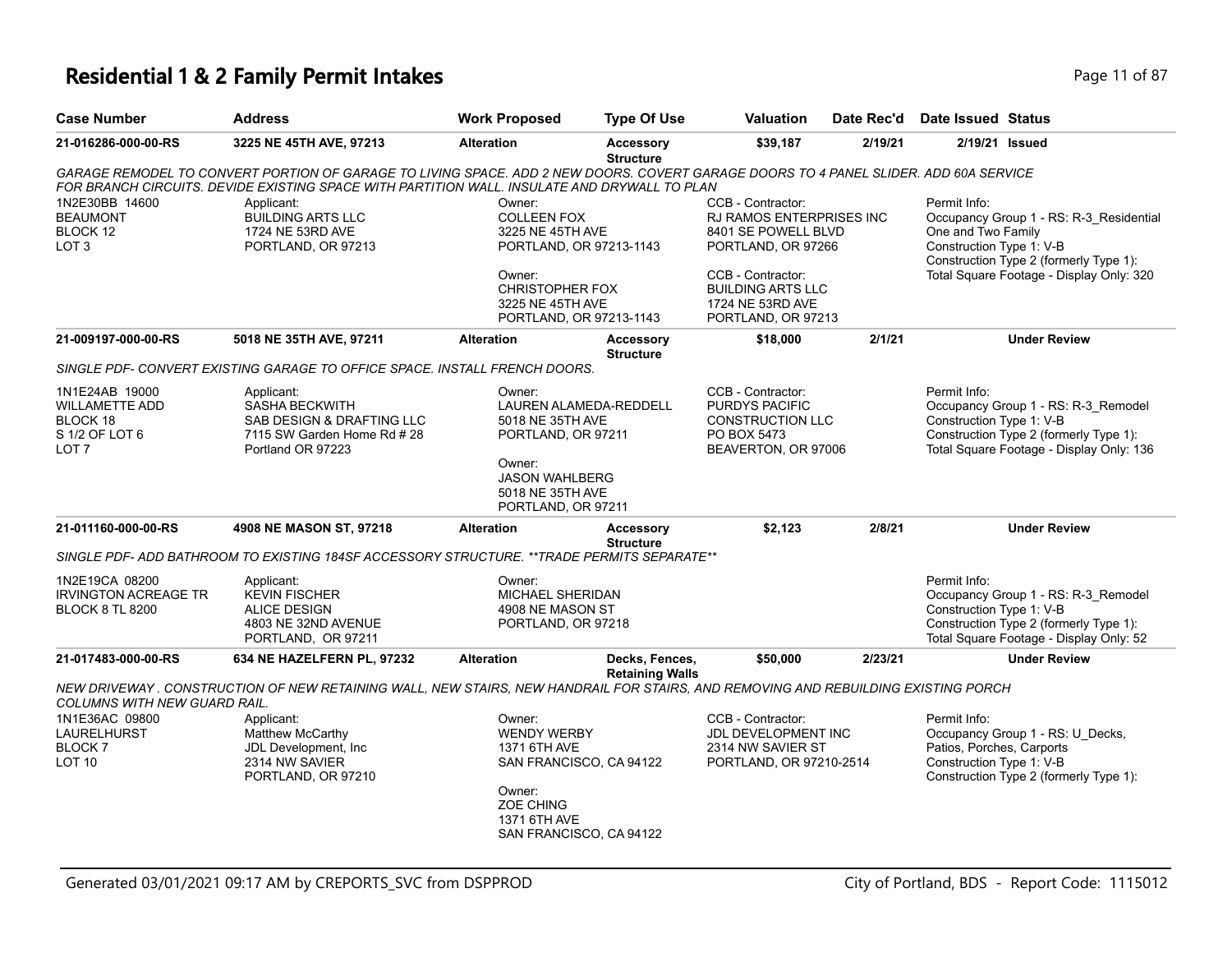# **Residential 1 & 2 Family Permit Intakes Page 12 of 87** Page 12 of 87

| <b>Case Number</b>                                                             | <b>Address</b>                                                                                                                                                                                                                                                                                                                                                                                                                                                                                                         | <b>Work Proposed</b>                                                                                                                                    | <b>Type Of Use</b>                       | <b>Valuation</b>                                                                                                                       | Date Rec'd | <b>Date Issued Status</b>                                                                                                                                                                         |
|--------------------------------------------------------------------------------|------------------------------------------------------------------------------------------------------------------------------------------------------------------------------------------------------------------------------------------------------------------------------------------------------------------------------------------------------------------------------------------------------------------------------------------------------------------------------------------------------------------------|---------------------------------------------------------------------------------------------------------------------------------------------------------|------------------------------------------|----------------------------------------------------------------------------------------------------------------------------------------|------------|---------------------------------------------------------------------------------------------------------------------------------------------------------------------------------------------------|
| 21-017562-000-00-RS                                                            | 3309 NE IRVING ST, 97232                                                                                                                                                                                                                                                                                                                                                                                                                                                                                               | <b>Alteration</b>                                                                                                                                       | Decks, Fences,<br><b>Retaining Walls</b> | \$5,699                                                                                                                                | 2/24/21    | 2/24/21 Issued                                                                                                                                                                                    |
| NEW BACK YARD DECK, 3FT HIGH.                                                  |                                                                                                                                                                                                                                                                                                                                                                                                                                                                                                                        |                                                                                                                                                         |                                          |                                                                                                                                        |            |                                                                                                                                                                                                   |
| 1N1E36AC 16800<br>LAURELHURST<br>BLOCK 19<br><b>LOT 17</b>                     | Applicant:<br><b>Matthew McCarthy</b><br>JDL Development, Inc.<br>2314 NW SAVIER<br>PORTLAND, OR 97210                                                                                                                                                                                                                                                                                                                                                                                                                 | Owner:<br>SANDRA WOODWARD<br>3309 NE IRVING ST<br>PORTLAND, OR 97232-2538<br>Owner:<br>STEPHEN WOODWARD<br>3309 NE IRVING ST<br>PORTLAND, OR 97232-2538 |                                          | CCB - Contractor:<br>JDL DEVELOPMENT INC<br>2314 NW SAVIER ST<br>PORTLAND, OR 97210-2514                                               |            | Permit Info:<br>Occupancy Group 1 - RS: U Decks,<br>Patios, Porches, Carports<br>Construction Type 1: V-B<br>Construction Type 2 (formerly Type 1):<br>Total Square Footage - Display Only: 236   |
| 21-018919-000-00-RS                                                            | 3425 SW HEATHER LN, 97201                                                                                                                                                                                                                                                                                                                                                                                                                                                                                              | <b>Alteration</b>                                                                                                                                       | Decks, Fences,                           | \$6,194                                                                                                                                | 2/26/21    | <b>Under Review</b>                                                                                                                                                                               |
| 1S1E08AB 04400<br><b>BRENTWOOD PK</b><br>LOT 25-27 TL 4400                     | **SINGLE PDF*** COMPLETE CONSTRUCTION OF STACKED DECKS OF HOUSE ORIGINALLY DESIGNED WITH THIRD FLOOR ADDITION UNDER PERMIT 05-166269 AND<br>05-166269 DFS02. FOOTINGS AND PIERS ALREADY INSTALLED. INSPECTED AND APPROVED UNDER PERMIT 05-166269. NO GROUND DISTURBANCE ON THIS PERMIT.<br>RESUBMITTING ORIGINAL PLANS AND CALCULATIONS. DECK MATERIAL TO BE WESTCOAT ALX INSTEAD OF CONCRETE<br>Applicant:<br><b>DAVID SALTZBERG</b><br>DELAHUNT HOMES INC<br>3021 NE 72ND DRIVE, SUITE 9 #318<br>VANCOUVER, WA 98661 | Owner:<br><b>HARPREET DHILLON</b><br>3425 SW HEATHER LN<br>PORTLAND, OR 97201                                                                           | <b>Retaining Walls</b>                   | CCB - Contractor:<br><b>TODD DELAHUNT</b><br>DELAHUNT HOMES INC<br>3021 NE 72ND DRIVE SUITE 9<br><b>PMB 318</b><br>VANCOUVER, WA 98661 |            | Permit Info:<br>Occupancy Group 1 - RS: U_Decks,<br>Patios, Porches, Carports<br>Construction Type 1: V-B<br>Construction Type 2 (formerly Type 1):<br>Total Square Footage - Display Only: 256.5 |
| 21-007569-000-00-RS                                                            | <b>11941 SW DICKINSON CT, 97219</b>                                                                                                                                                                                                                                                                                                                                                                                                                                                                                    | <b>Alteration</b>                                                                                                                                       | Decks, Fences,<br><b>Retaining Walls</b> | \$41,225                                                                                                                               | 2/6/21     | <b>Under Review</b>                                                                                                                                                                               |
|                                                                                | SINGLE PDF - NEW SEGMENTED CONCRETE RETAINING WALL, 5FT TALL AND 95FT LONG. TO BE FILLED BEHIND AND TOPPED W/ A 6FT WOOD FENCE.                                                                                                                                                                                                                                                                                                                                                                                        |                                                                                                                                                         |                                          |                                                                                                                                        |            |                                                                                                                                                                                                   |
| 1S1E33CB 00200<br><b>DICKINSON SUB</b><br>LOT <sub>2</sub>                     | Applicant:<br><b>B JACKSON</b><br>11941 SW DICKINSON CT<br>PORTLAND, OR 97219                                                                                                                                                                                                                                                                                                                                                                                                                                          | Owner:<br><b>BRIAN JACKSON</b><br>11941 SW DICKINSON CT<br>PORTLAND, OR 97219<br>Owner:<br><b>MARY JACKSON</b>                                          |                                          |                                                                                                                                        |            | Permit Info:<br>Occupancy Group 1 - RS: U Private<br>Garage\Utility Misc.<br>Construction Type 1: V-B<br>Construction Type 2 (formerly Type 1):                                                   |
|                                                                                |                                                                                                                                                                                                                                                                                                                                                                                                                                                                                                                        | 11941 SW DICKINSON CT<br>PORTLAND, OR 97219                                                                                                             |                                          |                                                                                                                                        |            |                                                                                                                                                                                                   |
| 21-011146-000-00-RS                                                            | 4716 SW BRUGGER ST, 97219                                                                                                                                                                                                                                                                                                                                                                                                                                                                                              | <b>Alteration</b>                                                                                                                                       | Decks, Fences,<br><b>Retaining Walls</b> | \$15,000                                                                                                                               | 2/5/21     | <b>Under Review</b>                                                                                                                                                                               |
|                                                                                | SINGLE PDF-NEW 210 SF DECK ABOVE GRADE AT NORTH END OF EXISTING HOME                                                                                                                                                                                                                                                                                                                                                                                                                                                   |                                                                                                                                                         |                                          |                                                                                                                                        |            |                                                                                                                                                                                                   |
| 1S1E30AD 04400<br><b>WEST PORTLAND</b><br>BLOCK <sub>29</sub><br><b>LOT 13</b> | Applicant:<br><b>BAINNSON BRIAN</b><br><b>QUATREFOIL INC</b><br>404 SE 80TH AVE<br>PORTLAND OR 97215                                                                                                                                                                                                                                                                                                                                                                                                                   | Owner:<br><b>MICHELL EVANS</b><br>4716 SW BRUGGER ST<br>PORTLAND, OR 97219<br>Owner:<br><b>ERIN FOGG</b><br>4716 SW BRUGGER ST<br>PORTLAND, OR 97219    |                                          | CCB - Contractor:<br><b>ADRIAN PETRISOR</b><br>IMPACT INTERNATIONAL INC<br>3115 SW 211TH AVE<br>BEAVERTON, OR 97003                    |            | Permit Info:<br>Occupancy Group 1 - RS: U Decks,<br>Patios, Porches, Carports<br>Construction Type 1: V-B<br>Construction Type 2 (formerly Type 1):<br>Total Square Footage - Display Only: 210   |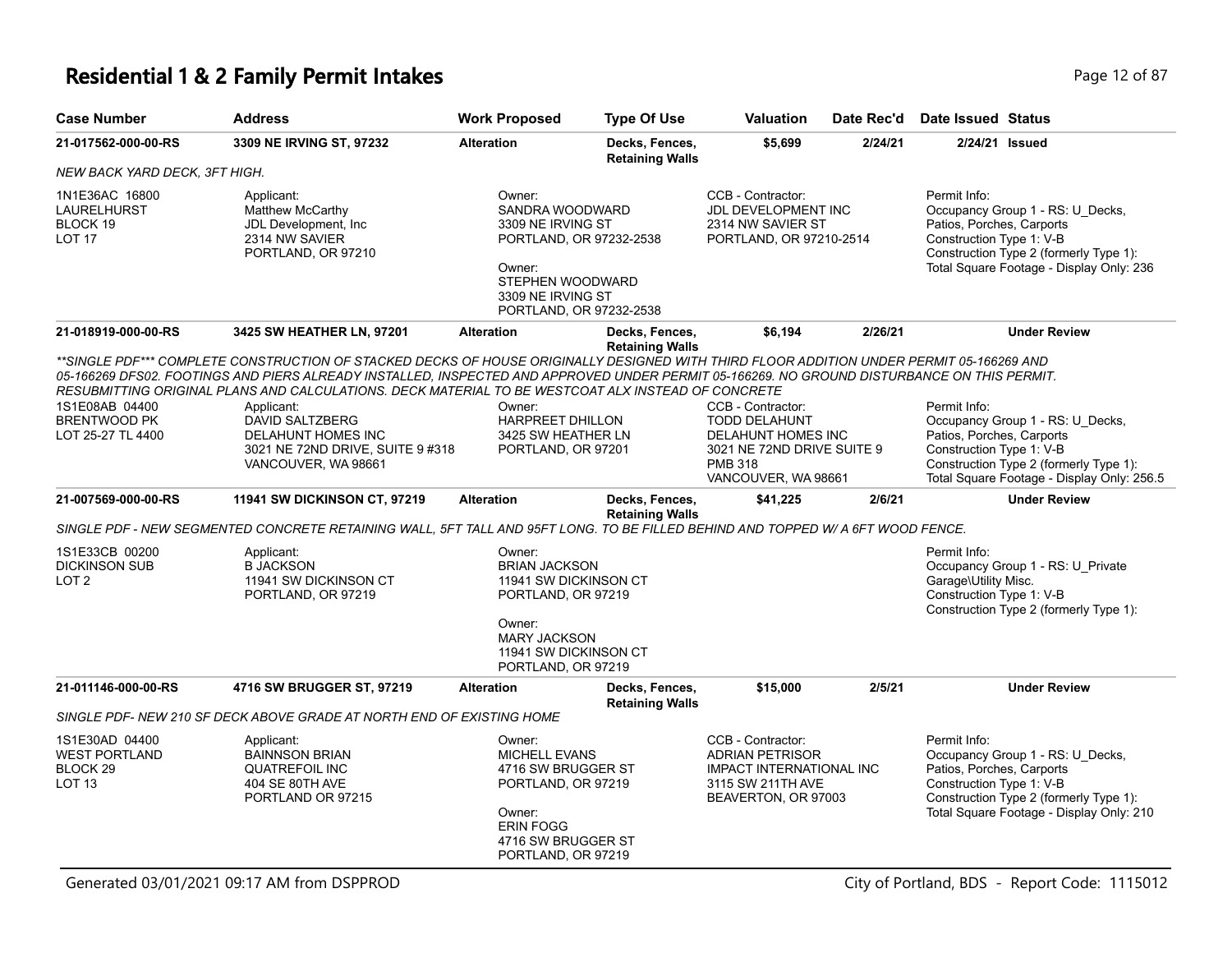# **Residential 1 & 2 Family Permit Intakes Page 13 of 87** Page 13 of 87

| <b>Case Number</b>                                                             | <b>Address</b>                                                                                                                                                                                                                                                                                                                                               | <b>Work Proposed</b>                                                                 | <b>Type Of Use</b>                       | <b>Valuation</b>                                                                                                    | Date Rec'd | Date Issued Status                                                                                                                                  |
|--------------------------------------------------------------------------------|--------------------------------------------------------------------------------------------------------------------------------------------------------------------------------------------------------------------------------------------------------------------------------------------------------------------------------------------------------------|--------------------------------------------------------------------------------------|------------------------------------------|---------------------------------------------------------------------------------------------------------------------|------------|-----------------------------------------------------------------------------------------------------------------------------------------------------|
| 21-011283-000-00-RS                                                            | 5242 SE 62ND AVE, 97206                                                                                                                                                                                                                                                                                                                                      | <b>Alteration</b>                                                                    | Decks, Fences,<br><b>Retaining Walls</b> | \$5,100                                                                                                             | 2/8/21     | <b>Under Review</b>                                                                                                                                 |
|                                                                                | SINGLE PDF - REPAIR AND REPLACE A 13FT LONG PORTION OF EXISTING DRIVEWAY RETAINING WALL ADJACENT TO THE DUPLEX                                                                                                                                                                                                                                               |                                                                                      |                                          |                                                                                                                     |            |                                                                                                                                                     |
| 1S2E17BC 06200<br>THIRD ELECTRIC ADD<br>BLOCK <sub>2</sub><br>WLY 1/2 OF LOT 3 | Applicant:<br>RALPH TURNBAUGH<br>TM RIPPEY CONSULTING ENGINEERS<br>7650 SW BEVELAND ST SUITE 100<br><b>TIGARD OR 97223</b>                                                                                                                                                                                                                                   | Owner:<br><b>MARGARET YOUNG</b><br>5023 SE 45TH AVE<br>PORTLAND, OR 97206<br>Owner:  |                                          | CCB - Contractor:<br>OREGON HOME IMPROVEMENT<br>CO INC<br>17255 PILKINGTON RD<br>LAKE OSWEGO, OR 97035-8595         |            | Permit Info:<br>Occupancy Group 1 - RS: U_Private<br>Garage\Utility Misc.<br>Construction Type 1: V-B<br>Construction Type 2 (formerly Type 1):     |
|                                                                                |                                                                                                                                                                                                                                                                                                                                                              | <b>ANN YOUNG</b><br>5023 SE 45TH AVE<br>PORTLAND, OR 97206                           |                                          |                                                                                                                     |            |                                                                                                                                                     |
| 21-014819-000-00-RS                                                            | 5215 SW VIEW POINT TER, 97239                                                                                                                                                                                                                                                                                                                                | <b>Alteration</b>                                                                    | Decks, Fences,<br><b>Retaining Walls</b> | \$25,000                                                                                                            | 2/26/21    | <b>Under Review</b>                                                                                                                                 |
|                                                                                | SINGLE PDF - REMOVE AND REPLACE TWO MAIN LEVEL DECKS WITH STAIRS, AND ONE UPPER LEVEL DECK                                                                                                                                                                                                                                                                   |                                                                                      |                                          |                                                                                                                     |            |                                                                                                                                                     |
| 1S1E15BC 03500<br><b>LAURA'S LOOKOUT</b><br>LOT <sub>4</sub>                   | Applicant:<br><b>EAMON BRENNAN-KOS</b><br>PULL OF THE SAW<br>1632 SE 72ND AVE<br>PORTLAND, OR 97215                                                                                                                                                                                                                                                          | Owner:<br><b>KIMBERLY PRICE</b><br>5215 SW VIEW POINT TER<br>PORTLAND, OR 97239-3909 |                                          | CCB - Contractor:<br><b>EAMON BRENNAN-KOS</b><br>PULL OF THE SAW LLC<br>1632 SE 72ND AVE<br>PORTLAND, OR 97215      |            | Permit Info:<br>Construction Type 1: V-B<br>Construction Type 2 (formerly Type 1):                                                                  |
| 21-012247-000-00-RS                                                            | 4518 NE CLEVELAND AVE, 97211                                                                                                                                                                                                                                                                                                                                 | <b>Alteration</b>                                                                    | <b>Duplex</b>                            | \$76,000                                                                                                            | 2/8/21     | 2/9/21 Under Inspection                                                                                                                             |
| 1N1E22AD 20500                                                                 | *SINGLE PDF* BASEMENT CONVERSION TO LIVING SPACE (UNIT 4518) NEW SPACE TO INCLUDE NEW BATHROOM (TOTAL OF 3 FOR 4518 WITH SEPARATE METER)<br>NEW KITCHEN AND MIXED FAMILY ROOM. EXISTING LAUNDRY AREA TO REMAIN. ASSOCIATED MECHANICAL, ELECTRICAL AND PLUMBING.<br>Applicant:<br><b>GLENDA FORD</b><br><b>GLEND FORD CONTRACTING LLC</b><br>2951 SE 67TH AVE | Owner:<br>SOLO INVESTMENTS LLC<br>P O BOX 237<br>MCMINNVILLE, OR 97128               |                                          | CCB - Contractor:<br><b>GLEN FORD</b><br><b>GLEN FORD CONTRACTING LLC</b><br>2951 SE 67TH AVE<br>PORTLAND, OR 97206 |            | Permit Info:<br>Occupancy Group 1 - RS: R-3_Residential<br>One and Two Family<br>Construction Type 1: V-B<br>Construction Type 2 (formerly Type 1): |
| 21-011814-000-00-RS                                                            | PORTLAND, OR 97206<br>1418 SE 25TH AVE, 97214                                                                                                                                                                                                                                                                                                                | <b>Alteration</b>                                                                    | <b>Duplex</b>                            | \$2,000                                                                                                             | 2/10/21    | <b>Under Review</b>                                                                                                                                 |
|                                                                                | SINGLE PDF CHANGE OF USE TO TRANSIENT LIVING (SOUTH DUPLEX) *ET, PT MT SEPARATE                                                                                                                                                                                                                                                                              |                                                                                      |                                          |                                                                                                                     |            |                                                                                                                                                     |
| 1S1E01BC 10500                                                                 | Applicant:<br><b>BOB SCHATZ</b><br>ALLUSA ARCHITECTURE<br>2118 SE DIVISION ST<br>PORTLAND, OR 97202                                                                                                                                                                                                                                                          | Owner:<br><b>DOUBLE TOWERS LLC</b><br>2519 SE MADISON ST<br>PORTLAND, OR 97214       |                                          | Primary Contractor:<br>TO BID                                                                                       |            | Permit Info:<br>Occupancy Group 1 - RS: R-3 Residential<br>One and Two Family<br>Construction Type 1: V-B<br>Construction Type 2 (formerly Type 1): |
| 21-011821-000-00-RS                                                            | 1416 SE 25TH AVE, 97214                                                                                                                                                                                                                                                                                                                                      | <b>Alteration</b>                                                                    | <b>Duplex</b>                            | \$2,000                                                                                                             | 2/10/21    | <b>Under Review</b>                                                                                                                                 |
|                                                                                | SINGLE PDF CHANGE OF USE TO TRANSIENT LIVING (NORTH DUPLEX) *ET, PT MT SEPARATE W/21 011814 RS                                                                                                                                                                                                                                                               |                                                                                      |                                          |                                                                                                                     |            |                                                                                                                                                     |
| 1S1E01BC 10500                                                                 | Applicant:<br><b>BOB SCHATZ</b><br>ALLUSA ARCHITECTURE<br>2118 SE DIVISION ST<br>PORTLAND, OR 97202                                                                                                                                                                                                                                                          | Owner:<br>DOUBLE TOWERS LLC<br>2519 SE MADISON ST<br>PORTLAND, OR 97214              |                                          | Primary Contractor:<br>TO BID                                                                                       |            | Permit Info:<br>Occupancy Group 1 - RS: R-3_Residential<br>One and Two Family<br>Construction Type 1: V-B<br>Construction Type 2 (formerly Type 1): |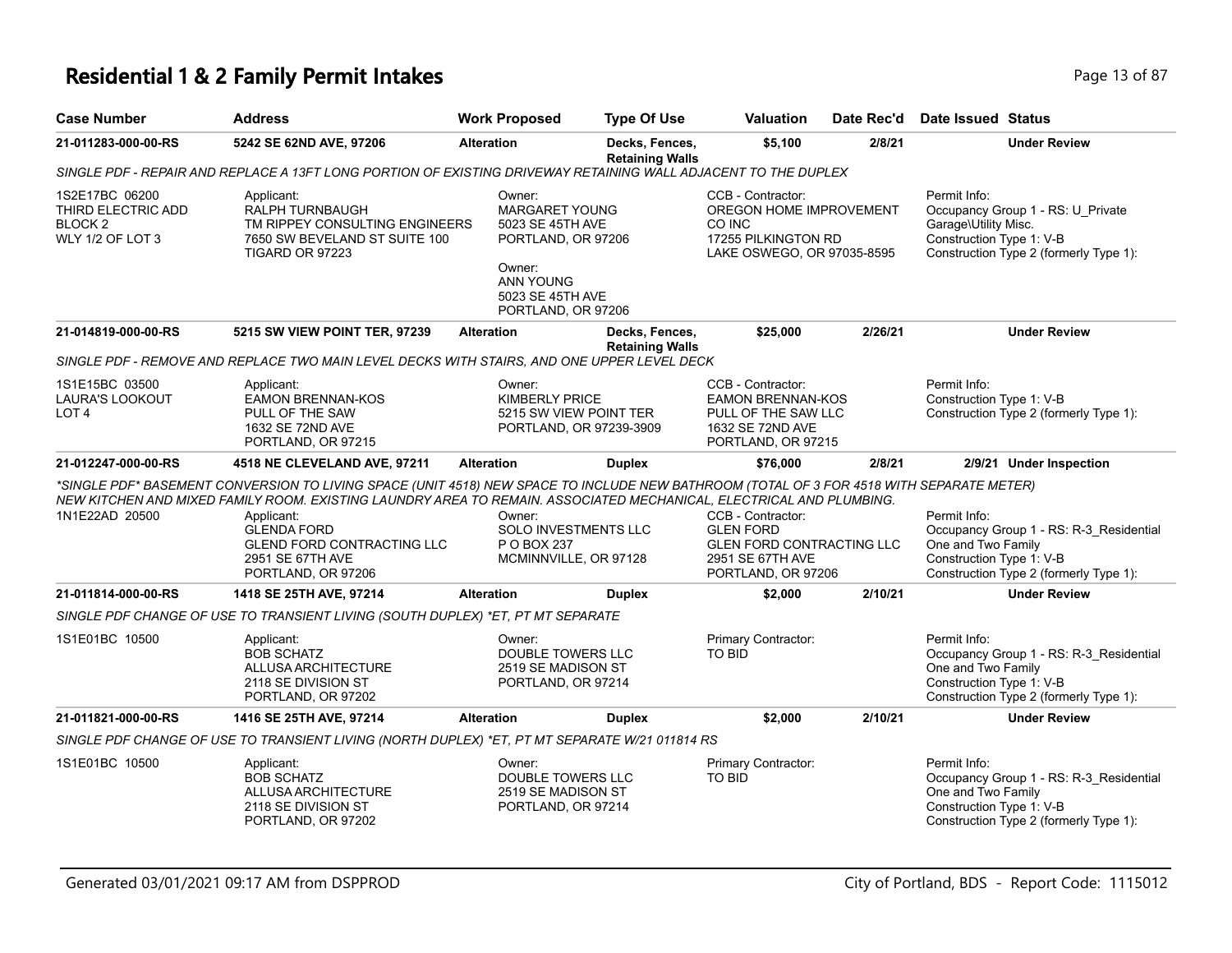## **Residential 1 & 2 Family Permit Intakes Page 14 of 87** Page 14 of 87

| <b>Case Number</b>                                                                                                    | <b>Address</b>                                                                                                                                                                                                                                                                                                          | <b>Work Proposed</b>                                                                                                                                   | <b>Type Of Use</b>      | <b>Valuation</b>                                                                                                                                                        | Date Rec'd | <b>Date Issued Status</b>                                      |                                                                                                                           |
|-----------------------------------------------------------------------------------------------------------------------|-------------------------------------------------------------------------------------------------------------------------------------------------------------------------------------------------------------------------------------------------------------------------------------------------------------------------|--------------------------------------------------------------------------------------------------------------------------------------------------------|-------------------------|-------------------------------------------------------------------------------------------------------------------------------------------------------------------------|------------|----------------------------------------------------------------|---------------------------------------------------------------------------------------------------------------------------|
| 21-012283-000-00-RS                                                                                                   | 5418 NE HASSALO ST, 97213                                                                                                                                                                                                                                                                                               | <b>Alteration</b>                                                                                                                                      | <b>Duplex</b>           | \$20,000                                                                                                                                                                | 2/11/21    |                                                                | <b>Under Review</b>                                                                                                       |
| 1N2E31AB 06100                                                                                                        | SINGLE PDF - CONVERT THE 5418 PORTION OF DUPLEX BASEMENT TO HABITABLE LIVING SPACE. TO INCLUDE: ONE BEDROOM W/ONE EXISTING AND ONE NEW<br>EGRESS WINDOW AND WELL. NEW BATHROOM AND LAUNDRY ROOM. *** TRADES SEPARATE<br>Applicant:<br><b>JOHN NUTTBROCK</b><br>LIFEAT1807 LLC<br>1807 NE 50TH AVE<br>PORTLAND, OR 97213 | Owner:<br>LIFEAT1807 LLC<br>1807 NE 50TH AVE                                                                                                           | PORTLAND, OR 97213-2035 | CCB - Contractor:<br>QUALITY CRAFT CONSTRUCTION<br><b>LLC</b><br>4238 SE HONSER TERRACE<br>GRESHAM, OR 97080                                                            |            | Permit Info:<br>Construction Type 1: V-B                       | Occupancy Group 1 - RS: R-3_Remodel<br>Construction Type 2 (formerly Type 1):<br>Total Square Footage - Display Only: 248 |
| 21-013148-000-00-RS                                                                                                   | 4933 N CONCORD AVE, 97217                                                                                                                                                                                                                                                                                               | <b>Alteration</b>                                                                                                                                      | <b>Duplex</b>           | \$25,000                                                                                                                                                                | 2/17/21    |                                                                | <b>Under Review</b>                                                                                                       |
| <b>PERMITS SEPARATE</b><br>1N1E21AD 01200                                                                             | SINGLE PDF - CONVERT THE 4933 PORTION OF THE DUPLEX BASEMENT TO HABITABLE SPACE FOR TWO NEW BEDROOMS W/ NEW EGRESS WINDOWS AND<br>WINDOW WELLS, AND ONE NEW BATHROOM. MAIN FLOOR BATHROOM REMODEL TO RELOCATE WALLS AND DOOR *** MECHANCIAL, ELECTRICAL, AND PLUMBING<br>Applicant:<br><b>ELISA AHN</b>                 | Owner:<br>MICHAEL MEERSCHAERT                                                                                                                          |                         | Primary Contractor:<br><b>TO BID</b>                                                                                                                                    |            | Permit Info:                                                   | Occupancy Group 1 - RS: R-3_Remodel                                                                                       |
|                                                                                                                       | <b>BASIS DESIGN</b><br>1021 SE 32ND AVENUE<br>PORTLAND OR 07214<br><b>USA</b>                                                                                                                                                                                                                                           | 4933 N CONCORD AVE                                                                                                                                     | PORTLAND, OR 97217-3610 |                                                                                                                                                                         |            | Construction Type 1: V-B                                       | Construction Type 2 (formerly Type 1):<br>Total Square Footage - Display Only: 410                                        |
| 21-007060-000-00-RS                                                                                                   | 2039 N JANTZEN AVE, 97217                                                                                                                                                                                                                                                                                               | <b>Alteration</b>                                                                                                                                      | <b>Floating Home</b>    | \$6,750                                                                                                                                                                 | 2/3/21     |                                                                | <b>Under Review</b>                                                                                                       |
|                                                                                                                       | SINGLE PDF - 5.15KW ROOF TOP MOUNTED PV SYSTEM ON PERGOLA: NON-PRESCRIPTIVE                                                                                                                                                                                                                                             |                                                                                                                                                        |                         |                                                                                                                                                                         |            |                                                                |                                                                                                                           |
| 2N1E33D 00502<br><b>JANTZEN BEACH</b><br><b>MOORAGE</b><br><b>UPLAND# R651707</b><br>MB X # FH2085<br><b>FLOATING</b> | Applicant:<br>Zac Horton<br><b>Faster Permits</b><br>2000 SW 1ST AVE SUITE 420<br>Portland OR 97201                                                                                                                                                                                                                     | Owner:<br><b>TRACI CHAPMAN</b><br>2039 N JANTZEN AVE<br>PORTLAND, OR 97217<br>Owner:<br><b>RANDALL ROY</b><br>2039 N JANTZEN AVE<br>PORTLAND, OR 97217 |                         | CCB - Contractor:<br>SERVICE ELECTRIC NORTHWEST<br>INC.<br>PO BOX 55833<br>PORTLAND, OR 97238-5833<br>Primary Contractor:<br><b>TO BID</b><br>PORTLAND OR<br><b>USA</b> |            | Permit Info:<br>Construction Type 1: V-B                       | Occupancy Group 1 - RS: R-3 Remodel<br>Construction Type 2 (formerly Type 1):                                             |
| 21-011533-000-00-RS                                                                                                   | 6329 N COMMERCIAL AVE, 97217                                                                                                                                                                                                                                                                                            | <b>Alteration</b>                                                                                                                                      | Garage/Carport          | \$63,000                                                                                                                                                                | 2/4/21     |                                                                | 2/24/21 Issued                                                                                                            |
|                                                                                                                       | FINISHED BASEMENT, ADD BEDROOM WITH EGRESS, ADD A FULL BATHROOM, REMODEL LAUNDRY ROOM                                                                                                                                                                                                                                   |                                                                                                                                                        |                         |                                                                                                                                                                         |            |                                                                |                                                                                                                           |
| 1N1E15DB 05700<br><b>PIEDMONT</b><br>BLOCK 50<br>LOT <sub>4</sub>                                                     | Applicant:<br><b>ANDREW GOLD</b><br>2528 SE SALMON ST<br>PORTLAND OR 97214                                                                                                                                                                                                                                              | Owner:<br><b>ANDREW GUEST</b><br>6329 N COMMERCIAL AVE<br>PORTLAND, OR 97217                                                                           |                         | CCB - Contractor:<br><b>ANDREW GOLD</b><br><b>GOLD STAR DESIGN &amp;</b><br><b>CONSTRUCTION LLC</b><br>2528 SE SALMON ST<br>PORTLAND, OR 97214                          |            | Permit Info:<br>One and Two Family<br>Construction Type 1: V-B | Occupancy Group 1 - RS: R-3_Residential<br>Construction Type 2 (formerly Type 1):                                         |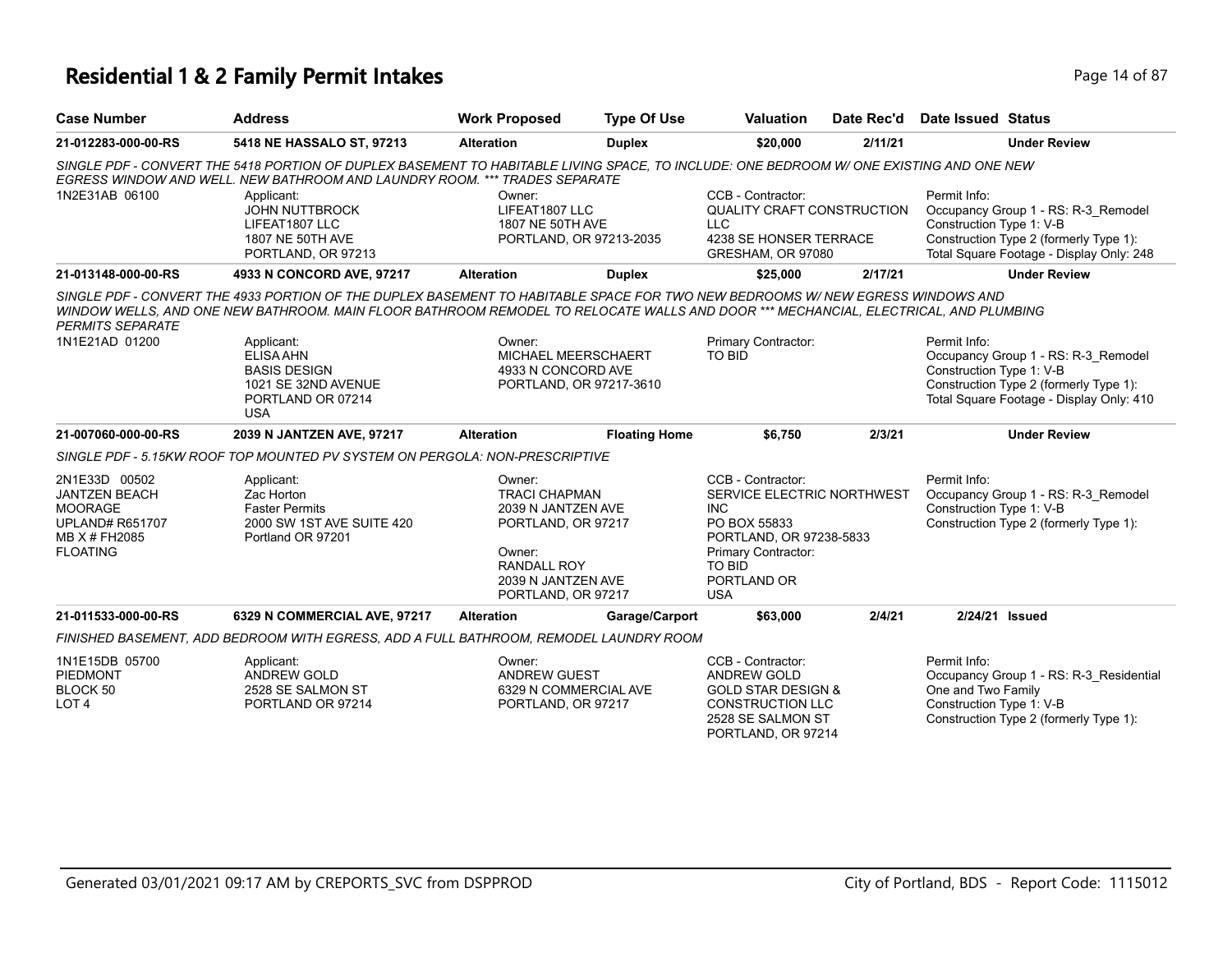# **Residential 1 & 2 Family Permit Intakes Page 15 of 87** Page 15 of 87

| <b>Case Number</b>                                                                             | <b>Address</b>                                                                                                                       | <b>Work Proposed</b>                                                                                                                                      | <b>Type Of Use</b> | <b>Valuation</b>                                                                                                                               | Date Rec'd | <b>Date Issued Status</b>                                        |                                                                                                                        |
|------------------------------------------------------------------------------------------------|--------------------------------------------------------------------------------------------------------------------------------------|-----------------------------------------------------------------------------------------------------------------------------------------------------------|--------------------|------------------------------------------------------------------------------------------------------------------------------------------------|------------|------------------------------------------------------------------|------------------------------------------------------------------------------------------------------------------------|
| 21-011535-000-00-RS                                                                            | 6329 N COMMERCIAL AVE, 97217                                                                                                         | <b>Alteration</b>                                                                                                                                         | Garage/Carport     | \$15,000                                                                                                                                       | 2/4/21     |                                                                  | 2/4/21 Issued                                                                                                          |
| TURN EXISTING GARAGE INTO A CARPORT                                                            |                                                                                                                                      |                                                                                                                                                           |                    |                                                                                                                                                |            |                                                                  |                                                                                                                        |
| 1N1E15DB 05700<br><b>PIEDMONT</b><br>BLOCK 50<br>LOT <sub>4</sub>                              | Applicant:<br>ANDREW GOLD<br>2528 SE SALMON ST<br>PORTLAND OR 97214                                                                  | Owner:<br>ANDREW GUEST<br>6329 N COMMERCIAL AVE<br>PORTLAND, OR 97217                                                                                     |                    | CCB - Contractor:<br><b>ANDREW GOLD</b><br><b>GOLD STAR DESIGN &amp;</b><br><b>CONSTRUCTION LLC</b><br>2528 SE SALMON ST<br>PORTLAND, OR 97214 |            | Permit Info:<br>Garage\Utility Misc.<br>Construction Type 1: V-B | Occupancy Group 1 - RS: U_Private<br>Construction Type 2 (formerly Type 1):                                            |
| 21-017472-000-00-RS                                                                            | 7915 SE 34TH AVE, 97202                                                                                                              | <b>Alteration</b>                                                                                                                                         | Garage/Carport     | \$15,000                                                                                                                                       | 2/23/21    | 2/23/21 Issued                                                   |                                                                                                                        |
| REMODEL EXISTING GARAGE. WITH NEW FOUNDATION                                                   |                                                                                                                                      |                                                                                                                                                           |                    |                                                                                                                                                |            |                                                                  |                                                                                                                        |
| 1S1E24DB 07000<br><b>EASTMORELAND</b><br>BLOCK 52<br>N 15' OF LOT 9<br>LOT 10, S 10' OF LOT 11 | Applicant:<br><b>JEREMY SMITH</b><br>JEREMY'S QUALITY CONSTRUCTION<br>CON<br>20736 SCAPPOOSE VERNONIA HWY<br>SCAPPOOSE, OR 97006     | Owner:<br>CAHILL, SUSAN M TR<br>7915 SE 34TH AVE<br>PORTLAND, OR 97202<br>Owner:<br>CAHILL, DONALD E TR<br>7915 SE 34TH AVE<br>PORTLAND, OR 97202         |                    | CCB - Contractor:<br><b>JEREMYS QUALITY</b><br><b>CONSTRUCTION CO</b><br>20736 SCAPPOOSE VERNONIA<br><b>HWY</b><br>SCAPPOOSE, OR 97056         |            | Permit Info:<br>Garage\Utility Misc.<br>Construction Type 1: V-B | Occupancy Group 1 - RS: U_Private<br>Construction Type 2 (formerly Type 1):                                            |
| 21-019117-000-00-RS                                                                            | 3707 NE 24TH AVE, 97212                                                                                                              | <b>Alteration</b>                                                                                                                                         | Garage/Carport     | \$10,000                                                                                                                                       | 2/26/21    |                                                                  | 2/26/21 Under Inspection                                                                                               |
| <b>WORK.</b>                                                                                   | SINGLE PDF PARTIAL REMODEL OF EXISTING GARAGE SPACE, REINFORCE WALLS AND ENLARGE EXTERIOR OPENING TO BACKYARD. ASSOCIATED ELECTRICAL |                                                                                                                                                           |                    |                                                                                                                                                |            |                                                                  |                                                                                                                        |
| 1N1E23DD 19400<br><b>HOMEDALE</b><br>BLOCK <sub>8</sub><br>LOT <sub>1</sub><br>S 1/2 OF LOT 2  | Applicant:<br>Amy Frye<br>RED ROOSTER REMODELING<br>57049 WALKER RD<br>SCAPPOOSE OR 97056-2129                                       | Owner:<br>KATHLEEN STAGGERS<br>3707 NE 24TH AVE<br>PORTLAND, OR 97212<br>Owner:<br><b>ALAN STAGGERS</b><br>3707 NE 24TH AVE<br>PORTLAND, OR 97212         |                    | CCB - Contractor:<br><b>AMY FRYE</b><br>RED ROOSTER REMODELING INC<br>57049 WALKER RD<br>SCAPPOOSE, OR 97056                                   |            | Permit Info:<br>Garage\Utility Misc.<br>Construction Type 1: V-B | Occupancy Group 1 - RS: U_Private<br>Construction Type 2 (formerly Type 1):                                            |
| 20-198872-000-00-RS                                                                            | 1920 NE 111TH AVE, 97220                                                                                                             | <b>Alteration</b>                                                                                                                                         | Garage/Carport     | \$3,091                                                                                                                                        | 2/18/21    | 2/18/21 Issued                                                   |                                                                                                                        |
|                                                                                                | PAPER - REPLACE NORTH WALL, ROOF FRAMING AND PORTION OF FOUNDATION OF EXISTING GARAGE                                                |                                                                                                                                                           |                    |                                                                                                                                                |            |                                                                  |                                                                                                                        |
| 1N2E27CD 00200<br><b>CASMUR</b><br><b>BLOCK 19 TL 200</b>                                      | Applicant:<br><b>JACK JOHNSON</b><br>ALL PHASE ELECTRIC<br>PO BOX 160<br><b>BEND, OR 97709</b>                                       | Owner:<br><b>JAMIE JOHNSON</b><br>1029 NW SUMMIT DR<br>BEND, OR 97703-5401<br>Owner:<br><b>DEAD WEIGHT TR</b><br>1029 NW SUMMIT DR<br>BEND, OR 97703-5401 |                    | CCB - Contractor:<br>ALL PHASE ELECTRIC SERVICE<br><b>INC</b><br>PO BOX 160<br>BEND, OR 97709                                                  |            | Permit Info:<br>Garage\Utility Misc.<br>Construction Type 1: V-B | Occupancy Group 1 - RS: U_Private<br>Construction Type 2 (formerly Type 1):<br>Total Square Footage - Display Only: 64 |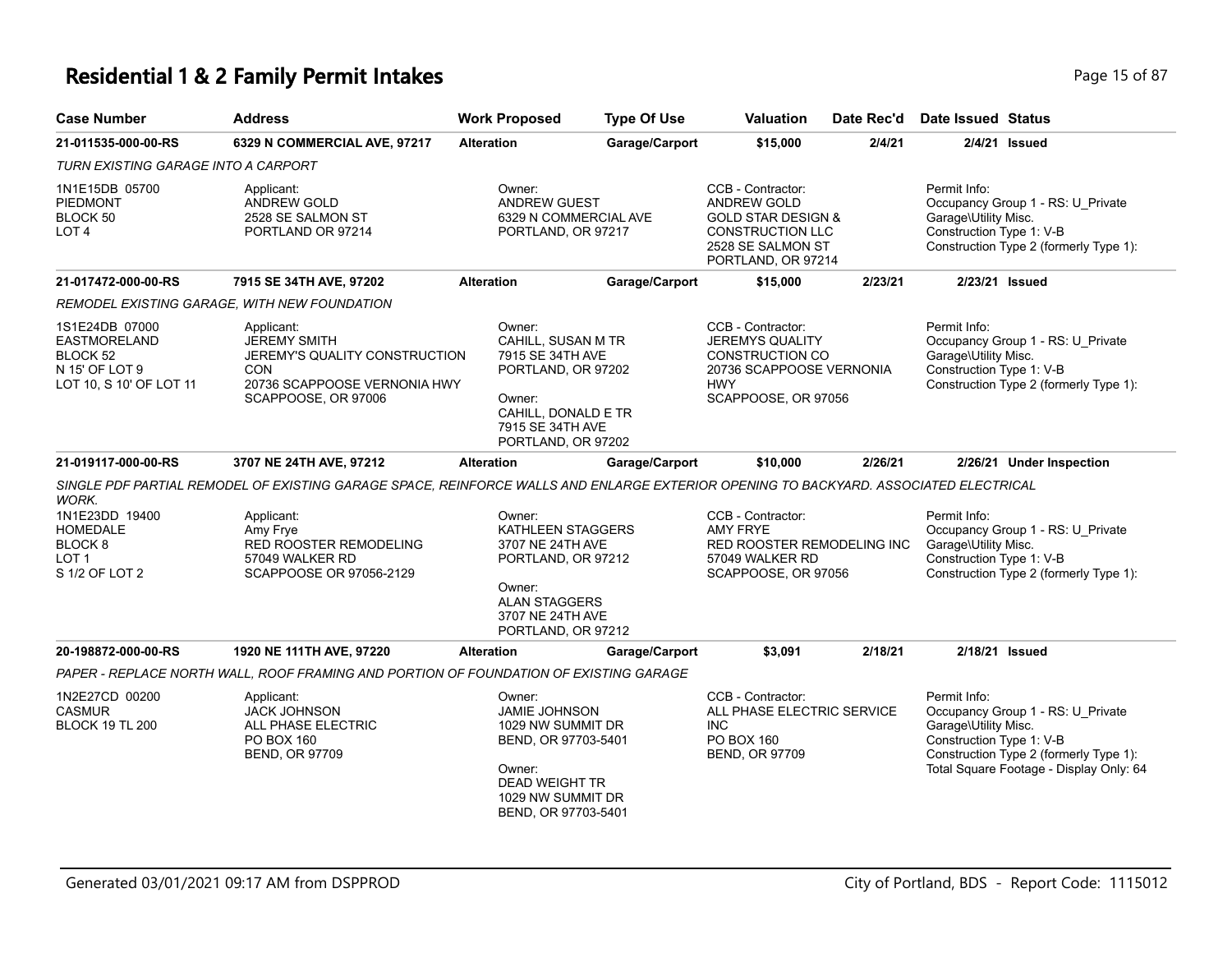## **Residential 1 & 2 Family Permit Intakes Page 16 of 87 Page 16 of 87**

| <b>Case Number</b>                                                                        | <b>Address</b>                                                                                                                        | <b>Work Proposed</b>                                                                                                                                     | <b>Type Of Use</b>                      | Valuation                                                                                                                                  | Date Rec'd | <b>Date Issued Status</b>                                                                                                                           |
|-------------------------------------------------------------------------------------------|---------------------------------------------------------------------------------------------------------------------------------------|----------------------------------------------------------------------------------------------------------------------------------------------------------|-----------------------------------------|--------------------------------------------------------------------------------------------------------------------------------------------|------------|-----------------------------------------------------------------------------------------------------------------------------------------------------|
| 21-006046-000-00-RS                                                                       | 2917 SE 62ND AVE, 97206                                                                                                               | <b>Alteration</b>                                                                                                                                        | Garage/Carport                          | \$25,000                                                                                                                                   | 2/23/21    | <b>Under Review</b>                                                                                                                                 |
|                                                                                           | SINGLE PDF- REPLACE FIRE DAMAGED ROOF TRUSSES ON EXISTING GARAGE. REBUILD/REPAIR RIGHT SIDE OF WALL.                                  |                                                                                                                                                          |                                         |                                                                                                                                            |            |                                                                                                                                                     |
| 1S2E07AD 00200<br><b>MERRILLS ADD</b><br>BLOCK 2<br>LOT 13 EXC W 35.35' & EXC<br>PT IN ST | Applicant:<br>ANDY STEMBER<br><b>JAS ENGINEERING</b><br>1419 WASHINGTON ST #100<br>OREGON CITY, OR 97045                              | Owner:<br><b>FRANCINE MORGAN</b><br>2917 SE 62ND AVE<br>PORTLAND, OR 97206-2039                                                                          |                                         | CCB - Contractor:<br>CHINOOK RESTORATION INC<br>11010 NE 37TH CIRCLE SUITE 110<br>VANCOUVER, WA 98682                                      |            | Permit Info:<br>Occupancy Group 1 - RS: U_Private<br>Garage\Utility Misc.<br>Construction Type 1: V-B<br>Construction Type 2 (formerly Type 1):     |
| 21-012171-000-00-RS                                                                       | 1825 SE 24TH AVE, 97214                                                                                                               | <b>Alteration</b>                                                                                                                                        | Garage/Carport                          | \$35,000                                                                                                                                   | 2/10/21    | <b>Under Review</b>                                                                                                                                 |
|                                                                                           | SINGLE PDF - REPLACE GARAGE ROOF, NEW ADA LIFT & MAN DOOR; GARAGE TO REMAINE STORAGE *DFS FOR TRUSSES* TRADES SEPARATE                |                                                                                                                                                          |                                         |                                                                                                                                            |            |                                                                                                                                                     |
| 1S1E02DA 11500<br><b>COLONIAL HTS</b><br>BLOCK 5<br>E 63' OF LOT 9&10                     | Applicant:<br><b>JEFFERY LEWIS</b><br><b>WEST COAST FORENSICS</b><br>ENGINEERING AND DESIGN<br>3835 SW KELLY AVE<br>PORTLAND OR 97239 | Owner:<br><b>WILSON LEE</b><br>1825 SE 24TH AVE<br>PORTLAND, OR 97214-4859<br>Owner:<br>SALLY S K LEE<br>1825 SE 24TH AVE<br>PORTLAND, OR 97214-4859     |                                         | CCB - Contractor:<br><b>CRAIG CUSTOM CONSTRUCTION</b><br><b>INC</b><br>PMB 554 12042 SE SUNNYSIDE<br><b>RD</b><br>CLACKAMAS, OR 97015-8382 |            | Permit Info:<br>Occupancy Group 1 - RS: U_Private<br>Garage\Utility Misc.<br>Construction Type 1: V-B<br>Construction Type 2 (formerly Type 1):     |
| 21-014774-000-00-RS                                                                       | 6410 SE 63RD AVE, 97206                                                                                                               | <b>Alteration</b>                                                                                                                                        | Garage/Carport                          | \$1,000                                                                                                                                    | 2/23/21    | <b>Under Review</b>                                                                                                                                 |
|                                                                                           | SINGLE PDF - REMOVE ATTACHED SHED AND COVERED AREA PORTION OF EXISITING DETACHED GARAGE, INCLUDING ROOF AND FOUNDATION.               |                                                                                                                                                          |                                         |                                                                                                                                            |            |                                                                                                                                                     |
| 1S2E17CC 09300<br><b>TREMONT PL</b><br>BLOCK 27<br>LOT 6&7                                | Applicant:<br><b>KEVIN PARTAIN</b><br><b>URBAN VISIONS</b><br>223 NE 56TH AVENUE<br>PORTLAND, OR 97213                                | Owner:<br>PAMALA CLARKE<br>6410 SE 63RD AVE<br>PORTLAND, OR 97206-6610<br>Owner:<br><b>TIMOTHY CLARKE</b><br>6410 SE 63RD AVE<br>PORTLAND, OR 97206-6610 |                                         | CCB - Contractor:<br>DAVID BUCZKOWSKI<br>COLUMBIA CONTRACTING LLC<br>8714 SE 9TH AVE<br>PORTLAND, OR 97202                                 |            | Permit Info:<br>Occupancy Group 1 - RS: U_Private<br>Garage\Utility Misc.<br>Construction Type 1: V-B<br>Construction Type 2 (formerly Type 1):     |
| 21-009639-000-00-RS                                                                       | 6506 SE 21ST AVE, 97202                                                                                                               | <b>Alteration</b>                                                                                                                                        | <b>Single Family</b><br><b>Dwelling</b> | \$16,250                                                                                                                                   | 2/1/21     | 2/1/21 Final                                                                                                                                        |
| 8.3kW Solar roof mounted system.                                                          |                                                                                                                                       |                                                                                                                                                          |                                         |                                                                                                                                            |            |                                                                                                                                                     |
| 1S1E14DD 06500<br><b>WESTMORELAND</b><br>BLOCK 35<br>LOT <sub>9</sub>                     | Applicant:<br>ZANE GOFF<br>NEIL KELLY CO INC<br>804 N ALBERTA ST<br>PORTLAND, OR 97217-2693                                           | Owner:<br>MICHAEL STREET<br>6506 SE 21ST AVE<br>PORTLAND, OR 97202<br>Owner:<br><b>KENDRA STREET</b><br>6506 SE 21ST AVE<br>PORTLAND, OR 97202           |                                         | CCB - Contractor:<br>ZANE GOFF<br>NEIL KELLY CO INC<br>804 N ALBERTA ST<br>PORTLAND, OR 97217-2693                                         |            | Permit Info:<br>Occupancy Group 1 - RS: R-3_Residential<br>One and Two Family<br>Construction Type 1: V-B<br>Construction Type 2 (formerly Type 1): |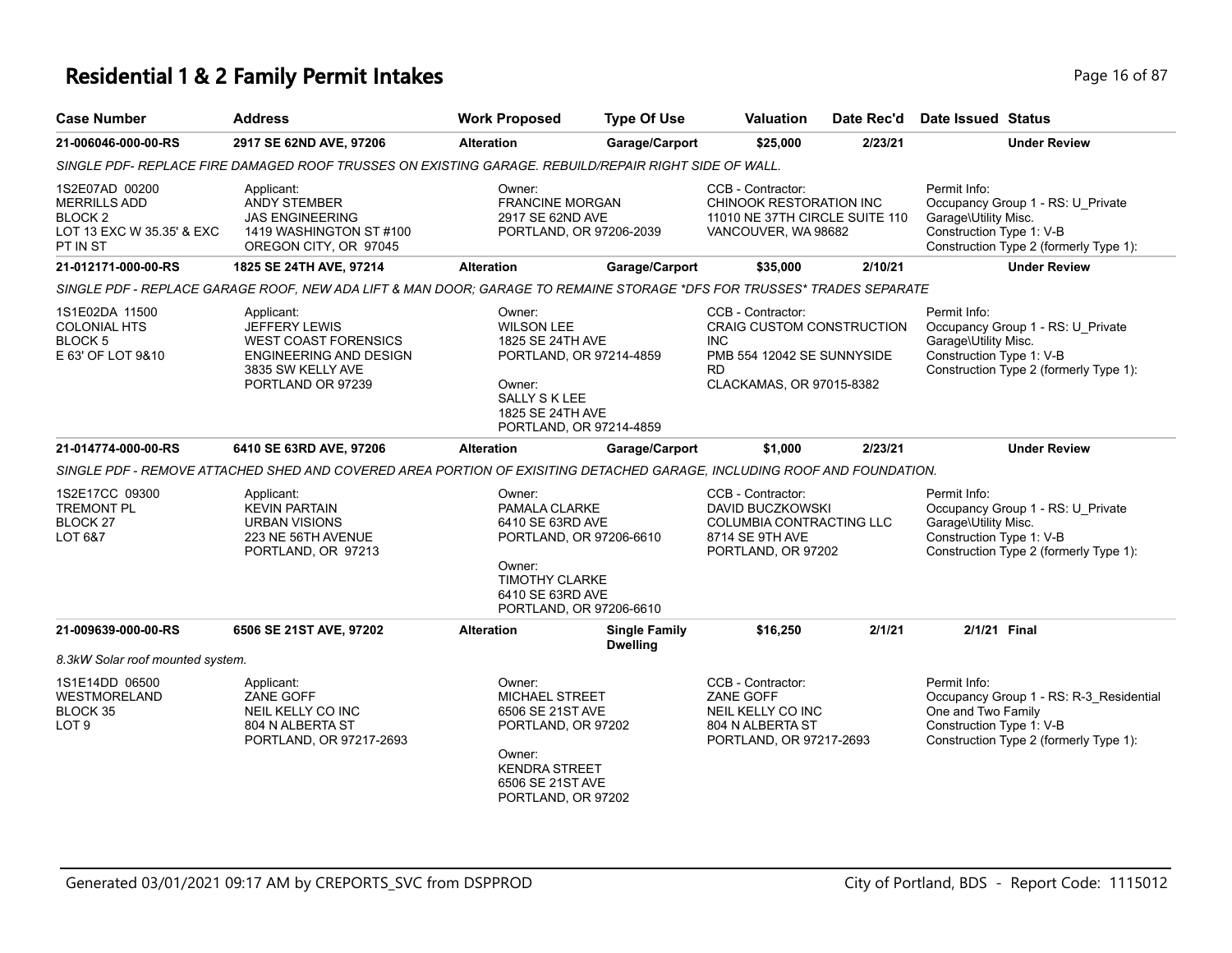## **Residential 1 & 2 Family Permit Intakes Page 17 of 87 Page 17 of 87**

| <b>Case Number</b>                                        | <b>Address</b>                                                                                                                           | <b>Work Proposed</b>                                                                                                                                             | <b>Type Of Use</b>                      | <b>Valuation</b>                                                                                                          | Date Rec'd | <b>Date Issued Status</b>                                      |                                                                                   |
|-----------------------------------------------------------|------------------------------------------------------------------------------------------------------------------------------------------|------------------------------------------------------------------------------------------------------------------------------------------------------------------|-----------------------------------------|---------------------------------------------------------------------------------------------------------------------------|------------|----------------------------------------------------------------|-----------------------------------------------------------------------------------|
| 21-009994-000-00-RS                                       | 2847 SE 58TH AVE, 97206                                                                                                                  | <b>Alteration</b>                                                                                                                                                | <b>Single Family</b><br><b>Dwelling</b> | \$20,000                                                                                                                  | 2/1/21     |                                                                | 2/17/21 Issued                                                                    |
|                                                           | CONVERT PART OF EXISTING BASEMENT TO A NEW BATHROOM(2nd), AND THE REMAINDER TO FINISHED STORAGE. ADD A NEW EGRESS WINDOW TO EXISTING     |                                                                                                                                                                  |                                         |                                                                                                                           |            |                                                                |                                                                                   |
|                                                           | BASEMENT BONUST ROOM AND ADD CLOSET TO CREATE A BEDROOM FROM EXISTING HABITABLE SPACE.                                                   |                                                                                                                                                                  |                                         |                                                                                                                           |            |                                                                |                                                                                   |
| 1S2E07AA 08900<br>SECTION 07 1S 2E<br>TL 8900 0.17 ACRES  | Applicant:<br>THOMAS JAY CONSTRUCTION LLC<br>718 NE DEKUM ST<br>PORTLAND, OR 97211                                                       | Owner:<br><b>VIRGINIA CASTO</b><br>2847 SE 58TH AVE<br>PORTLAND, OR 97206                                                                                        |                                         | CCB - Contractor:<br>THOMAS JAY CONSTRUCTION<br><b>LLC</b><br>718 NE DEKUM ST<br>PORTLAND, OR 97211                       |            | Permit Info:<br>One and Two Family<br>Construction Type 1: V-B | Occupancy Group 1 - RS: R-3 Residential<br>Construction Type 2 (formerly Type 1): |
|                                                           |                                                                                                                                          | Owner:<br>JOSEPH CASTO<br>2847 SE 58TH AVE<br>PORTLAND, OR 97206                                                                                                 |                                         |                                                                                                                           |            |                                                                |                                                                                   |
| 21-010141-000-00-RS                                       | 711 N BUFFALO ST, 97217                                                                                                                  | <b>Alteration</b>                                                                                                                                                | <b>Single Family</b><br><b>Dwelling</b> | \$21,000                                                                                                                  | 2/2/21     |                                                                | 2/8/21 Under Inspection                                                           |
|                                                           | CONVERT BASEMENT TO LIVING SPACE, CREATE A NEW BASEMENT BEDROOM WITH EGRESS WINDOW AND BASEMENT BATHROOM(2ND).                           |                                                                                                                                                                  |                                         |                                                                                                                           |            |                                                                |                                                                                   |
| 1N1E15BA 09200<br><b>SWINTON</b><br>BLOCK 49<br>LOT 15&16 | Applicant:<br>Seamus Egan<br>SEAMUS EGAN G.C.<br>4842 NE 42nd Ave # 162<br>Portland, OR 97218                                            | Owner:<br><b>COURTNEY STIGLER</b><br>711 N BUFFALO ST<br>PORTLAND, OR 97217                                                                                      |                                         | CCB - Contractor:<br><b>SEAMUS EGAN</b><br><b>SEAMUS EGAN</b><br>4824 NE 42ND AVE 162<br>PORTLAND, OR 97218               |            | Permit Info:<br>One and Two Family<br>Construction Type 1: V-B | Occupancy Group 1 - RS: R-3_Residential<br>Construction Type 2 (formerly Type 1): |
| 21-010319-000-00-RS                                       | 5400 SW GARDEN HOME RD,                                                                                                                  | <b>Alteration</b>                                                                                                                                                | <b>Single Family</b>                    | \$1,500                                                                                                                   | 2/2/21     |                                                                | 2/9/21 Issued                                                                     |
|                                                           | 97219                                                                                                                                    |                                                                                                                                                                  | <b>Dwelling</b>                         |                                                                                                                           |            |                                                                |                                                                                   |
| *SINGLE PDF* VOLUNTARY SEISMIC RETROFIT                   |                                                                                                                                          |                                                                                                                                                                  |                                         |                                                                                                                           |            |                                                                |                                                                                   |
| 1S1E19DC 04300<br>SECTION 19 1S 1E<br>TL 4300 0.35 ACRES  | Applicant:<br><b>EMILY SINGLETON</b><br><b>TERRAFIRMA FOUNDATION SYSTEMS</b><br>7910 SW HUNZIKER ST<br>TIGARD OR 97223                   | Owner:<br>SYLVIE FRANCES M HINTZ<br>5400 SW GARDEN HOME RD<br>PORTLAND, OR 97219<br>Owner:<br><b>MICAH HINTZ</b><br>5400 SW GARDEN HOME RD<br>PORTLAND, OR 97219 |                                         | CCB - Contractor:<br><b>TERRAFIRMA FOUNDATION</b><br><b>REPAIR INC</b><br>761 NE GARDEN VALLEY BLVD<br>ROSEBURG, OR 97470 |            | Permit Info:<br>One and Two Family<br>Construction Type 1: V-B | Occupancy Group 1 - RS: R-3_Residential<br>Construction Type 2 (formerly Type 1): |
| 21-010462-000-00-RS                                       | 4434 SE 44TH AVE, 97206                                                                                                                  | <b>Alteration</b>                                                                                                                                                | <b>Single Family</b>                    | \$10,500                                                                                                                  | 2/2/21     |                                                                | 2/2/21 Issued                                                                     |
| ANY SPACE.                                                | INSTALL 2 WINDOWS AND WINDOW WELLS. THIS PERMIT IS NOT INTENDED TO CREATE NEW HABIABLE SPACE OR SLEEPING AREAS. NOT INTENDED TO LEGALIZE |                                                                                                                                                                  | <b>Dwelling</b>                         |                                                                                                                           |            |                                                                |                                                                                   |
| 1S2E07CC 18500                                            | Applicant:                                                                                                                               | Owner:                                                                                                                                                           |                                         | CCB - Contractor:                                                                                                         |            | Permit Info:                                                   |                                                                                   |
| <b>LENOX</b>                                              | Michael Weber                                                                                                                            | <b>SETH TALBOT</b>                                                                                                                                               |                                         | MICHAEL WIEBER                                                                                                            |            |                                                                | Occupancy Group 1 - RS: R-3_Residential                                           |
| BLOCK <sub>8</sub><br><b>LOT 20</b>                       | <b>NW Seismic Retrofitters</b><br>P O BOX 18058<br>PORTLAND OR 97212                                                                     | 4434 SE 44TH AVE<br>PORTLAND, OR 97206<br>Owner:<br><b>RACHEL BRUNNER</b>                                                                                        |                                         | ELYSIUM CONSTRUCTION LLC<br>PO BOX 18058<br>PORTLAND, OR 97218                                                            |            | One and Two Family<br>Construction Type 1: V-B                 | Construction Type 2 (formerly Type 1):                                            |
|                                                           |                                                                                                                                          | 4434 SE 44TH AVE<br>PORTLAND, OR 97206                                                                                                                           |                                         |                                                                                                                           |            |                                                                |                                                                                   |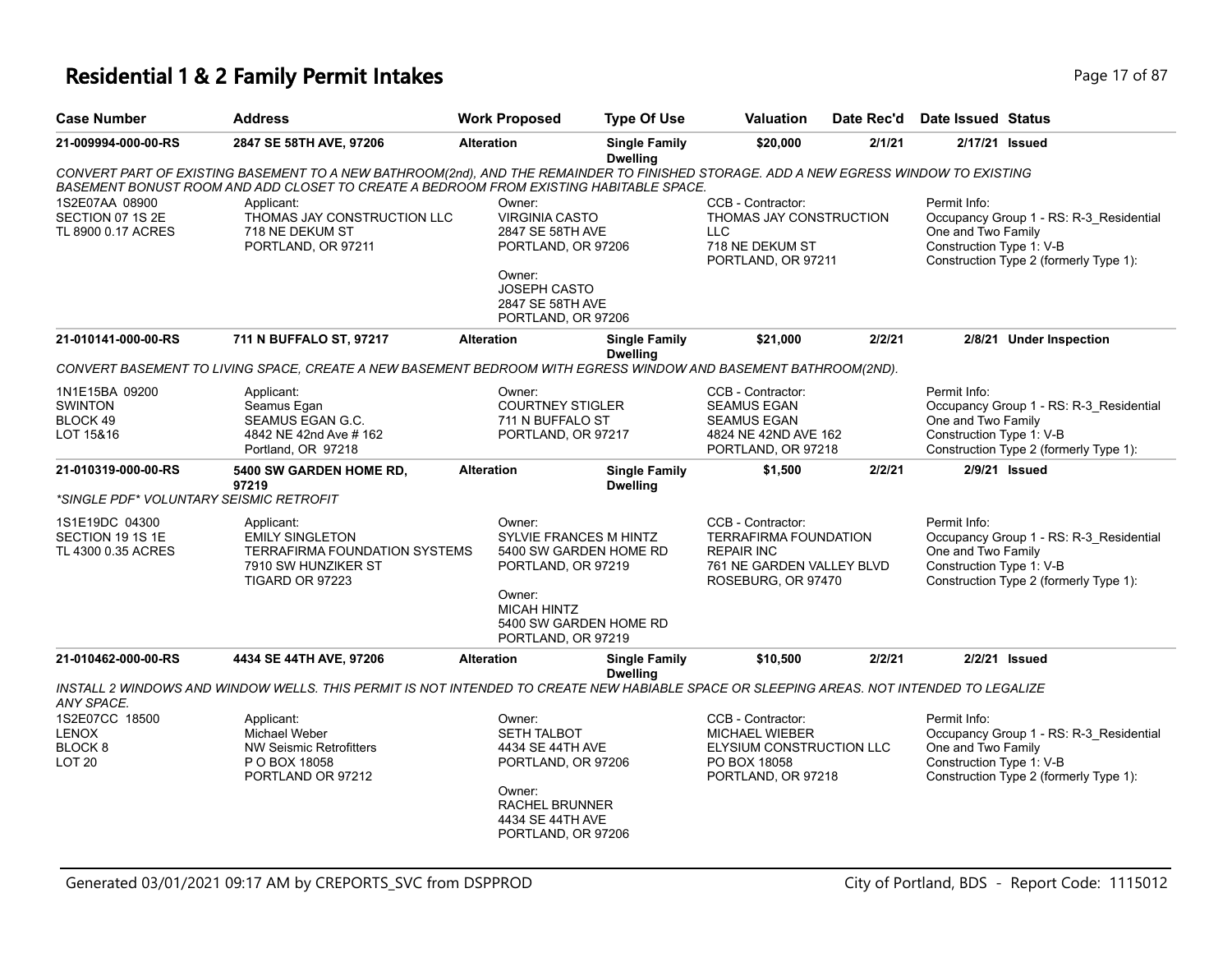## **Residential 1 & 2 Family Permit Intakes Page 18 of 87 Page 18 of 87**

| <b>Case Number</b>                                                                   | <b>Address</b>                                                                                                                                                                 | <b>Work Proposed</b>                                                                                                                                               | <b>Type Of Use</b>                      | Valuation                                                                                                                          | Date Rec'd | <b>Date Issued Status</b>                                      |                                                                                   |
|--------------------------------------------------------------------------------------|--------------------------------------------------------------------------------------------------------------------------------------------------------------------------------|--------------------------------------------------------------------------------------------------------------------------------------------------------------------|-----------------------------------------|------------------------------------------------------------------------------------------------------------------------------------|------------|----------------------------------------------------------------|-----------------------------------------------------------------------------------|
| 21-010548-000-00-RS                                                                  | 4151 NE HOYT ST - UNIT A, 97232                                                                                                                                                | <b>Alteration</b>                                                                                                                                                  | <b>Single Family</b><br><b>Dwelling</b> | \$11,450                                                                                                                           | 2/3/21     | 2/3/21 Final                                                   |                                                                                   |
|                                                                                      | 2.60kW Solar roof mounted system. FIR Program Registration - Permit AddCycle tab FIR Program Registration - Permit AddCycle tab FIR Program Registration - Permit AddCycle tab |                                                                                                                                                                    |                                         |                                                                                                                                    |            |                                                                |                                                                                   |
| 1N2E31BC 13900<br><b>LAURELHURST</b><br>BLOCK 64<br>W 1/2 OF LOT 14<br><b>LOT 15</b> | Applicant:<br>ZANE GOFF<br>NEIL KELLY CO INC<br>804 N ALBERTA ST<br>PORTLAND, OR 97217-2693                                                                                    | Owner:<br>SHANTA SCHRIEVER<br>4151 NE HOYT ST<br>PORTLAND, OR 97232-3333<br>Owner:<br><b>BRIAN STARNS</b><br>4151 NE HOYT ST<br>PORTLAND, OR 97232-3333            |                                         | CCB - Contractor:<br><b>ZANE GOFF</b><br>NEIL KELLY CO INC<br>804 N ALBERTA ST<br>PORTLAND, OR 97217-2693                          |            | Permit Info:<br>One and Two Family<br>Construction Type 1: V-B | Occupancy Group 1 - RS: R-3_Residential<br>Construction Type 2 (formerly Type 1): |
| 21-010572-000-00-RS                                                                  | 5434 SW ALTA MIRA CIR, 97239                                                                                                                                                   | <b>Alteration</b>                                                                                                                                                  | <b>Single Family</b><br><b>Dwelling</b> | \$24,000                                                                                                                           | 2/3/21     |                                                                | 2/4/21 Under Inspection                                                           |
|                                                                                      | Repair damage to house from very large tree Falling on it. (Emergency repair)                                                                                                  |                                                                                                                                                                    |                                         |                                                                                                                                    |            |                                                                |                                                                                   |
| 1S1E16BD 03400<br><b>ALTA MIRA</b><br>LOT <sub>9</sub>                               | Applicant:<br><b>DAN MANNING</b><br>DAN MANNING PC<br>2926 SW BOUNDARY ST<br>PORTLAND, OR 97239                                                                                | Owner:<br><b>MARIA THELEN</b><br>5434 SW ALTA MIRA CIR<br>PORTLAND, OR 97239<br>Owner:<br><b>CHRISTOPHER THELEN</b><br>5434 SW ALTA MIRA CIR<br>PORTLAND, OR 97239 |                                         | CCB - Contractor:<br><b>DAN MANNING</b><br>DAN MANNING PC<br>2926 SW BOUNDARY ST<br>PORTLAND, OR 97239                             |            | Permit Info:<br>One and Two Family<br>Construction Type 1: V-B | Occupancy Group 1 - RS: R-3_Residential<br>Construction Type 2 (formerly Type 1): |
| 21-011032-000-00-RS                                                                  | 6446 NE CLEVELAND AVE, 97211                                                                                                                                                   | <b>Alteration</b>                                                                                                                                                  | <b>Single Family</b><br><b>Dwelling</b> | \$19,500                                                                                                                           | 2/3/21     |                                                                | 2/3/21 Issued                                                                     |
|                                                                                      | REMODEL BASEMENT STAIRS. NEW EGRESS AT BEDROOM, REWORK EXISTING STAIRS.                                                                                                        |                                                                                                                                                                    |                                         |                                                                                                                                    |            |                                                                |                                                                                   |
| 1N1E15DA 03501<br>PIEDMONT<br>BLOCK 57<br><b>LOT 12</b>                              | Applicant:<br><b>SUZANNE CHARLES</b><br>STEADY HAND BUILDERS, LLC<br>2921 SE 62ND AVENUE<br>PORTLAND, OR 97206                                                                 | Owner:<br>CHRIS MCCRAW<br>6446 NE CLEVELAND AVE<br>PORTLAND, OR 97211                                                                                              |                                         | CCB - Contractor:<br>STEADY HAND BUILDERS LLC<br>2921 SE 62ND AVE<br>PORTLAND, OR 97206                                            |            | Permit Info:<br>One and Two Family<br>Construction Type 1: V-B | Occupancy Group 1 - RS: R-3_Residential<br>Construction Type 2 (formerly Type 1): |
| 21-012146-000-00-RS                                                                  | 5415 NE CESAR E CHAVEZ BLVD,<br>97211                                                                                                                                          | <b>Alteration</b>                                                                                                                                                  | <b>Single Family</b><br><b>Dwelling</b> | \$250,000                                                                                                                          | 2/8/21     |                                                                | 2/8/21 Issued                                                                     |
|                                                                                      | REMOVE EXISTING ROOF WITH 2 BEDROOMS, REINFORCE, UP GRADE FLOOR SYSTEM FOR 3 BEDROOMS, 2 BATHS AND INSTALL TRUSSES FOR THE ROOF                                                |                                                                                                                                                                    |                                         |                                                                                                                                    |            |                                                                |                                                                                   |
| 1N1E24AA 05700<br>KILLINGSWORTH AVE ADD<br><b>BLOCK4</b><br>LOT <sub>4</sub>         | Applicant:<br><b>JASON ALLEN</b><br>JASON ALLEN CONTRACTING LLC<br>2408 N BALDWIN ST<br>PORTLAND, OR 97217                                                                     | Owner:<br><b>LEAH GIBBS</b><br>PORTLAND, OR 97211                                                                                                                  | 5415 NE CESAR E CHAVEZ BLVD             | CCB - Contractor:<br><b>JASON ALLEN</b><br><b>JASON ALLEN CONTRACTING</b><br><b>LLC</b><br>2408 N BALDWIN ST<br>PORTLAND, OR 97217 |            | Permit Info:<br>One and Two Family<br>Construction Type 1: V-B | Occupancy Group 1 - RS: R-3_Residential<br>Construction Type 2 (formerly Type 1): |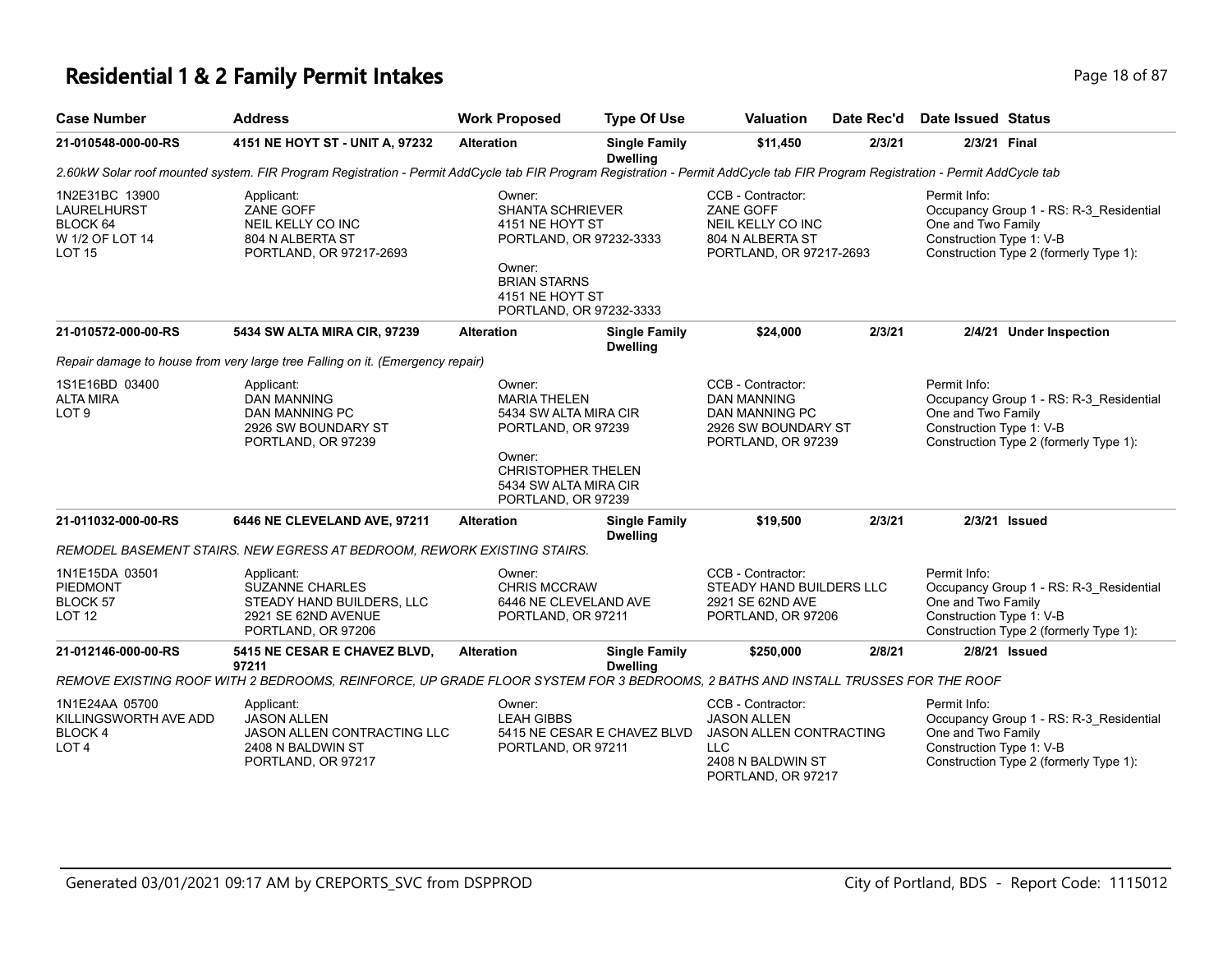#### **Residential 1 & 2 Family Permit Intakes Page 19 of 87 Page 19 of 87**

| <b>Case Number</b>                                                                                 | <b>Address</b>                                                                                                                           | <b>Work Proposed</b>                                                                                                                                                  | <b>Type Of Use</b>                      | <b>Valuation</b>                                                                                                                                                                                                                                    | Date Rec'd | <b>Date Issued Status</b>                                                                                                                           |
|----------------------------------------------------------------------------------------------------|------------------------------------------------------------------------------------------------------------------------------------------|-----------------------------------------------------------------------------------------------------------------------------------------------------------------------|-----------------------------------------|-----------------------------------------------------------------------------------------------------------------------------------------------------------------------------------------------------------------------------------------------------|------------|-----------------------------------------------------------------------------------------------------------------------------------------------------|
| 21-012404-000-00-RS                                                                                | 7344 NE SACRAMENTO ST, 97213                                                                                                             | <b>Alteration</b>                                                                                                                                                     | <b>Single Family</b><br><b>Dwelling</b> | \$22,500                                                                                                                                                                                                                                            | 2/8/21     | 2/23/21 Issued                                                                                                                                      |
|                                                                                                    | REMODEL KITCHEN AND MAIN FLOOR BATHROOM. REPLACE BATHROOM WINDOW AND KITCHEN DOOR IN EXISTING OPENINGS.                                  |                                                                                                                                                                       |                                         |                                                                                                                                                                                                                                                     |            |                                                                                                                                                     |
| 1N2E29AC 05500<br>LUCILE<br><b>BLOCK4</b><br>INC 25' OF VAC NE 74TH<br>AVE ADJ LOT 21<br>LOT 22&23 | Applicant:<br>DAVID LIPKIND<br>SHELBYVILLE PROPERTIES LLC<br>7216 SE SALMON ST<br>PORTLAND, OR 97215                                     | Owner:<br><b>RYAN PAWLING</b><br>7344 NE SACRAMENTO ST<br>PORTLAND, OR 97213-6041<br>Owner:<br><b>KAI TWANMOH</b><br>7344 NE SACRAMENTO ST<br>PORTLAND, OR 97213-6041 |                                         | CCB - Contractor:<br><b>GABES HEATING &amp; COOLING LLC</b><br>14606 SE RACHEL LN<br>PORTLAND, OR 97236<br>PORTLAND, OR 97236<br>CCB - Contractor:<br><b>DAVID LIPKIND</b><br>SHELBYVILLE PROPERTIES LLC<br>7216 SE SALMON ST<br>PORTLAND, OR 97215 |            | Permit Info:<br>Occupancy Group 1 - RS: R-3 Residential<br>One and Two Family<br>Construction Type 1: V-B<br>Construction Type 2 (formerly Type 1): |
| 21-012818-000-00-RS                                                                                | 3114 NE 52ND AVE, 97213                                                                                                                  | <b>Alteration</b>                                                                                                                                                     | <b>Single Family</b><br><b>Dwelling</b> | \$75,000                                                                                                                                                                                                                                            | 2/9/21     | 2/9/21 Issued                                                                                                                                       |
|                                                                                                    | CHANGE CONFIGURATION OF BASEMENT STAIRS. ADD BATHROOM ON 2ND FLOOR(3 TOTAL). NEW ELECTRICAL SERVICE.                                     |                                                                                                                                                                       |                                         |                                                                                                                                                                                                                                                     |            |                                                                                                                                                     |
| 1N2E30AB 08700<br>ROSE CITY PK<br>BLOCK 117<br>LOT 12                                              | Applicant:<br><b>JAY BEMIS</b><br><b>TIMELESS BUILDERS</b><br>1915 NW AMBERGLEN PKWY<br>BEAVERTON, OR 97006                              | Owner:<br><b>MARIQUITA LUPFER</b><br>2783 NE WIBERG LN<br>PORTLAND, OR 97213<br>Owner:<br><b>MICHAEL LUPFER</b><br>2783 NE WIBERG LN<br>PORTLAND, OR 97213            |                                         | CCB - Contractor:<br><b>JAY BEMIS TIMELESS</b><br><b>CONSTRUCTION LLC</b><br>28644 NW KELLY DR<br>NORTH PLAINS, OR 97133                                                                                                                            |            | Permit Info:<br>Occupancy Group 1 - RS: R-3 Residential<br>One and Two Family<br>Construction Type 1: V-B<br>Construction Type 2 (formerly Type 1): |
| 21-013240-000-00-RS                                                                                | 7511 SE TOLMAN ST, 97206                                                                                                                 | <b>Alteration</b>                                                                                                                                                     | <b>Single Family</b><br><b>Dwelling</b> | \$20,000                                                                                                                                                                                                                                            | 2/10/21    | <b>Under Review</b>                                                                                                                                 |
|                                                                                                    | LEGALIZE CONVERSION OF BASEMENT TO HABITABLE SPACE AND BASEMENT BATHROOM(2nd) WITHOUT PERMIT. MAKE CORRECTIONS REQUIRED IN 17-259444 HS. |                                                                                                                                                                       |                                         |                                                                                                                                                                                                                                                     |            |                                                                                                                                                     |
| 1S2E17DC 05700<br><b>WOODMERE</b><br><b>BLOCK 15</b><br>LOT 18                                     | Applicant:<br>ZACHARY D BROWN<br><b>NORTHMAN CONSTRUCTION &amp;</b><br>WOODWORKING LLC<br>6404 NE 58TH ST<br>VANCOUVER, WA 98661         | Owner:<br><b>ELI MIZRAHI</b><br>7511 SE TOLMAN ST<br>PORTLAND, OR 97206<br>Owner:<br><b>JULIE MIZRAHI</b><br>7511 SE TOLMAN ST<br>PORTLAND, OR 97206                  |                                         | CCB - Contractor:<br><b>NORTHMAN CONSTRUCTION &amp;</b><br><b>WOODWORKING LLC</b><br>6404 NE 58TH ST<br>VANCOUVER, WA 98661                                                                                                                         |            | Permit Info:<br>Occupancy Group 1 - RS: R-3_Residential<br>One and Two Family<br>Construction Type 1: V-B<br>Construction Type 2 (formerly Type 1): |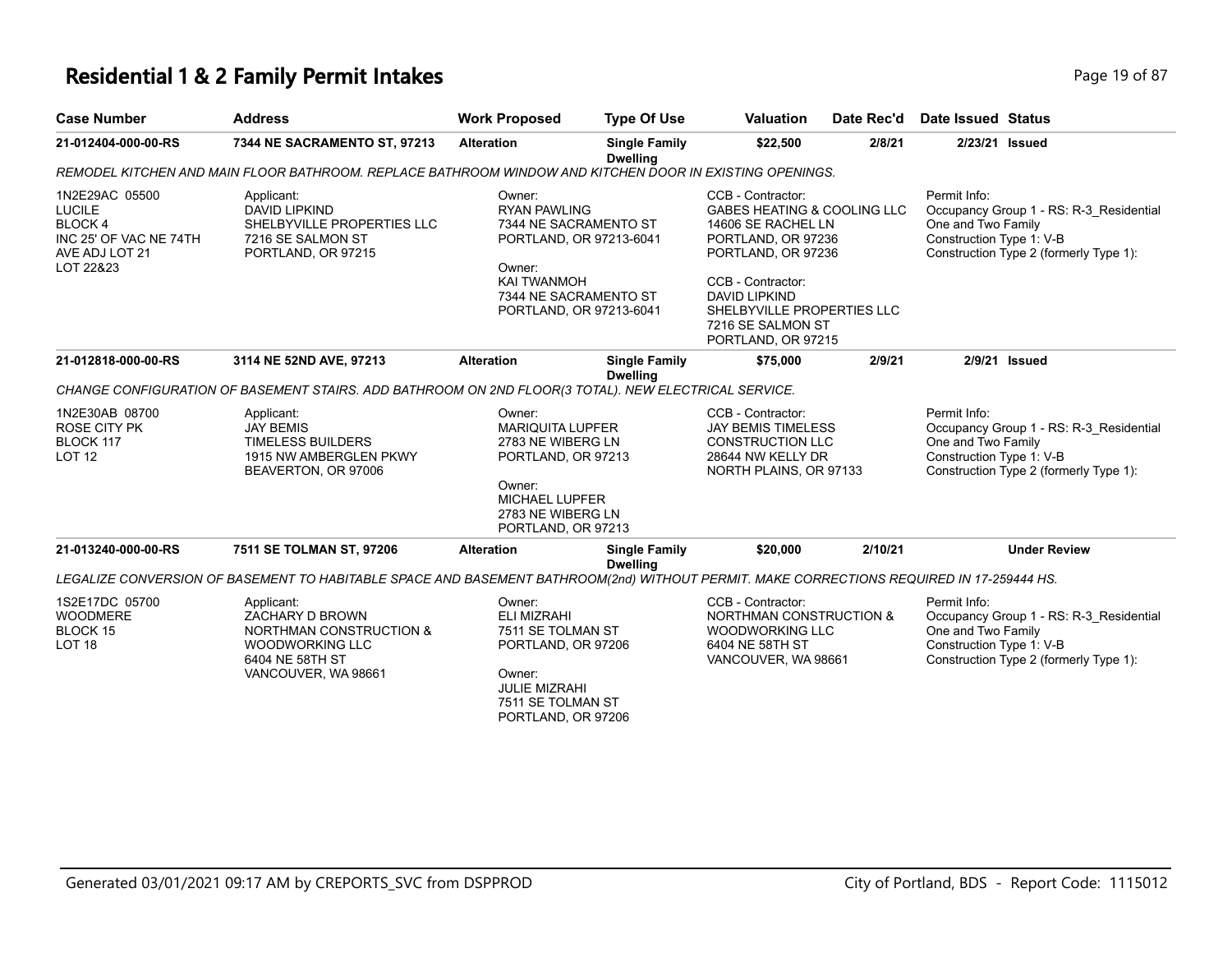# **Residential 1 & 2 Family Permit Intakes Page 20 of 87** Page 20 of 87

| <b>Case Number</b>                                                      | <b>Address</b>                                                                                                                                                                                                 | <b>Work Proposed</b>                                                                                                                                                | <b>Type Of Use</b>                      | Valuation                                                                                                          | Date Rec'd | <b>Date Issued Status</b>                                                                                                                           |
|-------------------------------------------------------------------------|----------------------------------------------------------------------------------------------------------------------------------------------------------------------------------------------------------------|---------------------------------------------------------------------------------------------------------------------------------------------------------------------|-----------------------------------------|--------------------------------------------------------------------------------------------------------------------|------------|-----------------------------------------------------------------------------------------------------------------------------------------------------|
| 21-013385-000-00-RS                                                     | 9434 SW CAPITOL HWY, 97219                                                                                                                                                                                     | <b>Alteration</b>                                                                                                                                                   | <b>Single Family</b><br><b>Dwelling</b> | \$40,000                                                                                                           | 2/10/21    | 2/10/21 Issued                                                                                                                                      |
| REMODEL KITCHEN OPEN TO DINING.                                         |                                                                                                                                                                                                                |                                                                                                                                                                     |                                         |                                                                                                                    |            |                                                                                                                                                     |
| 1S1E29BC 00601<br>PARTITION PLAT 1997-19<br>LOT 1                       | Applicant:<br>PETER BARICH<br>COMMUNITECTURE<br>1421 SE DIVISION ST<br>PORTLAND, OR 97202                                                                                                                      | Owner:<br><b>GLEN GOLAND</b><br>9434 SW CAPITOL HWY<br>PORTLAND, OR 97219-6011<br>Owner:<br><b>KRISTEN GOLAND</b><br>9434 SW CAPITOL HWY<br>PORTLAND, OR 97219-6011 |                                         |                                                                                                                    |            | Permit Info:<br>Occupancy Group 1 - RS: R-3 Residential<br>One and Two Family<br>Construction Type 1: V-B<br>Construction Type 2 (formerly Type 1): |
| 21-014149-000-00-RS                                                     | 6235 SE 72ND AVE, 97206                                                                                                                                                                                        | <b>Alteration</b>                                                                                                                                                   | <b>Single Family</b><br><b>Dwelling</b> | \$23,000                                                                                                           | 2/12/21    | 2/23/21 Issued                                                                                                                                      |
|                                                                         | CONVERT EXISTING GARAGE TO HABITABLE SPACE TO CREATE TWO NEW BEDROOMS AND A NEW BATHROOM(2ND).                                                                                                                 |                                                                                                                                                                     |                                         |                                                                                                                    |            |                                                                                                                                                     |
| 1S2E17CD 05500<br><b>ALTOONA PK</b><br><b>BLOCK1</b><br>LOT 1&4 TL 5500 | Applicant:<br>Wendy Sahyoun<br>CHALET HOMES LLC<br>8733 SE DIVISION ST, SUITE 201<br>PORTLAND, OR 97266                                                                                                        | Owner:<br><b>JUSTIN HSIAO</b><br>8733 SE DIVISION ST<br>PORTLAND, OR 97266                                                                                          |                                         | CCB - Contractor:<br><b>CHALET HOMES LLC</b><br>8733 SE DIVISION ST 201<br>PORTLAND, OR 97266                      |            | Permit Info:<br>Occupancy Group 1 - RS: R-3_Residential<br>One and Two Family<br>Construction Type 1: V-B<br>Construction Type 2 (formerly Type 1): |
| 21-014470-000-00-RS                                                     | 1107 NE MASON ST, 97211                                                                                                                                                                                        | <b>Alteration</b>                                                                                                                                                   | <b>Single Family</b><br><b>Dwelling</b> | \$45,000                                                                                                           | 2/13/21    | 2/13/21 Under Inspection                                                                                                                            |
|                                                                         | SINGLE PDF, KITCHEN REMODEL, STRUCTURAL CHANGES TO RELOCATE PARTITIONS. WINDOW ALTERATIONS AND NEW SLIDING DOOR. NO ALTERATIONS TO<br>STREET FACING ELEVATION. ASSOCIATED MECHANICAL, ELECTRICAL AND PLUMBING. |                                                                                                                                                                     |                                         |                                                                                                                    |            |                                                                                                                                                     |
| 1N1E23CA 10700<br>NORTH IRVINGTON<br>BLOCK 18<br>LOT 7&8 TL 10700       | Applicant:<br><b>EZEKIEL MCFADIN</b><br><b>MACFADIN DESIGN BUILD</b><br>2112 NE WYGANT ST<br>PORTLAND, OR 97211                                                                                                | Owner:<br><b>NICHOLE WRIGHT</b><br>1107 NE MASON ST<br>PORTLAND, OR 97211-4655<br>Owner:<br><b>STEPHEN JAMES</b><br>1107 NE MASON ST<br>PORTLAND, OR 97211-4655     |                                         | CCB - Contractor:<br><b>MCFADIN DESIGN/BUILD LLC</b><br>2112 NE WYGANT ST<br>PORTLAND, OR 97211                    |            | Permit Info:<br>Occupancy Group 1 - RS: R-3_Residential<br>One and Two Family<br>Construction Type 1: V-B<br>Construction Type 2 (formerly Type 1): |
| 21-015225-000-00-RS                                                     | 2815 NE 32ND PL, 97212                                                                                                                                                                                         | <b>Alteration</b>                                                                                                                                                   | <b>Single Family</b>                    | \$1,500                                                                                                            | 2/17/21    | 3/1/21 Issued                                                                                                                                       |
| *SINGLE PDF* VOLUNTARY SEISMIC RETROFIT                                 |                                                                                                                                                                                                                |                                                                                                                                                                     | <b>Dwelling</b>                         |                                                                                                                    |            |                                                                                                                                                     |
| 1N1E25BD 15200<br>WAYNEWOOD<br>LOT O                                    | Applicant:<br><b>EMILY SINGLETON</b><br><b>TERRAFIRMA FOUNDATION SYSTEMS</b><br>7910 SW HUNZIKER ST<br>TIGARD OR 97223                                                                                         | Owner:<br><b>ALLISON SHANHOLT</b><br>2815 NE 32ND PL<br>PORTLAND, OR 97212<br>Owner:<br><b>ERIC HOEST</b><br>2815 NE 32ND PL<br>PORTLAND, OR 97212                  |                                         | CCB - Contractor:<br>TERRAFIRMA FOUNDATION<br><b>REPAIR INC</b><br>761 NE GARDEN VALLEY BLVD<br>ROSEBURG, OR 97470 |            | Permit Info:<br>Occupancy Group 1 - RS: R-3_Residential<br>One and Two Family<br>Construction Type 1: V-B<br>Construction Type 2 (formerly Type 1): |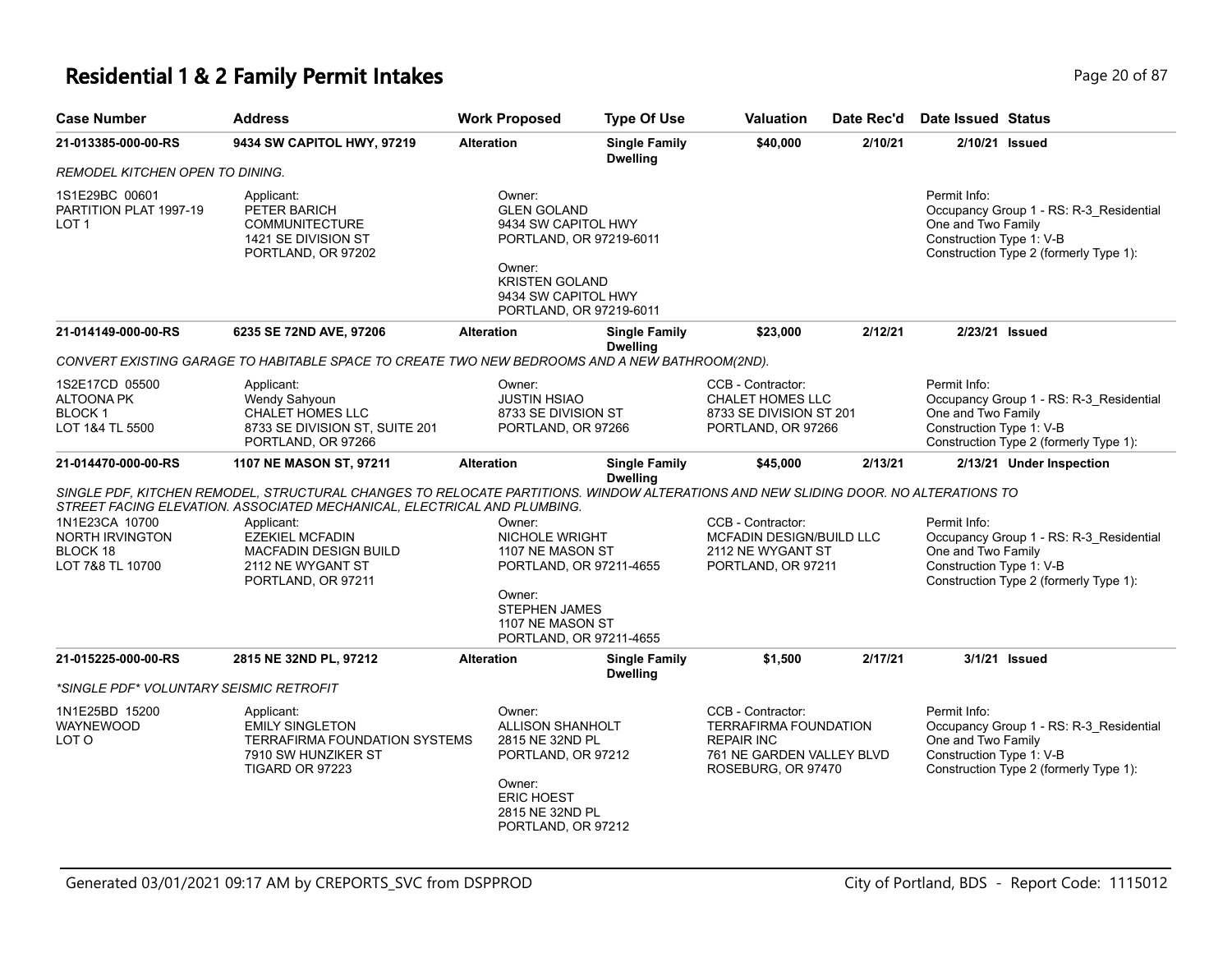#### **Residential 1 & 2 Family Permit Intakes Page 21 of 87** Page 21 of 87

**21-015887-000-00-RS 516 SE 28TH AVE, 97214 Alteration Single Family** 

| <b>Case Number</b>                                                        | <b>Address</b>                                                                                   | <b>Work Proposed</b>                                                                                                                                         | <b>Type Of Use</b>                      | <b>Valuation</b>                                                                       | Date Rec'd | Date Issued Status                                             |                                                                                   |
|---------------------------------------------------------------------------|--------------------------------------------------------------------------------------------------|--------------------------------------------------------------------------------------------------------------------------------------------------------------|-----------------------------------------|----------------------------------------------------------------------------------------|------------|----------------------------------------------------------------|-----------------------------------------------------------------------------------|
| 21-015312-000-00-RS                                                       | <b>1044 NE ONEONTA ST, 97211</b>                                                                 | <b>Alteration</b>                                                                                                                                            | <b>Single Family</b><br><b>Dwelling</b> | \$90,000                                                                               | 2/17/21    |                                                                | <b>Under Review</b>                                                               |
|                                                                           | REMODEL KITCHEN. MOVE TWO WINDOWS. REMOVE INTERIOR WALLS AND ADD BEAMS. HISTORIC ZONE.           |                                                                                                                                                              |                                         |                                                                                        |            |                                                                |                                                                                   |
| 1N1E14BD 12400<br><b>WOODLAWN</b><br><b>BLOCK7</b><br>LOT <sub>5</sub>    | Applicant:<br>ROBERT WOOD<br>MOUNTAINWOOD HOMES<br>PO BOX 2257<br>PORTLAND, OR 97075             | Owner:<br><b>JUSTIN HARTSELL</b><br>1044 NE ONEONTA ST<br>PORTLAND, OR 97211<br>Owner:<br><b>CORBIN WIECHENS</b><br>1044 NE ONEONTA ST<br>PORTLAND, OR 97211 |                                         | CCB - Contractor:<br>MOUNTAINWOOD HOMES INC<br>PO BOX 2257<br>BEAVERTON, OR 97075-2257 |            | Permit Info:<br>One and Two Family<br>Construction Type 1: V-B | Occupancy Group 1 - RS: R-3 Residential<br>Construction Type 2 (formerly Type 1): |
| 21-015391-000-00-RS                                                       | <b>116 NE HANCOCK ST, 97212</b>                                                                  | <b>Alteration</b>                                                                                                                                            | <b>Single Family</b><br><b>Dwelling</b> | \$80,000                                                                               | 2/17/21    |                                                                | <b>Under Review</b>                                                               |
| REMODEL BASEMENT. NEW CURB CUT.                                           |                                                                                                  |                                                                                                                                                              |                                         |                                                                                        |            |                                                                |                                                                                   |
| 1N1E27DD 06800<br><b>HOLLADAYS ADD</b><br>BLOCK 246<br>E 33 1/3' OF LOT 1 | Applicant:<br>PETER BARICH<br><b>COMMUNITECTURE</b><br>1421 SE DIVISION ST<br>PORTLAND, OR 97202 | Owner:<br>SHARYN HEDBLOOM<br>1775 JEROME AVE<br>ASTORIA, OR 97103-3624                                                                                       |                                         |                                                                                        |            | Permit Info:<br>One and Two Family<br>Construction Type 1: V-B | Occupancy Group 1 - RS: R-3 Residential<br>Construction Type 2 (formerly Type 1): |

**\$6,375 2/19/21 2/19/21 Final**

*VOLUNTARY CONNECTION OF FRAMING TO FOUNDATION*

| 1S1E01BB 00700<br>HANSONS ADD & 2ND<br>BLOCK 13<br>LOT 2 | Applicant:<br>Michael Weber<br>NW Seismic Retrofitters<br>P O BOX 18058<br>PORTLAND OR 97212 | Owner:<br><b>MARJORIE HUNDTOFT</b><br>516 SE 28TH AVE<br>PORTLAND, OR 97214<br>Owner:<br><b>CHRISTOPHER PRATT</b> | CCB - Contractor:<br>MICHAEL WIEBER<br>ELYSIUM CONSTRUCTION LLC<br>PO BOX 18058<br>PORTLAND, OR 97218 | Permit Info:<br>Occupancy Group 1 - RS: R-3 Residential<br>One and Two Family<br>Construction Type 1: V-B<br>Construction Type 2 (formerly Type 1): |
|----------------------------------------------------------|----------------------------------------------------------------------------------------------|-------------------------------------------------------------------------------------------------------------------|-------------------------------------------------------------------------------------------------------|-----------------------------------------------------------------------------------------------------------------------------------------------------|
|                                                          |                                                                                              | 516 SE 28TH AVE                                                                                                   |                                                                                                       |                                                                                                                                                     |

**Dwelling**

PORTLAND, OR 97214 **21-015916-000-00-RS 415 SE 70TH AVE, 97215 Alteration Single Family Dwelling \$5,190 2/19/21 2/19/21 Final** *VOLUNTARY CONNECTION OF FRAMING TO FOUNDATION* Permit Info: Occupancy Group 1 - RS: R-3\_Residential One and Two Family Construction Type 1: V-B Construction Type 2 (formerly Type 1): CCB - Contractor: MICHAEL WIEBER ELYSIUM CONSTRUCTION LLC PO BOX 18058 PORTLAND, OR 97218 Owner: DAVID GILBERT 415 SE 70TH AVE PORTLAND, OR 97215 Applicant: Michael Weber NW Seismic Retrofitters P O BOX 18058 PORTLAND OR 97212 1N2E32CD 14301 MORNINGSIDE BLOCK 1  $IOT 2$ E 2.5' OF LOT 13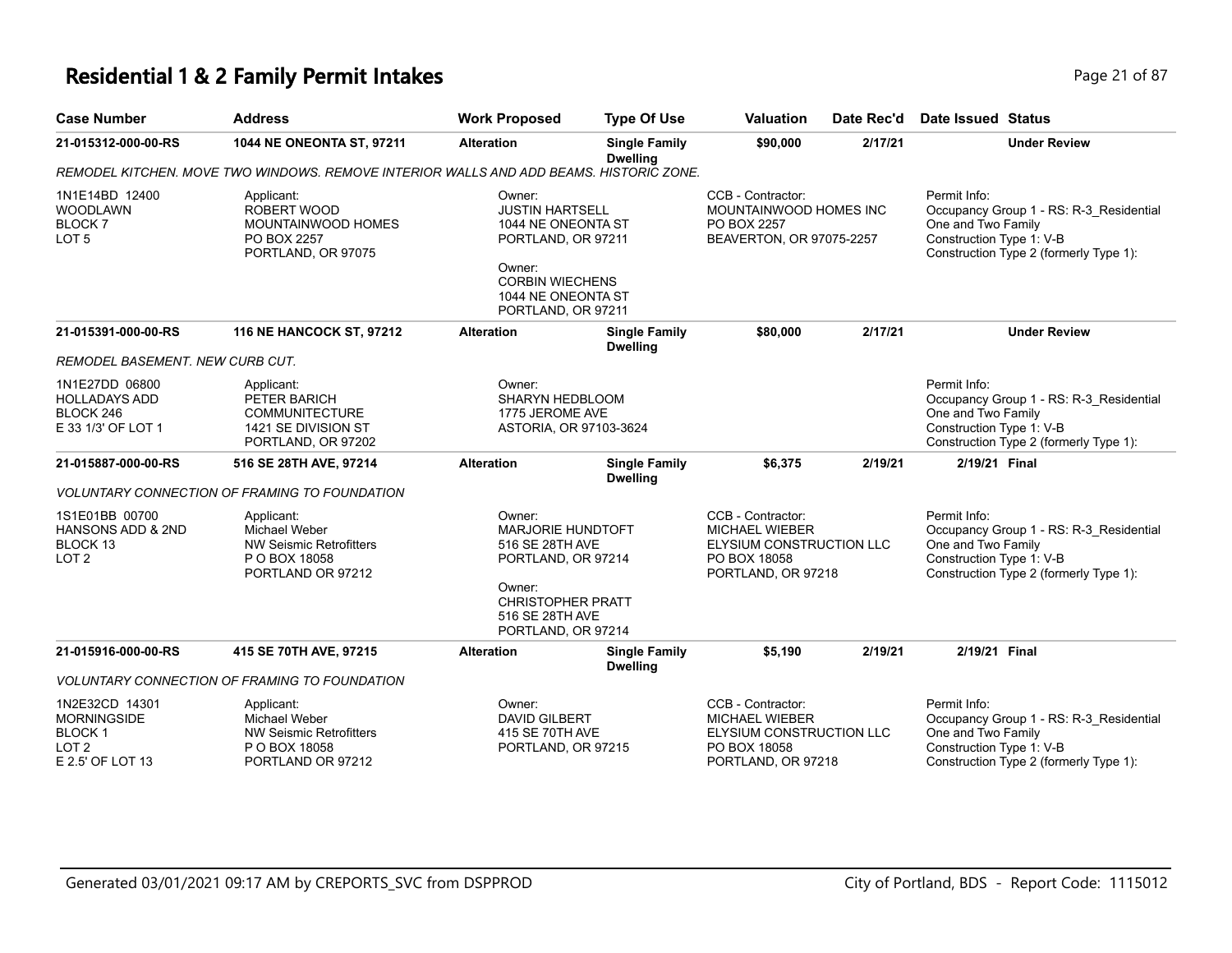#### **Residential 1 & 2 Family Permit Intakes Page 12 of 87** Page 22 of 87

| <b>Case Number</b>                                              | <b>Address</b>                                                                                       | <b>Work Proposed</b>                                                       | <b>Type Of Use</b>                      | <b>Valuation</b>                                                                                                                                                                                                                                                   | Date Rec'd | Date Issued Status |                |
|-----------------------------------------------------------------|------------------------------------------------------------------------------------------------------|----------------------------------------------------------------------------|-----------------------------------------|--------------------------------------------------------------------------------------------------------------------------------------------------------------------------------------------------------------------------------------------------------------------|------------|--------------------|----------------|
| 21-016393-000-00-RS                                             | 2468 NW KEARNEY ST, 97210                                                                            | <b>Alteration</b>                                                          | <b>Single Family</b><br><b>Dwelling</b> | \$35.000                                                                                                                                                                                                                                                           | 2/20/21    |                    | 2/20/21 Issued |
|                                                                 | INSTALLATION OF NEW FOOTINGS, SHEAR WALLS AND COLLECTORS FOR LATERAL STABILITY                       |                                                                            |                                         |                                                                                                                                                                                                                                                                    |            |                    |                |
| 1N1E33BC 15500<br>KINGS 2ND ADD<br>BLOCK 4<br>LOT <sub>14</sub> | Applicant:<br>DARYL HARE<br><b>SECURE SEISMIC LLC</b><br>12751 NE WHITAKER WAY<br>PORTLAND, OR 97230 | Owner:<br><b>CHRISTIAN BUSS</b><br>31 WILDOMAR ST<br>MILL VALLEY, CA 94941 |                                         | CCB - Contractor:<br>Permit Info:<br>Occupancy Group 1 - RS: R-3 Residential<br>DARYI HARF<br>One and Two Family<br><b>SECURE SEISMIC LLC</b><br>Construction Type 1: V-B<br>12751 NE WHITAKER WAY<br>Construction Type 2 (formerly Type 1):<br>PORTLAND, OR 97230 |            |                    |                |
|                                                                 |                                                                                                      | Owner:<br>KIMBERLY BUSS<br>31 WILDOMAR ST                                  |                                         |                                                                                                                                                                                                                                                                    |            |                    |                |

ROSEBURG, OR 97470

**21-016404-000-00-RS 42 SE 45TH AVE, 97215 Alteration Single Family Dwelling \$24,495 2/20/21 Under Review** *CONVERT PARTIALLY FINISHED BASEMENT TO A FULLY FINISHED LIVING SPACE WITH 1 FULL BATH ADN BEDROOM. WIRE BASEMENT TO CODE. SERCICE CHANGE. MODIFY DUCTING FOR NEW BASEMENT FLOORPLAN. MOVE LAUNDRY ROOM.* Permit Info: Occupancy Group 1 - RS: R-3\_Residential One and Two Family Construction Type 1: V-B Construction Type 2 (formerly Type 1): CCB - Contractor: STEVEN CHESNEK STEVEN CHESNEK CONSTRUCTION INC 1618 N SIMPSON ST PORTLAND, OR 97217 CCB - Contractor: JUDAH HAMNES THE PLUMBERS INC 11420 SW PACIFIC HWY TIGARD, OR 97223 Owner: VESNA JOVANOVIC 42 SE 45TH AVE PORTLAND, OR 97215-1010 Applicant: STEVEN CHESNEK STEVEN CHESNEK CONSTRUCTION INC 1618 N SIMPSON ST PORTLAND, OR 97217 1N2E31CC 04300 EAST LAURELHURST BLOCK 1 LOT 20 **21-016597-000-00-RS 7420 S LAVIEW DR, 97219 Alteration Single Family Dwelling \$23,800 2/22/21 Under Review** *\*SINGLE PDF\* VOLUNTARY UNDERPINNING USING 6 PUSH PIERS, 3 HELICAL TIEBACKS AND 1 PRECON PIER* Permit Info: Occupancy Group 1 - RS: R-3\_Residential One and Two Family Construction Type 1: V-B CCB - Contractor: TERRAFIRMA FOUNDATION REPAIR INC 761 NE GARDEN VALLEY BLVD Owner: TERESA KIKER 3294 CREEKWOOD DR Applicant: EMILY SINGLETON TERRAFIRMA FOUNDATION SYSTEMS 7910 SW HUNZIKER ST 1S1E22BD 04200 FULTON PK BLOCK K LOT 1&2 TL 4200

CANTONMENT, FL 32533

MILL VALLEY, CA 94941

TIGARD OR 97223

Construction Type 2 (formerly Type 1):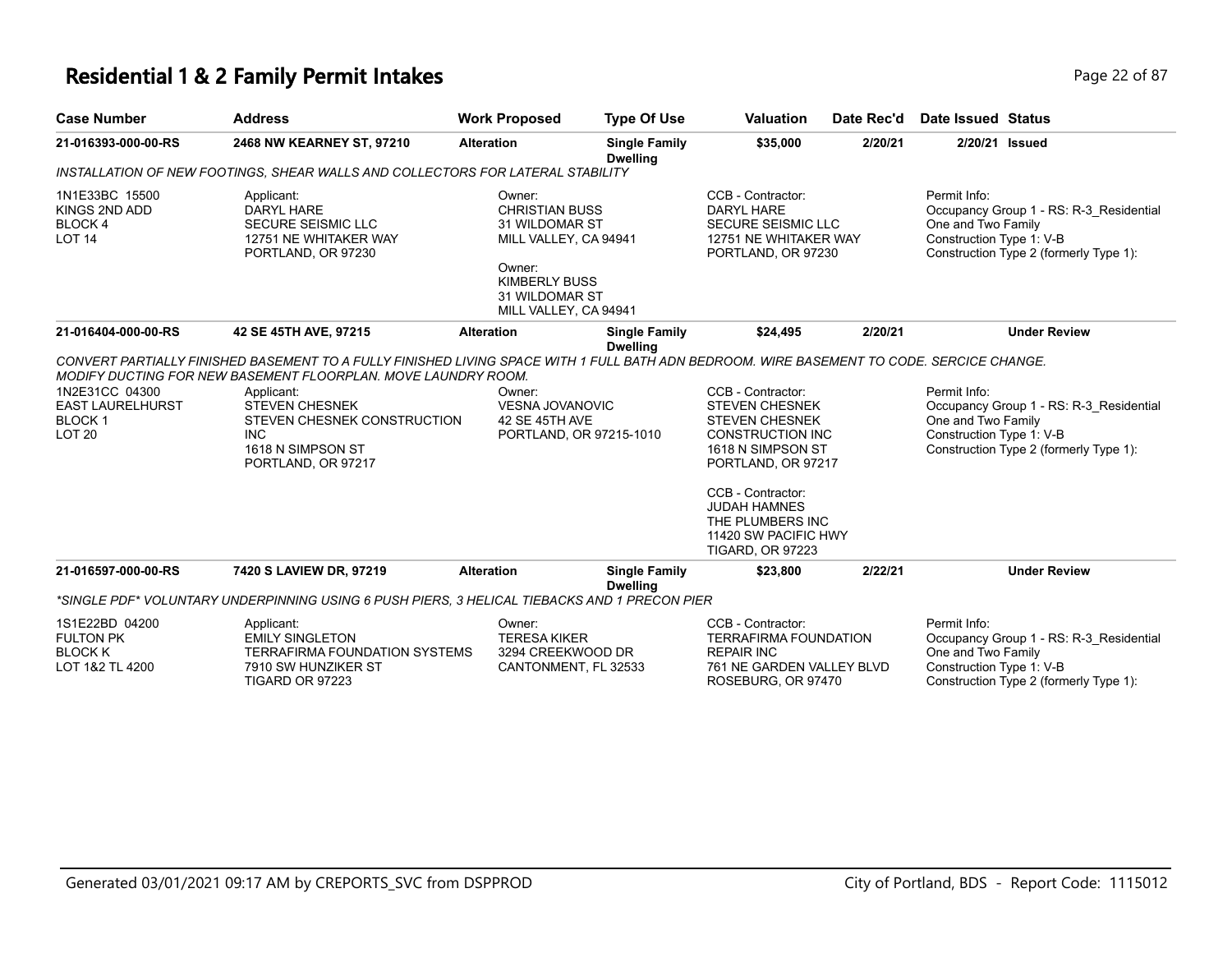# **Residential 1 & 2 Family Permit Intakes Page 23 of 87**

| <b>Case Number</b>                                                      | <b>Address</b>                                                                                                                                                                                                                                                                                                                                                                               | <b>Work Proposed</b>                                                                                                                                                       | <b>Type Of Use</b>                      | <b>Valuation</b>                                                                                                                              | Date Rec'd | <b>Date Issued Status</b>                                                                                                                           |
|-------------------------------------------------------------------------|----------------------------------------------------------------------------------------------------------------------------------------------------------------------------------------------------------------------------------------------------------------------------------------------------------------------------------------------------------------------------------------------|----------------------------------------------------------------------------------------------------------------------------------------------------------------------------|-----------------------------------------|-----------------------------------------------------------------------------------------------------------------------------------------------|------------|-----------------------------------------------------------------------------------------------------------------------------------------------------|
| 21-016860-000-00-RS                                                     | 11905 SW 60TH AVE, 97219                                                                                                                                                                                                                                                                                                                                                                     | <b>Alteration</b>                                                                                                                                                          | <b>Single Family</b><br><b>Dwelling</b> | \$24,000                                                                                                                                      | 2/22/21    | 2/26/21 Under Inspection                                                                                                                            |
| 1S1E31CB 05604<br>PARTITION PLAT 1996-96<br>LOT 3                       | SINGLE PDF REMODEL KITCHEN WITH MINOR STRUCTURAL ALTERATIONS, RELOCATED EXTERIOR WINDOW (NON-STREET FACING) REMODEL 3 BATHROOMS<br>(TRADES ONLY) REPAIR WATER DAMAGE TO MAJN FLOOR AND BASEMENT DUE TO BROKEN PIPE. ASSOCIATED MECHANICAL, ELECTRICAL AND PLUMBING.<br>Applicant:<br><b>BRIAN STEVENSON</b><br><b>BRIAN STEVENSON CONSTRUCTION</b><br>3123 NE KNOTT ST<br>PORTLAND, OR 97212 | Owner:<br>VON SCHLUMPERGER,<br><b>BIRGITTA TR</b><br>11905 SW 60TH AVE<br>PORTLAND, OR 97219-7005<br>Owner:<br>ROY, JOHN W TR                                              |                                         | CCB - Contractor:<br><b>BRIAN STEVENSON</b><br><b>CONSTRUCTION LLC</b><br>3123 NE KNOTT ST<br>PORTLAND, OR 97212                              |            | Permit Info:<br>Occupancy Group 1 - RS: R-3 Residential<br>One and Two Family<br>Construction Type 1: V-B<br>Construction Type 2 (formerly Type 1): |
|                                                                         |                                                                                                                                                                                                                                                                                                                                                                                              | 11905 SW 60TH AVE<br>PORTLAND, OR 97219-7005                                                                                                                               |                                         |                                                                                                                                               |            |                                                                                                                                                     |
| 21-018178-000-00-RS                                                     | 10429 SE LINCOLN CT, 97216                                                                                                                                                                                                                                                                                                                                                                   | <b>Alteration</b>                                                                                                                                                          | <b>Single Family</b><br><b>Dwelling</b> | \$75,000                                                                                                                                      | 2/25/21    | 2/26/21 Issued                                                                                                                                      |
|                                                                         | KITCHEN REMODEL, REPIPE, REWIRE, NEW HVAC, PUTTING IN TWO EGRESS WINDOWS IN BASEMENT FOR 2 NEW BEDROOMS.                                                                                                                                                                                                                                                                                     |                                                                                                                                                                            |                                         |                                                                                                                                               |            |                                                                                                                                                     |
| 1S2E03CC 04100<br><b>CHERRY BLOSSOM PK</b><br>BLOCK 17<br><b>LOT 10</b> | Applicant:<br><b>MIKE ANDERSON</b><br><b>CREATIVE DESIGN &amp; CONSTRUCTION</b><br><b>LLC</b><br>PO BOX 68391<br>PORTLAND OR, OR 97268                                                                                                                                                                                                                                                       | Owner:<br><b>JANICE LOWE</b><br>10429 SE LINCOLN CT<br>PORTLAND, OR 97216-3038                                                                                             |                                         | CCB - Contractor:<br><b>MIKE ANDERSON</b><br><b>CREATIVE DESIGN &amp;</b><br><b>CONSTRUCTION LLC</b><br>PO BOX 68391<br>PORTLAND OR, OR 97268 |            | Permit Info:<br>Occupancy Group 1 - RS: R-3 Residential<br>One and Two Family<br>Construction Type 1: V-B<br>Construction Type 2 (formerly Type 1): |
| 21-018740-000-00-RS                                                     | 737 NE KNOTT ST - UNIT A, 97212                                                                                                                                                                                                                                                                                                                                                              | <b>Alteration</b>                                                                                                                                                          | <b>Single Family</b><br><b>Dwelling</b> | \$6,464                                                                                                                                       | 2/26/21    | 3/1/21 Issued                                                                                                                                       |
|                                                                         | *SINGLE PDF* INSTALLATION OF ONE (1) EGRESS WINDOW                                                                                                                                                                                                                                                                                                                                           |                                                                                                                                                                            |                                         |                                                                                                                                               |            |                                                                                                                                                     |
| 1N1E26BC 12400<br><b>IRVINGTON</b><br>BLOCK 116<br>LOT <sub>10</sub>    | Applicant:<br><b>EMILY SINGLETON</b><br><b>TERRAFIRMA FOUNDATION SYSTEMS</b><br>7910 SW HUNZIKER ST<br>TIGARD OR 97223                                                                                                                                                                                                                                                                       | Owner:<br>LISTON A IV IV WITHERILL<br>737 NE KNOTT ST<br>PORTLAND, OR 97212-3131<br>Owner:<br><b>KRISTIANA L T WITHERILL</b><br>737 NE KNOTT ST<br>PORTLAND, OR 97212-3131 |                                         | CCB - Contractor:<br><b>TERRAFIRMA FOUNDATION</b><br><b>REPAIR INC</b><br>761 NE GARDEN VALLEY BLVD<br>ROSEBURG, OR 97470                     |            | Permit Info:<br>Occupancy Group 1 - RS: R-3_Residential<br>One and Two Family<br>Construction Type 1: V-B<br>Construction Type 2 (formerly Type 1): |
| 21-019228-000-00-RS                                                     | 7425 SE MARKET ST, 97215                                                                                                                                                                                                                                                                                                                                                                     | <b>Alteration</b>                                                                                                                                                          | <b>Single Family</b>                    | \$70,000                                                                                                                                      | 2/27/21    | 2/27/21 Under Inspection                                                                                                                            |
| PLUMBING.                                                               | SINGLE PDF BASEMENT CONVERSION TO LIVING SPACE. NEW SPACE TO INCLUDE NEW BEDROOM AND FAMILY ROOM. ENCLOSE LAUNDRY AND UTILITY ROOM.<br>REMODEL MAIN FLOOR, MDIFY FLOOR PLAND TO CREATE MASTER SUITE. REMODEL BATHROOMS AND KITCHEN. ASSOCIATED MECHANICAL, ELECTRICAL AND                                                                                                                    |                                                                                                                                                                            | <b>Dwelling</b>                         |                                                                                                                                               |            |                                                                                                                                                     |
| 1S2E05DB 09800<br><b>CLINTON</b><br><b>BLOCK F</b><br>LOT 9&10          | Applicant:<br><b>BRUCE ZIELSDORF</b><br>PDX PROPERTY INNOVATIONS LLC<br>6792 SW FLORENCE LANE<br>PORTLAND, OR 97223                                                                                                                                                                                                                                                                          | Owner:<br>WEST COAST SUPPLY LLC<br>12403 NE 59TH AVE<br>VANCOUVER, WA 98686                                                                                                |                                         | CCB - Contractor:<br>PDX PROPERTY INNOVATIONS<br><b>LLC</b><br>6792 SW FLORENCE LN<br>PORTLAND, OR 97223                                      |            | Permit Info:<br>Occupancy Group 1 - RS: R-3_Residential<br>One and Two Family<br>Construction Type 1: V-B<br>Construction Type 2 (formerly Type 1): |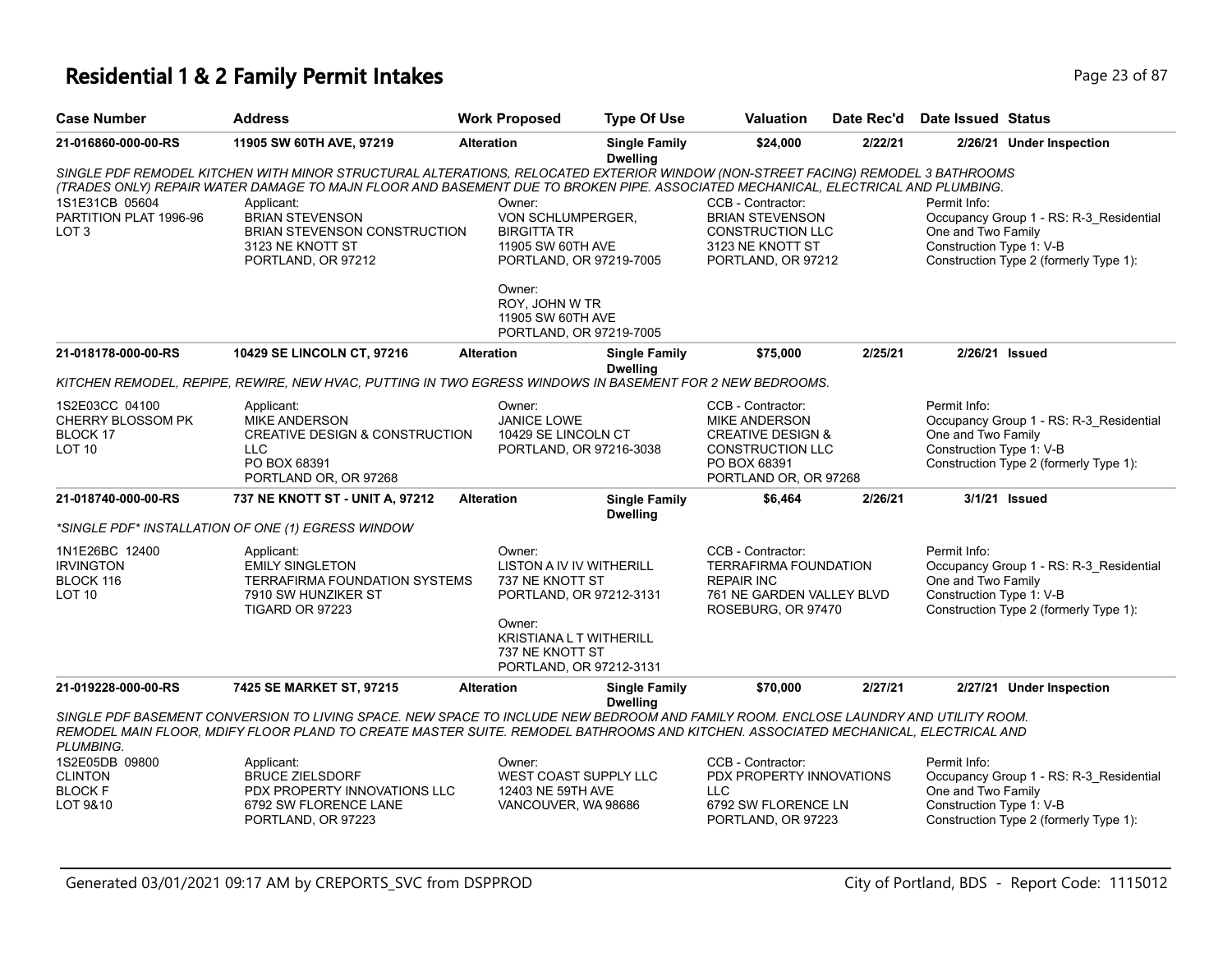#### **Residential 1 & 2 Family Permit Intakes Page 24 of 87 Page 24 of 87**

| Page 24 o |
|-----------|
|           |
|           |

| <b>Case Number</b>                                                                      | <b>Address</b>                                                                                                                                                                                                                                                                                                               | <b>Work Proposed</b>                                                                                                                                                | <b>Type Of Use</b>                      | <b>Valuation</b>                                                                                          | Date Rec'd | <b>Date Issued Status</b>                                                                                                                           |
|-----------------------------------------------------------------------------------------|------------------------------------------------------------------------------------------------------------------------------------------------------------------------------------------------------------------------------------------------------------------------------------------------------------------------------|---------------------------------------------------------------------------------------------------------------------------------------------------------------------|-----------------------------------------|-----------------------------------------------------------------------------------------------------------|------------|-----------------------------------------------------------------------------------------------------------------------------------------------------|
| 21-019234-000-00-RS                                                                     | 15040 SE SHERMAN ST, 97233                                                                                                                                                                                                                                                                                                   | <b>Alteration</b>                                                                                                                                                   | <b>Single Family</b><br><b>Dwelling</b> | \$100,000                                                                                                 | 2/27/21    | <b>Approved to Issue</b>                                                                                                                            |
|                                                                                         | WHOLE HOUSE INTERIOR REMODEL. KITCHEN, BATHROOM ALL NEW INTERIOR FINISHES--NEW PANEL.                                                                                                                                                                                                                                        |                                                                                                                                                                     |                                         |                                                                                                           |            |                                                                                                                                                     |
| 1S2E01CD 03400<br><b>TROPICANA PK</b><br>BLOCK 4<br>LOT <sub>3</sub>                    | Applicant:<br><b>STEVEN R KEM</b><br>KEMS WOODWORKS LLC<br>PO BOX 396<br>CORNELIUS, OR 97113                                                                                                                                                                                                                                 | Owner:<br><b>LACY CATABAY</b><br>15040 SE SHERMAN ST<br>PORTLAND, OR 97233-3430<br>Owner:<br><b>ALVIN CATABAY</b><br>15040 SE SHERMAN ST<br>PORTLAND, OR 97233-3430 |                                         | CCB - Contractor:<br><b>STEVEN R KEM</b><br>KEMS WOODWORKS LLC<br>PO BOX 396<br>CORNELIUS, OR 97113       |            | Permit Info:<br>Occupancy Group 1 - RS: R-3_Residential<br>One and Two Family<br>Construction Type 1: V-B<br>Construction Type 2 (formerly Type 1): |
| 21-019235-000-00-RS                                                                     | 1168 SE 84TH AVE, 97216                                                                                                                                                                                                                                                                                                      | <b>Alteration</b>                                                                                                                                                   | <b>Single Family</b><br><b>Dwelling</b> | \$125,000                                                                                                 | 2/27/21    | <b>Under Review</b>                                                                                                                                 |
|                                                                                         | REMODEL KITCHEN/BATHROOM. CONVERT BASEMENT TO LIVING SPACE. ADD BATHROOM IN BASEMENT.                                                                                                                                                                                                                                        |                                                                                                                                                                     |                                         |                                                                                                           |            |                                                                                                                                                     |
| 1S2E04BC 06800<br><b>MANSFIELD</b><br>BLOCK <sub>2</sub><br>LOT 31-33                   | Applicant:<br><b>RYAN WALSH</b><br>DRW CONSTRUCTION LLC<br>3812 SE MALDEN ST<br>PORTLAND, OR 97202                                                                                                                                                                                                                           | Owner:<br><b>LORI ERICKSON</b><br>1168 SE 84TH AVE<br>PORTLAND, OR 97216                                                                                            |                                         | CCB - Contractor:<br><b>RYAN WALSH</b><br>DRW CONSTRUCTION LLC<br>3812 SE MALDEN ST<br>PORTLAND, OR 97202 |            | Permit Info:<br>Occupancy Group 1 - RS: R-3_Residential<br>One and Two Family<br>Construction Type 1: V-B<br>Construction Type 2 (formerly Type 1): |
| 21-019236-000-00-RS                                                                     | 315 N BALDWIN ST, 97217                                                                                                                                                                                                                                                                                                      | <b>Alteration</b>                                                                                                                                                   | <b>Single Family</b><br><b>Dwelling</b> | \$50,000                                                                                                  | 2/27/21    | <b>Approved to Issue</b>                                                                                                                            |
|                                                                                         | SINGLE PDF BASEMENT CONVERSION TO LIVING SPACE. NEW SPACE TO INCLUDE NEW BATHROOM (TOTAL OF 2) BEDROOM FAMILY ROOM AND REMODELED<br>UTILITY AND LAUNDRY SPACE. UPDATE AND REMODEL MAIN FLOOR INCLUDING KITCHEN AND BATHROOM. UPDATE FINISHES IN EXISTING HABITABLE ATTIC.<br>ASSOCIATED MECHANICAL, ELECTRICAL AND PLUMBING. |                                                                                                                                                                     |                                         |                                                                                                           |            |                                                                                                                                                     |
| 1N1E10DC 09000<br><b>LOVEWOOD</b><br><b>BLOCK1</b><br>LOT <sub>19</sub>                 | Applicant:<br><b>BRUCE ZIELSDORF</b><br>PDX PROPERTY INNOVATIONS LLC<br>6792 SW FLORENCE LANE<br>PORTLAND, OR 97223                                                                                                                                                                                                          | Owner:<br><b>ROBERT ESCH</b><br>315 N BALDWIN ST<br>PORTLAND, OR 97217                                                                                              |                                         | CCB - Contractor:<br>PDX PROPERTY INNOVATIONS<br><b>LLC</b><br>6792 SW FLORENCE LN<br>PORTLAND, OR 97223  |            | Permit Info:<br>Occupancy Group 1 - RS: R-3_Residential<br>One and Two Family<br>Construction Type 1: V-B<br>Construction Type 2 (formerly Type 1): |
| 21-019247-000-00-RS                                                                     | 4025 N HAIGHT AVE, 97227                                                                                                                                                                                                                                                                                                     | <b>Alteration</b>                                                                                                                                                   | <b>Single Family</b>                    | \$30,000                                                                                                  | 2/27/21    | <b>Under Review</b>                                                                                                                                 |
|                                                                                         | SINGLE PDF RELOCATE EXISTING BATHROOM ON 2ND FLOOR. REMODEL POWDER BATHROOM AND KITCHEN ON MAIN FLOOR.                                                                                                                                                                                                                       |                                                                                                                                                                     | <b>Dwelling</b>                         |                                                                                                           |            |                                                                                                                                                     |
| 1N1E22DB 18400<br><b>CENTRAL ALBINA</b><br>BLOCK 15<br>S 40' OF LOT 6<br>N 10' OF LOT 7 | Applicant:<br>CENTER RING CORPORATION<br>PO BOX 12665<br>PORTLAND, OR 97212                                                                                                                                                                                                                                                  | Owner:<br><b>KATHERINE WOLF</b><br>4025 N HAIGHT AVE<br>PORTLAND, OR 97227                                                                                          |                                         | CCB - Contractor:<br>CENTER RING CORPORATION<br>PO BOX 12665<br>PORTLAND, OR 97212                        |            | Permit Info:<br>Occupancy Group 1 - RS: R-3_Residential<br>One and Two Family<br>Construction Type 1: V-B<br>Construction Type 2 (formerly Type 1): |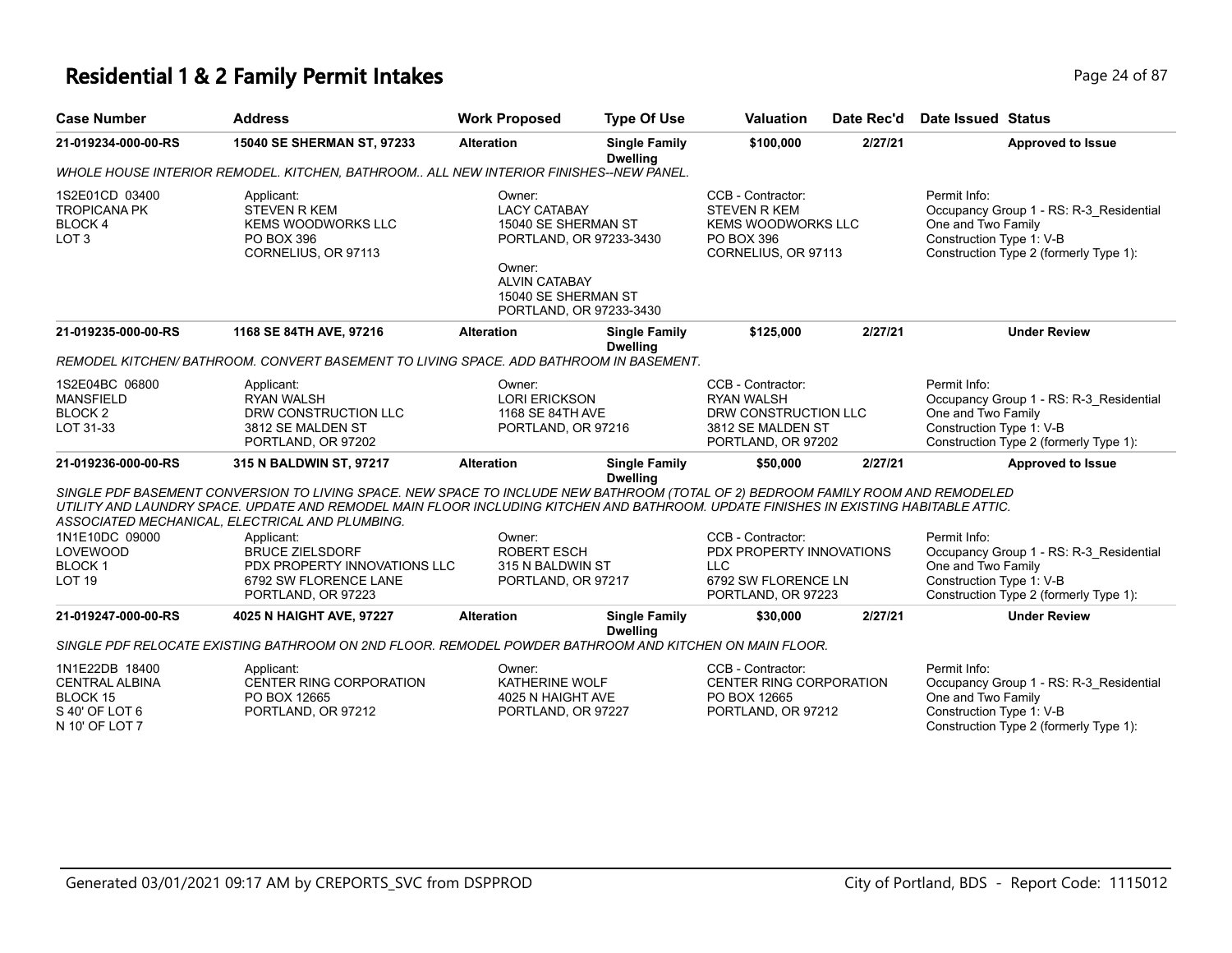# **Residential 1 & 2 Family Permit Intakes Page 25 of 87**

| <b>Case Number</b>                                                                            | <b>Address</b>                                                                                                                                                                                                                                                                                                | <b>Work Proposed</b>                                                                                                                                  | <b>Type Of Use</b>                      | <b>Valuation</b>                                                                                                                                                                                             | Date Rec'd | Date Issued Status                                                    |                                                                                                                            |
|-----------------------------------------------------------------------------------------------|---------------------------------------------------------------------------------------------------------------------------------------------------------------------------------------------------------------------------------------------------------------------------------------------------------------|-------------------------------------------------------------------------------------------------------------------------------------------------------|-----------------------------------------|--------------------------------------------------------------------------------------------------------------------------------------------------------------------------------------------------------------|------------|-----------------------------------------------------------------------|----------------------------------------------------------------------------------------------------------------------------|
| 21-019258-000-00-RS                                                                           | 4232 NE ROYAL CT, 97213                                                                                                                                                                                                                                                                                       | <b>Alteration</b>                                                                                                                                     | <b>Single Family</b><br><b>Dwelling</b> | \$15,400                                                                                                                                                                                                     | 2/27/21    | 2/27/21 Issued                                                        |                                                                                                                            |
| <b>WORK. SUBS ENTERED.</b>                                                                    | SINGLE PDF REMODEL GARAGE. NEW FOUNDATION AND WALLS TO REINFORCE EXISTING. NEW DOOR. NEW SPA TUB IN BACK YARD. ASSOCIATED ELECTRICAL                                                                                                                                                                          |                                                                                                                                                       |                                         |                                                                                                                                                                                                              |            |                                                                       |                                                                                                                            |
| 1N2E31BC 15600<br><b>LAURELHURST</b><br>BLOCK 61<br>LOT 10&11                                 | Applicant:<br><b>MIKE ANDREYUK</b><br><b>RECRAFT LLC</b><br>997 SW WESTWOOD DR<br>PORTLAND, OR 97239                                                                                                                                                                                                          | Owner:<br><b>BEEMAN STRONG</b><br>4232 NE ROYAL CT<br>PORTLAND, OR 97213<br>Owner:<br><b>KIRSTEN HEALEY</b><br>4232 NE ROYAL CT<br>PORTLAND, OR 97213 |                                         | CCB - Contractor:<br><b>L &amp; K ELECTRIC INC</b><br>10122 SE SHADY LN<br>DAMASCUS, OR 97089<br>CCB - Contractor:<br><b>MIKE ANDREYUK</b><br><b>RECRAFT LLC</b><br>997 SW WESTWOOD DR<br>PORTLAND, OR 97239 |            | Permit Info:<br>One and Two Family<br>Construction Type 1: V-B        | Occupancy Group 1 - RS: R-3_Residential<br>Construction Type 2 (formerly Type 1):                                          |
| 20-116483-REV-02-RS                                                                           | 633 N HOLLAND ST - Unit B, 97217                                                                                                                                                                                                                                                                              | <b>Alteration</b>                                                                                                                                     | <b>Single Family</b><br><b>Dwelling</b> | \$3,066                                                                                                                                                                                                      | 2/3/21     | 2/3/21 Final                                                          |                                                                                                                            |
| 1N1E15BA 11200                                                                                | SINGLE PDF VALUE ADDED REVISION TO ADD BACK DECK AND RELOCATE PROPOSED EXTERIOR STAIRS. ADD ADDITIONAL NEW HEADERS IN KITCHEN, RELOCATE<br>ENTRANCE PREVOUSLY PROPOSED TO SLIDER DOOR.<br>Applicant:<br><b>SASHA BECKWITH</b><br>SAB DESIGN & DRAFTING LLC<br>7115 SW GARDEN HOME RD #28<br>PORTLAND OR 97223 | Owner:<br>HD HOLLAND LLC<br>14810 SE LEA ST<br>HAPPY VALLEY, OR 97086                                                                                 |                                         | CCB - Contractor:<br><b>SKYLINE HOMES LLC</b><br>14810 SE LEA ST<br>HAPPY VALLEY, OR 97086                                                                                                                   |            | Permit Info:<br>Patios, Porches, Carports<br>Construction Type 1: V-B | Occupancy Group 1 - RS: U_Decks,<br>Construction Type 2 (formerly Type 1): V-B<br>Total Square Footage - Display Only: 118 |
| 20-128402-REV-01-RS                                                                           | 3221 NE 33RD AVE, 97212                                                                                                                                                                                                                                                                                       | <b>Alteration</b>                                                                                                                                     | <b>Single Family</b><br><b>Dwelling</b> | \$0                                                                                                                                                                                                          | 2/15/21    | 2/18/21 Issued                                                        |                                                                                                                            |
|                                                                                               | SINGLE PDF REVISION TO REMOVE LUMBER FROM CRIPPLE WALL                                                                                                                                                                                                                                                        |                                                                                                                                                       |                                         |                                                                                                                                                                                                              |            |                                                                       |                                                                                                                            |
| 1N1E25BA 19200<br><b>IRVINGWOOD</b><br>BLOCK <sub>6</sub><br>LOT <sub>2</sub>                 | Applicant:<br>PASCAL LEON<br><b>M LEON CONSTRUCTION</b><br>PORTLAND OR<br><b>USA</b>                                                                                                                                                                                                                          | Owner:<br><b>LINDA GRIFFITH</b><br>3221 NE 33RD AVE<br>PORTLAND, OR 97212                                                                             |                                         | CCB - Contractor:<br>MANUEL J LEON<br>M LEON CONSTRUCTION LLC<br>315 NW 107TH AVE<br>PORTLAND, OR 97229-6207                                                                                                 |            | Permit Info:<br>Construction Type 1: V-B                              | Occupancy Group 1 - RS: R-3_Remodel<br>Construction Type 2 (formerly Type 1):                                              |
| 20-140924-REV-02-RS                                                                           | 304 SE 22ND AVE, 97214                                                                                                                                                                                                                                                                                        | <b>Alteration</b>                                                                                                                                     | <b>Single Family</b><br><b>Dwelling</b> | \$17,226                                                                                                                                                                                                     | 2/23/21    |                                                                       | <b>Under Review</b>                                                                                                        |
|                                                                                               | SINGLE PDF VALUE ADDED REVISION TO ADD ADDITIONAL BEDROOM AND EGRESS WINDOW IN BASEMENT AREA                                                                                                                                                                                                                  |                                                                                                                                                       |                                         |                                                                                                                                                                                                              |            |                                                                       |                                                                                                                            |
| 1N1E35DD 12200<br><b>DUNNS ADD</b><br><b>BLOCK 15</b><br>N 33 1/3' OF N 66 2/3' OF<br>LOT 6&7 | Applicant:<br>MICHAEL BODINE<br>304 SE 22ND AVE<br>PORTLAND, OR 97214                                                                                                                                                                                                                                         | Owner:<br>MICHAEL BODINE<br>304 SE 22ND AVE<br>PORTLAND, OR 97214                                                                                     |                                         |                                                                                                                                                                                                              |            | Permit Info:<br>Construction Type 1: V-B                              | Occupancy Group 1 - RS: R-3_Remodel<br>Construction Type 2 (formerly Type 1):<br>Total Square Footage - Display Only: 422  |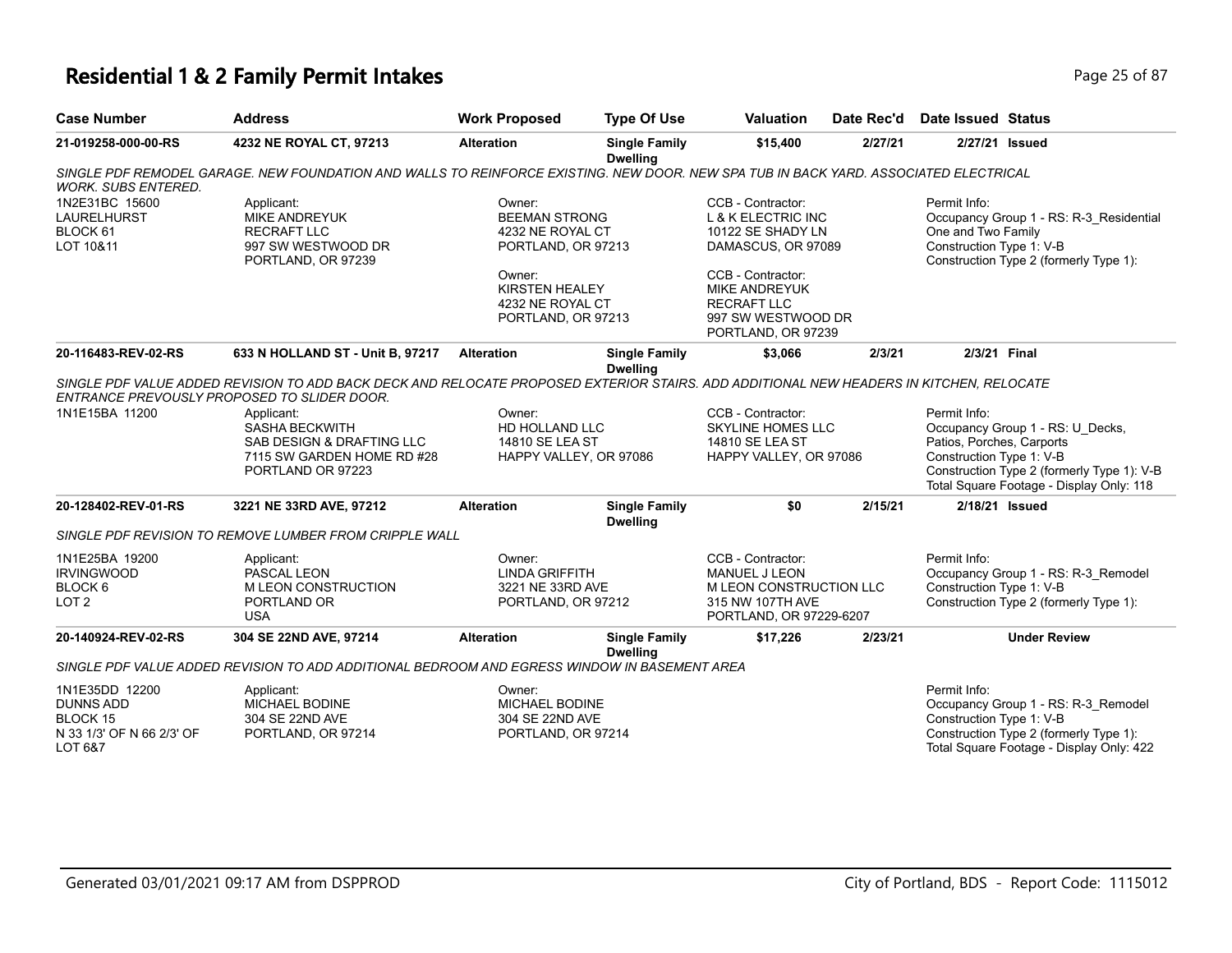## **Residential 1 & 2 Family Permit Intakes Page 26 of 87 Page 26 of 87**

| <b>Case Number</b>                                                                                               | <b>Address</b>                                                                                                                                                                                                | <b>Work Proposed</b>                                                                                                                                            | <b>Type Of Use</b>                      | <b>Valuation</b>                                                                                                      | Date Rec'd | <b>Date Issued Status</b>                                                                                                                                                 |
|------------------------------------------------------------------------------------------------------------------|---------------------------------------------------------------------------------------------------------------------------------------------------------------------------------------------------------------|-----------------------------------------------------------------------------------------------------------------------------------------------------------------|-----------------------------------------|-----------------------------------------------------------------------------------------------------------------------|------------|---------------------------------------------------------------------------------------------------------------------------------------------------------------------------|
| 20-145251-REV-01-RS                                                                                              | 3708 SW PATTON RD, 97221                                                                                                                                                                                      | <b>Alteration</b>                                                                                                                                               | <b>Single Family</b><br><b>Dwelling</b> | \$16,000                                                                                                              | 2/23/21    | <b>Under Review</b>                                                                                                                                                       |
|                                                                                                                  | SINGLE PDF VALUE ADDED REVISION TO CREATE HABITABLE SPACE IN THE BASEMENT. ADDING A BATHROOM, BEDROOM W/EGRESS WINDOW AND FAMILY ROOM.<br>FURRING IN ADDING WALLS******TRADE PERMITS OBTAINED SEPERATELY***** |                                                                                                                                                                 |                                         |                                                                                                                       |            |                                                                                                                                                                           |
| 1S1E08BD 04800<br><b>TUALATIN VIEW PK</b><br>BLOCK <sub>3</sub><br>LOT <sub>6</sub>                              | Applicant:<br><b>TIM BRIZENDINE</b><br>3708 SW PATTON RD<br>PORTLAND, OR 97221                                                                                                                                | Owner:<br><b>EMILY BRIZENDINE</b><br>3708 SW PATTON RD<br>PORTLAND, OR 97221                                                                                    |                                         |                                                                                                                       |            | Permit Info:<br>Occupancy Group 1 - RS: R-3 Remodel<br>Construction Type 1: V-B<br>Construction Type 2 (formerly Type 1):                                                 |
| 20-223217-000-00-RS                                                                                              | 6336 NE RODNEY AVE, 97211                                                                                                                                                                                     | <b>Alteration</b>                                                                                                                                               | <b>Single Family</b><br><b>Dwelling</b> | \$24,000                                                                                                              | 2/17/21    | <b>Under Review</b>                                                                                                                                                       |
|                                                                                                                  | SINGLE PDF - BASEMENT CONVERSION TO HABITABLE SPACE: NEW BEDROOM AND BATHROOM ** MECHANICAL, ELECTRICAL, PLUMBING PERMITS SEPARATE                                                                            |                                                                                                                                                                 |                                         |                                                                                                                       |            |                                                                                                                                                                           |
| 1N1E15DA 08000<br>PIEDMONT<br>BLOCK 43<br><b>LOT 13</b>                                                          | Applicant:<br><b>TRACE SALMON</b><br><b>SALMON BUILT</b><br>3519 NE 15TH AVE #244<br>PORTLAND, OR 97212                                                                                                       | Owner:<br><b>LAUREN MITTELMAN</b><br>6336 NE RODNEY AVE<br>PORTLAND, OR 97211<br>Owner:<br><b>BRIAN MITTELMAN</b><br>6336 NE RODNEY AVE<br>PORTLAND, OR 97211   |                                         | CCB - Contractor:<br><b>TRACE SALMON</b><br><b>SALMON BUILT LLC</b><br>3519 NE 15TH AVENUE #244<br>PORTLAND, OR 97212 |            | Permit Info:<br>Occupancy Group 1 - RS: R-3 Residential<br>One and Two Family<br>Construction Type 1: V-B<br>Construction Type 2 (formerly Type 1):                       |
| 20-223462-000-00-RS                                                                                              | 5897 SW BOUNDARY ST, 97221                                                                                                                                                                                    | <b>Alteration</b>                                                                                                                                               | <b>Single Family</b><br><b>Dwelling</b> | \$2,200                                                                                                               | 2/23/21    | <b>Under Review</b>                                                                                                                                                       |
|                                                                                                                  | SINGLE PDF - NEW 30' X 4' STAIR SET WITH LANDING AND 9' X 7' DECK WITH EXTERIOR DOOR.                                                                                                                         |                                                                                                                                                                 |                                         |                                                                                                                       |            |                                                                                                                                                                           |
| 1S1E18BD 01303<br>PARTITION PLAT 2007-115<br>LOT <sub>3</sub>                                                    | Applicant:<br><b>ANTHONY ALLEN</b><br><b>VULCAN DESIGN &amp; CONSTRUCTION</b><br>351 N GRAND BLVD<br>VANCOUVER, WASH. 98661                                                                                   | Owner:<br><b>SUSAN L EST OF LEHR</b><br>8019 SW 35TH #1<br>PORTLAND, OR 97219-1446<br>Owner:<br><b>JESSICA ABEL</b><br>8027 SW RALEIGH CT<br>PORTLAND, OR 97223 |                                         | CCB - Contractor:<br><b>VULCAN DESIGN &amp;</b><br>CONSTRUCTION INC<br>351 GRAND BLVD<br>VANCOUVER, WA 98661          |            | Permit Info:<br>Occupancy Group 1 - RS: R-3_Residential<br>One and Two Family<br>Construction Type 1: V-B<br>Construction Type 2 (formerly Type 1):                       |
| 20-223465-000-00-RS                                                                                              | 2650 SE 101ST AVE, 97266                                                                                                                                                                                      | <b>Alteration</b>                                                                                                                                               | <b>Single Family</b><br><b>Dwelling</b> | \$15,000                                                                                                              | 2/18/21    | <b>Under Review</b>                                                                                                                                                       |
|                                                                                                                  | SINGLE PDF: CREATE NEW BATHROOM (2 TOILETS) MASTER BEDROOM; AND NEW DECK                                                                                                                                      |                                                                                                                                                                 |                                         |                                                                                                                       |            |                                                                                                                                                                           |
| 1S2E09AA 01100<br>PITTOCK GROVE<br><b>BLOCK1</b><br>LOT 11 EXC E 140' & S 1/2<br>OF LOT 12<br>EXC E 140' THEREOF | Applicant:<br><b>CUONG NGUYEN</b><br>SWEET HOME DESIGN<br>16125 SE HAWTHORNE CT<br>PORTLAND, OR 97233                                                                                                         | Owner:<br><b>LLC</b><br>6520 SE 43RD AVE<br>PORTLAND, OR 97206                                                                                                  | PORTLANDIA CONSTRUCTION                 | CCB - Contractor:<br>CONNELLY CONSTRUCTION LLC<br>13373 SE SNOWFIRE DR<br>HAPPY VALLEY, OR 97086                      |            | Permit Info:<br>Occupancy Group 1 - RS: R-3_Remodel<br>Construction Type 1: V-B<br>Construction Type 2 (formerly Type 1): V-B<br>Total Square Footage - Display Only: 780 |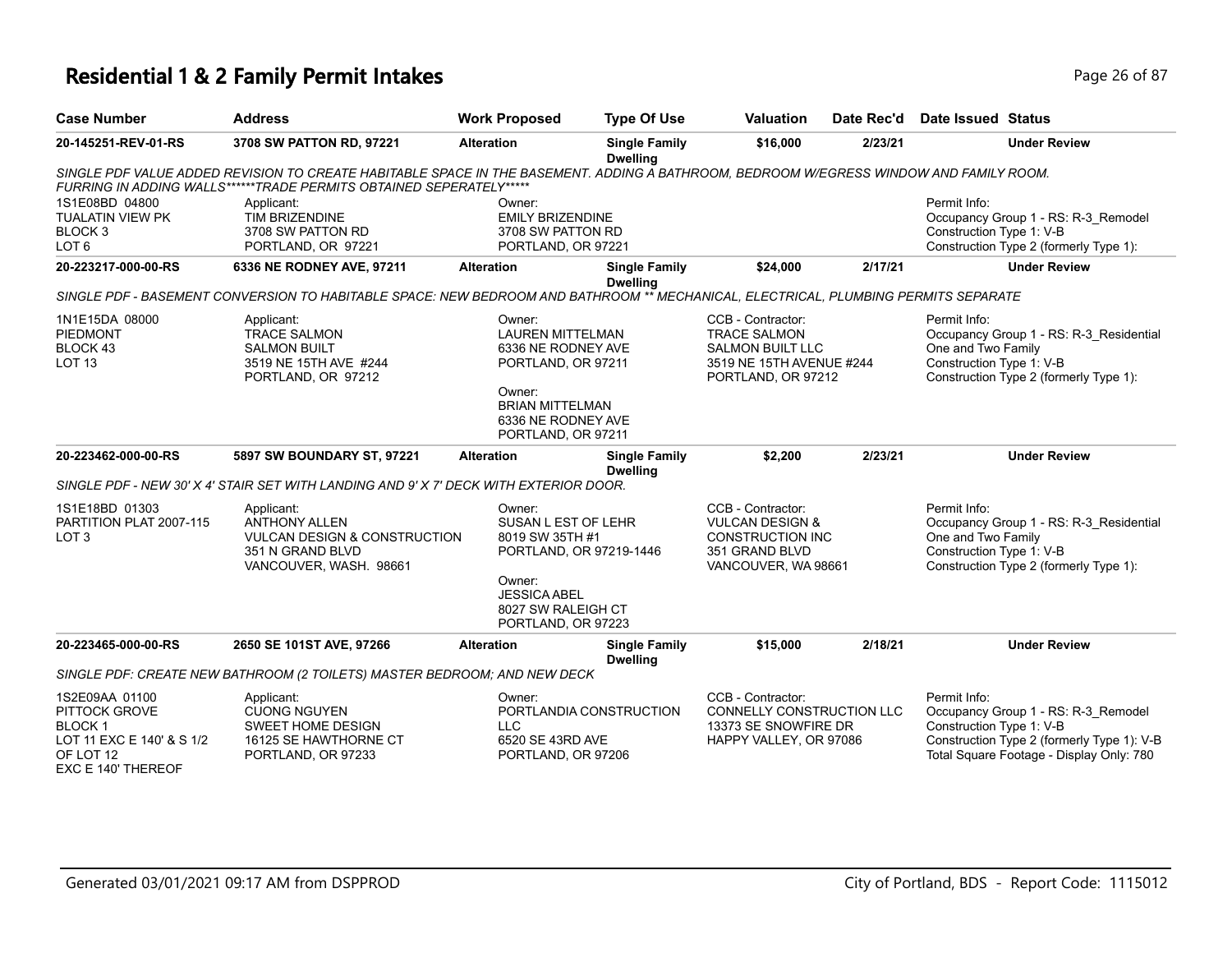#### **Residential 1 & 2 Family Permit Intakes Page 27 of 87 Page 27 of 87**

| <b>Case Number</b>                                                              | <b>Address</b>                                                                                                                                                                                 | <b>Work Proposed</b>                                                                                                                                     | <b>Type Of Use</b>                      | <b>Valuation</b>                                                                                                  | Date Rec'd | <b>Date Issued Status</b>                                                                                                                                                                                |
|---------------------------------------------------------------------------------|------------------------------------------------------------------------------------------------------------------------------------------------------------------------------------------------|----------------------------------------------------------------------------------------------------------------------------------------------------------|-----------------------------------------|-------------------------------------------------------------------------------------------------------------------|------------|----------------------------------------------------------------------------------------------------------------------------------------------------------------------------------------------------------|
| 21-000274-000-00-RS                                                             | 3016 NW LURAY TER, 97210                                                                                                                                                                       | <b>Alteration</b>                                                                                                                                        | <b>Single Family</b><br><b>Dwelling</b> | \$24,900                                                                                                          | 2/17/21    | <b>Under Review</b>                                                                                                                                                                                      |
|                                                                                 | SINGLE PDF, CREATE DAYLIGHT BASEMENT ADU: NEW EXTERIOR DOOR TRADES INCLUDED                                                                                                                    |                                                                                                                                                          |                                         |                                                                                                                   |            |                                                                                                                                                                                                          |
| 1N1E32BA 03200<br><b>MCLEAN TERR</b><br>LOT <sub>8</sub>                        | Applicant:<br>Shane Patrick<br>Neil Kelly Company<br>804 N ALBERTA ST<br>PORTLAND, OR                                                                                                          | Owner:<br>3016 NW LURAY TER<br>PORTLAND, OR 97210<br>Owner:<br><b>JOHN CORCORAN KELLY</b><br><b>FAMILY TR</b><br>3016 NW LURAY TER<br>PORTLAND, OR 97210 | ZAHRA SANTNER FAMILY TR                 | CCB - Contractor:<br>PIPELINE PLUMBING & DRAIN<br><b>CORP</b><br>333 S STATE ST PMB V108<br>LAKE OSWEGO, OR 97034 |            | Permit Info:<br>Occupancy Group 1 - RS: R-3 Remodel<br>Construction Type 1: V-B<br>Construction Type 2 (formerly Type 1):<br>Total Square Footage - Display Only: 610<br>Number of New Dwelling Units: 1 |
| 21-000593-000-00-RS                                                             | 15041 SE SHERMAN ST, 97233                                                                                                                                                                     | <b>Alteration</b>                                                                                                                                        | <b>Single Family</b><br><b>Dwelling</b> | \$50,000                                                                                                          | 2/23/21    | <b>Under Review</b>                                                                                                                                                                                      |
|                                                                                 | SINGLE PDF- REPAIR/REPLACE FIRE DAMAGED ROOF FRAMING AND REAR WALL. REPLACE SHEETROCK AND OTHER FINISHES. REPLACE KITCHEN CABINETS AND<br><b>BATHROOM FIXTURES ** TRADE PERMITS SEPARATE**</b> |                                                                                                                                                          |                                         |                                                                                                                   |            |                                                                                                                                                                                                          |
| 1S2E01CD 03300<br><b>TROPICANA PK</b><br>BLOCK <sub>3</sub><br>LOT <sub>3</sub> | Applicant:<br><b>ANDY STEMBER</b><br><b>JAS ENGINEERING</b><br>1419 WASHINGTON ST #100<br>OREGON CITY, OR 97045                                                                                | Owner:<br><b>STEPHANIE MCCLAIN</b><br>15041 SE SHERMAN ST<br>PORTLAND, OR 97233<br>Owner:<br><b>KRISTINA HO</b>                                          |                                         | CCB - Contractor:<br>AMERIDREAM CONSTRUCTION<br>LLC<br>4204 NE 78TH STREET<br>VANCOUVER, WA 98665                 |            | Permit Info:<br>Occupancy Group 1 - RS: R-3 Remodel<br>Construction Type 1: V-B<br>Construction Type 2 (formerly Type 1):<br>Total Square Footage - Display Only: 50                                     |
|                                                                                 |                                                                                                                                                                                                | 15041 SE SHERMAN ST<br>PORTLAND, OR 97233                                                                                                                |                                         |                                                                                                                   |            |                                                                                                                                                                                                          |
| 21-001008-000-00-RS                                                             | 7638 SE STEPHENS ST, 97215                                                                                                                                                                     | <b>Alteration</b>                                                                                                                                        | <b>Single Family</b><br><b>Dwelling</b> | \$1.500                                                                                                           | 2/25/21    | 2/26/21 Issued                                                                                                                                                                                           |
|                                                                                 | SINGLE PDF- VOLUNTARY INSTALLATION OF ANCHORS BETWEEN EXISTING HOUSE AND CONCRETE FOUNDATION. INTERIOR ONLY.                                                                                   |                                                                                                                                                          |                                         |                                                                                                                   |            |                                                                                                                                                                                                          |
| 1S2E05DB 03500<br><b>CHARLOTTE HTS</b><br><b>BLOCK1</b><br>LOT <sub>4</sub>     | Applicant:<br>Emily Mickelson<br><b>GREENSAVERS USA INC</b><br>3029 Se 82nd Ave, GreenSavers                                                                                                   | Owner:<br><b>AHAB PROBST</b><br>647 19TH AVE<br>SAN FRANCISCO, CA 94121<br>Owner:                                                                        |                                         | CCB - Contractor:<br>GREENSAVERS USA INC<br><b>4 NW FRANKLIN AVE</b><br><b>BEND, OR 97703</b>                     |            | Permit Info:<br>Occupancy Group 1 - RS: R-3 Residential<br>One and Two Family<br>Construction Type 1: V-B<br>Construction Type 2 (formerly Type 1):                                                      |
|                                                                                 |                                                                                                                                                                                                | <b>KIMBERLY PROBST</b><br>647 19TH AVE                                                                                                                   |                                         |                                                                                                                   |            |                                                                                                                                                                                                          |

SAN FRANCISCO, CA 94121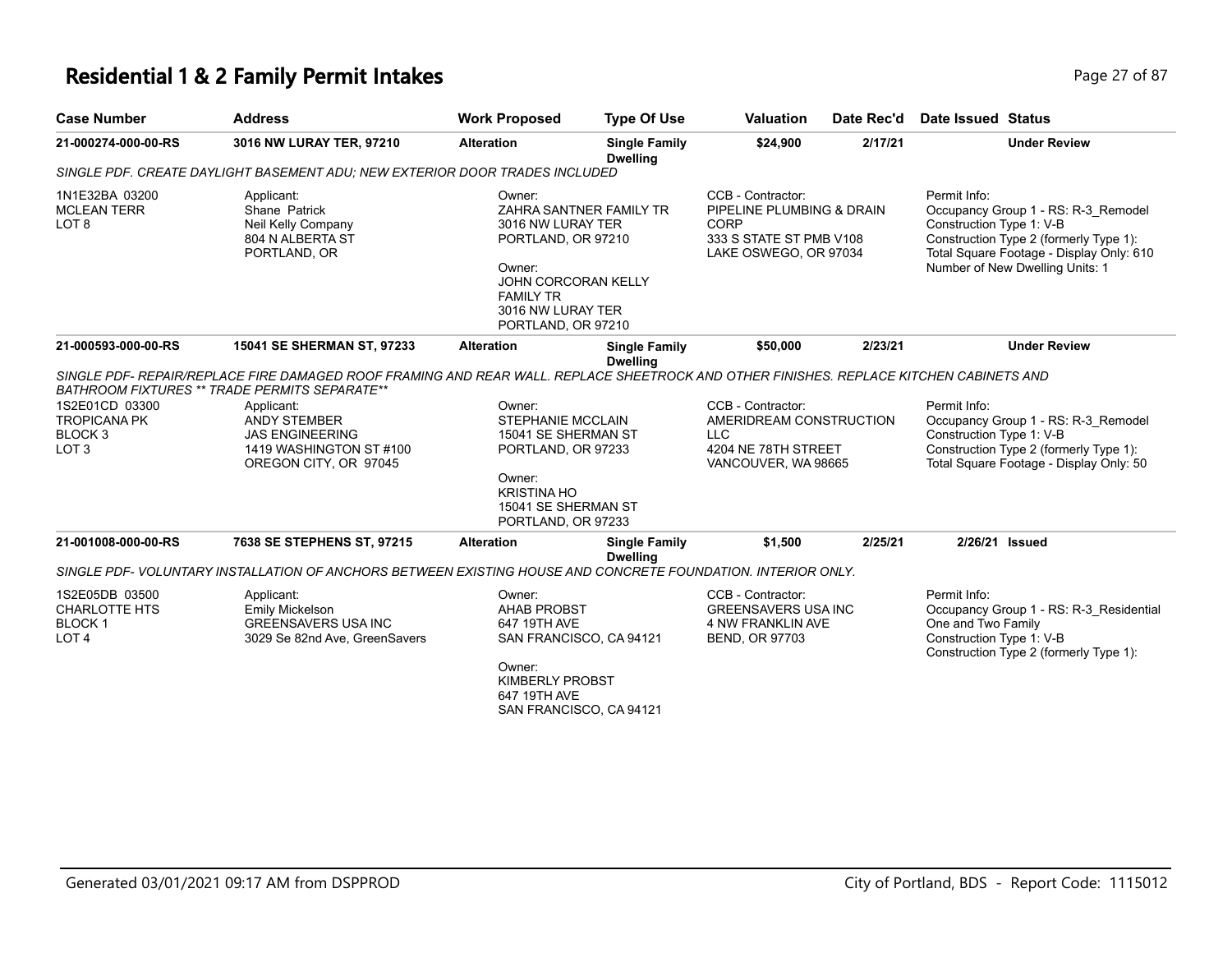## **Residential 1 & 2 Family Permit Intakes Page 18 of 87** Page 28 of 87

| <b>Case Number</b>                                                                                     | <b>Address</b>                                                                                                                                                                                                                                   | <b>Work Proposed</b>                                                                                                                                           | <b>Type Of Use</b>                      | <b>Valuation</b>                                                                                                             | Date Rec'd | Date Issued Status                                                    |                                                                                                                        |
|--------------------------------------------------------------------------------------------------------|--------------------------------------------------------------------------------------------------------------------------------------------------------------------------------------------------------------------------------------------------|----------------------------------------------------------------------------------------------------------------------------------------------------------------|-----------------------------------------|------------------------------------------------------------------------------------------------------------------------------|------------|-----------------------------------------------------------------------|------------------------------------------------------------------------------------------------------------------------|
| 21-002755-000-00-RS                                                                                    | 5705 NE 17TH AVE, 97211                                                                                                                                                                                                                          | <b>Alteration</b>                                                                                                                                              | <b>Single Family</b><br><b>Dwelling</b> | \$4,715                                                                                                                      | 2/9/21     |                                                                       | 2/10/21 Under Inspection                                                                                               |
|                                                                                                        | SINGLE PDF- REPLACE EXISTING STAIRS TO FRONT PORCH                                                                                                                                                                                               |                                                                                                                                                                |                                         |                                                                                                                              |            |                                                                       |                                                                                                                        |
| 1N1E14DC 17700<br><b>OAKHURST</b><br>BLOCK <sub>3</sub><br><b>LOT 17</b>                               | Applicant:<br>Justin Weeks<br>WEEKS WOODWORKING LLC<br>297 S. Settlemier Ave                                                                                                                                                                     | Owner:<br><b>NICHOLAS WHITE</b><br>5705 NE 17TH AVE<br>PORTLAND, OR 97211<br>Owner:<br><b>DIANNE WHITE</b><br>5705 NE 17TH AVE<br>PORTLAND, OR 97211           |                                         | CCB - Contractor:<br>WEEKS WOODWORKING LLC<br>297 S SETTLEMIER AVE<br>WOODBURN, OR 97071                                     |            | Permit Info:<br>One and Two Family<br>Construction Type 1: V-B        | Occupancy Group 1 - RS: R-3 Residential<br>Construction Type 2 (formerly Type 1):                                      |
| 21-002805-000-00-RS                                                                                    | 5311 SW WESTDALE DR, 97221                                                                                                                                                                                                                       | <b>Alteration</b>                                                                                                                                              | <b>Single Family</b>                    | \$6,158                                                                                                                      | 2/25/21    |                                                                       | <b>Under Review</b>                                                                                                    |
| ADDITIONAL 11 FEET.<br>1S1E07DB 05000<br><b>WILCOX ESTATES</b><br>BLOCK <sub>6</sub><br>LOT 11 TL 5000 | SINGLE PDF - REMOVE AND REPLACE PORTIONS OF EXISTING DECKING AND RAILING. RAISE 224 SQFT OF DECK UP 14". EXTEND EXISTING DECK ROOF AN<br>Applicant:<br><b>GUY ANDERSON</b><br>ANDERSON CASE AND REMODELING.<br>INC.<br>PORTLAND OR<br><b>USA</b> | Owner:<br>EISEN, RONALD B TR<br>5311 SW WESTDALE DR<br>PORTLAND, OR 97221-2131<br>Owner:<br>EISEN, MARY M TR<br>5311 SW WESTDALE DR<br>PORTLAND, OR 97221-2131 | <b>Dwelling</b>                         | CCB - Contractor:<br><b>GUY ANDERSON</b><br>ANDERSON & CASE<br><b>REMODELING INC</b><br>PO BOX 1731<br>LAKE OSWEGO, OR 97035 |            | Permit Info:<br>Patios, Porches, Carports<br>Construction Type 1: V-B | Occupancy Group 1 - RS: U_Decks,<br>Construction Type 2 (formerly Type 1):<br>Total Square Footage - Display Only: 255 |
| 21-003214-000-00-RS                                                                                    | 2534 SE 28TH PL, 97202                                                                                                                                                                                                                           | <b>Alteration</b>                                                                                                                                              | <b>Single Family</b><br><b>Dwelling</b> | \$45,500                                                                                                                     | 2/23/21    |                                                                       | <b>Under Review</b>                                                                                                    |
|                                                                                                        | SINGLE PDF- CONVERT BASEMENT INTO LIVING SPACE. ADD BATHROOM W/ SHOWER. ** TRADE PERMITS SEPARATE**                                                                                                                                              |                                                                                                                                                                |                                         |                                                                                                                              |            |                                                                       |                                                                                                                        |
| 1S1E12BB 01100<br><b>EAST PORTLAND HTS</b><br>BLOCK <sub>4</sub><br><b>LOT 15</b>                      | Applicant:<br><b>GRANT EBRIGHT</b><br>PORTLAND OR<br><b>USA</b>                                                                                                                                                                                  | Owner:<br>PHOEBE EBRIGHT<br>2534 SE 28TH PL<br>PORTLAND, OR 97202-1319<br>Owner:<br><b>GRANT EBRIGHT</b><br>2534 SE 28TH PL<br>PORTLAND, OR 97202-1319         |                                         |                                                                                                                              |            | Permit Info:<br>One and Two Family<br>Construction Type 1: V-B        | Occupancy Group 1 - RS: R-3 Residential<br>Construction Type 2 (formerly Type 1):                                      |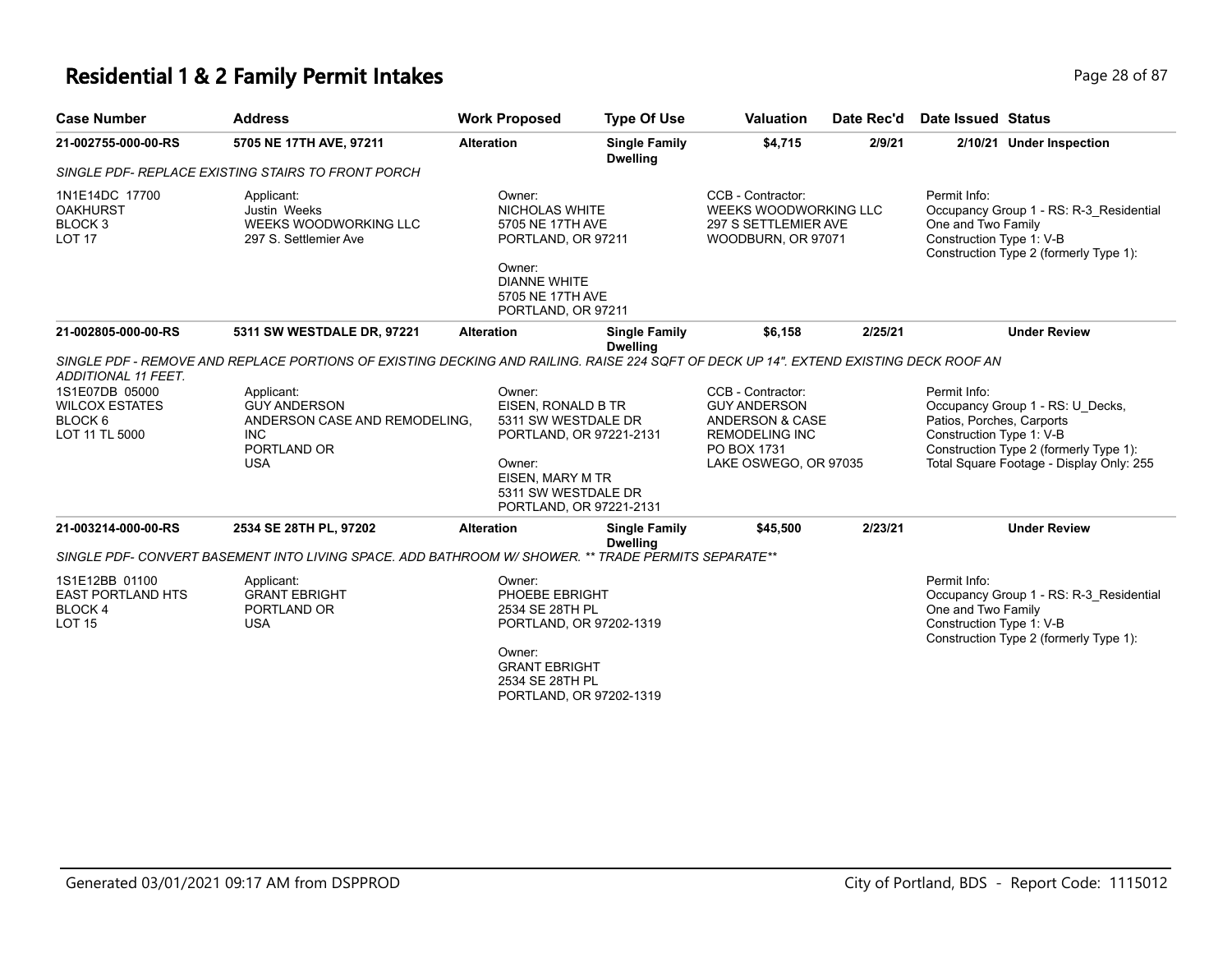## **Residential 1 & 2 Family Permit Intakes Page 19 of 87** Page 29 of 87

| <b>Case Number</b>                                                            | <b>Address</b>                                                                                                          | <b>Work Proposed</b>                                                                                                                                     | <b>Type Of Use</b>                      | <b>Valuation</b>                                                                                                             | Date Rec'd | Date Issued Status                                                                                                                                                    |
|-------------------------------------------------------------------------------|-------------------------------------------------------------------------------------------------------------------------|----------------------------------------------------------------------------------------------------------------------------------------------------------|-----------------------------------------|------------------------------------------------------------------------------------------------------------------------------|------------|-----------------------------------------------------------------------------------------------------------------------------------------------------------------------|
| 21-003333-000-00-RS                                                           | 3404 NE US GRANT PL, 97212                                                                                              | <b>Alteration</b>                                                                                                                                        | <b>Single Family</b><br><b>Dwelling</b> | \$15,500                                                                                                                     | 2/9/21     | <b>Under Review</b>                                                                                                                                                   |
|                                                                               | SINGLE PDF- BASEMENT CONVERSION TO LIVING SPACE, NEW STAIRS, KITCHEN REMODEL** TRADE PERMITS SEPARATE**                 |                                                                                                                                                          |                                         |                                                                                                                              |            |                                                                                                                                                                       |
| 1N1E25DB 03000<br>U S GRANT ADD<br>E 49' OF LOT 38                            | Applicant:<br><b>RICK CARLSON</b><br>RICHARD CARLSON ARCHITECT<br><b>250 FURNACE ST</b><br>LAKE OSWEGO, OREGON 97034    | Owner:<br><b>DOUGLAS MC MAHON</b><br>3404 NE US GRANT PL<br>PORTLAND, OR 97212<br>Owner:<br>ANGELA MC MAHON<br>3404 NE US GRANT PL<br>PORTLAND, OR 97212 |                                         | CCB - Contractor:<br><b>SCOTT BOWLUS CHAUNCEY</b><br><b>SCOTT BOWLUS CHAUNCEY</b><br>9825 NW KAISER RD<br>PORTLAND, OR 97231 |            | Permit Info:<br>Occupancy Group 1 - RS: R-3 Remodel<br>Construction Type 1: V-B<br>Construction Type 2 (formerly Type 1):<br>Total Square Footage - Display Only: 396 |
| 21-003517-000-00-RS                                                           | 415 NE 70TH AVE, 97213                                                                                                  | <b>Alteration</b>                                                                                                                                        | <b>Single Family</b><br><b>Dwelling</b> | \$23,880                                                                                                                     | 2/17/21    | <b>Under Review</b>                                                                                                                                                   |
|                                                                               | SINGLE PDF : CONVERT BASEMENT TO HABITABLE SPACE TO CREATE AN ADU. NEW KITCHEN, BATHROOM. STORAGE. *ET, PT, MT SEPARATE |                                                                                                                                                          |                                         |                                                                                                                              |            |                                                                                                                                                                       |
| 1N2E32CA 17200<br><b>JONESMORE</b><br>BLOCK <sub>21</sub><br>LOT <sub>5</sub> | Applicant:<br>NICHOLAS DAY<br>415 NE 70TH<br>PORTLAND OR 97213                                                          | Owner:<br><b>NICHOLAS DAY</b><br>415 NE 70TH AVE<br>PORTLAND, OR 97213<br>Owner:<br><b>DAPHNE DAY</b><br>415 NE 70TH AVE                                 |                                         |                                                                                                                              |            | Permit Info:<br>Occupancy Group 1 - RS: R-3_Remodel<br>Construction Type 1: V-B<br>Construction Type 2 (formerly Type 1):<br>Total Square Footage - Display Only: 585 |
|                                                                               |                                                                                                                         | PORTLAND, OR 97213                                                                                                                                       |                                         |                                                                                                                              |            |                                                                                                                                                                       |
| 21-004079-000-00-RS                                                           | 3973 NE RODNEY AVE, 97212                                                                                               | <b>Alteration</b>                                                                                                                                        | <b>Single Family</b><br><b>Dwelling</b> | \$20,000                                                                                                                     | 2/22/21    | <b>Under Review</b>                                                                                                                                                   |
|                                                                               | SINGLE PDF - CONVERT DUPLEX TO SINGLE FAMILY RESIDENCE AND CONVERT BASEMENT TO 2ND KITCHEN*** ET PT MT SEPARATE         |                                                                                                                                                          |                                         |                                                                                                                              |            |                                                                                                                                                                       |
| 1N1E22DD 04601<br>PARTITION PLAT 2017-45<br>LOT <sub>1</sub>                  | Applicant:<br><b>ADAM GAMBOA</b><br>3973 NE RODNEY AVE<br>PORTLAND, OR 97212                                            | Owner:<br><b>ADAM GAMBOA</b><br>3973 NE RODNEY AVE<br>PORTLAND, OR 97212-1047                                                                            |                                         |                                                                                                                              |            | Permit Info:<br>Occupancy Group 1 - RS: R-3 Residential<br>One and Two Family<br>Construction Type 1: V-B<br>Construction Type 2 (formerly Type 1):                   |
|                                                                               |                                                                                                                         | Owner:<br>SAMANTHA GAMBOA<br>3973 NE RODNEY AVE<br>PORTLAND, OR 97212-1047                                                                               |                                         |                                                                                                                              |            |                                                                                                                                                                       |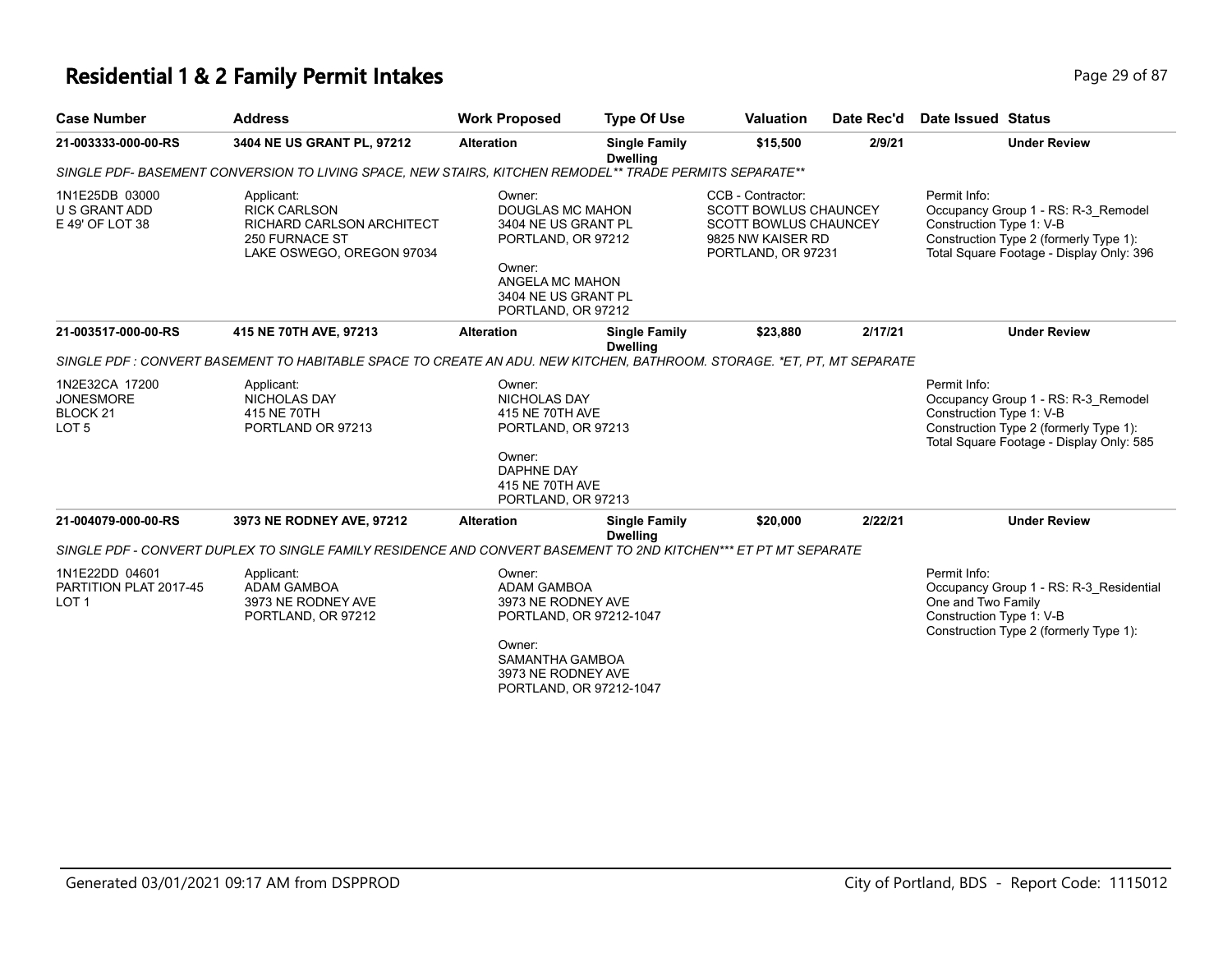# **Residential 1 & 2 Family Permit Intakes Page 10 of 87** Page 30 of 87

| <b>Case Number</b>                                                         | <b>Address</b>                                                                                                                                                                                                                          | <b>Work Proposed</b>                                                                                                                                              | <b>Type Of Use</b>                      | <b>Valuation</b>                                                                                          | Date Rec'd | <b>Date Issued Status</b>                                                                                                                                                                       |
|----------------------------------------------------------------------------|-----------------------------------------------------------------------------------------------------------------------------------------------------------------------------------------------------------------------------------------|-------------------------------------------------------------------------------------------------------------------------------------------------------------------|-----------------------------------------|-----------------------------------------------------------------------------------------------------------|------------|-------------------------------------------------------------------------------------------------------------------------------------------------------------------------------------------------|
| 21-004268-000-00-RS                                                        | 2206 S GREENWOOD RD, 97219                                                                                                                                                                                                              | <b>Alteration</b>                                                                                                                                                 | <b>Single Family</b><br><b>Dwelling</b> | \$28,574                                                                                                  | 2/23/21    | <b>Under Review</b>                                                                                                                                                                             |
|                                                                            | SINGLE PDF - REMODEL KITCHEN, INCLUDING NEW WINDOWS. CONVERT EXISTING LAUNDRY ROOM TO MUDROOM AND RELOCATE HALF BATH. CREATE<br>PASSAGEWAY FROM KITCHEN TO SUNROOM. FUR OUT BASEMENT WALLS AND CREATE LAUNDRY ROOM***TRADES SEPARATE*** |                                                                                                                                                                   |                                         |                                                                                                           |            |                                                                                                                                                                                                 |
| 1S1E35CC 00200<br><b>DUNTHORPE</b><br>BLOCK 103<br>LOT <sub>1</sub>        | Applicant:<br><b>STEPHEN HULL</b><br>STEPHEN HULL CONSTRUCTION<br>692 SE BEAVERCREEK CT<br>TROUTDALE, OR 97060                                                                                                                          | Owner:<br><b>VICTORIA KATE WEBBER</b><br><b>ELLIOTT</b><br>2206 S GREENWOOD RD<br>PORTLAND, OR 97219                                                              |                                         | CCB - Contractor:<br>STEPHEN HULL<br>STEPHEN HURLEY HULL<br>692 SE BEAVER CREEK CT<br>TROUTDALE, OR 97060 |            | Permit Info:<br>Occupancy Group 1 - RS: R-3_Remodel<br>Construction Type 1: V-B<br>Construction Type 2 (formerly Type 1):<br>Total Square Footage - Display Only: 700                           |
|                                                                            |                                                                                                                                                                                                                                         | Owner:<br><b>TYLER ROBINSON ELLIOTT</b><br>2206 S GREENWOOD RD<br>PORTLAND, OR 97219                                                                              |                                         |                                                                                                           |            |                                                                                                                                                                                                 |
| 21-004406-000-00-RS                                                        | 5128 NE 25TH AVE - Unit B, 97211                                                                                                                                                                                                        | <b>Alteration</b>                                                                                                                                                 | <b>Single Family</b><br><b>Dwelling</b> | \$24,043                                                                                                  | 2/8/21     | <b>Under Review</b>                                                                                                                                                                             |
|                                                                            | SINGLE PDF - ADU: CONVERT BASEMENT TO HABITABLE SPACE FOR AN ACCESSORY DWELLING UNIT W/ TWO BEDROOMS. *** TRADES SEPARATE                                                                                                               |                                                                                                                                                                   |                                         |                                                                                                           |            |                                                                                                                                                                                                 |
| 1N1E24BB 24300                                                             | Applicant:<br><b>ROBERT CELLINI</b><br>5128 NE 25th Ave<br>Portland OR 97211                                                                                                                                                            | Owner:<br><b>ROBERT CELLINI</b><br>5128 NE 25TH AVE<br>PORTLAND, OR 97211                                                                                         |                                         |                                                                                                           |            | Permit Info:<br>Occupancy Group 1 - RS: R-3_Remodel<br>Construction Type 1: V-B<br>Construction Type 2 (formerly Type 1):<br>Total Square Footage - Display Only: 589                           |
| 21-004528-000-00-RS                                                        | 7234 SE KNIGHT ST, 97206                                                                                                                                                                                                                | <b>Alteration</b>                                                                                                                                                 | <b>Single Family</b><br><b>Dwelling</b> | \$15,000                                                                                                  | 2/3/21     | 2/18/21 Issued                                                                                                                                                                                  |
|                                                                            | SINGLE PDF -CONVERT CLOSET ADJACENT TO BEDROOM TO BATHROOM (2 TOILETS TOTAL) *** MECHANICAL, ELECTRICAL, PLUMBING PERMITS SEPARATE                                                                                                      |                                                                                                                                                                   |                                         |                                                                                                           |            |                                                                                                                                                                                                 |
| 1S2E17DB 12400<br><b>CORVALLIS ADD</b><br>BLOCK 13<br>LOT <sub>4</sub>     | Applicant:<br><b>BRIAN MURTAGH</b><br>STUDIO COOP ARCHITECTURE<br>4806 SE Long St<br>PORTLAND OR 97206-4169                                                                                                                             | Owner:<br><b>KRISTEN HAFERBECKER</b><br>7234 SE KNIGHT ST<br>PORTLAND, OR 97206<br>Owner:<br><b>JOSEPH HAFERBECKER</b><br>7234 SE KNIGHT ST<br>PORTLAND, OR 97206 |                                         | CCB - Contractor:<br>JOHN LLOYD CALHOUN<br>5506 SE 47TH AVE<br>PORTLAND, OR 97206                         |            | Permit Info:<br>Occupancy Group 1 - RS: R-3_Remodel<br>Construction Type 1: V-B<br>Construction Type 2 (formerly Type 1):<br>Total Square Footage - Display Only: 35                            |
| 21-004530-000-00-RS                                                        | 6835 N BANK ST, 97203                                                                                                                                                                                                                   | <b>Alteration</b>                                                                                                                                                 | <b>Single Family</b><br><b>Dwelling</b> | \$5,540                                                                                                   | 2/1/21     | <b>Under Review</b>                                                                                                                                                                             |
|                                                                            | SINGLE PDF - REMOVE ATTACHED LEAD-CONTAMINATED PATIO COVER AND CONCRETE SLAB.                                                                                                                                                           |                                                                                                                                                                   |                                         |                                                                                                           |            |                                                                                                                                                                                                 |
| 1N1E06DB 11100<br><b>EAST ST JOHNS</b><br>BLOCK <sub>29</sub><br>LOT 37&38 | Applicant:<br><b>JEREMY LADEN</b><br>LOVETT DECONSTRUCTION<br>2034 NE SANDY BLVD<br>PORTLAND OR 97232                                                                                                                                   | Owner:<br><b>JERE WHITE</b><br>6835 N BANK ST<br>PORTLAND, OR 97203                                                                                               |                                         | CCB - Contractor:<br>LOVETT DECONSTRUCTION INC<br>2522 SE 16TH AVE<br>PORTLAND, OR 97202                  |            | Permit Info:<br>Occupancy Group 1 - RS: U_Decks,<br>Patios, Porches, Carports<br>Construction Type 1: V-B<br>Construction Type 2 (formerly Type 1):<br>Total Square Footage - Display Only: 340 |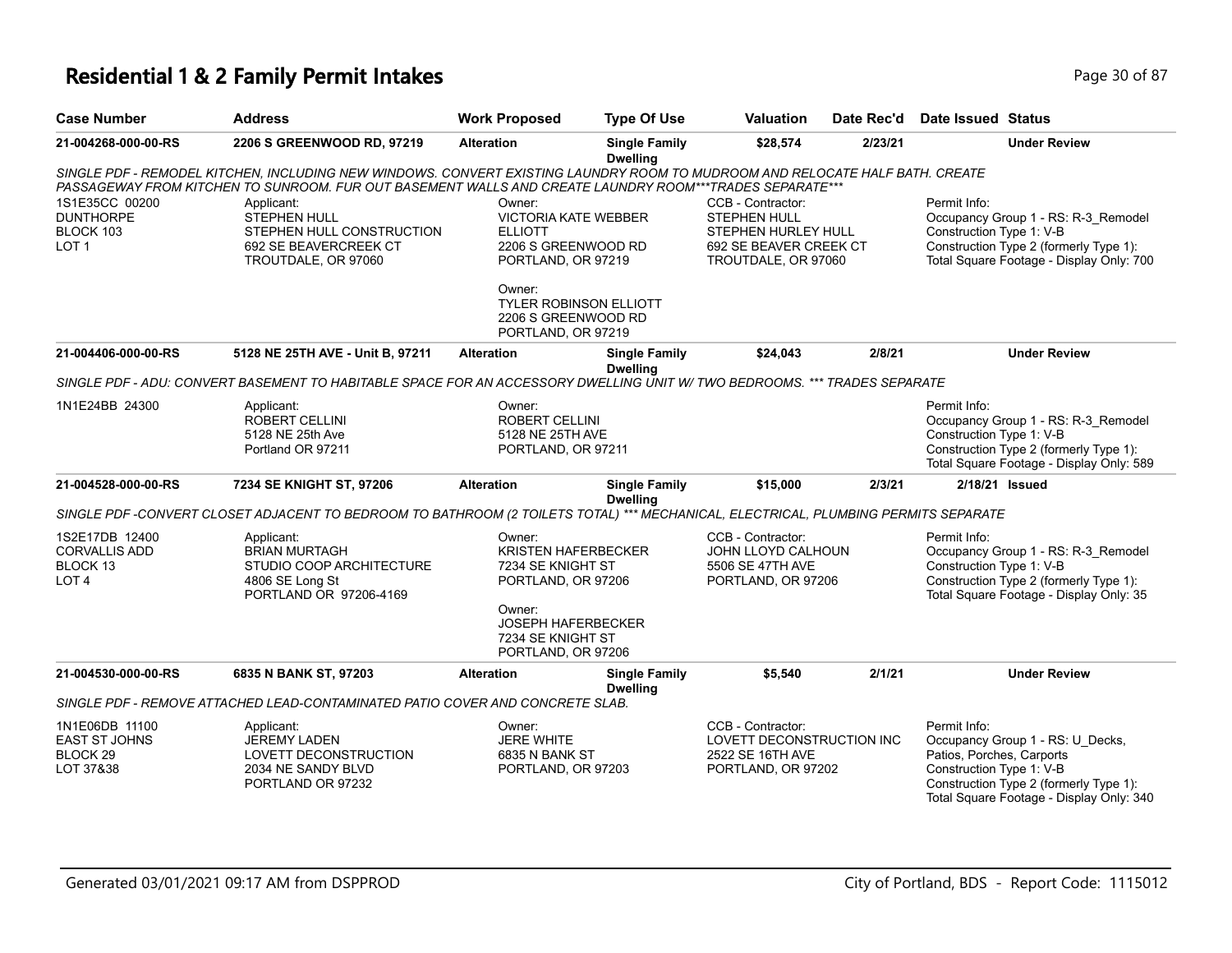## **Residential 1 & 2 Family Permit Intakes Page 11 of 87** Page 31 of 87

| <b>Case Number</b>                                                                      | <b>Address</b>                                                                                                      | <b>Work Proposed</b>                                                                                                                             | <b>Type Of Use</b>                      | <b>Valuation</b>                                                                      | Date Rec'd | <b>Date Issued Status</b>                                                                                                                                             |
|-----------------------------------------------------------------------------------------|---------------------------------------------------------------------------------------------------------------------|--------------------------------------------------------------------------------------------------------------------------------------------------|-----------------------------------------|---------------------------------------------------------------------------------------|------------|-----------------------------------------------------------------------------------------------------------------------------------------------------------------------|
| 21-004534-000-00-RS                                                                     | 3645 NE 114TH AVE, 97220                                                                                            | <b>Alteration</b>                                                                                                                                | <b>Single Family</b><br><b>Dwelling</b> | \$14,287                                                                              | 2/7/21     | <b>Under Review</b>                                                                                                                                                   |
|                                                                                         | SINGLE PDF - RETROACTIVE PERMITTING OF BASEMENT CONVERSION TO HABITABLE SPACE INCLUDING BEDROOM *** TRADES SEPARATE |                                                                                                                                                  |                                         |                                                                                       |            |                                                                                                                                                                       |
| 1N2E22DC 10200<br><b>VIEW RIDGE</b><br>BLOCK <sub>2</sub><br><b>LOT 31</b>              | Applicant:<br>PATRICK BIEHN<br>PORTLAND OR<br><b>USA</b>                                                            | Owner:<br><b>KRISTINA BIEHN</b><br>3645 NE 114TH AVE<br>PORTLAND, OR 97220<br>Owner:<br>PATRICK BIEHN<br>3645 NE 114TH AVE<br>PORTLAND, OR 97220 |                                         |                                                                                       |            | Permit Info:<br>Occupancy Group 1 - RS: R-3_Remodel<br>Construction Type 1: V-B<br>Construction Type 2 (formerly Type 1):<br>Total Square Footage - Display Only: 350 |
| 21-004539-000-00-RS                                                                     | 3322 NW VAUGHN ST, 97210                                                                                            | <b>Alteration</b>                                                                                                                                | <b>Single Family</b><br><b>Dwelling</b> | \$5,400                                                                               | 2/25/21    | <b>Under Review</b>                                                                                                                                                   |
|                                                                                         | SINGLE PDF - CONVERT ATTIC TO HABITABLE SPACE *** TRADES SEPARATE                                                   |                                                                                                                                                  |                                         |                                                                                       |            |                                                                                                                                                                       |
| 1N1E29CD 05300<br><b>WILLAMETTE HTS ADD</b><br>BLOCK <sub>29</sub><br>LOT <sub>14</sub> | Applicant:<br><b>VINCENT SANTO</b><br>3322 NW Vaughn St<br>PORTLAND, OR 97210                                       | Owner:<br><b>VINCENT J III SANTO</b><br>3322 NW VAUGHN ST<br>PORTLAND, OR 97210<br>Owner:<br>NICOLE CONRAD                                       |                                         |                                                                                       |            | Permit Info:<br>Occupancy Group 1 - RS: R-3_Residential<br>One and Two Family<br>Construction Type 1: V-B<br>Construction Type 2 (formerly Type 1):                   |
|                                                                                         |                                                                                                                     | 3322 NW VAUGHN ST<br>PORTLAND, OR 97210                                                                                                          |                                         |                                                                                       |            |                                                                                                                                                                       |
| 21-004897-000-00-RS                                                                     | 4815 NE 20TH AVE, 97211                                                                                             | <b>Alteration</b>                                                                                                                                | <b>Single Family</b><br><b>Dwelling</b> | \$500                                                                                 | 2/1/21     | <b>Under Review</b>                                                                                                                                                   |
|                                                                                         | SINGLE PDF - SOLAR 4.52KW ROOF TOP MOUNTED PV SYSTEM: PRESCRIPTIVE                                                  |                                                                                                                                                  |                                         |                                                                                       |            |                                                                                                                                                                       |
| 1N1E23AD 09100<br><b>VERNON</b><br>BLOCK 38<br><b>LOT 11</b>                            | Applicant:<br><b>CHRISTINE STAMPER</b><br><b>ELEMENTAL ENERGY</b><br>1339 SE 8TH AVE, SUITE B<br>PORTLAND, OR 97214 | Owner:<br><b>NELL JOHNSON</b><br>4815 NE 20TH AVE                                                                                                | PORTLAND, OR 97211-5821                 | CCB - Contractor:<br>ELEMENTAL ENERGY LLC<br>1339 SE 8TH AVE #B<br>PORTLAND, OR 97214 |            | Permit Info:<br>Occupancy Group 1 - RS: R-3_Remodel<br>Construction Type 1: V-B<br>Construction Type 2 (formerly Type 1):                                             |
| 21-005238-000-00-RS                                                                     | 14251 NE RUSSELL ST, 97230                                                                                          | <b>Alteration</b>                                                                                                                                | <b>Single Family</b><br><b>Dwelling</b> | \$6,750                                                                               | 2/1/21     | <b>Under Review</b>                                                                                                                                                   |
|                                                                                         | SINGLE PDF - 6.45KW ROOF TOP SOLAR PV SYSTEM: ENGINEERED                                                            |                                                                                                                                                  |                                         |                                                                                       |            |                                                                                                                                                                       |
| 1N2E25BC 10400<br><b>CLIFGATE</b><br><b>BLOCK 18</b><br>LOT 25 EXC WLY 2'               | Applicant:<br>CHRISTINE STAMPER<br><b>ELEMENTAL ENERGY</b><br>1339 SE 8TH AVE, SUITE B<br>PORTLAND, OR 97214        | Owner:<br>STEPHEN ANDERSON<br>14251 NE RUSSELL ST<br>PORTLAND, OR 97230                                                                          |                                         | CCB - Contractor:<br>ELEMENTAL ENERGY LLC<br>1339 SE 8TH AVE #B<br>PORTLAND, OR 97214 |            | Permit Info:<br>Occupancy Group 1 - RS: R-3_Remodel<br>Construction Type 1: V-B<br>Construction Type 2 (formerly Type 1):                                             |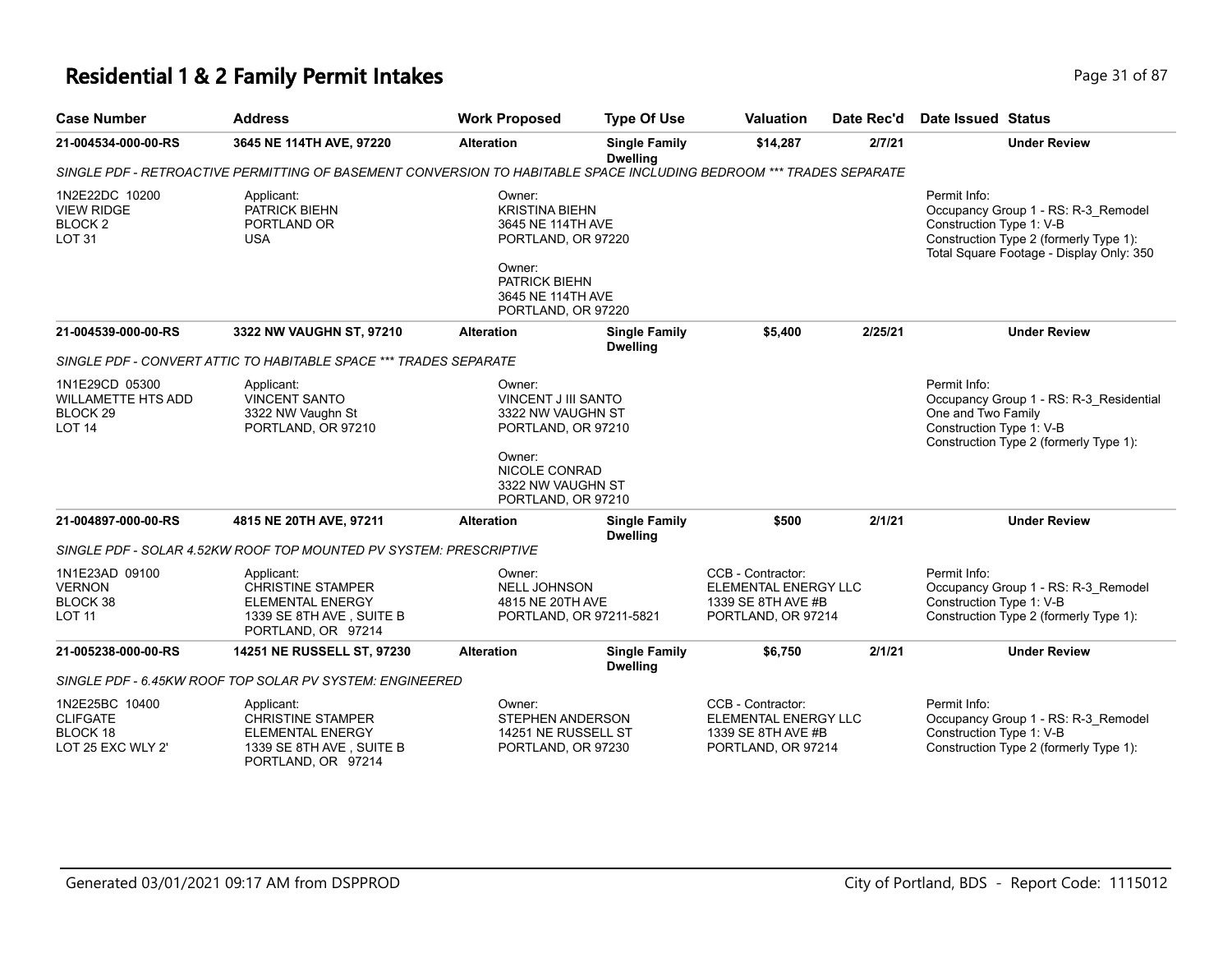## **Residential 1 & 2 Family Permit Intakes Page 12 of 87 Page 32 of 87**

| <b>Case Number</b>                                                       | <b>Address</b>                                                                                                             | <b>Work Proposed</b>                                                                                       | <b>Type Of Use</b>                      | <b>Valuation</b>                                                                                          | Date Rec'd | Date Issued Status                                                                                                                                  |
|--------------------------------------------------------------------------|----------------------------------------------------------------------------------------------------------------------------|------------------------------------------------------------------------------------------------------------|-----------------------------------------|-----------------------------------------------------------------------------------------------------------|------------|-----------------------------------------------------------------------------------------------------------------------------------------------------|
| 21-005344-000-00-RS                                                      | 3559 SE 166TH PL, 97236                                                                                                    | <b>Alteration</b>                                                                                          | <b>Single Family</b><br><b>Dwelling</b> | \$500                                                                                                     | 2/1/21     | <b>Approved to Issue</b>                                                                                                                            |
|                                                                          | SINGLE PDF - 6.00KW ROOF TOP MOUNTED SOLAR: PRESCRIPTIVE                                                                   |                                                                                                            |                                         |                                                                                                           |            |                                                                                                                                                     |
| 1S3E07CB 04200<br><b>SUN BOW VALLEY</b><br>BLOCK 12<br>LOT <sub>5</sub>  | Applicant:<br><b>CHRISTINE STAMPER</b><br><b>ELEMENTAL ENERGY</b><br>1339 SE 8TH AVE, SUITE B<br>PORTLAND, OR 97214        | Owner:<br><b>STEPHEN COOK</b><br>3559 SE 166TH PL<br>PORTLAND, OR 97236<br>Owner:                          |                                         | CCB - Contractor:<br>ELEMENTAL ENERGY LLC<br>1339 SE 8TH AVE #B<br>PORTLAND, OR 97214                     |            | Permit Info:<br>Occupancy Group 1 - RS: R-3_Remodel<br>Construction Type 1: V-B<br>Construction Type 2 (formerly Type 1):                           |
|                                                                          |                                                                                                                            | NANCY MENIKETTI-COOK<br>3559 SE 166TH PL<br>PORTLAND, OR 97236                                             |                                         |                                                                                                           |            |                                                                                                                                                     |
| 21-005688-000-00-RS                                                      | 6117 NE 6TH AVE, 97211                                                                                                     | <b>Alteration</b>                                                                                          | <b>Single Family</b><br><b>Dwelling</b> | \$500                                                                                                     | 2/11/21    | 2/11/21 Final                                                                                                                                       |
|                                                                          | SINGLE PDF: SOLAR 9KW ROOF MOUNTED PRESCRITPVE; ELECTRICAL PERMIT TO BE OBTAINED SEPARATELY.                               |                                                                                                            |                                         |                                                                                                           |            |                                                                                                                                                     |
| 1N1E14CB 11901<br>AINSWORTH TR SUB<br><b>BLOCK1</b><br>LOT 5             | Applicant:<br><b>GARRETT HARTWELL</b><br>POWER NORTHWEST<br>11393 NW ANDERSON<br>PORTLAND OR 97229                         | Owner:<br>ROBERT HAMM<br>6117 NE 6TH AVE<br>PORTLAND, OR 97211                                             |                                         | CCB - Contractor:<br>POWER NORTHWEST<br><b>INCORPORATED</b><br>11393 NW ANDERSON ST<br>PORTLAND, OR 97229 |            | Permit Info:<br>Occupancy Group 1 - RS: R-3_Remodel<br>Construction Type 1: V-B<br>Construction Type 2 (formerly Type 1):                           |
| 21-006451-000-00-RS                                                      | 3809 NE 80TH AVE, 97213                                                                                                    | <b>Alteration</b>                                                                                          | <b>Single Family</b><br><b>Dwelling</b> | \$58,600                                                                                                  | 2/19/21    | <b>Under Review</b>                                                                                                                                 |
|                                                                          | SINGLE PDF- FINISH EXISTING BASEMENT TO INCLUDE NEW BEDROOM W/ EGRESS WINDOW AND NEW FULL BATH. **TRADE PERMITS SEPARATE** |                                                                                                            |                                         |                                                                                                           |            |                                                                                                                                                     |
| 1N2E20DD 07200<br>WELLESLEY<br>BLOCK <sub>8</sub><br>LOT 7&8             | Applicant:<br>Nathan Leigh<br>Nathan Leigh Design<br>12217 SE Schiller St.<br>Portland, OR 97236                           | Owner:<br>KEMPER SHROUT<br>3809 NE 80TH AVE<br>PORTLAND, OR 97213-7131<br>Owner:                           |                                         |                                                                                                           |            | Permit Info:<br>Occupancy Group 1 - RS: R-3 Residential<br>One and Two Family<br>Construction Type 1: V-B<br>Construction Type 2 (formerly Type 1): |
|                                                                          |                                                                                                                            | <b>CLAIRE SHROUT</b><br>3809 NE 80TH AVE<br>PORTLAND, OR 97213-7131                                        |                                         |                                                                                                           |            |                                                                                                                                                     |
| 21-006623-000-00-RS                                                      | 5439 SE RAYMOND ST, 97206                                                                                                  | <b>Alteration</b>                                                                                          | <b>Single Family</b><br><b>Dwelling</b> | \$500                                                                                                     | 2/3/21     | 2/19/21 Issued                                                                                                                                      |
|                                                                          | SINGLE PDF - SOLAR 7.68KW ROOF TOP MOUNTED SOLAR PV SYSTEM: PRESCRIPTIVE                                                   |                                                                                                            |                                         |                                                                                                           |            |                                                                                                                                                     |
| 1S2E18AB 14400<br><b>OVERTON PK</b><br><b>BLOCK B</b><br>LOT 11 TL 14400 | Applicant:<br><b>CHRISTINE STAMPER</b><br><b>ELEMENTAL ENERGY</b><br>1339 SE 8TH AVE, SUITE B<br>PORTLAND, OR 97214        | Owner:<br>DAVE ROSENFELD<br>5439 SE RAYMOND ST<br>PORTLAND, OR 97206<br>Owner:<br><b>MERRIAH FAIRCHILD</b> |                                         | CCB - Contractor:<br>ELEMENTAL ENERGY LLC<br>1339 SE 8TH AVE #B<br>PORTLAND, OR 97214                     |            | Permit Info:<br>Occupancy Group 1 - RS: R-3_Residential<br>One and Two Family<br>Construction Type 1: V-B<br>Construction Type 2 (formerly Type 1): |
|                                                                          |                                                                                                                            | 5439 SE RAYMOND ST<br>PORTLAND, OR 97206                                                                   |                                         |                                                                                                           |            |                                                                                                                                                     |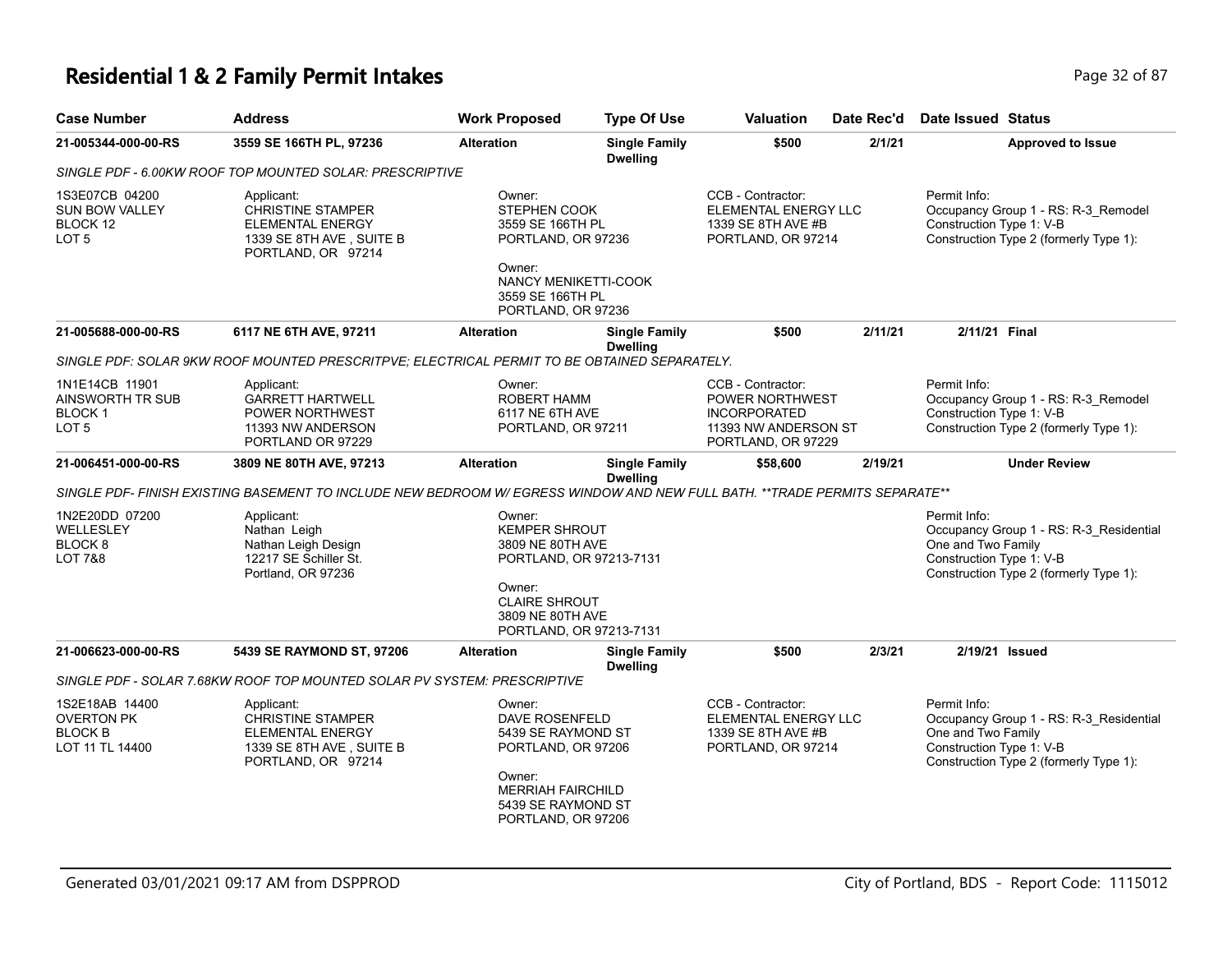# **Residential 1 & 2 Family Permit Intakes Page 13 of 87** Page 33 of 87

| <b>Case Number</b>                                                                 | <b>Address</b>                                                                                                                                                                                             | <b>Work Proposed</b>                                                                                                                        | <b>Type Of Use</b>                      | <b>Valuation</b>                                                                                                         | Date Rec'd | Date Issued Status                                                                                                                                                     |
|------------------------------------------------------------------------------------|------------------------------------------------------------------------------------------------------------------------------------------------------------------------------------------------------------|---------------------------------------------------------------------------------------------------------------------------------------------|-----------------------------------------|--------------------------------------------------------------------------------------------------------------------------|------------|------------------------------------------------------------------------------------------------------------------------------------------------------------------------|
| 21-006698-000-00-RS                                                                | 3966 NE 11TH AVE, 97212                                                                                                                                                                                    | <b>Alteration</b>                                                                                                                           | <b>Single Family</b><br><b>Dwelling</b> | \$6.750                                                                                                                  | 2/3/21     | <b>Approved to Issue</b>                                                                                                                                               |
|                                                                                    | SINGLE PDF - SOLAR 5.00KW ROOF TOP MOUNTED SOLAR PV SYSTEM: ENGINEERED                                                                                                                                     |                                                                                                                                             |                                         |                                                                                                                          |            |                                                                                                                                                                        |
| 1N1E23CD 05000<br><b>NORTH IRVINGTON</b><br>BLOCK <sub>8</sub><br>LOT <sub>2</sub> | Applicant:<br><b>CHRISTINE STAMPER</b><br><b>ELEMENTAL ENERGY</b><br>1339 SE 8TH AVE, SUITE B<br>PORTLAND, OR 97214                                                                                        | Owner:<br><b>SARAH SKUTT</b><br>3966 NE 11TH AVE<br>PORTLAND, OR 97212                                                                      |                                         | CCB - Contractor:<br>ELEMENTAL ENERGY LLC<br>1339 SE 8TH AVE #B<br>PORTLAND, OR 97214                                    |            | Permit Info:<br>Occupancy Group 1 - RS: R-3_Residential<br>One and Two Family<br>Construction Type 1: V-B<br>Construction Type 2 (formerly Type 1):                    |
| 21-007520-000-00-RS                                                                | 3407 SE WOODWARD ST, 97202                                                                                                                                                                                 | <b>Alteration</b>                                                                                                                           | <b>Single Family</b><br><b>Dwelling</b> | \$500                                                                                                                    | 2/20/21    | 2/22/21 Issued                                                                                                                                                         |
|                                                                                    | SINGLE PDF - 10.89KW ROOF TOP SOLAR PV SYSTEM: PRESCRIPTIVE                                                                                                                                                |                                                                                                                                             |                                         |                                                                                                                          |            |                                                                                                                                                                        |
| 1S1E12AB 13600<br><b>WAVERLY</b><br>BLOCK 55&46 TL 13600                           | Applicant:<br><b>DALE KRUEGER</b><br><b>PROSTAT SERVICES</b><br>1721 NE 64TH AVE<br>VANCOUVER, WA 98661                                                                                                    | Owner:<br><b>DAMIAN SMITH</b><br>3407 SE WOODWARD ST<br>PORTLAND, OR 97202                                                                  |                                         | CCB - Contractor:<br><b>DALE KRUEGER</b><br>PRO STAT SERVICES LLC<br>1721 NE 64TH AVE STE 120<br>VANCOUVER, WA 98661     |            | Permit Info:<br>Occupancy Group 1 - RS: R-3_Remodel<br>Construction Type 1: V-B<br>Construction Type 2 (formerly Type 1):                                              |
| 21-007529-000-00-RS                                                                | 420 NE 104TH AVE, 97220                                                                                                                                                                                    | <b>Alteration</b>                                                                                                                           | <b>Single Family</b>                    | \$45,000                                                                                                                 | 2/9/21     | <b>Under Review</b>                                                                                                                                                    |
|                                                                                    | SINGLE PDF ALTERATION FOR BASEMENT CONVERSION TO ADD BEDROOM, CLOSET, EGRESS WINDOW, FAMILY ROOM W/WET BAR, AND CHANGE BATHROOM AREA<br>IN BASEMENT****TRADE PERMITS OBTAINED SEPERATELY****NOT AN ADU**** |                                                                                                                                             | <b>Dwelling</b>                         |                                                                                                                          |            |                                                                                                                                                                        |
| 1N2E34CB 04300<br>SECTION 34 1N 2E<br>TL 4300 0.22 ACRES                           | Applicant:<br>ANDREW HOOD<br>420 NE 104TH AVE<br>PORTLAND, OR 97220                                                                                                                                        | Owner:<br>ANDREW HOOD<br>420 NE 104TH AVE<br>PORTLAND, OR 97220                                                                             |                                         |                                                                                                                          |            | Permit Info:<br>Occupancy Group 1 - RS: R-3_Remodel<br>Construction Type 1: V-B<br>Construction Type 2 (formerly Type 1):<br>Total Square Footage - Display Only: 1023 |
| 21-007555-000-00-RS                                                                | 2310 NE KNOTT ST, 97212                                                                                                                                                                                    | <b>Alteration</b>                                                                                                                           | <b>Single Family</b><br><b>Dwelling</b> | \$54,390                                                                                                                 | 2/5/21     | <b>Under Review</b>                                                                                                                                                    |
| SEPERATELY*****                                                                    | SINGLE PDF ALTERATION ADD FULL BATH ON 2ND FLOOR AND EXPAND 1/2 BATH TO FULL BATH ON 1ST FLOOR 3 BATHS TOTAL****TRADE PERMITS TO BE OBTAINED                                                               |                                                                                                                                             |                                         |                                                                                                                          |            |                                                                                                                                                                        |
| 1N1E26AD 16400<br><b>IRVINGTON</b><br><b>BLOCK 5</b><br><b>LOT 20</b>              | Applicant:<br><b>MAKAYLA COPHER</b><br><b>CREATIVE CONTRACTING</b><br>25027 SE HWY 224<br><b>BORING, OR 97009</b>                                                                                          | Owner:<br>MICHAEL CERIELLO<br>1208 NE 89TH AVE<br>VANCOUVER, WA 98664<br>Owner:<br>DONDEE MURRAY<br>1208 NE 89TH AVE<br>VANCOUVER, WA 98664 |                                         | CCB - Contractor:<br><b>STEVE GIBSON</b><br>STEVE GIBSON CONSTRUCTION<br>CO.<br>10271 SE 54TH AVE<br>MILWAUKIE, OR 97222 |            | Permit Info:<br>Occupancy Group 1 - RS: R-3 Remodel<br>Construction Type 1: V-B<br>Construction Type 2 (formerly Type 1):<br>Total Square Footage - Display Only: 832  |
| 21-008087-000-00-RS                                                                | 6110 SE GLADSTONE ST, 97206                                                                                                                                                                                | <b>Alteration</b>                                                                                                                           | <b>Single Family</b><br><b>Dwelling</b> | \$12,246                                                                                                                 | 2/12/21    | 2/16/21 Under Inspection                                                                                                                                               |
|                                                                                    | SINGLE PDF - CONVERT PORTION OF BASEMENT UTILITY ROOM INTO A FAMILY ROOM W/ A SINK. VOLUNTARY FOUNDATION STRENGTHENING IN THIS ROOM AND<br>THE REMAINING UNFINISHED SPACE *** TRADES SEPARATE              |                                                                                                                                             |                                         |                                                                                                                          |            |                                                                                                                                                                        |
| 1S2E07DD 02600<br><b>STEWART PK</b><br>BLOCK <sub>3</sub><br><b>LOT 18</b>         | Applicant:<br><b>TONY PATERNO</b><br>6110 SE GLADSTONE ST<br>PORTLAND OR 97206                                                                                                                             | Owner:<br><b>ANTHONY PATERNO</b><br>6110 SE GLADSTONE ST<br>PORTLAND, OR 97206                                                              |                                         |                                                                                                                          |            | Permit Info:<br>Occupancy Group 1 - RS: R-3_Remodel<br>Construction Type 1: V-B<br>Construction Type 2 (formerly Type 1):<br>Total Square Footage - Display Only: 300  |
|                                                                                    | Generated 03/01/2021 09:17 AM from DSPPROD                                                                                                                                                                 |                                                                                                                                             |                                         |                                                                                                                          |            | City of Portland, BDS - Report Code: 1115012                                                                                                                           |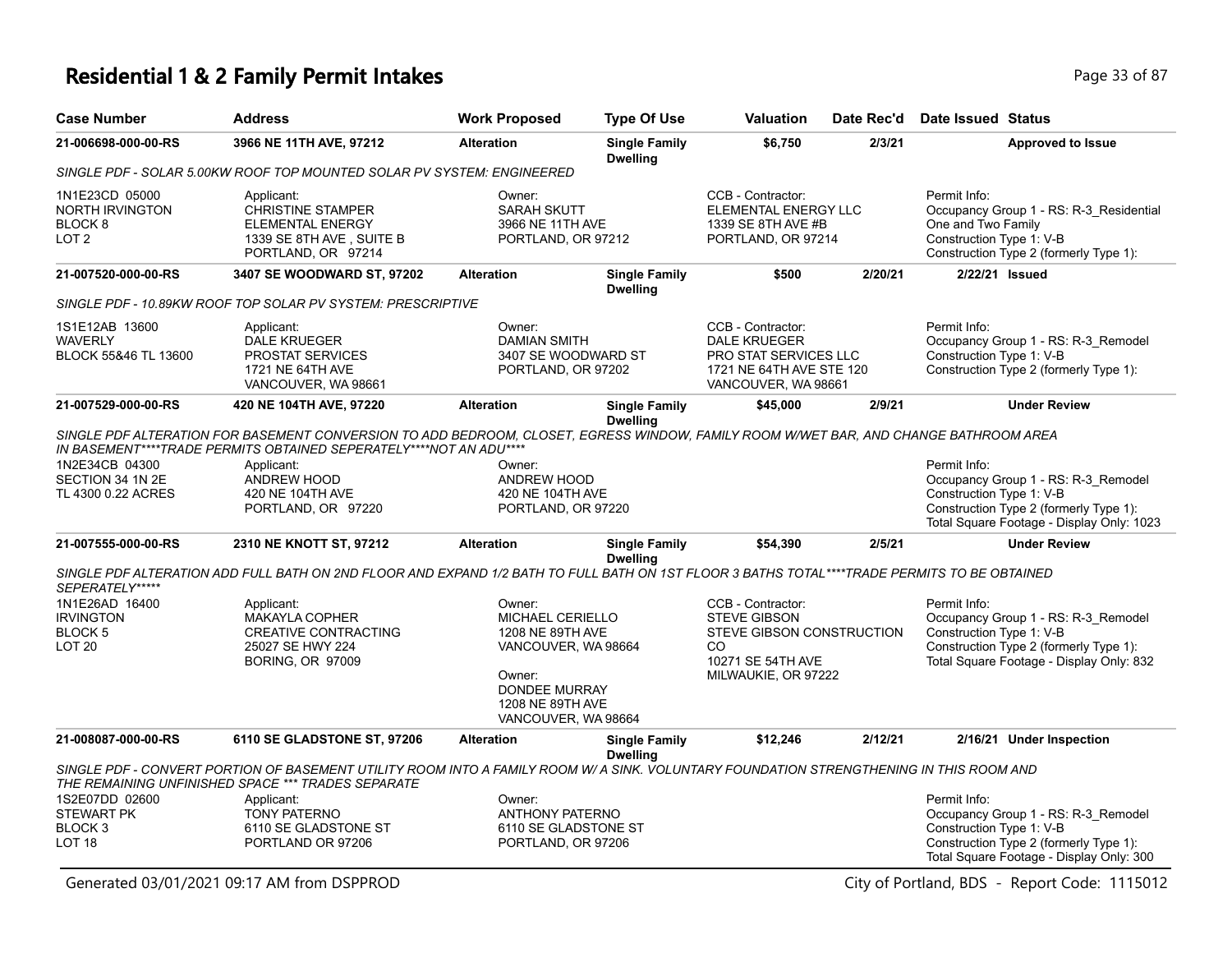# **Residential 1 & 2 Family Permit Intakes Page 14 of 87** Page 34 of 87

| <b>Case Number</b>                                                       | <b>Address</b>                                                                                                                   | <b>Work Proposed</b> |                                                                                                                                     | <b>Type Of Use</b>                      | Valuation                                                                                       | Date Rec'd | Date Issued Status                                                                                                                                                    |
|--------------------------------------------------------------------------|----------------------------------------------------------------------------------------------------------------------------------|----------------------|-------------------------------------------------------------------------------------------------------------------------------------|-----------------------------------------|-------------------------------------------------------------------------------------------------|------------|-----------------------------------------------------------------------------------------------------------------------------------------------------------------------|
| 21-008902-000-00-RS                                                      | 8918 NW MIDWAY AVE, 97231                                                                                                        | <b>Alteration</b>    |                                                                                                                                     | <b>Single Family</b><br><b>Dwelling</b> | \$20,000                                                                                        | 2/24/21    | 2/26/21 Issued                                                                                                                                                        |
|                                                                          | SINGLE PDF- REPAIR FIRE DAMAGED JOISTS AT GROUND LEVEL FLOOR.                                                                    |                      |                                                                                                                                     |                                         |                                                                                                 |            |                                                                                                                                                                       |
| 1N1W11DB 01800<br>WHITWOOD CT<br>BLOCK <sub>8</sub><br>LOT 3&4           | Applicant:<br><b>KEN OLIPHANT</b><br>ADVANCED STRUCTURAL FORENSICS<br>15575 NW OAKHILLS DR<br>BEAVERTON, OR 97006                | Owner:               | PO BOX 1108<br><b>BEND, OR 97709</b>                                                                                                | CHERIE A BROOKS FAMILY TR               | CCB - Contractor:<br><b>CONNIC ENTERPRISES INC</b><br>PO BOX 3264<br>TUALATIN, OR 97062         |            | Permit Info:<br>Occupancy Group 1 - RS: R-3_Remodel<br>Construction Type 1: V-B<br>Construction Type 2 (formerly Type 1):                                             |
| 21-009699-000-00-RS                                                      | 12200 SW LESSER RD, 97219                                                                                                        | <b>Alteration</b>    |                                                                                                                                     | <b>Single Family</b><br><b>Dwelling</b> | \$35,513                                                                                        | 2/2/21     | <b>Under Review</b>                                                                                                                                                   |
| LIVING ROOM ** TRADE PERMITS SEPARATE**                                  | SINGLE PDF- BASEMENT REMODEL. REMODEL EXISTING BEDROOM AND BATHROOM. ENCLOSE EXISTING LAUNDRY ROOM AND CONVERT STORAGE ROOM INTO |                      |                                                                                                                                     |                                         |                                                                                                 |            |                                                                                                                                                                       |
| 1S1E31CB 04200<br>SECTION 31 1S 1E<br>TL 4200 0.96 ACRES                 | Applicant:<br>rob cellini<br>HOME REHAB PDX LLC<br>po box 31007                                                                  | Owner:               | PATRICIA ROJAS<br>12200 SW LESSER RD<br>PORTLAND, OR 97219                                                                          |                                         | CCB - Contractor:<br>ROBERT CELLINI<br>HOME REHAB PDX LLC<br>PO BOX 31007<br>PORTLAND, OR 97231 |            | Permit Info:<br>Occupancy Group 1 - RS: R-3_Remodel<br>Construction Type 1: V-B<br>Construction Type 2 (formerly Type 1):<br>Total Square Footage - Display Only: 870 |
|                                                                          |                                                                                                                                  | Owner:               | <b>DANIEL COLE</b><br>12200 SW LESSER RD<br>PORTLAND, OR 97219                                                                      |                                         |                                                                                                 |            |                                                                                                                                                                       |
| 21-009996-000-00-RS                                                      | 2341 SE 154TH AVE - UNIT A,<br>97233                                                                                             | <b>Alteration</b>    |                                                                                                                                     | <b>Single Family</b><br><b>Dwelling</b> | \$500                                                                                           | 2/22/21    | 2/23/21 Issued                                                                                                                                                        |
|                                                                          | SINGLE PDF - 5.78KW ROOF TOP SOLAR PV SYSTEM: PRESCRIPTIVE                                                                       |                      |                                                                                                                                     |                                         |                                                                                                 |            |                                                                                                                                                                       |
| 1S2E01DC 13000<br>SECTION 01 1S 2E<br>TL 13000 0.57 ACRES                | Applicant:<br><b>BONNIE LESLIE</b><br>ION DEVELOPMENT LLC<br>4801 N UNIVERSITY AVE<br>SUITE 900<br><b>PROVO</b><br>UT            | Owner:<br>Owner:     | <b>MARY LOU FARIAS</b><br>2341 SE 154TH AVE<br>PORTLAND, OR 97233<br><b>MARIA FARIAS</b><br>2341 SE 154TH AVE<br>PORTLAND, OR 97233 |                                         | CCB - Contractor:<br>ION DEVELOPER LLC<br>3214 NORTH UNIVERSITY AVE<br>#503<br>PROVO, UT 84604  |            | Permit Info:<br>Occupancy Group 1 - RS: R-3 Residential<br>One and Two Family<br>Construction Type 1: V-B<br>Construction Type 2 (formerly Type 1):                   |
| 21-010014-000-00-RS                                                      | 6135 SE TAYLOR CT, 97215                                                                                                         | <b>Alteration</b>    |                                                                                                                                     | <b>Single Family</b><br><b>Dwelling</b> | \$9,500                                                                                         | 2/23/21    | 2/23/21 Issued                                                                                                                                                        |
|                                                                          | SINGLE PDF INSTALL HELICAL PIERS AT FRONT OF HOUSE FOR EMERGENCY LANDSLIDE REPAIR NOT IN ROW PER PLAN SET                        |                      |                                                                                                                                     |                                         |                                                                                                 |            |                                                                                                                                                                       |
| 1S2E06AD 13700<br><b>LEONARD TR</b><br><b>BLOCK1</b><br>LOT <sub>3</sub> | Applicant:<br>PETER KARP<br>PRO LANDSCAPE INC<br>3045 SE 61ST CT<br>HILLSBORO OR 97123                                           | Owner:               | MORGAN, PATRICIA J TR<br>6135 SE TAYLOR CT<br>PORTLAND, OR 97215-2827                                                               |                                         | CCB - Contractor:<br>PETER KARP<br>PLI SYSTEMS INC<br>3045 SE 61ST CT<br>HILLSBORO, OR 97123    |            | Permit Info:<br>Occupancy Group 1 - RS: R-3_Residential<br>One and Two Family<br>Construction Type 1: V-B<br>Construction Type 2 (formerly Type 1):                   |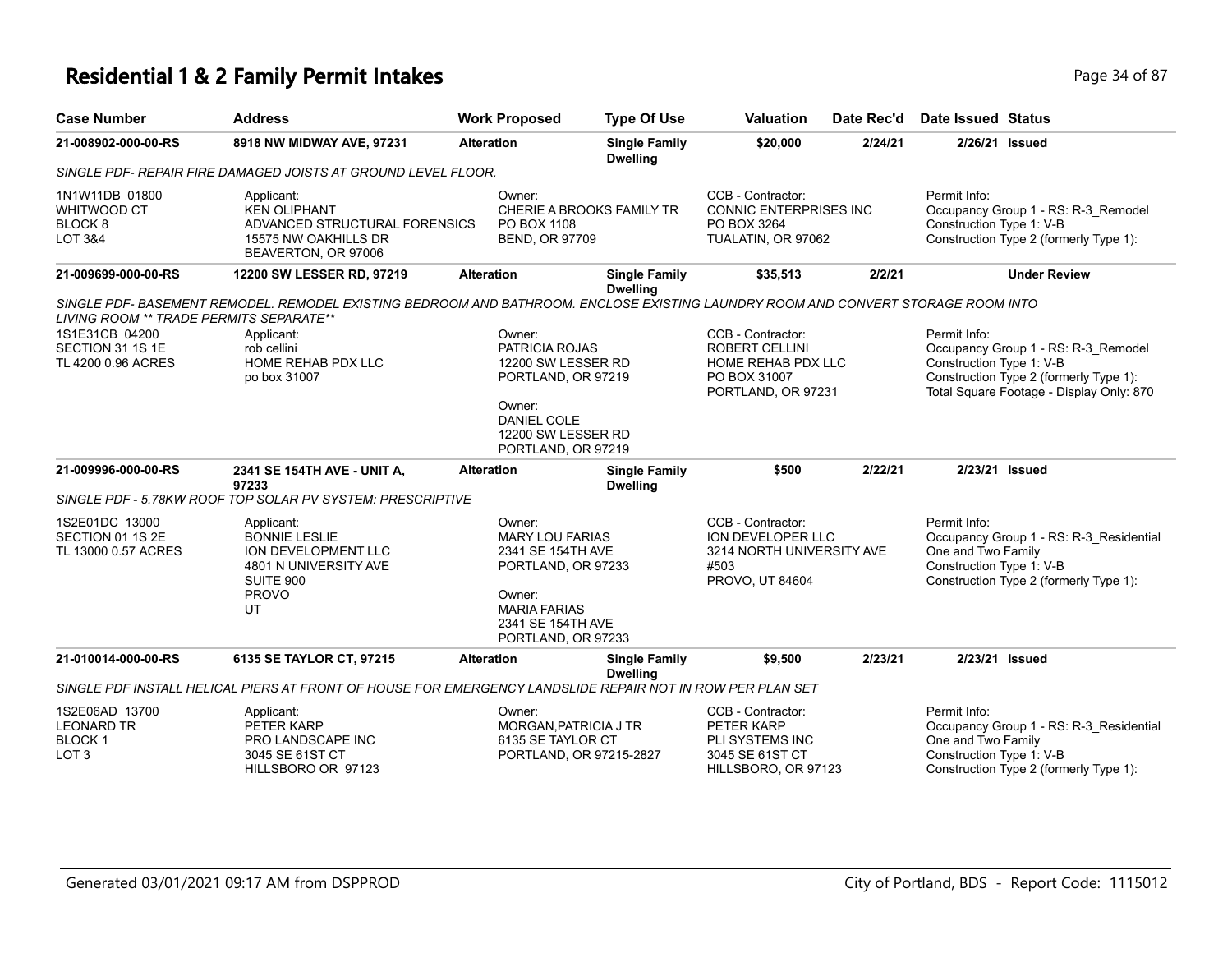# **Residential 1 & 2 Family Permit Intakes Page 15 of 87** Page 35 of 87

| <b>Case Number</b>                                                                                   | <b>Address</b>                                                                                                    | <b>Work Proposed</b>                                                                                                                                    | <b>Type Of Use</b>                      | Valuation                                                                                                          | Date Rec'd | <b>Date Issued Status</b>                                                                                                                                              |
|------------------------------------------------------------------------------------------------------|-------------------------------------------------------------------------------------------------------------------|---------------------------------------------------------------------------------------------------------------------------------------------------------|-----------------------------------------|--------------------------------------------------------------------------------------------------------------------|------------|------------------------------------------------------------------------------------------------------------------------------------------------------------------------|
| 21-010152-000-00-RS                                                                                  | 2525 NE 35TH PL - UNIT A, 97212                                                                                   | <b>Alteration</b>                                                                                                                                       | <b>Single Family</b><br><b>Dwelling</b> | \$1,000                                                                                                            | 2/5/21     | $2/5/21$ Issued                                                                                                                                                        |
|                                                                                                      | SINGLE PDF. INSTALLING SILL PLATES TO CONCRETE FOUNDATION USING SIDE ANCHORS.                                     |                                                                                                                                                         |                                         |                                                                                                                    |            |                                                                                                                                                                        |
| 1N1E25AC 19900<br><b>HOLLYROOD</b><br>BLOCK 15<br>LOT <sub>5</sub>                                   | Applicant:<br><b>GLENN HANSEN</b><br>PORTLAND OR<br><b>USA</b>                                                    | Owner:<br><b>GLENN HANSEN</b><br>2525 NE 35TH PL<br>PORTLAND, OR 97212<br>Owner:                                                                        |                                         |                                                                                                                    |            | Permit Info:<br>Occupancy Group 1 - RS: R-3_Remodel<br>Construction Type 1: V-B<br>Construction Type 2 (formerly Type 1):                                              |
|                                                                                                      |                                                                                                                   | <b>BRENDA HANSEN</b><br>2525 NE 35TH PL<br>PORTLAND, OR 97212                                                                                           |                                         |                                                                                                                    |            |                                                                                                                                                                        |
| 21-010190-000-00-RS                                                                                  | 2735 SW TALBOT RD, 97201                                                                                          | <b>Alteration</b>                                                                                                                                       | <b>Single Family</b><br><b>Dwelling</b> | \$20,410                                                                                                           | 2/4/21     | <b>Under Review</b>                                                                                                                                                    |
|                                                                                                      | SINGLE PDF - CONVERT BASEMENT TO HABITABLE SPACE FOR A LIVING ROOM *** TRADES SEPARATE                            |                                                                                                                                                         |                                         |                                                                                                                    |            |                                                                                                                                                                        |
| 1S1E08AA 06000<br><b>GREENWAY</b><br><b>BLOCK K</b><br>LOT 11 TL 6000                                | Applicant:<br><b>GABRIEL WULF</b><br>WULF CONSTRUCTION LLC<br>22264 SCAPPOOSE-VERNONIA HWY<br>SCAPPOOSE, OR 97056 | Owner:<br><b>JAMES HAYDEN</b><br>2735 SW TALBOT RD<br>PORTLAND, OR 97201<br>Owner:                                                                      |                                         | CCB - Contractor:<br><b>WULF CONSTRUCTION LLC</b><br>22264 SCAPPOOSE VERNONIA<br><b>HWY</b><br>SCAPPOOSE, OR 97056 |            | Permit Info:<br>Occupancy Group 1 - RS: R-3_Remodel<br>Construction Type 1: V-B<br>Construction Type 2 (formerly Type 1):<br>Total Square Footage - Display Only: 500  |
|                                                                                                      |                                                                                                                   | <b>REBECCA HAYDEN</b><br>2735 SW TALBOT RD<br>PORTLAND, OR 97201                                                                                        |                                         |                                                                                                                    |            |                                                                                                                                                                        |
| 21-010200-000-00-RS                                                                                  | 4007 SE 79TH AVE, 97206                                                                                           | <b>Alteration</b>                                                                                                                                       | <b>Single Family</b><br><b>Dwelling</b> | \$56,332                                                                                                           | 2/27/21    | <b>Approved to Issue</b>                                                                                                                                               |
|                                                                                                      | SINGLE PDF- REPAIR OF NEW ROOF, WINDOWS AND INTERIOR FINISHES.                                                    |                                                                                                                                                         |                                         |                                                                                                                    |            |                                                                                                                                                                        |
| 1S2E08DD 12500<br><b>KENT</b><br>E 50' OF N 1/2 OF LOT 24                                            | Applicant:<br>ROBERT HAYDEN<br><b>PDS LLC</b><br>3344 NE 25TH AVE<br>PORTLAND, OR 97212                           | Owner:<br><b>ROBIN BOS</b><br>4007 SE 79TH AVE<br>PORTLAND, OR 97206                                                                                    |                                         | CCB - Contractor:<br>PROBUILD CONTRACTORS LLC<br>6710 N CATLIN AVENUE<br>PORTLAND, OR 97203                        |            | Permit Info:<br>Occupancy Group 1 - RS: R-3_Remodel<br>Construction Type 1: V-B<br>Construction Type 2 (formerly Type 1):<br>Total Square Footage - Display Only: 1380 |
| 21-010220-000-00-RS                                                                                  | 8732 N CURTIS AVE, 97217                                                                                          | <b>Alteration</b>                                                                                                                                       | <b>Single Family</b><br><b>Dwelling</b> | \$17,809                                                                                                           | 2/4/21     | <b>Under Review</b>                                                                                                                                                    |
|                                                                                                      | SINGLE PDF- CONVERTING ATTCHED GARAGE INTO LIVING SPACE. INCLUDES BATHROOM.                                       |                                                                                                                                                         |                                         |                                                                                                                    |            |                                                                                                                                                                        |
| 1N1E09BC 10800<br>PENINSULAR ADD 2<br>BLOCK <sub>9</sub><br><b>LOT 7&amp;8</b><br>W 20' OF LOT 33&34 | Applicant:<br>Jeanie Winters<br>8732 N Curtis Ave<br>Portland, OR 97217                                           | Owner:<br><b>SARAH WINTERS</b><br>8732 N CURTIS AVE<br>PORTLAND, OR 97217<br>Owner:<br><b>JEANIE WINTERS</b><br>8732 N CURTIS AVE<br>PORTLAND, OR 97217 |                                         |                                                                                                                    |            | Permit Info:<br>Occupancy Group 1 - RS: R-3_Remodel<br>Construction Type 1: V-B<br>Construction Type 2 (formerly Type 1):<br>Total Square Footage - Display Only: 480  |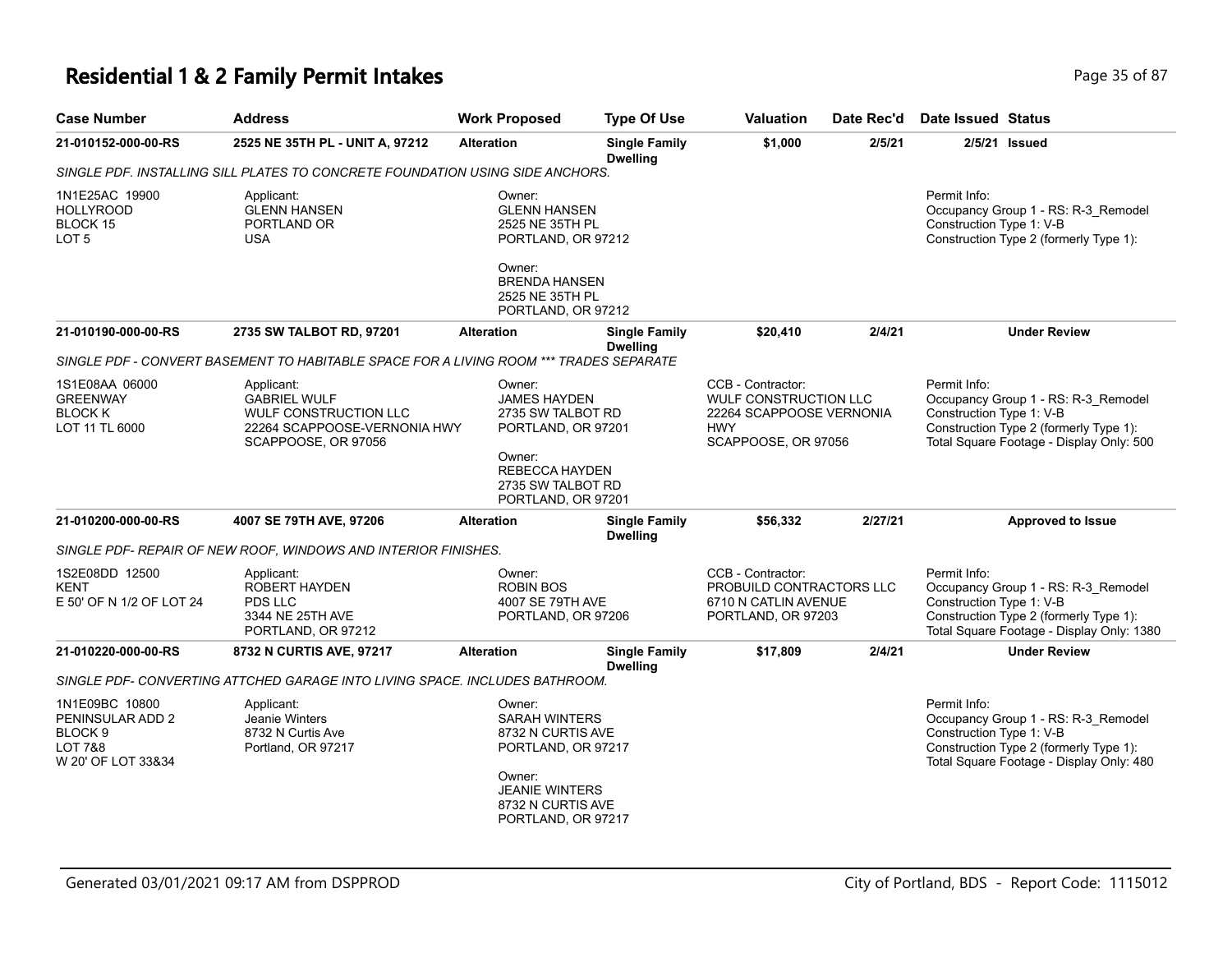# **Residential 1 & 2 Family Permit Intakes Page 16 Of 87** Page 36 of 87

| <b>Case Number</b>                                              | <b>Address</b>                                                                                                                                                                                                                                  | <b>Work Proposed</b>                                                                                   | <b>Type Of Use</b>                                                                 | <b>Valuation</b>                                                                          | Date Rec'd | <b>Date Issued Status</b>                                                                                                                           |
|-----------------------------------------------------------------|-------------------------------------------------------------------------------------------------------------------------------------------------------------------------------------------------------------------------------------------------|--------------------------------------------------------------------------------------------------------|------------------------------------------------------------------------------------|-------------------------------------------------------------------------------------------|------------|-----------------------------------------------------------------------------------------------------------------------------------------------------|
| 21-010287-000-00-RS                                             | 6949 N MISSOURI AVE, 97217                                                                                                                                                                                                                      | <b>Alteration</b>                                                                                      | <b>Single Family</b><br><b>Dwelling</b>                                            | \$10,000                                                                                  | 2/5/21     | <b>Under Review</b>                                                                                                                                 |
|                                                                 | SINGLE PDF. MODIFY FRONT AND SIDE PORCH RAILINGS TO MEET CODE                                                                                                                                                                                   |                                                                                                        |                                                                                    |                                                                                           |            |                                                                                                                                                     |
| 1N1E15BC 02500<br><b>PARKWAY</b><br>BLOCK <sub>3</sub><br>LOT 1 | Applicant:<br><b>WADE SAWYER</b><br>CATAMOUNT PROPERTIES 2018 LLC<br>PORTLAND OR<br>USA                                                                                                                                                         | Owner:<br><b>LLC</b><br>#100<br>1230                                                                   | CATAMOUNT PROPERTIES 2018<br>2015 MANHATTAN BEACH BLVD<br>REDONDO BEACH, CA 90278- | CCB - Contractor:<br>BENZINA CONSTRUCTION LLC<br>9701 NE 227TH AVE<br>VANCOUVER, WA 98682 |            | Permit Info:<br>Occupancy Group 1 - RS: R-3_Residential<br>One and Two Family<br>Construction Type 1: V-B<br>Construction Type 2 (formerly Type 1): |
| 21-010418-000-00-RS                                             | 2648 NE 107TH AVE, 97220                                                                                                                                                                                                                        | <b>Alteration</b>                                                                                      | <b>Single Family</b><br><b>Dwelling</b>                                            | \$75,000                                                                                  | 2/3/21     | <b>Under Review</b>                                                                                                                                 |
|                                                                 | SINGLE PDF - REPAIR FIRE DAMAGE, REPLACING ALL ROOF FRAMING. ADD TOILET ROOM TO UTILITY ROOM (2 TOILETS TOTAL) REMOVING AND IN-FILLING<br>EXTERIOR DOOR. REMOVE FIREPLACE IN FAMILY ROOM AND IN-FILL WALL. DFS ROOF TRUSSES *** TRADES SEPARATE |                                                                                                        |                                                                                    |                                                                                           |            |                                                                                                                                                     |
| 1N2E27BD 10600                                                  | Applicant:                                                                                                                                                                                                                                      | Owner:                                                                                                 |                                                                                    | CCB - Contractor:                                                                         |            | Permit Info:                                                                                                                                        |
| PARKROSE HTS<br>BLOCK 12<br>S 1/2 OF LOT 1                      | RALPH TURNBAUGH<br>TM RIPPEY CONSULTING ENGINEERS<br>7650 SW BEVELAND ST., STE 100<br>TIGARD OR 97223                                                                                                                                           | JENSEN, A FERN TR<br>2648 NE 107TH AVE<br>PORTLAND, OR 97220-2821<br>Owner:<br>HOLMGREN, CHARLENE F TR |                                                                                    | OREGON HOME IMPROVEMENT<br>CO INC<br>17255 PILKINGTON RD<br>LAKE OSWEGO, OR 97035-8595    |            | Occupancy Group 1 - RS: R-3 Remodel<br>Construction Type 1: V-B<br>Construction Type 2 (formerly Type 1):                                           |
|                                                                 |                                                                                                                                                                                                                                                 | 2648 NE 107TH AVE<br>PORTLAND, OR 97220-2821                                                           |                                                                                    |                                                                                           |            |                                                                                                                                                     |
|                                                                 |                                                                                                                                                                                                                                                 | Owner:<br>FRANK, GAIL L TR<br>2648 NE 107TH AVE<br>PORTLAND, OR 97220-2821                             |                                                                                    |                                                                                           |            |                                                                                                                                                     |
| 21-010449-000-00-RS                                             | 2321 SE 11TH AVE, 97214                                                                                                                                                                                                                         | <b>Alteration</b>                                                                                      | <b>Single Family</b><br><b>Dwelling</b>                                            | \$3,500                                                                                   | 2/8/21     | <b>Under Review</b>                                                                                                                                 |
|                                                                 | SINGLE PDF - CHANGE OF USE TO R3 CONGREGATE LIVING. NEW WALL TO CONVERT LIVING ROOM TO BEDROOM. NEW BIKE STORAGE.                                                                                                                               |                                                                                                        |                                                                                    |                                                                                           |            |                                                                                                                                                     |
| 1S1E02CD 11800<br>STEPHENS ADD<br>BLOCK 112<br>N 1/2 OF LOT 6   | Applicant:<br>PATRICK DONALDSON<br>HARKA ARCHITECTURE LLC<br>107 SE WASHINGTON ST, STE 740<br>PORTLAND, OR 97214                                                                                                                                | Owner:<br><b>ARMON PETROSSIAN</b><br>2321 SE 11TH AVE<br>PORTLAND, OR 97214                            |                                                                                    |                                                                                           |            | Permit Info:<br>Occupancy Group 1 - RS: R-3_Residential<br>One and Two Family<br>Construction Type 1: V-B<br>Construction Type 2 (formerly Type 1): |
| 21-010582-000-00-RS                                             | 5040 NE 18TH AVE, 97211                                                                                                                                                                                                                         | <b>Alteration</b>                                                                                      | <b>Single Family</b><br><b>Dwelling</b>                                            | \$3,000                                                                                   | 2/8/21     | <b>Under Review</b>                                                                                                                                 |
|                                                                 | SINGLE PDF - CHANGE OF USE TO CONGREGATE LIVING (R3). SHORT TERM NO PERMANENT RESIDENT RENTED TO GROUPS                                                                                                                                         |                                                                                                        |                                                                                    |                                                                                           |            |                                                                                                                                                     |
| 1N1E23AB 17801                                                  | Applicant:                                                                                                                                                                                                                                      | Owner:                                                                                                 |                                                                                    |                                                                                           |            | Permit Info:                                                                                                                                        |
| PARTITION PLAT 1994-141                                         | PATRICK DONALDSON                                                                                                                                                                                                                               | <b>CHASE KEPLER</b>                                                                                    |                                                                                    |                                                                                           |            | Occupancy Group 1 - RS: R-3_Remodel                                                                                                                 |
| LOT <sub>1</sub>                                                | <b>HARKA ARCHITECTURE</b><br>107 NE WASHINGTON ST #740<br>PORTLAND OR 97214                                                                                                                                                                     | 5040 NE 18TH AVE<br>PORTLAND, OR 97211                                                                 |                                                                                    |                                                                                           |            | Construction Type 1: V-B<br>Construction Type 2 (formerly Type 1):                                                                                  |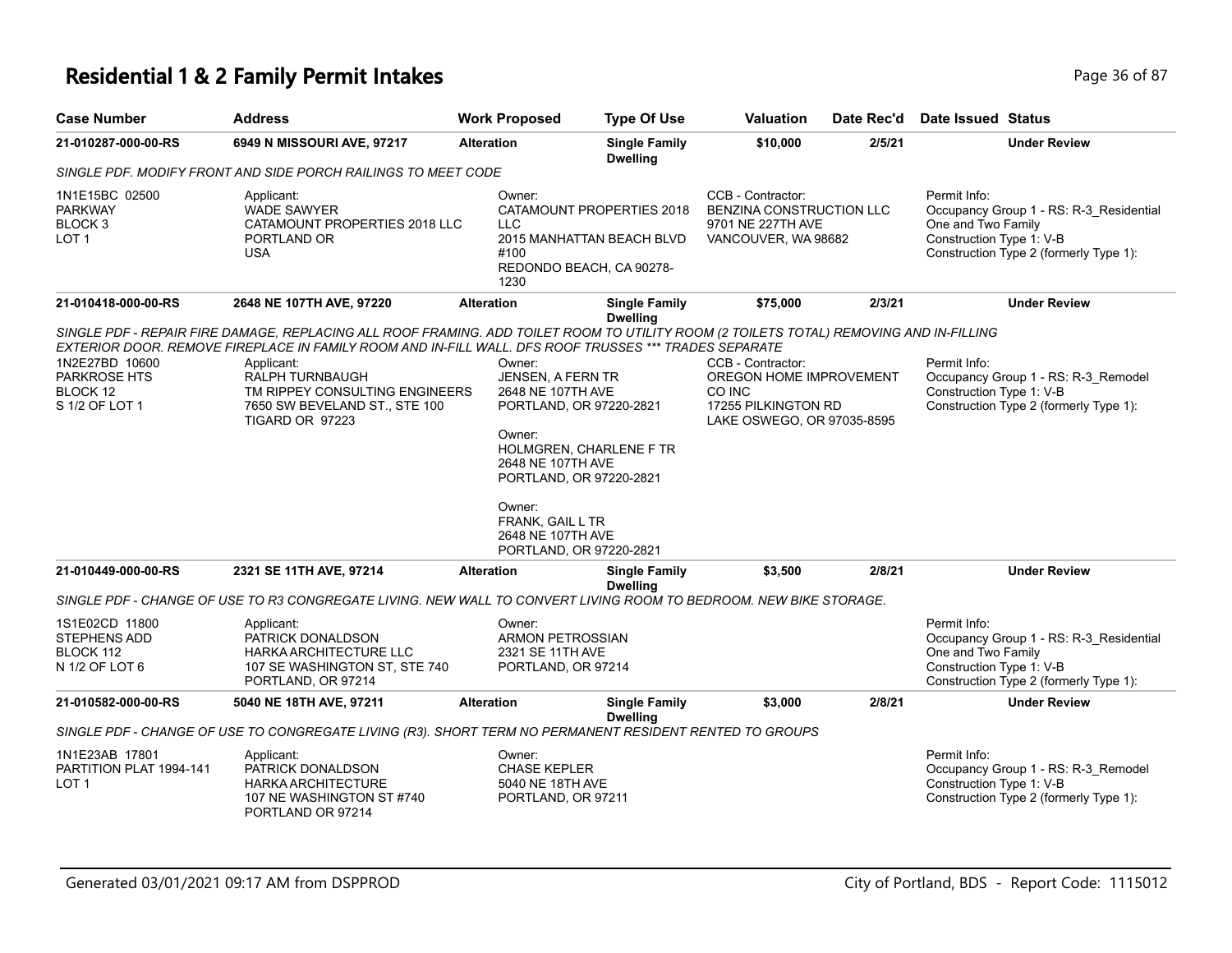# **Residential 1 & 2 Family Permit Intakes Page 17 of 87** Page 37 of 87

| <b>Case Number</b>                                                    | <b>Address</b>                                                                                                                         | <b>Work Proposed</b>                                                                                     | <b>Type Of Use</b>                      | Valuation                                                                                               | Date Rec'd | <b>Date Issued Status</b>                                                                                                                                             |
|-----------------------------------------------------------------------|----------------------------------------------------------------------------------------------------------------------------------------|----------------------------------------------------------------------------------------------------------|-----------------------------------------|---------------------------------------------------------------------------------------------------------|------------|-----------------------------------------------------------------------------------------------------------------------------------------------------------------------|
| 21-010906-000-00-RS                                                   | 5903 SE GLADSTONE ST, 97206                                                                                                            | <b>Alteration</b>                                                                                        | <b>Single Family</b><br><b>Dwelling</b> | \$1,000                                                                                                 | 2/8/21     | <b>Under Review</b>                                                                                                                                                   |
|                                                                       | SINGLE PDF - CHANGE OF USE TO CONGREGATE LIVING R3. SHORT TERM NO PERMANENT RESIDENT RENTED TO GROUPS                                  |                                                                                                          |                                         |                                                                                                         |            |                                                                                                                                                                       |
| 1S2E07DD 19500<br><b>MYRTLE</b><br>BLOCK 3<br><b>LOT 16</b>           | Applicant:<br>PATRICK DONALDSON<br><b>HARKA ARCHITECTURE</b><br>107 NE WASHINGTON ST #740<br>PORTLAND OR 97214                         | Owner:<br>YOUNG GLAD LLC<br>11 DEVOE ST, APT 4B<br>BROOKLYN, NY 11211                                    |                                         |                                                                                                         |            | Permit Info:<br>Occupancy Group 1 - RS: R-3_Remodel<br>Construction Type 1: V-B<br>Construction Type 2 (formerly Type 1):                                             |
| 21-010994-000-00-RS                                                   | <b>2535 SE CESAR E CHAVEZ BLVD.</b><br>97202                                                                                           | <b>Alteration</b>                                                                                        | <b>Single Family</b><br><b>Dwelling</b> | \$2,020                                                                                                 | 2/8/21     | <b>Under Review</b>                                                                                                                                                   |
|                                                                       | SINGLE PDF - CHANGE OF USE OF TO CONGREGATE LIVING R3. SHORT TERM NO PERMANENT RESIDENT RENTED TO GROUPS                               |                                                                                                          |                                         |                                                                                                         |            |                                                                                                                                                                       |
| 1S1E12AA 16300<br>RICHMOND ADD<br><b>BLOCK1</b><br>LOT 14&16 TL 16300 | Applicant:<br>PATRICK DONALDSON<br><b>HARKA ARCHITECTURE</b><br>107 NE WASHINGTON ST #740<br>PORTLAND OR 97214                         | Owner:<br><b>EVAN STALLER</b><br>PORTLAND, OR 97202                                                      | 2535 SE CESAR E CHAVEZ BLVD             |                                                                                                         |            | Permit Info:<br>Occupancy Group 1 - RS: R-3_Remodel<br>Construction Type 1: V-B<br>Construction Type 2 (formerly Type 1):                                             |
| 21-011026-000-00-RS                                                   | 7326 SE 30TH AVE, 97202                                                                                                                | <b>Alteration</b>                                                                                        | <b>Single Family</b><br><b>Dwelling</b> | \$27,000                                                                                                | 2/8/21     | <b>Under Review</b>                                                                                                                                                   |
|                                                                       | SINGLE PDF - CONVERT BASEMENT TO HABITABLE SPACE, INCLUDING RETROACTIVE PERMITTING. ONE NEW BEDROOM W/ NEW EGRESS WINDOW AND WELL. NEW |                                                                                                          |                                         |                                                                                                         |            |                                                                                                                                                                       |
|                                                                       | BATHROOM (4 TOTAL). NEW LAUNDRY ROOM W/ ACCESSORY SINK. *** TRADES SEPARATE                                                            |                                                                                                          |                                         |                                                                                                         |            |                                                                                                                                                                       |
| 1S1E24BD 06200<br><b>EASTMORELAND</b><br>BLOCK 16<br>LOT <sub>3</sub> | Applicant:<br><b>STEVE PURVES</b><br>OUR HOUSE CONTRACTING<br>11125 SW 106TH AVE<br><b>TIGARD, OR 97223</b>                            | Owner:<br><b>TERESA MICHELLE PEREZ</b><br><b>GARCIA REV TR</b><br>7326 SE 30TH AVE<br>PORTLAND, OR 97202 |                                         | CCB - Contractor:<br>OUR HOUSE CONTRACTING LLC<br>13220 SW 6TH ST<br>BEAVERTON, OR 97005                |            | Permit Info:<br>Occupancy Group 1 - RS: R-3_Remodel<br>Construction Type 1: V-B<br>Construction Type 2 (formerly Type 1):<br>Total Square Footage - Display Only: 780 |
|                                                                       |                                                                                                                                        | Owner:<br><b>GREGORY PAUL GARCIA REV</b><br>TR<br>7326 SE 30TH AVE<br>PORTLAND, OR 97202                 |                                         |                                                                                                         |            |                                                                                                                                                                       |
| 21-011219-000-00-RS                                                   | 3121 NE 12TH AVE, 97212                                                                                                                | <b>Alteration</b>                                                                                        | <b>Single Family</b><br><b>Dwelling</b> | \$5,000                                                                                                 | 2/8/21     | <b>Under Review</b>                                                                                                                                                   |
|                                                                       | SINGLE PDF- REMOVE WALL BETWEEN DINING ROOM AND STAIRCASE TO SECOND FLOOR                                                              |                                                                                                          |                                         |                                                                                                         |            |                                                                                                                                                                       |
| 1N1E26BA 10900<br><b>IRVINGTON</b><br>BLOCK 86<br>LOT 8               | Applicant:<br><b>MIKE MONTGOMERY</b><br>SIMPL HOME DESIGNS<br>4931 SW 76TH AVE, PMB 211<br>PORTLAND, OR 97225                          | Owner:<br>TR<br>3121 NE 12TH AVE<br>PORTLAND, OR 97212                                                   | <b>JOSEPH THOMPSON ICHTER IV</b>        | CCB - Contractor:<br>PRIME TIME CONSTRUCTION INC<br>23530 NE HOLLADAY CT<br>WOOD VILLAGE, OR 97060-2712 |            | Permit Info:<br>Occupancy Group 1 - RS: R-3_Remodel<br>Construction Type 1: V-B<br>Construction Type 2 (formerly Type 1):                                             |
|                                                                       |                                                                                                                                        | Owner:<br>LEON E IV MCCOOK<br>3121 NE 12TH AVE<br>PORTLAND, OR 97212                                     |                                         |                                                                                                         |            |                                                                                                                                                                       |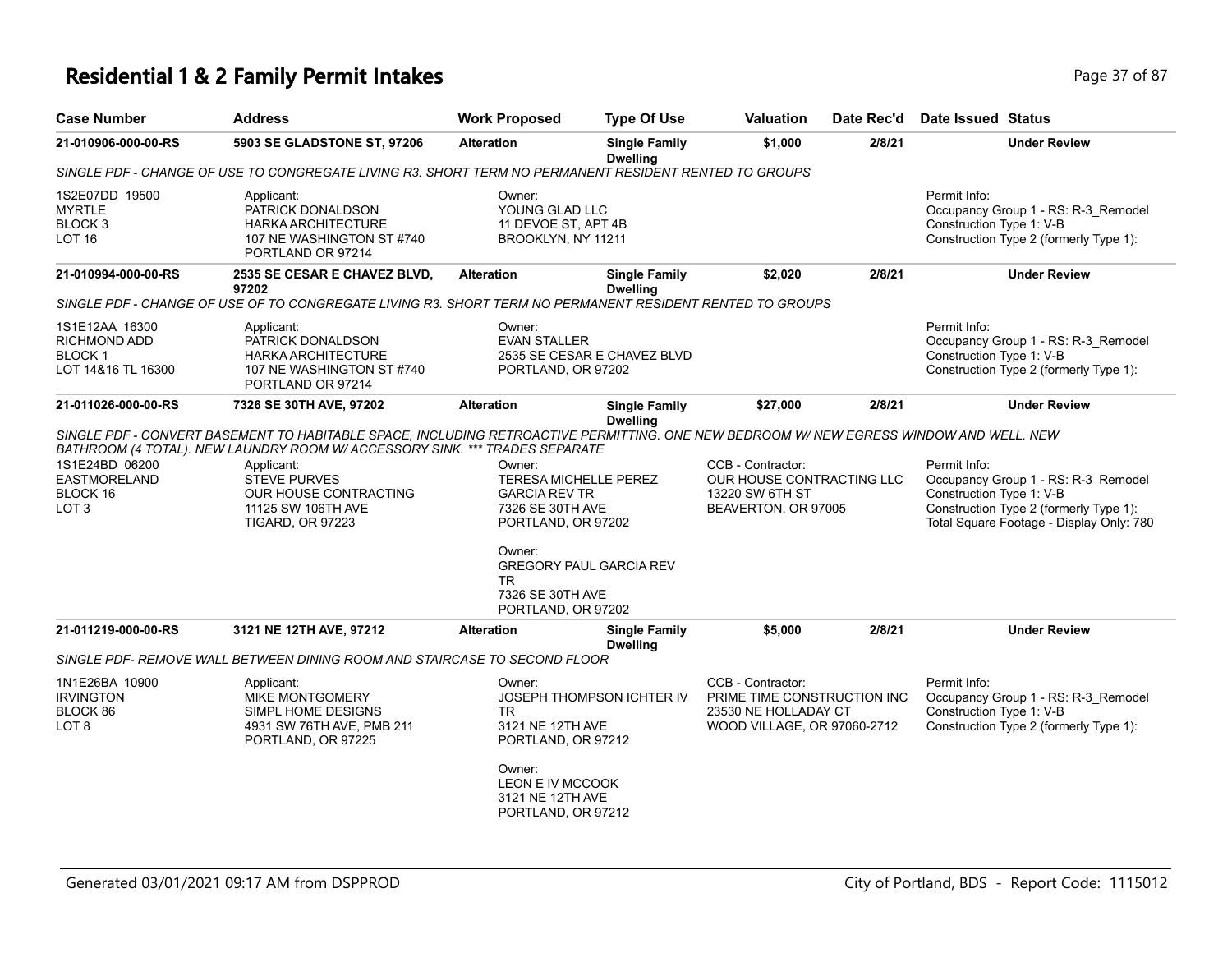# **Residential 1 & 2 Family Permit Intakes Page 18 of 87** Page 38 of 87

| <b>Case Number</b>                                                                                        | <b>Address</b>                                                                                                                                                                                                                                                                                                                                                      | <b>Work Proposed</b>                                                                                                                                                  | <b>Type Of Use</b>                      | <b>Valuation</b>                                                                                      | Date Rec'd | <b>Date Issued Status</b>                                                                                                                                                                       |
|-----------------------------------------------------------------------------------------------------------|---------------------------------------------------------------------------------------------------------------------------------------------------------------------------------------------------------------------------------------------------------------------------------------------------------------------------------------------------------------------|-----------------------------------------------------------------------------------------------------------------------------------------------------------------------|-----------------------------------------|-------------------------------------------------------------------------------------------------------|------------|-------------------------------------------------------------------------------------------------------------------------------------------------------------------------------------------------|
| 21-011454-000-00-RS                                                                                       | 9908 SW 29TH PL, 97219                                                                                                                                                                                                                                                                                                                                              | <b>Alteration</b>                                                                                                                                                     | <b>Single Family</b><br><b>Dwelling</b> | \$2,000                                                                                               | 2/8/21     | <b>Under Review</b>                                                                                                                                                                             |
|                                                                                                           | SINGLE PDF ADU IN BASEMENT: NEW EXTERIOR DOOR AND PATHWAY *ET, PT, MT SEPARATE                                                                                                                                                                                                                                                                                      |                                                                                                                                                                       |                                         |                                                                                                       |            |                                                                                                                                                                                                 |
| 1S1E29DA 09800<br><b>INDIAN HILLS</b><br>BLOCK 13<br>LOT <sub>10</sub>                                    | Applicant:<br><b>RYAN PICKREL</b><br><b>FASTER PERMITS</b><br>2000 SW 1ST AVE #420<br>PORTLAND OR 97201                                                                                                                                                                                                                                                             | Owner:<br><b>TIMOTHY LESLIE</b><br>11580 SW 67TH AVE<br><b>TIGARD, OR 97223</b>                                                                                       |                                         | CCB - Contractor:<br><b>DICK HARTUNG</b><br>LHL HOMES INC<br>11580 SW 67TH<br><b>TIGARD, OR 97223</b> |            | Permit Info:<br>Occupancy Group 1 - RS: R-3_Residential<br>One and Two Family<br>Construction Type 1: V-B<br>Construction Type 2 (formerly Type 1):<br>Number of New Dwelling Units: 1          |
| 21-011647-000-00-RS                                                                                       | 8907 N KIMBALL AVE, 97203                                                                                                                                                                                                                                                                                                                                           | <b>Alteration</b>                                                                                                                                                     | <b>Single Family</b>                    | \$53,188                                                                                              | 2/8/21     | <b>Under Review</b>                                                                                                                                                                             |
| 1N1E07AC 02700<br><b>NORTH BANK ADD</b><br>BLOCK 6<br>S 25' OF LOT 11<br>LOT <sub>12</sub>                | SINGLE PDF - CONVERT BASEMENT TO HABITABLE SPACE, INCLUDING: TWO NEW BEDROOMS W/ NEW WINDOWS AND WELLS; NEW SINK IN LAUNDRY ROOM, AND<br>NEW BATHROOM. SECOND STORY CONVERSION OF A BEDROOM INTO A NEW BATHROOM AND STUDY. *** TRADES SEPARATE<br>Applicant:<br><b>KEVIN FISCHER</b><br>ALICE DESIGN LLC<br>4803 NE 32ND AVENUE<br>PORTLAND, OR 97211               | Owner:<br><b>P-TOWN PARTNERS LLC</b><br>3124 NE 37TH AVE<br>PORTLAND, OR 97212                                                                                        | <b>Dwelling</b>                         | CCB - Contractor:<br>EJF DEVELOPMENT LLC<br>3431 NE 17TH<br>PORTLAND, OR 97212                        |            | Permit Info:<br>Occupancy Group 1 - RS: R-3 Remodel<br>Construction Type 1: V-B<br>Construction Type 2 (formerly Type 1):<br>Total Square Footage - Display Only: 1303                          |
| 21-011873-000-00-RS                                                                                       | 2995 SW CHAMPLAIN DR, 97205                                                                                                                                                                                                                                                                                                                                         | <b>Alteration</b>                                                                                                                                                     | <b>Single Family</b>                    | \$20,655                                                                                              | 2/10/21    | <b>Under Review</b>                                                                                                                                                                             |
| OBTAINED SEPERATELY****<br>1N1E32DC 08400<br><b>ARLINGTON HTS &amp; RPLT</b><br>BLOCK 26<br>LOT 8 TL 8400 | SINGLE PDF - ALTERATION TO CONVERT ATTACHED GARAGE TO HABITABLE SPACE; ADD BATHROOM AND OFFICE SPACE, WITH LAUNDRY AREA AND STORAGE<br>ROOM. REMOVE PART OF LOAD BEARING WALL BETWEEN DINING ROOM AND KITCHEN; REMOVE WALL BETWEEN KITCHEN AND FAMILY ROOM.****TRADE PERMITS<br>Applicant:<br><b>JOSEPH ROSENBLUM</b><br>2995 SW CHAMPLAIN DR<br>PORTLAND, OR 97205 | Owner:<br><b>LARISA ROSENBLUM</b><br>28 BOX ST 643N<br>BROOKLYN, NY 11222<br>Owner:<br>JOSEPH ROSENBLUM<br>28 BOX ST 643N<br>BROOKLYN, NY 11222                       | <b>Dwelling</b>                         | Primary Contractor:<br>TO BID                                                                         |            | Permit Info:<br>Occupancy Group 1 - RS: R-3_Remodel<br>Construction Type 1: V-B<br>Construction Type 2 (formerly Type 1):<br>Total Square Footage - Display Only: 506                           |
| 21-011898-000-00-RS                                                                                       | 6400 SW TAYLORS FERRY RD,<br>97219                                                                                                                                                                                                                                                                                                                                  | <b>Alteration</b>                                                                                                                                                     | <b>Single Family</b><br><b>Dwelling</b> | \$14,695                                                                                              | 2/10/21    | <b>Under Review</b>                                                                                                                                                                             |
|                                                                                                           | SINGLE PDF - CONVERT ATTACHED GARAGE TO HABITABLE SPACE FOR AN OFFICE, AND A PORTION OF THE SECOND ADJOINING GARAGE SPACE INTO A MUDROOM                                                                                                                                                                                                                            |                                                                                                                                                                       |                                         |                                                                                                       |            |                                                                                                                                                                                                 |
| 1S1E30CB 06200<br><b>TUALATIN SLOPES</b><br><b>BLOCK1</b><br>LOT <sub>5</sub>                             | Applicant:<br><b>NATHAN MONGER</b><br>6400 SW Taylors Ferry Road<br>PORTLAND, OR 97219                                                                                                                                                                                                                                                                              | Owner:<br><b>NATHAN MONGER</b><br>6400 SW TAYLORS FERRY RD<br>PORTLAND, OR 97219<br>Owner:<br>LAURA LAGARDE APODACA<br>6400 SW TAYLORS FERRY RD<br>PORTLAND, OR 97219 |                                         |                                                                                                       |            | Permit Info:<br>Occupancy Group 1 - RS: R-3 Residential<br>One and Two Family<br>Construction Type 1: V-B<br>Construction Type 2 (formerly Type 1):<br>Total Square Footage - Display Only: 120 |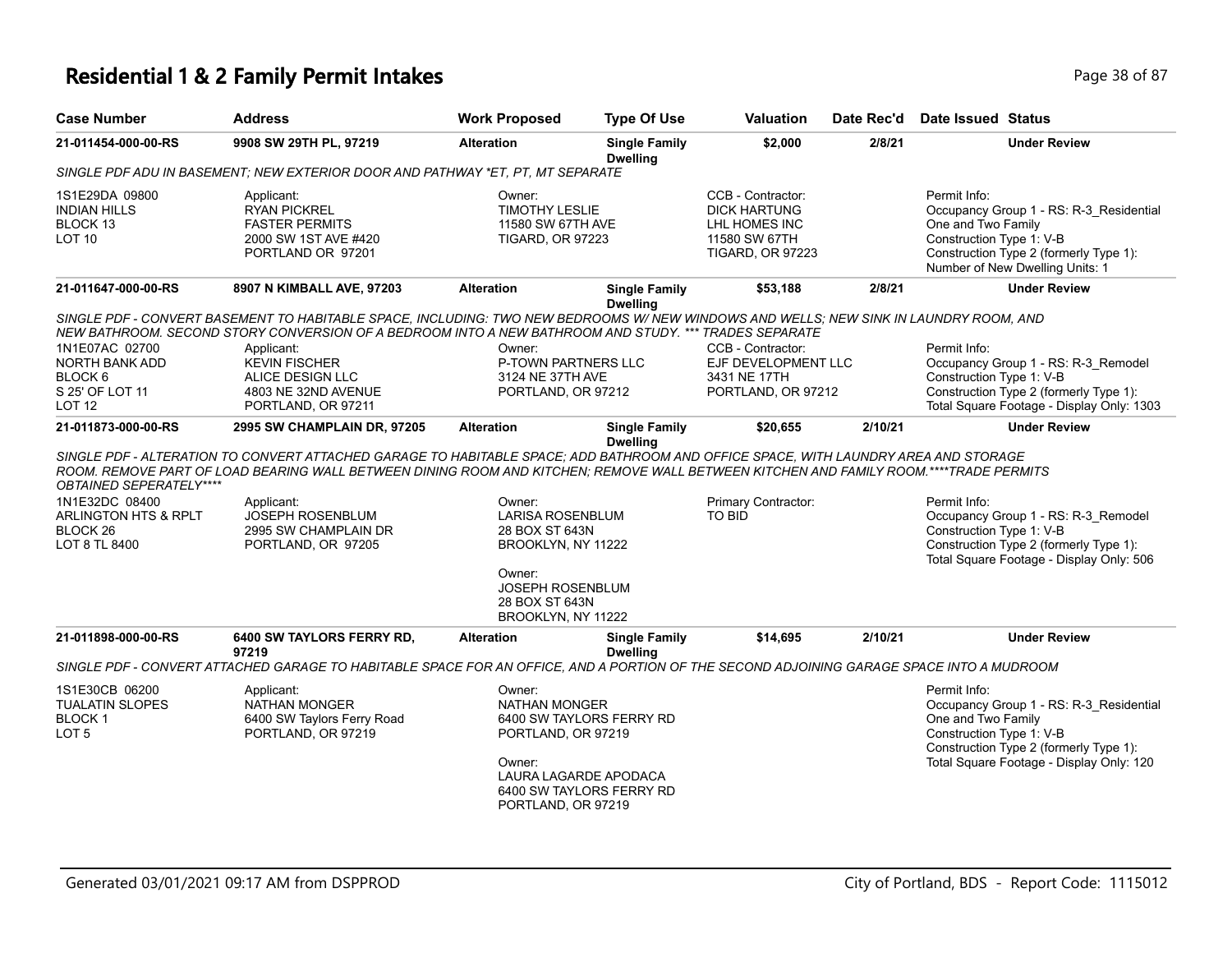# **Residential 1 & 2 Family Permit Intakes Page 19 of 87** Page 39 of 87

| <b>Case Number</b>                                                                          | <b>Address</b>                                                                                                                                      | <b>Work Proposed</b>                                                                                                                                      | <b>Type Of Use</b>                      | <b>Valuation</b>                                                                                           | Date Rec'd | <b>Date Issued Status</b>                                                                                                                           |
|---------------------------------------------------------------------------------------------|-----------------------------------------------------------------------------------------------------------------------------------------------------|-----------------------------------------------------------------------------------------------------------------------------------------------------------|-----------------------------------------|------------------------------------------------------------------------------------------------------------|------------|-----------------------------------------------------------------------------------------------------------------------------------------------------|
| 21-012183-000-00-RS                                                                         | 5034 NE 13TH AVE - UNIT A, 97211                                                                                                                    | <b>Alteration</b>                                                                                                                                         | <b>Single Family</b><br><b>Dwelling</b> | \$500                                                                                                      | 2/21/21    | 2/22/21 Issued                                                                                                                                      |
|                                                                                             | SINGLE PDF - SOLAR 3.84KW ROOF TOP MOUNTED PV SYSTEM: PRESCRIPTIVE                                                                                  |                                                                                                                                                           |                                         |                                                                                                            |            |                                                                                                                                                     |
| 1N1E23BA 24500<br><b>ROSEDALE &amp; ANX</b><br>BLOCK 10<br>LOT <sub>3</sub>                 | Applicant:<br><b>GARRETT HARTWELL</b><br>POWER NORTHWEST<br>11393 NW ANDERSON<br>PORTLAND OR 97229                                                  | Owner:<br><b>GARRETT HARTWELL</b><br>5034 NE 13TH AVE<br>PORTLAND, OR 97211                                                                               |                                         | CCB - Contractor:<br>POWER NORTHWEST<br><b>INCORPORATED</b><br>11393 NW ANDERSON ST<br>PORTLAND, OR 97229  |            | Permit Info:<br>Occupancy Group 1 - RS: R-3_Residential<br>One and Two Family<br>Construction Type 1: V-B<br>Construction Type 2 (formerly Type 1): |
| 21-012227-000-00-RS                                                                         | 5115 SE LAFAYETTE ST - UNIT A,                                                                                                                      | <b>Alteration</b>                                                                                                                                         | <b>Single Family</b>                    | \$2,800                                                                                                    | 2/11/21    | <b>Under Review</b>                                                                                                                                 |
| 200SF. ** ET SEPARATE                                                                       | 97206<br>SINGLE PDF - CHANGE OF USE TO R3 CONGREGATE LIVING. . ADD LANDSCAPING SCREEN EAST OF DRIVEWAY, AND BIKE PARKING IN DETACHED SHED LESS THAN |                                                                                                                                                           | <b>Dwelling</b>                         |                                                                                                            |            |                                                                                                                                                     |
| 1S2E07DB 13300<br>MCGOWAN ADD<br><b>BLOCK1</b><br>LOT <sub>13</sub>                         | Applicant:<br>PATRICK DONALDSON<br><b>HARKA ARCHITECTURE</b><br>107 NE WASHINGTON ST #740<br>PORTLAND OR 97214                                      | Owner:<br><b>ARMON PETROSSIAN</b><br>5115 SE LAFAYETTE ST<br>PORTLAND, OR 97206                                                                           |                                         |                                                                                                            |            | Permit Info:<br>Occupancy Group 1 - RS: R-3 Residential<br>One and Two Family<br>Construction Type 1: V-B<br>Construction Type 2 (formerly Type 1): |
| 21-012356-000-00-RS                                                                         | 321 SE 45TH AVE, 97215                                                                                                                              | <b>Alteration</b>                                                                                                                                         | <b>Single Family</b><br><b>Dwelling</b> | \$19,500                                                                                                   | 2/12/21    | <b>Under Review</b>                                                                                                                                 |
|                                                                                             | SINGLE PDF ALTERATION TO REPLACE/REPAIR FIRE DAMAGED FLOOR FRAMING, SHEATHING AND INTERIOR FINISHES                                                 |                                                                                                                                                           |                                         |                                                                                                            |            |                                                                                                                                                     |
| 1N2E31CC 06200<br><b>FLANDERS PK</b><br><b>BLOCK1</b><br>S 25' OF LOT 4<br>LOT <sub>5</sub> | Applicant:<br><b>ROBERT HAYDEN</b><br>PDS LLC<br>3344 NE 25TH AVE<br>PORTLAND, OR 97212                                                             | Owner:<br><b>JILL SIMPSON</b><br>321 SE 45TH AVE<br>PORTLAND, OR 97215-1015                                                                               |                                         | CCB - Contractor:<br>DRM RESTORATION INC<br>PO BOX 235<br>GRESHAM, OR 97030                                |            | Permit Info:<br>Occupancy Group 1 - RS: R-3_Remodel<br>Construction Type 1: V-B<br>Construction Type 2 (formerly Type 1):                           |
| 21-012777-000-00-RS                                                                         | 6516 SE 92ND AVE, 97266                                                                                                                             | <b>Alteration</b>                                                                                                                                         | <b>Single Family</b><br><b>Dwelling</b> | \$56,000                                                                                                   | 2/23/21    | <b>Under Review</b>                                                                                                                                 |
| FOOTINGS AND ONE COLUMN.                                                                    | SINGLE PDF - REPAIR FRONT PORCH DAMAGED BY AN AUTO COLLISION AND REPLACE WITH LIKE. REPAIR AND REINFORCE THE BASEMENT BEAM, INCLUDING TWO           |                                                                                                                                                           |                                         |                                                                                                            |            |                                                                                                                                                     |
| 1S2E16DC 06400<br><b>PINEHURST</b><br>BLOCK <sub>6</sub><br>LOT <sub>8</sub>                | Applicant:<br>JOHN DAY<br><b>JOHN DAY ARCHITECT</b><br>6610 SW VIEWPOINT TERRACE<br>PORTLAND, OR 97239                                              | Owner:<br><b>KEVIN HASENKOPF</b><br>6516 SE 92ND AVE<br>PORTLAND, OR 97266<br>Owner:<br><b>ASHELY HASENKOPF</b><br>6516 SE 92ND AVE<br>PORTLAND, OR 97266 |                                         | CCB - Contractor:<br><b>ROBERT WORKMAN</b><br>CAC LANDSCAPE CO<br>PO BOX 22208<br>MILWAUKIE, OR 97269-2208 |            | Permit Info:<br>Occupancy Group 1 - RS: R-3_Remodel<br>Construction Type 1: V-B<br>Construction Type 2 (formerly Type 1):                           |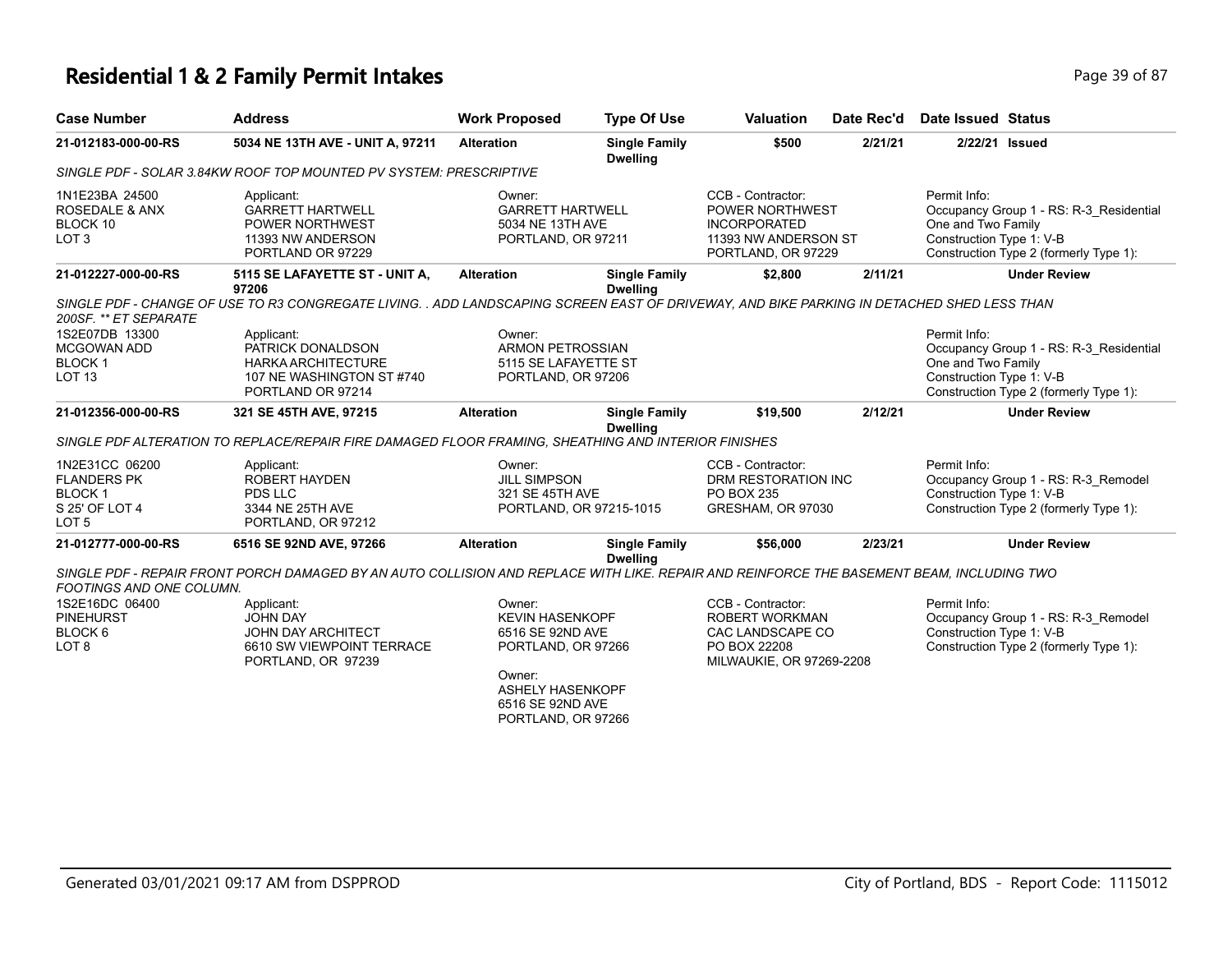# **Residential 1 & 2 Family Permit Intakes Page 40 of 87** Page 40 of 87

| <b>Case Number</b>                                                                        | <b>Address</b>                                                                                                                         | <b>Work Proposed</b>                                                                                                                                   | <b>Type Of Use</b>                      | Valuation                                                                                                   | Date Rec'd | Date Issued Status                                                                                                                                                    |
|-------------------------------------------------------------------------------------------|----------------------------------------------------------------------------------------------------------------------------------------|--------------------------------------------------------------------------------------------------------------------------------------------------------|-----------------------------------------|-------------------------------------------------------------------------------------------------------------|------------|-----------------------------------------------------------------------------------------------------------------------------------------------------------------------|
| 21-012867-000-00-RS                                                                       | 5905 N BOSTON AVE, 97217                                                                                                               | <b>Alteration</b>                                                                                                                                      | <b>Single Family</b><br><b>Dwelling</b> | \$31,921                                                                                                    | 2/17/21    | <b>Under Review</b>                                                                                                                                                   |
| <b>TRADES SEPARATE</b>                                                                    | SINGLE PDF - CONVERT BASEMENT TO HABITABLE SPACE, TO INCLUDE ONE NEW BEDROOM W/ A NEW EGRESS WINDOW AND WELL, AND ONE NEW BATHROOM *** |                                                                                                                                                        |                                         |                                                                                                             |            |                                                                                                                                                                       |
| 1N1E16DC 08900<br><b>GAYS ADD</b><br>BLOCK <sub>2</sub><br><b>LOT 21</b>                  | Applicant:<br><b>ERIK BECKER</b><br>eb architecture + design llc<br>PO BOX 712<br>HOOD RIVER, OR 97031                                 | Owner:<br>SARAH-TRUCINH TRAN<br>5905 N BOSTON AVE<br>PORTLAND, OR 97217<br>Owner:<br><b>BRANDON MARKWAY</b><br>5905 N BOSTON AVE<br>PORTLAND, OR 97217 |                                         | CCB - Contractor:<br>DAVID JONATHAN RAWSON<br>5925 NE 24TH<br>PORTLAND, OR 97211                            |            | Permit Info:<br>Occupancy Group 1 - RS: R-3_Remodel<br>Construction Type 1: V-B<br>Construction Type 2 (formerly Type 1):<br>Total Square Footage - Display Only: 782 |
| 21-013130-000-00-RS                                                                       | 6505 N KNOWLES AVE, 97217                                                                                                              | <b>Alteration</b>                                                                                                                                      | <b>Single Family</b><br><b>Dwelling</b> | \$19,308                                                                                                    | 2/24/21    | <b>Under Review</b>                                                                                                                                                   |
|                                                                                           | SINGLE PDF - ADD NEW WALLS AND CONVERT BASEMENT TO HABITABLE SPACE FOR AN OFFICE, DEN, LAUNDRY, AND STORAGE *** TRADES SEPARATE        |                                                                                                                                                        |                                         |                                                                                                             |            |                                                                                                                                                                       |
| 1N1E16BC 13000<br>ARBOR LODGE<br>BLOCK <sub>3</sub><br>LOT <sub>1</sub><br>E 22' OF LOT 2 | Applicant:<br><b>STEVEN BARTELLS</b><br>6505 N Knowles Ave<br>Portland, OR 97217                                                       | Owner:<br><b>STEVEN BARTELLS</b><br>6505 N KNOWLES AVE<br>PORTLAND, OR 97217<br>Owner:                                                                 |                                         |                                                                                                             |            | Permit Info:<br>Occupancy Group 1 - RS: R-3_Remodel<br>Construction Type 1: V-B<br>Construction Type 2 (formerly Type 1):<br>Total Square Footage - Display Only: 473 |
|                                                                                           |                                                                                                                                        | <b>MORGAN BARTELLS</b><br>6505 N KNOWLES AVE<br>PORTLAND, OR 97217                                                                                     |                                         |                                                                                                             |            |                                                                                                                                                                       |
| 21-013305-000-00-RS                                                                       | 7026 N SWIFT ST, 97203                                                                                                                 | <b>Alteration</b>                                                                                                                                      | <b>Single Family</b><br><b>Dwelling</b> | \$3,000                                                                                                     | 2/25/21    | <b>Under Review</b>                                                                                                                                                   |
|                                                                                           | SINGLE PDF - ADD NEW BATHROOM TO FINISHED BASEMENT. RETROACTIVE PERMITTING FOR BASEMENT BEDROOM. *** TRADES SEPARATE                   |                                                                                                                                                        |                                         |                                                                                                             |            |                                                                                                                                                                       |
| 1N1E06CA 06400<br><b>EAST ST JOHNS</b><br>BLOCK 30<br>LOT 16&17                           | Applicant:<br><b>GERALD WOOD</b><br>7026 N SWIFT ST<br>PORTLAND, OR 97203                                                              | Owner:<br><b>GERALD WOOD</b><br>7026 N SWIFT ST<br>PORTLAND, OR 97203-1367                                                                             |                                         |                                                                                                             |            | Permit Info:<br>Occupancy Group 1 - RS: R-3_Residential<br>One and Two Family<br>Construction Type 1: V-B<br>Construction Type 2 (formerly Type 1):                   |
| 21-013627-000-00-RS                                                                       | 4800 NE 35TH PL, 97211                                                                                                                 | <b>Alteration</b>                                                                                                                                      | <b>Single Family</b><br><b>Dwelling</b> | \$20,000                                                                                                    | 2/25/21    | <b>Under Review</b>                                                                                                                                                   |
|                                                                                           | SINGLE PDF- REPLACE CHARRED FLOOR JOISTS. SMOKE/WATER RESTORATION                                                                      |                                                                                                                                                        |                                         |                                                                                                             |            |                                                                                                                                                                       |
| 1N1E24AC 10700<br><b>WILLAMETTE ADD</b><br>BLOCK 12<br>S 12' OF LOT 8<br>LOT 9-11         | Applicant:<br>EDWARD CRABAUGH<br><b>ECEC</b><br>1100 NE 28TH AVE #212<br>PORTLAND, OR 97232                                            | Owner:<br><b>HAROLD PIETROBONO</b><br>4800 NE 35TH PL<br>PORTLAND, OR 97211-7660<br>Owner:<br><b>TRACEY PIETROBONO</b><br>4800 NE 35TH PL              |                                         | CCB - Contractor:<br>DAVID PODREZ<br>STATEWIDE RESTORATION INC<br>19140 NE PORTAL WAY<br>PORTLAND, OR 97305 |            | Permit Info:<br>Occupancy Group 1 - RS: R-3 Residential<br>One and Two Family<br>Construction Type 1: V-B<br>Construction Type 2 (formerly Type 1):                   |
|                                                                                           |                                                                                                                                        | PORTLAND, OR 97211-7660                                                                                                                                |                                         |                                                                                                             |            |                                                                                                                                                                       |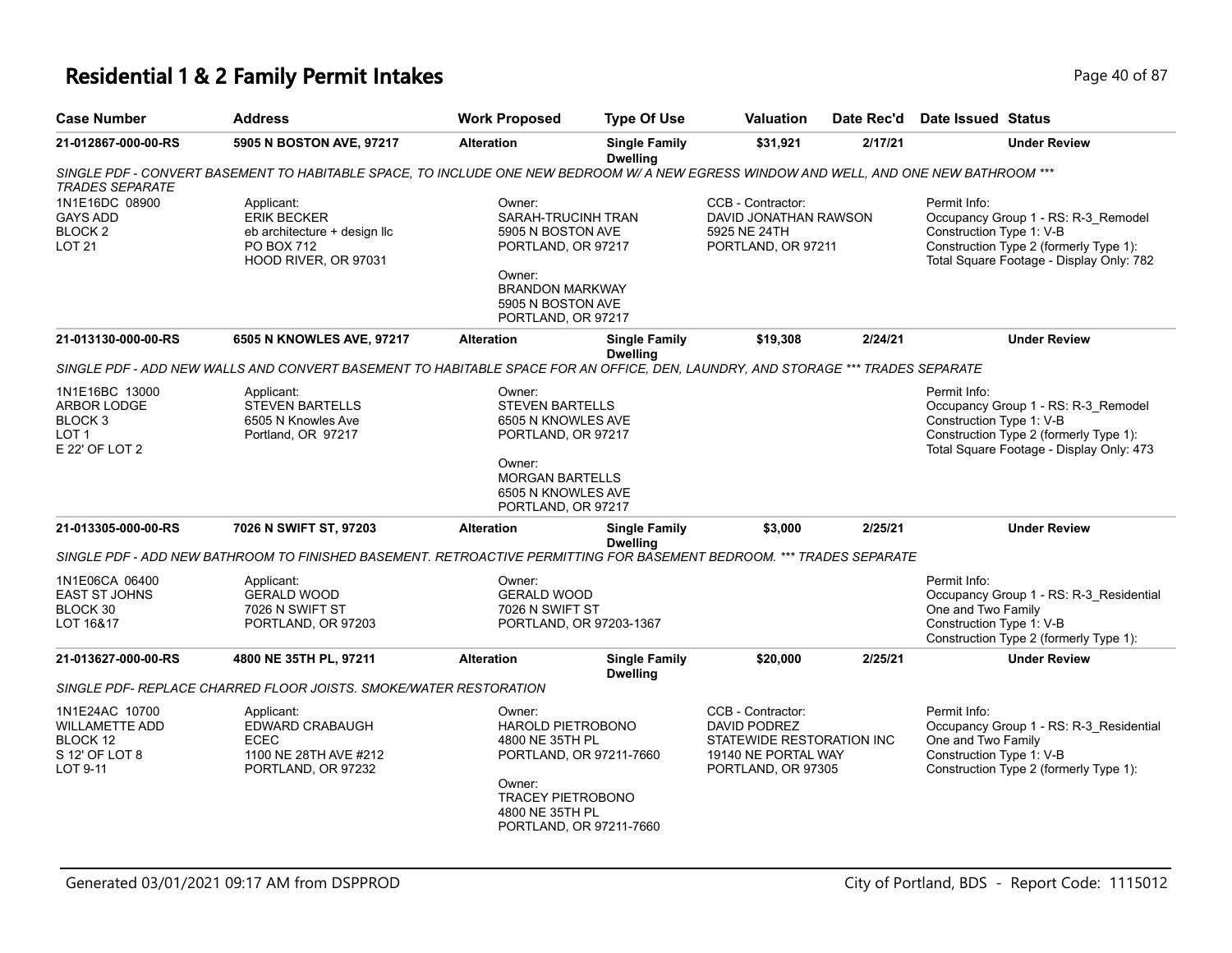# **Residential 1 & 2 Family Permit Intakes Page 41 of 87** Page 41 of 87

| <b>Case Number</b>                                                                                          | <b>Address</b>                                                                                                                                                                                                                                                                     | <b>Work Proposed</b>                                                                                                                                   | <b>Type Of Use</b>                      | <b>Valuation</b>                                                                                                                              | Date Rec'd | Date Issued Status                                             |                                                                                                                           |
|-------------------------------------------------------------------------------------------------------------|------------------------------------------------------------------------------------------------------------------------------------------------------------------------------------------------------------------------------------------------------------------------------------|--------------------------------------------------------------------------------------------------------------------------------------------------------|-----------------------------------------|-----------------------------------------------------------------------------------------------------------------------------------------------|------------|----------------------------------------------------------------|---------------------------------------------------------------------------------------------------------------------------|
| 21-013663-000-00-RS                                                                                         | 826 N SUMNER ST, 97217                                                                                                                                                                                                                                                             | <b>Alteration</b>                                                                                                                                      | <b>Single Family</b><br><b>Dwelling</b> | \$70,000                                                                                                                                      | 2/16/21    |                                                                | <b>Under Review</b>                                                                                                       |
|                                                                                                             | SINGLE PDF- CONVERTING BASEMENT INTO LIVING SPACE. INCLUDES OFFICE, BEDROOM, BATHROOM, LIVING ROOM AND LAUNDRY ROOM. ADD EGRESS WINDOW.                                                                                                                                            |                                                                                                                                                        |                                         |                                                                                                                                               |            |                                                                |                                                                                                                           |
| 1N1E22BA 11600<br><b>M PATTONS &amp; SUB</b><br>SUB W 1/2 TRACT L<br>BLOCK <sub>2</sub><br>LOT <sub>6</sub> | Applicant:<br><b>TIM STEINER</b><br>STEINER REMODEL LLC<br>PORTLAND OR<br><b>USA</b>                                                                                                                                                                                               | Owner:<br><b>HARRY T II COLAS</b><br>826 N SUMNER ST<br>PORTLAND, OR 97217<br>Owner:<br><b>REBECCA NELSON</b><br>826 N SUMNER ST<br>PORTLAND, OR 97217 |                                         | CCB - Contractor:<br><b>TIM STEINER</b><br>STEINER REMODEL LLC<br>1126 SE MARION ST<br>PORTLAND, OR 97202                                     |            | Permit Info:<br>Construction Type 1: V-B                       | Occupancy Group 1 - RS: R-3_Remodel<br>Construction Type 2 (formerly Type 1):<br>Total Square Footage - Display Only: 862 |
| 21-014007-000-00-RS                                                                                         | 4140 NE 73RD AVE, 97218                                                                                                                                                                                                                                                            | <b>Alteration</b>                                                                                                                                      | <b>Single Family</b><br><b>Dwelling</b> | \$28,574                                                                                                                                      | 2/22/21    |                                                                | <b>Under Review</b>                                                                                                       |
| BATHROOM, FAMILY ROOM AND LAUNDRY AREA                                                                      | 02/23/2021 UPDATED DESCRIPTION: SINGLE PDF ALTERATION TO EXISTING HABITABLE SPACE IN BASEMENT. ADDING BEDROOM W/ EGRESS WINDOW, BATHROOM,<br>MECHANICAL ROOM AND LAUNDRY ROOM. SINGLE PDF ALTERATION TO SFR TO CREATE HABITABLE SPACE IN BASEMENT. ADDING BEDROOM W/EGRESS WINDOW. |                                                                                                                                                        |                                         |                                                                                                                                               |            |                                                                |                                                                                                                           |
| 1N2E20DB 12100<br><b>ARGYLE PK</b><br><b>BLOCK7</b><br>LOT 26&27                                            | Applicant:<br><b>CHAD ELDER</b><br>4140 NE 73RD AVE<br>PORTLAND, OR 97218                                                                                                                                                                                                          | Owner:<br><b>CHAD ELDER</b><br>4140 NE 73RD AVE<br>PORTLAND, OR 97218                                                                                  |                                         | CCB - Contractor:<br>FOUR STAR PLUMBING INC<br>10745 SE EASTMONT DR<br>DAMASCUS, OR 97089                                                     |            | Permit Info:<br>Construction Type 1: V-B                       | Occupancy Group 1 - RS: R-3_Remodel<br>Construction Type 2 (formerly Type 1):<br>Total Square Footage - Display Only: 700 |
| 21-014808-000-00-RS                                                                                         | 2840 SE HARNEY ST, 97202                                                                                                                                                                                                                                                           | <b>Alteration</b>                                                                                                                                      | <b>Single Family</b><br><b>Dwelling</b> | \$15,000                                                                                                                                      | 2/24/21    |                                                                | <b>Under Review</b>                                                                                                       |
|                                                                                                             | SINGLE PDF - REPAIR ROOF TRUSSES DAMAGED BY A FALLEN TREE                                                                                                                                                                                                                          |                                                                                                                                                        |                                         |                                                                                                                                               |            |                                                                |                                                                                                                           |
| 1S1E24CD 06300<br><b>BURLEY HTS &amp; AMD PLAT</b><br>BLOCK <sub>2</sub><br>LOT 1&2 TL 6300                 | Applicant:<br><b>CAMERON CARROLL</b><br>MSC ENGINEERS, INC<br>3470 PIPEBEND PLACE NE, SUITE 120<br><b>SALEM, OR 97301</b>                                                                                                                                                          | Owner:<br><b>DANIELLE TRAPHAGEN</b><br>242 CALLE MIRAMAR<br>REDONDO BEACH, CA 90277-<br>6206                                                           |                                         | CCB - Contractor:<br><b>INFINITY RESTORATION &amp;</b><br><b>REMODELING INC</b><br>12209 NE FOURTH PLAIN BLVD<br>STE F<br>VANCOUVER, WA 98682 |            | Permit Info:<br>One and Two Family<br>Construction Type 1: V-B | Occupancy Group 1 - RS: R-3 Residential<br>Construction Type 2 (formerly Type 1):                                         |
| 21-014871-000-00-RS                                                                                         | 2728 NE 7TH AVE, 97212                                                                                                                                                                                                                                                             | <b>Alteration</b>                                                                                                                                      | <b>Single Family</b>                    | \$29,717                                                                                                                                      | 2/23/21    |                                                                | <b>Under Review</b>                                                                                                       |
|                                                                                                             | SINGLE PDF - REMOVE BRICK CHIMNEY FROM BASEMENT, MAIN LEVEL, AND ATTIC. MAIN LEVEL - REMOVE DOORS AND WALLS, AND ADD NEW HEADERS. NEW<br>BATHROOM IN UPPER LEVEL/ATTIC TO BE RETROACTIVELY PERMITTED AS LIVING SPACE. *** TRADES SEPARATE                                          |                                                                                                                                                        | <b>Dwelling</b>                         |                                                                                                                                               |            |                                                                |                                                                                                                           |
| 1N1E26BC 10700<br><b>IRVINGTON</b><br>BLOCK 116<br>LOT <sub>13</sub>                                        | Applicant:<br><b>KRISANNA SANDERS</b><br><b>RECAST HOMES</b><br>415 SW FLORIDA ST<br>PORTLAND OR 97219                                                                                                                                                                             | Owner:<br><b>NERIJUS POSKUS</b><br>2728 NE 7TH AVE<br>PORTLAND, OR 97212                                                                               |                                         | CCB - Contractor:<br><b>RECAST INTERIORS LLC</b><br>415 SW FLORIDA ST<br>PORTLAND, OR 97219                                                   |            | Permit Info:<br>Construction Type 1: V-B                       | Occupancy Group 1 - RS: R-3_Remodel<br>Construction Type 2 (formerly Type 1):<br>Total Square Footage - Display Only: 728 |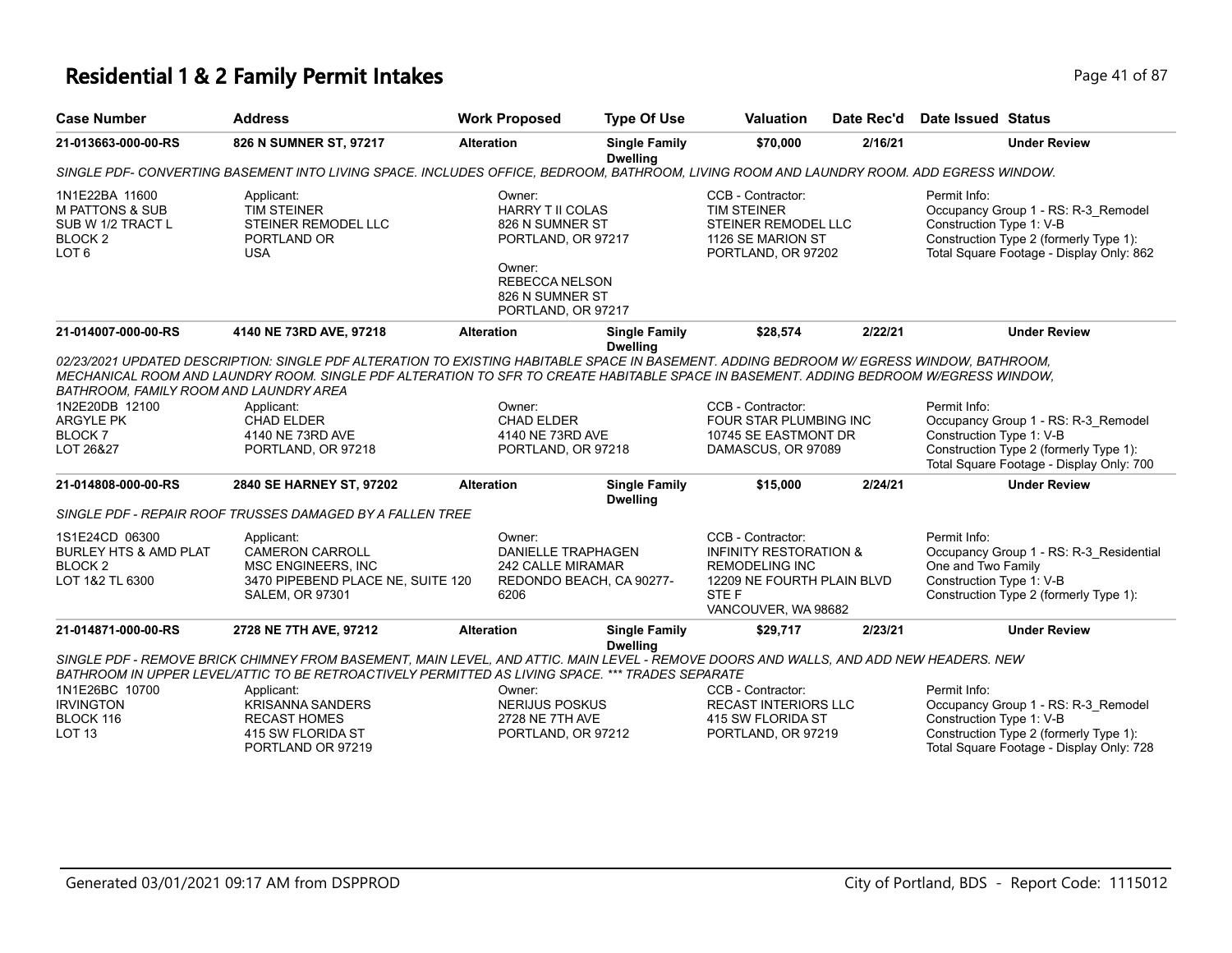### **Residential 1 & 2 Family Permit Intakes Page 12 of 87 Page 42 of 87**

| Page 42 c |
|-----------|
|           |

| <b>Case Number</b>                                                        | <b>Address</b>                                                                                                                                                                                                                                                              | <b>Work Proposed</b>                                                                               | <b>Type Of Use</b>                      | <b>Valuation</b>                                                                                                   | Date Rec'd | <b>Date Issued Status</b>                                                                                                                                                                                 |
|---------------------------------------------------------------------------|-----------------------------------------------------------------------------------------------------------------------------------------------------------------------------------------------------------------------------------------------------------------------------|----------------------------------------------------------------------------------------------------|-----------------------------------------|--------------------------------------------------------------------------------------------------------------------|------------|-----------------------------------------------------------------------------------------------------------------------------------------------------------------------------------------------------------|
| 21-015016-000-00-RS                                                       | 2524 NW PETTYGROVE ST, 97210                                                                                                                                                                                                                                                | <b>Alteration</b>                                                                                  | <b>Single Family</b><br><b>Dwelling</b> | \$1,000                                                                                                            | 2/26/21    | <b>Approved to Issue</b>                                                                                                                                                                                  |
|                                                                           | SINGLE PDF - INCREASE SIZE OF EXISTING 2ND FLOOR BATHROOM WINDOW                                                                                                                                                                                                            |                                                                                                    |                                         |                                                                                                                    |            |                                                                                                                                                                                                           |
| 1N1E32AA 06800<br><b>GOLDSMITHS ADD</b><br>BLOCK 18<br>LOT <sub>5</sub>   | Applicant:<br><b>DANIEL BRAMSKE</b><br>3145 SE 151ST AVE<br>PORTLAND, OR 97236                                                                                                                                                                                              | Owner <sup>-</sup><br>NORMAN B JR DUFFETT<br>2524 NW PETTYGROVE ST<br>PORTLAND, OR 97210<br>Owner: |                                         | CCB - Contractor:<br><b>JOHN BEAL</b><br><b>J BEALS CONSTRUCTION LLC</b><br>1635 NE 53RD AVE<br>PORTLAND, OR 97213 |            | Permit Info:<br>Occupancy Group 1 - RS: R-3_Remodel<br>Construction Type 1: V-B<br>Construction Type 2 (formerly Type 1):<br>Total Square Footage - Display Only: 10                                      |
|                                                                           |                                                                                                                                                                                                                                                                             | <b>ELIZABETH DUFFETT</b><br>2524 NW PETTYGROVE ST<br>PORTLAND, OR 97210                            |                                         |                                                                                                                    |            |                                                                                                                                                                                                           |
| 21-015264-000-00-RS                                                       | 7215 SE HAWTHORNE BLVD,<br>97215                                                                                                                                                                                                                                            | <b>Alteration</b>                                                                                  | <b>Single Family</b><br><b>Dwelling</b> | \$13,593                                                                                                           | 2/25/21    | <b>Under Review</b>                                                                                                                                                                                       |
|                                                                           | SINGLE PDF - CONVERT BASEMENT TO HABITABLE SPACE FOR A NEW OFFICE AND BATHROOM *** TRADES SEPARATE                                                                                                                                                                          |                                                                                                    |                                         |                                                                                                                    |            |                                                                                                                                                                                                           |
| 1S2E05AC 16000<br><b>SNYDERS ADD</b><br><b>BLOCK1</b><br>LOT <sub>2</sub> | Applicant:<br>NICHOLAS PAPAEFTHIMIOU<br>8535 SE 9TH AVE<br>PORTLAND OR 97202                                                                                                                                                                                                | Owner:<br><b>SARA SCHMIDT</b><br>7215 SE HAWTHORNE BLVD<br>PORTLAND, OR 97215                      |                                         | Primary Contractor:<br><b>TO BID</b>                                                                               |            | Permit Info:<br>Occupancy Group 1 - RS: R-3_Remodel<br>Construction Type 1: V-B<br>Construction Type 2 (formerly Type 1):<br>Total Square Footage - Display Only: 333                                     |
| 21-015291-000-00-RS                                                       | 4159 N OVERLOOK TER, 97217                                                                                                                                                                                                                                                  | <b>Alteration</b>                                                                                  | <b>Single Family</b>                    | \$10,000                                                                                                           | 2/28/21    | <b>Under Review</b>                                                                                                                                                                                       |
|                                                                           | SINGLE PDF - CREATE HABITABLE SPACE IN BASEMENT NEW BEDROOM & BATHROOM (3 TOILETS TOTAL) WITH EXTERIOR ACCESS ONLY; RECONFIGURE<br>BATHROOM WALLS ON MAIN FLOOR. REPLACE WINDOW, DECREASE OPENING SIZE, AND NEW HEADER FOR OFFICE WINDOW. *** TRADES SEPARATE               |                                                                                                    | <b>Dwelling</b>                         |                                                                                                                    |            |                                                                                                                                                                                                           |
| 1N1E21DB 03500                                                            | Applicant:                                                                                                                                                                                                                                                                  | Owner:                                                                                             |                                         | CCB - Contractor:                                                                                                  |            | Permit Info:                                                                                                                                                                                              |
| <b>OVERLOOK</b><br>BLOCK B TL 3500                                        | <b>MATT CLARK</b><br>MILK AND HONEY RENOVATIONS<br>2770 N RUSSET<br>PORTLAND OR 97217                                                                                                                                                                                       | <b>MILK AND HONEY</b><br><b>RESTORATION LLC</b><br>PORTLAND OR<br><b>USA</b>                       |                                         | MILK AND HONEY INVESTMENTS<br><b>LLC</b><br>PO BOX 12166<br>PORTLAND, OR 97212                                     |            | Occupancy Group 1 - RS: R-3_Remodel<br>Construction Type 1: V-B<br>Construction Type 2 (formerly Type 1):                                                                                                 |
| 21-016000-000-00-RS                                                       | 5726 N MISSOURI AVE - Unit B,<br>97217                                                                                                                                                                                                                                      | <b>Alteration</b>                                                                                  | <b>Single Family</b><br><b>Dwelling</b> | \$89,151                                                                                                           | 2/25/21    | <b>Under Review</b>                                                                                                                                                                                       |
|                                                                           | SINGLE PDF - ADU: CONVERT UNFINISHED BASEMENT INTO AN ACCESSORY DWELLING UNIT WITH TWO BEDROOMS. REMOVE WALL BETWEEN KITCHEN AND LIVING<br>ROOM ON MAIN FLOOR. RECONFIGURE LAYOUT ON UPPER FLOOR TO CREATE THREE BEDROOMS WITH TWO BATHROOMS (ONE NEW). *** TRADES SEPARATE |                                                                                                    |                                         |                                                                                                                    |            |                                                                                                                                                                                                           |
| 1N1E15CC 08200                                                            | Applicant:<br><b>KRISTOPHER CELTNIEKS</b><br>SASQUATCH ARCHITECTURE<br>1129 SE MARKET ST<br>PORTLAND, OR 97214                                                                                                                                                              | Owner:<br><b>GLORIA T I DE GONZALEZ</b><br>5726 N MISSOURI AVE<br>PORTLAND, OR 97217               |                                         | CCB - Contractor:<br><b>J WALLS LLC</b><br>15240 NE HALSEY ST<br>PORTLAND, OR 97230                                |            | Permit Info:<br>Occupancy Group 1 - RS: R-3_Remodel<br>Construction Type 1: V-B<br>Construction Type 2 (formerly Type 1):<br>Total Square Footage - Display Only: 2184<br>Number of New Dwelling Units: 1 |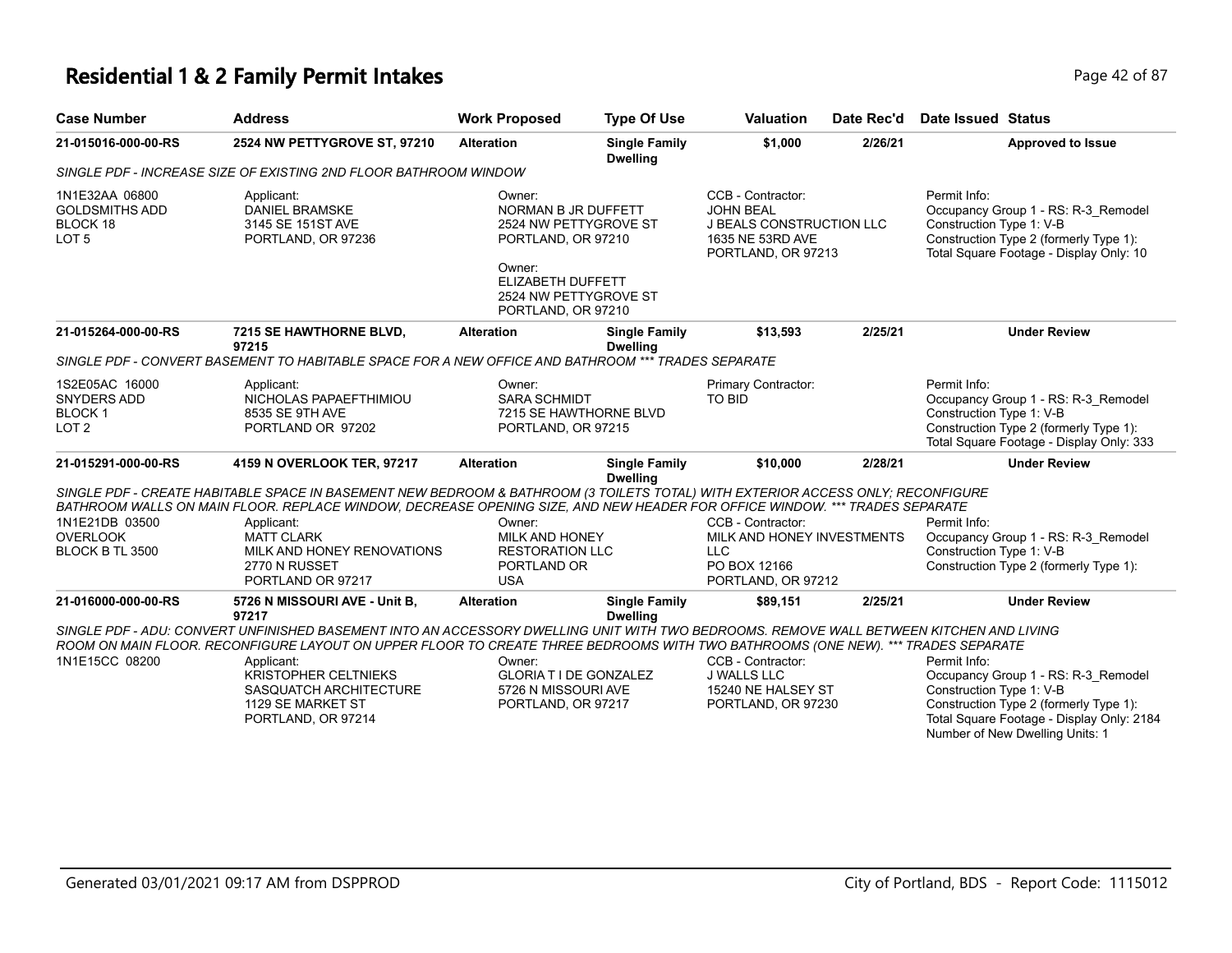# **Residential 1 & 2 Family Permit Intakes Page 43 of 87** Page 43 of 87

| <b>Case Number</b>                           | <b>Address</b>                                                                                                      | <b>Work Proposed</b>                                                  | <b>Type Of Use</b>             | Valuation                                                                                    | Date Rec'd | Date Issued Status                                                                                                                                  |  |
|----------------------------------------------|---------------------------------------------------------------------------------------------------------------------|-----------------------------------------------------------------------|--------------------------------|----------------------------------------------------------------------------------------------|------------|-----------------------------------------------------------------------------------------------------------------------------------------------------|--|
| 20-193717-REV-01-RS                          | 4790 NE GOING ST, 97218                                                                                             | <b>Alteration</b>                                                     | Townhouse (3<br>or more units) | \$0                                                                                          | 2/17/21    | 2/24/21 Issued                                                                                                                                      |  |
| SINGLE PDF: FIRE PATHWAY REMOVED.            |                                                                                                                     |                                                                       |                                |                                                                                              |            |                                                                                                                                                     |  |
| 1N2E19BD 12100                               | Applicant:<br><b>CHRISTINE STAMPER</b><br><b>ELEMENTAL ENERGY</b><br>1339 SE 8TH AVE, SUITE B<br>PORTLAND, OR 97214 | Owner:<br><b>ELI SPEVAK</b><br>4757 NE GOING ST<br>PORTLAND, OR 97218 |                                | CCB - Contractor:<br>ELEMENTAL ENERGY LLC<br>1339 SE 8TH AVE #B<br>PORTLAND, OR 97214        |            | Permit Info:<br>Occupancy Group 1 - RS: R-3 Residential<br>One and Two Family<br>Construction Type 1: V-B<br>Construction Type 2 (formerly Type 1): |  |
| 20-194145-REV-01-RS                          | 4780 NE GOING ST, 97218                                                                                             | <b>Alteration</b>                                                     | Townhouse (3<br>or more units) | \$0                                                                                          | 2/17/21    | 2/24/21 Issued                                                                                                                                      |  |
| SINGLE PDF - FIRE PATHWAY REMOVED            |                                                                                                                     |                                                                       |                                |                                                                                              |            |                                                                                                                                                     |  |
| 1N2E19BD 12100                               | Applicant:<br><b>CHRISTINE STAMPER</b><br><b>ELEMENTAL ENERGY</b><br>1339 SE 8TH AVE, SUITE B<br>PORTLAND, OR 97214 | Owner:<br><b>ELI SPEVAK</b><br>4757 NE GOING ST<br>PORTLAND, OR 97218 |                                | CCB - Contractor:<br>ELEMENTAL ENERGY LLC<br>1339 SE 8TH AVE #B<br>PORTLAND, OR 97214        |            | Permit Info:<br>Occupancy Group 1 - RS: R-3_Residential<br>One and Two Family<br>Construction Type 1: V-B<br>Construction Type 2 (formerly Type 1): |  |
| 20-194234-REV-01-RS                          | 4770 NE GOING ST, 97218                                                                                             | <b>Alteration</b>                                                     | Townhouse (3<br>or more units) | \$0                                                                                          | 2/17/21    | 2/24/21 Issued                                                                                                                                      |  |
| SINGLE PDF: FIRE PATHWAY REMOVED             |                                                                                                                     |                                                                       |                                |                                                                                              |            |                                                                                                                                                     |  |
| 1N2E19BD 12100                               | Applicant:<br><b>CHRISTINE STAMPER</b><br><b>ELEMENTAL ENERGY</b><br>1339 SE 8TH AVE, SUITE B<br>PORTLAND, OR 97214 | Owner:<br><b>ELI SPEVAK</b><br>4757 NE GOING ST<br>PORTLAND, OR 97218 |                                | CCB - Contractor:<br><b>ELEMENTAL ENERGY LLC</b><br>1339 SE 8TH AVE #B<br>PORTLAND, OR 97214 |            | Permit Info:<br>Occupancy Group 1 - RS: R-3_Residential<br>One and Two Family<br>Construction Type 1: V-B<br>Construction Type 2 (formerly Type 1): |  |
| 20-194258-REV-01-RS                          | 4750 NE GOING ST, 97218                                                                                             | <b>Alteration</b>                                                     | Townhouse (3<br>or more units) | \$0                                                                                          | 2/17/21    | 2/24/21 Issued                                                                                                                                      |  |
| <b>SINGLE PDF: FIRE PATHWAY REMOVED</b>      |                                                                                                                     |                                                                       |                                |                                                                                              |            |                                                                                                                                                     |  |
| 1N2E19BD 12200                               | Applicant:<br><b>CHRISTINE STAMPER</b><br><b>ELEMENTAL ENERGY</b><br>1339 SE 8TH AVE, SUITE B<br>PORTLAND, OR 97214 | Owner:<br><b>ELI SPEVAK</b><br>4757 NE GOING ST<br>PORTLAND, OR 97218 |                                | CCB - Contractor:<br><b>ELEMENTAL ENERGY LLC</b><br>1339 SE 8TH AVE #B<br>PORTLAND, OR 97214 |            | Permit Info:<br>Occupancy Group 1 - RS: R-3 Residential<br>One and Two Family<br>Construction Type 1: V-B<br>Construction Type 2 (formerly Type 1): |  |
| Total # of RS Alteration permit intakes: 133 |                                                                                                                     |                                                                       |                                |                                                                                              |            | Total valuation of RS Alteration permit intakes: \$3,375,662                                                                                        |  |
| 20-153769-REV-02-RS                          | 7677 N ALBINA AVE, 97217                                                                                            | <b>Demolition</b>                                                     | <b>Accessory</b>               | \$0                                                                                          | 2/17/21    | 2/17/21 Issued                                                                                                                                      |  |
|                                              | REVISION TO UPDATE THE LEAD BASED PAINT AND ASBESTOS FORM                                                           |                                                                       | <b>Structure</b>               |                                                                                              |            |                                                                                                                                                     |  |

| 1N1E10CD 08900           | Applicant:           | <b>Dwner</b>         | CCB - Contractor:        | Permit Info:                           |
|--------------------------|----------------------|----------------------|--------------------------|----------------------------------------|
| <b>SWINTON</b>           | <b>KEVIN PARTAIN</b> | FX HOMES             | SHAR                     | Occupancy Group 1 - RS: U Private      |
| BLOCK 35                 | URBAN VISIONS        | PO BOX 1540          | CIPRIANO CONSTRUCTION CO | Garage\Utility Misc.                   |
| LOT 3&4                  | 223 NE 56TH AVENUE   | SANDY, OR 97055-1540 | 9795 SE 242 AVE          | Construction Type 1: V-B               |
| E 15' OF S 50' OF LOT 14 | PORTLAND, OR 97213   |                      | DAMASCUS, OR 97089-6579  | Construction Type 2 (formerly Type 1): |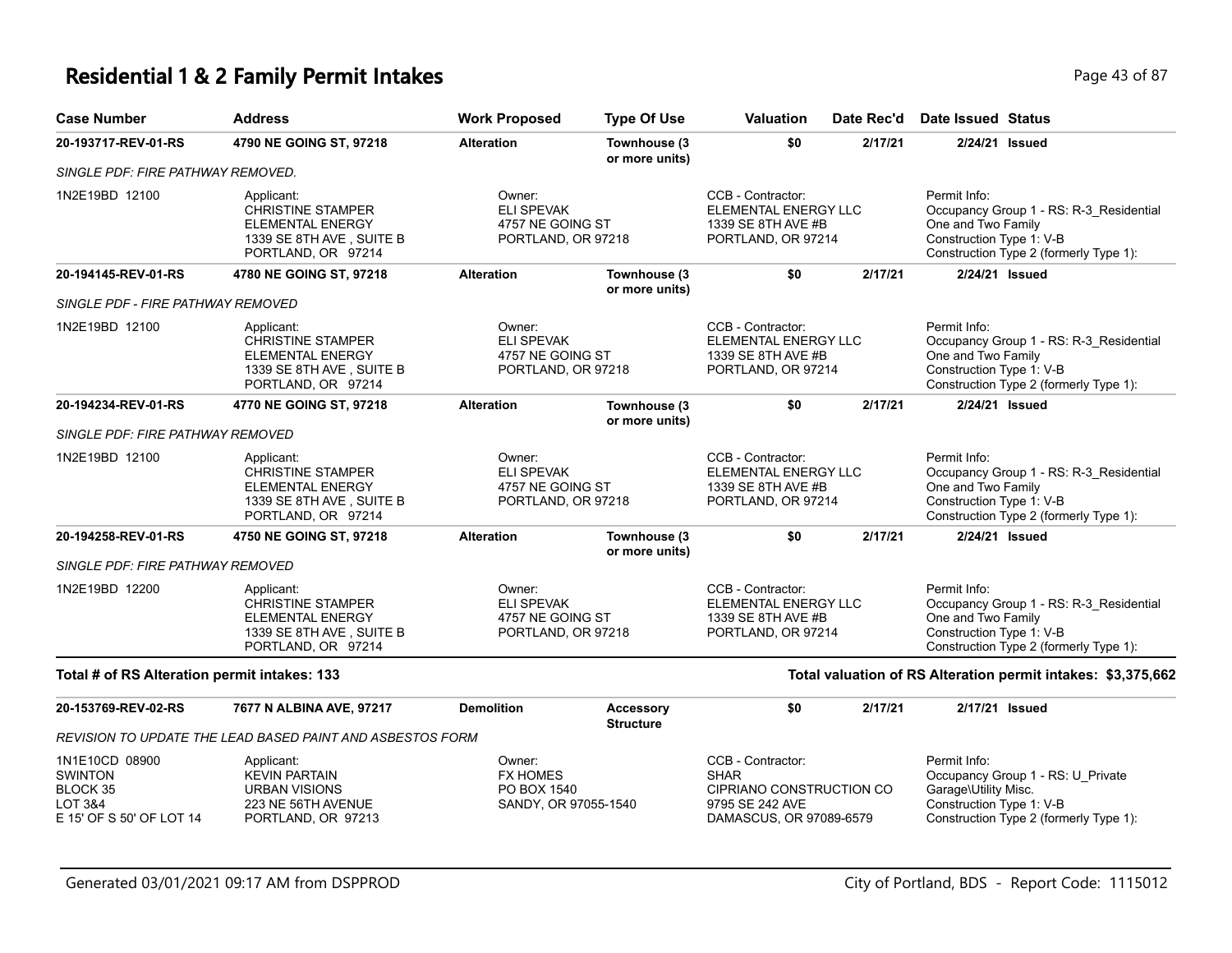### **Residential 1 & 2 Family Permit Intakes Page 14 of 87** Page 44 of 87

| <b>Case Number</b>                                                             | <b>Address</b>                                                                                                                                                                                                                                                                                                                                                                                                                                                        | <b>Work Proposed</b>                                                                                | <b>Type Of Use</b>                   | <b>Valuation</b>                                                                                                   | Date Rec'd | <b>Date Issued Status</b>                                                                                                                           |
|--------------------------------------------------------------------------------|-----------------------------------------------------------------------------------------------------------------------------------------------------------------------------------------------------------------------------------------------------------------------------------------------------------------------------------------------------------------------------------------------------------------------------------------------------------------------|-----------------------------------------------------------------------------------------------------|--------------------------------------|--------------------------------------------------------------------------------------------------------------------|------------|-----------------------------------------------------------------------------------------------------------------------------------------------------|
| 20-223086-000-00-RS                                                            | 1637 NE 152ND PL, 97230                                                                                                                                                                                                                                                                                                                                                                                                                                               | <b>Demolition</b>                                                                                   | <b>Accessory</b><br><b>Structure</b> | \$864                                                                                                              | 2/12/21    | <b>Under Review</b>                                                                                                                                 |
|                                                                                | SINGLE PDF - SB871 DEMOLISH UNPERMITTED CABANA GREATER THAN 200SF. REMOVE ALL DEBRIS. SEE HS FOLDER 20-208979-HS                                                                                                                                                                                                                                                                                                                                                      |                                                                                                     |                                      |                                                                                                                    |            |                                                                                                                                                     |
| 1N2E25DC 11000<br><b>SANTEE ADD</b><br>BLOCK 1<br>LOT 5 TL 11000               | Applicant:<br><b>ISMAEL GARCIA</b><br>11247 SE HIGHLAND LP<br>CLACKAMAS, OR 97015                                                                                                                                                                                                                                                                                                                                                                                     | Owner:<br><b>RAUL RAMOS</b><br>1637 NE 152ND PL<br>PORTLAND, OR 97230<br>Owner:                     |                                      |                                                                                                                    |            | Permit Info:<br>Occupancy Group 1 - RS: U_Decks,<br>Patios, Porches, Carports<br>Construction Type 1: V-B<br>Construction Type 2 (formerly Type 1): |
|                                                                                |                                                                                                                                                                                                                                                                                                                                                                                                                                                                       | ANA LAURA A NAVARRO<br>1637 NE 152ND PL<br>PORTLAND, OR 97230                                       |                                      |                                                                                                                    |            |                                                                                                                                                     |
| 20-223096-000-00-RS                                                            | 5630 SE 52ND AVE, 97206                                                                                                                                                                                                                                                                                                                                                                                                                                               | <b>Demolition</b>                                                                                   | <b>Accessory</b><br><b>Structure</b> | \$1,000                                                                                                            | 2/5/21     | <b>Under Review</b>                                                                                                                                 |
|                                                                                | SINGLE PDF- DEMOLISH DETACHED CARPORT. REMOVE ALL DEBRIS.                                                                                                                                                                                                                                                                                                                                                                                                             |                                                                                                     |                                      |                                                                                                                    |            |                                                                                                                                                     |
| 1S2E18DB 03800<br><b>TREMONT PK</b><br>BLOCK <sub>1</sub><br>LOT <sub>10</sub> | Applicant:<br>NATHAN ARNOLD<br><b>FASTER PERMITS</b><br>2000 SW 1ST AVE SUITE 420<br>PORTLAND OR 97201                                                                                                                                                                                                                                                                                                                                                                | Owner:<br><b>MICHAEL GILL</b><br>5630 SE 52ND AVE<br>PORTLAND, OR 97206<br>Owner:                   |                                      | CCB - Contractor:<br><b>GIRAUD ENTERPRISES LLC</b><br>11575 SW PACIFIC HWY SUITE<br>219<br><b>TIGARD, OR 97223</b> |            | Permit Info:<br>Occupancy Group 1 - RS: U_Decks,<br>Patios, Porches, Carports<br>Construction Type 1: V-B<br>Construction Type 2 (formerly Type 1): |
|                                                                                | Applicant:<br><b>JOHN DARKE</b><br>503 DEVELOPMENT CO<br>13985 SW ALLEN BLVD #2<br><b>BEAVERTON, OR</b>                                                                                                                                                                                                                                                                                                                                                               | <b>JILL TRUSKOLASKI</b><br>5630 SE 52ND AVE<br>PORTLAND, OR 97206                                   |                                      |                                                                                                                    |            |                                                                                                                                                     |
| 21-007707-000-00-RS                                                            | 5632 N MONTANA AVE, 97217                                                                                                                                                                                                                                                                                                                                                                                                                                             | <b>Demolition</b>                                                                                   | <b>Duplex</b>                        | \$37,100                                                                                                           | 2/4/21     | <b>Under Review</b>                                                                                                                                 |
| 1N1E15CC 12000<br><b>NORTH ALBINA</b><br>BLOCK <sub>8</sub>                    | SINGLE PDF - SB871: DECONSTRUCT DUPLEX WITH BASEMENT. CAVITY TO BE FILLED. CAP SEWER. REMOVE ALL DEBRIS. SPECIAL INSPECTION REQUIRED FOR<br>BASEMENT FILL. LOCATE AND DECOMMISSION CESSPOOL *** SUBJECT TO 35-DAY DEMO DELAY *** W/ 21-007726-RS (HOUSE) AND 21-007749-RS (GARAGE) 5626 N<br>MONTANA *** DEMOLITION DELAY 35-DAY APPEAL PERIOD UNTIL 4:30 PM, Thursday, March 11, 2021.<br>Applicant:<br><b>CARLY KROTOWSKI</b><br><b>Works Progress Architecture</b> | Owner:<br>SOCIETY OVERLOOK LLC<br>2650 NE ALAMEDA ST                                                |                                      | CCB - Contractor:<br>ANDERSEN COLAS<br><b>CONSTRUCTION LLC</b>                                                     |            | Permit Info:<br>Occupancy Group 1 - RS: R-3 Residential<br>One and Two Family                                                                       |
| LOT <sub>1</sub>                                                               | 811 SE STARK ST S 210<br>PORTLAND OR 97214                                                                                                                                                                                                                                                                                                                                                                                                                            | PORTLAND, OR 97212                                                                                  |                                      | PO BOX 6712<br>PORTLAND, OR 97228                                                                                  |            | Construction Type 1: V-B<br>Construction Type 2 (formerly Type 1):                                                                                  |
| 21-003720-000-00-RS                                                            | 8006 SE 30TH AVE, 97202                                                                                                                                                                                                                                                                                                                                                                                                                                               | <b>Demolition</b>                                                                                   | Garage/Carport                       | \$4,700                                                                                                            | 2/1/21     | 2/18/21 Issued                                                                                                                                      |
|                                                                                | SINGLE PDF - SB871: DECONSTRUCT DETACHED GARAGE. REMOVE ALL DEBRIS. CONCRETE SLAB TO REMAIN.                                                                                                                                                                                                                                                                                                                                                                          |                                                                                                     |                                      |                                                                                                                    |            |                                                                                                                                                     |
| 1S1E24CA 06700<br><b>EASTMORELAND</b><br>BLOCK 14<br>LOT <sub>7</sub>          | Applicant:<br><b>JEREMY LADEN</b><br>LOVETT DECONSTRUCTION<br>2034 NE SANDY BLVD<br>PORTLAND OR 97232                                                                                                                                                                                                                                                                                                                                                                 | Owner:<br>PATRICK PROTHE<br>8006 SE 30TH AVE<br>PORTLAND, OR 97202<br>Owner:<br><b>DARCI WALKER</b> |                                      | CCB - Contractor:<br>LOVETT DECONSTRUCTION INC<br>2522 SE 16TH AVE<br>PORTLAND, OR 97202                           |            | Permit Info:<br>Occupancy Group 1 - RS: U_Private<br>Garage\Utility Misc.<br>Construction Type 1: V-B<br>Construction Type 2 (formerly Type 1):     |
|                                                                                |                                                                                                                                                                                                                                                                                                                                                                                                                                                                       | 8006 SE 30TH AVE<br>PORTLAND, OR 97202                                                              |                                      |                                                                                                                    |            |                                                                                                                                                     |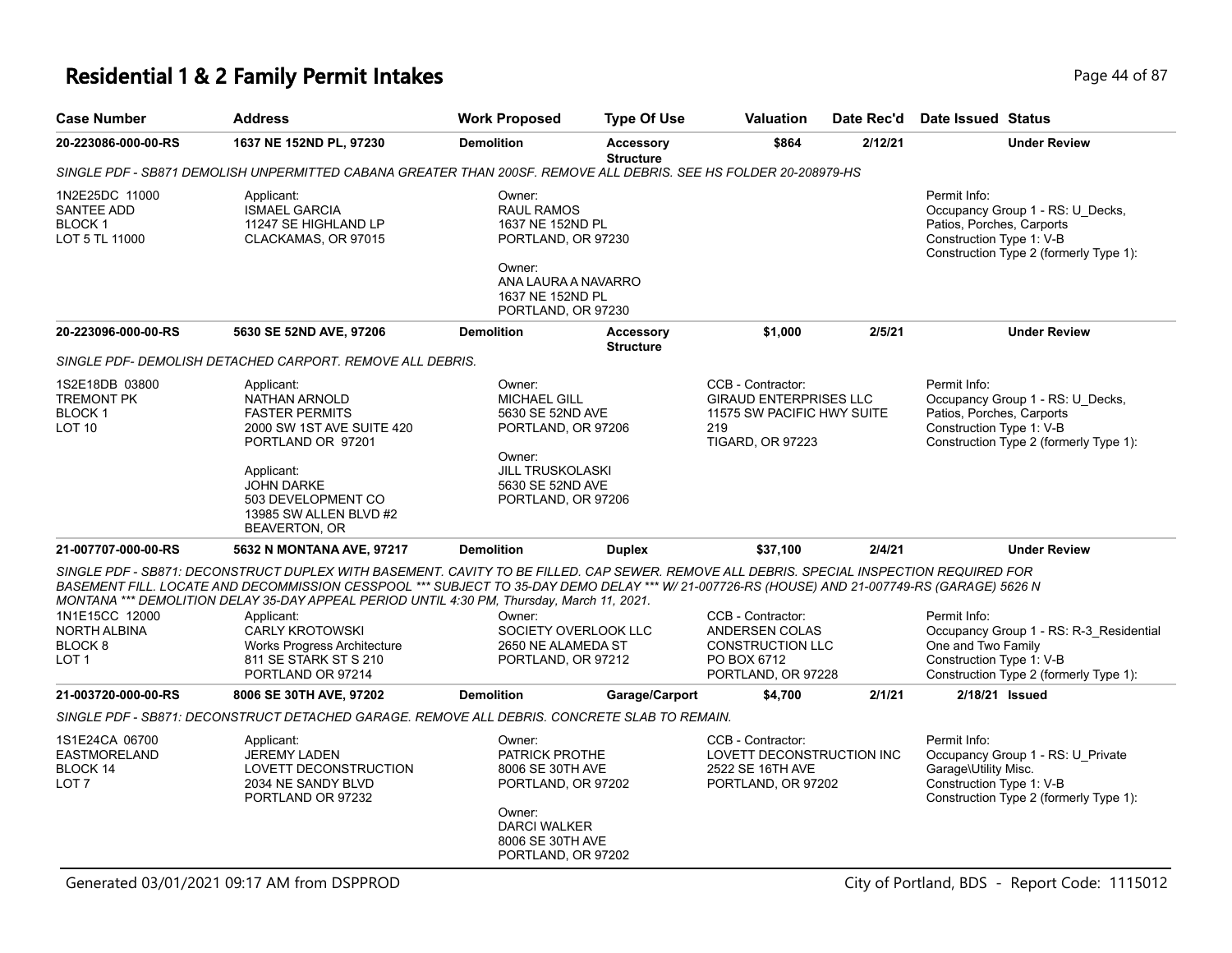# **Residential 1 & 2 Family Permit Intakes Page 45 of 87** Page 45 of 87

| <b>Case Number</b>                                                       | <b>Address</b>                                                                                                                         | <b>Work Proposed</b>                                                                                                                                    | <b>Type Of Use</b>      | Valuation                                                                                                                        | Date Rec'd | Date Issued Status                                               |                                                                             |
|--------------------------------------------------------------------------|----------------------------------------------------------------------------------------------------------------------------------------|---------------------------------------------------------------------------------------------------------------------------------------------------------|-------------------------|----------------------------------------------------------------------------------------------------------------------------------|------------|------------------------------------------------------------------|-----------------------------------------------------------------------------|
| 21-007749-000-00-RS                                                      | 5626 N MONTANA AVE - UNIT A,<br>97217                                                                                                  | <b>Demolition</b>                                                                                                                                       | Garage/Carport          | \$6,500                                                                                                                          | 2/4/21     |                                                                  | <b>Under Review</b>                                                         |
|                                                                          | SINGLE PDF - SB871: DEMOLISH DETACHED GARAGE. REMOVE ALL DEBRIS. W/ 21-007726-RS (HOUSE) AND 21-007707-RS (5630-5632 N MONTANA DUPLEX) |                                                                                                                                                         |                         |                                                                                                                                  |            |                                                                  |                                                                             |
| 1N1E15CC 12100<br>NORTH ALBINA<br>BLOCK 8<br>LOT <sub>2</sub>            | Applicant:<br><b>CARLY KROTOWSKI</b><br>Works Progress Architecture<br>811 SE STARK ST S 210<br>PORTLAND OR 97214                      | Owner:<br>SOCIETY OVERLOOK LLC<br>2222 NE OREGON ST #209<br>PORTLAND, OR 97232                                                                          |                         | CCB - Contractor:<br>ANDERSEN COLAS<br><b>CONSTRUCTION LLC</b><br>PO BOX 6712<br>PORTLAND, OR 97228                              |            | Permit Info:<br>Garage\Utility Misc.<br>Construction Type 1: V-B | Occupancy Group 1 - RS: U Private<br>Construction Type 2 (formerly Type 1): |
| 21-007778-000-00-RS                                                      | 855 N FARRAGUT ST, 97217                                                                                                               | <b>Demolition</b>                                                                                                                                       | Garage/Carport          | \$7,262                                                                                                                          | 2/18/21    |                                                                  | <b>Under Review</b>                                                         |
|                                                                          | SB871: DEMOLISH DETACHED FIRE DAMAGED GARAGE. REMOVE ALL DEBRIS.                                                                       |                                                                                                                                                         |                         |                                                                                                                                  |            |                                                                  |                                                                             |
| 1N1E10CD 06300<br><b>FAIRPORT</b><br>BLOCK <sub>2</sub><br>LOT 11&12     | Applicant:<br><b>TREVOR STEWART</b><br>JNT DESIGN AND BUILD LLC<br>2414 SE MADISON ST, UNIT B<br>PORTLAND, OR 97214                    | Owner:<br><b>STEPHEN JOHNSON</b><br>6215 N ALBINA AVE<br>PORTLAND, OR 97217<br>Owner:<br><b>NIKI JOHNSON</b><br>6215 N ALBINA AVE<br>PORTLAND, OR 97217 |                         | CCB - Contractor:<br>LOVETT DECONSTRUCTION INC<br>2522 SE 16TH AVE<br>PORTLAND, OR 97202                                         |            | Permit Info:<br>Garage\Utility Misc.<br>Construction Type 1: V-B | Occupancy Group 1 - RS: U Private<br>Construction Type 2 (formerly Type 1): |
| 21-009761-000-00-RS                                                      | 605 SE SPOKANE ST, 97202                                                                                                               | <b>Demolition</b>                                                                                                                                       | Garage/Carport          | \$500                                                                                                                            | 2/2/21     |                                                                  | <b>Under Review</b>                                                         |
|                                                                          | SINGLE PDF - SB871: DECONSTRUCT DETATCHED GARAGE. REMOVE ALL DEBRIS. ALL CONCRETE FLATWORK TO BE REMOVED. W/21-00974-RS (HOUSE)        |                                                                                                                                                         |                         |                                                                                                                                  |            |                                                                  |                                                                             |
| 1S1E23CB 13200<br><b>SELLWOOD</b><br><b>BLOCK 11</b><br>W 1/2 OF LOT 5&6 | Applicant:<br><b>RICHARD ADAMS</b><br><b>FASTER PERMITS</b><br>2000 SW 1ST AVENUE SUITE 420<br>PORTLAND, OR 97201                      | Owner:<br>5901 S MACADAM AVE # 108<br>PORTLAND, OR 97239-3622                                                                                           | PORTLAND HOUSEWORKS LLC | CCB - Contractor:<br><b>GOOD WOOD DECONSTRUCTION</b><br>AND SALVAGE LLC<br>6326 NE 8TH AVE<br>PORTLAND, OR 97211                 |            | Permit Info:<br>Garage\Utility Misc.<br>Construction Type 1: V-B | Occupancy Group 1 - RS: U Private<br>Construction Type 2 (formerly Type 1): |
| 21-010105-000-00-RS                                                      | <b>1416 SE MARION ST, 97202</b>                                                                                                        | <b>Demolition</b>                                                                                                                                       | Garage/Carport          | \$3,000                                                                                                                          | 2/4/21     |                                                                  | <b>Under Review</b>                                                         |
|                                                                          | SINGLE PDF - SB871: DEMOLISH DETACHED GARAGE. REMOVE ALL DEBRIS.                                                                       |                                                                                                                                                         |                         |                                                                                                                                  |            |                                                                  |                                                                             |
| 1S1E26BA 04200<br><b>SELLWOOD</b><br>BLOCK 62<br><b>LOT 18</b>           | Applicant:<br>AUSTIN CHEADLE<br><b>FASTER PERMITS</b><br>2000 SW 1ST AVE SUITE 420<br>PORTLAND, OR 97201                               | Owner:<br><b>WOLVERTON FAMILY TR</b><br>1416 SE MARION ST<br>PORTLAND, OR 97202                                                                         |                         | CCB - Contractor:<br><b>Mark Grismer</b><br><b>GREEN CANOPY HOMES LLC</b><br>3701 SE MILWAUKIE AVE SUITE D<br>PORTLAND, OR 97202 |            | Permit Info:<br>Garage\Utility Misc.<br>Construction Type 1: V-B | Occupancy Group 1 - RS: U_Private<br>Construction Type 2 (formerly Type 1): |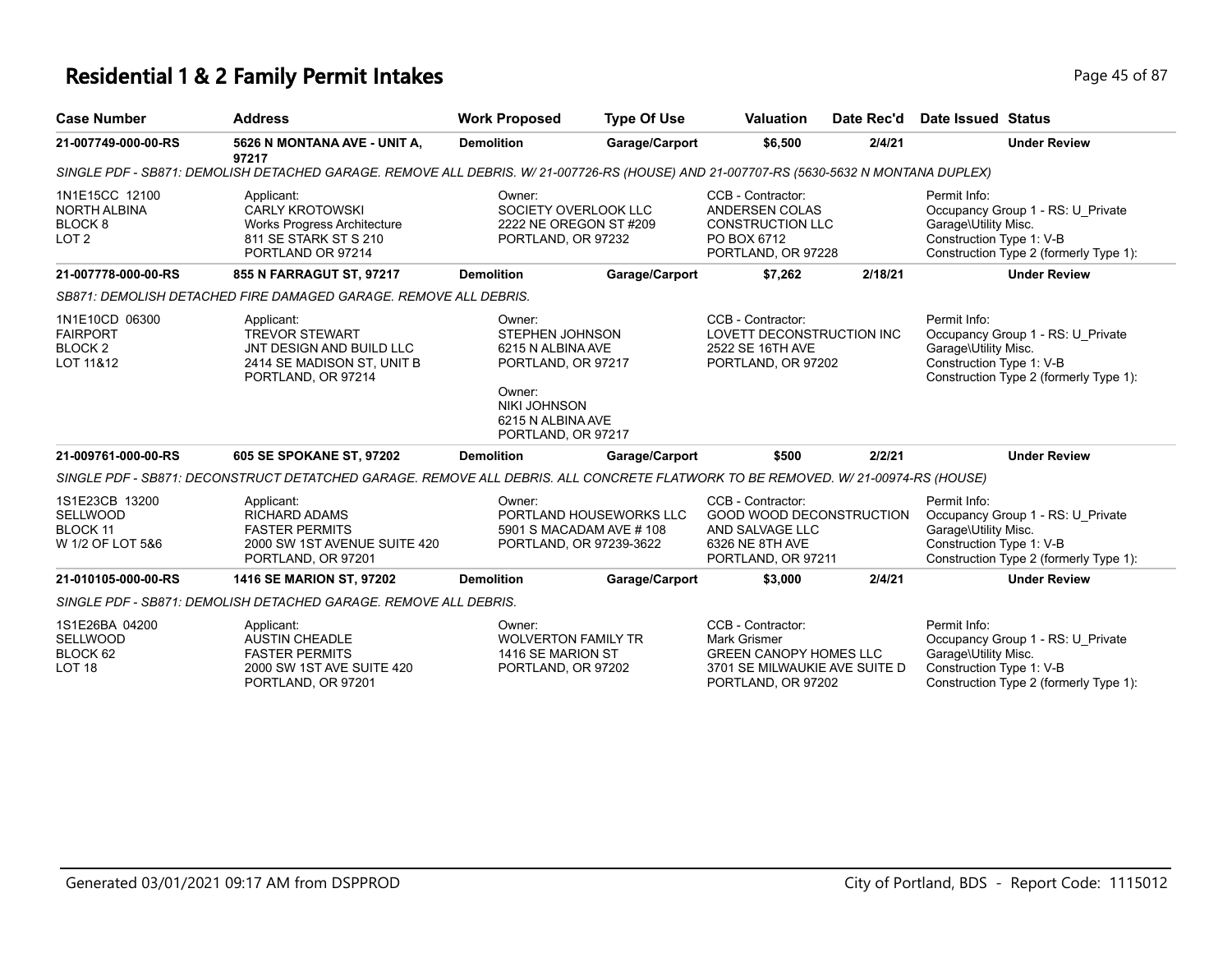#### **Residential 1 & 2 Family Permit Intakes Page 16 of 87** Page 46 of 87

| <b>Case Number</b>                                                                             | <b>Address</b>                                                                                                                                                                                                                                                                                                                                               | <b>Work Proposed</b>                                                                                                                                          | <b>Type Of Use</b>                      | <b>Valuation</b>                                                                                               | Date Rec'd | Date Issued Status                                                                                                                                  |
|------------------------------------------------------------------------------------------------|--------------------------------------------------------------------------------------------------------------------------------------------------------------------------------------------------------------------------------------------------------------------------------------------------------------------------------------------------------------|---------------------------------------------------------------------------------------------------------------------------------------------------------------|-----------------------------------------|----------------------------------------------------------------------------------------------------------------|------------|-----------------------------------------------------------------------------------------------------------------------------------------------------|
| 21-014413-000-00-RS                                                                            | 4215 NE 15TH AVE, 97211                                                                                                                                                                                                                                                                                                                                      | <b>Demolition</b>                                                                                                                                             | Garage/Carport                          | \$900                                                                                                          | 2/22/21    | <b>Under Review</b>                                                                                                                                 |
|                                                                                                | SINGLE PDF - SB871: DEMOLISH 260SF DETACHED GARAGE. CONCRETE SLAB TO REMAIN. REMOVE ALL DEBRIS.                                                                                                                                                                                                                                                              |                                                                                                                                                               |                                         |                                                                                                                |            |                                                                                                                                                     |
| 1N1E23DB 07700<br><b>IRVINGTON HTS</b><br>BLOCK <sub>2</sub><br><b>LOT 11</b>                  | Applicant:<br><b>JOE ROBERTSON</b><br>SHELTER SOLUTIONS LLC<br>1973 SE DUNCAN DRIVE<br>HILLSBORO, OR 97123                                                                                                                                                                                                                                                   | Owner:<br><b>MICHAEL DILTZ</b><br>4215 NE 15TH AVE<br>PORTLAND, OR 97211-5113<br>Owner:<br><b>HALLIE CLARK</b><br>4215 NE 15TH AVE<br>PORTLAND, OR 97211-5113 |                                         | CCB - Contractor:<br><b>JOE ROBERTSON</b><br>SHELTER SOLUTIONS LLC<br>1973 SE DUNCAN DR<br>HILLSBORO, OR 97123 |            | Permit Info:<br>Occupancy Group 1 - RS: U_Private<br>Garage\Utility Misc.<br>Construction Type 1: V-B<br>Construction Type 2 (formerly Type 1):     |
| 20-153766-REV-02-RS                                                                            | 7677 N ALBINA AVE, 97217                                                                                                                                                                                                                                                                                                                                     | <b>Demolition</b>                                                                                                                                             | <b>Single Family</b><br><b>Dwelling</b> | \$0                                                                                                            | 2/23/21    | <b>Under Review</b>                                                                                                                                 |
|                                                                                                | REVISION TO UPDATE THE LEAD BASED PAINT AND ASBESTOS FORM                                                                                                                                                                                                                                                                                                    |                                                                                                                                                               |                                         |                                                                                                                |            |                                                                                                                                                     |
| 1N1E10CD 08900<br><b>SWINTON</b><br>BLOCK 35<br><b>LOT 3&amp;4</b><br>E 15' OF S 50' OF LOT 14 | Applicant:<br><b>KEVIN PARTAIN</b><br><b>URBAN VISIONS</b><br>223 NE 56TH AVENUE<br>PORTLAND, OR 97213                                                                                                                                                                                                                                                       | Owner:<br><b>FX HOMES</b><br>PO BOX 1540<br>SANDY, OR 97055-1540                                                                                              |                                         | CCB - Contractor:<br><b>SHAR</b><br>CIPRIANO CONSTRUCTION CO<br>9795 SE 242 AVE<br>DAMASCUS, OR 97089-6579     |            | Permit Info:<br>Occupancy Group 1 - RS: R-3_Residential<br>One and Two Family<br>Construction Type 1: V-B<br>Construction Type 2 (formerly Type 1): |
| 20-183930-REV-01-RS                                                                            | 8923 N DRUMMOND AVE, 97217                                                                                                                                                                                                                                                                                                                                   | <b>Demolition</b>                                                                                                                                             | <b>Single Family</b><br><b>Dwelling</b> | \$0                                                                                                            | 2/25/21    | 2/25/21 Issued                                                                                                                                      |
| <b>REVISION TO UPDATE DEMO PLAN</b>                                                            |                                                                                                                                                                                                                                                                                                                                                              |                                                                                                                                                               |                                         |                                                                                                                |            |                                                                                                                                                     |
| 1N1E09BC 02200<br>PENINSULAR ADD 2<br>BLOCK <sub>22</sub><br>LOT 31-33                         | Applicant:<br><b>KEVIN PARTAIN</b><br><b>URBAN VISIONS</b><br>223 NE 56TH AVENUE<br>PORTLAND, OR 97213                                                                                                                                                                                                                                                       | Owner:<br><b>FX HOMES</b><br>PO BOX 1540<br>SANDY, OR 97055-1540                                                                                              |                                         | CCB - Contractor:<br><b>SHAR</b><br>CIPRIANO CONSTRUCTION CO<br>9795 SE 242 AVE<br>DAMASCUS, OR 97089-6579     |            | Permit Info:<br>Occupancy Group 1 - RS: R-3 Residential<br>One and Two Family<br>Construction Type 1: V-B<br>Construction Type 2 (formerly Type 1): |
| 21-007726-000-00-RS                                                                            | 5626 N MONTANA AVE - UNIT A,<br>97217                                                                                                                                                                                                                                                                                                                        | <b>Demolition</b>                                                                                                                                             | <b>Single Family</b><br><b>Dwelling</b> | \$30,600                                                                                                       | 2/4/21     | <b>Under Review</b>                                                                                                                                 |
|                                                                                                | SINGLE PDF - SB871: DECONSTRUCT HOUSE WITH BASEMENT. CAVITY TO BE FILLED. CAP SEWER. REMOVE ALL DEBRIS. SPECIAL INSPECTION REQUIRED FOR<br>BASEMENT FILL. *** SUBJECT TO 35-DAY DEMO DELAY *** W/ 21-007749-RS (GARAGE) AND 21-007707-RS (5630-5632 N MONTANA DUPLEX) *** DEMOLITION DELAY 35-<br>DAY APPEAL PERIOD UNTIL 4:30 PM, Thursday, March 11, 2021. |                                                                                                                                                               |                                         |                                                                                                                |            |                                                                                                                                                     |
| 1N1E15CC 12100<br><b>NORTH ALBINA</b><br>BLOCK <sub>8</sub><br>LOT <sub>2</sub>                | Applicant:<br><b>CARLY KROTOWSKI</b><br><b>Works Progress Architecture</b><br>811 SE STARK ST S 210                                                                                                                                                                                                                                                          | Owner:<br>SOCIETY OVERLOOK LLC<br>2222 NE OREGON ST #209<br>PORTLAND, OR 97232                                                                                |                                         | CCB - Contractor:<br>ANDERSEN COLAS<br><b>CONSTRUCTION LLC</b><br>PO BOX 6712                                  |            | Permit Info:<br>Occupancy Group 1 - RS: R-3_Residential<br>One and Two Family<br>Construction Type 1: V-B                                           |

PORTLAND, OR 97228

PORTLAND OR 97214

Construction Type 1: V-B

Construction Type 2 (formerly Type 1):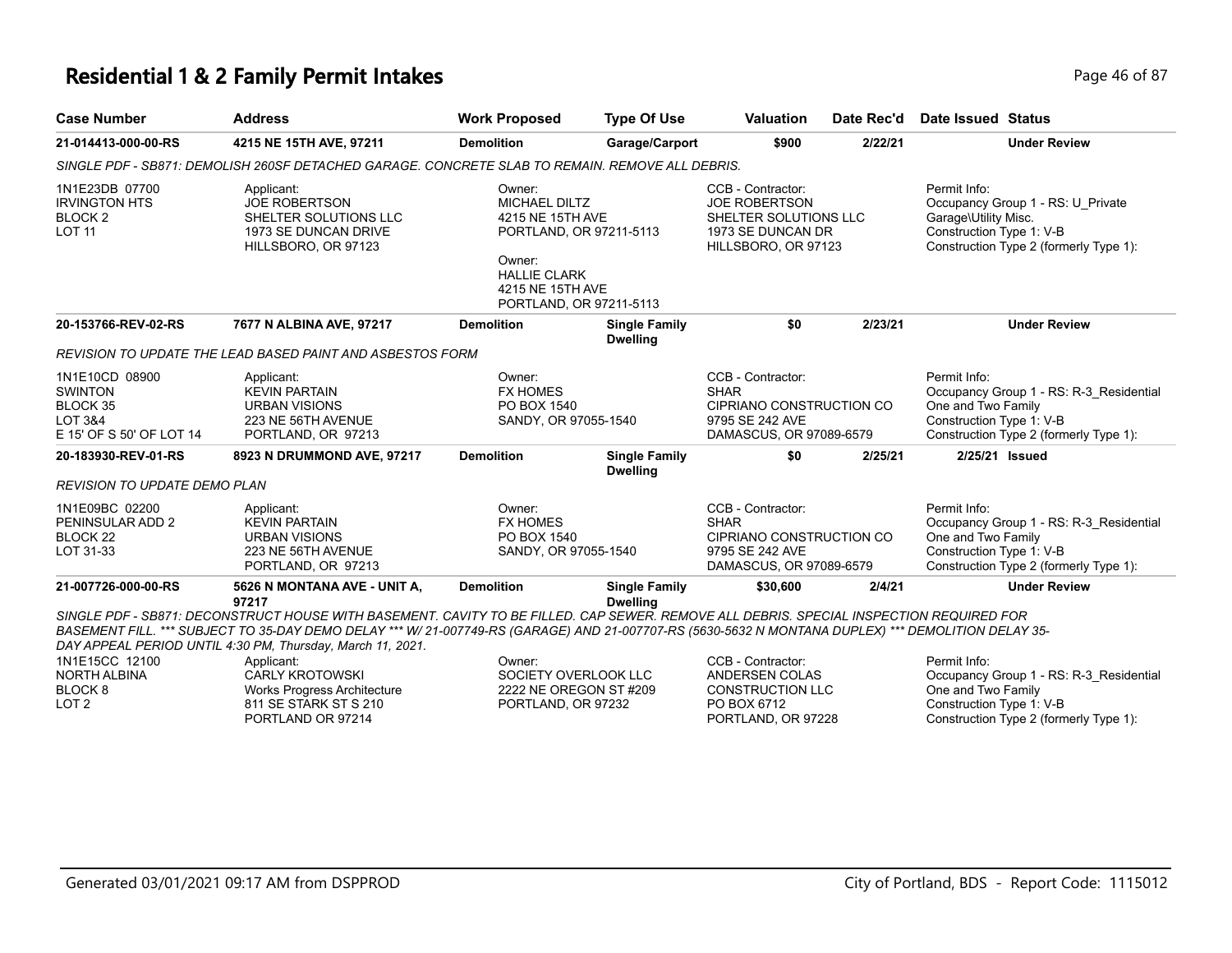### **Residential 1 & 2 Family Permit Intakes Page 17 of 87 Page 47 of 87**

| <b>Case Number</b>                                                | <b>Address</b>                                                                                                                                                                                                                                                                                                                                                                                                                                | <b>Work Proposed</b>                                                              | <b>Type Of Use</b>                      | Valuation                                                                                                              | Date Rec'd | <b>Date Issued Status</b>                                        |                                                                                   |
|-------------------------------------------------------------------|-----------------------------------------------------------------------------------------------------------------------------------------------------------------------------------------------------------------------------------------------------------------------------------------------------------------------------------------------------------------------------------------------------------------------------------------------|-----------------------------------------------------------------------------------|-----------------------------------------|------------------------------------------------------------------------------------------------------------------------|------------|------------------------------------------------------------------|-----------------------------------------------------------------------------------|
| 21-009747-000-00-RS                                               | 605 SE SPOKANE ST, 97202                                                                                                                                                                                                                                                                                                                                                                                                                      | <b>Demolition</b>                                                                 | <b>Single Family</b><br><b>Dwelling</b> | \$1,500                                                                                                                | 2/2/21     |                                                                  | <b>Under Review</b>                                                               |
| 2021.                                                             | SINGLE PDF - SB871: DECONSTRUCT SINGLE FAMILY RESIDENCE WITH BASEMENT. CAVITY TO BE FILLED. CAP SEWER. REMOVE ALL DEBRIS. ALL CONCRETE<br>FLATWORK TO BE REMOVED. SPECIAL INSPECTION REQUIRED FOR BASEMENT FILL. *** SUBJECT TO 35-DAY DEMO DELAY *** W/ 21- 009761-RS (GARAGE) SUBJECT<br>TO 35-DAY DEMOLITION DELAY. RESIDENTIAL COMPREHENSIVE PLAN DESIGNATION. *** DEMOLITION DELAY 35-DAY APPEAL PERIOD UNTIL 4:30 PM, Tuesday, March 9, |                                                                                   |                                         |                                                                                                                        |            |                                                                  |                                                                                   |
| 1S1E23CB 13200<br><b>SELLWOOD</b><br>BLOCK 11<br>W 1/2 OF LOT 5&6 | Applicant:<br><b>RICHARD ADAMS</b><br><b>FASTER PERMITS</b><br>2000 SW 1ST AVENUE SUITE 420<br>PORTLAND, OR 97201                                                                                                                                                                                                                                                                                                                             | Owner:<br>5901 S MACADAM AVE # 108<br>PORTLAND, OR 97239-3622                     | PORTLAND HOUSEWORKS LLC                 | CCB - Contractor:<br><b>GOOD WOOD DECONSTRUCTION</b><br>AND SALVAGE LLC<br>6326 NE 8TH AVE<br>PORTLAND, OR 97211       |            | Permit Info:<br>One and Two Family<br>Construction Type 1: V-B   | Occupancy Group 1 - RS: R-3 Residential<br>Construction Type 2 (formerly Type 1): |
| 21-011159-000-00-RS                                               | 2517 SE 101ST AVE, 97266                                                                                                                                                                                                                                                                                                                                                                                                                      | <b>Demolition</b>                                                                 | <b>Single Family</b><br><b>Dwelling</b> | \$7,500                                                                                                                | 2/7/21     |                                                                  | <b>Under Review</b>                                                               |
| DELAY. *** SEPTIC DECOMMISSIONING REQUIRED***<br>1S2E09AA 06500   | SINGLE PDF - SB871: DECONSTRUCT SINGLE FAMILY RESIDENCE WITH BASEMENT AND ATTACHED GARAGE. CAVITY TO BE FILLED, CAP SEWER, REMOVE ALL<br>DEBRIS. SPECIAL INSPECTION REQUIRED FOR BASEMENT FILL. *** NON-RESIDENTIAL COMPREHENSIVE PLAN DESIGNATION. NOT SUBJECT TO 35-DAY DEMOLITION<br>Applicant:                                                                                                                                            | Owner:<br><b>LINCOLN LOAN CO</b>                                                  |                                         | CCB - Contractor:                                                                                                      |            | Permit Info:                                                     |                                                                                   |
| PLYMPTON AC & PLAT 2 & 3<br>BLOCK 86<br>N 176' OF LOT 1           | <b>LARRY COWLISHAW</b><br>METHOD CONSTRUCTION<br>PO BOX 33822<br>PORTLAND OR 97292                                                                                                                                                                                                                                                                                                                                                            | PO BOX 14652<br>PORTLAND, OR 97293                                                |                                         | <b>LARRY COWLISHAW</b><br>METHOD CONSTRUCTION<br><b>INCORPORATED</b><br>PO BOX 33822<br>PORTLAND, OR 97292             |            | One and Two Family<br>Construction Type 1: V-B                   | Occupancy Group 1 - RS: R-3_Residential<br>Construction Type 2 (formerly Type 1): |
| Total # of RS Demolition permit intakes: 15                       |                                                                                                                                                                                                                                                                                                                                                                                                                                               |                                                                                   |                                         |                                                                                                                        |            |                                                                  | Total valuation of RS Demolition permit intakes: \$101,426                        |
| 21-017429-000-00-RS                                               | 1621 SE 35TH PL, 97214                                                                                                                                                                                                                                                                                                                                                                                                                        | <b>Interior Alteration</b><br>Only                                                | <b>Accessory</b><br><b>Structure</b>    | \$35,000                                                                                                               | 2/23/21    | 2/23/21 Issued                                                   |                                                                                   |
|                                                                   | CONVERT GARAGE TO STUDIO, VAULT CEILING, ADD POWDER ROOM, REPLACE GARAGE DOOR WITH OUTSWING FRENCH DOORS, INSTALL FLOATING FLOOR.                                                                                                                                                                                                                                                                                                             |                                                                                   |                                         |                                                                                                                        |            |                                                                  |                                                                                   |
| 1S1E01DB 11500<br><b>BROOKDALE</b><br>LOT <sub>29</sub>           | Applicant:<br>NWC NICK WEITZER CO LLC<br>3909 SE LINCOLN ST<br>PORTLAND, OR 97214                                                                                                                                                                                                                                                                                                                                                             | Owner:<br>HARRIET RUBIN LIV TR<br>1621 SE 35TH PL<br>PORTLAND, OR 97214           |                                         | CCB - Contractor:<br>NWC NICK WEITZER CO LLC<br>3909 SE LINCOLN ST<br>PORTLAND, OR 97214                               |            | Permit Info:<br>Garage\Utility Misc.<br>Construction Type 1: V-B | Occupancy Group 1 - RS: U_Private<br>Construction Type 2 (formerly Type 1):       |
| 21-019224-000-00-RS                                               | <b>224 N SKIDMORE ST</b>                                                                                                                                                                                                                                                                                                                                                                                                                      | <b>Interior Alteration</b><br>Only                                                | <b>Duplex</b>                           | \$2,000                                                                                                                | 2/27/21    | 2/27/21 Issued                                                   |                                                                                   |
| <b>VOLUNTARY EARTHQUAKE RETRO FIT</b>                             |                                                                                                                                                                                                                                                                                                                                                                                                                                               |                                                                                   |                                         |                                                                                                                        |            |                                                                  |                                                                                   |
| 1N1E22DB 10800                                                    | Applicant:<br><b>STEVE GEMMELL</b><br><b>GEMMELL CONSTRUCTION LLC</b><br>2310 N KERBY AVE<br>PORTLAND, OR 97227                                                                                                                                                                                                                                                                                                                               | Owner:<br><b>JOHN JR MITCHELL</b><br><b>PO BOX 724</b><br>BRUSH PRAIRIE, WA 98606 |                                         | CCB - Contractor:<br><b>STEVE GEMMELL</b><br><b>GEMMELL CONSTRUCTION LLC</b><br>2310 N KERBY AVE<br>PORTLAND, OR 97227 |            | Permit Info:<br>One and Two Family<br>Construction Type 1: V-B   | Occupancy Group 1 - RS: R-3 Residential<br>Construction Type 2 (formerly Type 1): |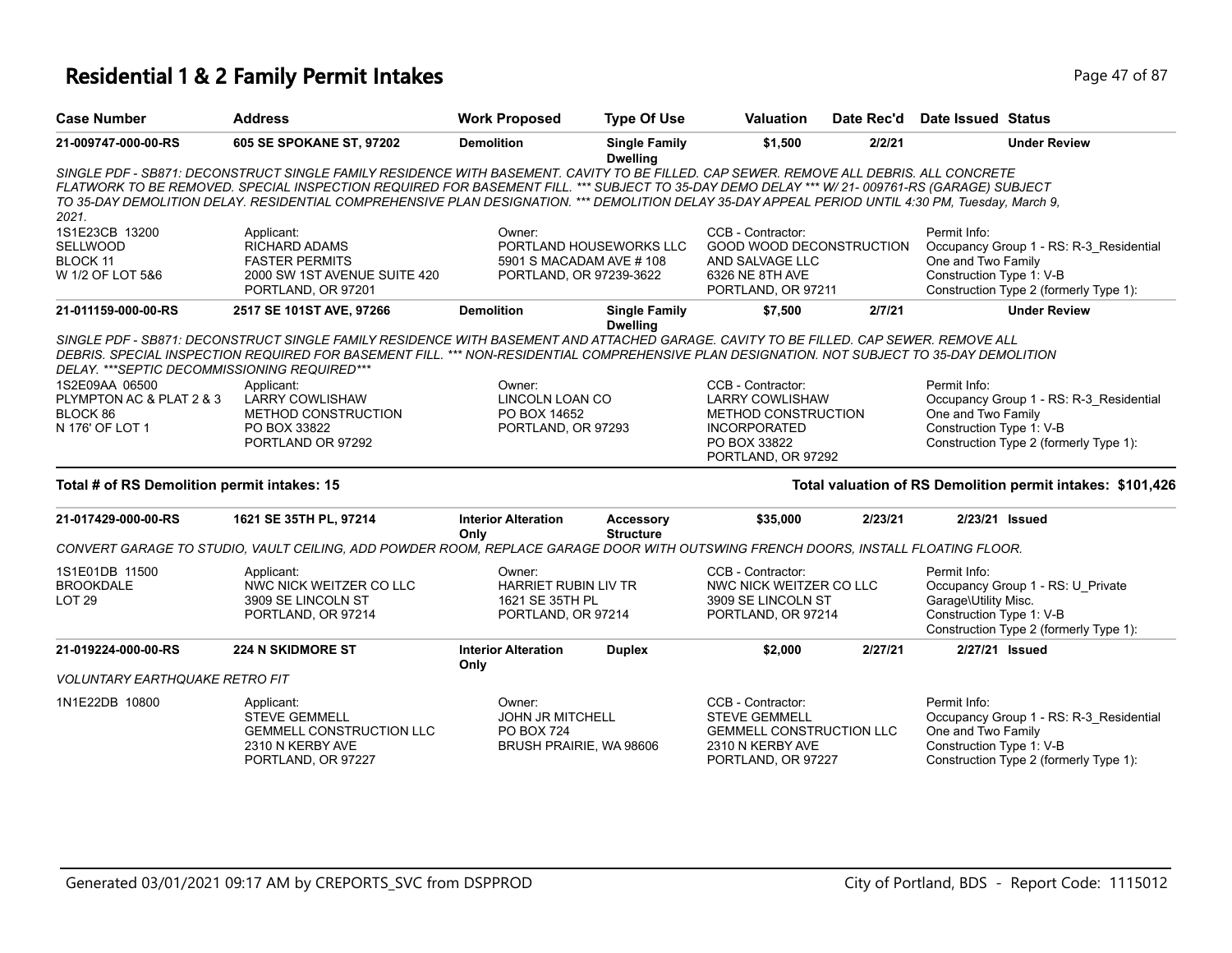### **Residential 1 & 2 Family Permit Intakes Page 18 of 87** Page 48 of 87

| <b>Case Number</b>                                                                                      | <b>Address</b>                                                                                                            | <b>Work Proposed</b>                                                                                                                                                                                                            | <b>Type Of Use</b>                      | <b>Valuation</b>                                                                                                                            | Date Rec'd | <b>Date Issued Status</b>                                                                                                                           |
|---------------------------------------------------------------------------------------------------------|---------------------------------------------------------------------------------------------------------------------------|---------------------------------------------------------------------------------------------------------------------------------------------------------------------------------------------------------------------------------|-----------------------------------------|---------------------------------------------------------------------------------------------------------------------------------------------|------------|-----------------------------------------------------------------------------------------------------------------------------------------------------|
| 21-009647-000-00-RS                                                                                     | 4525 NE 11TH AVE, 97211                                                                                                   | <b>Interior Alteration</b><br>Only                                                                                                                                                                                              | <b>Single Family</b><br><b>Dwelling</b> | \$12,000                                                                                                                                    | 2/1/21     | 2/1/21 Under Inspection                                                                                                                             |
|                                                                                                         | Add retaining wall to basement furnace area to support foundation. About 70 SQFT                                          |                                                                                                                                                                                                                                 |                                         |                                                                                                                                             |            |                                                                                                                                                     |
| 1N1E23BD 20100<br><b>HIGHLAND</b><br>BLOCK 16<br>LOT <sub>9</sub><br>POTENTIAL ADDITIONAL<br><b>TAX</b> | Applicant:<br>Irie Searcy<br>ACUITY CONSTRUCTION TEAM LLC<br>5018 NE 47TH AVENUE<br>PORTLAND, OR 97218-2064               | Owner:<br>PORTLAND COMMUNITY<br>REINVEST INITIATIVES INC<br>6329 NE M L KING BLVD<br>PORTLAND, OR 97211-3029                                                                                                                    |                                         | CCB - Contractor:<br>ACUITY CONSTRUCTION TEAM<br><b>LLC</b><br>3519 NE 15TH AVENUE #586<br>PORTLAND, OR 97212                               |            | Permit Info:<br>Occupancy Group 1 - RS: R-3_Residential<br>One and Two Family<br>Construction Type 1: V-B<br>Construction Type 2 (formerly Type 1): |
| 21-009717-000-00-RS                                                                                     | 4544 NE 68TH AVE, 97218                                                                                                   | <b>Interior Alteration</b><br>Only                                                                                                                                                                                              | <b>Single Family</b><br><b>Dwelling</b> | \$3,395                                                                                                                                     | 2/1/21     | 2/1/21 Issued                                                                                                                                       |
| <b>VOLINTARY EARTH QUAKE RETRO FIT</b>                                                                  |                                                                                                                           |                                                                                                                                                                                                                                 |                                         |                                                                                                                                             |            |                                                                                                                                                     |
| 1N2E20BD 06600<br>PADDOCK AC<br><b>BLOCK4</b><br>S 61' OF LOT 1                                         | Applicant:<br><b>STEVE GEMMELL</b><br><b>GEMMELL CONSTRUCTION LLC</b><br>2310 N KERBY AVE<br>PORTLAND, OR 97227           | Owner:<br><b>ELEANOR MCRAE</b><br>4544 NE 68TH AVE<br>PORTLAND, OR 97218<br>Owner:<br><b>MARJORIE MCRAE</b><br>4544 NE 68TH AVE<br>PORTLAND, OR 97218<br>Owner:<br><b>JANE PETERS</b><br>4544 NE 68TH AVE<br>PORTLAND, OR 97218 |                                         | CCB - Contractor:<br><b>STEVE GEMMELL</b><br>GEMMELL CONSTRUCTION LLC<br>2310 N KERBY AVE<br>PORTLAND, OR 97227                             |            | Permit Info:<br>Occupancy Group 1 - RS: R-3 Residential<br>One and Two Family<br>Construction Type 1: V-B<br>Construction Type 2 (formerly Type 1): |
| 21-009913-000-00-RS                                                                                     | 604 NE 131ST PL, 97230                                                                                                    | <b>Interior Alteration</b><br>Only                                                                                                                                                                                              | <b>Single Family</b><br><b>Dwelling</b> | \$20,000                                                                                                                                    | 2/1/21     | 2/1/21 Under Inspection                                                                                                                             |
|                                                                                                         | REMODEL EXISTING MAIN FLOOR BATHROOM. TRADE WORK ONLY-NO PLANS REQUIRED                                                   |                                                                                                                                                                                                                                 |                                         |                                                                                                                                             |            |                                                                                                                                                     |
| 1N2E35BD 04200<br><b>FAIRWAY TERR</b><br><b>BLOCK1</b><br>LOT 4 EXC PT IN ST                            | Applicant:<br><b>BRYAN SCHMITZ</b><br><b>BSC GENERAL CONTRACTORS INC</b><br>3836 NE SKIDMORE ST<br>PORTLAND, OR 972118252 | Owner:<br><b>MAUREEN BARNARD</b><br>604 NE 131ST PL<br>PORTLAND, OR 97230                                                                                                                                                       |                                         | CCB - Contractor:<br><b>BRIAN SCHMITZ</b><br><b>BSC GENERAL CONTRACTORS</b><br><b>INC</b><br>3836 NE SKIDMORE ST<br>PORTLAND, OR 97211-8252 |            | Permit Info:<br>Occupancy Group 1 - RS: R-3_Residential<br>One and Two Family<br>Construction Type 1: V-B<br>Construction Type 2 (formerly Type 1): |
| 21-010111-000-00-RS                                                                                     | 1415 N BALDWIN ST, 97217                                                                                                  | <b>Interior Alteration</b><br>Only                                                                                                                                                                                              | <b>Single Family</b><br><b>Dwelling</b> | \$5,990                                                                                                                                     | 2/2/21     | 2/2/21 Final                                                                                                                                        |
|                                                                                                         | <b>VOLUNTARY CONNECTION OF FRAMING TO FOUNDATION</b>                                                                      |                                                                                                                                                                                                                                 |                                         |                                                                                                                                             |            |                                                                                                                                                     |
| 1N1E10CC 12500<br><b>AVENUE HMS</b><br><b>BLOCK1</b><br><b>LOT 11</b>                                   | Applicant:<br>Michael Weber<br><b>NW Seismic Retrofitters</b><br>P O BOX 18058<br>PORTLAND OR 97212                       | Owner:<br>LAURA WILLUMSEN<br>1415 N BALDWIN ST<br>PORTLAND, OR 97217                                                                                                                                                            |                                         | CCB - Contractor:<br><b>MICHAEL WIEBER</b><br>ELYSIUM CONSTRUCTION LLC<br>PO BOX 18058<br>PORTLAND, OR 97218                                |            | Permit Info:<br>Occupancy Group 1 - RS: R-3 Residential<br>One and Two Family<br>Construction Type 1: V-B<br>Construction Type 2 (formerly Type 1): |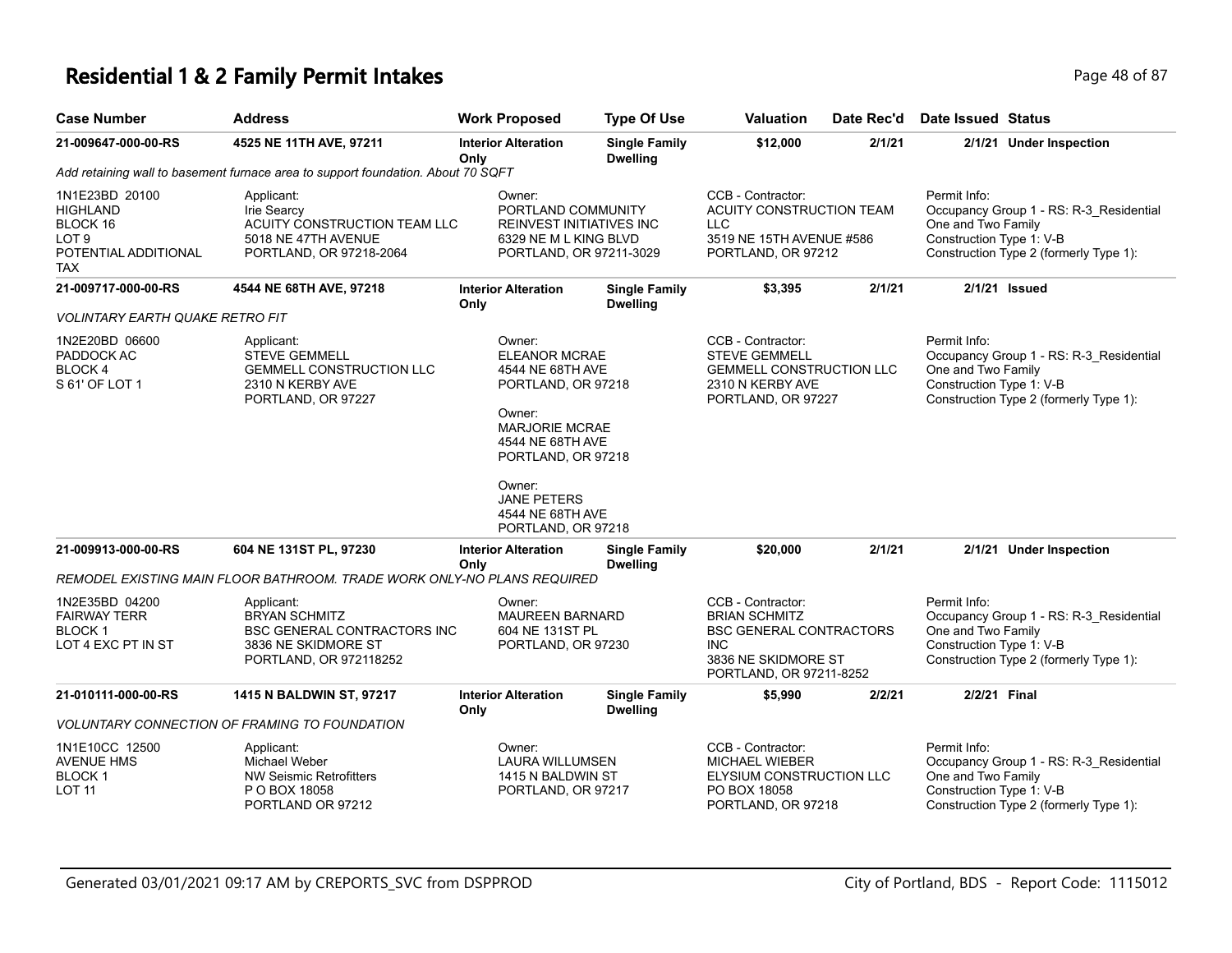### **Residential 1 & 2 Family Permit Intakes Page 19 of 87 Page 49 of 87**

| <b>Case Number</b>                                                         | <b>Address</b>                                                                                                                   | <b>Work Proposed</b>                                                                                                                                                   | <b>Type Of Use</b>                      | <b>Valuation</b>                                                                                                                      | Date Rec'd | <b>Date Issued Status</b>                                                                                                                           |
|----------------------------------------------------------------------------|----------------------------------------------------------------------------------------------------------------------------------|------------------------------------------------------------------------------------------------------------------------------------------------------------------------|-----------------------------------------|---------------------------------------------------------------------------------------------------------------------------------------|------------|-----------------------------------------------------------------------------------------------------------------------------------------------------|
| 21-010432-000-00-RS                                                        | 4415 NE 25TH AVE, 97211                                                                                                          | <b>Interior Alteration</b><br>Only                                                                                                                                     | <b>Single Family</b><br><b>Dwelling</b> | \$10,000                                                                                                                              | 2/2/21     | 2/2/21 Issued                                                                                                                                       |
|                                                                            | CONVERT EXISTING PODWER ROOM IN EXISTING FINISHED ATTIC TO A FULL BATHROOM BY ADDING A SHOWER.                                   |                                                                                                                                                                        |                                         |                                                                                                                                       |            |                                                                                                                                                     |
| 1N1E24CB 05700<br><b>ALAMEDA PARK</b><br>BLOCK 38<br>LOT <sub>8</sub>      | Applicant:<br><b>BRYAN SCHMITZ</b><br><b>BSC GENERAL CONTRACTORS INC</b><br>3836 NE SKIDMORE ST<br>PORTLAND, OR 972118252        | Owner:<br><b>RICHARD BARRETT TR</b><br>4415 NE 25TH AVE<br>PORTLAND, OR 97211                                                                                          |                                         | CCB - Contractor:<br><b>BRIAN SCHMITZ</b><br><b>BSC GENERAL CONTRACTORS</b><br>INC.<br>3836 NE SKIDMORE ST<br>PORTLAND, OR 97211-8252 |            | Permit Info:<br>Occupancy Group 1 - RS: R-3_Residential<br>One and Two Family<br>Construction Type 1: V-B<br>Construction Type 2 (formerly Type 1): |
| 21-010444-000-00-RS                                                        | 3946 SE TAGGART ST, 97202                                                                                                        | <b>Interior Alteration</b><br>Only                                                                                                                                     | <b>Single Family</b><br><b>Dwelling</b> | \$11,945                                                                                                                              | 2/2/21     | 2/4/21 Final                                                                                                                                        |
|                                                                            | VOLUNTARY CONNECTION OF FRAMING TO FOUNDATION. INSTALL AUTOMATIC GAS SHUT-OFF VALVE                                              |                                                                                                                                                                        |                                         |                                                                                                                                       |            |                                                                                                                                                     |
| 1S1E12AA 06300<br><b>RICHMOND ADD</b><br>BLOCK 11<br>LOT <sub>9</sub>      | Applicant:<br>Michael Weber<br><b>NW Seismic Retrofitters</b><br>P O BOX 18058<br>PORTLAND OR 97212                              | Owner:<br><b>JESSE HOFFMAN</b><br>3946 SE TAGGART ST<br>PORTLAND, OR 97202<br>Owner:<br><b>DAPHNA PETERSON</b><br>3946 SE TAGGART ST<br>PORTLAND, OR 97202             |                                         | CCB - Contractor:<br><b>MICHAEL WIEBER</b><br>ELYSIUM CONSTRUCTION LLC<br>PO BOX 18058<br>PORTLAND, OR 97218                          |            | Permit Info:<br>Occupancy Group 1 - RS: R-3_Residential<br>One and Two Family<br>Construction Type 1: V-B<br>Construction Type 2 (formerly Type 1): |
| 21-010555-000-00-RS                                                        | 1233 NE 76TH AVE, 97213                                                                                                          | <b>Interior Alteration</b><br>Only                                                                                                                                     | <b>Single Family</b><br><b>Dwelling</b> | \$24,500                                                                                                                              | 2/3/21     | 2/4/21 Issued                                                                                                                                       |
|                                                                            | Converting Basement to livable space. Adding bathroom, egress window and bar sink. Moving location of Furnace and Water heater   |                                                                                                                                                                        |                                         |                                                                                                                                       |            |                                                                                                                                                     |
| 1N2E32AB 11200<br><b>KATHARINE</b><br>BLOCK 16<br>LOT <sub>5</sub>         | Applicant:<br><b>SPENSER BOECK</b><br>PINNACLE EVOLUTION<br><b>CONSTRUCTION LLC</b><br>8436 NE MULTNOMAH ST<br>PORTLAND OR 97220 | Owner:<br><b>TYLER KOURI</b><br>1233 NE 76TH AVE<br>PORTLAND, OR 97213                                                                                                 |                                         | CCB - Contractor:<br>PINNACLE EVOLUTION<br><b>CONSTRUCTION LLC</b><br>8436 NE MULTNOMAH ST<br>PORTLAND, OR 97220                      |            | Permit Info:<br>Occupancy Group 1 - RS: R-3_Residential<br>One and Two Family<br>Construction Type 1: V-B<br>Construction Type 2 (formerly Type 1): |
| 21-010798-000-00-RS                                                        | 3262 NE DUNCKLEY ST, 97212                                                                                                       | <b>Interior Alteration</b><br>Only                                                                                                                                     | <b>Single Family</b><br><b>Dwelling</b> | \$20,870                                                                                                                              | 2/3/21     | 2/21/21 Issued                                                                                                                                      |
| **SINGLE PDF** VOLUNTARY FOUNDATIN REPAIR                                  |                                                                                                                                  |                                                                                                                                                                        |                                         |                                                                                                                                       |            |                                                                                                                                                     |
| 1N1E24CD 09700<br><b>OLMSTED PK</b><br>BLOCK <sub>8</sub><br>LOT 9 TL 9700 | Applicant:<br><b>KELSEA ROSSO</b><br><b>RAM JACK WEST</b><br>PO BOX 11701<br><b>EUGENE, OR 97440</b>                             | Owner:<br><b>JENNIFER NEFF GILLESPIE</b><br>3262 NE DUNCKLEY ST<br>PORTLAND, OR 97212<br>Owner:<br><b>JASON GILLESPIE</b><br>3262 NE DUNCKLEY ST<br>PORTLAND, OR 97212 |                                         | CCB - Contractor:<br>Abby Drummond<br><b>KEM LLC</b><br>PO BOX 11701<br>EUGENE, OR 97440                                              |            | Permit Info:<br>Occupancy Group 1 - RS: R-3_Residential<br>One and Two Family<br>Construction Type 1: V-B<br>Construction Type 2 (formerly Type 1): |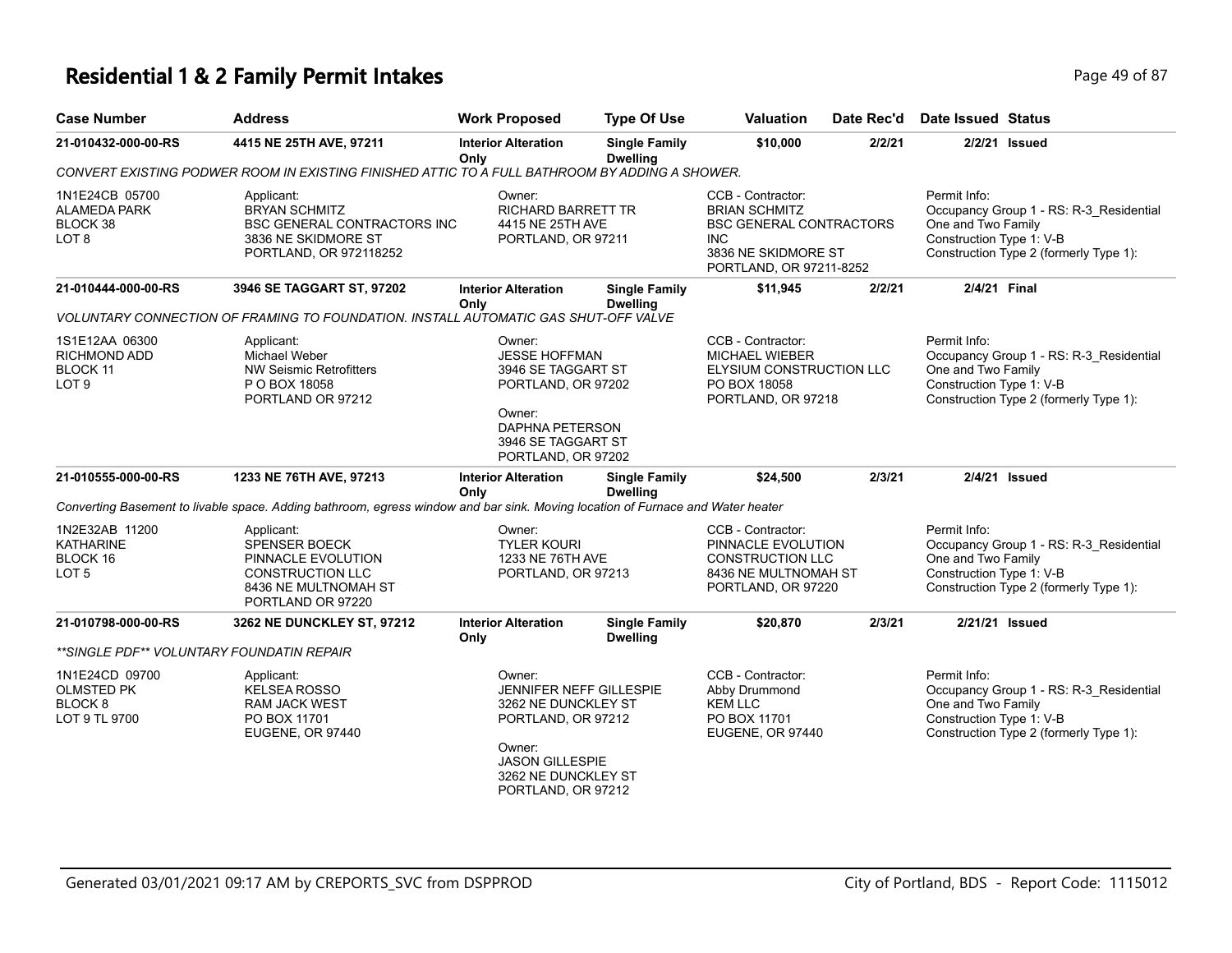### **Residential 1 & 2 Family Permit Intakes Page 10 Of 87** Page 50 of 87

| <b>Case Number</b>                                                                                  | <b>Address</b>                                                                                               | <b>Work Proposed</b>                                                                                                                      | <b>Type Of Use</b>                      | <b>Valuation</b>                                                                                                               | Date Rec'd | <b>Date Issued Status</b>                                                                                                                           |
|-----------------------------------------------------------------------------------------------------|--------------------------------------------------------------------------------------------------------------|-------------------------------------------------------------------------------------------------------------------------------------------|-----------------------------------------|--------------------------------------------------------------------------------------------------------------------------------|------------|-----------------------------------------------------------------------------------------------------------------------------------------------------|
| 21-011022-000-00-RS                                                                                 | 7121 SW 34TH AVE - UNIT A, 97219                                                                             | <b>Interior Alteration</b><br>Only                                                                                                        | <b>Single Family</b><br><b>Dwelling</b> | \$10,000                                                                                                                       | 2/3/21     | 2/3/21 Under Inspection                                                                                                                             |
|                                                                                                     | REPLACE SHOWER IN EXISTING BASEMENT BATHROOM. PLUMBING TRADE WORK ONLY-NO PLANS REQUIRED                     |                                                                                                                                           |                                         |                                                                                                                                |            |                                                                                                                                                     |
| 1S1E20AB 09600<br>SECTION 20 1S 1E<br>TL 9600 0.21 ACRES                                            | Applicant:<br>THOMAS JAY CONSTRUCTION LLC<br>718 NE DEKUM ST<br>PORTLAND, OR 97211                           | Owner:<br><b>JENNIFER DEVLIN</b><br>7121 SW 34TH AVE<br>PORTLAND, OR 97219                                                                |                                         | CCB - Contractor:<br>THOMAS JAY CONSTRUCTION<br><b>LLC</b><br>718 NE DEKUM ST<br>PORTLAND, OR 97211                            |            | Permit Info:<br>Occupancy Group 1 - RS: R-3_Residential<br>One and Two Family<br>Construction Type 1: V-B<br>Construction Type 2 (formerly Type 1): |
| 21-011077-000-00-RS                                                                                 | 2736 NE 61ST AVE, 97213                                                                                      | <b>Interior Alteration</b><br>Only                                                                                                        | <b>Single Family</b><br><b>Dwelling</b> | \$20,000                                                                                                                       | 2/3/21     | <b>Under Review</b>                                                                                                                                 |
|                                                                                                     | REMODEL EXISTING MAIN FLOOR BATHROOM. TRADE WORK ONLY-NO PLANS REQUIRED                                      |                                                                                                                                           |                                         |                                                                                                                                |            |                                                                                                                                                     |
| 1N2E30AD 09100<br>ROSE CITY PK<br>BLOCK 84<br>LOT <sub>13</sub>                                     | Applicant:<br>THOMAS JAY CONSTRUCTION LLC<br>718 NE DEKUM ST<br>PORTLAND, OR 97211                           | Owner:<br><b>BENNETT FAM TR</b><br>2736 NE 61ST AVE<br>PORTLAND, OR 97213                                                                 |                                         | CCB - Contractor:<br>THOMAS JAY CONSTRUCTION<br><b>LLC</b><br>718 NE DEKUM ST<br>PORTLAND, OR 97211                            |            | Permit Info:<br>Occupancy Group 1 - RS: R-3_Residential<br>One and Two Family<br>Construction Type 1: V-B<br>Construction Type 2 (formerly Type 1): |
| 21-011155-000-00-RS                                                                                 | 3755 SE REEDWAY ST, 97202                                                                                    | <b>Interior Alteration</b><br>Only                                                                                                        | <b>Single Family</b><br><b>Dwelling</b> | \$24,000                                                                                                                       | 2/4/21     | 2/12/21 Issued                                                                                                                                      |
|                                                                                                     | COMPLETE FINISH ON BASEMENT ROUGHED IN ON 19-176293 RS. CREATE A SECOND KITCHEN PER COVENANT.                |                                                                                                                                           |                                         |                                                                                                                                |            |                                                                                                                                                     |
| 1S1E13DA 03100<br><b>MONTROSE</b><br>LOT 10 TL 3100                                                 | Applicant:<br><b>JOHN MACNEELA</b><br>CORRIB CONSTRUCTION, LLC<br>5211 SE 33rd Ave<br>Portland, OR 97202     | Owner:<br>PHILLIPS RITMANIS<br>3755 SE REEDWAY ST<br>PORTLAND, OR 97202                                                                   |                                         | CCB - Contractor:<br>JOHN MICHAEL MACNEELA<br><b>CORRIB CONSTRUCTION LLC</b><br>5211 SE 33RD AVENUE<br>PORTLAND, OR 97202      |            | Permit Info:<br>Occupancy Group 1 - RS: R-3_Residential<br>One and Two Family<br>Construction Type 1: V-B<br>Construction Type 2 (formerly Type 1): |
| 21-011194-000-00-RS                                                                                 | 5833 SE 19TH AVE, 97202                                                                                      | <b>Interior Alteration</b><br>Only                                                                                                        | <b>Single Family</b><br><b>Dwelling</b> | \$10,000                                                                                                                       | 2/4/21     | 2/11/21 Under Inspection                                                                                                                            |
|                                                                                                     | REMODEL EXISTING BATHROOM. TRADE WORK ONLY-NO PLANS REQUIRED                                                 |                                                                                                                                           |                                         |                                                                                                                                |            |                                                                                                                                                     |
| 1S1E14DB 05000<br><b>KINGTON</b><br>BLOCK <sub>3</sub><br>LOT <sub>2</sub>                          | Applicant:<br>REF CONSTRUCTION LLC<br>17825 SE EMI ST<br>DAMASCUS, OR 97089                                  | Owner:<br><b>CHARLES MAROVICH</b><br>5833 SE 19TH AVE<br>PORTLAND, OR 97202-5219<br>Owner:<br><b>KIRSTEN MAROVICH</b><br>5833 SE 19TH AVE |                                         | CCB - Contractor:<br>REF CONSTRUCTION LLC<br>17825 SE EMI ST<br>DAMASCUS, OR 97089                                             |            | Permit Info:<br>Occupancy Group 1 - RS: R-3_Residential<br>One and Two Family<br>Construction Type 1: V-B<br>Construction Type 2 (formerly Type 1): |
|                                                                                                     |                                                                                                              | PORTLAND, OR 97202-5219                                                                                                                   |                                         |                                                                                                                                |            |                                                                                                                                                     |
| 21-011404-000-00-RS                                                                                 | 6830 SE TAGGART ST, 97206                                                                                    | <b>Interior Alteration</b><br>Only                                                                                                        | <b>Single Family</b><br><b>Dwelling</b> | \$13,000                                                                                                                       | 2/4/21     | 2/4/21 Issued                                                                                                                                       |
|                                                                                                     | REMODEL DOWNSTAIRS BATHROOM. TRADES ONLY                                                                     |                                                                                                                                           |                                         |                                                                                                                                |            |                                                                                                                                                     |
| 1S2E08BA 12400<br><b>CRATER VIEW ADD</b><br>BLOCK <sub>2</sub><br>LOT <sub>6</sub><br>N 3' OF LOT 7 | Applicant:<br><b>JASON JENKINS</b><br>PACIFIC CROWN CONTRACTING<br>1235 NE 75TH AVENUE<br>PORTLAND, OR 97213 | Owner:<br><b>ROBERT ELDER</b><br>6830 SE TAGGART ST<br>PORTLAND, OR 97206                                                                 |                                         | CCB - Contractor:<br><b>JASON JENKINS</b><br>PACIFIC CROWN CONTRACTING<br><b>LLC</b><br>1235 NE 75TH AVE<br>PORTLAND, OR 97213 |            | Permit Info:<br>Occupancy Group 1 - RS: R-3 Residential<br>One and Two Family<br>Construction Type 1: V-B<br>Construction Type 2 (formerly Type 1): |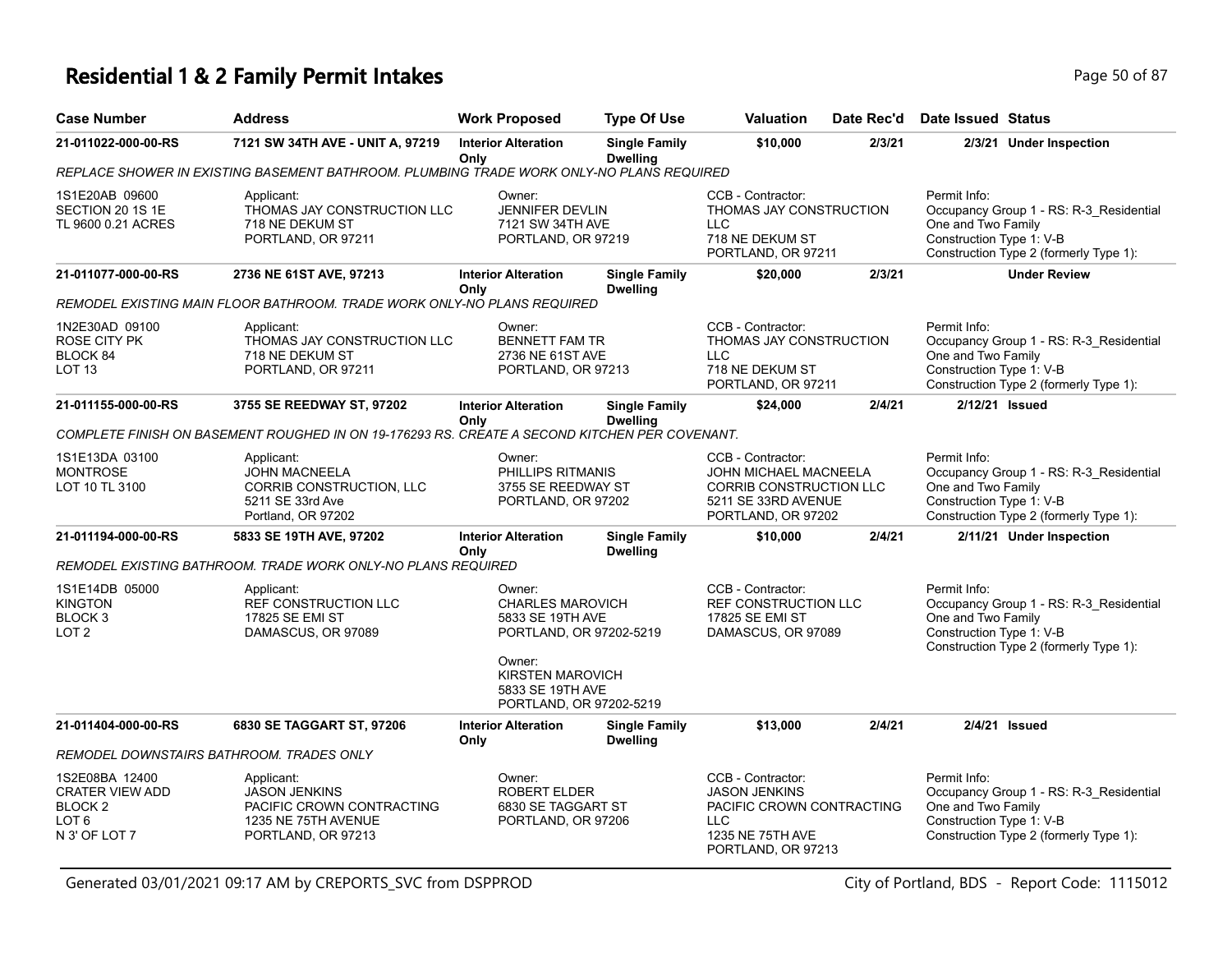# **Residential 1 & 2 Family Permit Intakes Page 11 of 87** Page 51 of 87

| <b>Case Number</b>                                                                     | <b>Address</b>                                                                                                                                                                                                                                                       | <b>Work Proposed</b>                                                                                    | <b>Type Of Use</b>                      | <b>Valuation</b>                                                                                             | Date Rec'd | <b>Date Issued Status</b>                                      |                                                                                   |
|----------------------------------------------------------------------------------------|----------------------------------------------------------------------------------------------------------------------------------------------------------------------------------------------------------------------------------------------------------------------|---------------------------------------------------------------------------------------------------------|-----------------------------------------|--------------------------------------------------------------------------------------------------------------|------------|----------------------------------------------------------------|-----------------------------------------------------------------------------------|
| 21-011561-000-00-RS                                                                    | <b>4140 SE CRYSTAL SPRINGS</b><br><b>BLVD, 97202</b>                                                                                                                                                                                                                 | <b>Interior Alteration</b><br>Only                                                                      | <b>Single Family</b><br><b>Dwelling</b> | \$20,000                                                                                                     | 2/5/21     |                                                                | 2/24/21 Issued                                                                    |
| COMMENT*                                                                               | REMODEL BASEMENT LAUNDRY ROOM. FURR OUT UNFINISHED BASEMENT SPACE TO CREATE A BONUS STORAGE ROOM. SPACE TO COMPLY WITH CITY<br>BROCHURE #9 AND HAVE ADEQUATE VENTILATION TO BE HABITABLE SPACE. *NAME CHANGE FROM DIXON REMODELING TO REID REMODELING INC 1/8/21 SEE |                                                                                                         |                                         |                                                                                                              |            |                                                                |                                                                                   |
| 1S2E19CC 09000<br><b>STANFORD HTS</b><br>BLOCK 10<br><b>LOT 7&amp;8</b>                | Applicant:<br><b>JASON REID</b><br>REID REMODELING LLC<br>2706 NE Columbia Blvd<br>Portland, OR 972111                                                                                                                                                               | Owner:<br><b>MARNY RIVERA</b><br>4140 SE CRYSTAL SPRINGS<br><b>BLVD</b><br>PORTLAND, OR 97202<br>Owner: |                                         | CCB - Contractor:<br><b>REID REMODELING LLC</b><br>8050 SE 13TH AVE SUITE 104<br>PORTLAND, OR 97202          |            | Permit Info:<br>One and Two Family<br>Construction Type 1: V-B | Occupancy Group 1 - RS: R-3_Residential<br>Construction Type 2 (formerly Type 1): |
|                                                                                        |                                                                                                                                                                                                                                                                      | <b>MARK RIVERA</b><br>4140 SE CRYSTAL SPRINGS<br><b>BLVD</b><br>PORTLAND, OR 97202                      |                                         |                                                                                                              |            |                                                                |                                                                                   |
| 21-011810-000-00-RS                                                                    | 7705 SE 36TH AVE, 97202                                                                                                                                                                                                                                              | <b>Interior Alteration</b><br>Only                                                                      | <b>Single Family</b><br><b>Dwelling</b> | \$5,595                                                                                                      | 2/5/21     | 2/5/21 Final                                                   |                                                                                   |
|                                                                                        | VOLUNTARY CONNECTION OF FRAMING TO FOUNDATION                                                                                                                                                                                                                        |                                                                                                         |                                         |                                                                                                              |            |                                                                |                                                                                   |
| 1S1E24DB 01700<br><b>EASTMORELAND</b><br>BLOCK 60<br>N 15' OF LOT 9<br>S 45' OF LOT 10 | Applicant:<br><b>Michael Weber</b><br><b>NW Seismic Retrofitters</b><br>P O BOX 18058<br>PORTLAND OR 97212                                                                                                                                                           | Owner:<br><b>S SCOTT SCHURR</b><br>7705 SE 36TH AVE<br>PORTLAND, OR 97202-8417<br>Owner:                |                                         | CCB - Contractor:<br><b>MICHAEL WIEBER</b><br>ELYSIUM CONSTRUCTION LLC<br>PO BOX 18058<br>PORTLAND, OR 97218 |            | Permit Info:<br>One and Two Family<br>Construction Type 1: V-B | Occupancy Group 1 - RS: R-3_Residential<br>Construction Type 2 (formerly Type 1): |
|                                                                                        |                                                                                                                                                                                                                                                                      | <b>SARAH SCHURR</b><br>7705 SE 36TH AVE<br>PORTLAND, OR 97202-8417                                      |                                         |                                                                                                              |            |                                                                |                                                                                   |
| 21-011889-000-00-RS                                                                    | 6601 SE 38TH AVE, 97202                                                                                                                                                                                                                                              | <b>Interior Alteration</b><br>Only                                                                      | <b>Single Family</b><br><b>Dwelling</b> | \$15,000                                                                                                     | 2/5/21     |                                                                | $2/5/21$ Issued                                                                   |
|                                                                                        | KITCHEN AND BATH REMODEL. NO CHANGE TO SQUARE FOOTAGE. REPIPE H2O LINES IN HOUSE AND DRAINS AS NECESSARY. WIREING TO CODE. GAS TO RANGE.<br>VENTING FOR BATH FANS AND COOKTOP. ADD MAKE-UP AIR.                                                                      |                                                                                                         |                                         |                                                                                                              |            |                                                                |                                                                                   |
| 1S1E24AA 10900<br>SECTION 24 1S 1E<br>TL 10900 0.32 ACRES                              | Applicant:<br><b>JOEL SHIMMIN</b><br>4527 NE SUMNER ST<br>PORTLAND, OR 97218                                                                                                                                                                                         | Owner:<br><b>JENNIFER NELSON</b><br>6601 SE 38TH AVE<br>PORTLAND, OR 97202<br>Owner:                    |                                         | CCB - Contractor:<br>MANX DESIGN BUILD LLC<br>4527 NE SUMNER ST<br>PORTLAND, OR 97218                        |            | Permit Info:<br>One and Two Family<br>Construction Type 1: V-B | Occupancy Group 1 - RS: R-3_Residential<br>Construction Type 2 (formerly Type 1): |
|                                                                                        |                                                                                                                                                                                                                                                                      | <b>DYLAN NELSON</b><br>6601 SE 38TH AVE<br>PORTLAND, OR 97202                                           |                                         |                                                                                                              |            |                                                                |                                                                                   |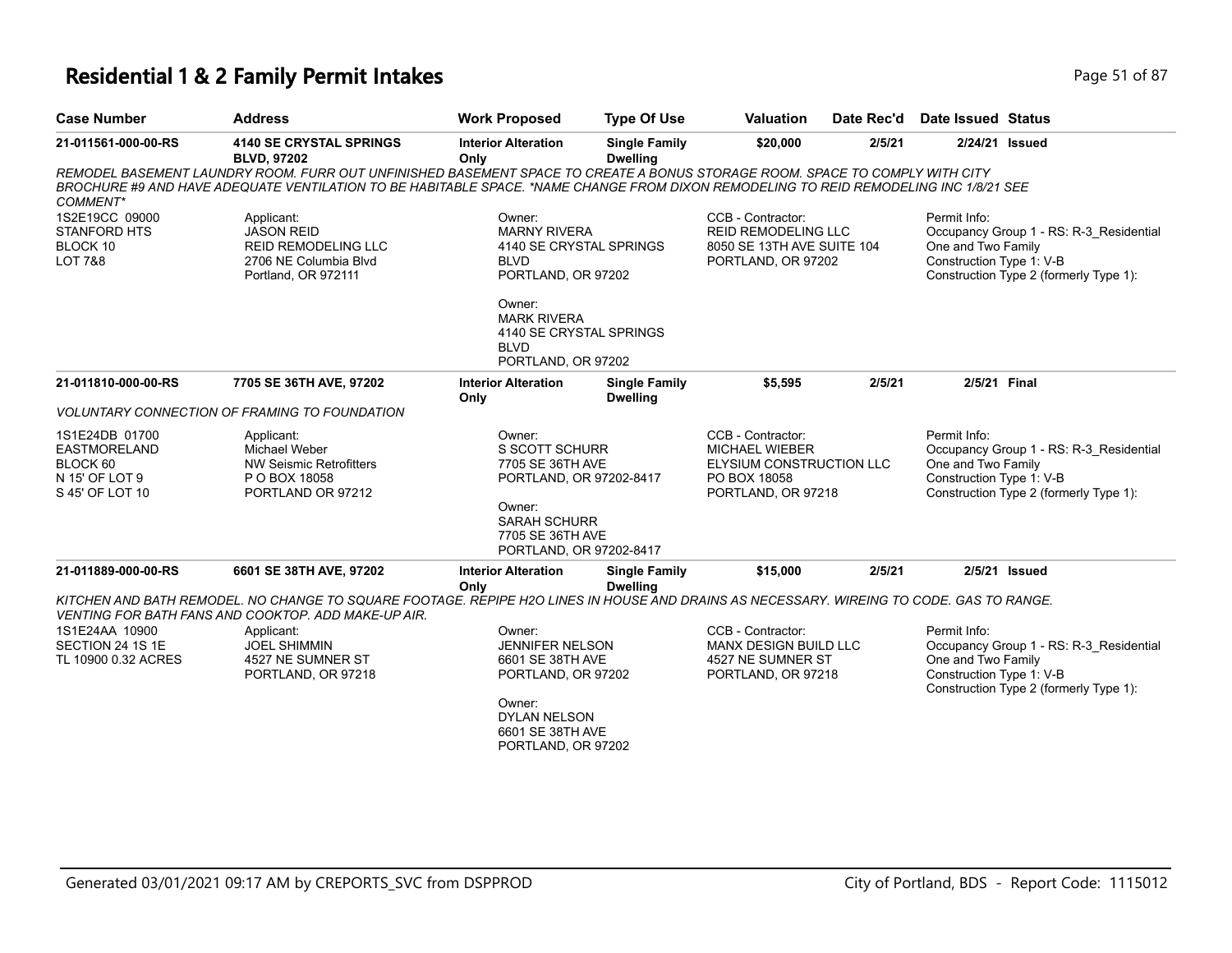# **Residential 1 & 2 Family Permit Intakes Page 12 of 87** Page 52 of 87

| <b>Case Number</b>                                                                              | <b>Address</b>                                                                                                                    | <b>Work Proposed</b>                                                                                                                                        | <b>Type Of Use</b>                      | Valuation                                                                                                                                                                                                                                                                                                                                                                                                                                               | Date Rec'd | Date Issued Status                                             |                                                                                   |
|-------------------------------------------------------------------------------------------------|-----------------------------------------------------------------------------------------------------------------------------------|-------------------------------------------------------------------------------------------------------------------------------------------------------------|-----------------------------------------|---------------------------------------------------------------------------------------------------------------------------------------------------------------------------------------------------------------------------------------------------------------------------------------------------------------------------------------------------------------------------------------------------------------------------------------------------------|------------|----------------------------------------------------------------|-----------------------------------------------------------------------------------|
| 21-011985-000-00-RS                                                                             | 8046 NW PROMINENCE CT, 97229                                                                                                      | <b>Interior Alteration</b><br>Only                                                                                                                          | <b>Single Family</b><br><b>Dwelling</b> | \$32,000                                                                                                                                                                                                                                                                                                                                                                                                                                                | 2/6/21     |                                                                | 2/6/21 Under Inspection                                                           |
|                                                                                                 | BUILDING AN ADDITIONAL ROOM IN CRAWL ACCESS WITHIN FOOTPRINT OF HOUSE. ADD 2 WINDOWS (NON STREET FACING) NO ADDITIONAL BATHROOMS. |                                                                                                                                                             |                                         |                                                                                                                                                                                                                                                                                                                                                                                                                                                         |            |                                                                |                                                                                   |
| 1N1W25CB 04303<br><b>RIDGEVIEW HEIGHTS</b><br>LOT <sub>3</sub>                                  | Applicant:<br>Matthew McCarthy<br>JDL Development, Inc.<br>2314 NW SAVIER<br>PORTLAND, OR 97210                                   | Owner:<br><b>JOHN LIECHTY</b><br>8046 NW PROMINENCE CT<br>PORTLAND, OR 97229                                                                                |                                         | CCB - Contractor:<br>JDL DEVELOPMENT INC<br>2314 NW SAVIER ST<br>PORTLAND, OR 97210-2514                                                                                                                                                                                                                                                                                                                                                                |            | Permit Info:<br>One and Two Family<br>Construction Type 1: V-B | Occupancy Group 1 - RS: R-3_Residential<br>Construction Type 2 (formerly Type 1): |
| 21-012135-000-00-RS                                                                             | 1327 NE BEECH ST, 97212                                                                                                           | <b>Interior Alteration</b><br>Only                                                                                                                          | <b>Single Family</b><br><b>Dwelling</b> | \$20,000                                                                                                                                                                                                                                                                                                                                                                                                                                                | 2/8/21     |                                                                | 2/8/21 Under Inspection                                                           |
| ADD A BATHROOM TO AN FINNSHED BASEMENT                                                          |                                                                                                                                   |                                                                                                                                                             |                                         |                                                                                                                                                                                                                                                                                                                                                                                                                                                         |            |                                                                |                                                                                   |
| 1N1E23CD 17700<br><b>LINCOLN PK</b><br>BLOCK 10<br>W 1/2 OF LOT 8&9                             | Applicant:<br><b>ANDREW GOLD</b><br>2528 SE SALMON ST<br>PORTLAND OR 97214                                                        | Owner:<br><b>NANCY HAUTH</b><br>1327 NE BEECH ST<br>PORTLAND, OR 97212-2263<br>Owner:<br><b>DENNIS HAUTH</b><br>1327 NE BEECH ST<br>PORTLAND, OR 97212-2263 |                                         | CCB - Contractor:<br>ANDREW GOLD<br><b>GOLD STAR DESIGN &amp;</b><br>CONSTRUCTION LLC<br>2528 SE SALMON ST<br>PORTLAND, OR 97214<br>CCB - Contractor:<br><b>GARYS ELECTRIC CO LLC</b><br>1401 SW WALLULA DR<br>GRESHAM, OR 97080<br>CCB - Contractor:<br><b>MIKE DUTRA</b><br>ELITE HOME RENOVATIONS &<br><b>HVAC LLC</b><br>3765 NW OLYMPIC DR<br>PORTLAND, OR 97229<br>CCB - Contractor:<br>JBH PLUMBING LLC<br>38275 SE TRUBEL RD<br>SANDY, OR 97055 |            | Permit Info:<br>One and Two Family<br>Construction Type 1: V-B | Occupancy Group 1 - RS: R-3_Residential<br>Construction Type 2 (formerly Type 1): |
| 21-012140-000-00-RS                                                                             | 2538 SE 36TH AVE, 97202                                                                                                           | <b>Interior Alteration</b><br>Only                                                                                                                          | <b>Single Family</b><br><b>Dwelling</b> | \$5,500                                                                                                                                                                                                                                                                                                                                                                                                                                                 | 2/8/21     |                                                                | 2/23/21 Issued                                                                    |
|                                                                                                 | Build a bunk bed area into the house framing above staircase.                                                                     |                                                                                                                                                             |                                         |                                                                                                                                                                                                                                                                                                                                                                                                                                                         |            |                                                                |                                                                                   |
| 1S1E12AB 01800<br><b>RAVENSWOOD</b><br>BLOCK <sub>3</sub><br>N 20' OF LOT 14<br>S 20' OF LOT 15 | Applicant:<br>Kent Correlll<br>SUNRISE CONSTRUCTION<br>5133 SE WOODWARD ST<br>Portland, OR 97206-2125                             | Owner:<br><b>KYLE LEMIRE</b><br>2538 SE 36TH AVE<br>PORTLAND, OR 97202-1518                                                                                 |                                         | CCB - Contractor:<br><b>KENT CORRELL</b><br><b>KENT NEILD CORRELL</b><br>4824 SE 46TH AVE<br>PORTLAND, OR 97206                                                                                                                                                                                                                                                                                                                                         |            | Permit Info:<br>One and Two Family<br>Construction Type 1: V-B | Occupancy Group 1 - RS: R-3 Residential<br>Construction Type 2 (formerly Type 1): |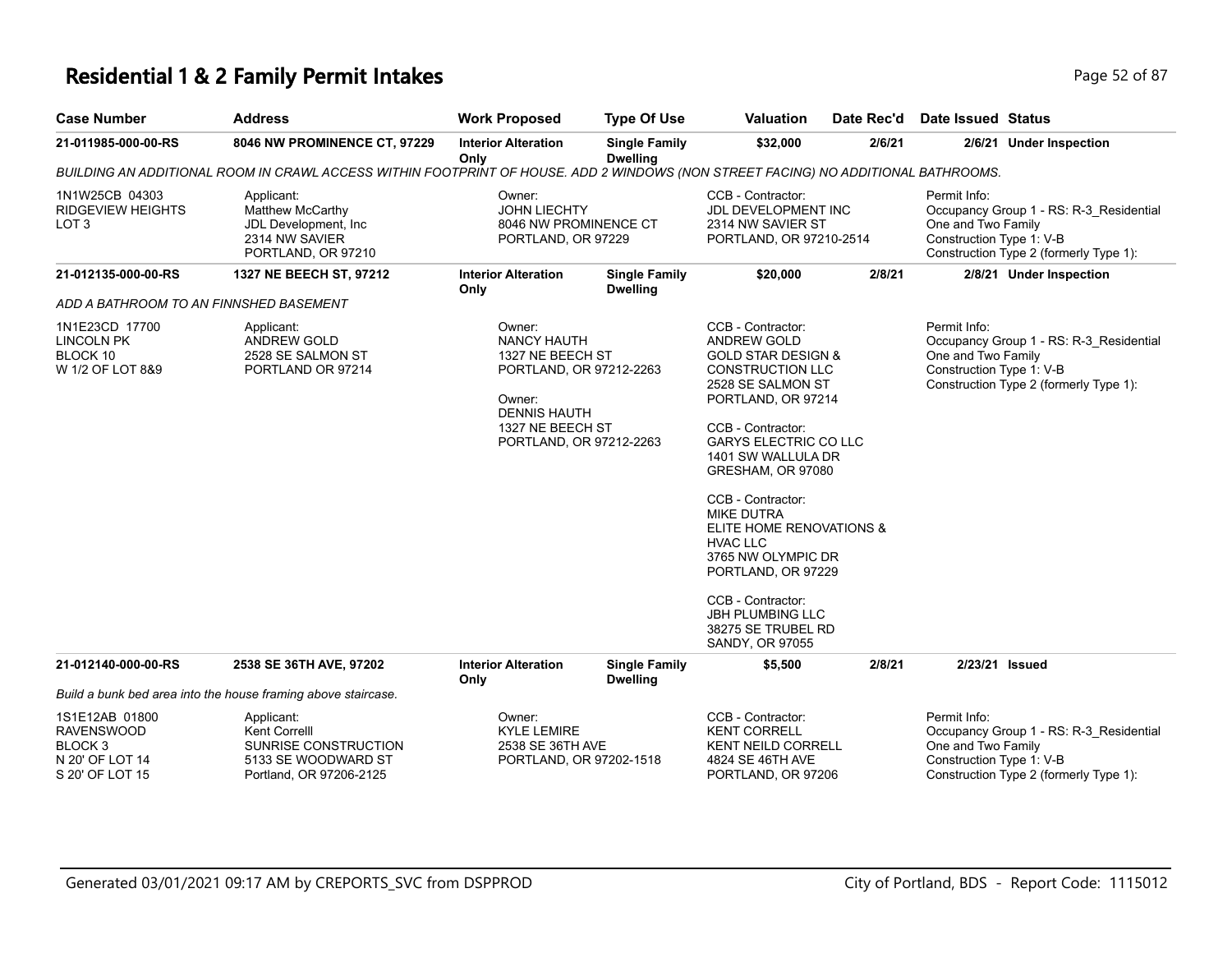# **Residential 1 & 2 Family Permit Intakes Page 13 of 87** Page 53 of 87

| <b>Case Number</b>                                                               | <b>Address</b>                                                                                                        | <b>Work Proposed</b>                                                                                                                                           | <b>Type Of Use</b>                      | <b>Valuation</b>                                                                                                           | Date Rec'd | <b>Date Issued Status</b>                                                                                                                           |  |
|----------------------------------------------------------------------------------|-----------------------------------------------------------------------------------------------------------------------|----------------------------------------------------------------------------------------------------------------------------------------------------------------|-----------------------------------------|----------------------------------------------------------------------------------------------------------------------------|------------|-----------------------------------------------------------------------------------------------------------------------------------------------------|--|
| 21-012420-000-00-RS                                                              | 6141 NE 16TH AVE, 97211                                                                                               | <b>Interior Alteration</b><br>Only                                                                                                                             | <b>Single Family</b><br><b>Dwelling</b> | \$3,795                                                                                                                    | 2/8/21     | 2/8/21 Final                                                                                                                                        |  |
|                                                                                  | <b>VOLUNTARY CONNECTION OF FRAMING TO FOUNDATION</b>                                                                  |                                                                                                                                                                |                                         |                                                                                                                            |            |                                                                                                                                                     |  |
| 1N1E14DB 17100<br>HIGHLAND PK<br>BLOCK 7<br>S 1/2 OF LOT 10 & N 26' OF<br>LOT 12 | Applicant:<br>Michael Weber<br><b>NW Seismic Retrofitters</b><br>P O BOX 18058<br>PORTLAND OR 97212                   | Owner:<br><b>JOSEPH TORSEY</b><br>6141 NE 16TH AVE<br>PORTLAND, OR 97211<br>Owner:<br><b>CAITLIN TORSEY</b><br>6141 NE 16TH AVE<br>PORTLAND, OR 97211          |                                         | CCB - Contractor:<br><b>MICHAEL WIEBER</b><br>ELYSIUM CONSTRUCTION LLC<br>PO BOX 18058<br>PORTLAND, OR 97218               |            | Permit Info:<br>Occupancy Group 1 - RS: R-3_Residential<br>One and Two Family<br>Construction Type 1: V-B<br>Construction Type 2 (formerly Type 1): |  |
| 21-012433-000-00-RS                                                              | 7615 N WILLIAMS AVE, 97217                                                                                            | <b>Interior Alteration</b><br>Only                                                                                                                             | <b>Single Family</b><br><b>Dwelling</b> | \$4,035                                                                                                                    | 2/8/21     | 2/9/21 Final                                                                                                                                        |  |
|                                                                                  | VOLUNTARY CONNECTION OF FRAMING TO FOUNDATION                                                                         |                                                                                                                                                                |                                         |                                                                                                                            |            |                                                                                                                                                     |  |
| 1N1E10DC 02600<br><b>LOVELEIGH</b><br>BLOCK 3<br>LOT <sub>9</sub>                | Applicant:<br>Michael Weber<br><b>NW Seismic Retrofitters</b><br>P O BOX 18058<br>PORTLAND OR 97212                   | Owner:<br><b>RYAN MCCARTHY</b><br>7615 N WILLIAMS AVE<br>PORTLAND, OR 97217<br>Owner:<br><b>JENNIFER MCCARTHY</b><br>7615 N WILLIAMS AVE<br>PORTLAND, OR 97217 |                                         | CCB - Contractor:<br><b>MICHAEL WIEBER</b><br>ELYSIUM CONSTRUCTION LLC<br>PO BOX 18058<br>PORTLAND, OR 97218               |            | Permit Info:<br>Occupancy Group 1 - RS: R-3 Residential<br>One and Two Family<br>Construction Type 1: V-B<br>Construction Type 2 (formerly Type 1): |  |
| 21-012484-000-00-RS                                                              | 4812 NE 31ST AVE, 97211                                                                                               | <b>Interior Alteration</b><br>Only                                                                                                                             | <b>Single Family</b><br><b>Dwelling</b> | \$125,000                                                                                                                  | 2/8/21     | <b>Approved to Issue</b>                                                                                                                            |  |
|                                                                                  | INTERIORREMODEL, RECONFIGURE MASTER BED AND BATH, NEW REAR DECK, LAUNDRY AND BATH IN BASEMENT.                        |                                                                                                                                                                |                                         |                                                                                                                            |            |                                                                                                                                                     |  |
| 1N1E24BD 05600<br><b>ELBERTA</b><br>BLOCK 6<br>LOT 10                            | Applicant:<br><b>LANE COOPER</b><br>COOPER DESIGN BUILDERS INC<br>720 NE FLANDERS ST, SUITE 200<br>PORTLAND, OR 97232 | Owner:<br>ALBERTA BUNGALOW LLC<br>4812 NE 31ST AVE<br>PORTLAND, OR 97211                                                                                       |                                         | CCB - Contractor:<br>LANE COOPER<br><b>COOPER DESIGNBUILDERS INC</b><br>720 NE FLANDERS ST SUITE 200<br>PORTLAND, OR 97232 |            | Permit Info:<br>Occupancy Group 1 - RS: R-3_Residential<br>One and Two Family<br>Construction Type 1: V-B<br>Construction Type 2 (formerly Type 1): |  |
| 21-012580-000-00-RS                                                              | 1903 SE 57TH AVE, 97215                                                                                               | <b>Interior Alteration</b><br>Only                                                                                                                             | <b>Single Family</b><br><b>Dwelling</b> | \$4,700                                                                                                                    | 2/9/21     | 2/9/21 Final                                                                                                                                        |  |
|                                                                                  | <b>VOLUNTARY CONNECTION OF FRAMING TO FONDATION</b>                                                                   |                                                                                                                                                                |                                         |                                                                                                                            |            |                                                                                                                                                     |  |
| 1S2E06DB 01500<br><b>BUCHANANS ADD</b><br>S 1/2 OF LOT 17                        | Applicant:<br>Michael Weber<br><b>NW Seismic Retrofitters</b><br>P O BOX 18058<br>PORTLAND OR 97212                   | Owner:<br>NANCY GRECH<br>1903 SE 57TH AVE<br>PORTLAND, OR 97215-3408<br>Owner:<br>RONALD BEILSTEIN<br>1903 SE 57TH AVE<br>PORTLAND, OR 97215-3408              |                                         | CCB - Contractor:<br><b>MICHAEL WIEBER</b><br>ELYSIUM CONSTRUCTION LLC<br>PO BOX 18058<br>PORTLAND, OR 97218               |            | Permit Info:<br>Occupancy Group 1 - RS: R-3_Residential<br>One and Two Family<br>Construction Type 1: V-B<br>Construction Type 2 (formerly Type 1): |  |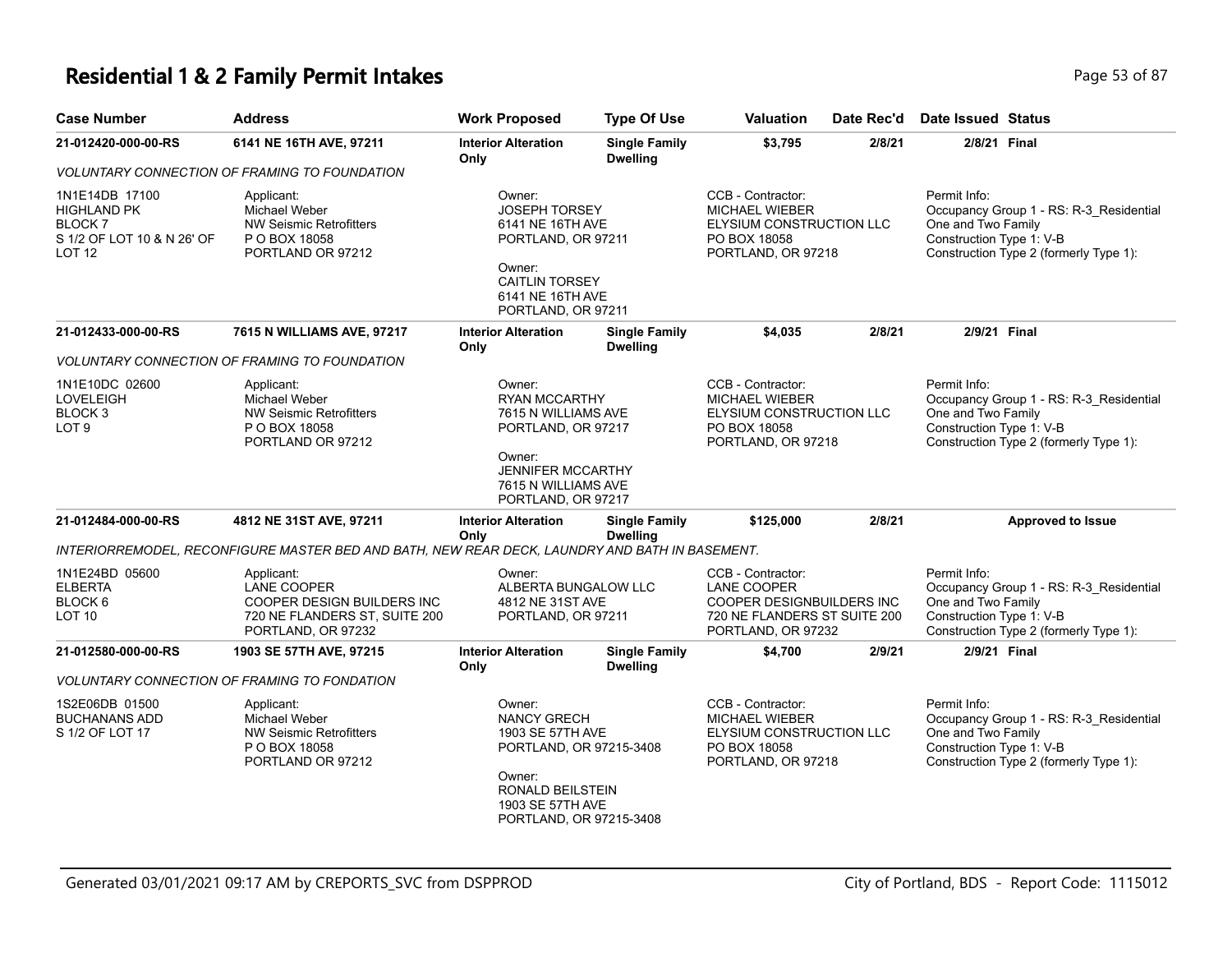### **Residential 1 & 2 Family Permit Intakes Page 14 of 87** Page 54 of 87

| <b>Case Number</b>                                                         | <b>Address</b>                                                                                                                    | <b>Work Proposed</b>                                                                                                                                    | <b>Type Of Use</b>                      | <b>Valuation</b>                                                                                                               | Date Rec'd | <b>Date Issued Status</b>                                                                                                                           |
|----------------------------------------------------------------------------|-----------------------------------------------------------------------------------------------------------------------------------|---------------------------------------------------------------------------------------------------------------------------------------------------------|-----------------------------------------|--------------------------------------------------------------------------------------------------------------------------------|------------|-----------------------------------------------------------------------------------------------------------------------------------------------------|
| 21-012833-000-00-RS                                                        | 9440 NW LIGHTNING RIDGE DR,<br>97229                                                                                              | <b>Interior Alteration</b><br>Only                                                                                                                      | <b>Single Family</b><br><b>Dwelling</b> | \$150,000                                                                                                                      | 2/9/21     | <b>Under Review</b>                                                                                                                                 |
|                                                                            | RENOVAKE EXISTING PARTIALLY FINISHED BASEMENT, ADD NEW BATHROOM, KITCHEN AND MUDROOM REMODEL. FINISH BASEMENT. TOTAL 6 BATHROOMS. |                                                                                                                                                         |                                         |                                                                                                                                |            |                                                                                                                                                     |
| 1N1W23D 00400<br><b>LAKOTA</b><br>LOT <sub>5</sub>                         | Applicant:<br><b>METKE REMODELING &amp;</b><br><b>WOODWORKING INC</b><br>17428 BOONES FERRY RD<br>LAKE OSWEGO, OR 97035           | Owner:<br>JUSTIN D BUELL & BRANDY L<br><b>BUELL REV FAMILY TR</b><br>9440 NW LIGHTNING RIDGE DR<br>PORTLAND, OR 97229                                   |                                         | CCB - Contractor:<br><b>METKE REMODELING &amp;</b><br><b>WOODWORKING INC</b><br>17428 BOONES FERRY RD<br>LAKE OSWEGO, OR 97035 |            | Permit Info:<br>Occupancy Group 1 - RS: R-3_Residential<br>One and Two Family<br>Construction Type 1: V-B<br>Construction Type 2 (formerly Type 1): |
| 21-013200-000-00-RS                                                        | 1735 NE 46TH AVE, 97213                                                                                                           | <b>Interior Alteration</b><br>Only                                                                                                                      | <b>Single Family</b><br><b>Dwelling</b> | \$60,000                                                                                                                       | 2/9/21     | 2/24/21 Under Inspection                                                                                                                            |
|                                                                            | BASEMENT CONVERSION FOR ADDING 2 BEDROOMS AND 1 BATHROOM. TOTAL 3 BATHROOMS                                                       |                                                                                                                                                         |                                         |                                                                                                                                |            |                                                                                                                                                     |
| 1N2E30CC 07300<br><b>MENEFEE ADD</b><br><b>BLOCK 7</b><br>LOT <sub>6</sub> | Applicant:<br><b>SIMON BELL</b><br>BELL FAMILY CONSTRUCTION LLC<br>2223 NE 51ST AVE<br>PORTLAND, OR 97213                         | Owner:<br><b>MARIA HOLDEN-RABOIN</b><br>1735 NE 46TH AVE<br>PORTLAND, OR 97213<br>Owner:<br>DAVID RABOIN<br>1735 NE 46TH AVE<br>PORTLAND, OR 97213      |                                         | CCB - Contractor:<br><b>BELL FAMILY CONSTRUCTION</b><br><b>LLC</b><br>2223 NE 51ST AVE<br>PORTLAND, OR 97213                   |            | Permit Info:<br>Occupancy Group 1 - RS: R-3_Residential<br>One and Two Family<br>Construction Type 1: V-B<br>Construction Type 2 (formerly Type 1): |
| 21-013244-000-00-RS                                                        | 3405 NE 73RD AVE, 97213                                                                                                           | <b>Interior Alteration</b><br>Only                                                                                                                      | <b>Single Family</b><br><b>Dwelling</b> | \$1,200                                                                                                                        | 2/10/21    | 2/17/21 Final                                                                                                                                       |
|                                                                            | REPAIR BEAM IN UNFINISHED BASEMENT. SISTER TWO LVL'S TO EXISTING BEAM AND ADD THREE NEW FOOTINGS.                                 |                                                                                                                                                         |                                         |                                                                                                                                |            |                                                                                                                                                     |
| 1N2E29AB 09900<br><b>GREGORY HTS</b><br>BLOCK 1<br>LOT 11&12               | Applicant:<br>Seamus Egan<br>SEAMUS EGAN G.C.<br>4842 NE 42nd Ave # 162<br>Portland, OR 97218                                     | Owner:<br><b>BRYAN FOCHT</b><br>3405 NE 73RD AVE<br>PORTLAND, OR 97213-5825                                                                             |                                         | CCB - Contractor:<br><b>SEAMUS EGAN</b><br><b>SEAMUS EGAN</b><br>4824 NE 42ND AVE 162<br>PORTLAND, OR 97218                    |            | Permit Info:<br>Occupancy Group 1 - RS: R-3_Residential<br>One and Two Family<br>Construction Type 1: V-B<br>Construction Type 2 (formerly Type 1): |
| 21-013248-000-00-RS                                                        | 2628 SW PATTON CT, 97201                                                                                                          | <b>Interior Alteration</b>                                                                                                                              | <b>Single Family</b>                    | \$4,140                                                                                                                        | 2/10/21    | 2/10/21 Final                                                                                                                                       |
| <b>VOLUNTARY SEISMIC RETROFIT</b>                                          |                                                                                                                                   | Only                                                                                                                                                    | <b>Dwelling</b>                         |                                                                                                                                |            |                                                                                                                                                     |
| 1S1E05DC 01900<br><b>KIRKS ADD</b><br>LOT 12&13 TL 1900                    | Applicant:<br><b>STEVE GEMMELL</b><br><b>GEMMELL CONSTRUCTION LLC</b><br>2310 N KERBY AVE<br>PORTLAND, OR 97227                   | Owner:<br><b>SHANNA GAUGER</b><br>2628 SW PATTON CT<br>PORTLAND, OR 97201<br>Owner:<br><b>CHARLES GAUGER</b><br>2628 SW PATTON CT<br>PORTLAND, OR 97201 |                                         | CCB - Contractor:<br><b>STEVE GEMMELL</b><br><b>GEMMELL CONSTRUCTION LLC</b><br>2310 N KERBY AVE<br>PORTLAND, OR 97227         |            | Permit Info:<br>Occupancy Group 1 - RS: R-3_Residential<br>One and Two Family<br>Construction Type 1: V-B<br>Construction Type 2 (formerly Type 1): |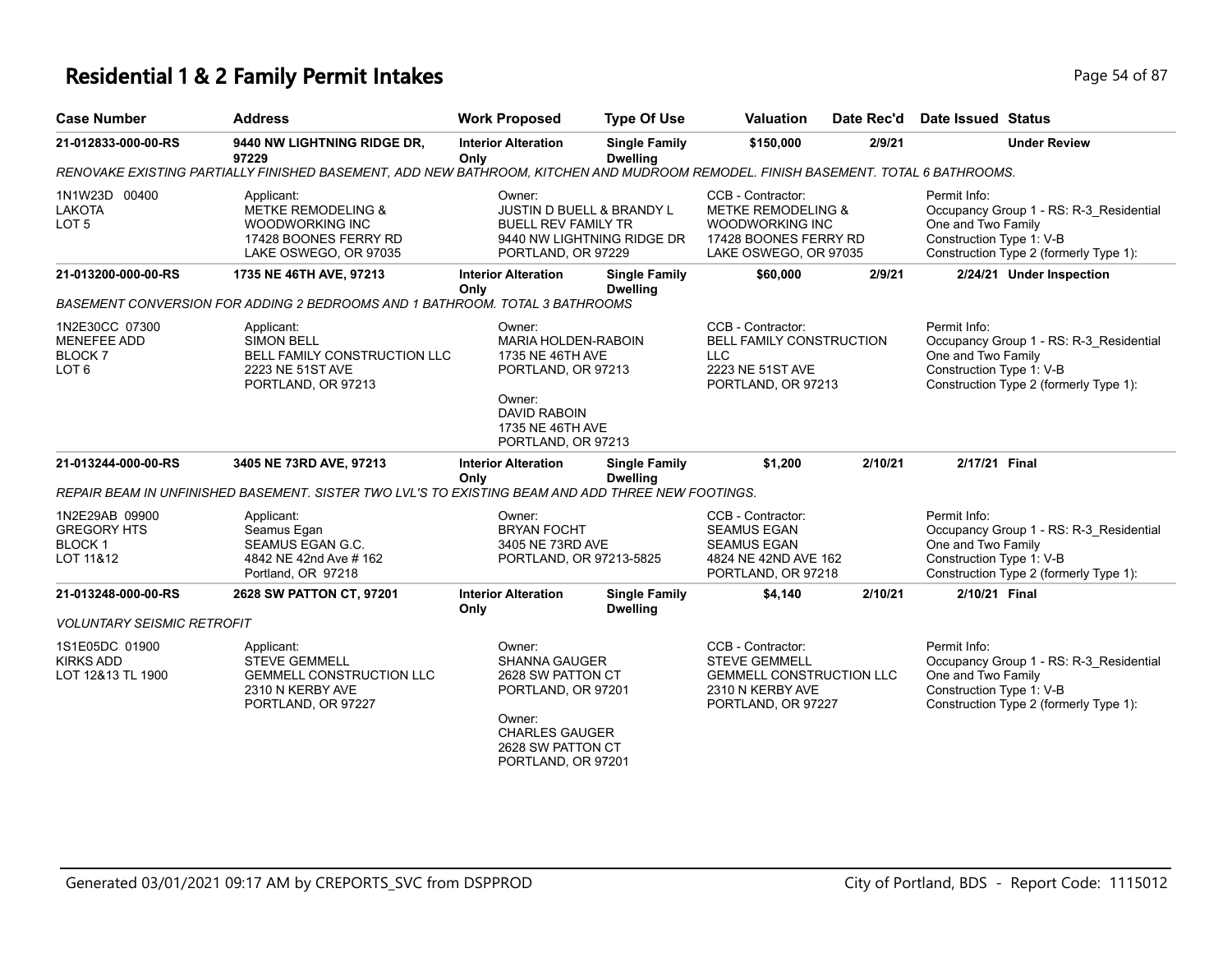### **Residential 1 & 2 Family Permit Intakes Page 15 of 87 Page 55 of 87**

| <b>Case Number</b>                                                                            | <b>Address</b>                                                                                                                    | <b>Work Proposed</b>                                                                                                                                  | <b>Type Of Use</b>                      | <b>Valuation</b>                                                                                                                              | Date Rec'd | <b>Date Issued Status</b>                                                                                                                           |
|-----------------------------------------------------------------------------------------------|-----------------------------------------------------------------------------------------------------------------------------------|-------------------------------------------------------------------------------------------------------------------------------------------------------|-----------------------------------------|-----------------------------------------------------------------------------------------------------------------------------------------------|------------|-----------------------------------------------------------------------------------------------------------------------------------------------------|
| 21-013283-000-00-RS                                                                           | 1817 SW CABLE AVE, 97201                                                                                                          | <b>Interior Alteration</b><br>Only                                                                                                                    | <b>Single Family</b><br><b>Dwelling</b> | \$20,000                                                                                                                                      | 2/10/21    | 2/10/21 Issued                                                                                                                                      |
|                                                                                               | KITCHEN REMODEL, ADD BEAM. NO ADDED BATHROOM.                                                                                     |                                                                                                                                                       |                                         |                                                                                                                                               |            |                                                                                                                                                     |
| 1S1E04BD 02300<br><b>MARKET ST ADD</b><br>BLOCK 4<br><b>LOT 11</b>                            | Applicant:<br><b>LLOYD WOLFE</b><br>WOLFE DESIGN WORKS LLC<br>3115 SE LAKE RD<br>MILWAUKIE, OR 97222-6835                         | Owner:<br><b>ALIN RESIGA</b><br>8863 SW 76TH PL<br>PORTLAND, OR 97223                                                                                 |                                         | CCB - Contractor:<br><b>WOLFE DESIGN WORKS LLC</b><br>3115 SE LAKE RD<br>MILWAUKIE, OR 97222                                                  |            | Permit Info:<br>Occupancy Group 1 - RS: R-3_Residential<br>One and Two Family<br>Construction Type 1: V-B<br>Construction Type 2 (formerly Type 1): |
| 21-013736-000-00-RS                                                                           | 626 SE 16TH AVE, 97214                                                                                                            | <b>Interior Alteration</b><br>Only                                                                                                                    | <b>Single Family</b><br><b>Dwelling</b> | \$50,000                                                                                                                                      | 2/11/21    | 2/13/21 Under Inspection                                                                                                                            |
|                                                                                               | KITCHEN AND BATH REMODEL. NO ADDED BATHROOMS.                                                                                     |                                                                                                                                                       |                                         |                                                                                                                                               |            |                                                                                                                                                     |
| 1S1E02AB 06600<br><b>STORY'S ADD</b><br><b>BLOCK2</b><br>S 49'6" OF LOT 3<br>LOT <sub>4</sub> | Applicant:<br><b>DAN BEARD</b><br><b>BEARDS RESTORATION AND</b><br><b>REMODELING LLC</b><br>2802 SE 33RD PL<br>PORTLAND, OR 97202 | Owner:<br><b>REV LIV TR</b><br>626 SE 16TH AVE<br>PORTLAND, OR 97214-2616                                                                             | ROBERT THEODORE GREEN                   | CCB - Contractor:<br><b>DAN BEARD</b><br><b>BEARDS RESTORATION &amp;</b><br><b>REMODELING LLC</b><br>2802 SE 33RD PLACE<br>PORTLAND, OR 97202 |            | Permit Info:<br>Occupancy Group 1 - RS: R-3_Residential<br>One and Two Family<br>Construction Type 1: V-B<br>Construction Type 2 (formerly Type 1): |
| 21-013852-000-00-RS                                                                           | 7215 SE 19TH AVE, 97202                                                                                                           | <b>Interior Alteration</b><br>Only                                                                                                                    | <b>Single Family</b><br><b>Dwelling</b> | \$15,000                                                                                                                                      | 2/11/21    | 2/11/21 Issued                                                                                                                                      |
| BATHROOM REMODEL. TRADES ONLY.                                                                |                                                                                                                                   |                                                                                                                                                       |                                         |                                                                                                                                               |            |                                                                                                                                                     |
| 1S1E23AB 02200<br><b>WESTMORELAND</b><br>BLOCK 16<br><b>LOT 15</b>                            | Applicant:<br><b>IAN CAREY</b><br><b>HARVEST CONSTRUCTION LLC</b><br>33667 SE OAK ST<br>SCAPPOOSE, OREGON 97056                   | Owner:<br><b>RORY B B MOORE</b><br>7215 SE 19TH AVE<br>PORTLAND, OR 97202<br>Owner:<br><b>LINDSEY PRATT</b><br>7215 SE 19TH AVE<br>PORTLAND, OR 97202 |                                         | CCB - Contractor:<br>lan Carey<br>HARVEST VENTURES LLC<br>33667 SE OAK ST.<br>SCAPPOOSE, OR 97056                                             |            | Permit Info:<br>Occupancy Group 1 - RS: R-3_Residential<br>One and Two Family<br>Construction Type 1: V-B<br>Construction Type 2 (formerly Type 1): |
| 21-013953-000-00-RS                                                                           | 7236 SE SALMON ST, 97215                                                                                                          | <b>Interior Alteration</b><br>Only                                                                                                                    | <b>Single Family</b><br><b>Dwelling</b> | \$45,000                                                                                                                                      | 2/11/21    | 2/11/21 Issued                                                                                                                                      |
|                                                                                               | REMODEL KITCHEN. REMOVE WALL TO OPEN UP KITCHEN. REFRAME STAIRS.                                                                  |                                                                                                                                                       |                                         |                                                                                                                                               |            |                                                                                                                                                     |
| 1S2E05AC 13500<br>WELCHBOROUGH<br><b>BLOCK7</b><br>LOT <sub>3</sub>                           | Applicant:<br><b>BOB MURPHY</b><br>MURPHY CONSTRUCTION LLC<br>6029 SE TAYLOR CT<br>PORTLAND, OR 97215                             | Owner:<br>7236 SE SALMON ST<br>PORTLAND, OR 97215<br>Owner:<br><b>BENJAMIN KOON</b><br>7236 SE SALMON ST<br>PORTLAND, OR 97215                        | MAGDA BEJARANO BEJARANO                 | CCB - Contractor:<br>MURPHY CONSTRUCTION LLC<br>6029 SE TAYLOR CT<br>PORTLAND, OR 97215                                                       |            | Permit Info:<br>Occupancy Group 1 - RS: R-3_Residential<br>One and Two Family<br>Construction Type 1: V-B<br>Construction Type 2 (formerly Type 1): |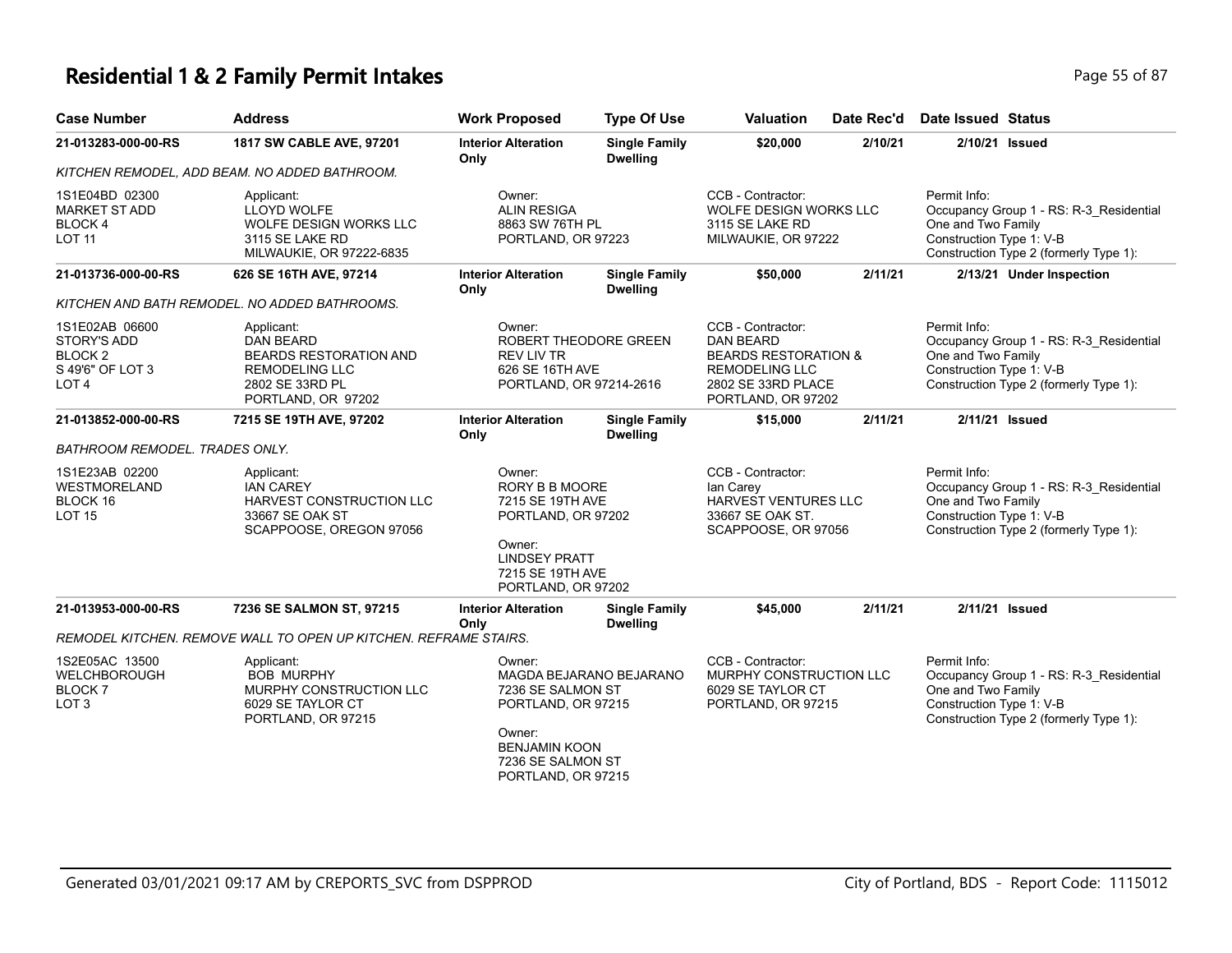#### **Residential 1 & 2 Family Permit Intakes Page 16 of 87** Page 56 of 87

| <b>Case Number</b>                                                        | <b>Address</b>                                                                                                                                               | <b>Work Proposed</b>                                                                                                                                           | <b>Type Of Use</b>                      | <b>Valuation</b>                                                                                                                                                                                                              | Date Rec'd | <b>Date Issued Status</b>                                      |                                                                                   |
|---------------------------------------------------------------------------|--------------------------------------------------------------------------------------------------------------------------------------------------------------|----------------------------------------------------------------------------------------------------------------------------------------------------------------|-----------------------------------------|-------------------------------------------------------------------------------------------------------------------------------------------------------------------------------------------------------------------------------|------------|----------------------------------------------------------------|-----------------------------------------------------------------------------------|
| 21-013990-000-00-RS                                                       | 5635 SW BOUNDARY ST, 97221                                                                                                                                   | <b>Interior Alteration</b><br>Only                                                                                                                             | <b>Single Family</b><br><b>Dwelling</b> | \$16,500                                                                                                                                                                                                                      | 2/11/21    | 2/11/21 Final                                                  |                                                                                   |
| 5.95 kw Solar Roof Mount System                                           |                                                                                                                                                              |                                                                                                                                                                |                                         |                                                                                                                                                                                                                               |            |                                                                |                                                                                   |
| 1S1E18BD 01901<br>PARTITION PLAT 2006-142<br>LOT <sub>1</sub>             | Applicant:<br>ZANE GOFF<br>NEIL KELLY CO INC<br>804 N ALBERTA ST<br>PORTLAND, OR 97217-2693                                                                  | Owner:<br>DARIA M K R WONG<br>5635 SW BOUNDARY ST<br>PORTLAND, OR 97221<br>Owner:<br>RAVI KIRAN K REDDY<br>5635 SW BOUNDARY ST<br>PORTLAND, OR 97221           |                                         | CCB - Contractor:<br>ZANE GOFF<br>NEIL KELLY CO INC<br>804 N ALBERTA ST<br>PORTLAND, OR 97217-2693                                                                                                                            |            | Permit Info:<br>One and Two Family<br>Construction Type 1: V-B | Occupancy Group 1 - RS: R-3_Residential<br>Construction Type 2 (formerly Type 1): |
| 21-014135-000-00-RS                                                       | 4800 SE 61ST AVE, 97206                                                                                                                                      | <b>Interior Alteration</b><br>Only                                                                                                                             | <b>Single Family</b><br><b>Dwelling</b> | \$24,500                                                                                                                                                                                                                      | 2/12/21    |                                                                | 2/26/21 Under Inspection                                                          |
|                                                                           | Strip Kitchen to studs and fully replace Kitchen. New electrical and plumbing. Change gas location for range, new hood vent location. (no structural change) |                                                                                                                                                                |                                         |                                                                                                                                                                                                                               |            |                                                                |                                                                                   |
| 1S2E18AA 04102<br>PARTITION PLAT 2014-38<br>LOT <sub>2</sub>              | Applicant:<br><b>WINSTON BISCHOF</b><br><b>SQFT STUDIOS</b><br>929 NE 23RD AVE<br>PORTLAND OR 97232                                                          | Owner:<br><b>ANDREW EMERT</b><br>4800 SE 61ST AVE<br>PORTLAND, OR 97206-4735<br>Owner:<br><b>SOLA WHITEHEAD</b><br>4800 SE 61ST AVE<br>PORTLAND, OR 97206-4735 |                                         | CCB - Contractor:<br><b>REED PLUMBING AND</b><br>MECHANICAL GROUP LLC<br>PO BOX 6583<br>BEAVERTON, OR 97006<br>CCB - Contractor:<br><b>SCHUYLER SILVA</b><br><b>SQFT STUDIOS LLC</b><br>929 NE 23RD AVE<br>PORTLAND, OR 97232 |            | Permit Info:<br>One and Two Family<br>Construction Type 1: V-B | Occupancy Group 1 - RS: R-3_Residential<br>Construction Type 2 (formerly Type 1): |
| 21-014271-000-00-RS                                                       | 6615 N WILBUR AVE, 97217                                                                                                                                     | <b>Interior Alteration</b><br>Only                                                                                                                             | <b>Single Family</b><br><b>Dwelling</b> | \$32,207                                                                                                                                                                                                                      | 2/12/21    | 2/12/21 Issued                                                 |                                                                                   |
|                                                                           | FINNISH BASEMENT, ADD BEDROOM AND BATHROOM WITH STORAGE ROOM.                                                                                                |                                                                                                                                                                |                                         |                                                                                                                                                                                                                               |            |                                                                |                                                                                   |
| 1N1E16BD 13900<br><b>BURRAGE TR</b><br><b>BLOCK 5</b><br>LOT <sub>7</sub> | Applicant:<br><b>NATHAN JOBE</b><br><b>CARPENTOLOGY LLC</b><br>6726 N BURRAGE AVE<br>PORTLAND, OR 97217                                                      | Owner:<br><b>ASHLEY MCCORMACK</b><br>6615 N WILBUR AVE<br>PORTLAND, OR 97217<br>Owner:<br>PAUL MCCORMACK<br>6615 N WILBUR AVE                                  |                                         | CCB - Contractor:<br><b>CARPENTOLOGY LLC</b><br>6726 N BURRAGE AVE<br>PORTLAND, OR 97217                                                                                                                                      |            | Permit Info:<br>One and Two Family<br>Construction Type 1: V-B | Occupancy Group 1 - RS: R-3 Residential<br>Construction Type 2 (formerly Type 1): |

PORTLAND, OR 97217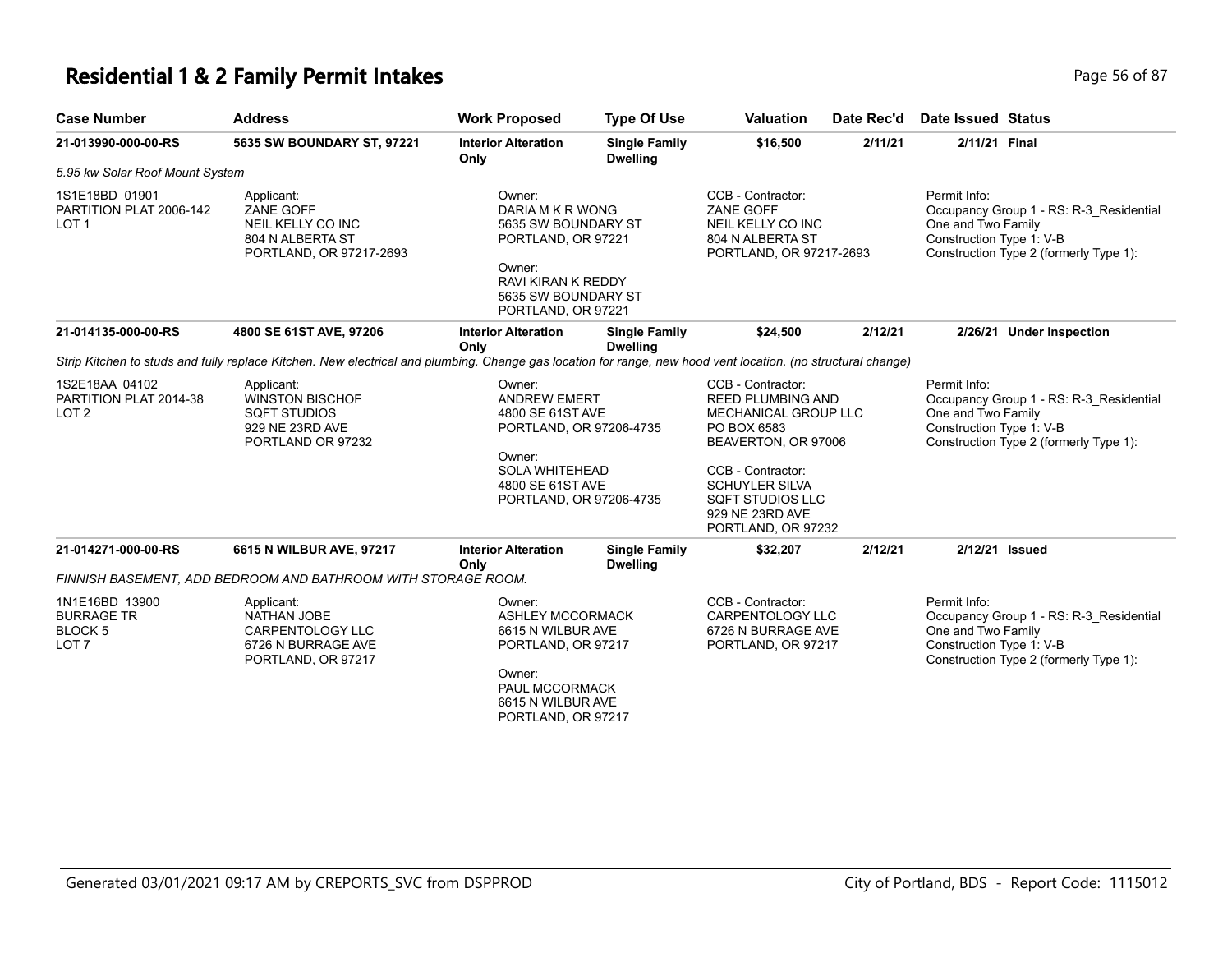#### **Residential 1 & 2 Family Permit Intakes Page 17 of 87** and **Page 17 of 87**

| <b>Case Number</b>                                                                                                                                     | <b>Address</b>                                                                                             | <b>Work Proposed</b>                                                                                                                                                 | <b>Type Of Use</b>                      | <b>Valuation</b>                                                                                             | Date Rec'd | Date Issued Status                                                                                                                                  |
|--------------------------------------------------------------------------------------------------------------------------------------------------------|------------------------------------------------------------------------------------------------------------|----------------------------------------------------------------------------------------------------------------------------------------------------------------------|-----------------------------------------|--------------------------------------------------------------------------------------------------------------|------------|-----------------------------------------------------------------------------------------------------------------------------------------------------|
| 21-014473-000-00-RS                                                                                                                                    | 1926 SW ELM ST, 97201                                                                                      | <b>Interior Alteration</b><br>Only                                                                                                                                   | <b>Single Family</b><br><b>Dwelling</b> | \$2,500                                                                                                      | 2/13/21    | 2/13/21 Issued                                                                                                                                      |
|                                                                                                                                                        | REPLACE EXISTING SUB PANEL ON MAIN FLOOR. NO ADDITIONAL WORK PROPOSED.                                     |                                                                                                                                                                      |                                         |                                                                                                              |            |                                                                                                                                                     |
| 1S1E04CB 08101<br>VISTA HEIGHTS COTTAGES<br>LOT <sub>1</sub><br>INC UND INT TRACT A<br><b>HISTORIC PROPERTY,</b><br>POTENTIAL ADDITIONAL<br><b>TAX</b> | Applicant:<br><b>JOE HOFFMAN</b><br><b>ARCIFORM LLC</b><br>2303 N Randolph Ave<br>PORTLAND, OR 97227       | Owner:<br><b>LARA GARRETT</b><br>1914 NE 37TH AVE<br>PORTLAND, OR 97212-5212                                                                                         |                                         | CCB - Contractor:<br><b>ARCIFORM LLC</b><br>2303 N RANDOLPH AVE<br>PORTLAND, OR 97227                        |            | Permit Info:<br>Occupancy Group 1 - RS: R-3 Residential<br>One and Two Family<br>Construction Type 1: V-B<br>Construction Type 2 (formerly Type 1): |
| 21-014724-000-00-RS                                                                                                                                    | 2818 SE 70TH AVE, 97206                                                                                    | <b>Interior Alteration</b><br>Only                                                                                                                                   | <b>Single Family</b><br><b>Dwelling</b> | \$4,620                                                                                                      | 2/16/21    | 2/16/21 Final                                                                                                                                       |
|                                                                                                                                                        | <b>VOLUNTARY CONNECTION OF FRAMIG TO FOUNDATIION</b>                                                       |                                                                                                                                                                      |                                         |                                                                                                              |            |                                                                                                                                                     |
| 1S2E08BA 11000<br>PARKDALE ADD<br><b>BLOCK7</b><br>LOT <sub>3</sub>                                                                                    | Applicant:<br><b>Michael Weber</b><br><b>NW Seismic Retrofitters</b><br>P O BOX 18058<br>PORTLAND OR 97212 | Owner:<br><b>STUART WATSON</b><br>2818 SE 70TH AVE<br>PORTLAND, OR 97206-1117                                                                                        |                                         | CCB - Contractor:<br><b>MICHAEL WIEBER</b><br>ELYSIUM CONSTRUCTION LLC<br>PO BOX 18058<br>PORTLAND, OR 97218 |            | Permit Info:<br>Occupancy Group 1 - RS: R-3 Residential<br>One and Two Family<br>Construction Type 1: V-B<br>Construction Type 2 (formerly Type 1): |
| 21-014727-000-00-RS                                                                                                                                    | 4126 NE GRAND AVE - UNIT A,<br>97211<br><b>VULONTARY CONNECTION OF FRAMING TO FOUNDATION</b>               | <b>Interior Alteration</b><br>Only                                                                                                                                   | <b>Single Family</b><br><b>Dwelling</b> | \$5,500                                                                                                      | 2/16/21    | 2/16/21 Final                                                                                                                                       |
| 1N1E23CB 08300<br><b>LINCOLN PK ANX</b><br>BLOCK 13<br>N 30' OF LOT 6                                                                                  | Applicant:<br>Michael Weber<br><b>NW Seismic Retrofitters</b><br>P O BOX 18058<br>PORTLAND OR 97212        | Owner:<br><b>RICHARD MIMIAGA</b><br>4126 NE GRAND AVE<br>PORTLAND, OR 97211-3409<br>Owner:<br><b>MAUREEN MIMIAGA</b><br>4126 NE GRAND AVE<br>PORTLAND, OR 97211-3409 |                                         | CCB - Contractor:<br>MICHAEL WIEBER<br>ELYSIUM CONSTRUCTION LLC<br>PO BOX 18058<br>PORTLAND, OR 97218        |            | Permit Info:<br>Occupancy Group 1 - RS: R-3 Residential<br>One and Two Family<br>Construction Type 1: V-B<br>Construction Type 2 (formerly Type 1): |
| 21-014734-000-00-RS                                                                                                                                    | 1434 NE PRESCOTT ST. 97211                                                                                 | <b>Interior Alteration</b>                                                                                                                                           | <b>Single Family</b>                    | \$3.915                                                                                                      | 2/16/21    | 2/16/21 Final                                                                                                                                       |

| 21-014734-000-00-RS                                                   | <b>1434 NE PRESCOTT ST, 97211</b>                                                            | <b>Interior Alteration</b><br>Only                                   | <b>Single Family</b><br><b>Dwelling</b> | \$3.915<br>2/16/21                                                                                    | 2/16/21 Final                                                                                                                                       |
|-----------------------------------------------------------------------|----------------------------------------------------------------------------------------------|----------------------------------------------------------------------|-----------------------------------------|-------------------------------------------------------------------------------------------------------|-----------------------------------------------------------------------------------------------------------------------------------------------------|
|                                                                       | <b>VOLUNTARY CONNECTION OF FRAMING TO FOUNDATION</b>                                         |                                                                      |                                         |                                                                                                       |                                                                                                                                                     |
| 1N1E23DB 06200<br><b>IRVINGTON HTS</b><br>BLOCK 1<br>E 1/2 OF LOT 5-7 | Applicant:<br>Michael Weber<br>NW Seismic Retrofitters<br>P O BOX 18058<br>PORTLAND OR 97212 | Owner:<br>MATTHEW FARGO<br>1434 NE PRESCOTT ST<br>PORTLAND, OR 97211 |                                         | CCB - Contractor:<br>MICHAEL WIEBER<br>ELYSIUM CONSTRUCTION LLC<br>PO BOX 18058<br>PORTLAND, OR 97218 | Permit Info:<br>Occupancy Group 1 - RS: R-3 Residential<br>One and Two Family<br>Construction Type 1: V-B<br>Construction Type 2 (formerly Type 1): |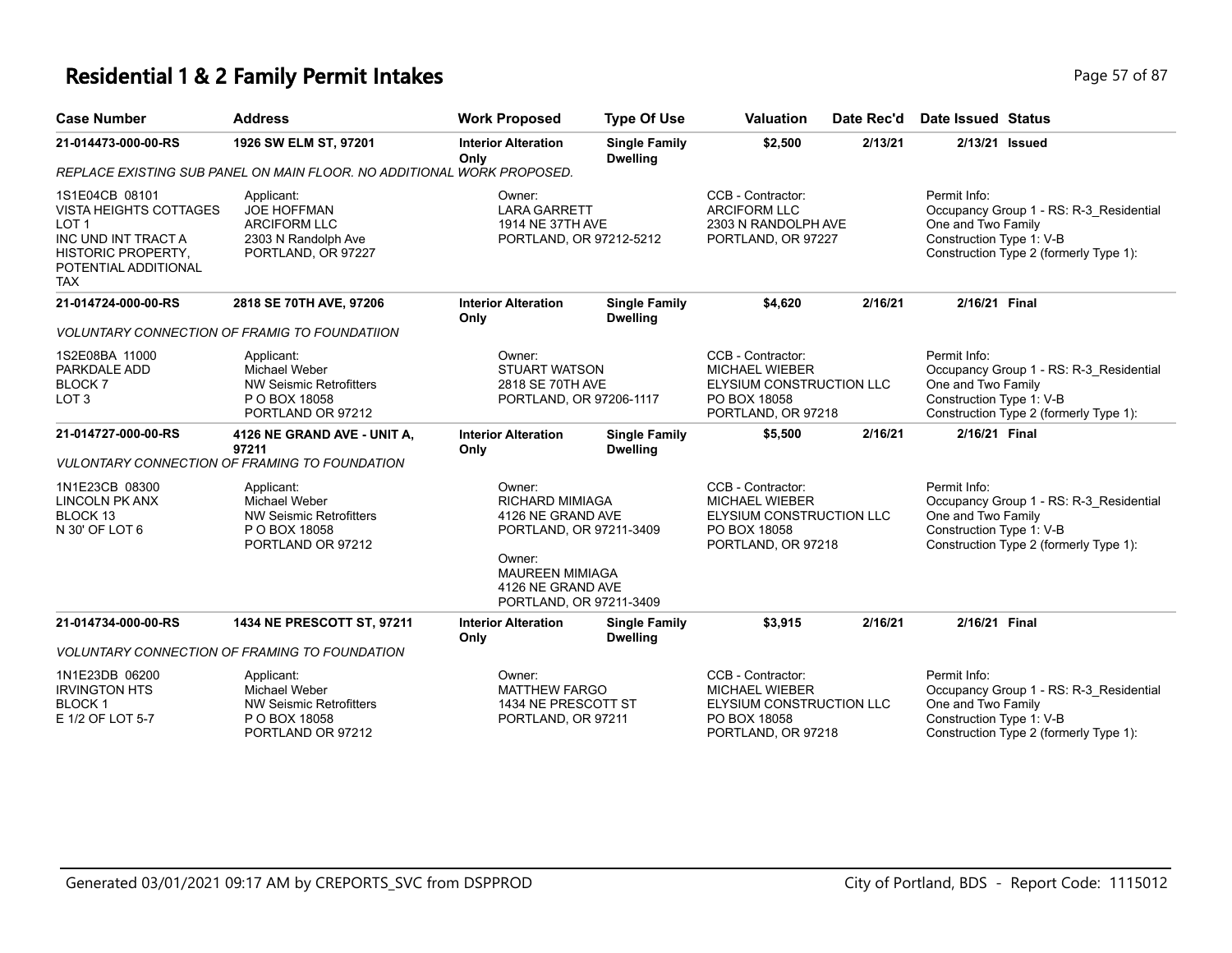#### **Residential 1 & 2 Family Permit Intakes Page 18 of 87** Page 58 of 87

| ec'd Date Issued  Status |            |
|--------------------------|------------|
|                          | Page 58 of |

| <b>Case Number</b>                                                                                  | <b>Address</b>                                                                                                                     | <b>Work Proposed</b>                                                                                    | <b>Type Of Use</b>                                                                                                | <b>Valuation</b>                                                                                                                      | Date Rec'd                                                                                                      | <b>Date Issued Status</b>                                                                                                                           |                                                                                                                                                     |  |
|-----------------------------------------------------------------------------------------------------|------------------------------------------------------------------------------------------------------------------------------------|---------------------------------------------------------------------------------------------------------|-------------------------------------------------------------------------------------------------------------------|---------------------------------------------------------------------------------------------------------------------------------------|-----------------------------------------------------------------------------------------------------------------|-----------------------------------------------------------------------------------------------------------------------------------------------------|-----------------------------------------------------------------------------------------------------------------------------------------------------|--|
| 21-014878-000-00-RS                                                                                 | <b>1943 SW MONTGOMERY DR.</b><br>97201                                                                                             | <b>Interior Alteration</b><br>Only                                                                      | <b>Single Family</b><br><b>Dwelling</b>                                                                           | \$80,000                                                                                                                              | 2/16/21                                                                                                         |                                                                                                                                                     | 2/16/21 Issued                                                                                                                                      |  |
| <b>RESOURCE"</b>                                                                                    | REMODEL EXISTING MASTER BATHROOM. TRADE WORK ONLY-NO PLANS REQUIRED. NO EXTERIAL ALTERATIONS WITHOUT LAND USE APPROVAL-"HISTORICAL |                                                                                                         |                                                                                                                   |                                                                                                                                       |                                                                                                                 |                                                                                                                                                     |                                                                                                                                                     |  |
| 1S1E04BC 00900<br>CARTERS ADD TO P<br>BLOCK 65<br>LOT 4 TL 900                                      | Applicant:<br><b>JOE HOFFMAN</b><br><b>ARCIFORM LLC</b><br>2303 N Randolph Ave<br>PORTLAND, OR 97227                               | Owner:<br><b>WENDY ST LAURENT TR</b><br>375 COMMERCE WAY UNIT 101<br>LONGWOOD, FL 32750                 |                                                                                                                   | CCB - Contractor:<br>CLACKAMAS ELECTRIC INC<br>16070 S RIFLE WAY<br>OREGON CITY, OR 97045<br>CCB - Contractor:<br><b>ARCIFORM LLC</b> |                                                                                                                 | Permit Info:<br>Occupancy Group 1 - RS: R-3_Residential<br>One and Two Family<br>Construction Type 1: V-B<br>Construction Type 2 (formerly Type 1): |                                                                                                                                                     |  |
|                                                                                                     |                                                                                                                                    |                                                                                                         |                                                                                                                   | 2303 N RANDOLPH AVE<br>PORTLAND, OR 97227                                                                                             |                                                                                                                 |                                                                                                                                                     |                                                                                                                                                     |  |
| 21-015020-000-00-RS                                                                                 | 2432 NW NORTHRUP ST, 97210                                                                                                         | <b>Interior Alteration</b><br>Only                                                                      | <b>Single Family</b><br><b>Dwelling</b>                                                                           | \$45,000                                                                                                                              | 2/16/21                                                                                                         |                                                                                                                                                     | 2/16/21 Issued                                                                                                                                      |  |
|                                                                                                     | BAASEMENT BATHROOM REMODEL. NO ADDITIONAL BATHROOMS.                                                                               |                                                                                                         |                                                                                                                   |                                                                                                                                       |                                                                                                                 |                                                                                                                                                     |                                                                                                                                                     |  |
| 1N1E33BB 14300<br><b>GOLDSMITHS ADD</b><br>BLOCK <sub>13</sub><br>LOT <sub>8</sub><br>E 5' OF LOT 9 | Applicant:<br>Matthew McCarthy<br>JDL Development, Inc<br>2314 NW SAVIER<br>PORTLAND, OR 97210                                     | Owner:                                                                                                  | JOHN M COLETTI III TR<br>2432 NW NORTHRUP ST<br>PORTLAND, OR 97210                                                |                                                                                                                                       | CCB - Contractor:<br>JDL DEVELOPMENT INC<br>2314 NW SAVIER ST<br>PORTLAND, OR 97210-2514                        |                                                                                                                                                     | Permit Info:<br>Occupancy Group 1 - RS: R-3_Residential<br>One and Two Family<br>Construction Type 1: V-B<br>Construction Type 2 (formerly Type 1): |  |
| 21-015302-000-00-RS                                                                                 | 5814 SW LOGAN CT, 97219                                                                                                            | <b>Interior Alteration</b>                                                                              | <b>Single Family</b><br><b>Dwelling</b>                                                                           | \$9,500                                                                                                                               | 2/17/21                                                                                                         |                                                                                                                                                     | 2/17/21 Issued                                                                                                                                      |  |
|                                                                                                     | REMODEL KITCHEN AND BATHROOM. TRADES ONLY.                                                                                         | Only                                                                                                    |                                                                                                                   |                                                                                                                                       |                                                                                                                 |                                                                                                                                                     |                                                                                                                                                     |  |
| 1S1E19BD 06000<br><b>APRIL HILL</b><br>BLOCK 5<br>LOT 1&2 TL 6000                                   | Applicant:<br><b>CLYDE MANCHESTER</b><br>HELP GROUP INC<br>10006 SW CANYON RD<br>PORTLAND, OR 97225                                | Owner:<br>Owner:<br>PORTLAND, OR 97219-2676                                                             | <b>ERNESTO MEDINA</b><br>5814 SW LOGAN CT<br>PORTLAND, OR 97219-2676<br><b>SUZANNE MEDINA</b><br>5814 SW LOGAN CT |                                                                                                                                       | CCB - Contractor:<br>HELP HOME ENERGY LIFE<br>PERFORMANCE GROUP INC<br>10006 SW CANYON RD<br>PORTLAND, OR 97225 |                                                                                                                                                     | Occupancy Group 1 - RS: R-3_Residential<br>One and Two Family<br>Construction Type 1: V-B<br>Construction Type 2 (formerly Type 1):                 |  |
| 21-015399-000-00-RS                                                                                 | 3632 NE MULTNOMAH ST, 97232                                                                                                        | <b>Interior Alteration</b><br>Only                                                                      | <b>Single Family</b><br><b>Dwelling</b>                                                                           | \$5,700                                                                                                                               | 2/17/21                                                                                                         | 2/17/21 Final                                                                                                                                       |                                                                                                                                                     |  |
|                                                                                                     | <b>VOLUNTARY CONNCTION OF FRAMING TO FOUNDATION</b>                                                                                |                                                                                                         |                                                                                                                   |                                                                                                                                       |                                                                                                                 |                                                                                                                                                     |                                                                                                                                                     |  |
| 1N1E36AA 11600<br><b>LAURELHURST</b><br>BLOCK <sub>27</sub><br>LOT <sub>8</sub>                     | Applicant:<br>Michael Weber<br><b>NW Seismic Retrofitters</b><br>P O BOX 18058<br>PORTLAND OR 97212                                | Owner:<br>SARA CASQUEIRO SILVERIO-<br><b>MARQUES</b><br>3632 NE MULTNOMAH ST<br>PORTLAND, OR 97232-1915 |                                                                                                                   | CCB - Contractor:<br><b>MICHAEL WIEBER</b><br>ELYSIUM CONSTRUCTION LLC<br>PO BOX 18058<br>PORTLAND, OR 97218                          |                                                                                                                 | Permit Info:<br>One and Two Family<br>Construction Type 1: V-B                                                                                      | Occupancy Group 1 - RS: R-3_Residential<br>Construction Type 2 (formerly Type 1):                                                                   |  |
|                                                                                                     |                                                                                                                                    | Owner:<br>MICHAEL ALAN PERGAM<br>3632 NE MULTNOMAH ST<br>PORTLAND, OR 97232-1915                        |                                                                                                                   |                                                                                                                                       |                                                                                                                 |                                                                                                                                                     |                                                                                                                                                     |  |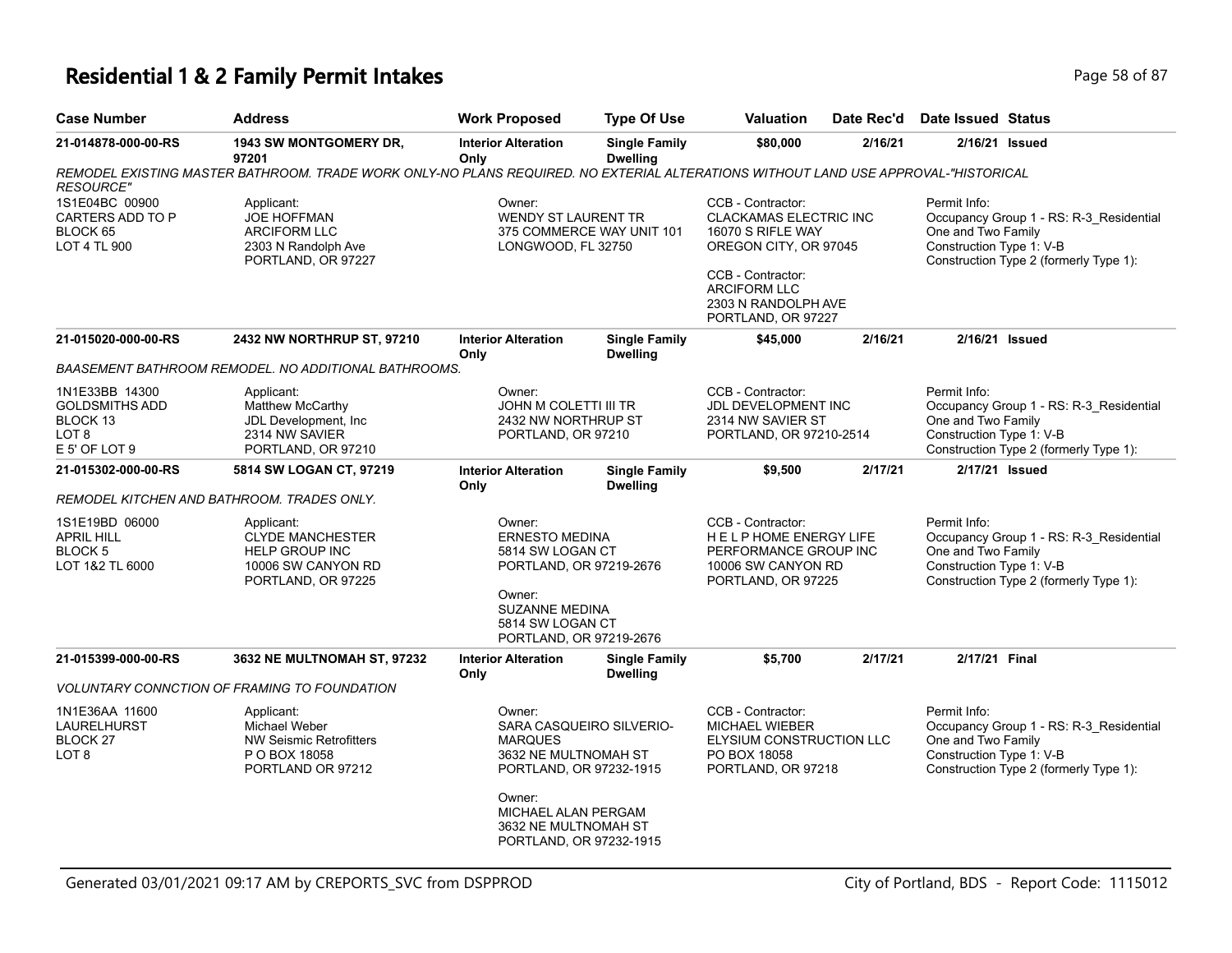# **Residential 1 & 2 Family Permit Intakes Page 19 of 87** Page 59 of 87

| <b>Case Number</b>                                                     | <b>Address</b>                                                                                                                 | <b>Work Proposed</b>                                                                                                                                           | <b>Type Of Use</b>                                                                                                                  | Valuation                                                                                                                                                                                                       | Date Rec'd                                     | Date Issued Status                                                                                                                                  |
|------------------------------------------------------------------------|--------------------------------------------------------------------------------------------------------------------------------|----------------------------------------------------------------------------------------------------------------------------------------------------------------|-------------------------------------------------------------------------------------------------------------------------------------|-----------------------------------------------------------------------------------------------------------------------------------------------------------------------------------------------------------------|------------------------------------------------|-----------------------------------------------------------------------------------------------------------------------------------------------------|
| 21-015891-000-00-RS                                                    | 2733 NE 35TH AVE, 97212                                                                                                        | <b>Interior Alteration</b><br>Only                                                                                                                             | <b>Single Family</b><br><b>Dwelling</b>                                                                                             | \$3,245                                                                                                                                                                                                         | 2/19/21                                        | 2/19/21 Final                                                                                                                                       |
|                                                                        | <b>VOLUNTARY CONNECTION OF FRAMING TO FOUNDATION</b>                                                                           |                                                                                                                                                                |                                                                                                                                     |                                                                                                                                                                                                                 |                                                |                                                                                                                                                     |
| 1N1E25AC 10000<br><b>HOLLYROOD</b><br>BLOCK <sub>7</sub><br>LOT 7      | Applicant:<br>Michael Weber<br><b>NW Seismic Retrofitters</b><br>P O BOX 18058<br>PORTLAND OR 97212                            | Owner:<br>NATHAN DINIHANIAN<br>2733 NE 35TH AVE<br>PORTLAND, OR 97212<br>Owner:<br><b>MOLLY MESKER</b><br>2733 NE 35TH AVE<br>PORTLAND, OR 97212               |                                                                                                                                     | CCB - Contractor:<br><b>MICHAEL WIEBER</b><br>ELYSIUM CONSTRUCTION LLC<br>PO BOX 18058<br>PORTLAND, OR 97218                                                                                                    |                                                | Permit Info:<br>Occupancy Group 1 - RS: R-3_Residential<br>One and Two Family<br>Construction Type 1: V-B<br>Construction Type 2 (formerly Type 1): |
| 21-015898-000-00-RS                                                    | 9839 N EDISON ST, 97203                                                                                                        | <b>Interior Alteration</b><br>Only                                                                                                                             | <b>Single Family</b><br><b>Dwelling</b>                                                                                             | \$3,775                                                                                                                                                                                                         | 2/19/21                                        | 2/25/21 Final                                                                                                                                       |
|                                                                        | <b>VOLUNTARY CONNECTION OF FRAMING TO FOUNDATION</b>                                                                           |                                                                                                                                                                |                                                                                                                                     |                                                                                                                                                                                                                 |                                                |                                                                                                                                                     |
| 1N1W02DA 04600<br><b>NORTH ST JOHNS</b><br>LOT 18 TL 4600              | Applicant:<br>Michael Weber<br><b>NW Seismic Retrofitters</b><br>P O BOX 18058<br>PORTLAND OR 97212                            | Owner:<br>Owner:                                                                                                                                               | <b>BROOKE E G MEIER</b><br>9839 N EDISON ST<br>PORTLAND, OR 97203<br><b>NICOLAS MEIER</b><br>9839 N EDISON ST<br>PORTLAND, OR 97203 |                                                                                                                                                                                                                 | ELYSIUM CONSTRUCTION LLC<br>PORTLAND, OR 97218 | Permit Info:<br>Occupancy Group 1 - RS: R-3_Residential<br>One and Two Family<br>Construction Type 1: V-B<br>Construction Type 2 (formerly Type 1): |
| 21-015922-000-00-RS                                                    | <b>55 NE MEIKLE PL, 97213</b>                                                                                                  | <b>Interior Alteration</b><br>Only                                                                                                                             | <b>Single Family</b><br><b>Dwelling</b>                                                                                             | \$79,594                                                                                                                                                                                                        | 2/19/21                                        | <b>Under Review</b>                                                                                                                                 |
|                                                                        | REMODEL KITCHEN AND EXISTING BASEMENT BATHROOM.                                                                                |                                                                                                                                                                |                                                                                                                                     |                                                                                                                                                                                                                 |                                                |                                                                                                                                                     |
| 1N2E31CB 13200<br><b>LAURELHURST</b><br>BLOCK 106<br>LOT <sub>13</sub> | Applicant:<br><b>WADE FREITAG</b><br><b>CRAFTSMAN DESIGN AND</b><br><b>RENOVATION</b><br>837 SE 27th Ave<br>PORTLAND, OR 97214 | Owner:<br><b>GREGORY LASHER</b><br>55 NE MEIKLE PL<br>PORTLAND, OR 97213-1649<br>Owner:<br><b>JESSICA LASHER</b><br>55 NE MEIKLE PL<br>PORTLAND, OR 97213-1649 |                                                                                                                                     | CCB - Contractor:<br>ANCTIL HEATING & COOLING INC<br>2150 N LEWIS AVE<br>PORTLAND, OR 97227<br>CCB - Contractor:<br><b>CRAFTSMAN DESIGN &amp;</b><br><b>RENOVATION LLC</b><br>837 SE 27TH<br>PORTLAND, OR 97214 |                                                | Permit Info:<br>Occupancy Group 1 - RS: R-3_Residential<br>One and Two Family<br>Construction Type 1: V-B<br>Construction Type 2 (formerly Type 1): |
| 21-016068-000-00-RS                                                    | 10320 NE 6TH DR, 97211                                                                                                         | <b>Interior Alteration</b>                                                                                                                                     | <b>Single Family</b>                                                                                                                | \$10,000                                                                                                                                                                                                        | 2/19/21                                        | 2/19/21 Issued                                                                                                                                      |
|                                                                        | HOUSE REMODEL, BRING TO CODE ALL UNPERMITTED WORK INCLUDING COMPLETE BASEMENT REMODEL                                          | Only                                                                                                                                                           | <b>Dwelling</b>                                                                                                                     |                                                                                                                                                                                                                 |                                                |                                                                                                                                                     |
| 1N1E02CB 01700<br>PARTITION PLAT 1995-66<br>LOT 2                      | Applicant:<br><b>JOHN MCCULLOCH</b><br>MCCULLOCH CONSTRUCTION CORP<br>1729 NE SISKIYOU ST<br>PORTLAND, OR 97212                | Owner:<br><b>JORGE CHAVEZ</b><br>10320 NE 6TH DR<br>PORTLAND, OR 97211                                                                                         |                                                                                                                                     | CCB - Contractor:<br><b>JOHN MCCULLOCH</b><br>MCCULLOCH CONSTRUCTION<br><b>CORP</b><br>1729 NE SISKIYOU ST<br>PORTLAND, OR 97212                                                                                |                                                | Permit Info:<br>Occupancy Group 1 - RS: R-3_Residential<br>One and Two Family<br>Construction Type 1: V-B<br>Construction Type 2 (formerly Type 1): |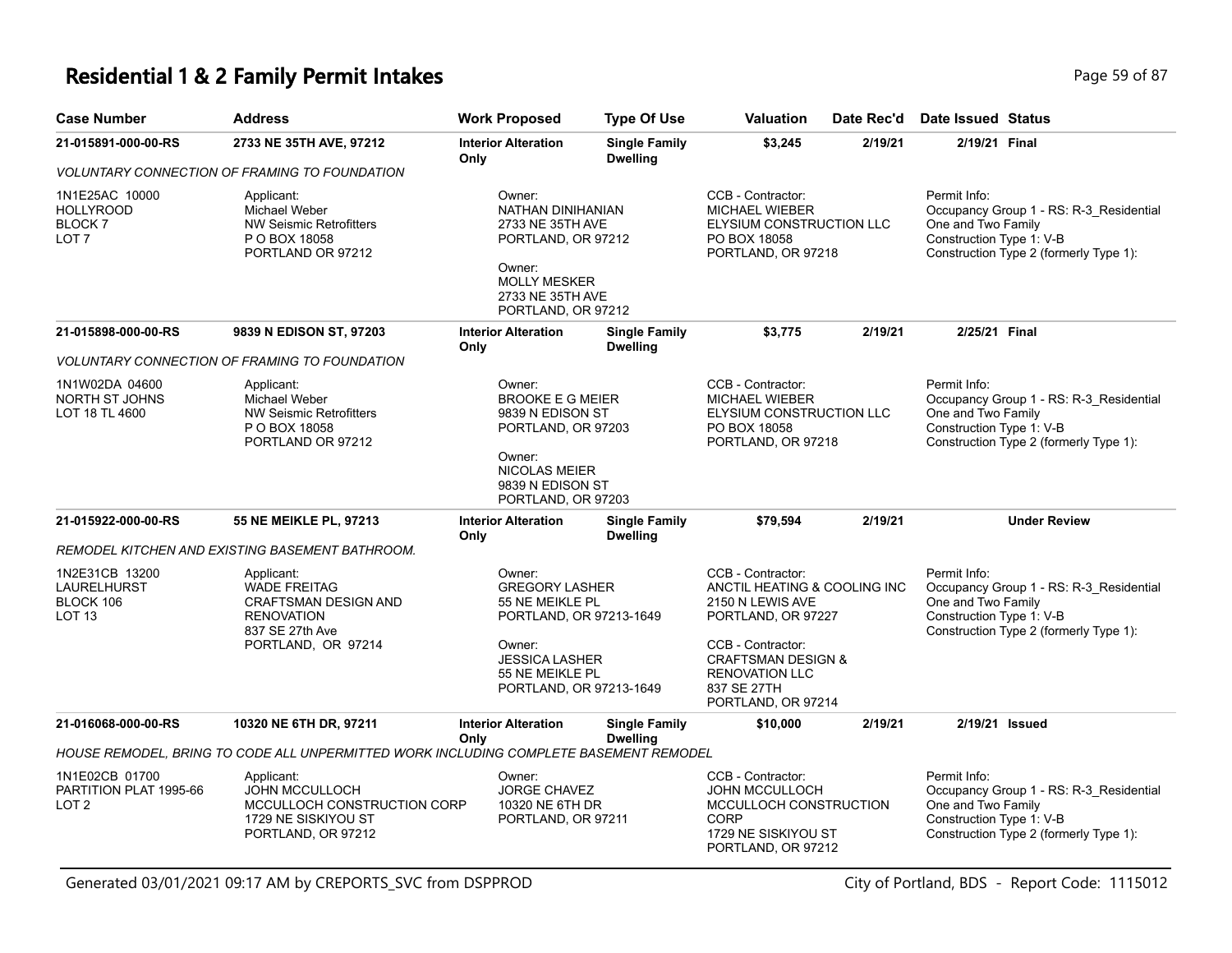### **Residential 1 & 2 Family Permit Intakes** Page 60 of 87

| <b>Case Number</b>                                                                                     | <b>Address</b>                                                                                                                                                                     | <b>Work Proposed</b>                                                                                                      | <b>Type Of Use</b>                      | Valuation                                                                                                                         | Date Rec'd | Date Issued Status                                             |                                                                                   |  |
|--------------------------------------------------------------------------------------------------------|------------------------------------------------------------------------------------------------------------------------------------------------------------------------------------|---------------------------------------------------------------------------------------------------------------------------|-----------------------------------------|-----------------------------------------------------------------------------------------------------------------------------------|------------|----------------------------------------------------------------|-----------------------------------------------------------------------------------|--|
| 21-016712-000-00-RS                                                                                    | 4619 NE 31ST AVE, 97211                                                                                                                                                            | <b>Interior Alteration</b><br>Only                                                                                        | <b>Single Family</b><br><b>Dwelling</b> | \$36,000                                                                                                                          | 2/22/21    |                                                                | 2/22/21 Under Inspection                                                          |  |
|                                                                                                        |                                                                                                                                                                                    |                                                                                                                           |                                         | SINGLE PDF CONSTRUCT BATHROOM (TOTAL OF 2) AND SAUNA IN BASEMENT. ASSOCIATED MECHANICAL, ELECTRICAL AND PLUMBING. (SUBS COMPLETE) |            |                                                                |                                                                                   |  |
| 1N1E24BD 13900<br><b>ELBERTA</b><br>BLOCK 12<br><b>LOT 14</b>                                          | Applicant:<br><b>EZEKIEL MCFADIN</b><br><b>MACFADIN DESIGN BUILD</b><br>2112 NE WYGANT ST<br>PORTLAND, OR 97211                                                                    | Owner:<br><b>CYRUS MANSOORY</b><br>4619 NE 31ST AVE<br>PORTLAND, OR 97211-7009                                            |                                         | CCB - Contractor:<br><b>MIKHAIL VELIKOKHATKO</b><br>M B PLUMBING LLC<br>10308 NE 108TH AVE<br>VANCOUVER, WA 98662                 |            | Permit Info:<br>One and Two Family<br>Construction Type 1: V-B | Occupancy Group 1 - RS: R-3_Residential<br>Construction Type 2 (formerly Type 1): |  |
|                                                                                                        |                                                                                                                                                                                    |                                                                                                                           |                                         | CCB - Contractor:<br>GARYS ELECTRIC CO LLC<br>1401 SW WALLULA DR<br>GRESHAM, OR 97080                                             |            |                                                                |                                                                                   |  |
|                                                                                                        |                                                                                                                                                                                    |                                                                                                                           |                                         | CCB - Contractor:<br>MCFADIN DESIGN/BUILD LLC<br>2112 NE WYGANT ST<br>PORTLAND, OR 97211                                          |            |                                                                |                                                                                   |  |
| 21-016969-000-00-RS                                                                                    | 2506 SE GRANT ST, 97214                                                                                                                                                            | <b>Interior Alteration</b><br>Only                                                                                        | <b>Single Family</b><br><b>Dwelling</b> | \$5,000                                                                                                                           | 2/23/21    |                                                                | 2/23/21 Under Inspection                                                          |  |
| (approximately 1040 SQFT)                                                                              | Install under slab plumbing (only) in basement to accommodate new plumbing layout prior to pouring back slab for future basement remodel converting storage space to living space. |                                                                                                                           |                                         |                                                                                                                                   |            |                                                                |                                                                                   |  |
| 1S1E01CC 14600<br><b>MURRAYMEAD</b><br>BLOCK <sub>5</sub><br>LOT <sub>9</sub><br>W 34.37' OF LOT 15-17 | Applicant:<br><b>KIPP KNODE</b><br><b>TALL FIRS BUILDING CO</b><br>3636 SE DIVISION ST<br>PORTLAND OR 97202                                                                        | Owner:<br>STOERTZ BARRETT LIV TR<br>2506 SE GRANT ST<br>PORTLAND, OR 97214                                                |                                         | CCB - Contractor:<br>TALL FIRS BUILDING CO<br>3636 SE DIVISION ST<br>PORTLAND, OR 97202                                           |            | Permit Info:<br>One and Two Family<br>Construction Type 1: V-B | Occupancy Group 1 - RS: R-3_Residential<br>Construction Type 2 (formerly Type 1): |  |
| 21-017113-000-00-RS                                                                                    | 6814 SE 20TH AVE, 97202                                                                                                                                                            | <b>Interior Alteration</b><br>Only                                                                                        | <b>Single Family</b><br><b>Dwelling</b> | \$15,000                                                                                                                          | 2/23/21    | 2/23/21 Issued                                                 |                                                                                   |  |
|                                                                                                        | ADD BATHROOM TO BASEMENT AND REBUILD STAIRS TO CODE                                                                                                                                |                                                                                                                           |                                         |                                                                                                                                   |            |                                                                |                                                                                   |  |
| 1S1E23AA 10600<br><b>WESTMORELAND</b><br>BLOCK <sub>27</sub><br>LOT <sub>8</sub>                       | Applicant:<br><b>ZANDY BUTLER</b><br>ON THE LEVEL REMODELING CO<br>9709 SE TOWER DRIVE<br>DAMASCUS, OR 97089                                                                       | Owner:<br><b>CELINE LEZIN</b><br>6814 SE 20TH AVE<br>PORTLAND, OR 97202<br>Owner:<br><b>BEN LEZIN</b><br>6814 SE 20TH AVE |                                         | CCB - Contractor:<br>ON THE LEVEL REMODELING<br><b>COMPANY</b><br>10117 SE SUNNYSIDE RD F1274<br>CLACKAMAS, OR 97015              |            | Permit Info:<br>One and Two Family<br>Construction Type 1: V-B | Occupancy Group 1 - RS: R-3_Residential<br>Construction Type 2 (formerly Type 1): |  |
|                                                                                                        |                                                                                                                                                                                    | PORTLAND, OR 97202                                                                                                        |                                         |                                                                                                                                   |            |                                                                |                                                                                   |  |
| 21-017388-000-00-RS                                                                                    | 834 NE JESSUP ST, 97211                                                                                                                                                            | <b>Interior Alteration</b><br>Only                                                                                        | <b>Single Family</b><br><b>Dwelling</b> | \$15,280                                                                                                                          | 2/23/21    | 2/23/21 Final                                                  |                                                                                   |  |
| <b>VOLUNTARY EARTHQUAKE RETRO FIT</b>                                                                  |                                                                                                                                                                                    |                                                                                                                           |                                         |                                                                                                                                   |            |                                                                |                                                                                   |  |
| 1N1E14CC 11700<br><b>CLOVERDALE EXTN &amp; PLAT</b><br>$\overline{2}$<br>BLOCK 14<br>LOT <sub>12</sub> | Applicant:<br><b>STEVE GEMMELL</b><br><b>GEMMELL CONSTRUCTION LLC</b><br>2310 N KERBY AVE<br>PORTLAND, OR 97227                                                                    | Owner:<br><b>ANNE EMMETT</b><br>PO BOX 11860<br>PORTLAND, OR 97211                                                        |                                         | CCB - Contractor:<br><b>STEVE GEMMELL</b><br><b>GEMMELL CONSTRUCTION LLC</b><br>2310 N KERBY AVE<br>PORTLAND, OR 97227            |            | Permit Info:<br>One and Two Family<br>Construction Type 1: V-B | Occupancy Group 1 - RS: R-3_Residential<br>Construction Type 2 (formerly Type 1): |  |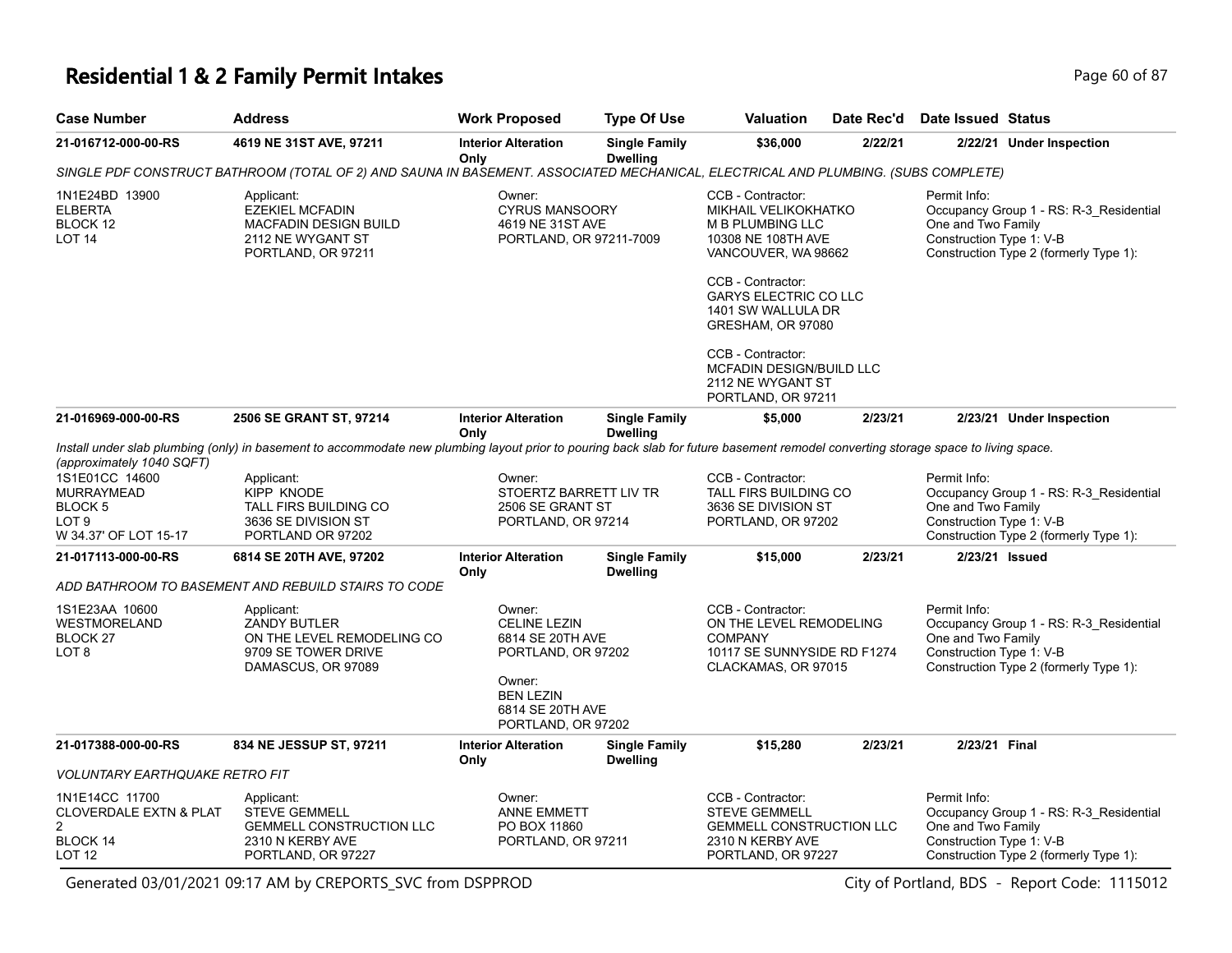### **Residential 1 & 2 Family Permit Intakes Page 1 of 87 Page 61 of 87**

| Case Number                                                              | <b>Address</b>                                                                                                                           | <b>Work Proposed</b>                                                                                                                                            | <b>Type Of Use</b>                      | <b>Valuation</b>                                                                                                               | Date Rec'd | Date Issued Status                                             |                                                                                   |  |  |
|--------------------------------------------------------------------------|------------------------------------------------------------------------------------------------------------------------------------------|-----------------------------------------------------------------------------------------------------------------------------------------------------------------|-----------------------------------------|--------------------------------------------------------------------------------------------------------------------------------|------------|----------------------------------------------------------------|-----------------------------------------------------------------------------------|--|--|
| 21-017954-000-00-RS                                                      | 5607 NE SISKIYOU ST, 97213                                                                                                               | <b>Interior Alteration</b><br>Only                                                                                                                              | <b>Single Family</b><br><b>Dwelling</b> | \$110,000                                                                                                                      | 2/24/21    | 2/24/21 Issued                                                 |                                                                                   |  |  |
|                                                                          | KITCHEN RENOVATION, REROUTE 1ST FLOOR PLUMBING TO NEW SEWERLINE NOT ON EJECTOR PUMP                                                      |                                                                                                                                                                 |                                         |                                                                                                                                |            |                                                                |                                                                                   |  |  |
| 1N2E30AB 16800<br>ROSE CITY PK<br>BLOCK 113<br>LOT 11<br>S 1/2 OF LOT 12 | Applicant:<br>NWC NICK WEITZER CO LLC<br>3909 SE LINCOLN ST<br>PORTLAND, OR 97214                                                        | Owner:<br>DANNY OLSEN<br>2918 SE MAIN ST<br>PORTLAND, OR 97214<br>Owner:<br><b>ELLEN JOHNSON</b><br>2918 SE MAIN ST<br>PORTLAND, OR 97214                       |                                         | CCB - Contractor:<br>NWC NICK WEITZER CO LLC<br>3909 SE LINCOLN ST<br>PORTLAND, OR 97214                                       |            | Permit Info:<br>One and Two Family<br>Construction Type 1: V-B | Occupancy Group 1 - RS: R-3_Residential<br>Construction Type 2 (formerly Type 1): |  |  |
| 21-018179-000-00-RS                                                      | 2005 SW DEWITT ST, 97239                                                                                                                 | <b>Interior Alteration</b><br>Only                                                                                                                              | <b>Single Family</b><br><b>Dwelling</b> | \$4,665                                                                                                                        | 2/25/21    | 2/25/21 Final                                                  |                                                                                   |  |  |
|                                                                          | VOLUNTARY INSTALLATION OF CONNECTORS BETWEEN FRAMING AND FOUNDATION OF HOUSE                                                             |                                                                                                                                                                 |                                         |                                                                                                                                |            |                                                                |                                                                                   |  |  |
| 1S1E16CB 08900<br>BERTHA<br>BLOCK 20<br>LOT 7                            | Applicant:<br><b>STEVE GEMMELL</b><br><b>GEMMELL CONSTRUCTION LLC</b><br>2310 N KERBY AVE<br>PORTLAND, OR 97227                          | Owner:<br><b>CAROLINE SLOAN</b><br>2005 SW DEWITT ST<br>PORTLAND, OR 97239-2032                                                                                 |                                         | CCB - Contractor:<br><b>STEVE GEMMELL</b><br><b>GEMMELL CONSTRUCTION LLC</b><br>2310 N KERBY AVE<br>PORTLAND, OR 97227         |            | Permit Info:<br>One and Two Family<br>Construction Type 1: V-B | Occupancy Group 1 - RS: R-3_Residential<br>Construction Type 2 (formerly Type 1): |  |  |
| 21-018758-000-00-RS                                                      | 3980 SE FRANCIS ST, 97202                                                                                                                | <b>Interior Alteration</b><br>Only                                                                                                                              | <b>Single Family</b><br><b>Dwelling</b> | \$21,000                                                                                                                       | 2/26/21    |                                                                | 2/26/21 Under Inspection                                                          |  |  |
| BATHROOMS.                                                               | REPLACE BEAM IN BASEMENT, REPLACE MISCL ROTTED FRAMING IN BASAEMENT AND REBUILD EXISTING BATHROOM. INSTALL NEW 200 AMP SERVICE. NO ADDED |                                                                                                                                                                 |                                         |                                                                                                                                |            |                                                                |                                                                                   |  |  |
| 1S1E12DA 07400<br>SECTION 12 1S 1E<br>TL 7400 0.28 ACRES                 | Applicant:<br><b>DAN COTE</b><br><b>SAOR CRAFTSMEN</b><br>5110 SE 66TH AVE<br>PORTLAND OR 97206                                          | Owner:<br><b>JUDI STEUBEN</b><br>3980 SE FRANCIS ST<br>PORTLAND, OR 97202<br>Owner:<br><b>JEFFREY STEUBEN</b><br>3980 SE FRANCIS ST<br>PORTLAND, OR 97202       |                                         | CCB - Contractor:<br>SAOR CRAFTSMEN LLC<br>5110 SE 66TH AVE<br>PORTLAND, OR 97206                                              |            | Permit Info:<br>One and Two Family<br>Construction Type 1: V-B | Occupancy Group 1 - RS: R-3_Residential<br>Construction Type 2 (formerly Type 1): |  |  |
| 21-018943-000-00-RS                                                      | 2920 NW MONTE VISTA TER,                                                                                                                 | <b>Interior Alteration</b>                                                                                                                                      | <b>Single Family</b>                    | \$60,000                                                                                                                       | 2/26/21    | 2/26/21 Issued                                                 |                                                                                   |  |  |
|                                                                          | 97210<br>BATHROOM REMODEL EXTENDING 3FT FOR SHOWER. NON BEARING STRUCTURAL.                                                              | Only                                                                                                                                                            | <b>Dwelling</b>                         |                                                                                                                                |            |                                                                |                                                                                   |  |  |
| 1N1E32DB 04400<br>KINGS HTS & RPLT<br>BLOCK 20<br>LOT 1                  | Applicant:<br>JEFFREY BROMWELL<br>URBAN DESIGN BUILD COMPANY<br>2500 NE SANDY BLVD SUITE D<br>PORTLAND, OR 97232                         | Owner:<br>MICHAEL GOLDBERG<br>2920 NW MONTE VISTA TER<br>PORTLAND, OR 97210<br>Owner:<br><b>JULIA GOLDBERG</b><br>2920 NW MONTE VISTA TER<br>PORTLAND, OR 97210 |                                         | CCB - Contractor:<br><b>JEFFREY BROMWELL</b><br>URBAN DESIGN BUILD COMPANY<br>2500 NE SANDY BLVD SUITE D<br>PORTLAND, OR 97232 |            | Permit Info:<br>One and Two Family<br>Construction Type 1: V-B | Occupancy Group 1 - RS: R-3_Residential<br>Construction Type 2 (formerly Type 1): |  |  |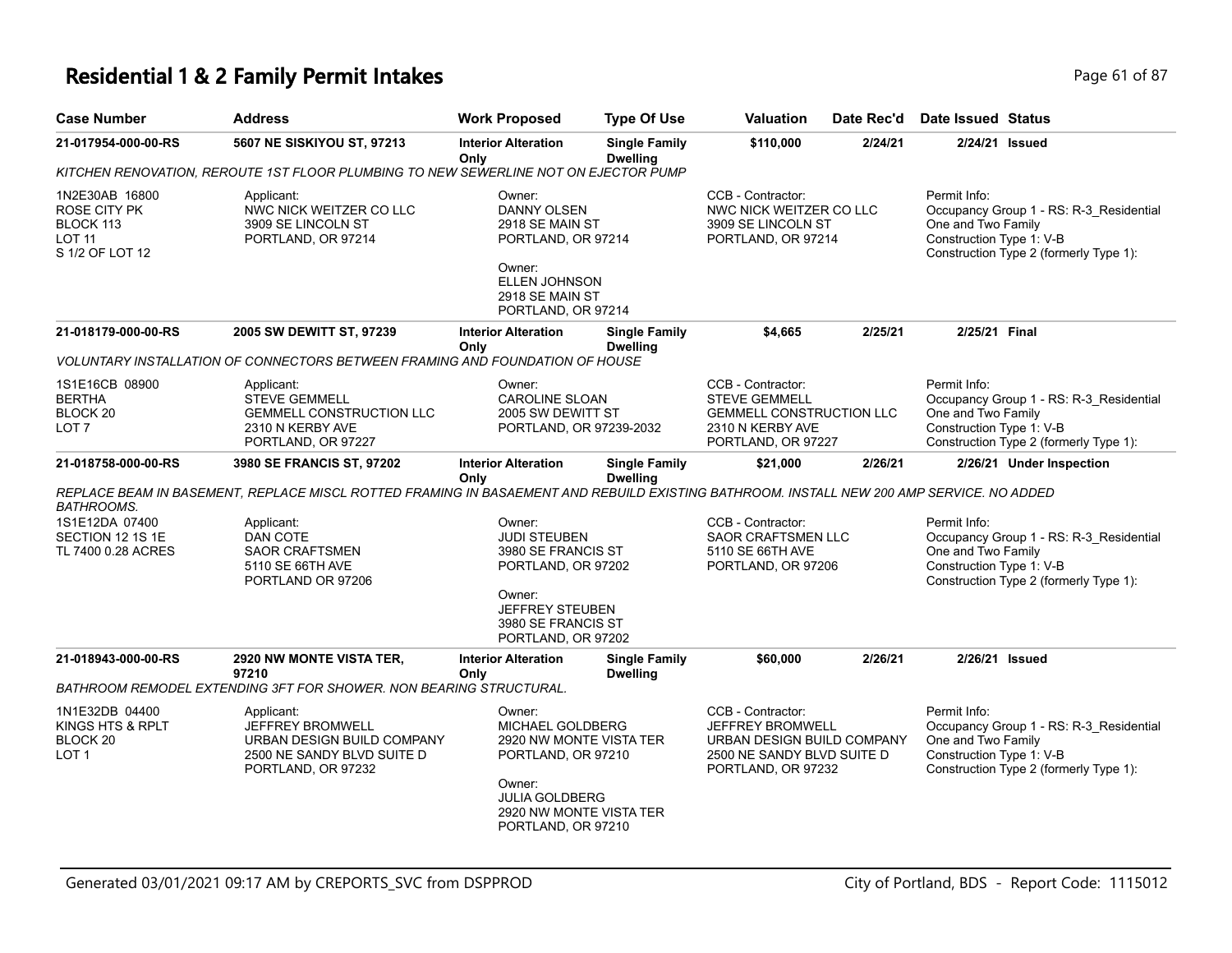# **Residential 1 & 2 Family Permit Intakes Page 62 of 87** Page 62 of 87

| <b>Case Number</b>                                                                                 | <b>Address</b>                                                                                                  | <b>Work Proposed</b>                                                                                                                                     | <b>Type Of Use</b>                      | <b>Valuation</b>                                                                                                       | Date Rec'd | Date Issued Status                                                                                                                                  |
|----------------------------------------------------------------------------------------------------|-----------------------------------------------------------------------------------------------------------------|----------------------------------------------------------------------------------------------------------------------------------------------------------|-----------------------------------------|------------------------------------------------------------------------------------------------------------------------|------------|-----------------------------------------------------------------------------------------------------------------------------------------------------|
| 21-018982-000-00-RS                                                                                | 2658 SE 74TH AVE, 97206                                                                                         | <b>Interior Alteration</b><br>Only                                                                                                                       | <b>Single Family</b><br><b>Dwelling</b> | \$50,000                                                                                                               | 2/26/21    | 2/26/21 Issued                                                                                                                                      |
|                                                                                                    | REMODEL KITCHEN AND REMOVE A WALL PER ENG, REMODEL BATHROOM,                                                    |                                                                                                                                                          |                                         |                                                                                                                        |            |                                                                                                                                                     |
| 1S2E08AB 03500<br><b>ERMINGTON</b><br>BLOCK <sub>3</sub><br>S 5.76' OF LOT 12<br>LOT <sub>13</sub> | Applicant:<br><b>LAWRENCE FREESE</b><br><b>ZENOVATION LLC</b><br>5565 SE STARK ST<br>PORTLAND, OR 97215         | Owner:<br>ELENA RIVERA<br>2658 SE 74TH AVE<br>PORTLAND, OR 97206<br>Owner:<br>EDMUNDO JR ARELLANO<br>2658 SE 74TH AVE<br>PORTLAND, OR 97206              |                                         | CCB - Contractor:<br><b>ZENOVATION LLC</b><br>6908 N MEARS ST<br>PORTLAND, OR 97203                                    |            | Permit Info:<br>Occupancy Group 1 - RS: R-3_Residential<br>One and Two Family<br>Construction Type 1: V-B<br>Construction Type 2 (formerly Type 1): |
| 21-019059-000-00-RS                                                                                | 1925 NE 58TH AVE, 97213                                                                                         | <b>Interior Alteration</b><br>Only                                                                                                                       | <b>Single Family</b><br><b>Dwelling</b> | \$10,000                                                                                                               | 2/26/21    | 2/26/21 Issued                                                                                                                                      |
|                                                                                                    | ADD NEW BATHROOM AND BOUNS ROOM TO BASEMENT.                                                                    |                                                                                                                                                          |                                         |                                                                                                                        |            |                                                                                                                                                     |
| 1N2E30DD 04200<br><b>SYNDICATE ADD</b><br><b>BLOCK 14</b><br>LOT 9&10                              |                                                                                                                 |                                                                                                                                                          |                                         |                                                                                                                        |            | Permit Info:<br>Occupancy Group 1 - RS: R-3 Residential<br>One and Two Family<br>Construction Type 1: V-B<br>Construction Type 2 (formerly Type 1): |
| 21-019223-000-00-RS                                                                                | 236 N SKIDMORE ST, 97217                                                                                        | <b>Interior Alteration</b><br>Only                                                                                                                       | <b>Single Family</b><br><b>Dwelling</b> | \$2,000                                                                                                                | 2/27/21    | 2/27/21 Abandoned                                                                                                                                   |
| VOLNTARY EARTHQUAKE RETRO FIT                                                                      |                                                                                                                 |                                                                                                                                                          |                                         |                                                                                                                        |            |                                                                                                                                                     |
| 1N1E22DB 10800<br><b>CENTRAL ALBINA</b><br>BLOCK 12<br><b>LOT 16</b>                               | Applicant:<br><b>STEVE GEMMELL</b><br><b>GEMMELL CONSTRUCTION LLC</b><br>2310 N KERBY AVE<br>PORTLAND, OR 97227 | Owner:<br><b>JOHN JR MITCHELL</b><br><b>PO BOX 724</b><br>BRUSH PRAIRIE, WA 98606                                                                        |                                         | CCB - Contractor:<br><b>STEVE GEMMELL</b><br><b>GEMMELL CONSTRUCTION LLC</b><br>2310 N KERBY AVE<br>PORTLAND, OR 97227 |            | Permit Info:<br>Occupancy Group 1 - RS: R-3 Residential<br>One and Two Family<br>Construction Type 1: V-B<br>Construction Type 2 (formerly Type 1): |
| 21-019229-000-00-RS                                                                                | 2511 N EMERSON ST, 97217                                                                                        | <b>Interior Alteration</b><br>Only                                                                                                                       | <b>Single Family</b><br><b>Dwelling</b> | \$7,500                                                                                                                | 2/27/21    | 2/27/21 Issued                                                                                                                                      |
|                                                                                                    | REPLACE ROTTED POSTS AND BEAMS IN CRAWL SPACE. ADD SPREAD FOOTINGS.                                             |                                                                                                                                                          |                                         |                                                                                                                        |            |                                                                                                                                                     |
| 1N1E21BA 06900<br><b>MADRONA HILL</b><br>BLOCK <sub>3</sub><br>LOT 30&31<br>W 5' OF LOT 32         |                                                                                                                 | Owner:<br><b>MOHINI AMBROSE</b><br>2511 N EMERSON ST<br>PORTLAND, OR 97217<br>Owner:<br><b>ASHIKA AMBROSE</b><br>2511 N EMERSON ST<br>PORTLAND, OR 97217 |                                         | CCB - Contractor:<br><b>JEFF ODAM</b><br><b>RJR CONSTRUCTION INC</b><br>PO BOX 1347<br>GRESHAM, OR 97030               |            | Permit Info:<br>Occupancy Group 1 - RS: R-3_Residential<br>One and Two Family<br>Construction Type 1: V-B<br>Construction Type 2 (formerly Type 1): |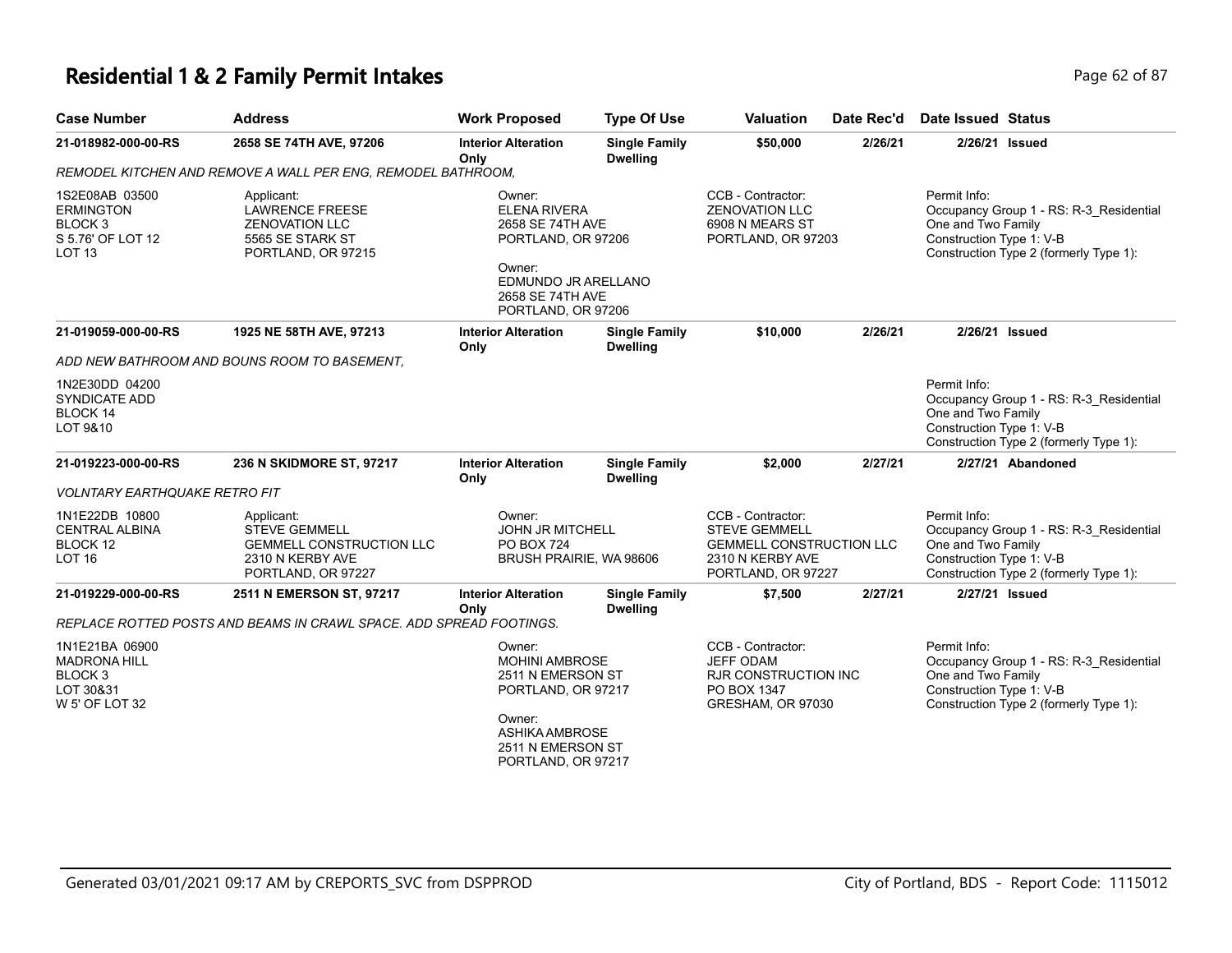# **Residential 1 & 2 Family Permit Intakes Page 11 and 2018 12 and 2018 12 and 2018 12 and 2018 12 and 2018 12 and 2018 12 and 2018 12 and 2018 12 and 2018 12 and 2019 12:00 Page 63 of 87**

| <b>Case Number</b>                                                                                                  | <b>Address</b>                                                                                                                 | <b>Work Proposed</b>                                                                                                                                           | <b>Type Of Use</b>                       | Valuation                                                                                                       | Date Rec'd | <b>Date Issued Status</b>                                                                                                                                                                       |
|---------------------------------------------------------------------------------------------------------------------|--------------------------------------------------------------------------------------------------------------------------------|----------------------------------------------------------------------------------------------------------------------------------------------------------------|------------------------------------------|-----------------------------------------------------------------------------------------------------------------|------------|-------------------------------------------------------------------------------------------------------------------------------------------------------------------------------------------------|
| 21-019245-000-00-RS                                                                                                 | 2121 SE LADD AVE, 97214                                                                                                        | <b>Interior Alteration</b><br>Only                                                                                                                             | <b>Single Family</b><br><b>Dwelling</b>  | \$35,000                                                                                                        | 2/27/21    | <b>Approved to Issue</b>                                                                                                                                                                        |
|                                                                                                                     | APPROX. 31' OF FOOTING FOR FURRED OUT WALL IN BASEMENT. NEW SERVICE. MOVE LAUNDRY PLUMBING.                                    |                                                                                                                                                                |                                          |                                                                                                                 |            |                                                                                                                                                                                                 |
| 1S1E02DC 06000<br>LADDS ADD<br>BLOCK 32<br>LOT 8<br><b>HISTORIC PROPERTY,</b><br>POTENTIAL ADDITIONAL<br><b>TAX</b> | Applicant:<br><b>CATALYST CONSTRUCTION &amp;</b><br><b>REMODELING LLC</b><br>1031 NE 76TH AVE<br>PORTLAND, OR 97213            | Owner:<br><b>MOLLY TAUBE</b><br>2121 SE LADD AVE<br>PORTLAND, OR 97214<br>Owner:<br><b>CLAYTON WILLIAMS</b><br>2121 SE LADD AVE<br>PORTLAND, OR 97214          |                                          | CCB - Contractor:<br>CATALYST CONSTRUCTION &<br><b>REMODELING LLC</b><br>1031 NE 76TH AVE<br>PORTLAND, OR 97213 |            | Permit Info:<br>Occupancy Group 1 - RS: R-3_Residential<br>One and Two Family<br>Construction Type 1: V-B<br>Construction Type 2 (formerly Type 1):                                             |
| 21-019259-000-00-RS                                                                                                 | 4107 N ALBINA AVE, 97217                                                                                                       | <b>Interior Alteration</b><br>Only                                                                                                                             | <b>Single Family</b><br><b>Dwelling</b>  | \$93,500                                                                                                        | 2/27/21    | 2/27/21 Under Inspection                                                                                                                                                                        |
|                                                                                                                     | SINGLE PDF VOLUNTARY INSTALLATION OF CONCRETE FOOTINGS TO SUPPORT EXISTING WALLS OF A HOUSE. ASSOCIATED TRADEWORK AS REQUIRED. |                                                                                                                                                                |                                          |                                                                                                                 |            |                                                                                                                                                                                                 |
| 1N1E22CA 08300<br><b>MULTNOMAH</b><br>BLOCK 12<br><b>LOT 15</b>                                                     | Applicant:<br>Michael Weber<br><b>NW Seismic Retrofitters</b><br>P O BOX 18058<br>PORTLAND OR 97212                            | Owner:<br><b>AARON LEVI</b><br>4107 N ALBINA AVE<br>PORTLAND, OR 97217                                                                                         |                                          | CCB - Contractor:<br><b>MICHAEL WIEBER</b><br>ELYSIUM CONSTRUCTION LLC<br>PO BOX 18058<br>PORTLAND, OR 97218    |            | Permit Info:<br>Occupancy Group 1 - RS: R-3_Residential<br>One and Two Family<br>Construction Type 1: V-B<br>Construction Type 2 (formerly Type 1):                                             |
|                                                                                                                     | Total # of RS Interior Alteration Only permit intakes: 62                                                                      |                                                                                                                                                                |                                          |                                                                                                                 |            | Total valuation of RS Interior Alteration Only permit intakes: \$1,595,166                                                                                                                      |
| 19-256875-DFS-03-RS<br>SINGLE PDF- DFS FOR RAILINGS.                                                                | 2304 SE 43RD AVE - Unit B, 97215                                                                                               | <b>New Construction</b>                                                                                                                                        | <b>Accessory</b><br><b>Dwelling Unit</b> | \$1,200                                                                                                         | 2/2/21     | 2/17/21 Final                                                                                                                                                                                   |
| 1S2E06CC 17100                                                                                                      | Applicant:<br><b>MATHIEU DERASPE</b><br>[MADE] PARTNERSHIP LLC<br>P.O. BOX 4161<br>PORTLAND, OR 97208                          | Owner:<br><b>MATHIEU DERAPSE</b><br>4611 INDEPENDENCE DR<br>BRADENTON, FL 34210<br>Owner:<br><b>CAROL BROWN</b><br>4611 INDEPENDENCE DR<br>BRADENTON, FL 34210 |                                          |                                                                                                                 |            | Permit Info:<br>Occupancy Group 1 - RS: R-3_Residential<br>One and Two Family<br>Construction Type 1: V-B<br>Construction Type 2 (formerly Type 1):<br>Total Square Footage - Display Only: 795 |
| 20-167692-DFS-01-RS                                                                                                 | 5560 SE 63RD AVE - Unit B, 97206                                                                                               | <b>New Construction</b>                                                                                                                                        | <b>Accessory</b><br><b>Dwelling Unit</b> | \$1                                                                                                             | 2/12/21    | 2/17/21 Issued                                                                                                                                                                                  |
| SINGLE PDF - DFS FOR INTERIOR CABLE RAILINGS                                                                        |                                                                                                                                |                                                                                                                                                                |                                          |                                                                                                                 |            |                                                                                                                                                                                                 |
| 1S2E17CB 04400                                                                                                      | Applicant:<br><b>RICHARD ADAMS</b><br><b>FASTER PERMITS</b><br>2000 SW 1ST AVENUE SUITE 420<br>PORTLAND, OR 97201              | Owner:<br><b>SARAH BULLEN</b><br>1117 S PARK TER<br>CHICAGO, IL 60605                                                                                          |                                          | CCB - Contractor:<br><b>JOE ROBERTSON</b><br>SHELTER SOLUTIONS LLC<br>1973 SE DUNCAN DR<br>HILLSBORO, OR 97123  |            | Permit Info:<br>Occupancy Group 1 - RS: R-3_Residential<br>One and Two Family<br>Construction Type 1: V-B<br>Construction Type 2 (formerly Type 1):<br>Total Square Footage - Display Only: 800 |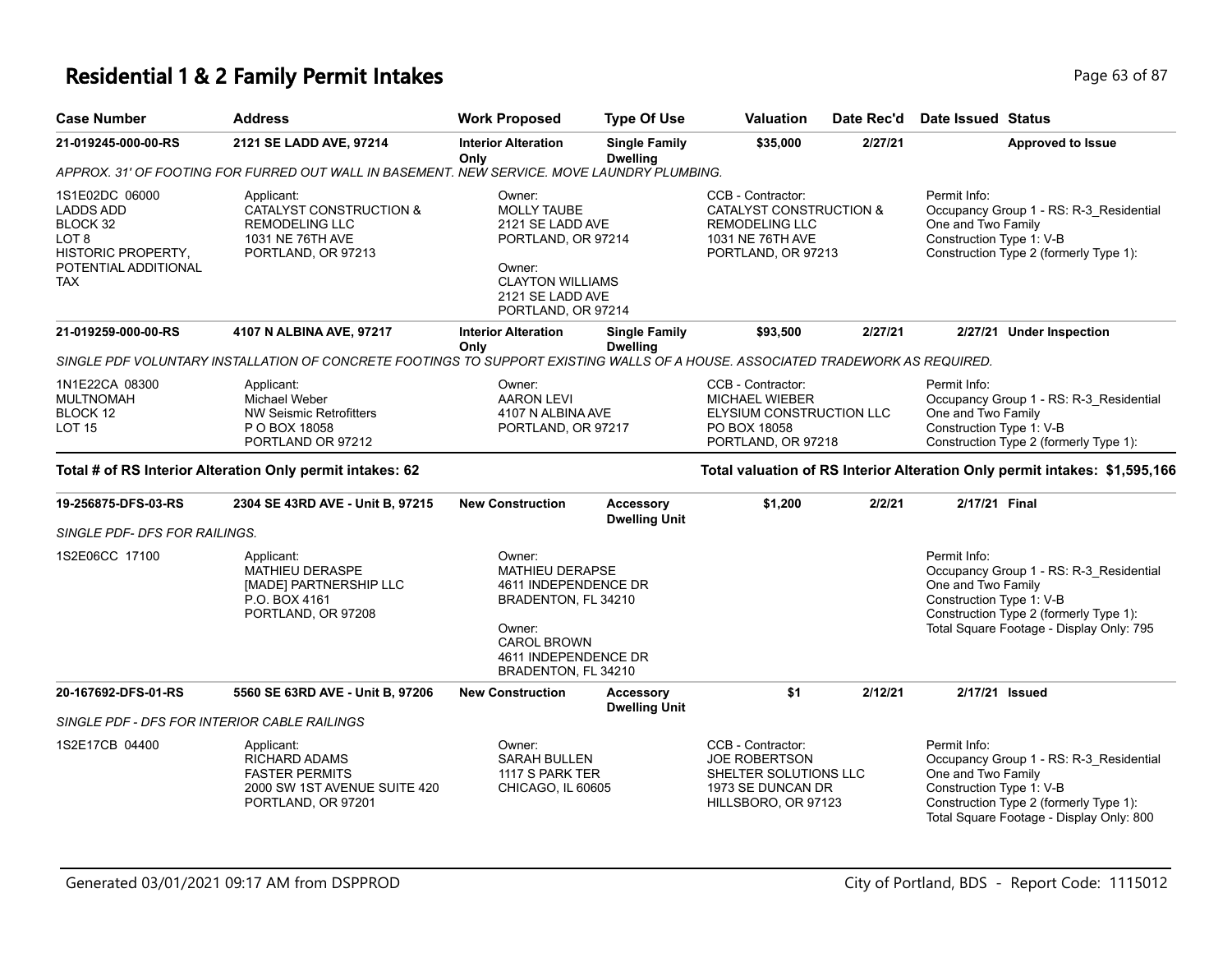# **Residential 1 & 2 Family Permit Intakes Page 64 of 87** Page 64 of 87

| <b>Case Number</b>                                                       | <b>Address</b>                                                                                                                            | <b>Work Proposed</b>                                                                                                                                          | <b>Type Of Use</b>                       | <b>Valuation</b>                                                                                                                                                                                                                                                                                        | Date Rec'd | <b>Date Issued Status</b>                                                                                                                                                                       |                                                                                                                                                                  |
|--------------------------------------------------------------------------|-------------------------------------------------------------------------------------------------------------------------------------------|---------------------------------------------------------------------------------------------------------------------------------------------------------------|------------------------------------------|---------------------------------------------------------------------------------------------------------------------------------------------------------------------------------------------------------------------------------------------------------------------------------------------------------|------------|-------------------------------------------------------------------------------------------------------------------------------------------------------------------------------------------------|------------------------------------------------------------------------------------------------------------------------------------------------------------------|
| 20-183236-DFS-01-RS                                                      | 2833 SE 45TH AVE - Unit B, 97206                                                                                                          | <b>New Construction</b>                                                                                                                                       | <b>Accessory</b><br><b>Dwelling Unit</b> | \$10,000                                                                                                                                                                                                                                                                                                | 2/8/21     | 2/10/21 Issued                                                                                                                                                                                  |                                                                                                                                                                  |
| SINGLE PDF- DFS FOR ROOF TRUSSES.                                        |                                                                                                                                           |                                                                                                                                                               |                                          |                                                                                                                                                                                                                                                                                                         |            |                                                                                                                                                                                                 |                                                                                                                                                                  |
| 1S2E07BB 06000                                                           | Applicant:<br><b>RYAN PICKREL</b><br><b>FASTER PERMITS</b><br>2000 SW 1ST AVE #420<br>PORTLAND OR 97201                                   | Owner:<br><b>RICHARD HANNAH</b><br>10560 NW LEE ST<br>PORTLAND, OR 97229-6249<br>Owner:<br><b>SEANA HANNAH</b><br>10560 NW LEE ST<br>PORTLAND, OR 97229-6249  |                                          | CCB - Contractor:<br>LAKESIDEHVAC INC<br>7021 MCEWAN RD<br>LAKE OSWEGO, OR 97035                                                                                                                                                                                                                        |            | Permit Info:<br>Occupancy Group 1 - RS: R-3_Residential<br>One and Two Family<br>Construction Type 1: V-B<br>Construction Type 2 (formerly Type 1):<br>Total Square Footage - Display Only: 800 |                                                                                                                                                                  |
| 21-007075-000-00-RS                                                      | 4215 NE 15TH AVE, 97211                                                                                                                   | <b>New Construction</b>                                                                                                                                       | Accessory<br><b>Dwelling Unit</b>        | \$53,515                                                                                                                                                                                                                                                                                                | 2/8/21     |                                                                                                                                                                                                 | <b>Under Review</b>                                                                                                                                              |
|                                                                          | SINGLE PDF - NEW DETACHED ACCESSORY DWELLING UNIT / 1-STORY / NO GARAGE / SLOPED LOT / SIMPLE                                             |                                                                                                                                                               |                                          |                                                                                                                                                                                                                                                                                                         |            |                                                                                                                                                                                                 |                                                                                                                                                                  |
| 1N1E23DB 07700<br><b>IRVINGTON HTS</b><br><b>BLOCK2</b><br><b>LOT 11</b> | Applicant:<br><b>JOE ROBERTSON</b><br>SHELTER SOLUTIONS LLC<br>1912 SE COUCH ST<br>PORTLAND, OR 97232                                     | Owner:<br><b>MICHAEL DILTZ</b><br>4215 NE 15TH AVE<br>PORTLAND, OR 97211-5113<br>Owner:<br><b>HALLIE CLARK</b><br>4215 NE 15TH AVE<br>PORTLAND, OR 97211-5113 |                                          | CCB - Contractor:<br><b>GARNER ELECTRIC CO</b><br>2890 SE BROOKWOOD AVE<br>HILLSBORO, OR 97123<br>CCB - Contractor:<br>RIGID PLUMBING INC<br>PO BOX 345<br>FOREST GROVE, OR 97116-0345<br>CCB - Contractor:<br>CLEAN ENERGY COMFORT INC<br>3816 RIVER RD N<br>KEIZER, OR 97303<br><b>SALEM OR 97305</b> |            | Permit Info:<br>One and Two Family<br>Construction Type 1: V-B                                                                                                                                  | Occupancy Group 1 - RS: R-3_Residential<br>Construction Type 2 (formerly Type 1):<br>Total Square Footage - Display Only: 437<br>Number of New Dwelling Units: 1 |
| 21-008322-000-00-RS                                                      | 4704 NE ALBERTA ST, 97218                                                                                                                 | <b>New Construction</b>                                                                                                                                       | Accessory<br><b>Dwelling Unit</b>        | \$97,846                                                                                                                                                                                                                                                                                                | 2/12/21    |                                                                                                                                                                                                 | <b>Under Review</b>                                                                                                                                              |
| OBTAINED SEPARATE***                                                     | SINGLE PDF - NEW DETACHED ACCESSORY DWELLING UNIT / 1-STORY / NO GARAGE / FLAT LOT / COMPLEX *** ELECTRICAL MECHANICAL AND PLUMBING TO BE |                                                                                                                                                               |                                          |                                                                                                                                                                                                                                                                                                         |            |                                                                                                                                                                                                 |                                                                                                                                                                  |
| 1N2E19BD 02500<br><b>BLUEGATE</b><br><b>BLOCK1</b><br>LOT <sub>1</sub>   | Applicant:<br><b>BRIAN MELTON</b><br>4627 NE 31ST AVE<br>PORTLAND OR 97211                                                                | Owner:<br><b>JOHN BOELLING</b><br>4704 NE ALBERTA ST<br>PORTLAND, OR 97218<br>Owner:<br><b>CYNTHIA BOELLING</b><br>4704 NE ALBERTA ST<br>PORTLAND, OR 97218   |                                          | Primary Contractor:<br>TO BID                                                                                                                                                                                                                                                                           |            | Permit Info:<br>One and Two Family<br>Construction Type 1: V-B                                                                                                                                  | Occupancy Group 1 - RS: R-3_Residential<br>Construction Type 2 (formerly Type 1):<br>Total Square Footage - Display Only: 799<br>Number of New Dwelling Units: 1 |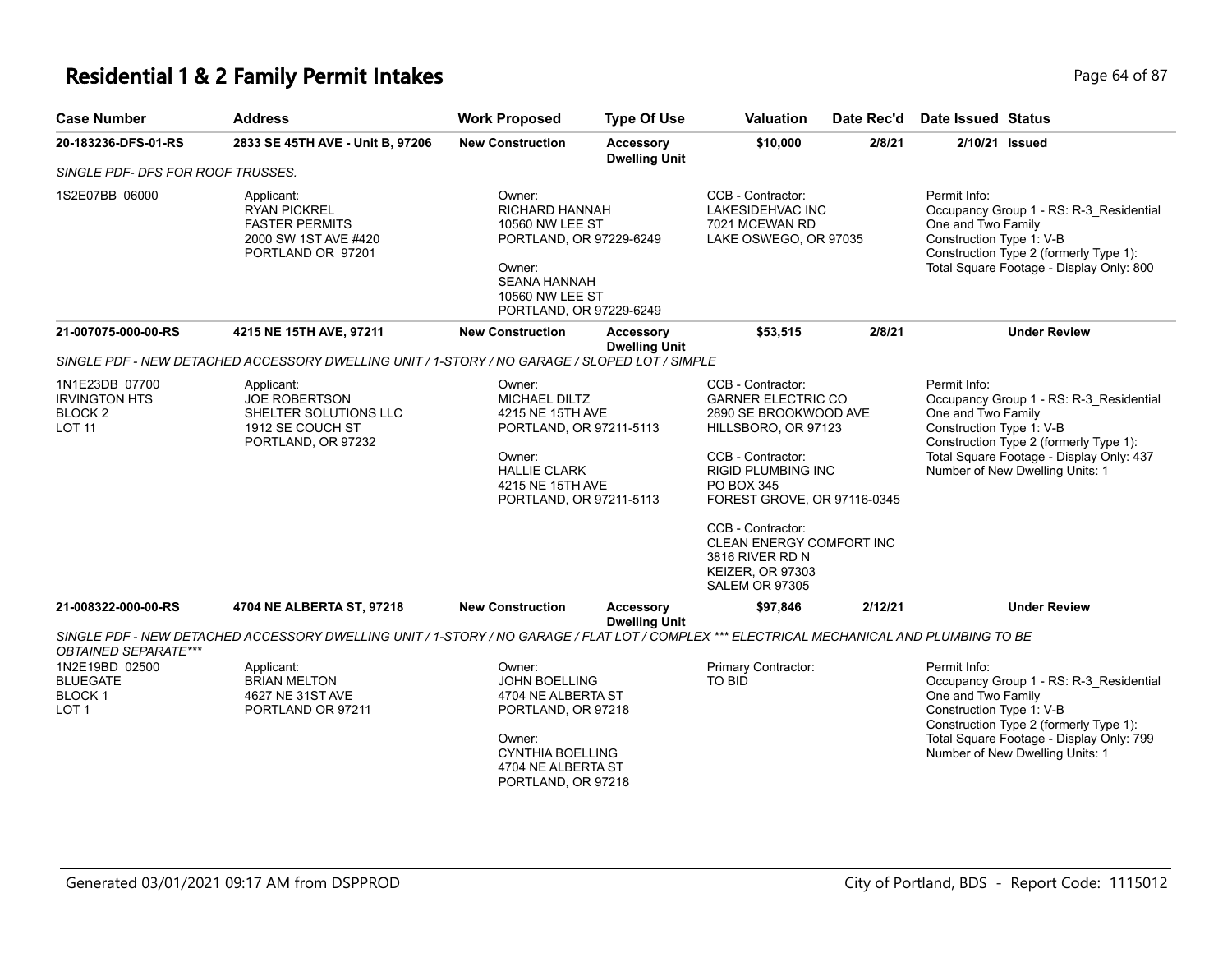#### **Residential 1 & 2 Family Permit Intakes Page 11 and 2018 12 and 2019 12 and 2019 12 and 2019 12 and 2019 12 and 2019 12:30 Page 65 of 87 and 2019 12:30 Page 65 of 87**

| <b>Case Number</b>                                                     | <b>Address</b>                                                                                                                                                                                                                                                                  | <b>Work Proposed</b>                                                                                     | <b>Type Of Use</b>                       | <b>Valuation</b>                                                                                            | Date Rec'd | Date Issued Status                                                                                                                                                                                                                      |  |
|------------------------------------------------------------------------|---------------------------------------------------------------------------------------------------------------------------------------------------------------------------------------------------------------------------------------------------------------------------------|----------------------------------------------------------------------------------------------------------|------------------------------------------|-------------------------------------------------------------------------------------------------------------|------------|-----------------------------------------------------------------------------------------------------------------------------------------------------------------------------------------------------------------------------------------|--|
| 21-010391-000-00-RS                                                    | 6836 NE 22ND AVE - Unit B, 97211                                                                                                                                                                                                                                                | <b>New Construction</b>                                                                                  | Accessory<br><b>Dwelling Unit</b>        | \$48,984                                                                                                    | 2/8/21     | <b>Under Review</b>                                                                                                                                                                                                                     |  |
| <b>TRADES TO BE OBTAINED SEPARATELY***</b>                             | SINGLE PDF - NEW DETACHED ACCESSORY DWELLING UNIT, PREFABRICATED STRUCTURE APPROVED BY THE STATE BUILDING CODE DIVISION/ONE STORY/NO<br>GARAGE/FLAT LOT/COMPLEX / PT FOR SANITARY SEWER AND WATER SERVICE / MT FOR 100' OF NEW UNDERGROUND LINE TO CONNECT TO ADU *** ALL OTHER |                                                                                                          |                                          |                                                                                                             |            |                                                                                                                                                                                                                                         |  |
| 1N1E14AD 17900                                                         | Applicant:<br><b>KIRSTEN LYONS</b><br><b>WOLF INDUSTRIES</b><br>1601 SE COMMERCE AVE<br>BATTLE GROUND, WA 98604                                                                                                                                                                 | Owner:<br><b>ILYA ZILBERSTEINE</b><br>3701 S HUDSON ST #515<br>SEATTLE, WA 98118-2162                    |                                          | CCB - Contractor:<br>WOLF INDUSTRIES INC A CORP<br>OF WA<br>1601 SE COMMERCE AVE<br>BATTLE GROUND, WA 98604 |            | Permit Info:<br>Occupancy Group 1 - RS: R-3_Residential<br>One and Two Family<br>Construction Type 1: V-B<br>Construction Type 2 (formerly Type 1):<br>Total Square Footage - Display Only: 400<br>Number of New Dwelling Units: 1      |  |
| 21-011878-000-00-RS                                                    | 3012 SE FRANKLIN ST - UNIT A,<br>97202                                                                                                                                                                                                                                          | <b>New Construction</b>                                                                                  | <b>Accessory</b><br><b>Dwelling Unit</b> | \$106,778                                                                                                   | 2/11/21    | <b>Under Review</b>                                                                                                                                                                                                                     |  |
| <b>OBTAINED SEPARATE***</b>                                            | SINGLE PDF - NEW DETACHED ACCESSORY DWELLING UNIT / 2-STORY / NO GARAGE / FLAT LOT / COMPLEX *** ELECTRICAL MECHANICAL AND PLUMBING TO BE                                                                                                                                       |                                                                                                          |                                          |                                                                                                             |            |                                                                                                                                                                                                                                         |  |
| 1S1E12BD 17400<br><b>WAVERLEIGH HTS</b><br>BLOCK 17<br><b>LOT 15</b>   | Applicant:<br><b>NATHAN LEIGH</b><br>12217 SE SCHILLER ST<br>PORTLAND OR 97236                                                                                                                                                                                                  | Owner:<br><b>BAOBAB HOLDINGS LLC</b><br>755 NE BUFFALO ST #B<br>PORTLAND, OR 97211                       |                                          | Primary Contractor:<br><b>TO BID</b>                                                                        |            | Permit Info:<br>Occupancy Group 1 - RS: R-3_Residential<br>One and Two Family<br>Construction Type 1: V-B<br>Construction Type 2 (formerly Type 1): V-B<br>Total Square Footage - Display Only: 1097<br>Number of New Dwelling Units: 1 |  |
| 21-010348-000-00-RS                                                    | 6042 SW HAINES ST - UNIT A,<br>97219                                                                                                                                                                                                                                            | <b>New Construction</b>                                                                                  | <b>Accessory</b><br><b>Structure</b>     | \$6,086                                                                                                     | 2/2/21     | <b>Under Review</b>                                                                                                                                                                                                                     |  |
|                                                                        | "SINGLE PDF" CONSTRUCT NEW 252 SF POOL BELOW GRADE. ASSOCIATED MECHANICAL. ELECTRICAL AND PLUMBING                                                                                                                                                                              |                                                                                                          |                                          |                                                                                                             |            |                                                                                                                                                                                                                                         |  |
| 1S1E31CC 00203<br>PARTITION PLAT 2017-12<br>LOT <sub>3</sub>           | Applicant:<br><b>DALE MORSE</b><br><b>OWEN GABBERT LLC</b><br>PO BOX 11266<br>PORTLAND, OR 97211                                                                                                                                                                                | Owner:<br><b>MENSAH MARTINEZ REV TR</b><br>6042 SW HAINES ST<br>PORTLAND, OR 97219                       |                                          | CCB - Contractor:<br><b>DALE MORSE</b><br><b>OWEN GABBERT LLC</b><br>PO BOX 11266<br>PORTLAND, OR 97211     |            | Permit Info:<br>Occupancy Group 1 - RS: U_Decks,<br>Patios, Porches, Carports<br>Construction Type 1: V-B<br>Construction Type 2 (formerly Type 1):<br>Total Square Footage - Display Only: 252                                         |  |
| 21-010372-000-00-RS                                                    | 4563 NE 47TH AVE, 97218                                                                                                                                                                                                                                                         | <b>New Construction</b>                                                                                  | <b>Accessory</b><br><b>Structure</b>     | \$37,674                                                                                                    | 2/2/21     | <b>Under Review</b>                                                                                                                                                                                                                     |  |
|                                                                        | BUILD AN ACCESSORY STRUCTURE FOR A STUDIO AND OFFICE. "Single PDF"                                                                                                                                                                                                              |                                                                                                          |                                          |                                                                                                             |            |                                                                                                                                                                                                                                         |  |
| 1N2E19BC 12900<br><b>LEICH ADD</b><br><b>BLOCK1</b><br>N 90' OF LOT 14 | Applicant:<br><b>ISAAC WALKER</b><br>WALKER HOME IMPROVEMENT INC<br>3027 NE ALAMEDA ST<br>PORTLAND, OR 97212                                                                                                                                                                    | Owner:<br><b>ISAAC &amp; KRISTY WALKER</b><br><b>FAMILY TR</b><br>4563 NE 47TH AVE<br>PORTLAND, OR 97218 |                                          | CCB - Contractor:<br>WALKER HOME IMPROVEMENT<br><b>INC</b><br>3027 NE ALAMEDA ST<br>PORTLAND, OR 97212      |            | Permit Info:<br>Occupancy Group 1 - RS: U_Private<br>Garage\Utility Misc.<br>Construction Type 1: V-B<br>Construction Type 2 (formerly Type 1):<br>Total Square Footage - Display Only: 780                                             |  |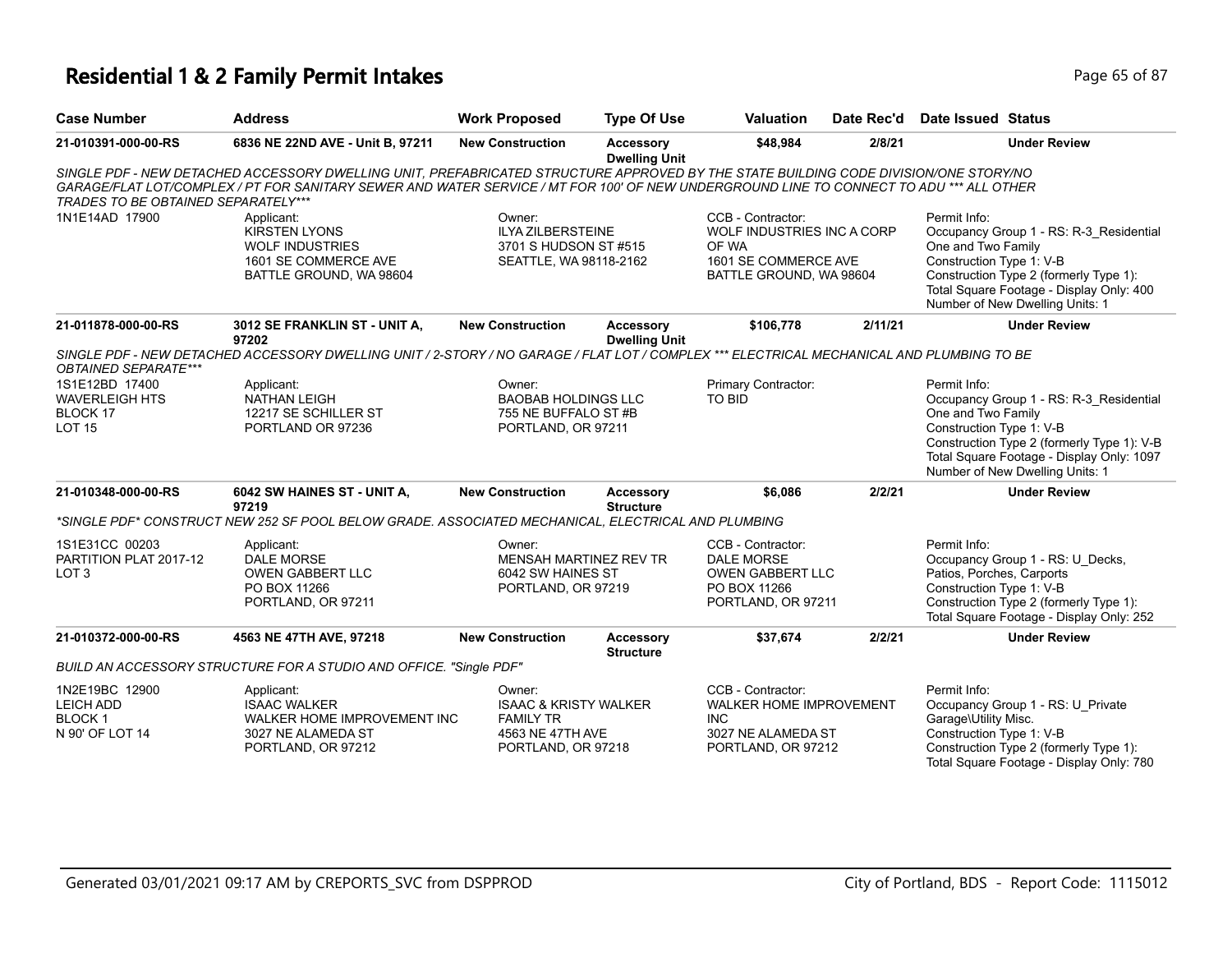# **Residential 1 & 2 Family Permit Intakes** Page 66 of 87

| <b>Case Number</b>                                                                                          | <b>Address</b>                                                                                                                          | <b>Work Proposed</b>                                                                                                                              | <b>Type Of Use</b>                       | <b>Valuation</b>                                                                                                         | Date Rec'd                                                                    | <b>Date Issued Status</b>                                        |                                                                                                                                                                             |
|-------------------------------------------------------------------------------------------------------------|-----------------------------------------------------------------------------------------------------------------------------------------|---------------------------------------------------------------------------------------------------------------------------------------------------|------------------------------------------|--------------------------------------------------------------------------------------------------------------------------|-------------------------------------------------------------------------------|------------------------------------------------------------------|-----------------------------------------------------------------------------------------------------------------------------------------------------------------------------|
| 21-006569-000-00-RS                                                                                         | 1541 SW MAPLECREST DR, 97219                                                                                                            | <b>New Construction</b>                                                                                                                           | <b>Accessory</b><br><b>Structure</b>     | \$25,000                                                                                                                 | 2/25/21                                                                       |                                                                  | <b>Under Review</b>                                                                                                                                                         |
| SEPARATELY*****                                                                                             | SINGLE PDF NEW CONSTRUCTION OF ACCESSORY STRUCTURE TO BE USED FOR A HOME OFFICE***NOT AN ADU*****TRADE PERMITS TO BE OBTAINED           |                                                                                                                                                   |                                          |                                                                                                                          |                                                                               |                                                                  |                                                                                                                                                                             |
| 1S1E28CA 04400<br><b>MAPLECREST</b><br>LOT 107&108 TL 4400                                                  | Applicant:<br><b>STEPHANIE HAMILTON</b><br>1541 SW MAPLECREST DR<br>PORTLAND, OR 97219                                                  | Owner:<br><b>CHRISTOPHER HAMILTON &amp;</b><br>TR.<br>1894 GRAND OAKS AVE<br>ALTADENA, CA 91001                                                   | STEPHANIE HAMILTON 2019 LIV              | CCB - Contractor:<br><b>GANSOS CONSTRUCTION INC</b><br>PO BOX 66025<br>PORTLAND, OR 97290                                |                                                                               | Permit Info:<br>Garage\Utility Misc.<br>Construction Type 1: V-B | Occupancy Group 1 - RS: U Private<br>Construction Type 2 (formerly Type 1):                                                                                                 |
| 21-013479-000-00-RS                                                                                         | 7852 N BELKNAP AVE, 97217                                                                                                               | <b>New Construction</b>                                                                                                                           | Accessory<br><b>Structure</b>            | \$27,552                                                                                                                 | 2/24/21                                                                       |                                                                  | <b>Under Review</b>                                                                                                                                                         |
| SINGLE PDF. NEW ACCESSORY METAL STORAGE SHED.                                                               |                                                                                                                                         |                                                                                                                                                   |                                          |                                                                                                                          |                                                                               |                                                                  |                                                                                                                                                                             |
| 1N1E09CB 14200<br><b>HOLMES SUB</b><br>BLOCK 6<br><b>LOT 7&amp;8</b>                                        | Applicant:<br>Miquel Jimenez<br>7852 n belknap ave                                                                                      | Owner:<br>MIGUEL JIMENEZ-PEDRO<br>7852 N BELKNAP AVE<br>PORTLAND, OR 97217                                                                        |                                          | CCB - Contractor:<br><b>CALIFORNIA ALL STEEL</b><br><b>CARPORTS INC</b><br>85 SANTA FE AVENUE<br><b>FRESNO, CA 93721</b> |                                                                               | Permit Info:<br>Garage\Utility Misc.<br>Construction Type 1: V-B | Occupancy Group 1 - RS: U Private<br>Construction Type 2 (formerly Type 1):                                                                                                 |
| 21-015269-000-00-RS                                                                                         | 441 NE JARRETT ST, 97211                                                                                                                | <b>New Construction</b>                                                                                                                           | <b>Accessory</b><br><b>Structure</b>     | \$19,948                                                                                                                 | 2/24/21                                                                       |                                                                  | <b>Under Review</b>                                                                                                                                                         |
| AND PLUMBING SEPARATE***                                                                                    | SINGLE PDF - NEW CONSTRUCTION OF A PRE FABRICATED ACCESSORY STRUCTURE TO BE USED FOR A HOME OFFICE***NOT AN ADU***ELECTRICAL MECHANICAL |                                                                                                                                                   |                                          |                                                                                                                          |                                                                               |                                                                  |                                                                                                                                                                             |
| 1N1E14CC 05800<br><b>CLOVERDALE EXTN &amp; PLAT</b><br>$\overline{2}$<br><b>BLOCK5</b><br>LOT <sub>14</sub> | Applicant:<br><b>KIRSTEN LYONS</b><br><b>WOLF INDUSTRIES</b><br>1601 SE COMMERCE AVE<br>BATTLE GROUND, WA 98604                         | Owner:<br><b>ROBINSON</b><br>441 NE JARRETT ST<br>PORTLAND, OR 97211                                                                              | THOMAS A AND GIES, MARTHA F              | CCB - Contractor:<br>OF WA                                                                                               | WOLF INDUSTRIES INC A CORP<br>1601 SE COMMERCE AVE<br>BATTLE GROUND, WA 98604 |                                                                  | Occupancy Group 1 - RS: U Private<br>Garage\Utility Misc.<br>Construction Type 1: V-B<br>Construction Type 2 (formerly Type 1):<br>Total Square Footage - Display Only: 413 |
| 21-012059-000-00-RS                                                                                         | 1228 SW 58TH AVE - UNIT A, 97221                                                                                                        | <b>New Construction</b>                                                                                                                           | Decks, Fences,<br><b>Retaining Walls</b> | \$7,800                                                                                                                  | 2/10/21                                                                       |                                                                  | <b>Under Review</b>                                                                                                                                                         |
|                                                                                                             | SINGLE PDF:CONSTRUCT NEW RETAINING WALLS NOT CONNECTED TO ADU UNDER SEPARATE PERMIT                                                     |                                                                                                                                                   |                                          |                                                                                                                          |                                                                               |                                                                  |                                                                                                                                                                             |
| 1S1E06BD 03800<br><b>CANYON VIEW</b><br>LOT 2 EXC W 100' OF S 100'                                          | Applicant:<br><b>JASON SHOOK</b><br>1228 SW 58TH AVE<br>PORTLAND OR 97221                                                               | Owner:<br><b>JASON SHOOK</b><br>1228 SW 58TH AVE<br>PORTLAND, OR 97221<br>Owner:<br><b>HANA JACOVER</b><br>1228 SW 58TH AVE<br>PORTLAND, OR 97221 |                                          |                                                                                                                          |                                                                               | Permit Info:<br>Garage\Utility Misc.<br>Construction Type 1: V-B | Occupancy Group 1 - RS: U_Private<br>Construction Type 2 (formerly Type 1):<br>Total Square Footage - Display Only: 1                                                       |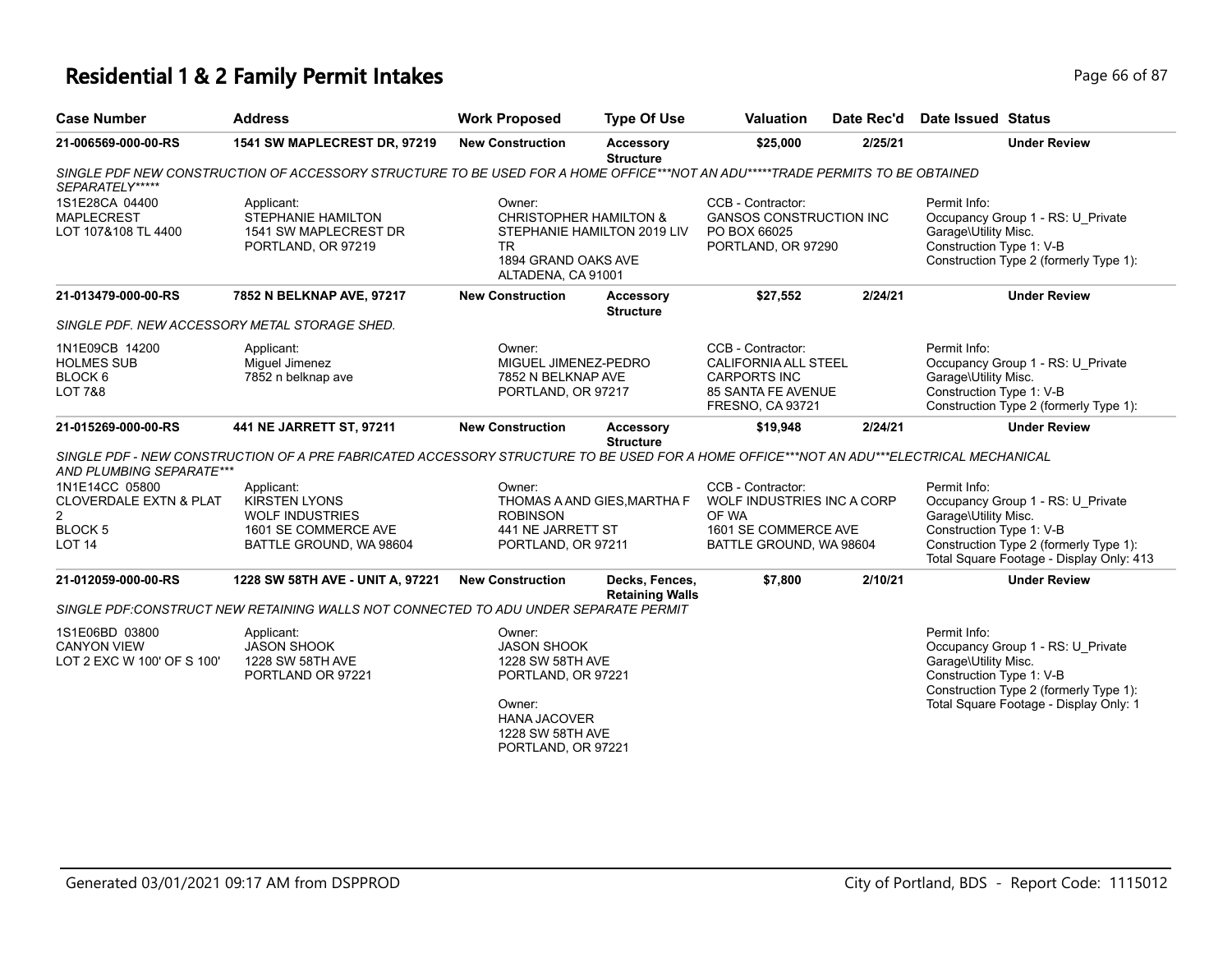# **Residential 1 & 2 Family Permit Intakes Page 67 of 87** Page 67 of 87

| <b>Case Number</b>                                            | <b>Address</b>                                                                                                                                | <b>Work Proposed</b>                                                                                                                                                | <b>Type Of Use</b> | <b>Valuation</b>                                                                                                   | Date Rec'd | <b>Date Issued Status</b>                                      |                                                                                                                                                                       |
|---------------------------------------------------------------|-----------------------------------------------------------------------------------------------------------------------------------------------|---------------------------------------------------------------------------------------------------------------------------------------------------------------------|--------------------|--------------------------------------------------------------------------------------------------------------------|------------|----------------------------------------------------------------|-----------------------------------------------------------------------------------------------------------------------------------------------------------------------|
| 20-116543-DFS-01-RS                                           | 3852 SE CLINTON ST, 97202                                                                                                                     | <b>New Construction</b>                                                                                                                                             | <b>Duplex</b>      | \$25,000                                                                                                           | 2/19/21    | 2/19/21 Issued                                                 |                                                                                                                                                                       |
| SINGLE PDF- DFS FOR FIRE SPRINKLERS.                          |                                                                                                                                               |                                                                                                                                                                     |                    |                                                                                                                    |            |                                                                |                                                                                                                                                                       |
| 1S1E12AA 14600                                                | Applicant:<br>Zac Horton<br><b>Faster Permits</b><br>2000 SW 1ST AVE SUITE 420<br>Portland OR 97201                                           | Owner:<br><b>WESLEY MORGAN</b><br>3842 SE CLINTON ST<br>PORTLAND, OR 97202                                                                                          |                    | CCB - Contractor:<br><b>TED WEISGRAM</b><br>TEDS EXCAVATING LLC<br>PO BOX 243<br>CORBETT, OR 97019                 |            | Permit Info:<br>One and Two Family<br>Construction Type 1: V-B | Occupancy Group 1 - RS: R-3 Residential<br>Construction Type 2 (formerly Type 1): V-B<br>Total Square Footage - Display Only: 5324                                    |
| 20-161181-DFS-01-RS                                           | <b>22 NE SKIDMORE ST, 97211</b>                                                                                                               | <b>New Construction</b>                                                                                                                                             | <b>Duplex</b>      | \$2,000                                                                                                            | 2/24/21    | 2/24/21 Issued                                                 |                                                                                                                                                                       |
| SINGLE PDF - DFS FOR TRUSSES                                  |                                                                                                                                               |                                                                                                                                                                     |                    |                                                                                                                    |            |                                                                |                                                                                                                                                                       |
| 1N1E22DA 06800                                                | Applicant:<br><b>TYSON OKELY</b><br><b>DEZ DEVELOPMENT</b><br>15648 SE 114TH AVE SUITE 211<br>CLACKAMAS, OR 97015                             | Owner:<br><b>BTS HOMES INC</b><br>237 NE CHKALOV DR #125<br>VANCOUVER, WA 98684-5054                                                                                |                    | CCB - Contractor:<br><b>BTS HOMES INC</b><br>2101 SE 98TH AVE<br>VANCOUVER, WA 98664                               |            | Permit Info:<br>One and Two Family<br>Construction Type 1: V-B | Occupancy Group 1 - RS: R-3_Residential<br>Construction Type 2 (formerly Type 1): V-B<br>Total Square Footage - Display Only: 5478                                    |
| 21-006135-000-00-RS                                           | 2118 SE DIVISION ST, 97202                                                                                                                    | <b>New Construction</b>                                                                                                                                             | <b>Duplex</b>      | \$224,102                                                                                                          | 2/2/21     |                                                                | <b>Under Review</b>                                                                                                                                                   |
| PLUMBING SEPARATE***                                          | SINGLE PDF - NEW TWO-UNIT CONGREGATE LIVING FACILITY - TRANSIENT USE. 3-STORY / NO GARAGE / FLAT LOT/ COMPLEX ***ELECTRICAL MECHANICAL AND    |                                                                                                                                                                     |                    |                                                                                                                    |            |                                                                |                                                                                                                                                                       |
| 1S1E11AA 02801<br>PARTITION PLAT 1999-104<br>LOT <sub>1</sub> | Applicant:<br><b>BOB SCHATZ</b><br>ALLUSA ARCHITECTURE<br>2118 SE DIVISION<br>PORTLAND, OR 97202                                              | Owner:<br><b>BOB SCHATZ</b><br>2118 SE DIVISION ST<br>PORTLAND, OR 97202<br>Owner:<br><b>JACQUE SCHATZ</b><br>2118 SE DIVISION ST<br>PORTLAND, OR 97202             |                    | Primary Contractor:<br>TO BID                                                                                      |            | Permit Info:<br>One and Two Family<br>Construction Type 1: V-B | Occupancy Group 1 - RS: R-3_Residential<br>Construction Type 2 (formerly Type 1):<br>Total Square Footage - Display Only: 1830<br>Number of New Dwelling Units: 2     |
| 21-009654-000-00-RS                                           | SW, 97219                                                                                                                                     | <b>New Construction</b>                                                                                                                                             | <b>Duplex</b>      | \$480,505                                                                                                          | 2/1/21     |                                                                | <b>Under Review</b>                                                                                                                                                   |
|                                                               | SINGLE PDF - NEW DUPLEX / 2-STORY / 1-CAR ATTACHED GARAGE TO EACH UNIT / FLAT LOT / COMPLEX ***ELECTRICAL MECHANICAL AND PLUMBING SEPARATE*** |                                                                                                                                                                     |                    |                                                                                                                    |            |                                                                |                                                                                                                                                                       |
| 1S1E30AD 02801<br>BLOCK 31<br>LOT <sub>4</sub>                | Applicant:<br><b>BRADLEE HERSEY</b><br><b>FASTER PERMITS</b><br>2000 SW 1ST AVE SUITE 420<br>PORTLAND OR 97201                                | Owner:<br>TTM CAPITAL FUNDING LLC<br>4438 S CORBETT AVE<br>PORTLAND, OR 97239-4207<br>Owner:<br>503 DEVELOPMENT CO<br>4438 S CORBETT AVE<br>PORTLAND, OR 97239-4207 |                    | CCB - Contractor:<br><b>GIRAUD ENTERPRISES LLC</b><br>11575 SW PACIFIC HWY SUITE<br>219<br><b>TIGARD, OR 97223</b> |            | Permit Info:<br>One and Two Family<br>Construction Type 1: V-B | Occupancy Group 1 - RS: R-3_Residential<br>Construction Type 2 (formerly Type 1): V-B<br>Total Square Footage - Display Only: 4209<br>Number of New Dwelling Units: 2 |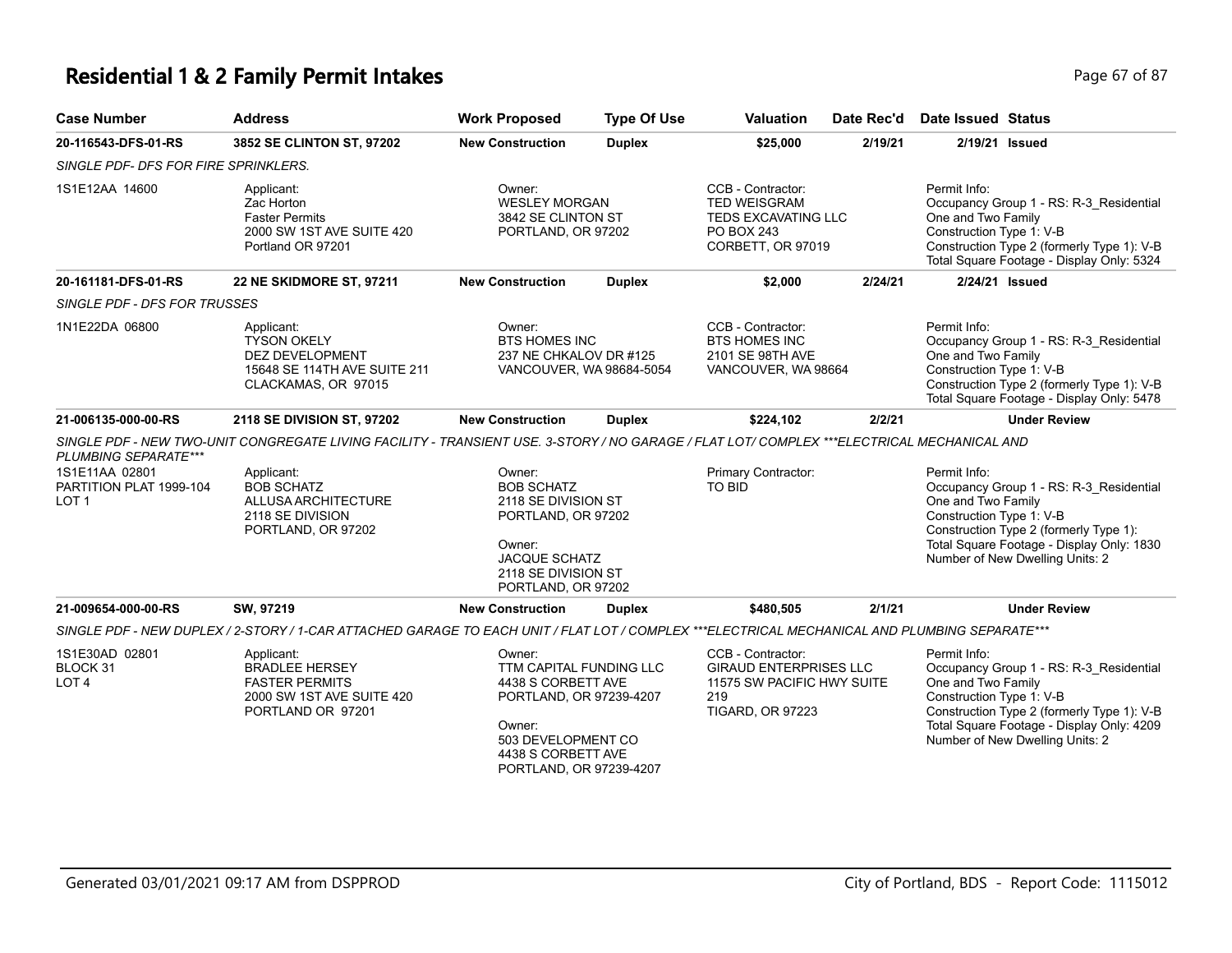#### **Residential 1 & 2 Family Permit Intakes Page 11 and 2 Family Permit Intakes Page 68 of 87**

| <b>Case Number</b>                                                | <b>Address</b>                                                                                              | <b>Work Proposed</b>                                                                                                                                          | <b>Type Of Use</b>    | <b>Valuation</b>                                                                         | Date Rec'd | Date Issued Status                                                                                                                                                                          |  |
|-------------------------------------------------------------------|-------------------------------------------------------------------------------------------------------------|---------------------------------------------------------------------------------------------------------------------------------------------------------------|-----------------------|------------------------------------------------------------------------------------------|------------|---------------------------------------------------------------------------------------------------------------------------------------------------------------------------------------------|--|
| 21-010482-000-00-RS                                               | 2325 NE 43RD AVE, 97213                                                                                     | <b>New Construction</b>                                                                                                                                       | Garage/Carport        | \$11,689                                                                                 | 2/2/21     | <b>Under Review</b>                                                                                                                                                                         |  |
|                                                                   | REBUILD GARAGE AND CONVERT INTO OFFICE SPACE. ADD BATHROOM. TOTAL 3 BATHROOMS.                              |                                                                                                                                                               |                       |                                                                                          |            |                                                                                                                                                                                             |  |
| 1N2E30CB 04300<br><b>ROSSMERE</b><br>BLOCK 16<br>LOT <sub>8</sub> | Applicant:<br><b>IGNACIO MORA</b><br>SOLO CONSTRUCTION LLC<br><b>13445 SE MILL ST</b><br>PORTLAND, OR 97233 | Owner:<br>SHANNON MCNASSAR-MYERS<br>2325 NE 43RD AVE<br>PORTLAND, OR 97213-1332<br>Owner:<br><b>PAUL MYERS</b><br>2325 NE 43RD AVE<br>PORTLAND, OR 97213-1332 |                       | CCB - Contractor:<br>SOLO CONSTRUCTION LLC<br><b>13445 SE MILL</b><br>PORTLAND, OR 97233 |            | Permit Info:<br>Occupancy Group 1 - RS: U Private<br>Garage\Utility Misc.<br>Construction Type 1: V-B<br>Construction Type 2 (formerly Type 1):<br>Total Square Footage - Display Only: 242 |  |
| 20-128844-DFS-01-RS<br>SINGLE PDF - DFS FOR ROOF TRUSSES.         | <b>13200 NW OLD GERMANTOWN</b><br>RD. 97231                                                                 | <b>New Construction</b>                                                                                                                                       | <b>Garage/Carport</b> | \$4,000                                                                                  | 2/22/21    | <b>Under Review</b>                                                                                                                                                                         |  |
| 1N1W09D 02700<br><b>GERMANTOWN</b>                                | Applicant:<br><b>JOHN MCCOON</b>                                                                            | Owner:<br>BRENNAN J STEWART TR                                                                                                                                |                       | CCB - Contractor:<br><b>EXEMPLARY FINISHES LLC</b>                                       |            | Permit Info:<br>Occupancy Group 1 - RS: U Private                                                                                                                                           |  |

| SINGLE PDF - DFS FOR ROOF TRUSSES.                                                                       |                                                                                                                          |                                                                                                                                           |                                                        |                                                                                               |         |                                                                                                                                                                                              |
|----------------------------------------------------------------------------------------------------------|--------------------------------------------------------------------------------------------------------------------------|-------------------------------------------------------------------------------------------------------------------------------------------|--------------------------------------------------------|-----------------------------------------------------------------------------------------------|---------|----------------------------------------------------------------------------------------------------------------------------------------------------------------------------------------------|
| 1N1W09D 02700<br><b>GERMANTOWN</b><br>LOT 21 EXC PT IN ST<br>DEFERRAL-POTENTIAL<br><b>ADDITIONAL TAX</b> | Applicant:<br><b>JOHN MCCOON</b><br><b>EXEMPLARY FINISHES LLC</b><br>8024 SE SALMON ST<br>PORTLAND, OR 97215             | Owner:<br><b>BRENNAN J STEWART TR</b><br><b>RD</b><br>PORTLAND, OR 97231                                                                  | 13200 NW OLD GERMANTOWN                                | CCB - Contractor:<br><b>EXEMPLARY FINISHES LLC</b><br>8024 SE SALMON ST<br>PORTLAND, OR 97215 |         | Permit Info:<br>Occupancy Group 1 - RS: U Private<br>Garage\Utility Misc.<br>Construction Type 1: V-B<br>Construction Type 2 (formerly Type 1):<br>Total Square Footage - Display Only: 1200 |
| 20-223473-000-00-RS                                                                                      | 505 SE 73RD AVE, 97215                                                                                                   | <b>New Construction</b>                                                                                                                   | Garage/Carport                                         | \$18,547                                                                                      | 2/25/21 | <b>Under Review</b>                                                                                                                                                                          |
|                                                                                                          | SINGLE PDF - NEW DETACHED GARAGE, 16X24FT, RANCH STYLE. *** TRADES SEPARATE                                              |                                                                                                                                           |                                                        |                                                                                               |         |                                                                                                                                                                                              |
| 1S2E05AB 12900<br><b>RUMSEYS ADD</b><br>BLOCK <sub>2</sub><br>N 65' OF LOT 14                            |                                                                                                                          | Owner:<br><b>TEERA KAOCHARI</b><br>505 SE 73RD AVE<br>PORTLAND, OR 97215<br>Owner:<br>PEGGY MEAD<br>505 SE 73RD AVE<br>PORTLAND, OR 97215 |                                                        |                                                                                               |         | Permit Info:<br>Occupancy Group 1 - RS: U Private<br>Garage\Utility Misc.<br>Construction Type 1: V-B<br>Construction Type 2 (formerly Type 1):<br>Total Square Footage - Display Only: 384  |
| 21-011577-000-00-RS                                                                                      | 5831 NE STANTON ST, 97213                                                                                                | <b>New Construction</b>                                                                                                                   | <b>Garage/Carport</b>                                  | \$16,519                                                                                      | 2/9/21  | <b>Under Review</b>                                                                                                                                                                          |
|                                                                                                          | SINGLE PDF CONSTRUCT NEW GARAGE WITH DORMER (SEPARATE DEMO PERMIT REQ) *ET SEPARATE                                      |                                                                                                                                           |                                                        |                                                                                               |         |                                                                                                                                                                                              |
| 1N2E30AD 03500<br><b>ROSE CITY PK</b><br>BLOCK 103<br><b>LOT 11</b>                                      | Applicant:<br><b>JOHN BREHM</b><br><b>FORMING ARCHITECTURE LLC</b><br>5420 NE SANDYCREST TERRACE #3<br>PORTLAND OR 97213 | Owner:<br><b>DAN CHRISTENSEN</b><br>ANAHEIM, CA 92806-0187<br>Owner:<br><b>SUSAN CHRISTENSEN</b><br>ANAHEIM, CA 92806-0187                | 2045 S STATE COLLEGE BLVD<br>2045 S STATE COLLEGE BLVD |                                                                                               |         | Permit Info:<br>Occupancy Group 1 - RS: U Private<br>Garage\Utility Misc.<br>Construction Type 1: V-B<br>Construction Type 2 (formerly Type 1):<br>Total Square Footage - Display Only: 342  |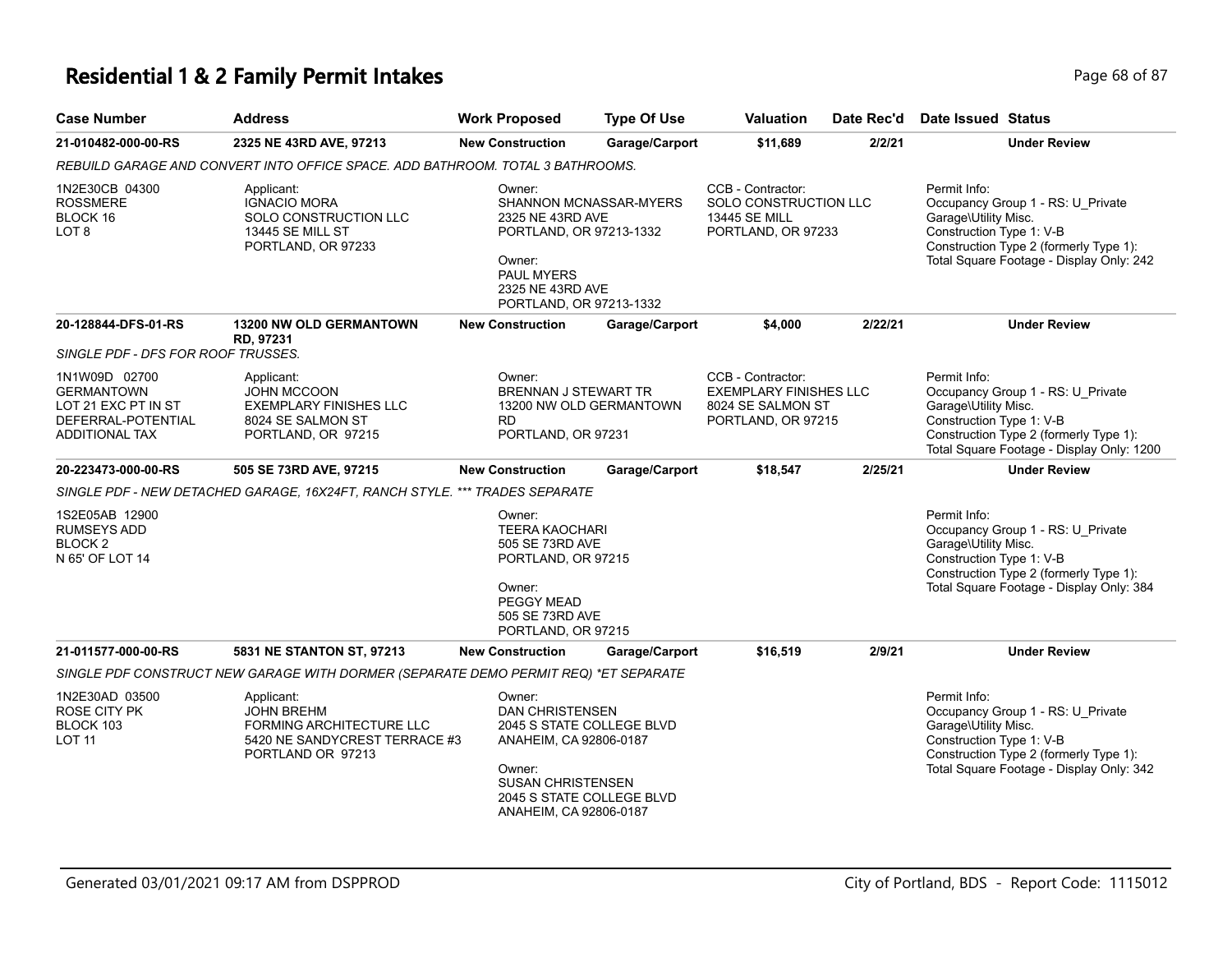### **Residential 1 & 2 Family Permit Intakes** Page 69 of 87

| <b>Case Number</b>                                                 | <b>Address</b>                                                                      | <b>Work Proposed</b>                                                                                                                                               | <b>Type Of Use</b>                      | <b>Valuation</b>                                                                            | Date Rec'd | Date Issued Status                                                                                                                                                                                   |
|--------------------------------------------------------------------|-------------------------------------------------------------------------------------|--------------------------------------------------------------------------------------------------------------------------------------------------------------------|-----------------------------------------|---------------------------------------------------------------------------------------------|------------|------------------------------------------------------------------------------------------------------------------------------------------------------------------------------------------------------|
| 21-014393-000-00-RS                                                | 3570 NE MATHISON PL, 97212                                                          | <b>New Construction</b>                                                                                                                                            | Garage/Carport                          | \$15,562                                                                                    | 2/23/21    | <b>Under Review</b>                                                                                                                                                                                  |
|                                                                    | SINGLE PDF - NEW 12X24FT RANCH STYLE GARAGE IN BACK YARD *** TRADES SEPARATE        |                                                                                                                                                                    |                                         |                                                                                             |            |                                                                                                                                                                                                      |
| 1N1E25AC 14900<br><b>HOLLYROOD</b><br>BLOCK 10<br>LOT <sub>4</sub> | Applicant:<br><b>RHIANNON MOORE</b><br>6500 NE HALSEY ST STE A<br>PORTLAND OR 97213 | Owner:<br><b>RALPH NELSON</b><br>3570 NE MATHISON PL<br>PORTLAND, OR 97212-2730<br>Owner:<br><b>SUSAN NELSON</b><br>3570 NE MATHISON PL<br>PORTLAND, OR 97212-2730 |                                         | CCB - Contractor:<br>TUFF SHED INC<br>1777 S HARRISON ST STE 600<br><b>DENVER, CO 80210</b> |            | Permit Info:<br>Occupancy Group 1 - RS: U_Private<br>Garage\Utility Misc.<br>Construction Type 1: V-B<br>Construction Type 2 (formerly Type 1):<br>Total Square Footage - Display Only: 288          |
| 20-121417-DFS-02-RS                                                | 6671 SE 64TH AVE, 97206                                                             | <b>New Construction</b>                                                                                                                                            | <b>Single Family</b><br><b>Dwelling</b> | \$2,000                                                                                     | 2/11/21    | 2/11/21 Final                                                                                                                                                                                        |
| SINGLE PDF- DFS FLOOR JOISTS.                                      |                                                                                     |                                                                                                                                                                    |                                         |                                                                                             |            |                                                                                                                                                                                                      |
| 1S2E20BB 06802                                                     | Applicant:<br><b>MARIUS ROSCA</b><br>PO BOX 209<br>WEST LINN OR 97068               | Owner:<br><b>MARIUS ROSCA</b><br>2856 SE 85TH AVE<br>PORTLAND, OR 97266<br>Owner:<br><b>DAN ROSCA</b><br>2856 SE 85TH AVE<br>PORTLAND, OR 97266                    |                                         |                                                                                             |            | Permit Info:<br>Occupancy Group 1 - RS: R-3 Residential<br>One and Two Family<br>Construction Type 1: V-B<br>Construction Type 2 (formerly Type 1): V-B<br>Total Square Footage - Display Only: 1740 |
| 20-121425-DFS-02-RS                                                | 6661 SE 64TH AVE, 97206                                                             | <b>New Construction</b>                                                                                                                                            | <b>Single Family</b><br><b>Dwelling</b> | \$2,000                                                                                     | 2/5/21     | 2/5/21 Final                                                                                                                                                                                         |
| <b>PDF- DFS FOR FLOOR JOISTS</b>                                   |                                                                                     |                                                                                                                                                                    |                                         |                                                                                             |            |                                                                                                                                                                                                      |
| 1S2E20BB 06803                                                     | Applicant:<br><b>MARIUS ROSCA</b><br><b>PO BOX 209</b><br>WEST LINN OR 97068        | Owner:<br><b>MARIUS ROSCA</b><br>2856 SE 85TH AVE<br>PORTLAND, OR 97266<br>Owner:<br><b>DAN ROSCA</b><br>2856 SE 85TH AVE<br>PORTLAND, OR 97266                    |                                         |                                                                                             |            | Permit Info:<br>Occupancy Group 1 - RS: R-3 Residential<br>One and Two Family<br>Construction Type 1: V-B<br>Construction Type 2 (formerly Type 1): V-B<br>Total Square Footage - Display Only: 1855 |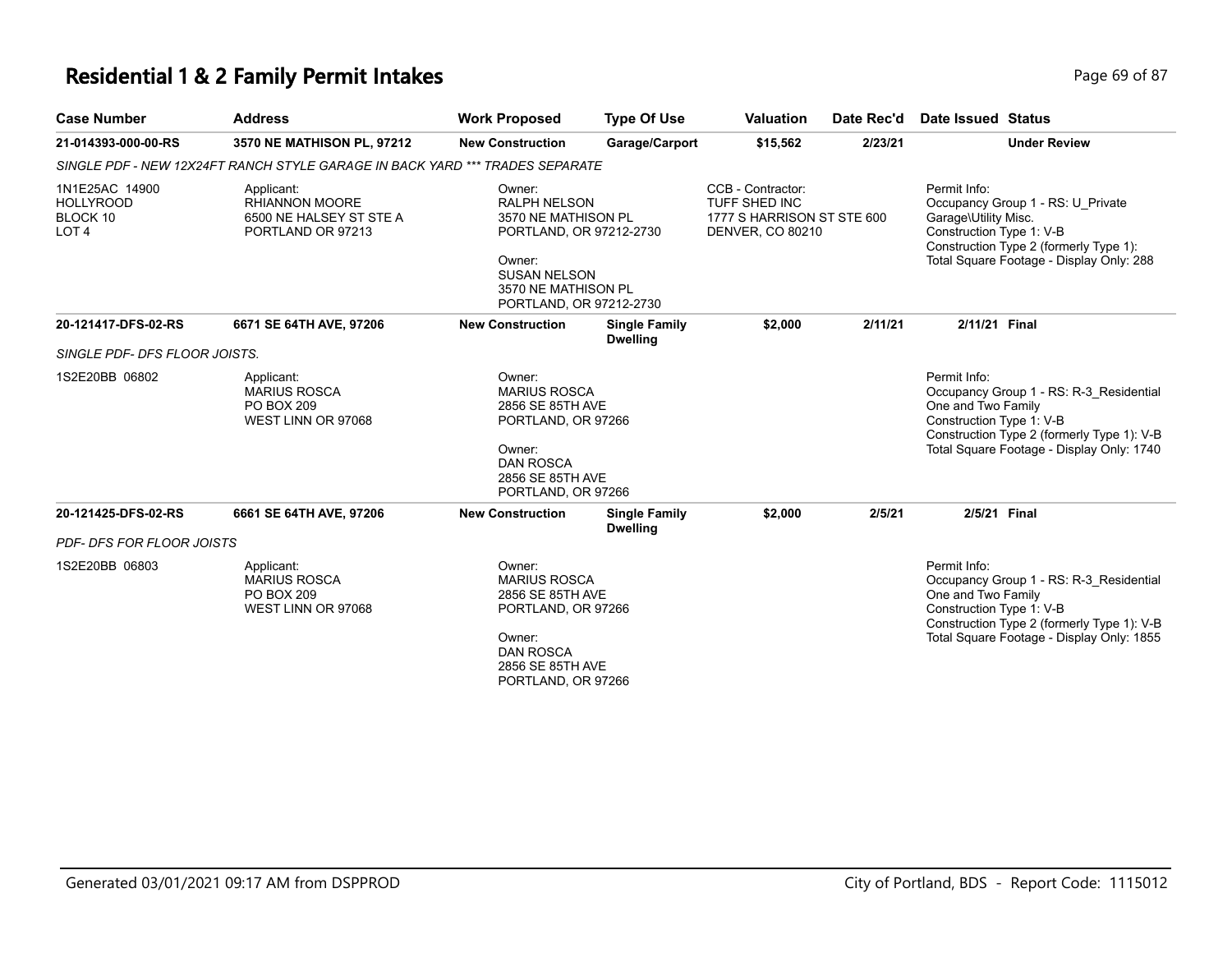### **Residential 1 & 2 Family Permit Intakes Page 70 of 87 Page 70 of 87**

| <b>Case Number</b>                                               | <b>Address</b>                                                                                                                          | <b>Work Proposed</b>                                                                                                                              | <b>Type Of Use</b>                      | <b>Valuation</b>                                                                                                                                                                                                                                                                                                                                                     | Date Rec'd | <b>Date Issued Status</b>                                                                                                                                                                                                               |
|------------------------------------------------------------------|-----------------------------------------------------------------------------------------------------------------------------------------|---------------------------------------------------------------------------------------------------------------------------------------------------|-----------------------------------------|----------------------------------------------------------------------------------------------------------------------------------------------------------------------------------------------------------------------------------------------------------------------------------------------------------------------------------------------------------------------|------------|-----------------------------------------------------------------------------------------------------------------------------------------------------------------------------------------------------------------------------------------|
| 20-140384-DFS-01-RS                                              | 5011 SE STEELE ST, 97206                                                                                                                | <b>New Construction</b>                                                                                                                           | <b>Single Family</b><br><b>Dwelling</b> | \$5,650                                                                                                                                                                                                                                                                                                                                                              | 2/2/21     | 2/2/21 Issued                                                                                                                                                                                                                           |
| <b>DFS FOR FIRE SPRINKLERS</b>                                   |                                                                                                                                         |                                                                                                                                                   |                                         |                                                                                                                                                                                                                                                                                                                                                                      |            |                                                                                                                                                                                                                                         |
| 1S2E18BD 05702                                                   | Applicant:<br><b>DEREK LANGEL</b><br>DB FIRE PROTECTION<br>PO BOX 389<br>NORTH BONNEVILLE WA 98639                                      | Owner:<br><b>MILK &amp; HONEY INVESTMENTS</b><br>LLC<br>4424 SE STARK ST<br>PORTLAND, OR 97215-1663                                               |                                         | CCB - Contractor:<br>MILK AND HONEY INVESTMENTS<br><b>LLC</b><br>PO BOX 12166<br>PORTLAND, OR 97212<br>CCB - Contractor:<br>DB FIRE PROTECTION INC<br><b>PO BOX 389</b><br>NORTH BONNEVILLE, WA 98639                                                                                                                                                                |            | Permit Info:<br>Occupancy Group 1 - RS: R-3_Residential<br>One and Two Family<br>Construction Type 1: V-B<br>Construction Type 2 (formerly Type 1): V-B<br>Total Square Footage - Display Only: 2972                                    |
| 20-206342-000-00-RS                                              | S CALIFORNIA ST, 97219                                                                                                                  | <b>New Construction</b>                                                                                                                           | <b>Single Family</b><br><b>Dwelling</b> | \$785,337                                                                                                                                                                                                                                                                                                                                                            | 2/1/21     | <b>Under Review</b>                                                                                                                                                                                                                     |
|                                                                  | SINGLE PDF - NEW SINGLE FAMILY RESIDENCE WITH ATTACHED ACCESSORY DWELLING UNIT / 4-STORY / ATTACHED 2-CAR GARAGE / SLOPED LOT / COMPLEX |                                                                                                                                                   |                                         |                                                                                                                                                                                                                                                                                                                                                                      |            |                                                                                                                                                                                                                                         |
| 1S1E22BA 16000<br>SOUTHERN PORTLAND<br>BLOCK 19<br><b>LOT 12</b> | Applicant:<br><b>LARRY COWLISHAW</b><br>12262 SW 114TH<br>TIGARD OR 97223                                                               | Owner:<br>METHOD CONSTRUCTION INC<br>PO BOX 33822<br>PORTLAND, OR 97292                                                                           |                                         | CCB - Contractor:<br><b>JACOBS HEATING &amp; AIR</b><br><b>CONDITIONING INC</b><br>1421 SE HOLGATE BLVD<br>PORTLAND, OR 97202-4716<br>CCB - Contractor:<br><b>LARRY COWLISHAW</b><br>METHOD CONSTRUCTION<br><b>INCORPORATED</b><br>PO BOX 33822<br>PORTLAND, OR 97292<br>CCB - Contractor:<br>SUNLIGHT ELECTRIC INC<br>2804 NE 65TH AVE STE D<br>VANCOUVER, WA 98661 |            | Permit Info:<br>Occupancy Group 1 - RS: R-3_Residential<br>One and Two Family<br>Construction Type 1: V-B<br>Construction Type 2 (formerly Type 1): V-B<br>Total Square Footage - Display Only: 6737<br>Number of New Dwelling Units: 2 |
| 21-005331-000-00-RS                                              | SE RAYMOND ST, 97236                                                                                                                    | <b>New Construction</b>                                                                                                                           | <b>Single Family</b><br><b>Dwelling</b> | \$336,394                                                                                                                                                                                                                                                                                                                                                            | 2/3/21     | <b>Under Review</b>                                                                                                                                                                                                                     |
| SEPARATE***DFS FLOOR AND FLOOR TRUSSES***                        | SINGLE PDF - NEW SINGLE FAMILY RESIDENCE / 2-STORY / ATTACHED 2-CAR GARAGE / FLAT LOT/ COMPLEX ***ELECTRICAL MECHANICAL AND PLUMBING    |                                                                                                                                                   |                                         |                                                                                                                                                                                                                                                                                                                                                                      |            |                                                                                                                                                                                                                                         |
| 1S2E14BA 04001<br>PARTITION PLAT 1998-3<br>LOT 1                 | Applicant:<br><b>JOSE GERARDO HERRERA</b><br>6727 SE HAROLD ST<br>PORTLAND OR 97206                                                     | Owner:<br>MICHELLE NGOC LE<br>6727 SE HAROLD ST<br>PORTLAND, OR 97206<br>Owner:<br><b>JOSE HERRERA</b><br>6727 SE HAROLD ST<br>PORTLAND, OR 97206 |                                         |                                                                                                                                                                                                                                                                                                                                                                      |            | Permit Info:<br>Occupancy Group 1 - RS: R-3_Residential<br>One and Two Family<br>Construction Type 1: V-B<br>Construction Type 2 (formerly Type 1): V-B<br>Total Square Footage - Display Only: 3520<br>Number of New Dwelling Units: 1 |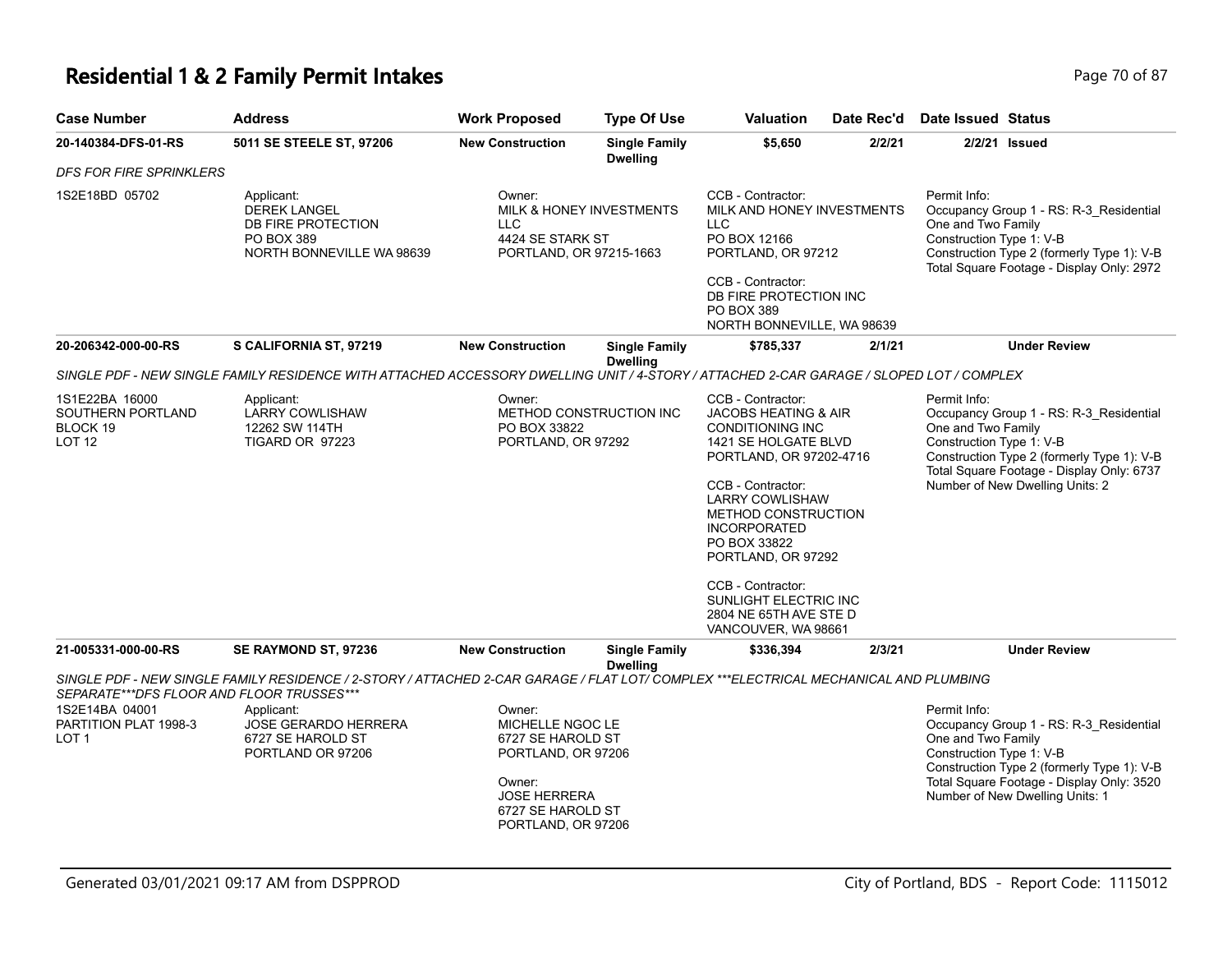### **Residential 1 & 2 Family Permit Intakes Page 71 of 87 Page 71 of 87**

| <b>Case Number</b>                                        | <b>Address</b>                                                                                                                | <b>Work Proposed</b>    | <b>Type Of Use</b>                                                                  | Valuation                                                                                                                                                                                                                                                                                                                                                                                                                                                            | Date Rec'd | Date Issued Status                                                                                                                                                                                                                      |
|-----------------------------------------------------------|-------------------------------------------------------------------------------------------------------------------------------|-------------------------|-------------------------------------------------------------------------------------|----------------------------------------------------------------------------------------------------------------------------------------------------------------------------------------------------------------------------------------------------------------------------------------------------------------------------------------------------------------------------------------------------------------------------------------------------------------------|------------|-----------------------------------------------------------------------------------------------------------------------------------------------------------------------------------------------------------------------------------------|
| 21-007044-000-00-RS                                       | <b>NE SHAVER CT, 97213</b>                                                                                                    | <b>New Construction</b> | <b>Single Family</b><br><b>Dwelling</b>                                             | \$497.983                                                                                                                                                                                                                                                                                                                                                                                                                                                            | 2/23/21    | <b>Under Review</b>                                                                                                                                                                                                                     |
|                                                           | SINGLE PDF - NEW SINGLE FAMILY RESIDENCE WITH ATTACHED ACCESSORY DWELLING UNIT/2-STORY / ATTACHED GARAGE / FLAT LOT / COMPLEX |                         |                                                                                     |                                                                                                                                                                                                                                                                                                                                                                                                                                                                      |            |                                                                                                                                                                                                                                         |
| 1N2E19CB 15503<br>LOT <sub>3</sub><br>INC UND INT TRACT A | Applicant:<br>DONNA KEOUGH<br>A TYPICAL DESIGN<br>508 W 44TH STREET<br>VANCOUVER WA 98660                                     | Owner:                  | FIRENZE DEVELOPMENT INC<br>7110 SW OLD WILSONVILLE RD<br>WILSONVILLE, OR 97070-7857 | CCB - Contractor:<br>MARVIN DEE BERGEVIN<br>CONNECTIONS ELECTRIC INC<br>PO BOX 7136<br>SALEM, OR 97303-0026<br>CCB - Contractor:<br>PETER A KUSYK<br>FIRENZE DEVELOPMENT INC<br>7110 SW OLD WILSONVILLE<br><b>ROAD</b><br>WILSONVILLE, OR 97070<br>CCB - Contractor:<br><b>KRUCKMAN PLUMBING LLC</b><br>462 SW EASTMAN CT<br>GRESHAM, OR 97080<br>CCB - Contractor:<br>PRO HEATING AND COOLING INC<br>2123 NE ALOCLEK DR<br><b>SUITE#1209</b><br>HILLSBORO, OR 97124 |            | Permit Info:<br>Occupancy Group 1 - RS: R-3_Residential<br>One and Two Family<br>Construction Type 1: V-B<br>Construction Type 2 (formerly Type 1): V-B<br>Total Square Footage - Display Only: 4577<br>Number of New Dwelling Units: 2 |
|                                                           |                                                                                                                               |                         |                                                                                     |                                                                                                                                                                                                                                                                                                                                                                                                                                                                      |            |                                                                                                                                                                                                                                         |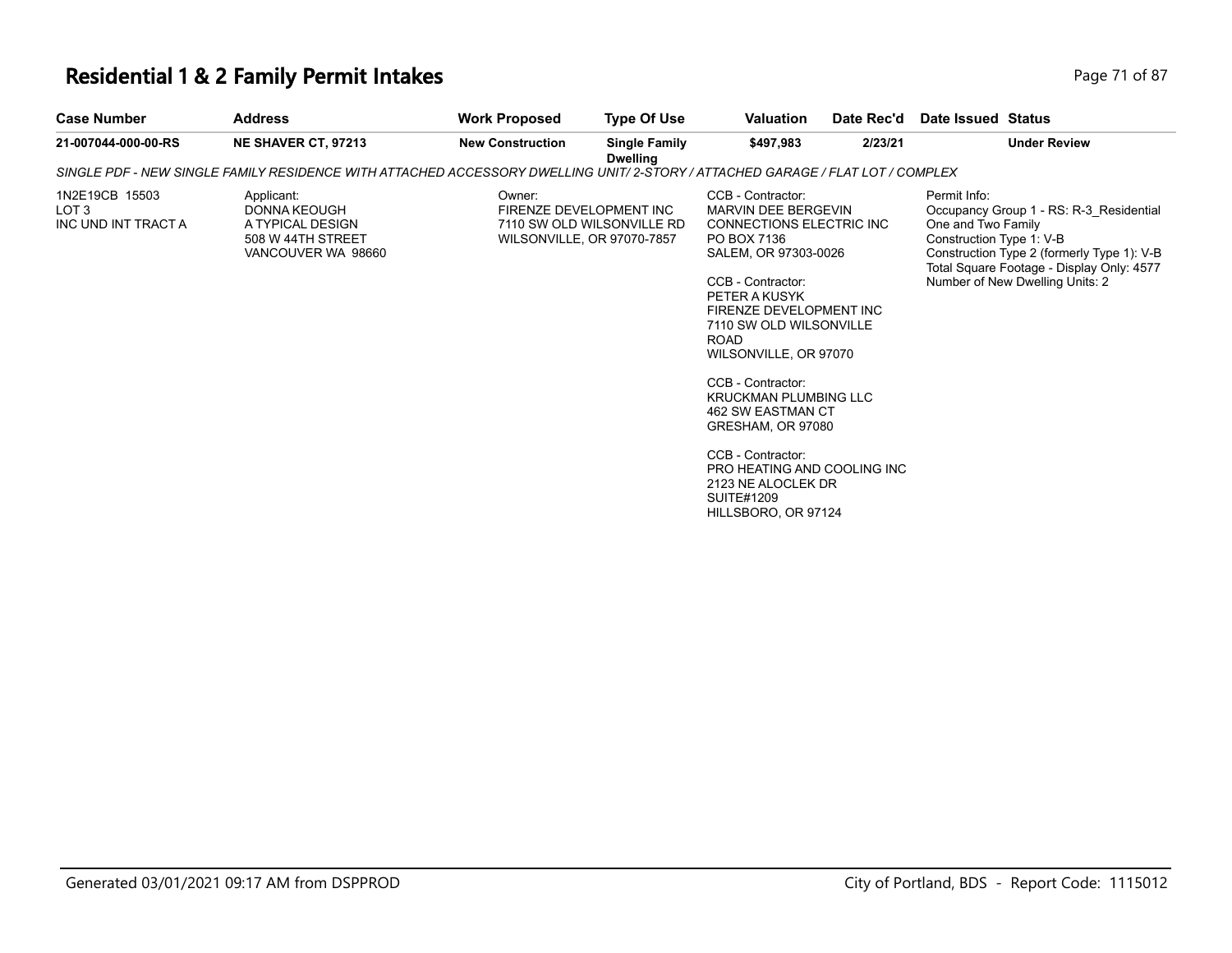### **Residential 1 & 2 Family Permit Intakes Page 72 of 87 Page 72 of 87**

| <b>Case Number</b>                                                                                | <b>Address</b>                                                                                          | <b>Work Proposed</b>                                                                    | <b>Type Of Use</b>                      | <b>Valuation</b>                                                                                                                                                                                                                                                                                                                                                                                                      | Date Rec'd | Date Issued Status                                                                                                                                                                                                                      |
|---------------------------------------------------------------------------------------------------|---------------------------------------------------------------------------------------------------------|-----------------------------------------------------------------------------------------|-----------------------------------------|-----------------------------------------------------------------------------------------------------------------------------------------------------------------------------------------------------------------------------------------------------------------------------------------------------------------------------------------------------------------------------------------------------------------------|------------|-----------------------------------------------------------------------------------------------------------------------------------------------------------------------------------------------------------------------------------------|
| 21-008226-000-00-RS                                                                               | 2705 SE HARRISON ST, 97214                                                                              | <b>New Construction</b>                                                                 | <b>Single Family</b><br><b>Dwelling</b> | \$467,144                                                                                                                                                                                                                                                                                                                                                                                                             | 2/8/21     | <b>Under Review</b>                                                                                                                                                                                                                     |
|                                                                                                   | SINGLE PDF - NEW SINGLE FAMILY RESIDENCE / 3-STORY / ATTACHED 2-CAR GARAGE / SEMI SLOPED LOT / COMPLEX  |                                                                                         |                                         |                                                                                                                                                                                                                                                                                                                                                                                                                       |            |                                                                                                                                                                                                                                         |
| 1S1E01CB 06200<br><b>BURRELL HTS</b><br>BLOCK <sub>8</sub><br>S 47.57' OF LOT 15<br><b>LOT 16</b> | Applicant:<br><b>RYAN PICKREL</b><br><b>FASTER PERMITS</b><br>2000 SW 1ST AVE #420<br>PORTLAND OR 97201 | Owner:<br>OREGON HOMEWORKS LLC<br>10200 SW EASTRIDGE ST #200<br>PORTLAND, OR 97225-5032 |                                         | CCB - Contractor:<br><b>Todd Turpin</b><br>WHITE LIGHTNING ELECTRIC INC<br>7524 SE 52ND AVE<br>PORTLAND, OR 97206<br>CCB - Contractor:<br>RUSSELL & SONS PLUMBING INC<br>6015 NE 88TH ST<br>VANCOUVER, WA 98665<br>CCB - Contractor:<br>OREGON HOMEWORKS LLC<br>10200 SW EASTRIDGE STREET<br><b>STE 200</b><br>PORTLAND, OR 97225<br>CCB - Contractor:<br>LAKESIDEHVAC INC<br>7021 MCEWAN RD<br>LAKE OSWEGO, OR 97035 |            | Permit Info:<br>Occupancy Group 1 - RS: R-3 Residential<br>One and Two Family<br>Construction Type 1: V-B<br>Construction Type 2 (formerly Type 1): V-B<br>Total Square Footage - Display Only: 4046<br>Number of New Dwelling Units: 1 |
| 21-008746-000-00-RS                                                                               | 3136 SE 24TH AVE, 97202                                                                                 | <b>New Construction</b>                                                                 | <b>Single Family</b><br><b>Dwelling</b> | \$341,986                                                                                                                                                                                                                                                                                                                                                                                                             | 2/3/21     | <b>Under Review</b>                                                                                                                                                                                                                     |
|                                                                                                   | SINGLE PDF - NEW SINGLE FAMILY RESIDENCE / 2-STORY / 1-CAR ATTACHED GARAGE / FLAT LOT / COMPLEX         |                                                                                         |                                         |                                                                                                                                                                                                                                                                                                                                                                                                                       |            |                                                                                                                                                                                                                                         |
| 1S1E11AD 06800<br><b>BRUSHS ADD</b><br>BLOCK 4<br>N 10' OF LOT 5<br>S 30' OF LOT 6                | Applicant:<br><b>KEVIN PARTAIN</b><br><b>URBAN VISIONS</b><br>223 NE 56TH AVE<br>PORTLAND OR 97213      | Owner:<br><b>STEVEN TYLER</b><br>3136 SE 24TH AVE<br>PORTLAND, OR 97202                 |                                         | CCB - Contractor:<br>Gary L. Phillis<br>PHILLIS CONSTRUCTION CO<br>9409 NE COLFAX ST<br>PORTLAND, OR 97220<br>CCB - Contractor:<br>RUSSELL & SONS PLUMBING INC<br>6015 NE 88TH ST<br>VANCOUVER, WA 98665<br>CCB - Contractor:<br><b>LANTIL LLC</b>                                                                                                                                                                    |            | Permit Info:<br>Occupancy Group 1 - RS: R-3_Residential<br>One and Two Family<br>Construction Type 1: V-B<br>Construction Type 2 (formerly Type 1): V-B<br>Total Square Footage - Display Only: 2984<br>Number of New Dwelling Units: 1 |
|                                                                                                   |                                                                                                         |                                                                                         |                                         | 11490 SE JENNIFER STREET<br>CLACKAMAS, OR 97015                                                                                                                                                                                                                                                                                                                                                                       |            |                                                                                                                                                                                                                                         |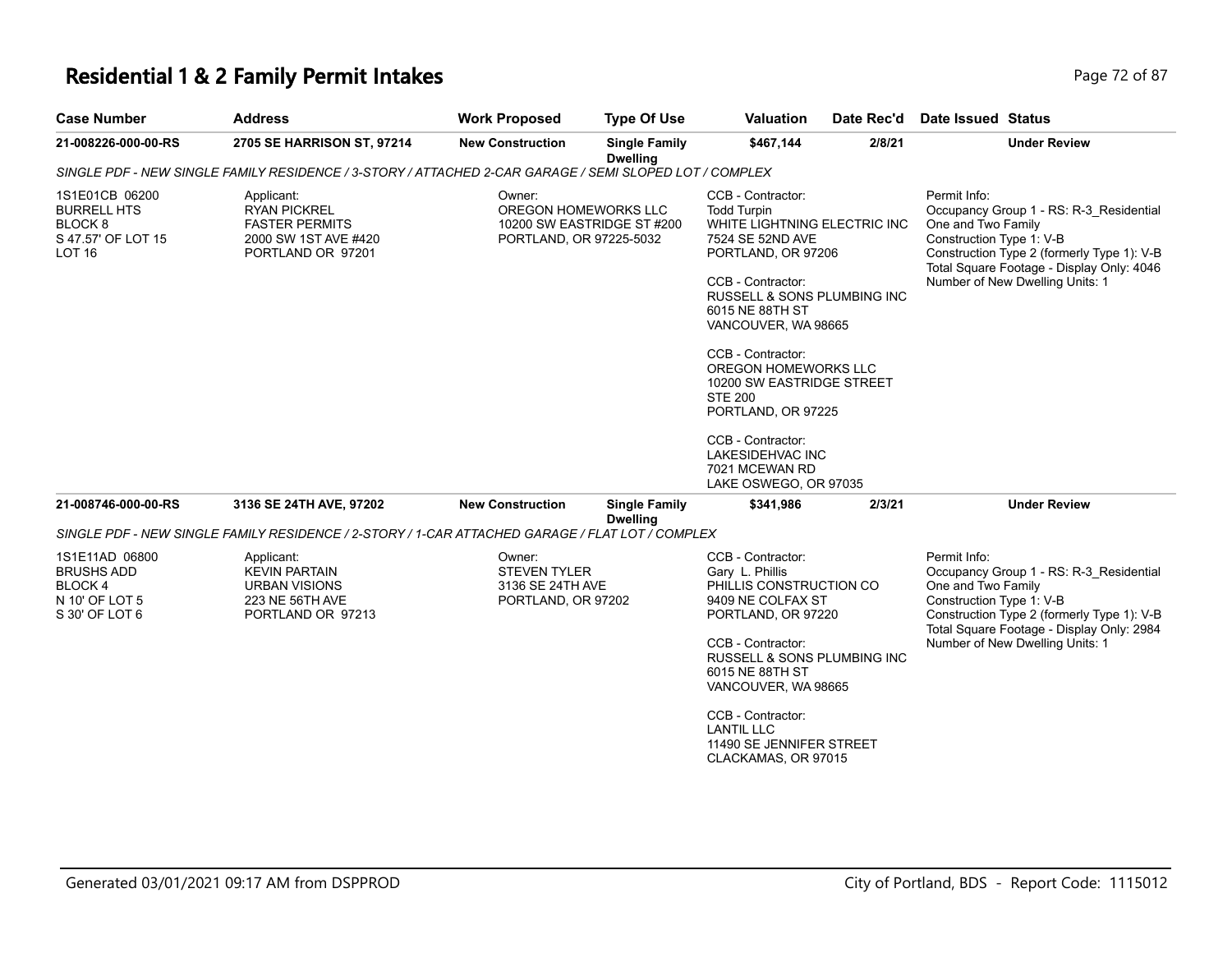#### **Residential 1 & 2 Family Permit Intakes Page 73 of 87 Page 73 of 87**

| <b>Case Number</b>                                                     | <b>Address</b>                                                                                                                                   | <b>Work Proposed</b>                                                                     | <b>Type Of Use</b>                      | <b>Valuation</b>                                                                                                                                                                                                                                                                                                                                                                                 | Date Rec'd | Date Issued Status                                                                                                                                                                                                                      |
|------------------------------------------------------------------------|--------------------------------------------------------------------------------------------------------------------------------------------------|------------------------------------------------------------------------------------------|-----------------------------------------|--------------------------------------------------------------------------------------------------------------------------------------------------------------------------------------------------------------------------------------------------------------------------------------------------------------------------------------------------------------------------------------------------|------------|-----------------------------------------------------------------------------------------------------------------------------------------------------------------------------------------------------------------------------------------|
| 21-008810-000-00-RS                                                    | 6035 SE DUKE ST, 97206                                                                                                                           | <b>New Construction</b>                                                                  | <b>Single Family</b><br><b>Dwelling</b> | \$214,276                                                                                                                                                                                                                                                                                                                                                                                        | 2/1/21     | <b>Under Review</b>                                                                                                                                                                                                                     |
|                                                                        | SINGLE PDF - NEW SINGLE FAMILY RESIDENCE / 2-STORY / 2-CAR ATTACHED GARAGE / FLAT LOT / COMPLEX                                                  |                                                                                          |                                         |                                                                                                                                                                                                                                                                                                                                                                                                  |            |                                                                                                                                                                                                                                         |
| 1S2E18DD 07100<br><b>TREMONT PL</b><br>BLOCK 10<br>LOT 14&15 EXC W 44' | Applicant:<br><b>KEVIN PARTAIN</b><br><b>URBAN VISIONS</b><br>223 NE 56TH AVE<br>PORTLAND OR 97213                                               | Owner:<br><b>INTRINSIC HOMES LLC</b><br>4233 SE 182ND AVE #265<br>GRESHAM, OR 97030-5082 |                                         | CCB - Contractor:<br><b>Todd Turpin</b><br>WHITE LIGHTNING ELECTRIC INC<br>7524 SE 52ND AVE<br>PORTLAND, OR 97206<br>CCB - Contractor:<br>FISH CONSTRUCTION NW INC<br>6401 NE 33RD AVENUE<br>PORTLAND, OR 97211<br>CCB - Contractor:<br><b>CENTRAL AIR INC</b><br>PO BOX 433<br>CLACKAMAS, OR 97015<br>CCB - Contractor:<br>ALL PHASE PLUMBING LLC<br>9312 NW SKYLINE BLVD<br>PORTLAND, OR 97231 |            | Permit Info:<br>Occupancy Group 1 - RS: R-3_Residential<br>One and Two Family<br>Construction Type 1: V-B<br>Construction Type 2 (formerly Type 1): V-B<br>Total Square Footage - Display Only: 2154<br>Number of New Dwelling Units: 1 |
| 21-010065-000-00-RS                                                    | SE HAWTHORNE MEADOWS ST.<br>97236                                                                                                                | <b>New Construction</b>                                                                  | <b>Single Family</b><br><b>Dwelling</b> | \$283,739                                                                                                                                                                                                                                                                                                                                                                                        | 2/3/21     | <b>Under Review</b>                                                                                                                                                                                                                     |
| -150984                                                                | SINGLE PDF - NEW SINGLE FAMILY RESIDENCE / ATTACHED GARAGE / 2-STORY / SEMI-SLOPED LOT / SIMPLE - RESIDENTIAL FIRE SPRINKLERS REQUIRED PER LU 05 |                                                                                          |                                         |                                                                                                                                                                                                                                                                                                                                                                                                  |            |                                                                                                                                                                                                                                         |
| 1S2E24DB 00110<br>LOT 7                                                | Applicant:<br><b>KEVIN PARTAIN</b><br><b>URBAN VISIONS</b><br>223 NE 56TH AVE<br>PORTLAND OR 97213                                               | Owner:<br>HAWTHORNE MEADOWS LLC<br>5285 MEADOWS RD #171                                  | LAKE OSWEGO, OR 97035-5290              | CCB - Contractor:<br><b>Todd Turpin</b><br>WHITE LIGHTNING ELECTRIC INC<br>7524 SE 52ND AVE<br>PORTLAND, OR 97206<br>CCB - Contractor:<br>FISH CONSTRUCTION NW INC<br>6401 NE 33RD AVENUE<br>PORTLAND, OR 97211<br>CCB - Contractor:<br>ALL PHASE PLUMBING LLC<br>9312 NW SKYLINE BLVD                                                                                                           |            | Permit Info:<br>Occupancy Group 1 - RS: R-3 Residential<br>One and Two Family<br>Construction Type 1: V-B<br>Construction Type 2 (formerly Type 1): V-B<br>Total Square Footage - Display Only: 2805<br>Number of New Dwelling Units: 1 |

PORTLAND, OR 97231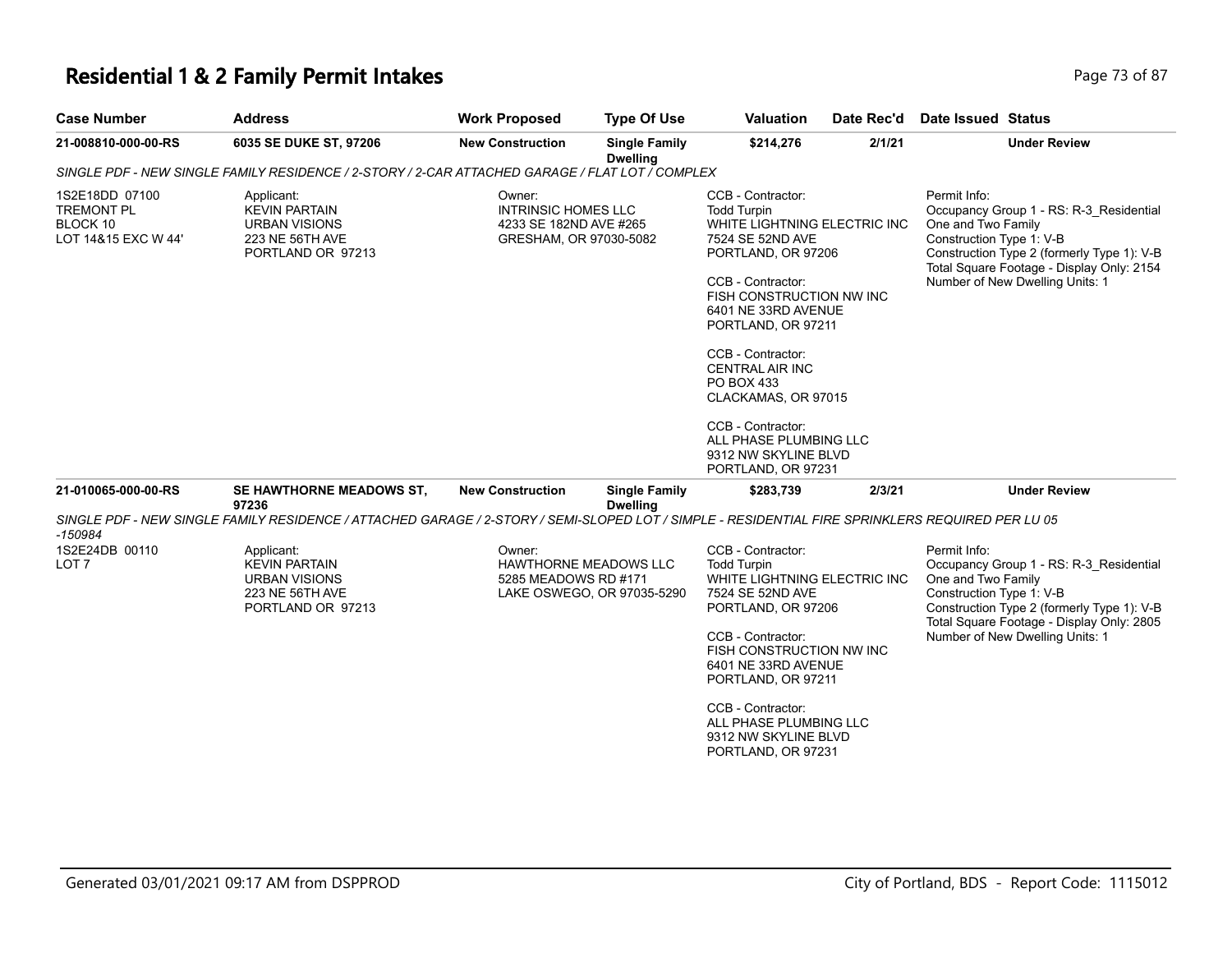# **Residential 1 & 2 Family Permit Intakes Page 74 of 87** Page 74 of 87

| <b>Case Number</b>                                                       | <b>Address</b>                                                                                                                                                                                                                                                  | <b>Work Proposed</b>                                                        | <b>Type Of Use</b>                      | <b>Valuation</b>              | Date Rec'd | Date Issued Status                                                                                                                                                                                                                      |
|--------------------------------------------------------------------------|-----------------------------------------------------------------------------------------------------------------------------------------------------------------------------------------------------------------------------------------------------------------|-----------------------------------------------------------------------------|-----------------------------------------|-------------------------------|------------|-----------------------------------------------------------------------------------------------------------------------------------------------------------------------------------------------------------------------------------------|
| 21-010203-000-00-RS                                                      | NE FREMONT ST, 97213                                                                                                                                                                                                                                            | <b>New Construction</b>                                                     | <b>Single Family</b><br><b>Dwelling</b> | \$189,563                     | 2/3/21     | <b>Under Review</b>                                                                                                                                                                                                                     |
|                                                                          | SINGLE PDF - NEW SINGLE FAMILY RESIDENCE / 2-STORY / 1-CAR GARAGE / FLAT LOT / COMPLEX ***ELECTRICAL MECHANICAL AND PLUMBIGN TO BE OBTAINED<br>SEPARATE******Cesspool decommission required, do not final until inspection #842 is approved***                  |                                                                             |                                         |                               |            |                                                                                                                                                                                                                                         |
| 1N2E19DD 19400<br><b>BURFIELD ADD</b><br>BLOCK <sub>9</sub><br>LOT 21-25 | Applicant:<br><b>TYSON OKELY</b><br><b>DEZ DEVELOPMENT</b><br>10117 SE SUNNYSIDE RD #F1123<br>CLACKAMAS OR 97015<br><b>USA</b>                                                                                                                                  | Owner:<br>CHUC VAN BUI<br>6865 SW VENTURA DR<br>TIGARD, OR 97223-9158       |                                         | Primary Contractor:<br>TO BID |            | Permit Info:<br>Occupancy Group 1 - RS: R-3 Residential<br>One and Two Family<br>Construction Type 1: V-B<br>Construction Type 2 (formerly Type 1): V-B<br>Total Square Footage - Display Only: 1683<br>Number of New Dwelling Units: 1 |
| 21-010249-000-00-RS                                                      | N DECATUR ST, 97203                                                                                                                                                                                                                                             | <b>New Construction</b>                                                     | <b>Single Family</b><br><b>Dwelling</b> | \$189,563                     | 2/3/21     | <b>Under Review</b>                                                                                                                                                                                                                     |
|                                                                          | SINGLE PDF - NEW SINGLE FAMILY RESIDENCE / 2-STORY / 1-CAR GARAGE / FLAT LOT / COMPLEX ***ELECTRICAL MECHANICAL AND PLUMBING ***                                                                                                                                |                                                                             |                                         |                               |            |                                                                                                                                                                                                                                         |
| 1N1W12DB 00100<br>A L MINERS ADD<br>BLOCK <sub>26</sub><br>LOT 19&20     | Applicant:<br><b>TYSON OKELY</b><br><b>DEZ DEVELOPMENT</b><br>10117 SE SUNNYSIDE RD #F1123<br>CLACKAMAS OR 97015<br><b>USA</b><br>Applicant:<br><b>TYSON OKELY</b><br>DEZ DEVELOPMENT LLC<br>15648 SE 114TH AVE, SUITE #211<br>CLACKAMAS OR 97015<br><b>USA</b> | Owner:<br><b>DAVIS MONROE</b><br>6807 N POLK AVE<br>PORTLAND, OR 97203-5525 |                                         | Primary Contractor:<br>TO BID |            | Permit Info:<br>Occupancy Group 1 - RS: R-3 Residential<br>One and Two Family<br>Construction Type 1: V-B<br>Construction Type 2 (formerly Type 1): V-B<br>Total Square Footage - Display Only: 1683<br>Number of New Dwelling Units: 1 |
| 21-010255-000-00-RS                                                      | NE FREMONT ST, 97213                                                                                                                                                                                                                                            | <b>New Construction</b>                                                     | <b>Single Family</b><br><b>Dwelling</b> | \$189,563                     | 2/3/21     | <b>Under Review</b>                                                                                                                                                                                                                     |
| SEPARATE***                                                              | SINGLE PDF - NEW SINGLE FAMILY RESIDENCE / 2-STORY / 1-CAR GARAGE / FLAT LOT / COMPLEX ***ELECTRICAL MECHANICAL AND PLUMBING TO BE OBTAINED                                                                                                                     |                                                                             |                                         |                               |            |                                                                                                                                                                                                                                         |
| 1N2E19DD 19400<br><b>BURFIELD ADD</b><br>BLOCK <sub>9</sub><br>LOT 21-25 | Applicant:<br><b>TYSON OKELY</b><br><b>DEZ DEVELOPMENT</b><br>10117 SE SUNNYSIDE RD #F1123<br>CLACKAMAS OR 97015<br><b>USA</b>                                                                                                                                  | Owner:<br>CHUC VAN BUI<br>6865 SW VENTURA DR<br>TIGARD, OR 97223-9158       |                                         | Primary Contractor:<br>TO BID |            | Permit Info:<br>Occupancy Group 1 - RS: R-3 Residential<br>One and Two Family<br>Construction Type 1: V-B<br>Construction Type 2 (formerly Type 1): V-B<br>Total Square Footage - Display Only: 1683<br>Number of New Dwelling Units: 1 |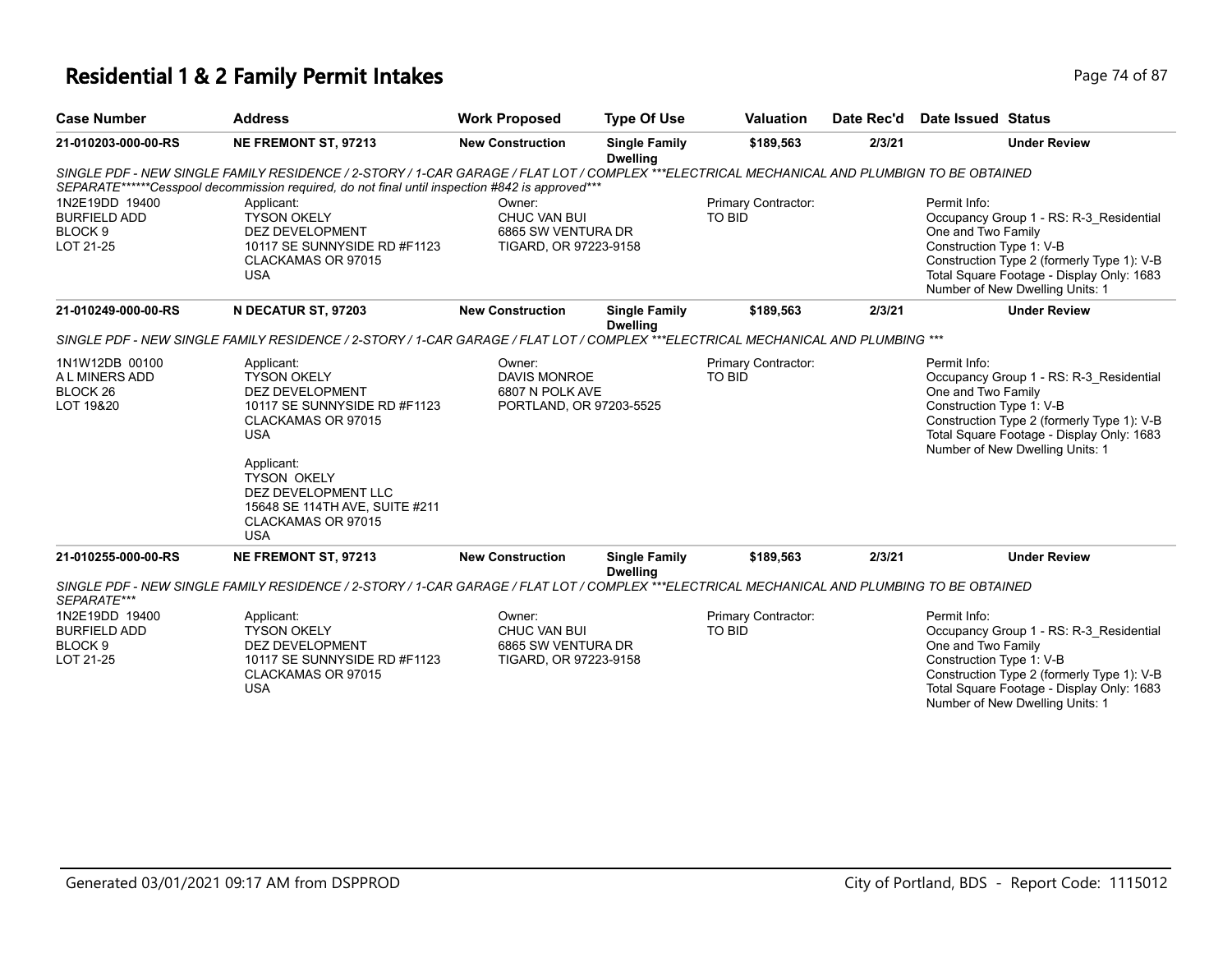# **Residential 1 & 2 Family Permit Intakes Page 75 of 87** Page 75 of 87

| <b>Case Number</b>                                                                  | <b>Address</b>                                                                                                                                                                                                                            | <b>Work Proposed</b>                                                        | <b>Type Of Use</b>                      | <b>Valuation</b>                     | Date Rec'd | Date Issued Status                                             |                                                                                                                                                                       |
|-------------------------------------------------------------------------------------|-------------------------------------------------------------------------------------------------------------------------------------------------------------------------------------------------------------------------------------------|-----------------------------------------------------------------------------|-----------------------------------------|--------------------------------------|------------|----------------------------------------------------------------|-----------------------------------------------------------------------------------------------------------------------------------------------------------------------|
| 21-010280-000-00-RS                                                                 | NE FREMONT ST, 97213                                                                                                                                                                                                                      | <b>New Construction</b>                                                     | <b>Single Family</b><br><b>Dwelling</b> | \$189,563                            | 2/3/21     |                                                                | <b>Under Review</b>                                                                                                                                                   |
| SEPARATE***                                                                         | SINGLE PDF - NEW SINGLE FAMILY RESIDENCE / 2-STORY / 1-CAR GARAGE / FLAT LOT / COMPLEX ***ELECTRICAL MECHANICAL AND PLUMBING TO BE OBTAINED                                                                                               |                                                                             |                                         |                                      |            |                                                                |                                                                                                                                                                       |
| 1N2E19DD 19400<br><b>BURFIELD ADD</b><br>BLOCK <sub>9</sub><br>LOT 21-25            | Applicant:<br><b>TYSON OKELY</b><br><b>DEZ DEVELOPMENT</b><br>10117 SE SUNNYSIDE RD #F1123<br>CLACKAMAS OR 97015<br><b>USA</b>                                                                                                            | Owner:<br>CHUC VAN BUI<br>6865 SW VENTURA DR<br>TIGARD, OR 97223-9158       |                                         | Primary Contractor:<br>TO BID        |            | Permit Info:<br>One and Two Family<br>Construction Type 1: V-B | Occupancy Group 1 - RS: R-3 Residential<br>Construction Type 2 (formerly Type 1): V-B<br>Total Square Footage - Display Only: 1683<br>Number of New Dwelling Units: 1 |
| 21-010334-000-00-RS                                                                 | N DECATUR ST, 97203                                                                                                                                                                                                                       | <b>New Construction</b>                                                     | <b>Single Family</b><br><b>Dwelling</b> | \$189,563                            | 2/3/21     |                                                                | <b>Under Review</b>                                                                                                                                                   |
| SEPARATE***<br>1N1W12DB 00100<br>A L MINERS ADD<br>BLOCK <sub>26</sub><br>LOT 19&20 | SINGLE PDF - NEW SINGLE FAMILY RESIDENCE / 2-STORY / 1-CAR GARAGE / FLAT LOT / COMPLEX ***ELECTRICAL MECHANICAL AND PLUMBING TO BE OBTAINED<br>Applicant:<br><b>TYSON OKELY</b><br><b>DEZ DEVELOPMENT</b><br>10117 SE SUNNYSIDE RD #F1123 | Owner:<br><b>DAVIS MONROE</b><br>6807 N POLK AVE<br>PORTLAND, OR 97203-5525 |                                         | Primary Contractor:<br>TO BID        |            | Permit Info:<br>One and Two Family<br>Construction Type 1: V-B | Occupancy Group 1 - RS: R-3 Residential                                                                                                                               |
|                                                                                     | CLACKAMAS OR 97015<br><b>USA</b>                                                                                                                                                                                                          |                                                                             |                                         |                                      |            |                                                                | Construction Type 2 (formerly Type 1): V-B<br>Total Square Footage - Display Only: 1683<br>Number of New Dwelling Units: 1                                            |
|                                                                                     | Applicant:<br><b>TYSON OKELY</b><br>DEZ DEVELOPMENT LLC<br>15648 SE 114TH AVE, SUITE #211<br>CLACKAMAS OR 97015<br><b>USA</b>                                                                                                             |                                                                             |                                         |                                      |            |                                                                |                                                                                                                                                                       |
| 21-010358-000-00-RS                                                                 | <b>NE FREMONT ST, 97213</b>                                                                                                                                                                                                               | <b>New Construction</b>                                                     | <b>Single Family</b><br><b>Dwelling</b> | \$189,563                            | 2/3/21     |                                                                | <b>Under Review</b>                                                                                                                                                   |
| SEPARATE***                                                                         | SINGLE PDF - NEW SINGLE FAMILY RESIDENCE / 2-STORY / 1-CAR GARAGE / FLAT LOT / COMPLEX ***ELECTRICAL MECHANICAL AND PLUMBING TO BE OBTAINED                                                                                               |                                                                             |                                         |                                      |            |                                                                |                                                                                                                                                                       |
| 1N2E19DD 19400<br><b>BURFIELD ADD</b><br>BLOCK <sub>9</sub><br>LOT 21-25            | Applicant:<br><b>TYSON OKELY</b><br><b>DEZ DEVELOPMENT</b><br>10117 SE SUNNYSIDE RD #F1123<br>CLACKAMAS OR 97015<br><b>USA</b>                                                                                                            | Owner:<br>CHUC VAN BUI<br>6865 SW VENTURA DR<br>TIGARD, OR 97223-9158       |                                         | Primary Contractor:<br><b>TO BID</b> |            | Permit Info:<br>One and Two Family<br>Construction Type 1: V-B | Occupancy Group 1 - RS: R-3 Residential<br>Construction Type 2 (formerly Type 1): V-B<br>Total Square Footage - Display Only: 1683<br>Number of New Dwelling Units: 1 |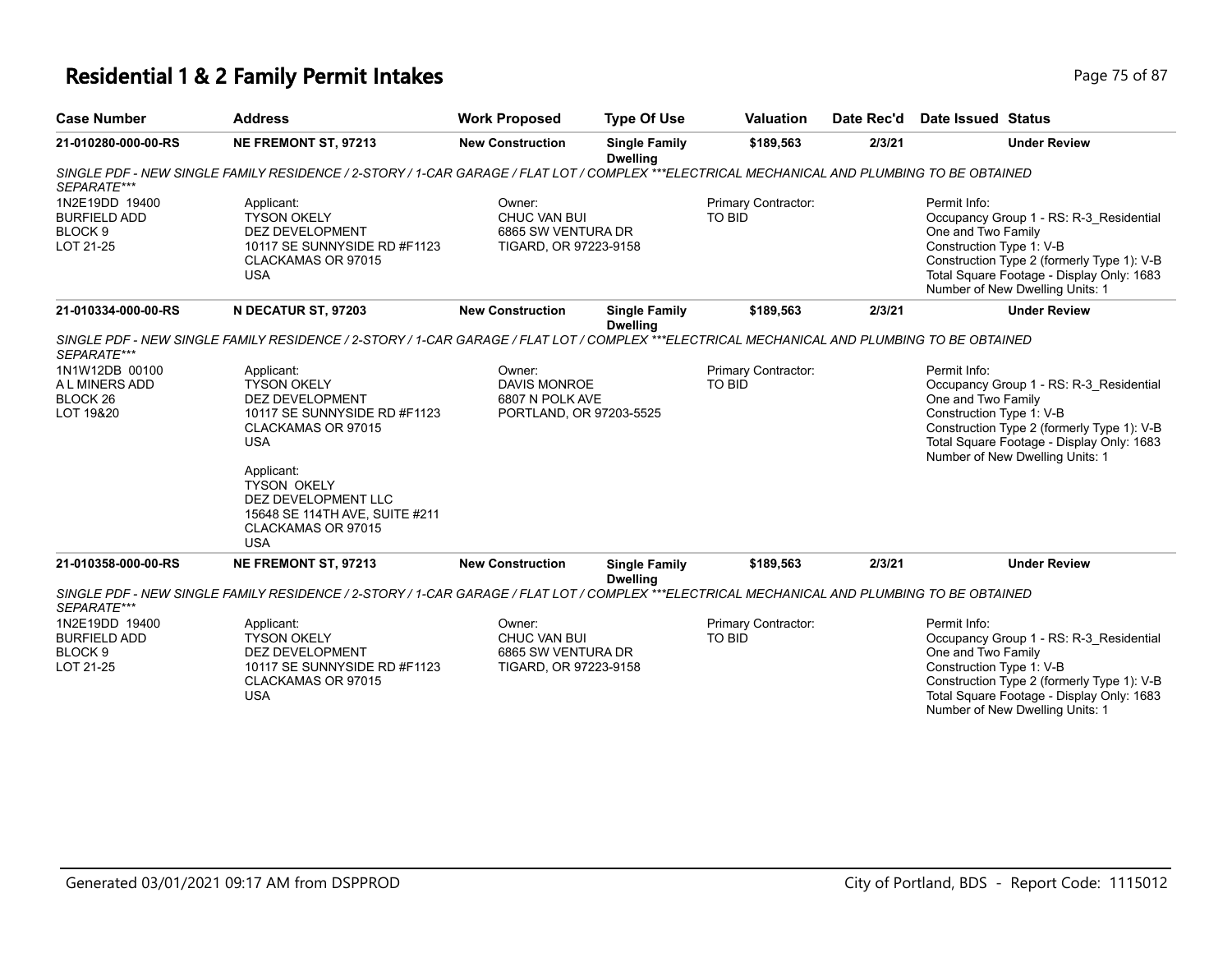## **Residential 1 & 2 Family Permit Intakes Page 76 of 87 Page 76 of 87**

| <b>Case Number</b>                                                       | <b>Address</b>                                                                                                                              | <b>Work Proposed</b>                                                                         | <b>Type Of Use</b>                      | <b>Valuation</b>                                                                                                                                                                                                                                                                                                                                                                                                               | Date Rec'd | Date Issued Status                                             |                                                                                                                                                                       |
|--------------------------------------------------------------------------|---------------------------------------------------------------------------------------------------------------------------------------------|----------------------------------------------------------------------------------------------|-----------------------------------------|--------------------------------------------------------------------------------------------------------------------------------------------------------------------------------------------------------------------------------------------------------------------------------------------------------------------------------------------------------------------------------------------------------------------------------|------------|----------------------------------------------------------------|-----------------------------------------------------------------------------------------------------------------------------------------------------------------------|
| 21-010376-000-00-RS                                                      | <b>NE FREMONT ST, 97213</b>                                                                                                                 | <b>New Construction</b>                                                                      | <b>Single Family</b><br><b>Dwelling</b> | \$189,563                                                                                                                                                                                                                                                                                                                                                                                                                      | 2/3/21     |                                                                | <b>Under Review</b>                                                                                                                                                   |
| SEPARATE***                                                              | SINGLE PDF - NEW SINGLE FAMILY RESIDENCE / 2-STORY / 1-CAR GARAGE / FLAT LOT / COMPLEX ***ELECTRICAL MECHANICAL AND PLUMBING TO BE OBTAINED |                                                                                              |                                         |                                                                                                                                                                                                                                                                                                                                                                                                                                |            |                                                                |                                                                                                                                                                       |
| 1N2E19DD 19400<br><b>BURFIELD ADD</b><br>BLOCK <sub>9</sub><br>LOT 21-25 | Applicant:<br><b>TYSON OKELY</b><br>DEZ DEVELOPMENT<br>10117 SE SUNNYSIDE RD #F1123<br>CLACKAMAS OR 97015<br><b>USA</b>                     | Owner:<br>CHUC VAN BUI<br>6865 SW VENTURA DR<br>TIGARD, OR 97223-9158                        |                                         | Primary Contractor:<br>TO BID                                                                                                                                                                                                                                                                                                                                                                                                  |            | Permit Info:<br>One and Two Family<br>Construction Type 1: V-B | Occupancy Group 1 - RS: R-3_Residential<br>Construction Type 2 (formerly Type 1): V-B<br>Total Square Footage - Display Only: 1683<br>Number of New Dwelling Units: 1 |
| 21-011658-000-00-RS                                                      | SE 145TH CT, 97236                                                                                                                          | <b>New Construction</b>                                                                      | <b>Single Family</b><br><b>Dwelling</b> | \$362,446                                                                                                                                                                                                                                                                                                                                                                                                                      | 2/8/21     |                                                                | <b>Under Review</b>                                                                                                                                                   |
| SPRINKLERS REQURIED PER FP 16-273162.                                    | SINGLE PDF- NEW SINGLE FAMILY RESIDENCE WITH ATTACHED ACCESSORY DWELLING UNIT /2 STORY/ 1 CAR GARAGE/ SLOPED LOT/ COMPLEX. RESIDENTIAL FIRE |                                                                                              |                                         |                                                                                                                                                                                                                                                                                                                                                                                                                                |            |                                                                |                                                                                                                                                                       |
| 1S2E24CB 00109<br>LOT <sub>9</sub>                                       | Applicant:<br><b>DAN WILLIAMS</b><br><b>FASTER PERMITS</b><br>2000 SW 1ST AVE SUITE 420<br>PORTLAND OR 97201                                | Owner:<br><b>TASSO CUSTOM HOMES LLC</b><br><b>15151 SE FRYE ST</b><br>HAPPY VALLEY, OR 97086 |                                         | CCB - Contractor:<br>THE MULLEN COMPANY<br>1601A SE RIVER RD<br>HILLSBORO, OR 97123<br>CCB - Contractor:<br>ADVANCED ELECTRIC INC<br>21811 NE 58TH ST<br>VANCOUVER, WA 98682-9310<br>CCB - Contractor:<br><b>GRAMER HEATING &amp; COOLING</b><br><b>INC</b><br>9927 NW IHLER CREEK LANE<br>GALES CREEK, OR 97117<br>CCB - Contractor:<br><b>TASSO CUSTOM HOMES LLC</b><br>15116 202ND<br>DAMASCUS, OR 97089<br>Aloha, OR 97006 |            | Permit Info:<br>One and Two Family<br>Construction Type 1: V-B | Occupancy Group 1 - RS: R-3 Residential<br>Construction Type 2 (formerly Type 1): V-B<br>Total Square Footage - Display Only: 3208<br>Number of New Dwelling Units: 2 |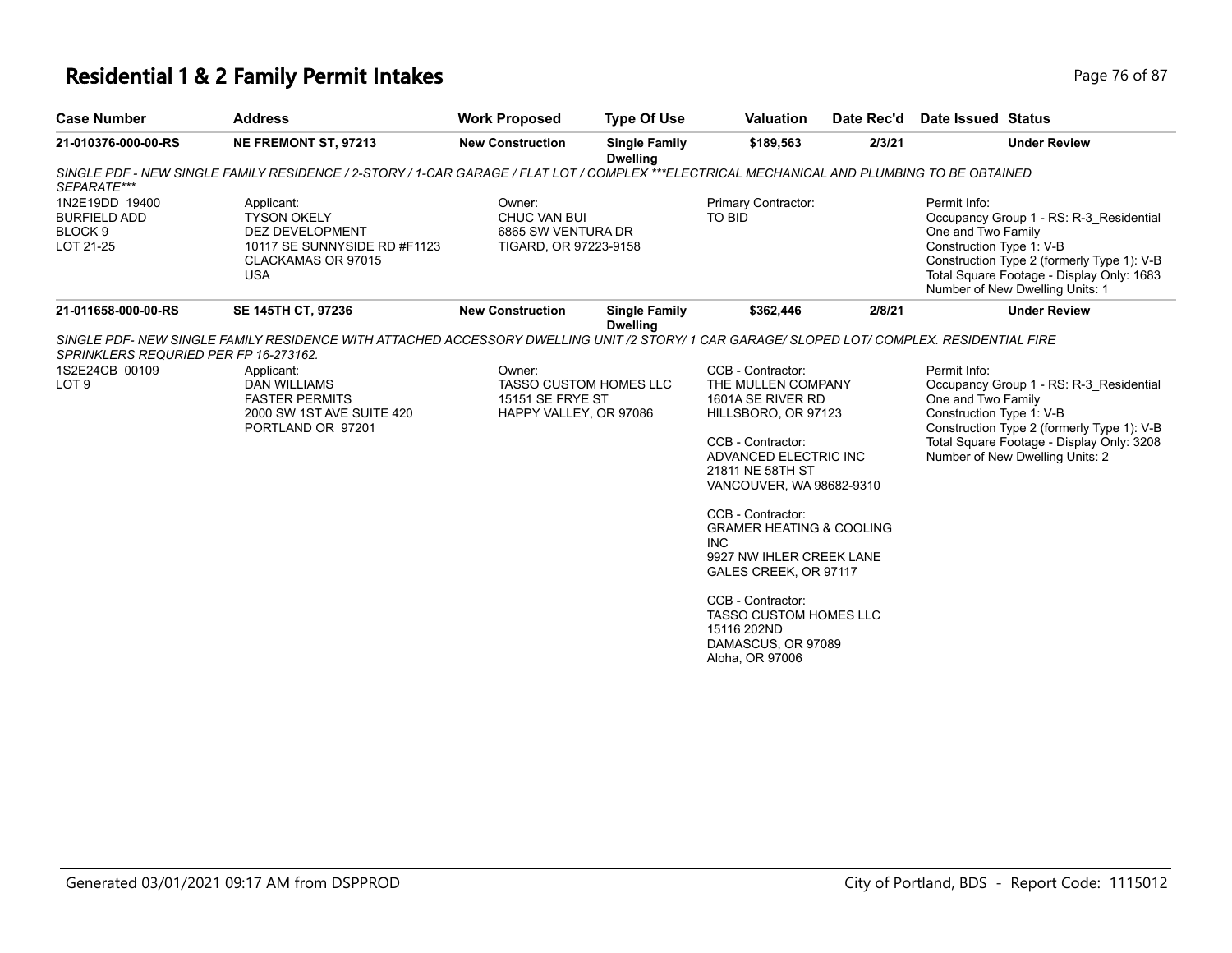# **Residential 1 & 2 Family Permit Intakes Page 77 of 87**

| <b>Case Number</b>                 | <b>Address</b>                                                                                                                                                                                   | <b>Work Proposed</b>                                          | <b>Type Of Use</b>                      | <b>Valuation</b>                                                                                                                                                                                                                                                                                                                                                                                                         | Date Rec'd | <b>Date Issued Status</b>                                                                                                                                                                                                               |
|------------------------------------|--------------------------------------------------------------------------------------------------------------------------------------------------------------------------------------------------|---------------------------------------------------------------|-----------------------------------------|--------------------------------------------------------------------------------------------------------------------------------------------------------------------------------------------------------------------------------------------------------------------------------------------------------------------------------------------------------------------------------------------------------------------------|------------|-----------------------------------------------------------------------------------------------------------------------------------------------------------------------------------------------------------------------------------------|
| 21-012156-000-00-RS                | SE 145TH CT, 97236                                                                                                                                                                               | <b>New Construction</b>                                       | <b>Single Family</b><br><b>Dwelling</b> | \$387,534                                                                                                                                                                                                                                                                                                                                                                                                                | 2/8/21     | <b>Under Review</b>                                                                                                                                                                                                                     |
|                                    | SINGLE PDF - NEW SINGLE FAMILY RESIDENCE WITH ATTACHED ACCESSORY DWELLING UNIT / 2-STORY / ATTACHED 2-CAR GARAGE / SLOPED LOT / COMPLEX<br>RESIDENTIAL FIRE SPRINKLERS REQUIRED PER LU 16-273162 |                                                               |                                         |                                                                                                                                                                                                                                                                                                                                                                                                                          |            |                                                                                                                                                                                                                                         |
| 1S2E24CB 00107<br>LOT <sub>7</sub> | Applicant:<br><b>DAN WILLIAMS</b><br><b>FASTER PERMITS</b><br>2000 SW 1ST AVE SUITE 420<br>PORTLAND OR 97201                                                                                     | Owner:<br>7175 SW BEVELAND ST #210<br><b>TIGARD, OR 97223</b> | <b>TASSO CUSTOM HOMES LLC</b>           | CCB - Contractor:<br>THE MULLEN COMPANY<br>1601A SE RIVER RD<br>HILLSBORO, OR 97123<br>CCB - Contractor:<br>ADVANCED ELECTRIC INC<br>21811 NE 58TH ST<br>VANCOUVER, WA 98682-9310<br>CCB - Contractor:<br><b>GRAMER HEATING &amp; COOLING</b><br>INC.<br>9927 NW IHLER CREEK LANE<br>GALES CREEK, OR 97117<br>CCB - Contractor:<br><b>TASSO CUSTOM HOMES LLC</b><br>15116 202ND<br>DAMASCUS, OR 97089<br>Aloha, OR 97006 |            | Permit Info:<br>Occupancy Group 1 - RS: R-3 Residential<br>One and Two Family<br>Construction Type 1: V-B<br>Construction Type 2 (formerly Type 1): V-B<br>Total Square Footage - Display Only: 3931<br>Number of New Dwelling Units: 2 |
| 21-012157-000-00-RS                | <b>SE 145TH CT, 97236</b>                                                                                                                                                                        | <b>New Construction</b>                                       | <b>Single Family</b><br><b>Dwelling</b> | \$323,058                                                                                                                                                                                                                                                                                                                                                                                                                | 2/11/21    | <b>Under Review</b>                                                                                                                                                                                                                     |
|                                    | SINGLE PDF- NEW SINGLE FAMILY RESIDENCE/ 2- STORY/ 1-CAR GARAGE/ SLOPED LOT/ COMPLEX. RESIDENTIAL FIRE SPRINKLERS REQUIRED PER Iu 16-273162.                                                     |                                                               |                                         |                                                                                                                                                                                                                                                                                                                                                                                                                          |            |                                                                                                                                                                                                                                         |
| 1S2E24CB 00108<br>LOT 8            | Applicant:<br><b>DAN WILLIAMS</b><br><b>FASTER PERMITS</b><br>2000 SW 1ST AVE SUITE 420<br>PORTLAND OR 97201                                                                                     | Owner:<br>7175 SW BEVELAND ST #210<br><b>TIGARD, OR 97223</b> | <b>TASSO CUSTOM HOMES LLC</b>           | CCB - Contractor:<br>THE MULLEN COMPANY<br>1601A SE RIVER RD<br>HILLSBORO, OR 97123<br>CCB - Contractor:<br>ADVANCED ELECTRIC INC<br>21811 NE 58TH ST<br>VANCOUVER, WA 98682-9310<br>CCB - Contractor:                                                                                                                                                                                                                   |            | Permit Info:<br>Occupancy Group 1 - RS: R-3_Residential<br>One and Two Family<br>Construction Type 1: V-B<br>Construction Type 2 (formerly Type 1): V-B<br>Total Square Footage - Display Only: 3195<br>Number of New Dwelling Units: 1 |
|                                    |                                                                                                                                                                                                  |                                                               |                                         | <b>TASSO CUSTOM HOMES LLC</b><br>15116 202ND<br>DAMASCUS, OR 97089<br>Aloha, OR 97006                                                                                                                                                                                                                                                                                                                                    |            |                                                                                                                                                                                                                                         |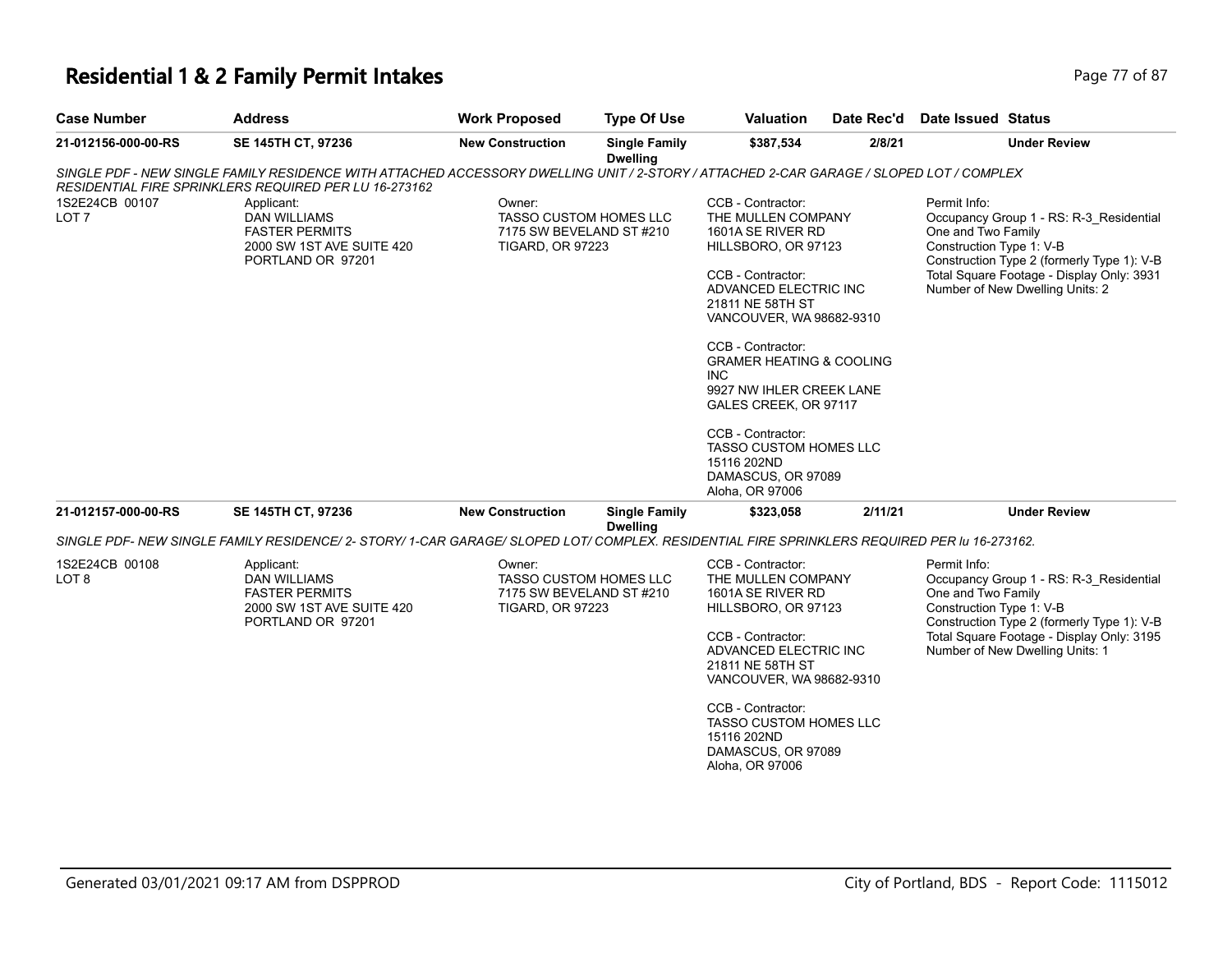## **Residential 1 & 2 Family Permit Intakes**

| Page 78 of 87 |  |  |
|---------------|--|--|

| <b>Case Number</b>                                                    | <b>Address</b>                                                                                                                              | <b>Work Proposed</b>                                                                                                                            | <b>Type Of Use</b>                                       | <b>Valuation</b>                                                                                                                                                                      | Date Rec'd | Date Issued Status                                             |                                                                                                                                                                       |
|-----------------------------------------------------------------------|---------------------------------------------------------------------------------------------------------------------------------------------|-------------------------------------------------------------------------------------------------------------------------------------------------|----------------------------------------------------------|---------------------------------------------------------------------------------------------------------------------------------------------------------------------------------------|------------|----------------------------------------------------------------|-----------------------------------------------------------------------------------------------------------------------------------------------------------------------|
| 21-013260-000-00-RS                                                   | 4123 NE RODNEY AVE, 97211                                                                                                                   | <b>New Construction</b>                                                                                                                         | <b>Single Family</b><br><b>Dwelling</b>                  | \$322,373                                                                                                                                                                             | 2/16/21    |                                                                | <b>Under Review</b>                                                                                                                                                   |
| SEPARATE***                                                           | SINGLE PDF - NEW SINGLE FAMILY RESIDENCE / 2-STORY / 1-CAR GARAGE / FLAT LOT / COMPLEX ***ELECTRICAL MECHANICAL AND PLUMBING TO BE OBTAINED |                                                                                                                                                 |                                                          |                                                                                                                                                                                       |            |                                                                |                                                                                                                                                                       |
| 1N1E22DA 08100<br><b>ALBINA HMSTD</b><br>BLOCK 16<br>LOT <sub>6</sub> | Applicant:<br><b>JOHN DUNCAN</b><br>TIMBERRIDGE DEVELOPMENT<br>1260 NW NAITO PKWY #207<br>PORTLAND, OR 97209                                | Owner:<br>65230 E SANDY RIVER LN<br>RHODODENDRON, OR 97049<br>Owner:<br><b>ASA POGRELIS</b><br>65230 E SANDY RIVER LN<br>RHODODENDRON, OR 97049 | <b>TRACY ANDERSON POGRELIS</b>                           | CCB - Contractor:<br><b>JOHN DUNCAN</b><br>TIMBERRIDGE DEVELOPMENT<br><b>INC</b><br>1001 NW LOVEJOY ST 812<br>PORTLAND, OR 97209                                                      |            | Permit Info:<br>One and Two Family<br>Construction Type 1: V-B | Occupancy Group 1 - RS: R-3 Residential<br>Construction Type 2 (formerly Type 1): V-B<br>Total Square Footage - Display Only: 2819<br>Number of New Dwelling Units: 1 |
| 21-013512-000-00-RS                                                   | <b>SE 139TH AVE, 97233</b>                                                                                                                  | <b>New Construction</b>                                                                                                                         | <b>Single Family</b><br><b>Dwelling</b>                  | \$223,115                                                                                                                                                                             | 2/16/21    |                                                                | <b>Under Review</b>                                                                                                                                                   |
|                                                                       | SINGLE PDF- NEW SINGLE FAMILY RESIDENCE/ 2-STORY/ 1- GARAGE/ FLAT LOT/COMPLEX                                                               |                                                                                                                                                 |                                                          |                                                                                                                                                                                       |            |                                                                |                                                                                                                                                                       |
| 1S2E02AA 12402<br>PARTITION PLAT 2018-25<br>LOT <sub>2</sub>          | Applicant:<br>PAVEL POP<br><b>GREAT HOMES CONSTRUCTION INC.</b><br>9213 SE SPYGLASS DR<br>HAPPY VALLEY, OR 97086                            | Owner:<br><b>DANIEL WEAVER</b><br>31313 SE WALNUT AVE<br>Owner:<br><b>SANDRA WEAVER</b><br>31313 SE WALNUT AVE                                  | EAGLE CREEK, OR 97022-8620<br>EAGLE CREEK, OR 97022-8620 | CCB - Contractor:<br>DELTA PLUMBING INC<br>12205 SE 108TH AVE<br>HAPPY VALLEY, OR 97086<br>CCB - Contractor:<br><b>G M H HEATING INC</b><br>18606 SE TIBBETRS CT<br>GRESHAM, OR 97030 |            | Permit Info:<br>One and Two Family<br>Construction Type 1: V-B | Occupancy Group 1 - RS: R-3 Residential<br>Construction Type 2 (formerly Type 1): V-B<br>Total Square Footage - Display Only: 1980<br>Number of New Dwelling Units: 1 |
|                                                                       |                                                                                                                                             |                                                                                                                                                 |                                                          | CCB - Contractor:<br>PAVEL POP<br><b>GREAT HOMES CONSTRUCTION</b><br><b>INC</b><br>9213 SE SPYGLASS DR<br>HAPPY VALLEY, OR 97086                                                      |            |                                                                |                                                                                                                                                                       |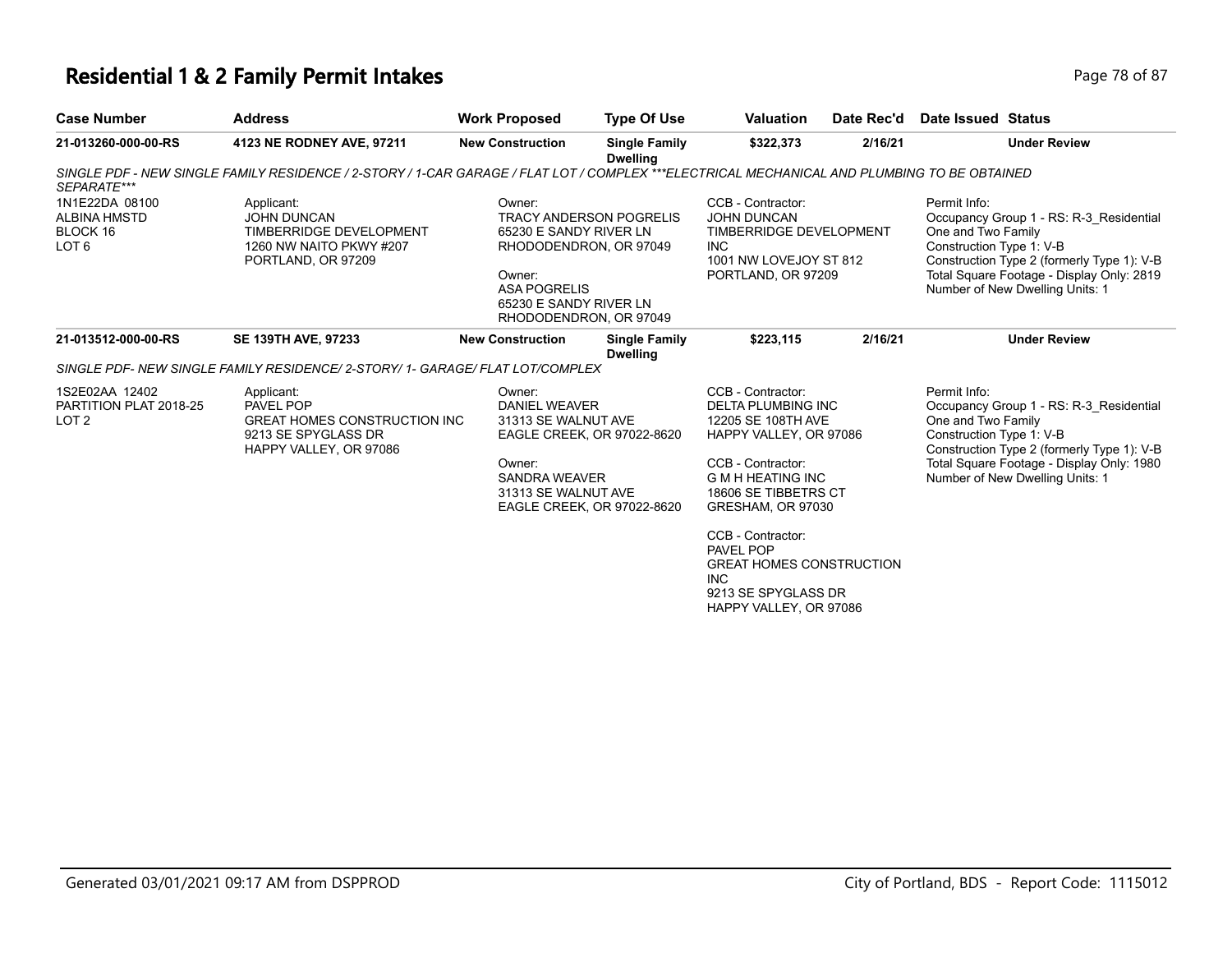## **Residential 1 & 2 Family Permit Intakes Page 79 of 87 Page 79 of 87**

| <b>Case Number</b>                                                                | <b>Address</b>                                                                                                                                                                                        | <b>Work Proposed</b>                                                                                                                               | <b>Type Of Use</b>                      | <b>Valuation</b>                                                                                                                                                                                                                                                                                                                         | Date Rec'd | Date Issued Status                                                                                                                                                                                                                      |  |
|-----------------------------------------------------------------------------------|-------------------------------------------------------------------------------------------------------------------------------------------------------------------------------------------------------|----------------------------------------------------------------------------------------------------------------------------------------------------|-----------------------------------------|------------------------------------------------------------------------------------------------------------------------------------------------------------------------------------------------------------------------------------------------------------------------------------------------------------------------------------------|------------|-----------------------------------------------------------------------------------------------------------------------------------------------------------------------------------------------------------------------------------------|--|
| 21-013668-000-00-RS                                                               | SE 139TH AVE, 97233                                                                                                                                                                                   | <b>New Construction</b>                                                                                                                            | <b>Single Family</b><br><b>Dwelling</b> | \$264,922                                                                                                                                                                                                                                                                                                                                | 2/16/21    | <b>Under Review</b>                                                                                                                                                                                                                     |  |
|                                                                                   | SINGLE PDF - NEW SINGLE FAMILY RESIDENCE / 2-STORY / 1-CAR GARAGE / FLAT LOT / COMPLEX***ELECTRICAL TO BE OBTAINED SEPERATE***                                                                        |                                                                                                                                                    |                                         |                                                                                                                                                                                                                                                                                                                                          |            |                                                                                                                                                                                                                                         |  |
| 1S2E02AA 12502<br>PARTITION PLAT 2015-87<br>LOT <sub>2</sub>                      | Applicant:<br>PAVEL POP<br>2207 SE 130TH AVE<br>PORTLAND OR 97233                                                                                                                                     | Owner:<br>SANDRA WEAVER<br>31313 SE WALNUT AVE<br>EAGLE CREEK, OR 97022<br>Owner:<br>DANIEL WEAVER<br>31313 SE WALNUT AVE<br>EAGLE CREEK, OR 97022 |                                         | CCB - Contractor:<br><b>DELTA PLUMBING INC</b><br>12205 SE 108TH AVE<br>HAPPY VALLEY, OR 97086<br>CCB - Contractor:<br><b>G M H HEATING INC</b><br>18606 SE TIBBETRS CT<br>GRESHAM, OR 97030<br>CCB - Contractor:<br>PAVEL POP<br><b>GREAT HOMES CONSTRUCTION</b><br><b>INC</b><br>9213 SE SPYGLASS DR                                   |            | Permit Info:<br>Occupancy Group 1 - RS: R-3_Residential<br>One and Two Family<br>Construction Type 1: V-B<br>Construction Type 2 (formerly Type 1): V-B<br>Total Square Footage - Display Only: 2322<br>Number of New Dwelling Units: 1 |  |
| 21-014741-000-00-RS                                                               | 311 NE 90TH AVE, 97220                                                                                                                                                                                | <b>New Construction</b>                                                                                                                            | <b>Single Family</b>                    | HAPPY VALLEY, OR 97086<br>\$250,324                                                                                                                                                                                                                                                                                                      | 2/23/21    | <b>Under Review</b>                                                                                                                                                                                                                     |  |
|                                                                                   | SINGLE PDF- NEW 2 UNIT TOWNHOUSE WITH ATTACH ACCESSORY DWELLING UNIT 1OF 2/3 STORY/1- CAR GARAGE/ FLAT LOT/ COMPLEX/ W 21-04751-RS                                                                    |                                                                                                                                                    | <b>Dwelling</b>                         |                                                                                                                                                                                                                                                                                                                                          |            |                                                                                                                                                                                                                                         |  |
| 1N2E33CA 06800<br><b>VILLA HILL</b><br>BLOCK <sub>1</sub><br>LOT 2&4 EXC PT IN ST | Applicant:<br><b>KEVIN PARTAIN</b><br><b>URBAN VISIONS</b><br>223 NE 56TH AVENUE<br>PORTLAND, OR 97213<br>Applicant:<br><b>KEVIN PARTAIN</b><br>URBAN VISIONS<br>223 NE 56TH AVE<br>PORTLAND OR 97213 | Owner:<br><b>BRIDGETOWN EQUITY</b><br>CONSTRUCTION INC<br>PO BOX 33408<br>PORTLAND, OR 97292                                                       |                                         | CCB - Contractor:<br>LIQUID TIGHT PLUMBING INC<br>PO BOX 642<br><b>BORING, OR 97009</b><br>CCB - Contractor:<br><b>SCOTT COLLINS</b><br><b>BRIDGETOWN EQUITY</b><br><b>CONSTRUCTION INC</b><br>PO BOX 33408<br>PORTLAND, OR 97292<br>CCB - Contractor:<br><b>GRIZZLY ELECTRIC INC</b><br>2114 MAIN ST STE 100-117<br>VANCOUVER, WA 98660 |            | Permit Info:<br>Occupancy Group 1 - RS: R-3_Residential<br>One and Two Family<br>Construction Type 1: V-B<br>Construction Type 2 (formerly Type 1): V-B<br>Total Square Footage - Display Only: 2204<br>Number of New Dwelling Units: 2 |  |
|                                                                                   |                                                                                                                                                                                                       |                                                                                                                                                    |                                         | CCB - Contractor:<br>PRO HEATING AND COOLING INC<br>2123 NE ALOCLEK DR<br><b>SUITE#1209</b><br>HILLSBORO, OR 97124                                                                                                                                                                                                                       |            |                                                                                                                                                                                                                                         |  |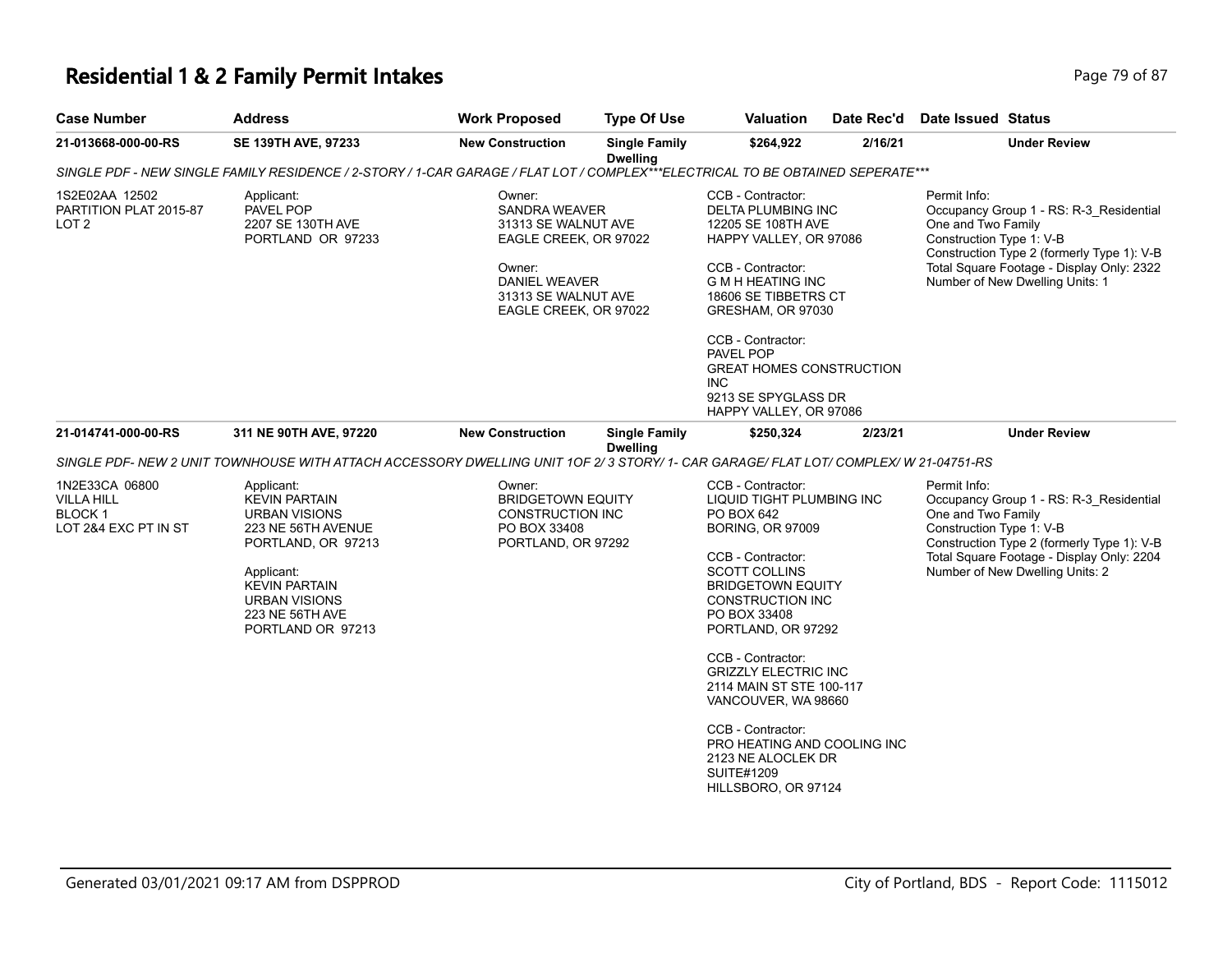#### **Residential 1 & 2 Family Permit Intakes Page 80 of 87 Page 80 of 87**

| <b>Case Number</b>                                                     | <b>Address</b>                                                                                                                        | <b>Work Proposed</b>                                                                         | <b>Type Of Use</b>                      | <b>Valuation</b>                                                                                             | Date Rec'd | Date Issued Status                                             |                                                                                                                                    |
|------------------------------------------------------------------------|---------------------------------------------------------------------------------------------------------------------------------------|----------------------------------------------------------------------------------------------|-----------------------------------------|--------------------------------------------------------------------------------------------------------------|------------|----------------------------------------------------------------|------------------------------------------------------------------------------------------------------------------------------------|
| 21-014751-000-00-RS                                                    | 311 NE 90TH AVE, 97220                                                                                                                | <b>New Construction</b>                                                                      | <b>Single Family</b><br><b>Dwelling</b> | \$255,757                                                                                                    | 2/23/21    |                                                                | <b>Under Review</b>                                                                                                                |
|                                                                        | SINGLE PDF- NEW 2 UNIT TOWNHOUSE WITH ATTACH ACCESSORY DWELLING UNIT 2 OF 2/3-STORY/ 1- CAR GARAGE/ FLAT LOT/ COMPLEX/ W 21-014741-RS |                                                                                              |                                         |                                                                                                              |            |                                                                |                                                                                                                                    |
| 1N2E33CA 06800<br>VILLA HILL<br><b>BLOCK 1</b><br>LOT 2&4 EXC PT IN ST | Applicant:<br><b>KEVIN PARTAIN</b><br>URBAN VISIONS<br>223 NE 56TH AVENUE<br>PORTLAND, OR 97213                                       | Owner:<br><b>BRIDGETOWN EQUITY</b><br>CONSTRUCTION INC<br>PO BOX 33408<br>PORTLAND, OR 97292 |                                         | CCB - Contractor:<br>LIQUID TIGHT PLUMBING INC<br>PO BOX 642<br><b>BORING, OR 97009</b><br>CCB - Contractor: |            | Permit Info:<br>One and Two Family<br>Construction Type 1: V-B | Occupancy Group 1 - RS: R-3 Residential<br>Construction Type 2 (formerly Type 1): V-B<br>Total Square Footage - Display Only: 2252 |
|                                                                        | Applicant:<br><b>KEVIN PARTAIN</b><br>URBAN VISIONS<br>223 NE 56TH AVE<br>PORTLAND OR 97213                                           |                                                                                              |                                         | <b>SCOTT COLLINS</b><br><b>BRIDGETOWN EQUITY</b><br>CONSTRUCTION INC<br>PO BOX 33408<br>PORTLAND, OR 97292   |            |                                                                | Number of New Dwelling Units: 2                                                                                                    |

CCB - Contractor: GRIZZLY ELECTRIC INC 2114 MAIN ST STE 100-117 VANCOUVER, WA 98660

CCB - Contractor: PRO HEATING AND COOLING INC 2123 NE ALOCLEK DR SUITE#1209 HILLSBORO, OR 97124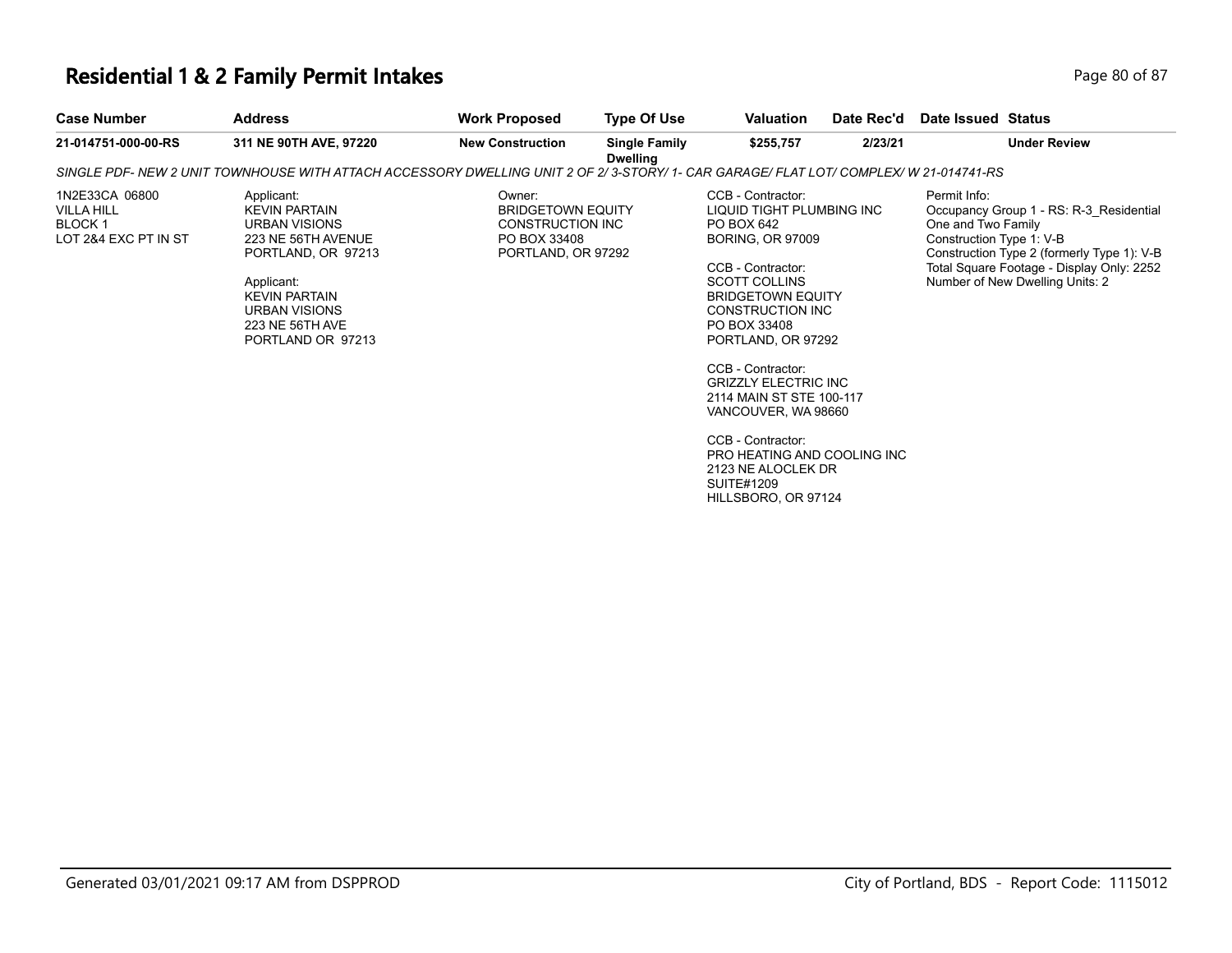## **Residential 1 & 2 Family Permit Intakes Page 81 of 87 Page 81 of 87**

| 1414 NE GOING ST, 97211<br><b>New Construction</b><br>\$391.887<br><b>Under Review</b><br>21-015505-000-00-RS<br><b>Single Family</b><br>2/23/21<br><b>Dwelling</b><br>SINGLE PDF - NEW SINGLE FAMILY RESIDENCE WITH ATTACHED ACCESSORY DWELLING UNIT/ 2-STORY / 1-CAR GARAGE / FLAT LOT / COMPLEX<br>1N1E23BD 23700<br>Applicant:<br>CCB - Contractor:<br>Permit Info:<br>Owner:<br>HIGHLAND<br><b>DONNA KEOUGH</b><br>FIRENZE DEVELOPMENT. INC<br>MARVIN DEE BERGEVIN<br>BLOCK 12<br>A TYPICAL DESIGN<br>7110 SW OLD WILSONVILLE RD<br><b>CONNECTIONS ELECTRIC INC.</b><br>One and Two Family<br>E 1/2 OF LOT 1&2<br>Construction Type 1: V-B<br>508 W 44TH STREET<br>WILSONVILLE, OR 97070<br>PO BOX 7136<br>VANCOUVER WA 98660<br>SALEM, OR 97303-0026<br>Number of New Dwelling Units: 2<br>CCB - Contractor:<br>PETER A KUSYK<br>FIRENZE DEVELOPMENT INC<br>7110 SW OLD WILSONVILLE<br><b>ROAD</b><br>WILSONVILLE, OR 97070<br>CCB - Contractor:<br>PRO HEATING AND COOLING INC.<br>2123 NE ALOCLEK DR<br><b>SUITE#1209</b><br>HILLSBORO, OR 97124<br>CCB - Contractor:<br>PLUMB D LLC<br>11365 SE REVENUE RD<br><b>BORING, OR 97009</b> | <b>Case Number</b> | <b>Address</b> | <b>Work Proposed</b> | <b>Type Of Use</b> | <b>Valuation</b> | Date Rec'd | Date Issued Status                                                                                                                 |
|------------------------------------------------------------------------------------------------------------------------------------------------------------------------------------------------------------------------------------------------------------------------------------------------------------------------------------------------------------------------------------------------------------------------------------------------------------------------------------------------------------------------------------------------------------------------------------------------------------------------------------------------------------------------------------------------------------------------------------------------------------------------------------------------------------------------------------------------------------------------------------------------------------------------------------------------------------------------------------------------------------------------------------------------------------------------------------------------------------------------------------------------|--------------------|----------------|----------------------|--------------------|------------------|------------|------------------------------------------------------------------------------------------------------------------------------------|
|                                                                                                                                                                                                                                                                                                                                                                                                                                                                                                                                                                                                                                                                                                                                                                                                                                                                                                                                                                                                                                                                                                                                                |                    |                |                      |                    |                  |            |                                                                                                                                    |
|                                                                                                                                                                                                                                                                                                                                                                                                                                                                                                                                                                                                                                                                                                                                                                                                                                                                                                                                                                                                                                                                                                                                                |                    |                |                      |                    |                  |            |                                                                                                                                    |
|                                                                                                                                                                                                                                                                                                                                                                                                                                                                                                                                                                                                                                                                                                                                                                                                                                                                                                                                                                                                                                                                                                                                                |                    |                |                      |                    |                  |            | Occupancy Group 1 - RS: R-3 Residential<br>Construction Type 2 (formerly Type 1): V-B<br>Total Square Footage - Display Only: 3360 |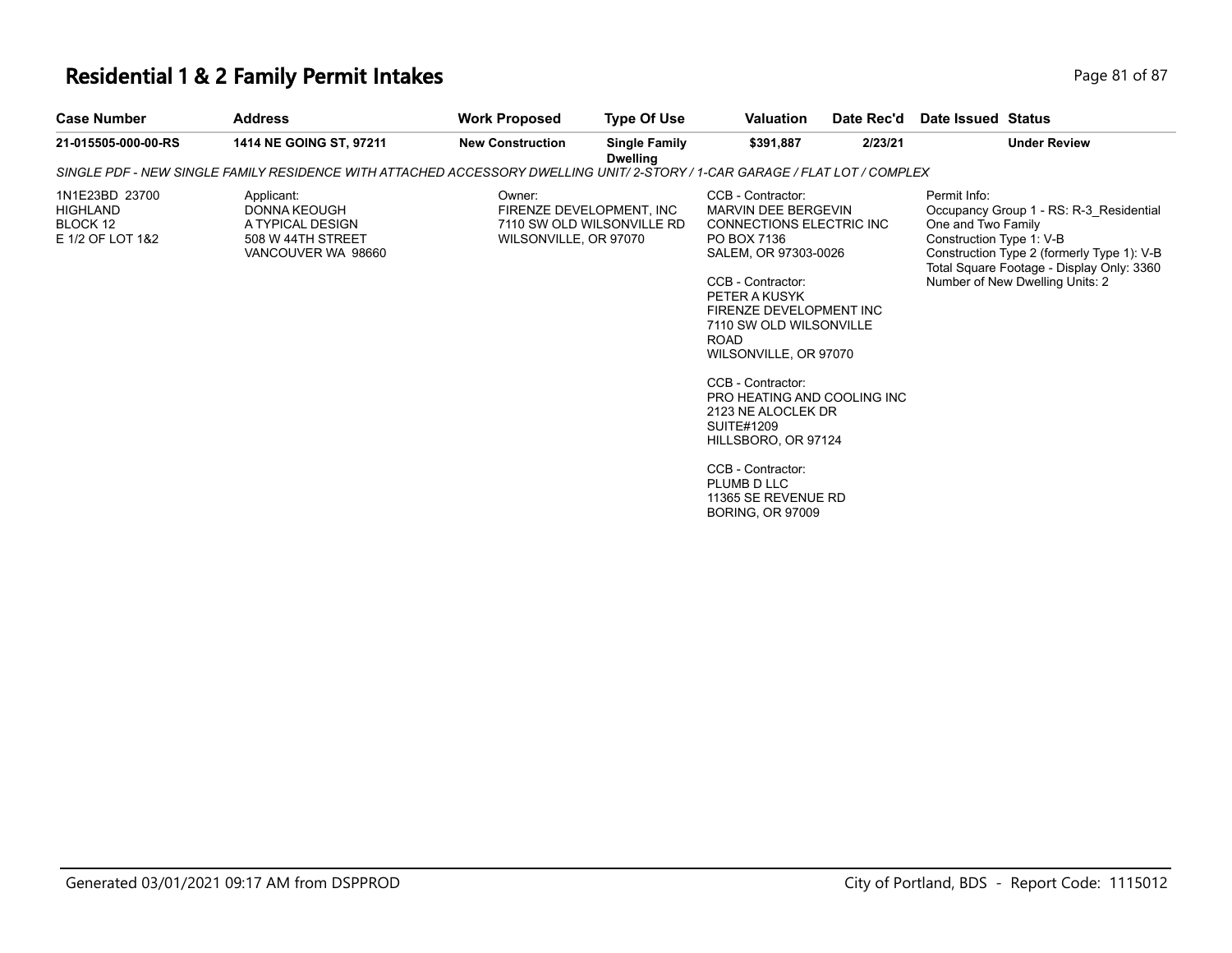#### **Residential 1 & 2 Family Permit Intakes Page 11 and 2018 12 and 2018 12 and 2018 12 and 2018 12 and 2018 12 and 2018 12 and 2018 12 and 2018 12 and 2018 12 and 2018 12 and 2018 12 and 2018 12 and 2018 12 and 2019 12:00:**

| <b>Case Number</b>                                                             | <b>Address</b>                                                                                     | <b>Work Proposed</b>                                   | <b>Type Of Use</b>                      | <b>Valuation</b>                                                                                                                                                                                                                                                                                                                                                           | Date Rec'd | Date Issued Status                                                                                                                                                                                                                      |
|--------------------------------------------------------------------------------|----------------------------------------------------------------------------------------------------|--------------------------------------------------------|-----------------------------------------|----------------------------------------------------------------------------------------------------------------------------------------------------------------------------------------------------------------------------------------------------------------------------------------------------------------------------------------------------------------------------|------------|-----------------------------------------------------------------------------------------------------------------------------------------------------------------------------------------------------------------------------------------|
| 21-015564-000-00-RS                                                            | N HODGE AVE, 97203                                                                                 | <b>New Construction</b>                                | <b>Single Family</b><br><b>Dwelling</b> | \$214,222                                                                                                                                                                                                                                                                                                                                                                  | 2/22/21    | <b>Under Review</b>                                                                                                                                                                                                                     |
|                                                                                | SINGLE PDF - NEW SINGLE FAMILY RESIDENCE / 2-STORY / 1-CAR GARAGE / FLAT LOT / COMPLEX             |                                                        |                                         |                                                                                                                                                                                                                                                                                                                                                                            |            |                                                                                                                                                                                                                                         |
| 1N1E05CC 07000<br><b>COLLEGE PL</b><br>BLOCK <sub>20</sub><br>LOT 1 TL 7000    | Applicant:<br><b>KEVIN PARTAIN</b><br><b>URBAN VISIONS</b><br>223 NE 56TH AVE<br>PORTLAND OR 97213 | Owner:<br>4610 NE 77TH AVE #102<br>VANCOUVER, WA 98662 | ROMANO DEVELOPMENT INC                  | CCB - Contractor:<br><b>Todd Turpin</b><br>WHITE LIGHTNING ELECTRIC INC<br>7524 SE 52ND AVE<br>PORTLAND, OR 97206<br>CCB - Contractor:<br>FISH CONSTRUCTION NW INC<br>6401 NE 33RD AVENUE<br>PORTLAND, OR 97211<br>CCB - Contractor:<br><b>CENTRAL AIR INC</b><br>PO BOX 433<br>CLACKAMAS, OR 97015<br>CCB - Contractor:<br>ALL PHASE PLUMBING LLC<br>9312 NW SKYLINE BLVD |            | Permit Info:<br>Occupancy Group 1 - RS: R-3 Residential<br>One and Two Family<br>Construction Type 1: V-B<br>Construction Type 2 (formerly Type 1): V-B<br>Total Square Footage - Display Only: 1931<br>Number of New Dwelling Units: 1 |
| 21-015591-000-00-RS                                                            | N HODGE AVE, 97203                                                                                 | <b>New Construction</b>                                | <b>Single Family</b>                    | PORTLAND, OR 97231<br>\$204,470                                                                                                                                                                                                                                                                                                                                            | 2/22/21    | <b>Under Review</b>                                                                                                                                                                                                                     |
|                                                                                | SINGLE PDF - NEW SINGLE FAMILY RESIDENCE / 2-STORY / 1-CAR GARAGE / FLAT LOT/ COMPLEX              |                                                        | <b>Dwelling</b>                         |                                                                                                                                                                                                                                                                                                                                                                            |            |                                                                                                                                                                                                                                         |
| 1N1E05CC 07001<br><b>COLLEGE PL</b><br>BLOCK <sub>20</sub><br>LOT <sub>2</sub> | Applicant:<br><b>KEVIN PARTAIN</b><br><b>URBAN VISIONS</b><br>223 NE 56TH AVE<br>PORTLAND OR 97213 | Owner:<br>4610 NE 77TH AVE #102<br>VANCOUVER, WA 98662 | ROMANO DEVELOPMENT INC                  | CCB - Contractor:<br><b>Todd Turpin</b><br>WHITE LIGHTNING ELECTRIC INC<br>7524 SE 52ND AVE<br>PORTLAND, OR 97206<br>CCB - Contractor:<br><b>CENTRAL AIR INC</b><br>PO BOX 433<br>CLACKAMAS, OR 97015<br>CCB - Contractor:<br>ALL PHASE PLUMBING LLC<br>9312 NW SKYLINE BLVD                                                                                               |            | Permit Info:<br>Occupancy Group 1 - RS: R-3_Residential<br>One and Two Family<br>Construction Type 1: V-B<br>Construction Type 2 (formerly Type 1): V-B<br>Total Square Footage - Display Only: 1812<br>Number of New Dwelling Units: 1 |

PORTLAND, OR 97231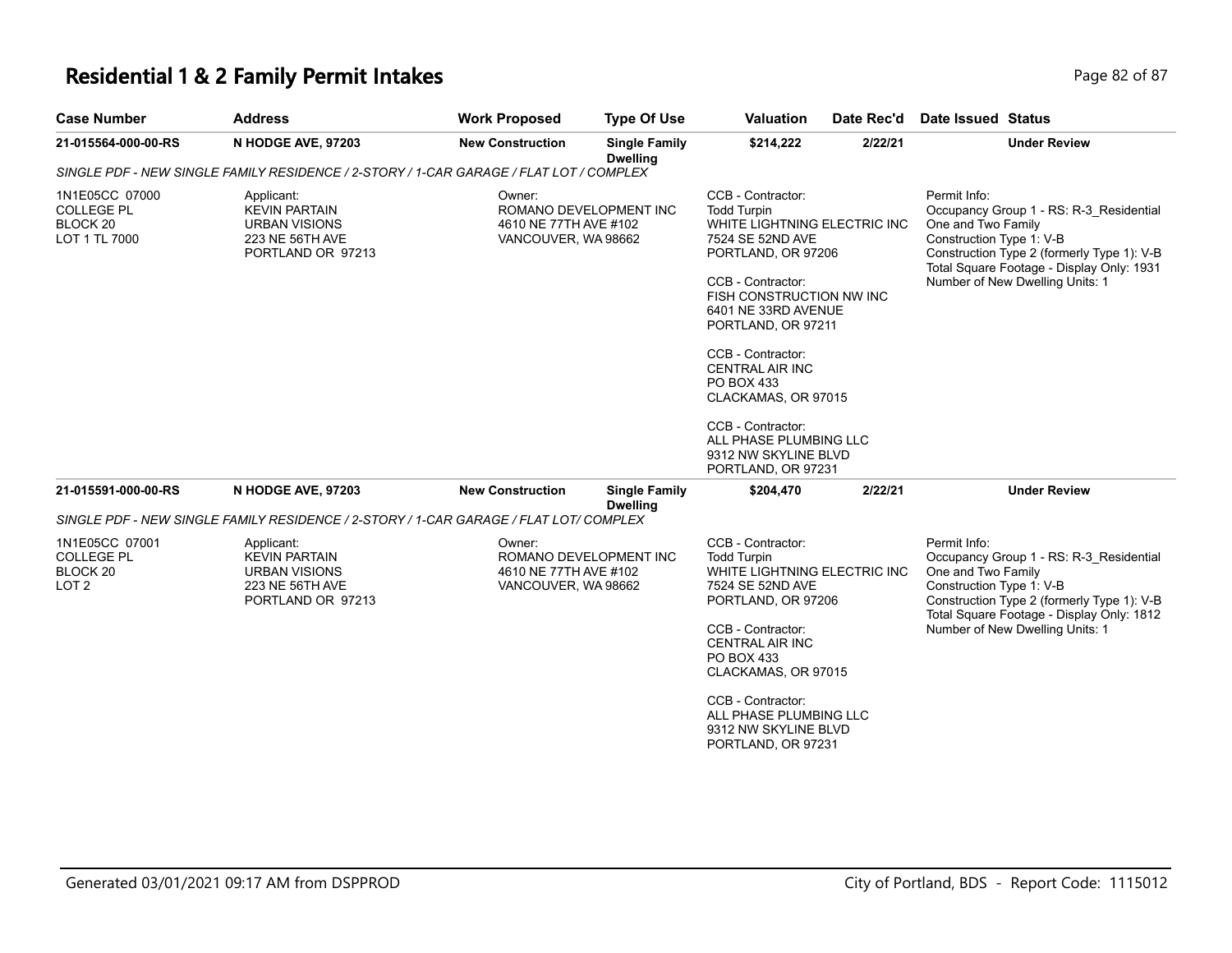## **Residential 1 & 2 Family Permit Intakes**

| Page 83 of 87 |
|---------------|
|---------------|

| <b>Case Number</b>                                                                              | <b>Address</b>                                                                                     | <b>Work Proposed</b>                                                             | <b>Type Of Use</b>                      | <b>Valuation</b>                                                                                                                                                                                                                                                                                                                                                                                 | Date Rec'd | Date Issued Status                                                                                                                                                                                                                      |  |  |  |
|-------------------------------------------------------------------------------------------------|----------------------------------------------------------------------------------------------------|----------------------------------------------------------------------------------|-----------------------------------------|--------------------------------------------------------------------------------------------------------------------------------------------------------------------------------------------------------------------------------------------------------------------------------------------------------------------------------------------------------------------------------------------------|------------|-----------------------------------------------------------------------------------------------------------------------------------------------------------------------------------------------------------------------------------------|--|--|--|
| 21-015614-000-00-RS                                                                             | N HODGE AVE, 97203                                                                                 | <b>New Construction</b>                                                          | <b>Single Family</b><br><b>Dwelling</b> | \$204,470                                                                                                                                                                                                                                                                                                                                                                                        | 2/22/21    | <b>Under Review</b>                                                                                                                                                                                                                     |  |  |  |
| SINGLE PDF - NEW SINGLE FAMILY RESIDENCE / 2-STORY / 1-CAR ATTACHED GARAGE / FLAT LOT / COMPLEX |                                                                                                    |                                                                                  |                                         |                                                                                                                                                                                                                                                                                                                                                                                                  |            |                                                                                                                                                                                                                                         |  |  |  |
| 1N1E05CC 08001<br><b>COLLEGE PL</b><br>BLOCK 19<br>LOT <sub>10</sub>                            | Applicant:<br><b>KEVIN PARTAIN</b><br><b>URBAN VISIONS</b><br>223 NE 56TH AVE<br>PORTLAND OR 97213 | Owner:<br>ROMANO DEVELOPMENT INC<br>4610 NE 77TH AVE #102<br>VANCOUVER, WA 98662 |                                         | CCB - Contractor:<br><b>Todd Turpin</b><br>WHITE LIGHTNING ELECTRIC INC<br>7524 SE 52ND AVE<br>PORTLAND, OR 97206<br>CCB - Contractor:<br><b>CENTRAL AIR INC</b><br>PO BOX 433<br>CLACKAMAS, OR 97015<br>CCB - Contractor:<br>ALL PHASE PLUMBING LLC<br>9312 NW SKYLINE BLVD<br>PORTLAND, OR 97231                                                                                               |            | Permit Info:<br>Occupancy Group 1 - RS: R-3_Residential<br>One and Two Family<br>Construction Type 1: V-B<br>Construction Type 2 (formerly Type 1): V-B<br>Total Square Footage - Display Only: 1812<br>Number of New Dwelling Units: 1 |  |  |  |
| 21-015699-000-00-RS                                                                             | N HODGE AVE, 97203                                                                                 | <b>New Construction</b>                                                          | <b>Single Family</b><br><b>Dwelling</b> | \$204,470                                                                                                                                                                                                                                                                                                                                                                                        | 2/23/21    | <b>Under Review</b>                                                                                                                                                                                                                     |  |  |  |
|                                                                                                 | SINGLE PDF - NEW SINGLE FAMIULY RESIDENCE / 2-STORY / 1-CAR GARAGE / FLAT LOT / COMPLEX            |                                                                                  |                                         |                                                                                                                                                                                                                                                                                                                                                                                                  |            |                                                                                                                                                                                                                                         |  |  |  |
| 1N1E05CC 07701<br><b>WALKERS ADD</b><br><b>BLOCK2</b><br><b>LOT 27</b>                          | Applicant:<br><b>KEVIN PARTAIN</b><br><b>URBAN VISIONS</b><br>223 NE 56TH AVE<br>PORTLAND OR 97213 | Owner:<br>ROMANO DEVELOPMENT INC<br>4610 NE 77TH AVE #102<br>VANCOUVER, WA 98662 |                                         | CCB - Contractor:<br><b>Todd Turpin</b><br>WHITE LIGHTNING ELECTRIC INC<br>7524 SE 52ND AVE<br>PORTLAND, OR 97206<br>CCB - Contractor:<br>FISH CONSTRUCTION NW INC<br>6401 NE 33RD AVENUE<br>PORTLAND, OR 97211<br>CCB - Contractor:<br><b>CENTRAL AIR INC</b><br>PO BOX 433<br>CLACKAMAS, OR 97015<br>CCB - Contractor:<br>ALL PHASE PLUMBING LLC<br>9312 NW SKYLINE BLVD<br>PORTLAND, OR 97231 |            | Permit Info:<br>Occupancy Group 1 - RS: R-3 Residential<br>One and Two Family<br>Construction Type 1: V-B<br>Construction Type 2 (formerly Type 1): V-B<br>Total Square Footage - Display Only: 1812<br>Number of New Dwelling Units: 1 |  |  |  |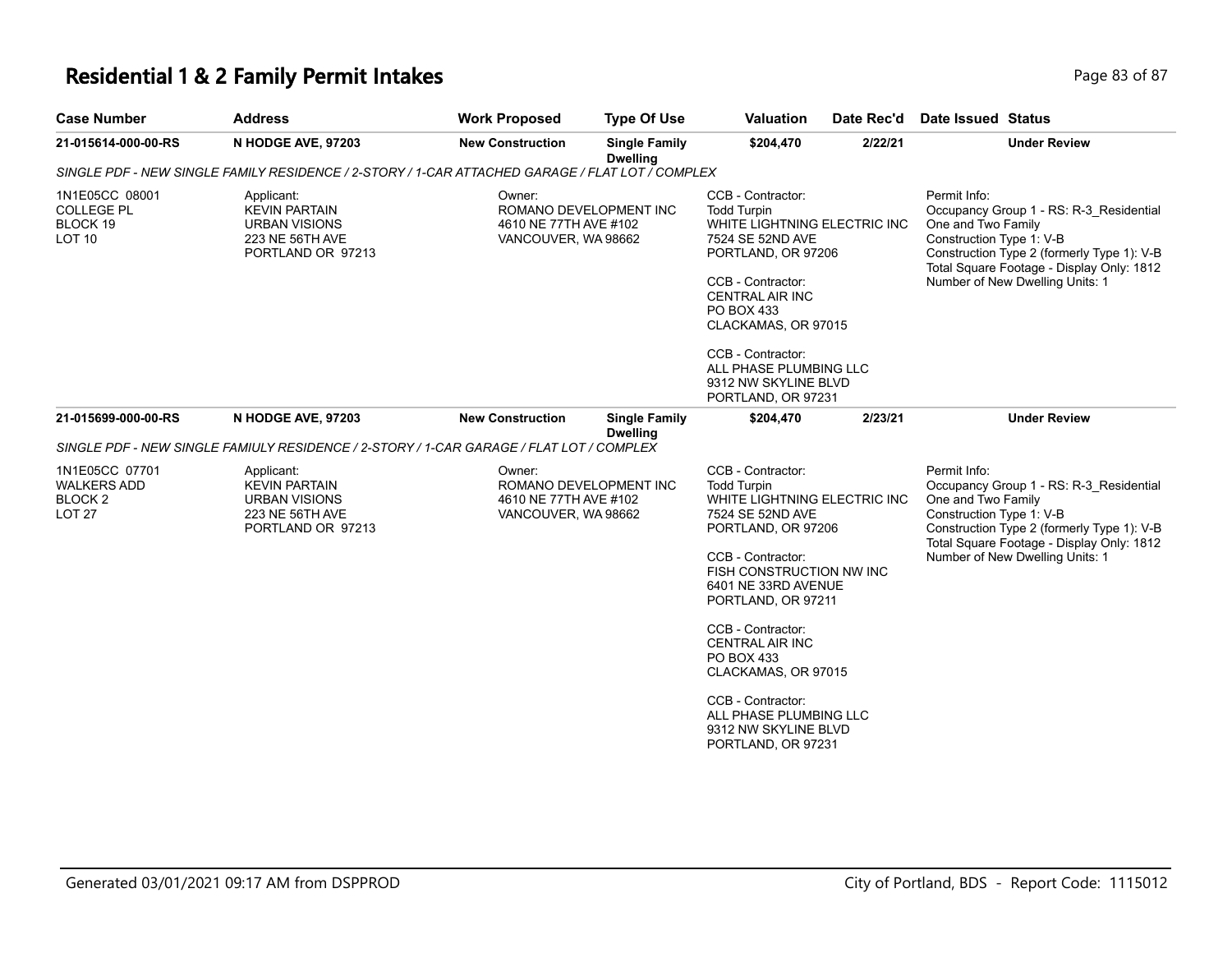#### **Residential 1 & 2 Family Permit Intakes Page 84 of 87 Page 84 of 87**

| <b>Case Number</b>                                                                     | <b>Address</b>                                                                                     | <b>Work Proposed</b>                                                             | <b>Type Of Use</b>                      | <b>Valuation</b>                                                                                                                                                                                                                                                                                                                                                                                 | Date Rec'd | <b>Date Issued Status</b>                                                                                                                                                                                                               |  |  |
|----------------------------------------------------------------------------------------|----------------------------------------------------------------------------------------------------|----------------------------------------------------------------------------------|-----------------------------------------|--------------------------------------------------------------------------------------------------------------------------------------------------------------------------------------------------------------------------------------------------------------------------------------------------------------------------------------------------------------------------------------------------|------------|-----------------------------------------------------------------------------------------------------------------------------------------------------------------------------------------------------------------------------------------|--|--|
| 21-015736-000-00-RS                                                                    | N CECELIA ST, 97203                                                                                | <b>New Construction</b>                                                          | <b>Single Family</b><br><b>Dwelling</b> | \$214,222                                                                                                                                                                                                                                                                                                                                                                                        | 2/23/21    | <b>Under Review</b>                                                                                                                                                                                                                     |  |  |
| SINGLE PDF - NEW SINGLE FAMILY RESIDENCE / 2-STORY / 1-CAR GARAGE / FLAT LOT / COMPLEX |                                                                                                    |                                                                                  |                                         |                                                                                                                                                                                                                                                                                                                                                                                                  |            |                                                                                                                                                                                                                                         |  |  |
| 1N1E05CC 08000<br><b>COLLEGE PL</b><br>BLOCK 19<br>LOT 11 TL 8000                      | Applicant:<br><b>KEVIN PARTAIN</b><br><b>URBAN VISIONS</b><br>223 NE 56TH AVE<br>PORTLAND OR 97213 | Owner:<br>ROMANO DEVELOPMENT INC<br>4610 NE 77TH AVE #102<br>VANCOUVER, WA 98662 |                                         | CCB - Contractor:<br><b>Todd Turpin</b><br>WHITE LIGHTNING ELECTRIC INC<br>7524 SE 52ND AVE<br>PORTLAND, OR 97206<br>CCB - Contractor:<br>FISH CONSTRUCTION NW INC<br>6401 NE 33RD AVENUE<br>PORTLAND, OR 97211<br>CCB - Contractor:<br><b>CENTRAL AIR INC</b><br>PO BOX 433<br>CLACKAMAS, OR 97015<br>CCB - Contractor:<br>ALL PHASE PLUMBING LLC<br>9312 NW SKYLINE BLVD<br>PORTLAND, OR 97231 |            | Permit Info:<br>Occupancy Group 1 - RS: R-3 Residential<br>One and Two Family<br>Construction Type 1: V-B<br>Construction Type 2 (formerly Type 1): V-B<br>Total Square Footage - Display Only: 1931<br>Number of New Dwelling Units: 1 |  |  |
| 21-015743-000-00-RS                                                                    | N HODGE AVE, 97203                                                                                 | <b>New Construction</b>                                                          | <b>Single Family</b><br><b>Dwelling</b> | \$204,470                                                                                                                                                                                                                                                                                                                                                                                        | 2/26/21    | <b>Under Review</b>                                                                                                                                                                                                                     |  |  |
|                                                                                        | SINGLE PDF - NEW SINGLE FAMILY RESIDENCE / 2-STORY 1-CAR GARAGE / FLAT LOT / COMPLEX               |                                                                                  |                                         |                                                                                                                                                                                                                                                                                                                                                                                                  |            |                                                                                                                                                                                                                                         |  |  |
| 1N1E05CC 07100<br><b>WALKERS ADD</b><br><b>BLOCK1</b><br><b>LOT 21</b>                 | Applicant:<br><b>KEVIN PARTAIN</b><br><b>URBAN VISIONS</b><br>223 NE 56TH AVE<br>PORTLAND OR 97213 | Owner:<br>ROMANO DEVELOPMENT INC<br>4610 NE 77TH AVE #102<br>VANCOUVER, WA 98662 |                                         | CCB - Contractor:<br><b>Todd Turpin</b><br>WHITE LIGHTNING ELECTRIC INC<br>7524 SE 52ND AVE<br>PORTLAND, OR 97206<br>CCB - Contractor:<br>FISH CONSTRUCTION NW INC<br>6401 NE 33RD AVENUE<br>PORTLAND, OR 97211<br>CCB - Contractor:<br><b>CENTRAL AIR INC</b><br><b>PO BOX 433</b><br>CLACKAMAS, OR 97015                                                                                       |            | Permit Info:<br>Occupancy Group 1 - RS: R-3 Residential<br>One and Two Family<br>Construction Type 1: V-B<br>Construction Type 2 (formerly Type 1): V-B<br>Total Square Footage - Display Only: 1812<br>Number of New Dwelling Units: 1 |  |  |

CCB - Contractor: ALL PHASE PLUMBING LLC 9312 NW SKYLINE BLVD PORTLAND, OR 97231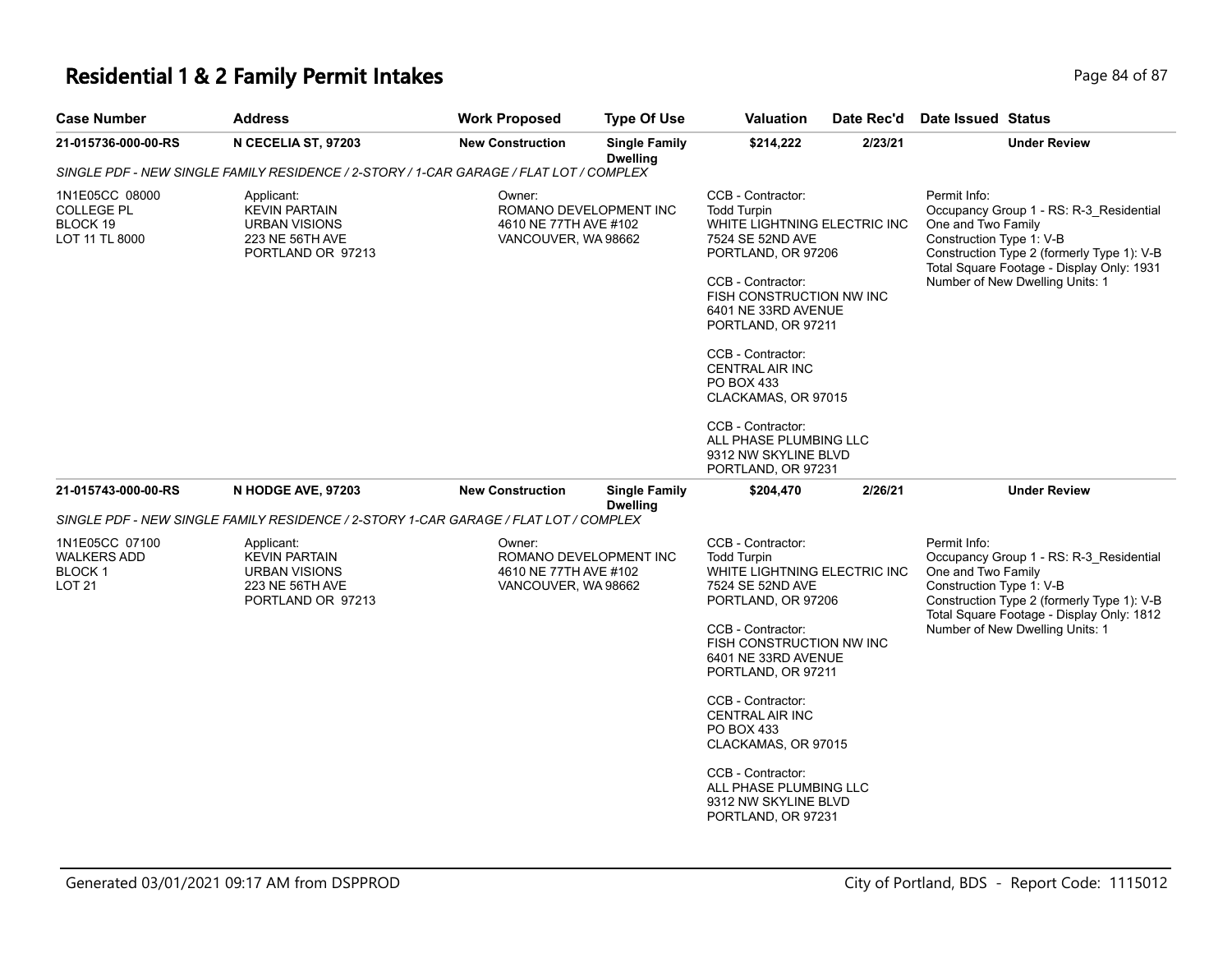#### **Residential 1 & 2 Family Permit Intakes Page 11 and 2012 12 and 2013 12 and 2013 12 and 2013 12 and 2013 12 and 2013 12 and 2014 12 and 2014 12 and 2014 12 and 2014 12 and 2014 12 and 2014 12 and 2014 12 and 2014 12 and**

| <b>Case Number</b>                                                   | <b>Address</b>                                                                                        | <b>Work Proposed</b>    | <b>Type Of Use</b>                                                     | Valuation                                                                                                                                                                                                                                                                                           | Date Rec'd                                                                                                                                                                                                                 | Date Issued Status                                                                                                                                                                                                                      |
|----------------------------------------------------------------------|-------------------------------------------------------------------------------------------------------|-------------------------|------------------------------------------------------------------------|-----------------------------------------------------------------------------------------------------------------------------------------------------------------------------------------------------------------------------------------------------------------------------------------------------|----------------------------------------------------------------------------------------------------------------------------------------------------------------------------------------------------------------------------|-----------------------------------------------------------------------------------------------------------------------------------------------------------------------------------------------------------------------------------------|
| 21-015763-000-00-RS                                                  | N HODGE AVE, 97203                                                                                    | <b>New Construction</b> | <b>Single Family</b><br><b>Dwelling</b>                                | \$214,222                                                                                                                                                                                                                                                                                           | 2/26/21                                                                                                                                                                                                                    | <b>Under Review</b>                                                                                                                                                                                                                     |
|                                                                      | SINGLE PDF - NEW SINGLE FAMILY RESIDENCE / 2-STORY / 1-CAR GARAGE / FLAT LOT / COMPLEX                |                         |                                                                        |                                                                                                                                                                                                                                                                                                     |                                                                                                                                                                                                                            |                                                                                                                                                                                                                                         |
| 1N1E05CC 07700<br><b>WALKERS ADD</b><br>BLOCK 2<br>LOT 25&26 TL 7700 | Applicant:<br><b>KEVIN PARTAIN</b><br><b>URBAN VISIONS</b><br>223 NE 56TH AVE<br>PORTLAND OR 97213    | Owner:                  | ROMANO DEVELOPMENT INC<br>4610 NE 77TH AVE #102<br>VANCOUVER, WA 98662 |                                                                                                                                                                                                                                                                                                     | WHITE LIGHTNING ELECTRIC INC<br>PORTLAND, OR 97206<br>FISH CONSTRUCTION NW INC<br>6401 NE 33RD AVENUE<br>PORTLAND, OR 97211<br>CLACKAMAS, OR 97015<br>ALL PHASE PLUMBING LLC<br>9312 NW SKYLINE BLVD<br>PORTLAND, OR 97231 | Permit Info:<br>Occupancy Group 1 - RS: R-3_Residential<br>One and Two Family<br>Construction Type 1: V-B<br>Construction Type 2 (formerly Type 1): V-B<br>Total Square Footage - Display Only: 1931<br>Number of New Dwelling Units: 1 |
| 21-015781-000-00-RS                                                  | N HODGE AVE, 97203                                                                                    | <b>New Construction</b> | <b>Single Family</b><br><b>Dwelling</b>                                | \$214,222                                                                                                                                                                                                                                                                                           | 2/22/21                                                                                                                                                                                                                    | <b>Under Review</b>                                                                                                                                                                                                                     |
|                                                                      | SINGLE PDF - NEW SINGLE FAMILY RESIDENCE / 2-STORY / 1-CAR GARAGE / FLAT LOT / COMPLEX                |                         |                                                                        |                                                                                                                                                                                                                                                                                                     |                                                                                                                                                                                                                            |                                                                                                                                                                                                                                         |
| 1N1E05CC 07101<br>WALKERS ADD<br><b>BLOCK1</b><br>LOT 22&23 TL 7101  | Applicant:<br>Owner:<br><b>KEVIN PARTAIN</b><br>URBAN VISIONS<br>223 NE 56TH AVE<br>PORTLAND OR 97213 |                         | ROMANO DEVELOPMENT INC<br>4610 NE 77TH AVE #102<br>VANCOUVER, WA 98662 | CCB - Contractor:<br><b>Todd Turpin</b><br>WHITE LIGHTNING ELECTRIC INC<br>7524 SE 52ND AVE<br>PORTLAND, OR 97206<br>CCB - Contractor:<br>FISH CONSTRUCTION NW INC<br>6401 NE 33RD AVENUE<br>PORTLAND, OR 97211<br>CCB - Contractor:<br><b>CENTRAL AIR INC</b><br>PO BOX 433<br>CLACKAMAS, OR 97015 |                                                                                                                                                                                                                            | Permit Info:<br>Occupancy Group 1 - RS: R-3_Residential<br>One and Two Family<br>Construction Type 1: V-B<br>Construction Type 2 (formerly Type 1): V-B<br>Total Square Footage - Display Only: 1931<br>Number of New Dwelling Units: 1 |
|                                                                      |                                                                                                       |                         |                                                                        | CCB - Contractor:<br>ALL PHASE PLUMBING LLC<br>9312 NW SKYLINE BLVD<br>PORTLAND, OR 97231                                                                                                                                                                                                           |                                                                                                                                                                                                                            |                                                                                                                                                                                                                                         |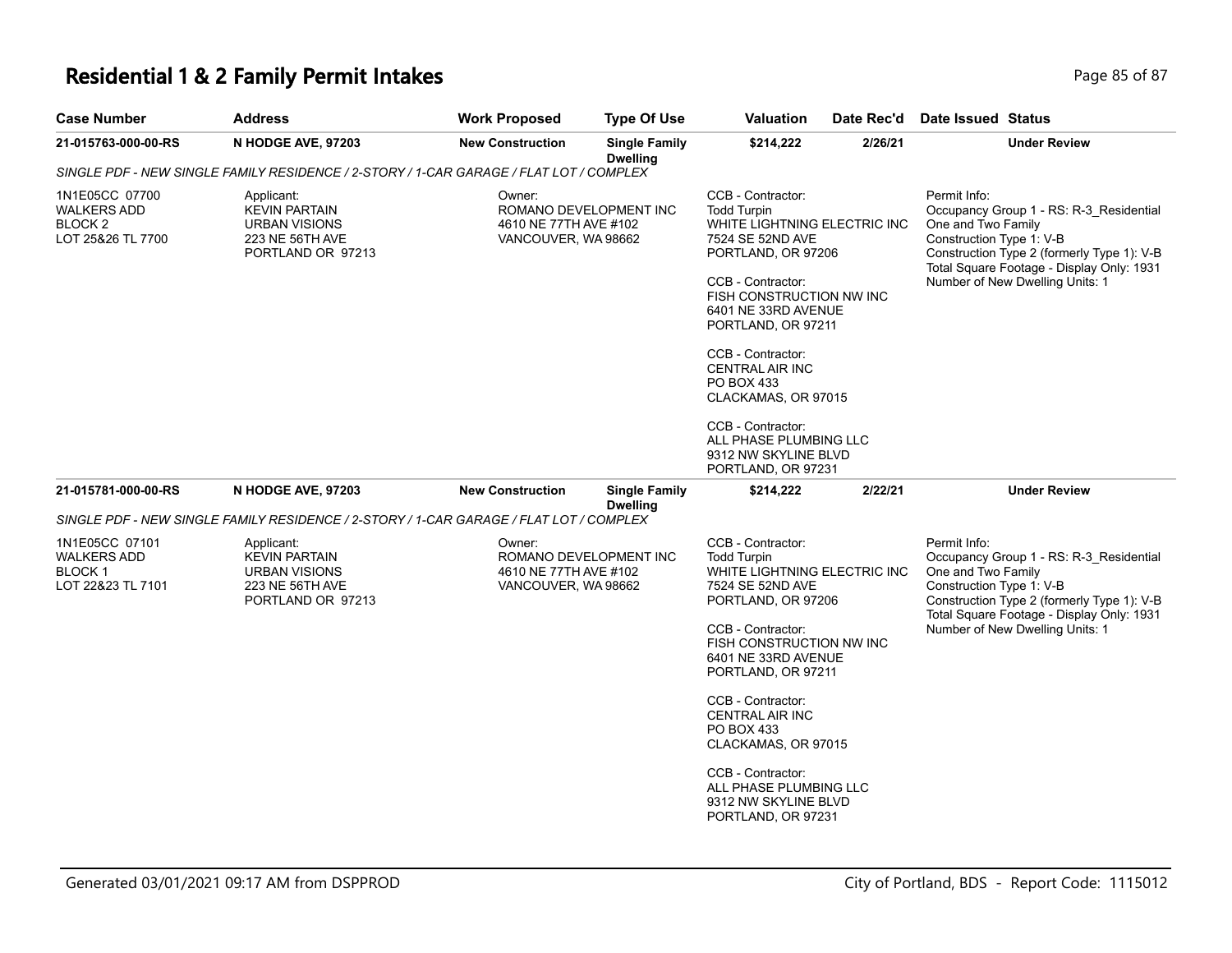## **Residential 1 & 2 Family Permit Intakes Page 10 Second 2 and 2 Residential 1 & 2 Family Permit Intakes**

| <b>Case Number</b>                                | <b>Address</b>                                                                                          | <b>Work Proposed</b>                                                                                                                                     | <b>Type Of Use</b>                      | <b>Valuation</b>                                                                                                                                                                                                                                                                                                                                           | Date Rec'd | Date Issued Status                                             |                                                                                                                                                                       |
|---------------------------------------------------|---------------------------------------------------------------------------------------------------------|----------------------------------------------------------------------------------------------------------------------------------------------------------|-----------------------------------------|------------------------------------------------------------------------------------------------------------------------------------------------------------------------------------------------------------------------------------------------------------------------------------------------------------------------------------------------------------|------------|----------------------------------------------------------------|-----------------------------------------------------------------------------------------------------------------------------------------------------------------------|
| 21-016508-000-00-RS                               | <b>SW BAIRD ST, 97219</b>                                                                               | <b>New Construction</b>                                                                                                                                  | <b>Single Family</b><br>Dwelling        | \$293,998                                                                                                                                                                                                                                                                                                                                                  | 2/22/21    |                                                                | <b>Under Review</b>                                                                                                                                                   |
|                                                   | SINGLE PDF - NEW SINGLE FAMILY RESIDENCE / 2-STORY / 1-CAR GARAGE / FLAT LOT / COMPLEX                  |                                                                                                                                                          |                                         |                                                                                                                                                                                                                                                                                                                                                            |            |                                                                |                                                                                                                                                                       |
| 1S1E29BD 05005<br>PARTITION PLAT 2017-68<br>LOT 2 | Applicant:<br><b>MLADEN BARICEVIC</b><br><b>ARBE HOMES</b><br>PO BOX 284                                | Owner:<br>ARBE HOMES LLC<br>PO BOX 284<br>PORTLAND, OR 97207-0284                                                                                        |                                         | CCB - Contractor:<br><b>MLADEN BARICEVIC</b><br>ARBE HOMES LLC<br>PO BOX 284<br>PORTLAND, OR 97207<br>CCB - Contractor:<br><b>MIRCEA BOGDAN</b><br>13512 SE MARKET ST<br>PORTLAND, OR 97233<br>CCB - Contractor:<br><b>CREATIVE ELECTRIC LLC</b><br>PO BOX 659<br>WOODBURN, OR 97071<br>CCB - Contractor:<br><b>VIK PRO LLC</b><br><b>18108 SE MAIN ST</b> |            | Permit Info:<br>One and Two Family<br>Construction Type 1: V-B | Occupancy Group 1 - RS: R-3_Residential<br>Construction Type 2 (formerly Type 1): V-B<br>Total Square Footage - Display Only: 2643<br>Number of New Dwelling Units: 1 |
|                                                   |                                                                                                         |                                                                                                                                                          |                                         | PORTLAND, OR 97233                                                                                                                                                                                                                                                                                                                                         |            |                                                                |                                                                                                                                                                       |
| 21-017538-000-00-RS                               | <b>1536 N SCHOFIELD ST, 97217</b>                                                                       | <b>New Construction</b>                                                                                                                                  | <b>Single Family</b><br><b>Dwelling</b> | \$264,912                                                                                                                                                                                                                                                                                                                                                  | 2/26/21    |                                                                | <b>Under Review</b>                                                                                                                                                   |
|                                                   | SINGLE PDF- NEW SINGLE FAMILY RESIDENCE/ 2-STORY/ 1-GARAGE/FLAT LOT/ COPLEX                             |                                                                                                                                                          |                                         |                                                                                                                                                                                                                                                                                                                                                            |            |                                                                |                                                                                                                                                                       |
| 1N1E09DA 11900<br>KENTON<br>BLOCK 8<br>LOT 16-18  | Applicant:<br><b>RYAN PICKREL</b><br><b>FASTER PERMITS</b><br>2000 SW 1ST AVE #420<br>PORTLAND OR 97201 | Owner:<br><b>LINDSEY BOSTWICK</b><br>1536 N SCHOFIELD ST<br>PORTLAND, OR 97217<br>Owner:<br>DANIEL STAUFFER<br>1536 N SCHOFIELD ST<br>PORTLAND, OR 97217 |                                         | CCB - Contractor:<br>PLUMBING SYSTEMS INC<br>14222 SE RUST WAY<br>DAMASCUS, OR 97089<br>CCB - Contractor:<br>GABES HEATING & COOLING LLC<br>14606 SE RACHEL LN<br>PORTLAND, OR 97236<br>PORTLAND, OR 97236<br>CCB - Contractor:<br><b>GRIZZLY ELECTRIC INC</b><br>2114 MAIN ST STE 100-117<br>VANCOUVER, WA 98660                                          |            | Permit Info:<br>One and Two Family<br>Construction Type 1: V-B | Occupancy Group 1 - RS: R-3 Residential<br>Construction Type 2 (formerly Type 1): V-B<br>Total Square Footage - Display Only: 2288<br>Number of New Dwelling Units: 1 |
|                                                   |                                                                                                         |                                                                                                                                                          |                                         | CCB - Contractor:<br><b>BRYAN SEITS</b><br><b>GREENWOOD HOMES LLC</b><br><b>PO BOX 1225</b><br>CANBY, OR 97013                                                                                                                                                                                                                                             |            |                                                                |                                                                                                                                                                       |